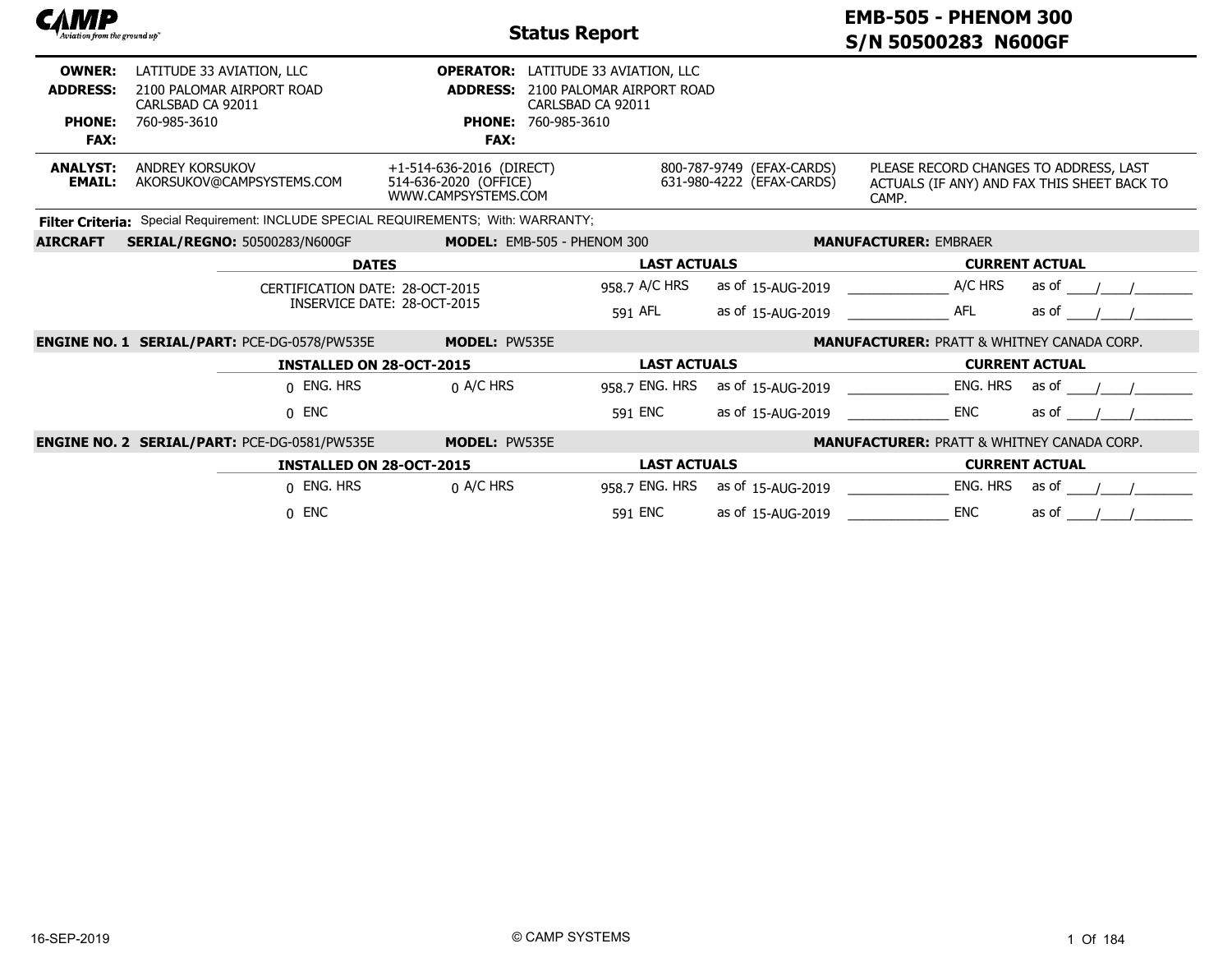

EMB-505 - PHENOM 300 S/N 50500283 (N600GF): 958.7 HRS, 591 AFL as of 15-Aug-2019

Owner/Operator: LATITUDE 33 AVIATION, LLC

|                       |                                   |                            |                 | Owner / Operator. EATTTODE 33 AVIATION, LLC |              |                            |                       | Report Date: 16-SEP-2019 |
|-----------------------|-----------------------------------|----------------------------|-----------------|---------------------------------------------|--------------|----------------------------|-----------------------|--------------------------|
| <b>TASK NO</b>        | <b>TASK DESCRIPTION</b>           | <b>UNIT</b>                | <b>INTERVAL</b> |                                             | ADJ WARR EXP | <b>COMPLIANCE NEXT DUE</b> | (ENG/APU) A/C         | <b>MAX LIMIT</b>         |
| CHAPTER 00-           | <b>INFORMATION</b>                |                            |                 |                                             |              |                            |                       |                          |
| 00100                 | AIRCRAFT REGISTRATION-FAR 47.40   |                            |                 |                                             |              |                            |                       |                          |
|                       | <b>PKG 88</b>                     | MOS<br>HRS/MSC             | 36              | $-6m$                                       |              | 10-NOV-2016<br>300.2       | 30-NOV-2019           |                          |
|                       | REF:                              | <b>AFL</b>                 |                 |                                             |              | 235                        |                       |                          |
| CHAPTER 05-           | TIME LIMITS/MAINTENANCE CHECKS    |                            |                 |                                             |              |                            |                       |                          |
| 05-30-01<br>$\ddot{}$ | 600 FH MAINTENANCE PACKAGE        |                            |                 |                                             |              |                            |                       |                          |
|                       | PKG 1                             | MOS<br>HRS/MSC 600         |                 | $+30/-30$                                   |              | 06-NOV-2017<br>547.6       | 1147.6                | 1177.6                   |
|                       | <b>REF: SMR 05-30-01</b>          | <b>AFL</b>                 |                 |                                             |              | 370                        |                       |                          |
| 05-30-02<br>$+$       | 600 FH/12 MO MAINTENANCE PACKAGE  |                            |                 |                                             |              |                            |                       |                          |
|                       | PKG <sub>2</sub>                  | MOS<br>HRS/MSC 600         | 12              | $+30d/-30d$<br>$+30/-30$                    |              | 15-NOV-2018<br>800.3       | 15-NOV-2019<br>1400.3 | 15-DEC-2019<br>1430.3    |
|                       | <b>REF: SMR 05-30-02</b>          | AFL                        |                 |                                             |              | 507                        |                       |                          |
| 05-30-10<br>$\ddot{}$ | 1200 FH MAINTENANCE PACKAGE       |                            |                 |                                             |              |                            |                       |                          |
|                       | <b>PKG 10</b>                     | MOS<br><b>HRS/MSC 1200</b> |                 | $+30/-30$                                   |              | 28-OCT-2015<br>0           | 1200                  | 1230                     |
|                       | <b>REF: SMR 05-30-10</b>          | <b>AFL</b>                 |                 |                                             |              | $\mathbf 0$                |                       |                          |
| 05-30-12<br>$\ddot{}$ | 1200 FH/24 MO MAINTENANCE PACKAGE |                            |                 |                                             |              |                            |                       |                          |
|                       | <b>PKG 12</b>                     | <b>MOS</b><br>HRS/MSC 1200 | 24              | $+30d/-30d$<br>$+30/-30$                    |              | 06-NOV-2017<br>547.6       | 06-NOV-2019<br>1747.6 | 06-DEC-2019<br>1777.6    |
|                       | <b>REF: SMR 05-30-12</b>          | AFL                        |                 |                                             |              | 370                        |                       |                          |

?-Insufficient Information +-Task exists in Inspection Manual (s)-Suppressed Requirement (EBT)-Estimated Base Time \*-Estimated Due (New Requirement) (EFF)-Effective C/W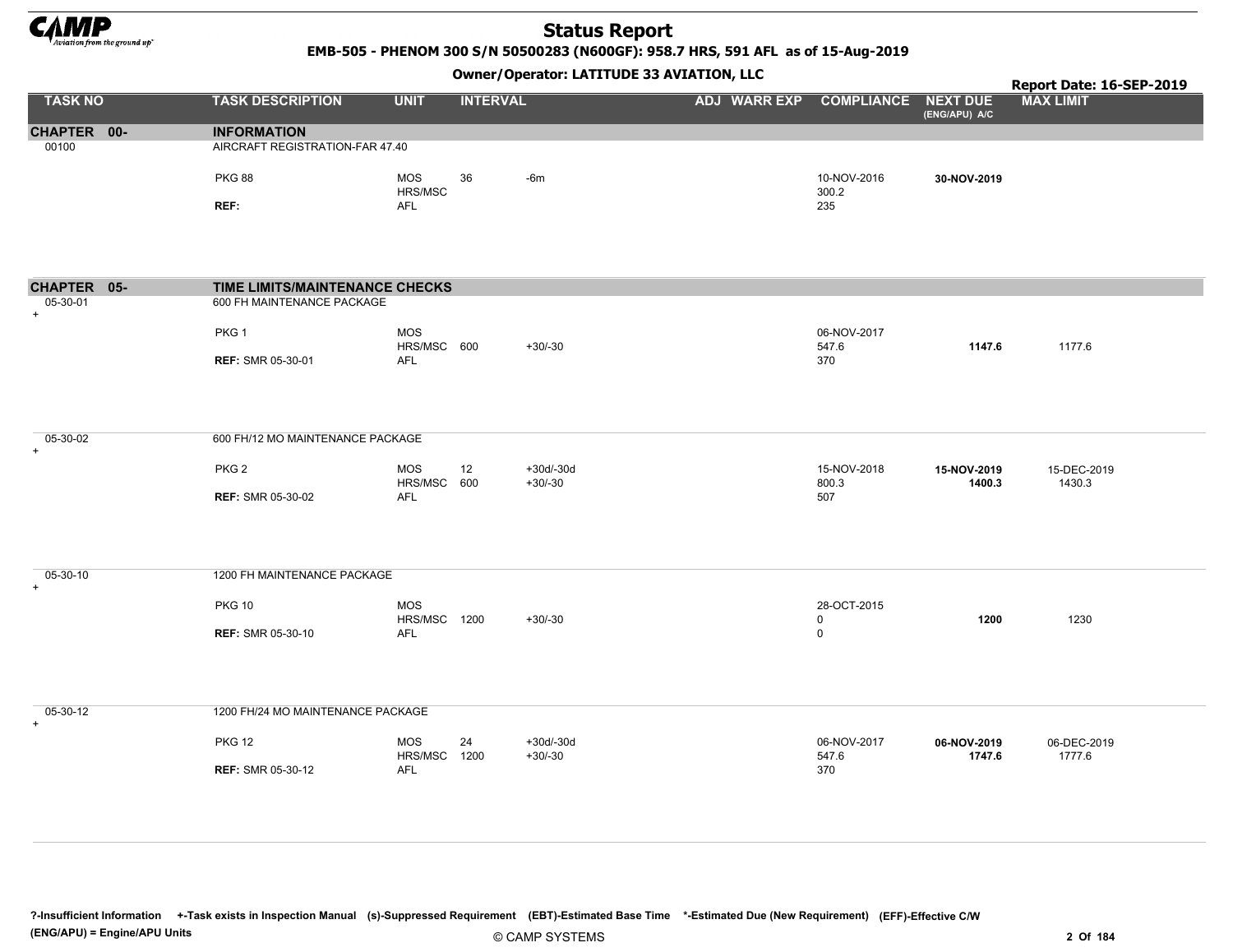

EMB-505 - PHENOM 300 S/N 50500283 (N600GF): 958.7 HRS, 591 AFL as of 15-Aug-2019

|                       |                                           |                                     | Owner / Operator. LATTTODE 33 AVIATION, LLC |                     | Report Date: 16-SEP-2019                |                                  |                     |
|-----------------------|-------------------------------------------|-------------------------------------|---------------------------------------------|---------------------|-----------------------------------------|----------------------------------|---------------------|
| <b>TASK NO</b>        | <b>TASK DESCRIPTION</b>                   | <b>UNIT</b>                         | <b>INTERVAL</b>                             | <b>ADJ WARR EXP</b> | <b>COMPLIANCE</b>                       | <b>NEXT DUE</b><br>(ENG/APU) A/C | <b>MAX LIMIT</b>    |
| 05-30-20<br>$+$       | 1800 FH MAINTENANCE PACKAGE               |                                     |                                             |                     |                                         |                                  |                     |
|                       | <b>PKG 20</b>                             | <b>MOS</b><br>HRS/MSC 1800          | $+30/-30$                                   |                     | 28-OCT-2015<br>0                        | 1800                             | 1830                |
|                       | <b>REF: SMR 05-30-20</b>                  | AFL                                 |                                             |                     | $\mathbf 0$                             |                                  |                     |
| 05-30-40<br>$+$       | 3000 FH MAINTENANCE PACKAGE               |                                     |                                             |                     |                                         |                                  |                     |
|                       | <b>PKG 40</b>                             | <b>MOS</b><br>HRS/MSC 3000          | $+30/-30$                                   |                     | 28-OCT-2015<br>0                        | 3000                             | 3030                |
|                       | <b>REF: SMR 05-30-40</b>                  | AFL                                 |                                             |                     | $\mathbf 0$                             |                                  |                     |
| 05-30-41<br>$\ddot{}$ | 3000 FH/48 MO MAINTENANCE PACKAGE         |                                     |                                             |                     |                                         |                                  |                     |
|                       | <b>PKG 41</b><br><b>REF: SMR 05-30-41</b> | MOS<br>48<br>HRS/MSC<br>3000<br>AFL | $+30d/-30d$<br>$+30/-30$                    |                     | 28-OCT-2015<br>0<br>$\mathsf{O}\xspace$ | 28-OCT-2019<br>3000              | 27-NOV-2019<br>3030 |
|                       |                                           |                                     |                                             |                     |                                         |                                  |                     |
| 05-30-42<br>$+$       | 3000 FH/60 MO MAINTENANCE PACKAGE         |                                     |                                             |                     |                                         |                                  |                     |
|                       | <b>PKG 42</b>                             | <b>MOS</b><br>60<br>HRS/MSC 3000    | $+1m/1m$<br>$+30/-30$                       |                     | 28-OCT-2015<br>0                        | 31-OCT-2020<br>3000              | 28-NOV-2020<br>3030 |
|                       | <b>REF: SMR 05-30-42</b>                  | AFL                                 |                                             |                     | $\mathsf 0$                             |                                  |                     |
| 05-30-45<br>$+$       | 4800 FH MAINTENANCE PACKAGE               |                                     |                                             |                     |                                         |                                  |                     |
|                       | <b>PKG 45</b>                             | <b>MOS</b><br>HRS/MSC 4800          | $+30/-30$                                   |                     | 28-OCT-2015<br>$\mathsf 0$              | 4800                             | 4830                |
|                       | <b>REF: SMR 05-30-45</b>                  | AFL                                 |                                             |                     | $\mathbf 0$                             |                                  |                     |
|                       |                                           |                                     |                                             |                     |                                         |                                  |                     |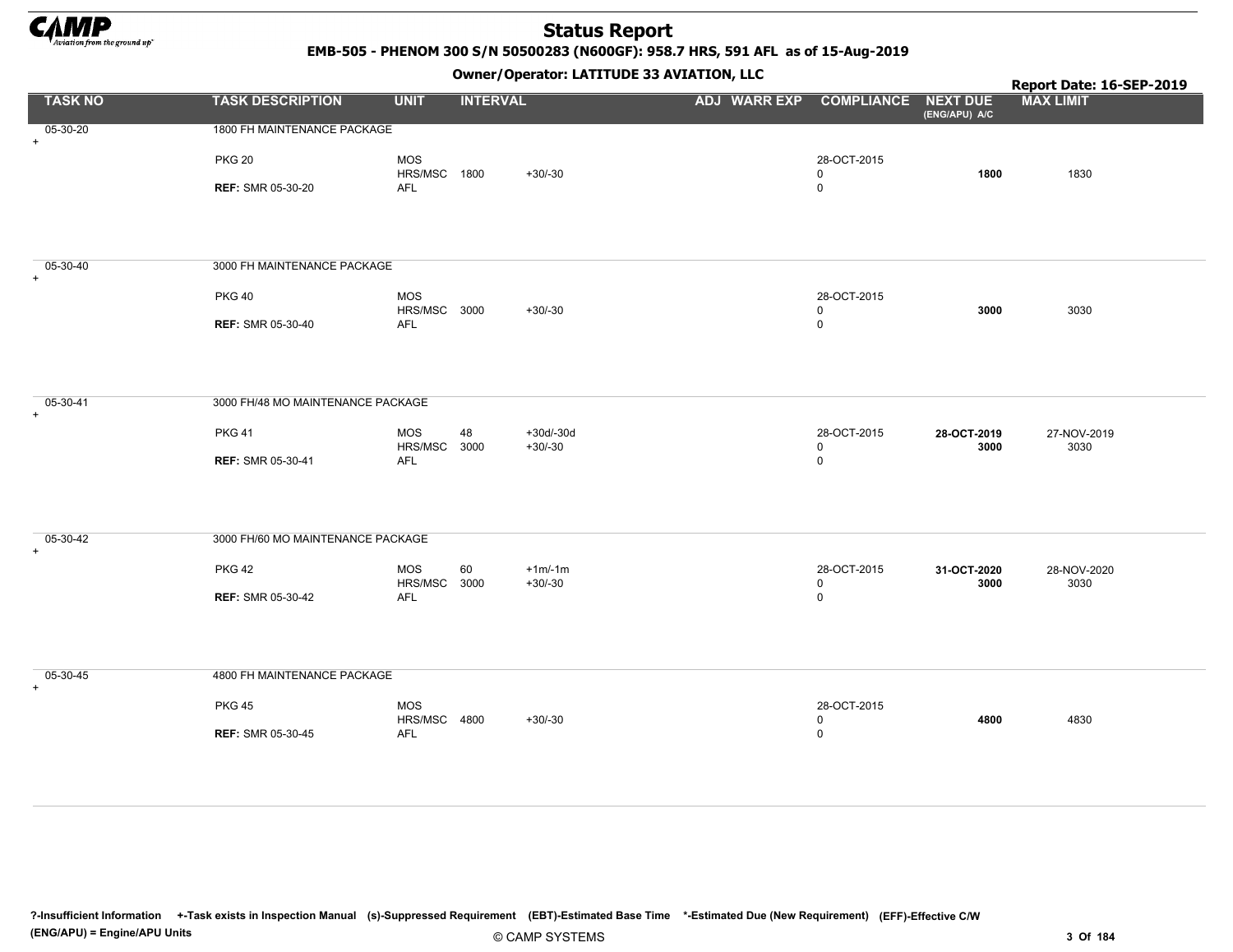

EMB-505 - PHENOM 300 S/N 50500283 (N600GF): 958.7 HRS, 591 AFL as of 15-Aug-2019

|                       |                                   |                      | .               |                          | . .                              |                            |                     | Report Date: 16-SEP-2019 |
|-----------------------|-----------------------------------|----------------------|-----------------|--------------------------|----------------------------------|----------------------------|---------------------|--------------------------|
| <b>TASK NO</b>        | <b>TASK DESCRIPTION</b>           | <b>UNIT</b>          | <b>INTERVAL</b> |                          | ADJ WARR EXP COMPLIANCE NEXT DUE |                            | (ENG/APU) A/C       | <b>MAX LIMIT</b>         |
| 05-30-50<br>$+$       | 6000 FH MAINTENANCE PACKAGE       |                      |                 |                          |                                  |                            |                     |                          |
|                       | <b>PKG 50</b>                     | MOS<br>HRS/MSC 6000  |                 | $+30/-30$                |                                  | 28-OCT-2015<br>$\mathbf 0$ | 6000                | 6030                     |
|                       | <b>REF: SMR 05-30-50</b>          | <b>AFL</b>           |                 |                          |                                  | $\mathbf 0$                |                     |                          |
|                       |                                   |                      |                 |                          |                                  |                            |                     |                          |
|                       |                                   |                      |                 |                          |                                  |                            |                     |                          |
| 05-30-53<br>$\ddot{}$ | 6000 FH/96 MO MAINTENANCE PACKAGE |                      |                 |                          |                                  |                            |                     |                          |
|                       | <b>PKG 53</b>                     | MOS<br>HRS/MSC 6000  | 96              | $+30d/-30d$<br>$+30/-30$ |                                  | 28-OCT-2015<br>$\mathbf 0$ | 28-OCT-2023<br>6000 | 27-NOV-2023<br>6030      |
|                       | <b>REF: SMR 05-30-53</b>          | AFL                  |                 |                          |                                  | $\mathsf 0$                |                     |                          |
|                       |                                   |                      |                 |                          |                                  |                            |                     |                          |
|                       |                                   |                      |                 |                          |                                  |                            |                     |                          |
| 05-30-60<br>$+$       | 7800 FH MAINTENANCE PACKAGE       |                      |                 |                          |                                  |                            |                     |                          |
|                       | <b>PKG 60</b>                     | MOS<br>HRS/MSC 7800  |                 | $+30/-30$                |                                  | 28-OCT-2015<br>$\mathbf 0$ | 7800                | 7830                     |
|                       | <b>REF: SMR 05-30-60</b>          | AFL                  |                 |                          |                                  | $\mathsf 0$                |                     |                          |
|                       |                                   |                      |                 |                          |                                  |                            |                     |                          |
|                       |                                   |                      |                 |                          |                                  |                            |                     |                          |
| 05-30-65<br>$+$       | 12000 FH MAINTENANCE PACKAGE      |                      |                 |                          |                                  |                            |                     |                          |
|                       | <b>PKG 65</b>                     | MOS<br>HRS/MSC 12000 |                 | $+30/-30$                |                                  | 28-OCT-2015<br>$\mathbf 0$ | 12000               | 12030                    |
|                       | <b>REF: SMR 05-30-65</b>          | AFL                  |                 |                          |                                  | $\mathsf 0$                |                     |                          |
|                       |                                   |                      |                 |                          |                                  |                            |                     |                          |
|                       |                                   |                      |                 |                          |                                  |                            |                     |                          |
| 05-30-80<br>$+$       | 12 MO MAINTENANCE PACKAGE         |                      |                 |                          |                                  |                            |                     |                          |
|                       | <b>PKG 80</b>                     | MOS<br>HRS/MSC       | 12              | $+30d/-30d$              |                                  | 15-NOV-2018<br>800.3       | 15-NOV-2019         | 15-DEC-2019              |
|                       | <b>REF: SMR 05-30-80</b>          | AFL                  |                 |                          |                                  | 507                        |                     |                          |
|                       |                                   |                      |                 |                          |                                  |                            |                     |                          |
|                       |                                   |                      |                 |                          |                                  |                            |                     |                          |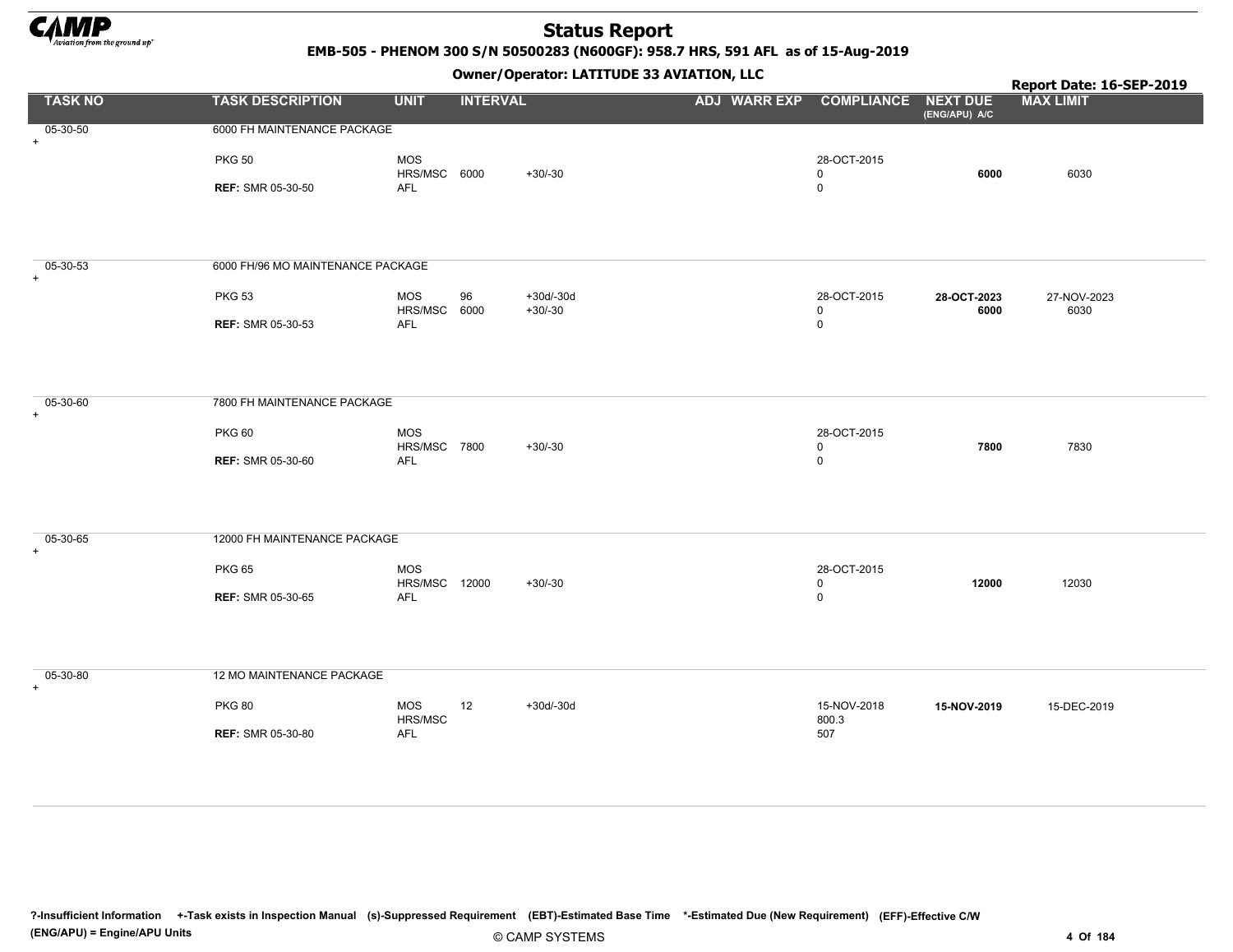

EMB-505 - PHENOM 300 S/N 50500283 (N600GF): 958.7 HRS, 591 AFL as of 15-Aug-2019

Owner/Operator: LATITUDE 33 AVIATION, LLC

|                 |                            |                       | - <i>-</i> - -  |             | . .                              |                            |               | Report Date: 16-SEP-2019 |
|-----------------|----------------------------|-----------------------|-----------------|-------------|----------------------------------|----------------------------|---------------|--------------------------|
| <b>TASK NO</b>  | <b>TASK DESCRIPTION</b>    | <b>UNIT</b>           | <b>INTERVAL</b> |             | ADJ WARR EXP COMPLIANCE NEXT DUE |                            | (ENG/APU) A/C | <b>MAX LIMIT</b>         |
| 05-30-81<br>$+$ | 24 MO MAINTENANCE PACKAGE  |                       |                 |             |                                  |                            |               |                          |
|                 | <b>PKG 81</b>              | <b>MOS</b><br>HRS/MSC | 24              | $+30d/-30d$ |                                  | 07-NOV-2017<br>547.6       | 07-NOV-2019   | 07-DEC-2019              |
|                 | <b>REF: SMR 05-30-81</b>   | AFL                   |                 |             |                                  | 370                        |               |                          |
|                 |                            |                       |                 |             |                                  |                            |               |                          |
|                 |                            |                       |                 |             |                                  |                            |               |                          |
| 05-30-82        | 36 MO MAINTENANCE PACKAGE  |                       |                 |             |                                  |                            |               |                          |
|                 | <b>PKG 82</b>              | <b>MOS</b>            | 36              | $+1m/1m$    |                                  | 15-NOV-2018                | 30-NOV-2021   | 15-DEC-2021              |
|                 | <b>REF: SMR 05-30-82</b>   | HRS/MSC<br>AFL        |                 |             |                                  | 800.3<br>507               |               |                          |
|                 |                            |                       |                 |             |                                  |                            |               |                          |
|                 |                            |                       |                 |             |                                  |                            |               |                          |
| 05-30-83<br>$+$ | 48 MO MAINTENANCE PACKAGE  |                       |                 |             |                                  |                            |               |                          |
|                 | <b>PKG 83</b>              | MOS                   | 48              | $+30d/-30d$ |                                  | 28-OCT-2015                | 28-OCT-2019   | 27-NOV-2019              |
|                 | <b>REF: SMR 05-30-83</b>   | HRS/MSC<br>AFL        |                 |             |                                  | $\mathbf 0$<br>$\mathsf 0$ |               |                          |
|                 |                            |                       |                 |             |                                  |                            |               |                          |
|                 |                            |                       |                 |             |                                  |                            |               |                          |
| 05-30-84<br>$+$ | 60 MO MAINTENANCE PACKAGE  |                       |                 |             |                                  |                            |               |                          |
|                 | <b>PKG 84</b>              | MOS                   | 60              | $+30d/-30d$ |                                  | 28-OCT-2015                | 28-OCT-2020   | 27-NOV-2020              |
|                 | <b>REF: SMR 05-30-84</b>   | HRS/MSC<br>AFL        |                 |             |                                  | $\mathsf 0$<br>$\mathsf 0$ |               |                          |
|                 |                            |                       |                 |             |                                  |                            |               |                          |
|                 |                            |                       |                 |             |                                  |                            |               |                          |
| 05-30-87<br>$+$ | 120 MO MAINTENANCE PACKAGE |                       |                 |             |                                  |                            |               |                          |
|                 | <b>PKG 87</b>              | MOS<br>HRS/MSC        | 120             | $+30d/-30d$ |                                  | 28-OCT-2015<br>$\mathsf 0$ | 28-OCT-2025   | 27-NOV-2025              |
|                 | <b>REF: SMR 05-30-87</b>   | AFL                   |                 |             |                                  | $\mathsf 0$                |               |                          |
|                 |                            |                       |                 |             |                                  |                            |               |                          |
|                 |                            |                       |                 |             |                                  |                            |               |                          |

?-Insufficient Information +-Task exists in Inspection Manual (s)-Suppressed Requirement (EBT)-Estimated Base Time \*-Estimated Due (New Requirement) (EFF)-Effective C/W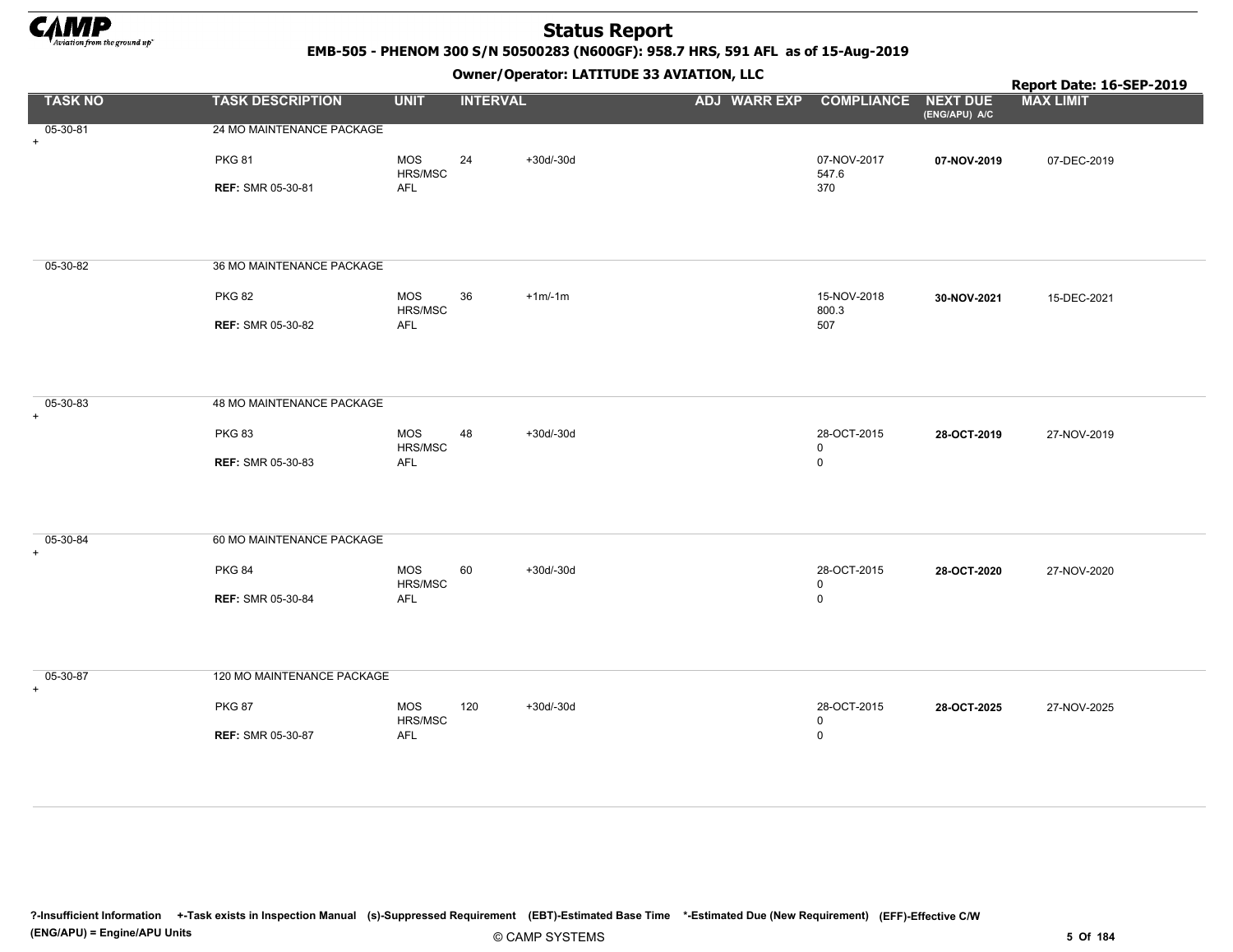

### ENGINE#1: S/N PCE-DG-0578 958.7 HRS, 591 ENC

### EMB-505 - PHENOM 300 S/N 50500283 (N600GF): 958.7 HRS, 591 AFL as of 15-Aug-2019

### Owner/Operator: LATITUDE 33 AVIATION, LLC

|                |                                             |             |                 | .         |              |                            |               | Report Date: 16-SEP-2019 |
|----------------|---------------------------------------------|-------------|-----------------|-----------|--------------|----------------------------|---------------|--------------------------|
| <b>TASK NO</b> | <b>TASK DESCRIPTION</b>                     | <b>UNIT</b> | <b>INTERVAL</b> |           | ADJ WARR EXP | <b>COMPLIANCE NEXT DUE</b> |               | <b>MAX LIMIT</b>         |
|                |                                             |             |                 |           |              |                            | (ENG/APU) A/C |                          |
| 05-30-90       | 120 MO THRESHOLD/ 60 MO MAINTENANCE PACKAGE |             |                 |           |              |                            |               |                          |
|                |                                             |             |                 |           |              |                            |               |                          |
|                | <b>PKG 90</b>                               | <b>MOS</b>  | 120             | +30d/-30d |              | 28-OCT-2015                | 31-OCT-2025   | 27-NOV-2025              |
|                |                                             | HRS/MSC     |                 |           |              |                            |               |                          |
|                | <b>REF: SMR 05-30-90</b>                    | AFL         |                 |           |              |                            |               |                          |

| ENGINE NO. 1 | Model: PW535E Serial # PCE-DG-0578 |                                                | Part # PW535E |        |             |                 |             |  |
|--------------|------------------------------------|------------------------------------------------|---------------|--------|-------------|-----------------|-------------|--|
| 051254       |                                    | NO. 1 ENGINE - 600 HOURS/ 12 MONTHS INSPECTION |               |        |             |                 |             |  |
|              |                                    |                                                |               |        |             |                 |             |  |
|              | PKG <sub>1</sub>                   | MOS                                            | 12            | $+30d$ | 15-NOV-2018 | 15-NOV-2019     | 15-DEC-2019 |  |
|              |                                    | HRS/MSC 600                                    |               | $+10%$ | 800.3       | (1400.3) 1400.3 | 1460.3      |  |
|              | <b>REF: MM 05-20-00</b>            | <b>ENC</b>                                     |               |        | 507         |                 |             |  |

|        | ENGINE NO. 2 Model: PW535E Serial # PCE-DG-0581 |                                                | Part # PW535E     |        |             |                 |             |
|--------|-------------------------------------------------|------------------------------------------------|-------------------|--------|-------------|-----------------|-------------|
| 051254 |                                                 | NO. 2 ENGINE - 600 HOURS/ 12 MONTHS INSPECTION |                   |        |             |                 |             |
|        |                                                 |                                                |                   |        |             |                 |             |
|        | PKG <sub>1</sub>                                | <b>MOS</b>                                     | $12 \overline{ }$ | $+30d$ | 15-NOV-2018 | 15-NOV-2019     | 15-DEC-2019 |
|        |                                                 | HRS/MSC 600                                    |                   | $+10%$ | 800.3       | (1400.3) 1400.3 | 1460.3      |
|        | <b>REF: MM 05-20-00</b>                         | <b>ENC</b>                                     |                   |        | 507         |                 |             |

?-Insufficient Information +-Task exists in Inspection Manual (s)-Suppressed Requirement (EBT)-Estimated Base Time \*-Estimated Due (New Requirement) (EFF)-Effective C/W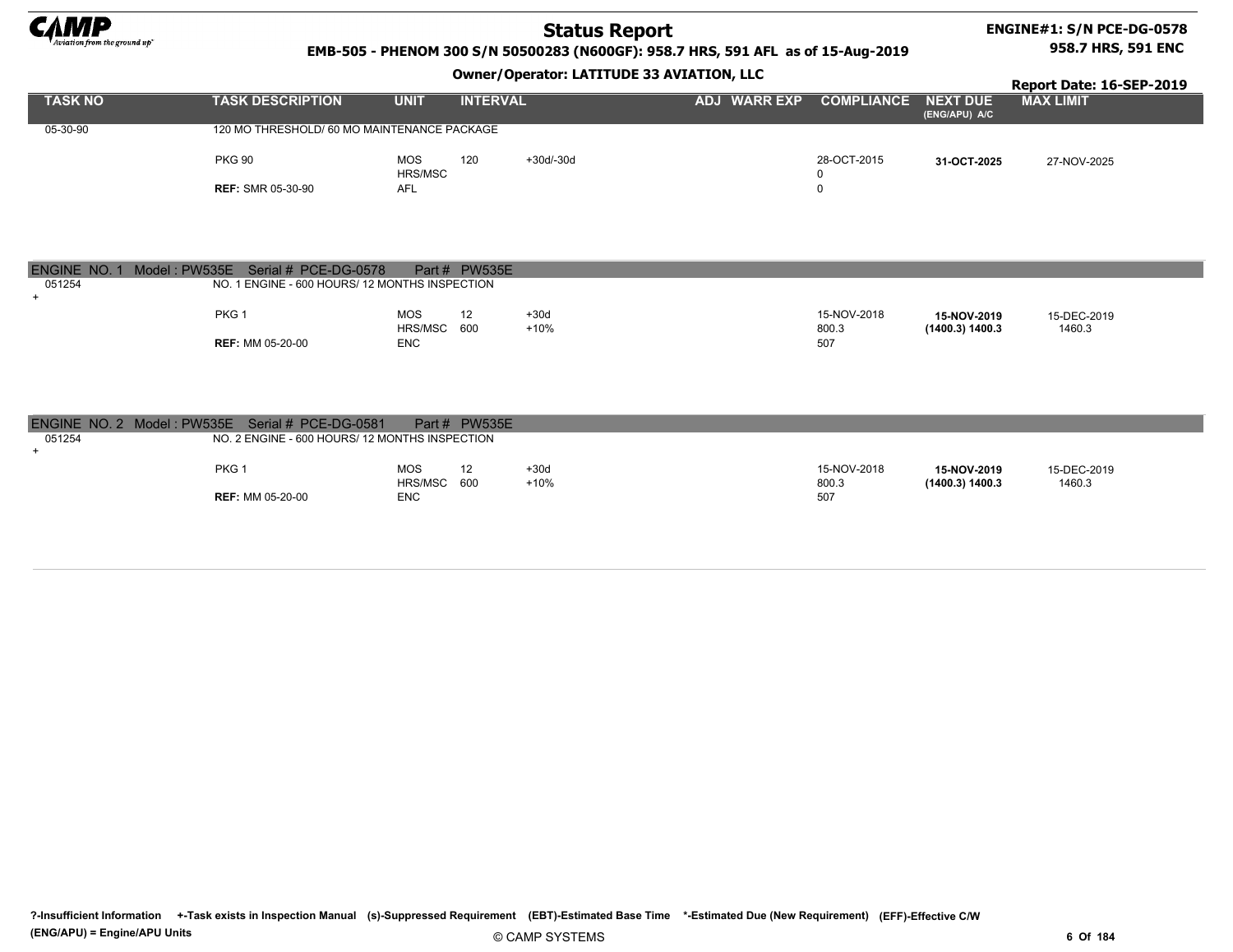

EMB-505 - PHENOM 300 S/N 50500283 (N600GF): 958.7 HRS, 591 AFL as of 15-Aug-2019

Owner/Operator: LATITUDE 33 AVIATION, LLC

|                                           |                                                                                                                                                    |                                         | .               |                   |            |                                      |                                  | Report Date: 16-SEP-2019   |  |
|-------------------------------------------|----------------------------------------------------------------------------------------------------------------------------------------------------|-----------------------------------------|-----------------|-------------------|------------|--------------------------------------|----------------------------------|----------------------------|--|
| <b>TASK NO</b>                            | <b>TASK DESCRIPTION</b><br><b>PART/SERIAL</b>                                                                                                      | <b>UNIT</b>                             | <b>INTERVAL</b> | <b>TIME SINCE</b> | <b>ADJ</b> | <b>WARR EXP COMPLIANCE</b>           | <b>NEXT DUE</b><br>(ENG/APU) A/C | <b>MAX</b><br><b>LIMIT</b> |  |
| CHAPTER 00-                               | <b>INFORMATION</b>                                                                                                                                 |                                         |                 |                   |            |                                      |                                  |                            |  |
| 00200                                     | REDUCED VERTICAL SEPARATION MINIMUM (RVSM) MONITORING REQUIREMENTS                                                                                 |                                         |                 |                   |            |                                      |                                  |                            |  |
|                                           | REF:                                                                                                                                               | <b>MOS</b><br>HRS/MSC DUE<br><b>AFL</b> |                 |                   |            | 07-JUL-2017<br>475.8                 | 07-NOV-2019 M                    |                            |  |
| 00300(s)                                  | TCAS II VERSION 7.1 SOFTWARE UPGRADE FOR OPERATION IN EUROPEAN AIRSPACE                                                                            |                                         |                 |                   |            |                                      |                                  |                            |  |
|                                           | REF:                                                                                                                                               | <b>MOS</b><br>HRS/MSC -<br><b>AFL</b>   |                 |                   |            | 28-OCT-2015<br>6.4<br>$\overline{4}$ |                                  |                            |  |
| EM55-160705                               | REVIEW EMBRAER PHENOM 300 (EM55) - CHAPTER 4 - AIRWORTHINESS LIMITATIONS REVISION 09 DATED JUL<br>05/16 FREQUENCY CHANGE FORM                      |                                         |                 |                   |            |                                      |                                  |                            |  |
| <b>REQUIREMENT CHANGE</b><br><b>FORMS</b> | <b>REF: RCF EM55-160705</b>                                                                                                                        | <b>MOS</b><br>HRS/MSC -<br><b>AFL</b>   |                 |                   |            | (EBT)                                |                                  |                            |  |
| EM55-160705-1                             | REVIEW EMBRAER PHENOM 300 (EM55) TIME LIMITS/MAINTENANCE CHECKS (TLMC) CHAPTER-5, REVISION 41<br>DATED JUL 05/16 REQUIREMENT CHANGE FORM           | <b>MOS</b><br>HRS/MSC -                 |                 |                   |            | (EBT)                                |                                  |                            |  |
| <b>REQUIREMENT CHANGE</b><br><b>FORMS</b> | REF: RCF EM55-160705-1                                                                                                                             | <b>AFL</b>                              |                 |                   |            |                                      |                                  |                            |  |
| EM55-160822                               | REVIEW EMBRAER PHENOM 300 (EM55) TIME LIMITS MAINTENANCE CHECKS (TLMC) REVISION 42 DATED AUGUST<br>22/2016 REQUIREMENT SUMMARY CHANGE FORM         |                                         |                 |                   |            |                                      |                                  |                            |  |
| <b>REQUIREMENT CHANGE</b><br><b>FORMS</b> | <b>REF: RCF EM55-160822</b>                                                                                                                        | <b>MOS</b><br>HRS/MSC -<br>AFL          |                 |                   |            | (EBT)                                |                                  |                            |  |
| EM55-161022                               | REVIEW EMBRAER PHENOM 300 (EM55) TIME LIMITS/MAINTENANCE CHECKS (TLMC) CHAPTER-5, REVISION 43<br>DATED OCT 22/2016 REQUIREMENT SUMMARY CHANGE FORM |                                         |                 |                   |            |                                      |                                  |                            |  |
| <b>REQUIREMENT CHANGE</b><br><b>FORMS</b> | <b>REF: RCF EM55-161022</b>                                                                                                                        | <b>MOS</b><br>HRS/MSC -<br><b>AFL</b>   |                 |                   |            |                                      |                                  |                            |  |

?-Insufficient Information +-Task exists in Inspection Manual (s)-Suppressed Requirement (EBT)-Estimated Base Time \*-Estimated Due (New Requirement) (EFF)-Effective C/W (ENG/APU) = Engine/APU Units 7 Of 184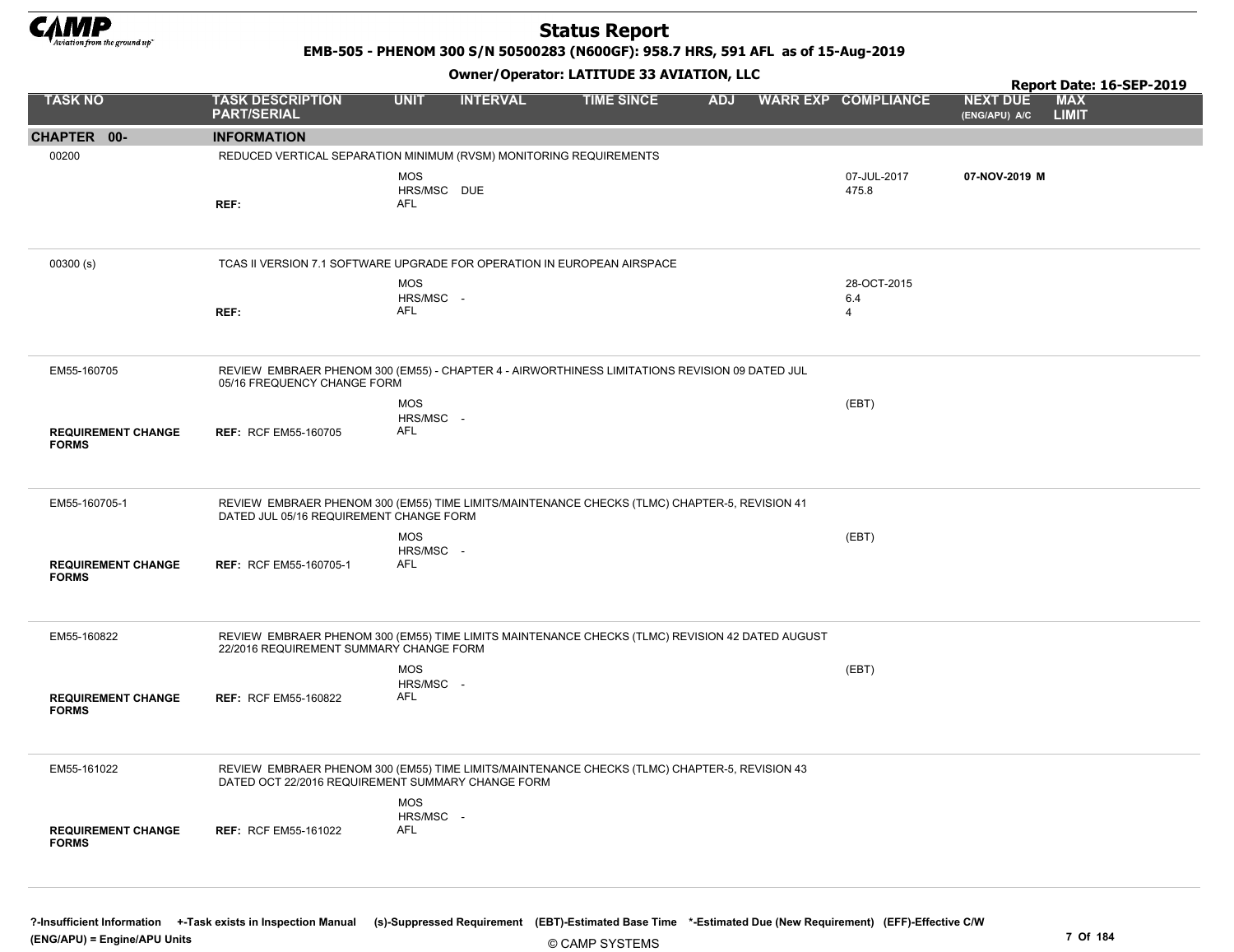

EMB-505 - PHENOM 300 S/N 50500283 (N600GF): 958.7 HRS, 591 AFL as of 15-Aug-2019

Owner/Operator: LATITUDE 33 AVIATION, LLC

|                                           |                                                                                                                                                               |                                       |                 | 000007 Operator: EAT110DE 33 AVERTION, EEC |            |                                 |                                  | Report Date: 16-SEP-2019   |  |
|-------------------------------------------|---------------------------------------------------------------------------------------------------------------------------------------------------------------|---------------------------------------|-----------------|--------------------------------------------|------------|---------------------------------|----------------------------------|----------------------------|--|
| <b>TASK NO</b>                            | <b>TASK DESCRIPTION</b><br><b>PART/SERIAL</b>                                                                                                                 | <b>UNIT</b>                           | <b>INTERVAL</b> | <b>TIME SINCE</b>                          | <b>ADJ</b> | <b>WARR EXP COMPLIANCE</b>      | <b>NEXT DUE</b><br>(ENG/APU) A/C | <b>MAX</b><br><b>LIMIT</b> |  |
| EM55-161122                               | REVIEW EMBRAER 505 - PHENOM 300 (EM55) AIR WORTHINESS LIMITATIONS CHAPTER-4 REVISION 10 DATED NOV.<br>22/2016                                                 |                                       |                 |                                            |            |                                 |                                  |                            |  |
| <b>REQUIREMENT CHANGE</b><br><b>FORMS</b> | <b>REF: RCF EM55-161122</b>                                                                                                                                   | <b>MOS</b><br>HRS/MSC -<br>AFL        |                 | TSI:0<br>TSI:0<br>TSI:0                    |            | (EBT)                           |                                  |                            |  |
| EM55-161122-1                             | REVIEW EMBRAER PHENOM 300 (EM55) TIME LIMITS/MAINTENANCE CHECKS (TLMC) CHAPTER-5, REVISION 44<br>DATED NOV 22/2016                                            |                                       |                 |                                            |            |                                 |                                  |                            |  |
| <b>REQUIREMENT CHANGE</b><br><b>FORMS</b> | <b>REF: RCF EM55-161122-1</b>                                                                                                                                 | <b>MOS</b><br>HRS/MSC -<br><b>AFL</b> |                 |                                            |            |                                 |                                  |                            |  |
| EM55-161202                               | REVIEW EMBRAER PHENOM 300 (EM55) TIME LIMITS/MAINTENANCE CHECKS (TLMC) / CHAPTER-5 ADVANCE<br>REVISION DATED DECEMBER 02/2016 REQUIREMENT SUMMARY CHANGE FORM |                                       |                 |                                            |            |                                 |                                  |                            |  |
| <b>REQUIREMENT CHANGE</b><br><b>FORMS</b> | <b>REF: RCF EM55-161202</b>                                                                                                                                   | <b>MOS</b><br>HRS/MSC -<br><b>AFL</b> |                 |                                            |            |                                 |                                  |                            |  |
| EM55-180219                               | REVIEW EMBRAER PHENOM 300 (EM55) SCHEDULE MAINTENANCE REQUIREMENTS (SMR 2757 - CHAPTER 5) PART<br>III REV 01, DATED FEB 19/18                                 |                                       |                 |                                            |            |                                 |                                  |                            |  |
| <b>REQUIREMENT CHANGE</b><br><b>FORMS</b> | <b>REF: RCF EM55</b>                                                                                                                                          | <b>MOS</b><br>HRS/MSC -<br>AFL        |                 |                                            |            | (EBT)                           |                                  |                            |  |
| EM55-190218A                              | REVIEW EMBRAER PHENOM 300 (EM55) CHAPTER 04 AIRWORTHINESS LIMITATIONS REVISION 11 DATED FEB<br>18/2019                                                        |                                       |                 |                                            |            |                                 |                                  |                            |  |
| <b>REQUIREMENT CHANGE</b><br><b>FORMS</b> | <b>REF: RCF EM55</b>                                                                                                                                          | <b>MOS</b><br>HRS/MSC -<br><b>AFL</b> |                 |                                            |            |                                 |                                  |                            |  |
| <b>ENROLLMENT DOCUMENTS</b>               | ENROLLMENT DOCUMENTATION ARCHIVE (SEE REMARKS)                                                                                                                |                                       |                 |                                            |            |                                 |                                  |                            |  |
|                                           | REF:                                                                                                                                                          | <b>MOS</b><br>HRS/MSC -<br>AFL        |                 |                                            |            | 28-OCT-2015<br>0<br>$\mathsf 0$ |                                  |                            |  |
|                                           |                                                                                                                                                               |                                       |                 |                                            |            |                                 |                                  |                            |  |

?-Insufficient Information +-Task exists in Inspection Manual (s)-Suppressed Requirement (EBT)-Estimated Base Time \*-Estimated Due (New Requirement) (EFF)-Effective C/W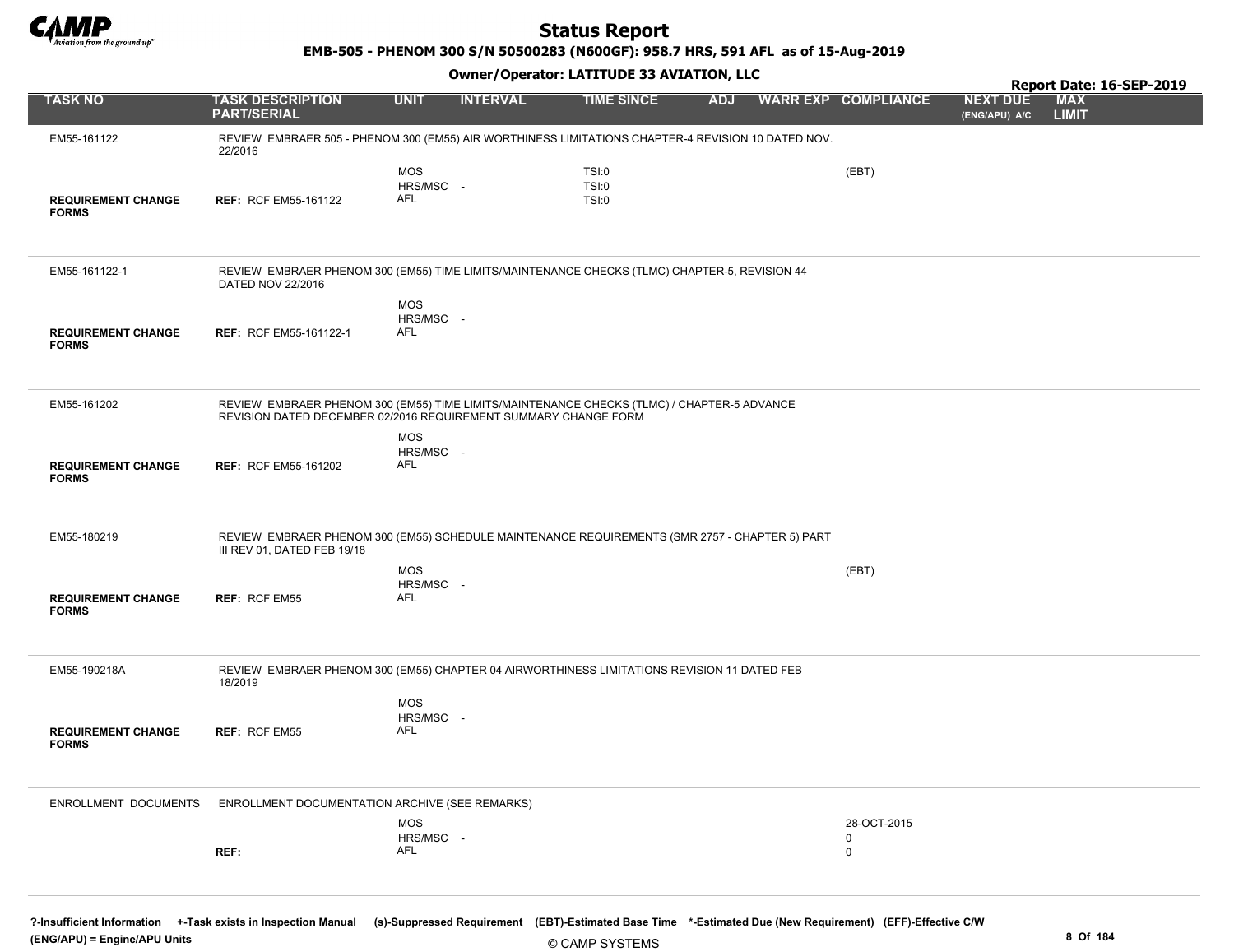

EMB-505 - PHENOM 300 S/N 50500283 (N600GF): 958.7 HRS, 591 AFL as of 15-Aug-2019

### Owner/Operator: LATITUDE 33 AVIATION, LLC

|                |                                               |                  | .               |                   |  |                                |                                  | Report Date: 16-SEP-2019   |  |
|----------------|-----------------------------------------------|------------------|-----------------|-------------------|--|--------------------------------|----------------------------------|----------------------------|--|
| <b>TASK NO</b> | <b>TASK DESCRIPTION</b><br><b>PART/SERIAL</b> | <b>UNIT</b>      | <b>INTERVAL</b> | <b>TIME SINCE</b> |  | <b>ADJ WARR EXP COMPLIANCE</b> | <b>NEXT DUE</b><br>(ENG/APU) A/C | <b>MAX</b><br><b>LIMIT</b> |  |
| CHAPTER 05-    | TIME LIMITS/MAINTENANCE CHECKS                |                  |                 |                   |  |                                |                                  |                            |  |
| 05-50-01       | LIGHTNING STRIKE-GENERAL VISUAL INSPECTION    |                  |                 |                   |  |                                |                                  |                            |  |
|                |                                               | <b>MOS</b>       |                 |                   |  | 28-OCT-2015                    |                                  |                            |  |
|                |                                               | HRS/MSC -        |                 |                   |  | $\mathbf 0$                    |                                  |                            |  |
|                | REF:                                          | AFL              |                 |                   |  | $\mathsf 0$                    |                                  |                            |  |
|                |                                               |                  |                 |                   |  |                                |                                  |                            |  |
| 05-50-02       | HARD LANDING/OFF TEMPERATURE-INSPECTION       |                  |                 |                   |  |                                |                                  |                            |  |
|                |                                               | <b>MOS</b>       |                 |                   |  | 28-OCT-2015                    |                                  |                            |  |
|                |                                               | HRS/MSC -        |                 |                   |  | $\mathbf 0$                    |                                  |                            |  |
|                | REF:                                          | AFL              |                 |                   |  | $\mathbf 0$                    |                                  |                            |  |
|                |                                               |                  |                 |                   |  |                                |                                  |                            |  |
| 05-50-06       | LANDING GEAR DOWN OVERSPEED -INSPECTION       |                  |                 |                   |  |                                |                                  |                            |  |
|                |                                               | MOS              |                 |                   |  | 28-OCT-2015                    |                                  |                            |  |
|                | REF:                                          | HRS/MSC -<br>AFL |                 |                   |  | $\mathbf 0$<br>$\mathsf 0$     |                                  |                            |  |
|                |                                               |                  |                 |                   |  |                                |                                  |                            |  |
|                |                                               |                  |                 |                   |  |                                |                                  |                            |  |
| 05-50-10       | HIGH ENERGY STOP CONDITION INSPECTION         |                  |                 |                   |  |                                |                                  |                            |  |
|                |                                               | <b>MOS</b>       |                 |                   |  | 28-OCT-2015                    |                                  |                            |  |
|                |                                               | HRS/MSC -        |                 |                   |  | $\mathbf 0$                    |                                  |                            |  |
|                | REF:                                          | AFL              |                 |                   |  | $\mathbf 0$                    |                                  |                            |  |
|                |                                               |                  |                 |                   |  |                                |                                  |                            |  |
| 05-50-11       | LANDING GEAR FREE-FALL CONDITION- INSPECTION  |                  |                 |                   |  |                                |                                  |                            |  |
|                |                                               | MOS              |                 |                   |  | 28-OCT-2015                    |                                  |                            |  |
|                |                                               | HRS/MSC -        |                 |                   |  | $\mathbf 0$                    |                                  |                            |  |
|                | REF:                                          | AFL              |                 |                   |  | $\mathbf 0$                    |                                  |                            |  |
|                |                                               |                  |                 |                   |  |                                |                                  |                            |  |
| 05-50-12       | OVERHEATED WHEELS-INSPECTION                  |                  |                 |                   |  |                                |                                  |                            |  |
|                |                                               | MOS              |                 |                   |  | 28-OCT-2015                    |                                  |                            |  |
|                |                                               | HRS/MSC -        |                 |                   |  | $\mathsf 0$                    |                                  |                            |  |
|                | REF:                                          | AFL              |                 |                   |  | $\mathbf 0$                    |                                  |                            |  |
|                |                                               |                  |                 |                   |  |                                |                                  |                            |  |
| 05-50-13       | WHEEL OVERSPEED-INSPECTION                    |                  |                 |                   |  |                                |                                  |                            |  |
|                |                                               | MOS              |                 |                   |  | 28-OCT-2015                    |                                  |                            |  |
|                |                                               | HRS/MSC -        |                 |                   |  | $\mathbf 0$                    |                                  |                            |  |
|                | REF:                                          | AFL              |                 |                   |  | 0                              |                                  |                            |  |
|                |                                               |                  |                 |                   |  |                                |                                  |                            |  |
|                |                                               |                  |                 |                   |  |                                |                                  |                            |  |

?-Insufficient Information +-Task exists in Inspection Manual (s)-Suppressed Requirement (EBT)-Estimated Base Time \*-Estimated Due (New Requirement) (EFF)-Effective C/W (ENG/APU) = Engine/APU Units 9 Of 184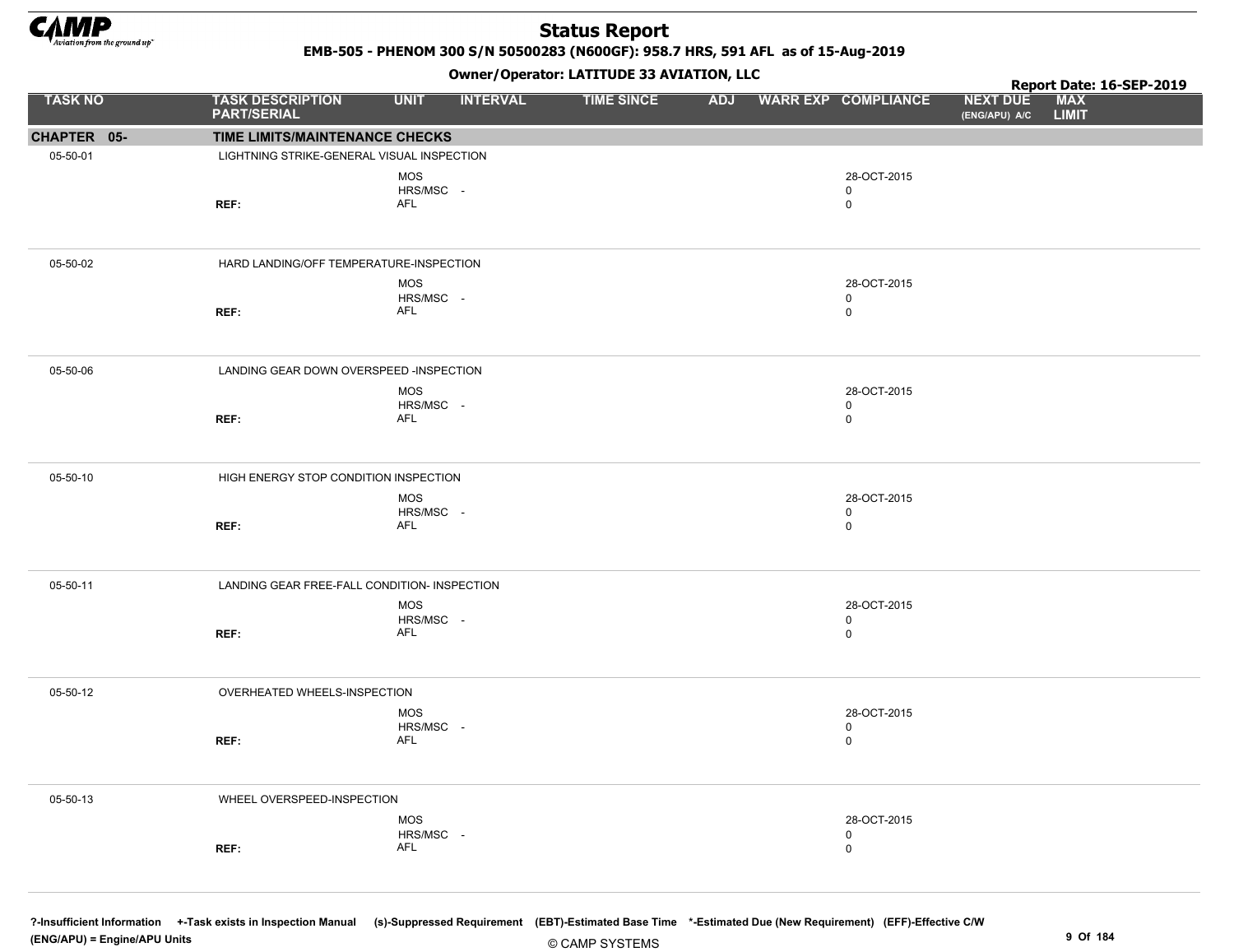

EMB-505 - PHENOM 300 S/N 50500283 (N600GF): 958.7 HRS, 591 AFL as of 15-Aug-2019

Owner/Operator: LATITUDE 33 AVIATION, LLC

|                  |                                                                                        |                                       | Owner / Operator. LATTTODE 33 AVIATION, LLC |                              |            |                                           |                                  | Report Date: 16-SEP-2019   |  |
|------------------|----------------------------------------------------------------------------------------|---------------------------------------|---------------------------------------------|------------------------------|------------|-------------------------------------------|----------------------------------|----------------------------|--|
| <b>TASK NO</b>   | <b>TASK DESCRIPTION</b><br><b>PART/SERIAL</b>                                          | <b>UNIT</b>                           | <b>INTERVAL</b>                             | <b>TIME SINCE</b>            | <b>ADJ</b> | <b>WARR EXP COMPLIANCE</b>                | <b>NEXT DUE</b><br>(ENG/APU) A/C | <b>MAX</b><br><b>LIMIT</b> |  |
| 05-50-14         | TIRE TREAD FAILURE-INSPECTION                                                          |                                       |                                             |                              |            |                                           |                                  |                            |  |
|                  | REF:                                                                                   | <b>MOS</b><br>HRS/MSC -<br>AFL        |                                             |                              |            | 28-OCT-2015<br>$\mathbf 0$<br>$\mathbf 0$ |                                  |                            |  |
| 05-50-15         | TIRE BURST WITH LANDING GEAR FULLY RETRACTED-INSPECTION                                |                                       |                                             |                              |            |                                           |                                  |                            |  |
|                  | REF:                                                                                   | <b>MOS</b><br>HRS/MSC -<br>AFL        |                                             |                              |            | 28-OCT-2015<br>0<br>$\mathbf 0$           |                                  |                            |  |
| 05-50-16         | ON-GROUND GALE EVENTS-INSPECTION                                                       |                                       |                                             |                              |            |                                           |                                  |                            |  |
|                  | REF:                                                                                   | <b>MOS</b><br>HRS/MSC -<br>AFL        |                                             |                              |            | 28-OCT-2015<br>$\mathbf 0$<br>$\mathbf 0$ |                                  |                            |  |
| 05-50-18         | LOAD FACTOR EXCEEDANCE -INSPECTION/CHECK                                               |                                       |                                             |                              |            |                                           |                                  |                            |  |
|                  | REF:                                                                                   | <b>MOS</b><br>HRS/MSC -<br><b>AFL</b> |                                             |                              |            | 28-OCT-2015<br>$\mathbf 0$<br>$\mathbf 0$ |                                  |                            |  |
| $+$ H140-001 (s) | EXTERNAL GENERAL VISUAL INSPECTION OF INTERFACE CONNECTORS IN THE REAR CENTER FUSELAGE |                                       |                                             |                              |            | <b>PKG</b>                                |                                  |                            |  |
|                  | <b>PKG 87</b><br><b>REF: AMM 05-42-00</b>                                              | <b>MOS</b><br>HRS/MSC<br><b>AFL</b>   | 120<br>+30d/-30d TSI:0                      | <b>TSI:0</b><br><b>TSI:0</b> |            | 28-OCT-2015<br>0<br>$\mathbf 0$           |                                  |                            |  |
| $+$ H242-001 (s) | INTERNAL GENERAL VISUAL INSPECTION OF INTERFACE CONNECTORS IN THE REAR CENTER FUSELAGE |                                       |                                             |                              |            | <b>PKG</b>                                |                                  |                            |  |
|                  | <b>PKG 87</b><br><b>REF: AMM 05-42-00</b>                                              | <b>MOS</b><br>HRS/MSC<br>AFL          | 120<br>+30d/-30d TSI:0                      | <b>TSI:0</b><br><b>TSI:0</b> |            | 28-OCT-2015<br>$\mathbf 0$<br>$\mathbf 0$ |                                  |                            |  |
| $+$ H430-001 (s) | INTERNAL DETAILED INSPECTION OF ENGINE/PYLON INTERFACE CONNECTORS AND BONDING JUMPERS  |                                       |                                             |                              |            | <b>PKG</b>                                |                                  |                            |  |
|                  | <b>PKG 84</b><br><b>REF: AMM 05-46-00</b>                                              | <b>MOS</b><br>HRS/MSC<br><b>AFL</b>   | 60<br>+30d/-30d TSI:0                       | TSI:0<br><b>TSI:0</b>        |            | 28-OCT-2015<br>$\mathbf 0$<br>$\mathsf 0$ |                                  |                            |  |

?-Insufficient Information +-Task exists in Inspection Manual (s)-Suppressed Requirement (EBT)-Estimated Base Time \*-Estimated Due (New Requirement) (EFF)-Effective C/W (ENG/APU) = Engine/APU Units 10 Of 184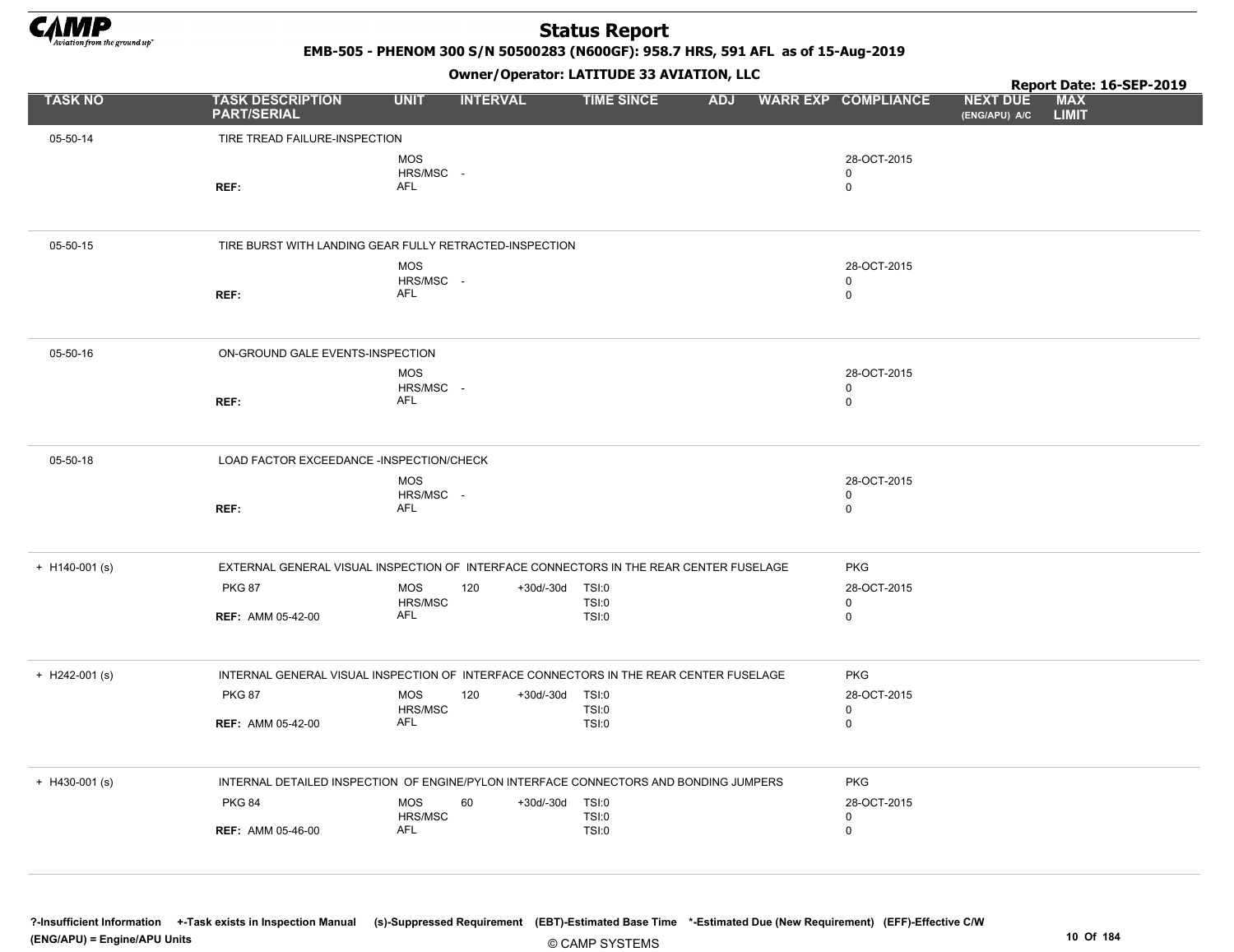

EMB-505 - PHENOM 300 S/N 50500283 (N600GF): 958.7 HRS, 591 AFL as of 15-Aug-2019

|                                                 | Owner / Operator. LATTTODE 33 AVIATION, LLC                                                                         |                           |                 |                 |                       |            |  |                            | Report Date: 16-SEP-2019         |                            |
|-------------------------------------------------|---------------------------------------------------------------------------------------------------------------------|---------------------------|-----------------|-----------------|-----------------------|------------|--|----------------------------|----------------------------------|----------------------------|
| <b>TASK NO</b>                                  | <b>TASK DESCRIPTION</b><br><b>PART/SERIAL</b>                                                                       | <b>UNIT</b>               | <b>INTERVAL</b> |                 | <b>TIME SINCE</b>     | <b>ADJ</b> |  | <b>WARR EXP COMPLIANCE</b> | <b>NEXT DUE</b><br>(ENG/APU) A/C | <b>MAX</b><br><b>LIMIT</b> |
| $+$ H700-001 (s)                                | EXTERNAL GENERAL VISUAL INSPECTION OF MAIN LANDING GEAR AND MAIN LANDING GEAR BAY BONDING<br>JUMPERS AND CONNECTORS |                           |                 |                 |                       |            |  | <b>PKG</b>                 |                                  |                            |
|                                                 | <b>PKG 84</b>                                                                                                       | <b>MOS</b><br>HRS/MSC     | 60              | +30d/-30d TSI:0 | <b>TSI:0</b>          |            |  | 28-OCT-2015<br>$\mathbf 0$ |                                  |                            |
|                                                 | <b>REF: AMM 05-47-00</b>                                                                                            | <b>AFL</b>                |                 |                 | TSI:0                 |            |  | $\mathbf 0$                |                                  |                            |
| $+$ H700-002 (s)                                | EXTERNAL GENERAL VISUAL INSPECTION OF NOSE LANDING GEAR AND NOSE LANDING GEAR BAY BONDING<br>JUMPERS AND CONNECTORS |                           |                 |                 |                       |            |  | PKG                        |                                  |                            |
|                                                 | <b>PKG 84</b>                                                                                                       | <b>MOS</b>                | 60              | +30d/-30d TSI:0 |                       |            |  | 28-OCT-2015                |                                  |                            |
|                                                 |                                                                                                                     | HRS/MSC                   |                 |                 | TSI:0                 |            |  | $\mathbf 0$                |                                  |                            |
|                                                 | <b>REF: AMM 05-47-00</b>                                                                                            | <b>AFL</b>                |                 |                 | TSI:0                 |            |  | $\mathbf 0$                |                                  |                            |
| $+$ H700-003 (s)                                | EXTERNAL DETAILED VISUAL INSPECTION OF WOW SENSORS ELECTRICAL BONDING                                               |                           |                 |                 |                       |            |  | <b>PKG</b>                 |                                  |                            |
|                                                 | <b>PKG 84</b>                                                                                                       | <b>MOS</b><br>HRS/MSC     | 60              | +30d/-30d       | TSI:0<br><b>TSI:0</b> |            |  | 28-OCT-2015<br>0           |                                  |                            |
|                                                 | <b>REF: AMM 05-47-00</b>                                                                                            | AFL                       |                 |                 | TSI:0                 |            |  | 0                          |                                  |                            |
|                                                 |                                                                                                                     |                           |                 |                 |                       |            |  |                            |                                  |                            |
| ENGINE NO. 1 Model: PW535E Serial # PCE-DG-0578 |                                                                                                                     |                           | Part # PW535E   |                 |                       |            |  |                            |                                  |                            |
| + 05-50-00-210-802                              | NO. 1 ENGINE - ENGINE ELECTRONIC CONTROL (EEC) FAULTS                                                               |                           |                 |                 |                       |            |  |                            |                                  |                            |
|                                                 |                                                                                                                     | <b>MOS</b>                |                 |                 | TSI:0                 |            |  | 28-OCT-2015                |                                  |                            |
|                                                 |                                                                                                                     | HRS/MSC A/R<br><b>ENC</b> |                 |                 | <b>TSI:0</b>          |            |  | 0                          |                                  |                            |
|                                                 | <b>REF: MM 05-50-00</b>                                                                                             |                           |                 |                 | TSI:0                 |            |  | $\mathbf 0$                |                                  |                            |
| + 05-50-00-210-803                              | NO. 1 ENGINE - ENGINE OVERTEMPERATURE                                                                               |                           |                 |                 |                       |            |  |                            |                                  |                            |
|                                                 |                                                                                                                     | <b>MOS</b>                |                 |                 | TSI:0                 |            |  | 28-OCT-2015                |                                  |                            |
|                                                 | <b>REF: MM 05-50-00</b>                                                                                             | HRS/MSC A/R<br><b>ENC</b> |                 |                 | <b>TSI:0</b><br>TSI:0 |            |  | $\mathbf 0$<br>0           |                                  |                            |
|                                                 |                                                                                                                     |                           |                 |                 |                       |            |  |                            |                                  |                            |
| + 05-50-00-210-804                              | NO. 1 ENGINE - ENGINE OVERSPEED                                                                                     |                           |                 |                 |                       |            |  |                            |                                  |                            |
|                                                 |                                                                                                                     | <b>MOS</b>                |                 |                 | TSI:0                 |            |  | 28-OCT-2015                |                                  |                            |
|                                                 | <b>REF: MM 05-50-00</b>                                                                                             | HRS/MSC A/R<br><b>ENC</b> |                 |                 | <b>TSI:0</b><br>TSI:0 |            |  | 0<br>0                     |                                  |                            |
|                                                 |                                                                                                                     |                           |                 |                 |                       |            |  |                            |                                  |                            |
|                                                 |                                                                                                                     |                           |                 |                 |                       |            |  |                            |                                  |                            |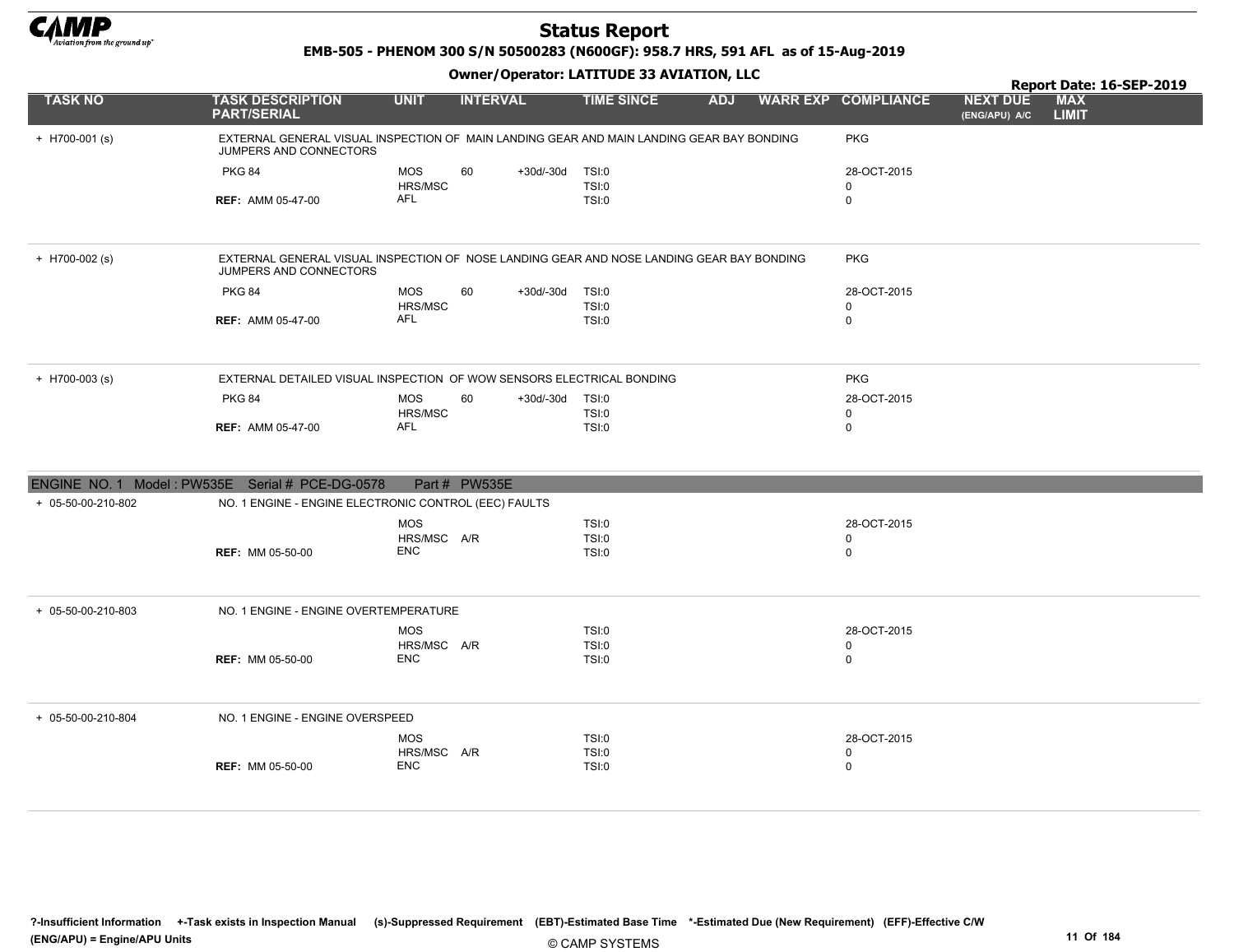

 $+ 05 - 50 - 00 - 210 - 806$ 

 $+ 05 - 50 - 00 - 210 - 807$ 

 $+ 05 - 50 - 00 - 210 - 808$ 

+ 05-50-00-210-809

 $+ 05 - 50 - 00 - 210 - 810$ 

## Status Report

### ENGINE#1: S/N PCE-DG-0578 958.7 HRS, 591 ENC

### EMB-505 - PHENOM 300 S/N 50500283 (N600GF): 958.7 HRS, 591 AFL as of 15-Aug-2019

|                  |                                               | Report Date: 16-SEP-2019 |                                      |            |                            |                                                                |
|------------------|-----------------------------------------------|--------------------------|--------------------------------------|------------|----------------------------|----------------------------------------------------------------|
| <b>TASK NO</b>   | <b>TASK DESCRIPTION</b><br><b>PART/SERIAL</b> | <b>UNIT</b>              | <b>INTERVAL</b><br><b>TIME SINCE</b> | <b>ADJ</b> | <b>WARR EXP COMPLIANCE</b> | <b>NEXT DUE</b><br><b>MAX</b><br><b>LIMIT</b><br>(ENG/APU) A/C |
| 05-50-00-210-806 | NO. 1 ENGINE - LIGHTNING STRIKE               |                          |                                      |            |                            |                                                                |
|                  |                                               | <b>MOS</b>               | TSI:0                                |            | 28-OCT-2015                |                                                                |
|                  |                                               | HRS/MSC A/R              | TSI:0                                |            | $\Omega$                   |                                                                |
|                  | <b>REF: MM 05-50-00</b>                       | <b>ENC</b>               | TSI:0                                |            | $\mathbf 0$                |                                                                |
| 05-50-00-210-807 | NO. 1 ENGINE - DROPPED ENGINE                 |                          |                                      |            |                            |                                                                |
|                  |                                               | <b>MOS</b>               | TSI:0                                |            | 28-OCT-2015                |                                                                |
|                  |                                               | HRS/MSC A/R              | TSI:0                                |            | 0                          |                                                                |
|                  | <b>REF: MM 05-50-00</b>                       | <b>ENC</b>               | TSI:0                                |            | 0                          |                                                                |
| 05-50-00-210-808 | NO. 1 ENGINE - HEAVY LANDING                  |                          |                                      |            |                            |                                                                |
|                  |                                               | <b>MOS</b>               | TSI:0                                |            | 28-OCT-2015                |                                                                |
|                  |                                               | HRS/MSC A/R              | TSI:0                                |            | 0                          |                                                                |
|                  | <b>REF: MM 05-50-00</b>                       | <b>ENC</b>               | TSI:0                                |            | $\mathbf 0$                |                                                                |
| 05-50-00-210-809 | NO. 1 ENGINE - ENGINE WINDMILLING IN FLIGHT   |                          |                                      |            |                            |                                                                |
|                  |                                               | <b>MOS</b>               | TSI:0                                |            | 28-OCT-2015                |                                                                |
|                  |                                               | HRS/MSC A/R              | TSI:0                                |            | 0                          |                                                                |
|                  | <b>REF: MM 05-50-00</b>                       | <b>ENC</b>               | TSI:0                                |            | $\mathbf 0$                |                                                                |
| 05-50-00-210-810 | NO. 1 ENGINE - ENGINE IMMERSION IN WATER      |                          |                                      |            |                            |                                                                |
|                  |                                               | <b>MOS</b>               | TSI:0                                |            | 28-OCT-2015                |                                                                |
|                  |                                               | HRS/MSC A/R              | TSI:0                                |            | 0                          |                                                                |
|                  | <b>REF: MM 05-50-00</b>                       | ENC                      | TSI:0                                |            | $\mathbf 0$                |                                                                |
|                  |                                               |                          |                                      |            |                            |                                                                |

| + 05-50-00-210-811 |                         | NO. 1 ENGINE - ENGINE EXPOSED TO FIRE EXTINGUISHING AGENT     |                         |                  |  |
|--------------------|-------------------------|---------------------------------------------------------------|-------------------------|------------------|--|
|                    | <b>REF: MM 05-50-00</b> | <b>MOS</b><br>HRS/MSC A/R<br>ENC                              | TSI:0<br>TSI:0<br>TSI:0 | 28-OCT-2015<br>υ |  |
| + 05-50-00-210-812 |                         | NO. 1 ENGINE - AIRCRAFT FLOWN THROUGH A CLOUD OF VOLCANIC ASH |                         |                  |  |
|                    |                         |                                                               |                         |                  |  |
|                    |                         | MOS                                                           | TSI:0                   | 28-OCT-2015      |  |
|                    |                         | HRS/MSC A/R                                                   | TSI:0                   |                  |  |
|                    | <b>REF: MM 05-50-00</b> | ENC                                                           | TSI:0                   |                  |  |

?-Insufficient Information +-Task exists in Inspection Manual (s)-Suppressed Requirement (EBT)-Estimated Base Time \*-Estimated Due (New Requirement) (EFF)-Effective C/W (ENG/APU) = Engine/APU Units 12 Of 184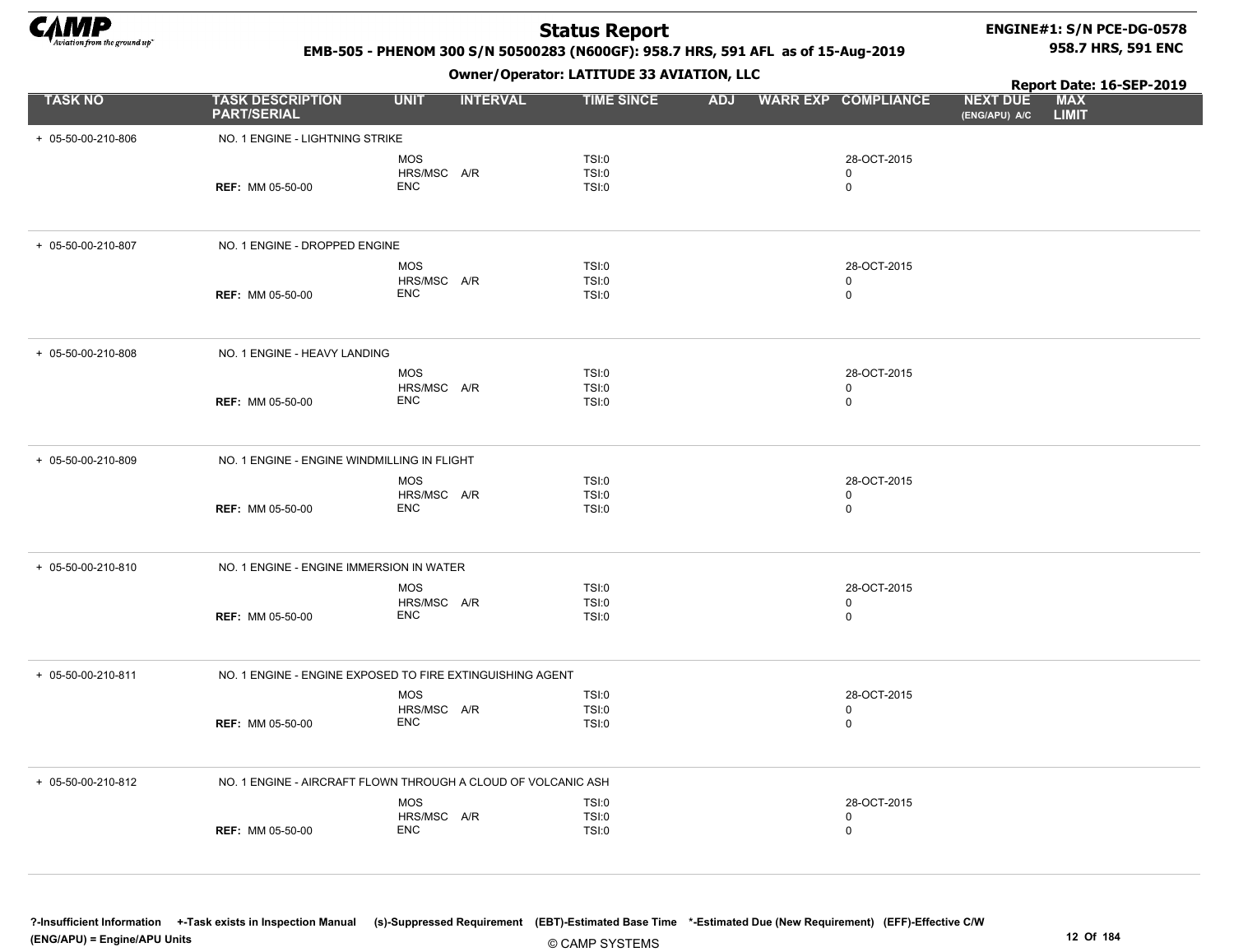

### ENGINE#1: S/N PCE-DG-0578 958.7 HRS, 591 ENC

Report Date: 16-SEP-2019

### EMB-505 - PHENOM 300 S/N 50500283 (N600GF): 958.7 HRS, 591 AFL as of 15-Aug-2019

Owner/Operator: LATITUDE 33 AVIATION, LLC

| <b>TASK NO</b>     | <b>TASK DESCRIPTION</b><br><b>PART/SERIAL</b>      | <b>UNIT</b>                             | <b>INTERVAL</b> | <b>TIME SINCE</b>              | <b>ADJ</b> | <b>WARR EXP COMPLIANCE</b>             | <b>NEXT DUE</b><br>(ENG/APU) A/C | <b>MAX</b><br><b>LIMIT</b> |  |
|--------------------|----------------------------------------------------|-----------------------------------------|-----------------|--------------------------------|------------|----------------------------------------|----------------------------------|----------------------------|--|
| + 05-50-00-210-813 | NO. 1 ENGINE - LOSS OF OIL                         | MOS<br>HRS/MSC A/R                      |                 | TSI:0<br>TSI:0                 |            | 28-OCT-2015<br>0                       |                                  |                            |  |
|                    | <b>REF: MM 05-50-00</b>                            | <b>ENC</b>                              |                 | TSI:0                          |            | 0                                      |                                  |                            |  |
| + 05-50-00-210-814 | NO. 1 ENGINE - CHIP DETECTOR LIGHT "ON"            | <b>MOS</b>                              |                 | TSI:0                          |            | 28-OCT-2015                            |                                  |                            |  |
|                    | <b>REF: MM 05-50-00</b>                            | HRS/MSC A/R<br><b>ENC</b>               |                 | TSI:0<br>TSI:0                 |            | $\mathbf 0$<br>0                       |                                  |                            |  |
| + 05-50-00-210-815 | NO. 1 ENGINE - OIL TEMPERATURE EXCEEDS LIMITS      |                                         |                 |                                |            |                                        |                                  |                            |  |
|                    | REF: MM 05-50-00                                   | <b>MOS</b><br>HRS/MSC A/R<br><b>ENC</b> |                 | TSI:0<br><b>TSI:0</b><br>TSI:0 |            | 28-OCT-2015<br>0<br>$\mathbf 0$        |                                  |                            |  |
| + 05-50-00-210-816 | NO. 1 ENGINE - USE OF UNAPPROVED ENGINE OIL BRANDS |                                         |                 |                                |            |                                        |                                  |                            |  |
|                    | <b>REF: MM 05-50-00</b>                            | <b>MOS</b><br>HRS/MSC A/R<br><b>ENC</b> |                 | TSI:0<br>TSI:0<br>TSI:0        |            | 28-OCT-2015<br>$\Omega$<br>$\mathbf 0$ |                                  |                            |  |
| + 05-50-00-210-817 | NO. 1 ENGINE - HIGH OR LOW OIL PRESSURE            |                                         |                 |                                |            |                                        |                                  |                            |  |
|                    | <b>REF: MM 05-50-00</b>                            | <b>MOS</b><br>HRS/MSC A/R<br><b>ENC</b> |                 | TSI:0<br>TSI:0<br>TSI:0        |            | 28-OCT-2015<br>0<br>$\mathbf 0$        |                                  |                            |  |
| + 05-50-00-210-818 | NO. 1 ENGINE - OIL PRESSURE EXCEEDS LIMITS         |                                         |                 |                                |            |                                        |                                  |                            |  |
|                    | <b>REF: MM 05-50-00</b>                            | <b>MOS</b><br>HRS/MSC A/R<br><b>ENC</b> |                 | TSI:0<br><b>TSI:0</b><br>TSI:0 |            | 28-OCT-2015<br>0<br>$\mathbf 0$        |                                  |                            |  |
| + 05-50-00-210-819 | NO. 1 ENGINE - FUEL FILTER CONTAMINATION           |                                         |                 |                                |            |                                        |                                  |                            |  |
|                    | <b>REF: MM 05-50-00</b>                            | <b>MOS</b><br>HRS/MSC A/R<br><b>ENC</b> |                 | TSI:0<br>TSI:0<br><b>TSI:0</b> |            | 28-OCT-2015<br>0<br>$\mathbf 0$        |                                  |                            |  |

© CAMP SYSTEMS ?-Insufficient Information +-Task exists in Inspection Manual (s)-Suppressed Requirement (EBT)-Estimated Base Time \*-Estimated Due (New Requirement) (EFF)-Effective C/W (ENG/APU) = Engine/APU Units 13 Of 184 and the control of the control of the control of the control of the control of the control of the control of the control of the control of the control of the control of the control o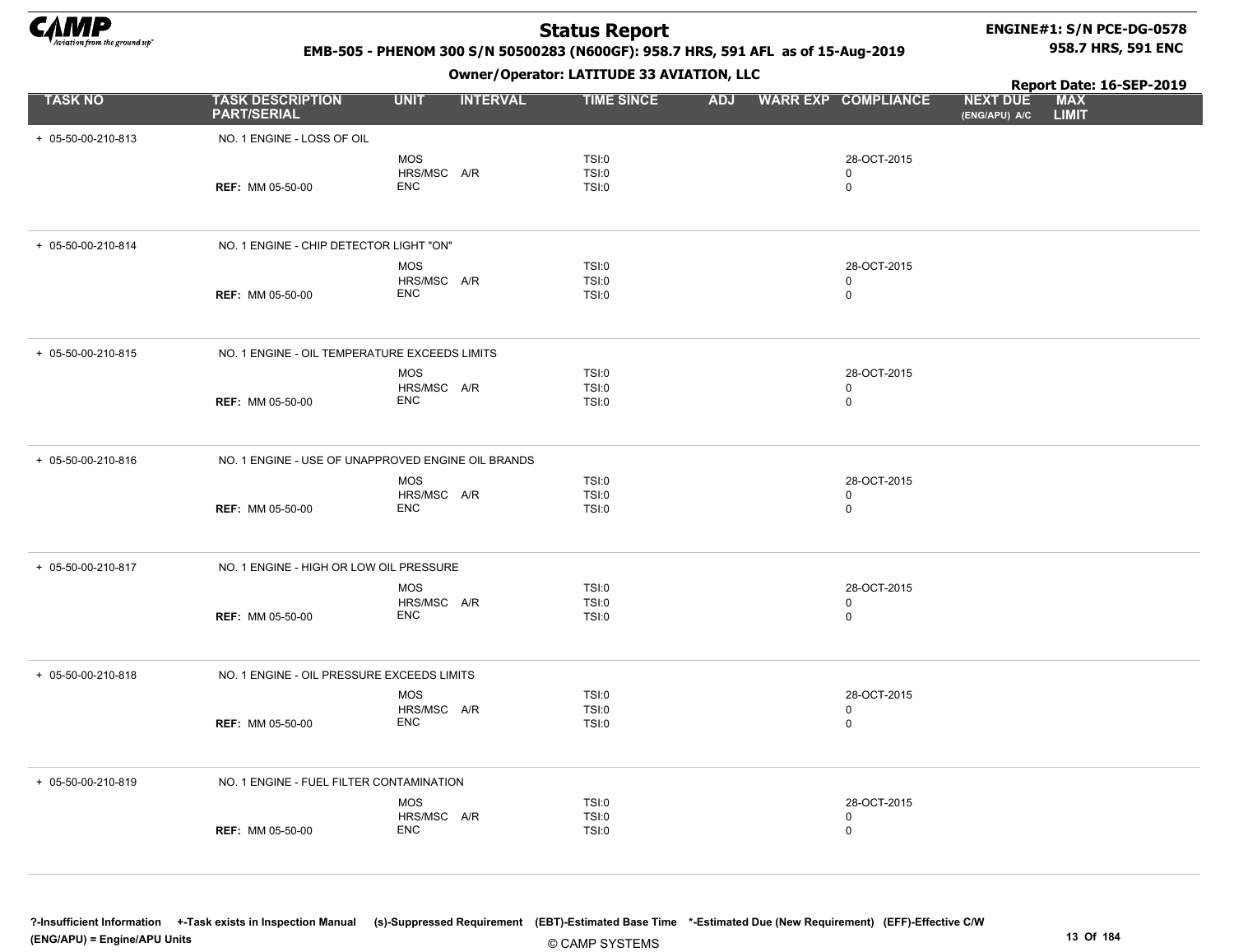

### ENGINE#1: S/N PCE-DG-0578 958.7 HRS, 591 ENC

### EMB-505 - PHENOM 300 S/N 50500283 (N600GF): 958.7 HRS, 591 AFL as of 15-Aug-2019

#### Owner/Operator: LATITUDE 33 AVIATION, LLC

|                    |                                                 |                                                                     | Owner/Operator: LATITUDE 33 AVIATION, LLC |            |                            |                                  | Report Date: 16-SEP-2019   |
|--------------------|-------------------------------------------------|---------------------------------------------------------------------|-------------------------------------------|------------|----------------------------|----------------------------------|----------------------------|
| <b>TASK NO</b>     | <b>TASK DESCRIPTION</b><br><b>PART/SERIAL</b>   | <b>UNIT</b><br><b>INTERVAL</b>                                      | <b>TIME SINCE</b>                         | <b>ADJ</b> | <b>WARR EXP COMPLIANCE</b> | <b>NEXT DUE</b><br>(ENG/APU) A/C | <b>MAX</b><br><b>LIMIT</b> |
| + 05-50-00-210-820 | NO. 1 ENGINE - HIGH POWER ENGINE SHUTDOWN       |                                                                     |                                           |            |                            |                                  |                            |
|                    |                                                 | <b>MOS</b>                                                          | TSI:0                                     |            | 28-OCT-2015                |                                  |                            |
|                    | <b>REF: MM 05-50-00</b>                         | HRS/MSC A/R<br><b>ENC</b>                                           | TSI:0<br><b>TSI:0</b>                     |            | 0<br>$\mathbf 0$           |                                  |                            |
|                    |                                                 |                                                                     |                                           |            |                            |                                  |                            |
| + 05-50-00-210-821 |                                                 | NO. 1 ENGINE - STARTER GENERATOR UNSCHEDULED REMOVAL                |                                           |            |                            |                                  |                            |
|                    |                                                 | <b>MOS</b>                                                          | TSI:0                                     |            | 28-OCT-2015                |                                  |                            |
|                    | <b>REF: MM 05-50-00</b>                         | HRS/MSC A/R<br><b>ENC</b>                                           | TSI:0<br>TSI:0                            |            | 0<br>$\mathbf 0$           |                                  |                            |
|                    |                                                 |                                                                     |                                           |            |                            |                                  |                            |
| + 05-50-00-210-822 |                                                 | NO. 1 ENGINE - HYDRAULIC PUMP UNSCHEDULED REMOVAL                   |                                           |            |                            |                                  |                            |
|                    |                                                 | <b>MOS</b>                                                          | TSI:0                                     |            | 28-OCT-2015                |                                  |                            |
|                    | <b>REF: MM 05-50-00</b>                         | HRS/MSC A/R<br><b>ENC</b>                                           | <b>TSI:0</b><br><b>TSI:0</b>              |            | 0<br>$\mathbf 0$           |                                  |                            |
|                    |                                                 |                                                                     |                                           |            |                            |                                  |                            |
| + 05-50-00-210-802 | ENGINE NO. 2 Model: PW535E Serial # PCE-DG-0581 | Part # PW535E                                                       |                                           |            |                            |                                  |                            |
|                    |                                                 | NO. 2 ENGINE - ENGINE ELECTRONIC CONTROL (EEC) FAULTS<br><b>MOS</b> | <b>TSI:0</b>                              |            | 28-OCT-2015                |                                  |                            |
|                    |                                                 | HRS/MSC A/R                                                         | <b>TSI:0</b>                              |            | $\mathbf 0$                |                                  |                            |
|                    | <b>REF: MM 05-50-00</b>                         | <b>ENC</b>                                                          | <b>TSI:0</b>                              |            | 0                          |                                  |                            |
| + 05-50-00-210-803 | NO. 2 ENGINE - ENGINE OVERTEMPERATURE           |                                                                     |                                           |            |                            |                                  |                            |
|                    |                                                 | <b>MOS</b>                                                          | <b>TSI:0</b>                              |            | 28-OCT-2015                |                                  |                            |
|                    | <b>REF: MM 05-50-00</b>                         | HRS/MSC A/R<br><b>ENC</b>                                           | TSI:0<br><b>TSI:0</b>                     |            | $\pmb{0}$<br>$\mathbf 0$   |                                  |                            |
|                    |                                                 |                                                                     |                                           |            |                            |                                  |                            |
| + 05-50-00-210-804 | NO. 2 ENGINE - ENGINE OVERSPEED                 |                                                                     |                                           |            |                            |                                  |                            |
|                    |                                                 | <b>MOS</b>                                                          | <b>TSI:0</b>                              |            | 28-OCT-2015                |                                  |                            |
|                    | <b>REF: MM 05-50-00</b>                         | HRS/MSC A/R<br><b>ENC</b>                                           | <b>TSI:0</b><br><b>TSI:0</b>              |            | 0<br>$\mathbf 0$           |                                  |                            |
|                    |                                                 |                                                                     |                                           |            |                            |                                  |                            |
| + 05-50-00-210-806 | NO. 2 ENGINE - LIGHTNING STRIKE                 |                                                                     |                                           |            |                            |                                  |                            |
|                    |                                                 | <b>MOS</b><br>HRS/MSC A/R                                           | <b>TSI:0</b><br>TSI:0                     |            | 28-OCT-2015<br>$\mathbf 0$ |                                  |                            |
|                    |                                                 |                                                                     |                                           |            |                            |                                  |                            |

ENC

REF: MM 05-50-00 0

© CAMP SYSTEMS

TSI:0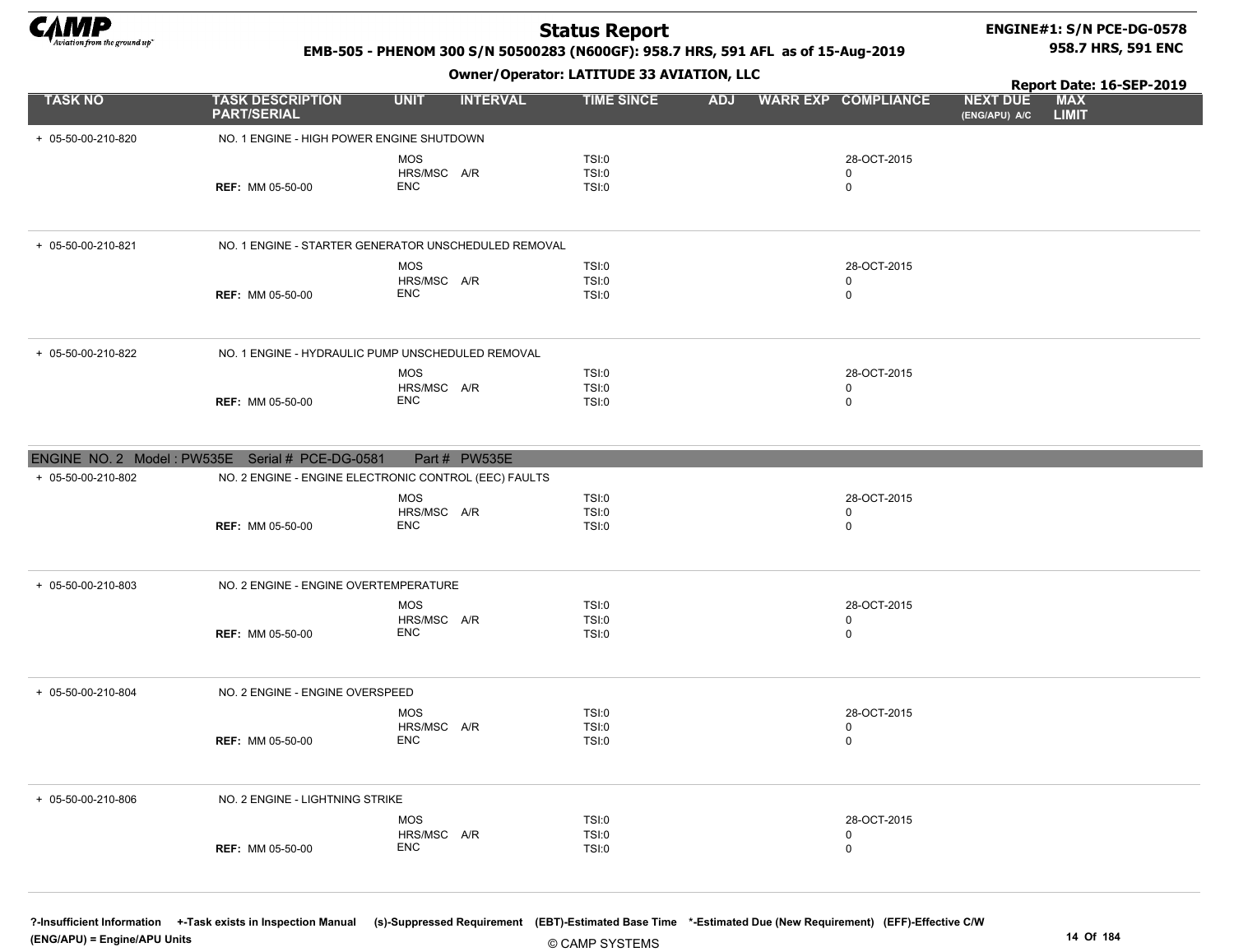

# ENGINE#2: S/N PCE-DG-0581

### EMB-505 - PHENOM 300 S/N 50500283 (N600GF): 958.7 HRS, 591 AFL as of 15-Aug-2019

Owner/Operator: LATITUDE 33 AVIATION, LLC

958.7 HRS, 591 ENC

|                    |                                                               |                           | - - -           |                   |  |                         |                                  | Report Date: 16-SEP-2019   |  |
|--------------------|---------------------------------------------------------------|---------------------------|-----------------|-------------------|--|-------------------------|----------------------------------|----------------------------|--|
| <b>TASK NO</b>     | <b>TASK DESCRIPTION</b><br><b>PART/SERIAL</b>                 | <b>UNIT</b>               | <b>INTERVAL</b> | <b>TIME SINCE</b> |  | ADJ WARR EXP COMPLIANCE | <b>NEXT DUE</b><br>(ENG/APU) A/C | <b>MAX</b><br><b>LIMIT</b> |  |
| + 05-50-00-210-807 | NO. 2 ENGINE - DROPPED ENGINE                                 |                           |                 |                   |  |                         |                                  |                            |  |
|                    |                                                               | <b>MOS</b>                |                 | <b>TSI:0</b>      |  | 28-OCT-2015             |                                  |                            |  |
|                    |                                                               | HRS/MSC A/R               |                 | TSI:0             |  | 0                       |                                  |                            |  |
|                    | <b>REF: MM 05-50-00</b>                                       | <b>ENC</b>                |                 | <b>TSI:0</b>      |  | 0                       |                                  |                            |  |
|                    |                                                               |                           |                 |                   |  |                         |                                  |                            |  |
| + 05-50-00-210-808 | NO. 2 ENGINE - HEAVY LANDING                                  |                           |                 |                   |  |                         |                                  |                            |  |
|                    |                                                               | <b>MOS</b>                |                 | <b>TSI:0</b>      |  | 28-OCT-2015             |                                  |                            |  |
|                    |                                                               | HRS/MSC A/R               |                 | <b>TSI:0</b>      |  | 0                       |                                  |                            |  |
|                    | <b>REF: MM 05-50-00</b>                                       | <b>ENC</b>                |                 | <b>TSI:0</b>      |  | $\mathbf 0$             |                                  |                            |  |
| + 05-50-00-210-809 | NO. 2 ENGINE - ENGINE WINDMILLING IN FLIGHT                   |                           |                 |                   |  |                         |                                  |                            |  |
|                    |                                                               | <b>MOS</b>                |                 | TSI:0             |  | 28-OCT-2015             |                                  |                            |  |
|                    |                                                               | HRS/MSC A/R               |                 | <b>TSI:0</b>      |  | $\Omega$                |                                  |                            |  |
|                    | <b>REF: MM 05-50-00</b>                                       | <b>ENC</b>                |                 | <b>TSI:0</b>      |  | $\mathbf 0$             |                                  |                            |  |
| + 05-50-00-210-810 | NO. 2 ENGINE - ENGINE IMMERSION IN WATER                      |                           |                 |                   |  |                         |                                  |                            |  |
|                    |                                                               | <b>MOS</b>                |                 | TSI:0             |  | 28-OCT-2015             |                                  |                            |  |
|                    |                                                               | HRS/MSC A/R<br><b>ENC</b> |                 | <b>TSI:0</b>      |  | 0<br>$\mathbf 0$        |                                  |                            |  |
|                    | <b>REF: MM 05-50-00</b>                                       |                           |                 | <b>TSI:0</b>      |  |                         |                                  |                            |  |
| + 05-50-00-210-811 | NO. 2 ENGINE - ENGINE EXPOSED TO FIRE EXTINGUISHING AGENT     |                           |                 |                   |  |                         |                                  |                            |  |
|                    |                                                               | <b>MOS</b>                |                 | <b>TSI:0</b>      |  | 28-OCT-2015             |                                  |                            |  |
|                    |                                                               | HRS/MSC A/R               |                 | TSI:0             |  | 0                       |                                  |                            |  |
|                    | <b>REF: MM 05-50-00</b>                                       | <b>ENC</b>                |                 | TSI:0             |  | $\mathbf 0$             |                                  |                            |  |
| + 05-50-00-210-812 | NO. 2 ENGINE - AIRCRAFT FLOWN THROUGH A CLOUD OF VOLCANIC ASH |                           |                 |                   |  |                         |                                  |                            |  |
|                    |                                                               | <b>MOS</b>                |                 | TSI:0             |  | 28-OCT-2015             |                                  |                            |  |
|                    |                                                               | HRS/MSC A/R<br><b>ENC</b> |                 | <b>TSI:0</b>      |  | 0                       |                                  |                            |  |
|                    | <b>REF: MM 05-50-00</b>                                       |                           |                 | TSI:0             |  | 0                       |                                  |                            |  |
| + 05-50-00-210-813 | NO. 2 ENGINE - LOSS OF OIL                                    |                           |                 |                   |  |                         |                                  |                            |  |
|                    |                                                               | MOS                       |                 | TSI:0             |  | 28-OCT-2015             |                                  |                            |  |
|                    |                                                               | HRS/MSC A/R               |                 | TSI:0             |  | 0                       |                                  |                            |  |
|                    | <b>REF: MM 05-50-00</b>                                       | <b>ENC</b>                |                 | TSI:0             |  | 0                       |                                  |                            |  |

© CAMP SYSTEMS ?-Insufficient Information +-Task exists in Inspection Manual (s)-Suppressed Requirement (EBT)-Estimated Base Time \*-Estimated Due (New Requirement) (EFF)-Effective C/W (ENG/APU) = Engine/APU Units 15 Of 184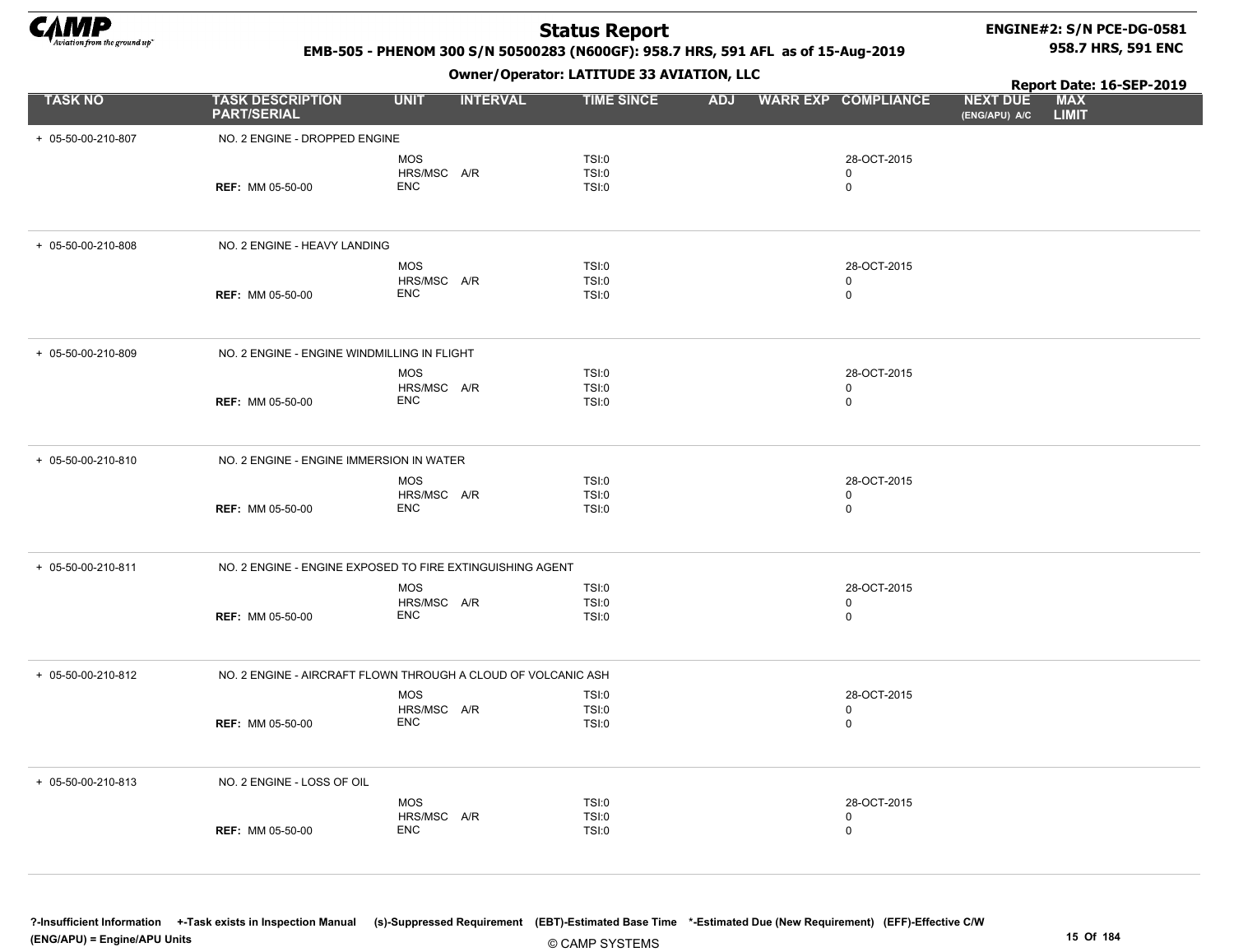

# ENGINE#2: S/N PCE-DG-0581

EMB-505 - PHENOM 300 S/N 50500283 (N600GF): 958.7 HRS, 591 AFL as of 15-Aug-2019

Owner/Operator: LATITUDE 33 AVIATION, LLC

958.7 HRS, 591 ENC

|                    |                                               | ------ <i>--</i> 1 - P                             |                         |            |                                           | Report Date: 16-SEP-2019         |                            |  |
|--------------------|-----------------------------------------------|----------------------------------------------------|-------------------------|------------|-------------------------------------------|----------------------------------|----------------------------|--|
| <b>TASK NO</b>     | <b>TASK DESCRIPTION</b><br><b>PART/SERIAL</b> | <b>UNIT</b><br><b>INTERVAL</b>                     | <b>TIME SINCE</b>       | <b>ADJ</b> | <b>WARR EXP COMPLIANCE</b>                | <b>NEXT DUE</b><br>(ENG/APU) A/C | <b>MAX</b><br><b>LIMIT</b> |  |
| + 05-50-00-210-814 | NO. 2 ENGINE - CHIP DETECTOR LIGHT "ON"       |                                                    |                         |            |                                           |                                  |                            |  |
|                    | <b>REF: MM 05-50-00</b>                       | <b>MOS</b><br>HRS/MSC A/R<br><b>ENC</b>            | TSI:0<br>TSI:0<br>TSI:0 |            | 28-OCT-2015<br>$\mathbf 0$<br>$\mathbf 0$ |                                  |                            |  |
| + 05-50-00-210-815 | NO. 2 ENGINE - OIL TEMPERATURE EXCEEDS LIMITS |                                                    |                         |            |                                           |                                  |                            |  |
|                    | <b>REF: MM 05-50-00</b>                       | MOS<br>HRS/MSC A/R<br><b>ENC</b>                   | TSI:0<br>TSI:0<br>TSI:0 |            | 28-OCT-2015<br>$\mathbf 0$<br>$\mathbf 0$ |                                  |                            |  |
| + 05-50-00-210-816 |                                               | NO. 2 ENGINE - USE OF UNAPPROVED ENGINE OIL BRANDS |                         |            |                                           |                                  |                            |  |
|                    | <b>REF: MM 05-50-00</b>                       | <b>MOS</b><br>HRS/MSC A/R<br><b>ENC</b>            | TSI:0<br>TSI:0<br>TSI:0 |            | 28-OCT-2015<br>$\mathbf 0$<br>$\mathbf 0$ |                                  |                            |  |
| + 05-50-00-210-817 | NO. 2 ENGINE - HIGH OR LOW OIL PRESSURE       |                                                    |                         |            |                                           |                                  |                            |  |
|                    | <b>REF: MM 05-50-00</b>                       | MOS<br>HRS/MSC A/R<br><b>ENC</b>                   | TSI:0<br>TSI:0<br>TSI:0 |            | 28-OCT-2015<br>$\mathbf 0$<br>$\mathbf 0$ |                                  |                            |  |
| + 05-50-00-210-818 | NO. 2 ENGINE - OIL PRESSURE EXCEEDS LIMITS    |                                                    |                         |            |                                           |                                  |                            |  |
|                    | <b>REF: MM 05-50-00</b>                       | MOS<br>HRS/MSC A/R<br><b>ENC</b>                   | TSI:0<br>TSI:0<br>TSI:0 |            | 28-OCT-2015<br>$\mathbf 0$<br>$\mathbf 0$ |                                  |                            |  |
| + 05-50-00-210-819 | NO. 2 ENGINE - FUEL FILTER CONTAMINATION      |                                                    |                         |            |                                           |                                  |                            |  |
|                    | <b>REF: MM 05-50-00</b>                       | <b>MOS</b><br>HRS/MSC A/R<br><b>ENC</b>            | TSI:0<br>TSI:0<br>TSI:0 |            | 28-OCT-2015<br>0<br>$\mathbf 0$           |                                  |                            |  |
| + 05-50-00-210-820 | NO. 2 ENGINE - HIGH POWER ENGINE SHUTDOWN     |                                                    |                         |            |                                           |                                  |                            |  |
|                    | <b>REF: MM 05-50-00</b>                       | <b>MOS</b><br>HRS/MSC A/R<br><b>ENC</b>            | TSI:0<br>TSI:0<br>TSI:0 |            | 28-OCT-2015<br>0<br>$\mathbf 0$           |                                  |                            |  |

© CAMP SYSTEMS ?-Insufficient Information +-Task exists in Inspection Manual (s)-Suppressed Requirement (EBT)-Estimated Base Time \*-Estimated Due (New Requirement) (EFF)-Effective C/W (ENG/APU) = Engine/APU Units 16 Of 184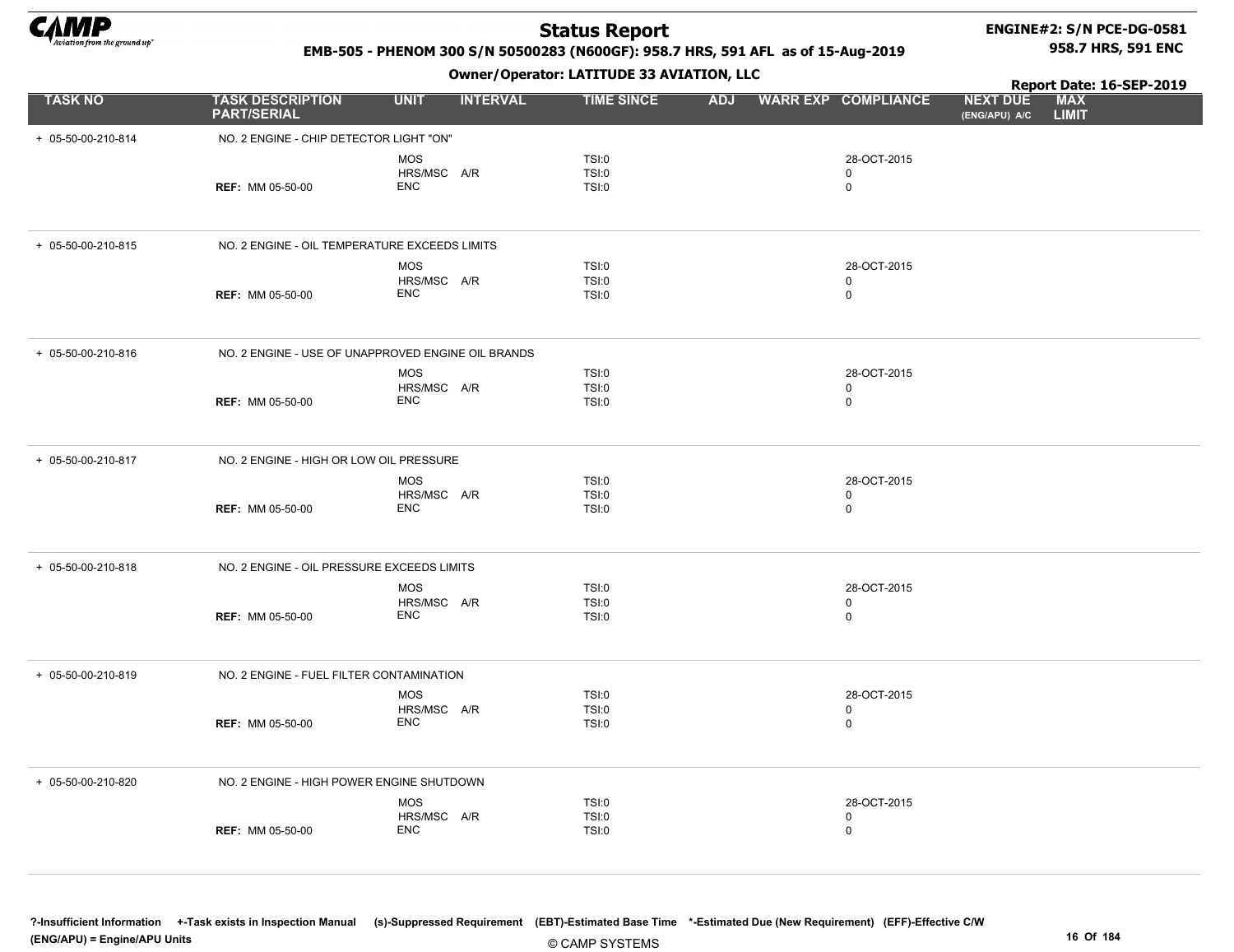

# ENGINE#2: S/N PCE-DG-0581

### EMB-505 - PHENOM 300 S/N 50500283 (N600GF): 958.7 HRS, 591 AFL as of 15-Aug-2019

Owner/Operator: LATITUDE 33 AVIATION, LLC

Report Date: 16-SEP-2019 958.7 HRS, 591 ENC

|                            |                                                      |                                |                   |            |                            | Report Date: 16-SEP-2019                                       |
|----------------------------|------------------------------------------------------|--------------------------------|-------------------|------------|----------------------------|----------------------------------------------------------------|
| <b>TASK NO</b>             | <b>TASK DESCRIPTION</b><br><b>PART/SERIAL</b>        | <b>INTERVAL</b><br><b>UNIT</b> | <b>TIME SINCE</b> | <b>ADJ</b> | <b>WARR EXP COMPLIANCE</b> | <b>MAX</b><br><b>NEXT DUE</b><br><b>LIMIT</b><br>(ENG/APU) A/C |
| + 05-50-00-210-821         | NO. 2 ENGINE - STARTER GENERATOR UNSCHEDULED REMOVAL |                                |                   |            |                            |                                                                |
|                            |                                                      | <b>MOS</b>                     | TSI:0             |            | 28-OCT-2015                |                                                                |
|                            |                                                      | HRS/MSC A/R                    | TSI:0             |            | $\mathbf 0$                |                                                                |
|                            | <b>REF: MM 05-50-00</b>                              | <b>ENC</b>                     | <b>TSI:0</b>      |            | $\mathsf 0$                |                                                                |
| + 05-50-00-210-822         | NO. 2 ENGINE - HYDRAULIC PUMP UNSCHEDULED REMOVAL    |                                |                   |            |                            |                                                                |
|                            |                                                      | <b>MOS</b>                     | TSI:0             |            | 28-OCT-2015                |                                                                |
|                            |                                                      | HRS/MSC A/R                    | TSI:0             |            | 0                          |                                                                |
|                            | <b>REF: MM 05-50-00</b>                              | <b>ENC</b>                     | TSI:0             |            | $\mathbf 0$                |                                                                |
| CHAPTER 21-                | <b>AIR CONDITIONING</b>                              |                                |                   |            |                            |                                                                |
| 21-01-01                   | RH INSC ILLUM PANEL                                  |                                |                   |            |                            |                                                                |
|                            | 441-44843-001                                        | <b>MOS</b>                     | TSN:0             |            | 28-OCT-2015                |                                                                |
|                            | 1103                                                 | HRS/MSC O/C                    | TSN:0             |            | 0                          |                                                                |
|                            | <b>REF: See Workcard</b>                             | <b>AFL</b>                     | TSN:0             |            | $\mathbf 0$                |                                                                |
| 21-20-03                   | NO. 1 FLOW CONTROL & SHUTOFF VALVE/MUFFLER ASSY      |                                |                   |            |                            |                                                                |
|                            | 1300250-9                                            | MOS                            | TSN:0             |            | 28-OCT-2015                |                                                                |
|                            | 857                                                  | HRS/MSC O/C                    | TSN:0             |            | $\mathbf 0$                |                                                                |
|                            | <b>REF: See Workcard</b>                             | AFL                            | TSN:0             |            | $\mathsf 0$                |                                                                |
| 21-20-03                   | NO. 2 FLOW CONTROL & SHUTOFF VALVE/MUFFLER ASSY      |                                |                   |            |                            |                                                                |
|                            | 1300250-9                                            | <b>MOS</b>                     | TSN:0             |            | 28-OCT-2015                |                                                                |
|                            | 861                                                  | HRS/MSC O/C                    | TSN:0             |            | $\mathbf 0$                |                                                                |
|                            | <b>REF: See Workcard</b>                             | <b>AFL</b>                     | TSN:0             |            | $\mathsf 0$                |                                                                |
| 21-20-05                   | <b>GROUND COOLING FAN</b>                            |                                |                   |            |                            |                                                                |
|                            | 1133660-3                                            | MOS                            | TSN:0             |            | 28-OCT-2015                |                                                                |
|                            | 429                                                  | HRS/MSC O/C                    | TSN:0             |            | $\mathbf 0$                |                                                                |
|                            | <b>REF: See Workcard</b>                             | <b>AFL</b>                     | TSN:0             |            | $\mathbf 0$                |                                                                |
| $+ 21 - 21 - 02 - 001$ (s) | OPERATIONAL CHECK NO. 1 INLET AIR CHECK VALVE        |                                |                   |            | <b>PKG</b>                 |                                                                |
|                            | <b>PKG 50</b>                                        | <b>MOS</b>                     |                   |            | 28-OCT-2015                |                                                                |
|                            |                                                      | HRS/MSC 6000                   | $+30/-30$         |            | $\mathbf 0$                |                                                                |
|                            | <b>REF: AMM 21-21-02</b>                             | AFL                            |                   |            | $\mathbf 0$                |                                                                |

?-Insufficient Information +-Task exists in Inspection Manual (s)-Suppressed Requirement (EBT)-Estimated Base Time \*-Estimated Due (New Requirement) (EFF)-Effective C/W (ENG/APU) = Engine/APU Units 17 Of 184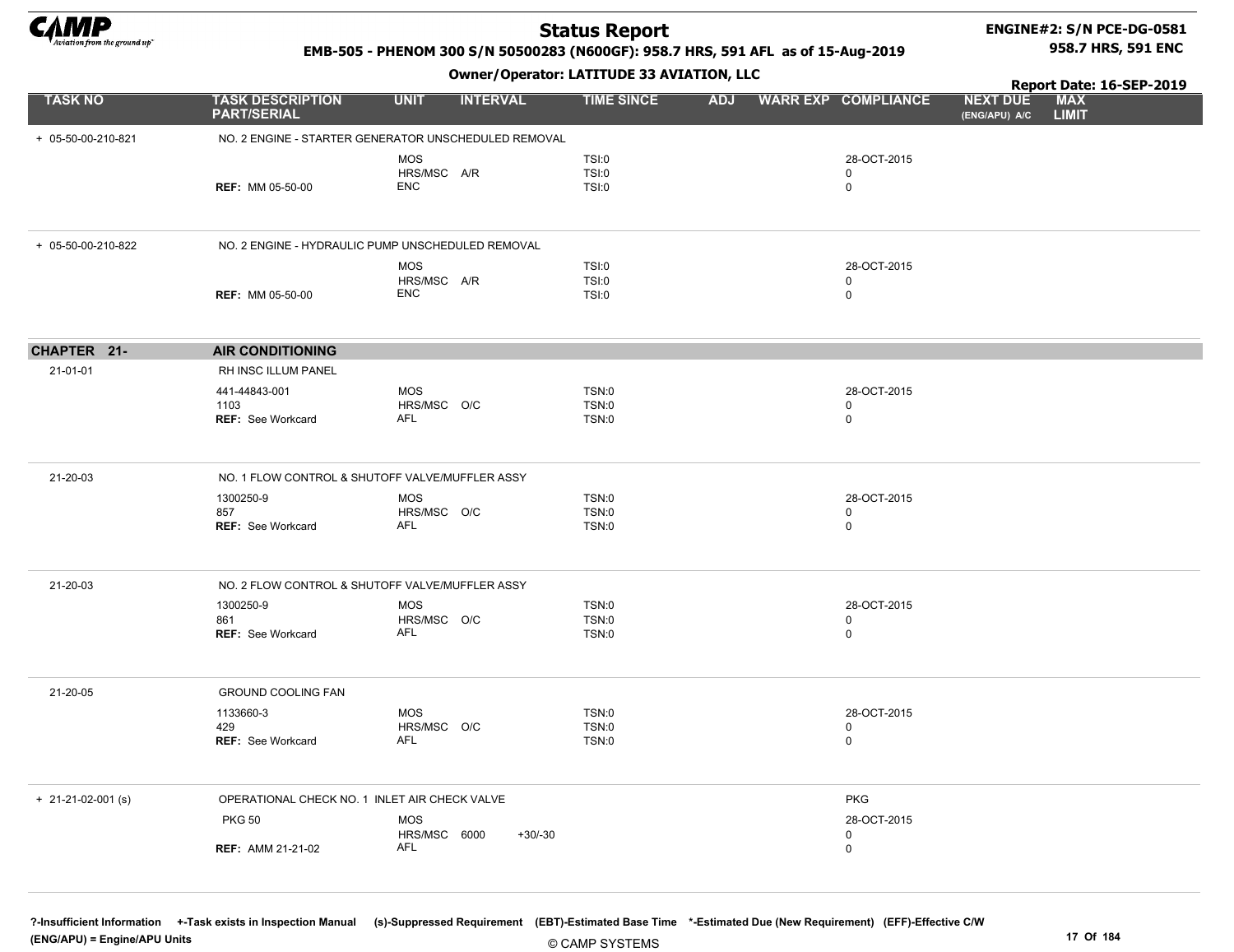

EMB-505 - PHENOM 300 S/N 50500283 (N600GF): 958.7 HRS, 591 AFL as of 15-Aug-2019

Owner/Operator: LATITUDE 33 AVIATION, LLC

|                            |                                                 |                            | - - -           |                              |                         |                            |                                  | Report Date: 16-SEP-2019 |
|----------------------------|-------------------------------------------------|----------------------------|-----------------|------------------------------|-------------------------|----------------------------|----------------------------------|--------------------------|
| <b>TASK NO</b>             | <b>TASK DESCRIPTION</b><br><b>PART/SERIAL</b>   | <b>UNIT</b>                | <b>INTERVAL</b> | <b>TIME SINCE</b>            | ADJ WARR EXP COMPLIANCE |                            | <b>NEXT DUE</b><br>(ENG/APU) A/C | MAX<br><b>LIMIT</b>      |
| $+ 21 - 21 - 02 - 001$ (s) | OPERATIONAL CHECK NO. 2 INLET AIR CHECK VALVE   |                            |                 |                              |                         | <b>PKG</b>                 |                                  |                          |
|                            | <b>PKG 50</b>                                   | <b>MOS</b>                 |                 |                              |                         | 28-OCT-2015                |                                  |                          |
|                            | <b>REF: AMM 21-21-02</b>                        | HRS/MSC 6000<br>AFL        | $+30/-30$       |                              |                         | $\mathbf 0$<br>0           |                                  |                          |
|                            |                                                 |                            |                 |                              |                         |                            |                                  |                          |
| 21-23-01                   | ELECTROMECHANICAL LINEAR ACTUATOR               |                            |                 |                              |                         |                            |                                  |                          |
|                            | 100000-77                                       | <b>MOS</b>                 |                 | TSN:0                        |                         | 28-OCT-2015                |                                  |                          |
|                            | 29036<br><b>REF:</b> See Workcard               | HRS/MSC O/C<br><b>AFL</b>  |                 | <b>TSN:0</b><br>TSN:0        |                         | $\mathbf 0$<br>$\mathbf 0$ |                                  |                          |
|                            |                                                 |                            |                 |                              |                         |                            |                                  |                          |
| 21-23-03                   | RAM AIR VALVE                                   |                            |                 |                              |                         |                            |                                  |                          |
|                            | 505-18030-403<br>0000840972                     | <b>MOS</b>                 |                 | <b>TSN:0</b>                 |                         | 28-OCT-2015                |                                  |                          |
|                            | REF: See Workcard                               | HRS/MSC O/C<br>AFL         |                 | <b>TSN:0</b><br><b>TSN:0</b> |                         | 0<br>$\mathbf 0$           |                                  |                          |
|                            |                                                 |                            |                 |                              |                         |                            |                                  |                          |
| $+ 21 - 23 - 03 - 002$ (s) | OPERATIONAL CHECK OF RAM AIR VALVE POSITION     |                            |                 |                              |                         | <b>PKG</b>                 |                                  |                          |
|                            | <b>PKG 50</b>                                   | <b>MOS</b><br>HRS/MSC 6000 | $+30/30$        |                              |                         | 28-OCT-2015<br>0           |                                  |                          |
|                            | <b>REF: AMM 21-23-03</b>                        | <b>AFL</b>                 |                 |                              |                         | $\mathbf 0$                |                                  |                          |
|                            |                                                 |                            |                 |                              |                         |                            |                                  |                          |
| $+$ 21-23-03-003 (s)       | OPERATIONAL CHECK OF RAM AIR VALVE ACTUATION    |                            |                 |                              |                         | <b>PKG</b>                 |                                  |                          |
|                            | PKG 1                                           | <b>MOS</b>                 |                 |                              |                         | 06-NOV-2017                |                                  |                          |
|                            | <b>REF: AMM 21-23-03</b>                        | HRS/MSC 600<br>AFL         |                 |                              |                         | 547.6<br>370               |                                  |                          |
|                            |                                                 |                            |                 |                              |                         |                            |                                  |                          |
| $+ 21 - 23 - 04 - 001$ (s) | OPERATIONAL CHECK OF RAM AIR CHECK VALVES       |                            |                 |                              |                         | <b>PKG</b>                 |                                  |                          |
|                            | <b>PKG 50</b>                                   | <b>MOS</b>                 |                 |                              |                         | 28-OCT-2015                |                                  |                          |
|                            | <b>REF: AMM 21-23-04</b>                        | HRS/MSC 6000<br><b>AFL</b> | $+30/-30$       |                              |                         | $\mathbf 0$<br>0           |                                  |                          |
|                            |                                                 |                            |                 |                              |                         |                            |                                  |                          |
| $+ 21 - 23 - 05 - 001$ (s) | GENERAL VISUAL INSPECTION OF GROUND COOLING FAN |                            |                 |                              |                         | <b>PKG</b>                 |                                  |                          |
|                            | <b>PKG 10</b>                                   | <b>MOS</b>                 |                 |                              |                         | 28-OCT-2015                |                                  |                          |
|                            | <b>REF: AMM 21-23-05</b>                        | HRS/MSC 1200<br><b>AFL</b> | $+30/-30$       |                              |                         | $\mathbf 0$<br>$\mathbf 0$ |                                  |                          |
|                            |                                                 |                            |                 |                              |                         |                            |                                  |                          |

?-Insufficient Information +-Task exists in Inspection Manual (s)-Suppressed Requirement (EBT)-Estimated Base Time \*-Estimated Due (New Requirement) (EFF)-Effective C/W (ENG/APU) = Engine/APU Units 18 Of 184 and the control of the control of the control of the control of the control of the control of the control of the control of the control of the control of the control of the control o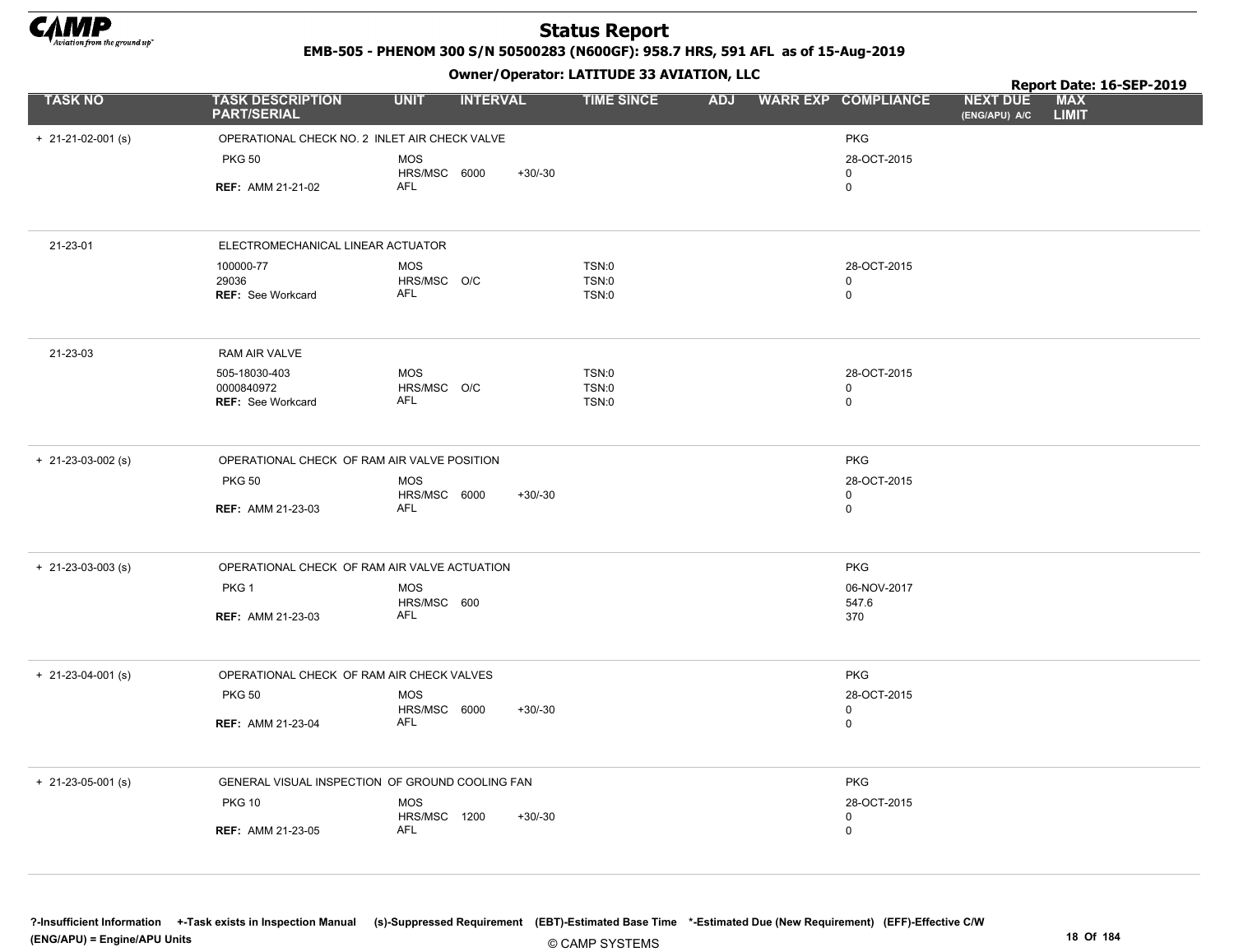

EMB-505 - PHENOM 300 S/N 50500283 (N600GF): 958.7 HRS, 591 AFL as of 15-Aug-2019

|                        |                                                                       |                            |                 |                              |                            |                      |                                  | Report Date: 16-SEP-2019   |
|------------------------|-----------------------------------------------------------------------|----------------------------|-----------------|------------------------------|----------------------------|----------------------|----------------------------------|----------------------------|
| <b>TASK NO</b>         | <b>TASK DESCRIPTION</b><br><b>PART/SERIAL</b>                         | <b>UNIT</b>                | <b>INTERVAL</b> | <b>TIME SINCE</b>            | ADJ WARR EXP COMPLIANCE    |                      | <b>NEXT DUE</b><br>(ENG/APU) A/C | <b>MAX</b><br><b>LIMIT</b> |
| $+ 21-24-01-001$ (s)   | OPERATIONAL CHECK OF IFE COOLING FAN                                  |                            |                 |                              |                            | <b>PKG</b>           |                                  |                            |
|                        | <b>PKG 50</b>                                                         | <b>MOS</b>                 |                 | TSI:0                        |                            | 28-OCT-2015          |                                  |                            |
|                        | <b>REF: AMM 21-24-01</b>                                              | HRS/MSC 6000<br><b>AFL</b> | $+15/-30$       | <b>TSI:0</b><br>TSI:0        | $\mathbf 0$<br>$\mathbf 0$ |                      |                                  |                            |
|                        |                                                                       |                            |                 |                              |                            |                      |                                  |                            |
| $+$ 21-31-00-002 (s)   | OPERATIONAL CHECK OF MANUAL PRESSURIZATION CONTROL MODE               |                            |                 |                              |                            | <b>PKG</b>           |                                  |                            |
|                        | PKG 1                                                                 | <b>MOS</b><br>HRS/MSC 600  | $+30/-30$       |                              |                            | 06-NOV-2017<br>547.6 |                                  |                            |
|                        | <b>REF: AMM 21-31-00</b>                                              | <b>AFL</b>                 |                 |                              |                            | 370                  |                                  |                            |
| $+$ 21-31-00-003 (s)   | OPERATIONAL CHECK OF EMERGENCY CABIN DECOMPRESSION (AUTO MODE)        |                            |                 |                              |                            | <b>PKG</b>           |                                  |                            |
|                        | PKG 1                                                                 | <b>MOS</b><br>HRS/MSC 600  | $+30/-30$       |                              |                            | 06-NOV-2017<br>547.6 |                                  |                            |
|                        | <b>REF: AMM 21-31-00</b>                                              | <b>AFL</b>                 |                 |                              |                            | 370                  |                                  |                            |
| $+$ 21-31-00-004 (s)   | OPERATIONAL CHECK OF ECMU-TO-AVIONICS DIGITAL AND DISCRETE SIGNALS    |                            |                 |                              |                            | <b>PKG</b>           |                                  |                            |
|                        | <b>PKG 50</b>                                                         | <b>MOS</b><br>HRS/MSC 6000 | $+30/-30$       |                              | 0                          | 28-OCT-2015          |                                  |                            |
|                        | <b>REF: AMM 21-31-00</b>                                              | AFL                        |                 |                              | $\mathbf 0$                |                      |                                  |                            |
| $+ 21-31-00-005$ (s)   | OPERATIONAL CHECK OF ECMU-TO-AVIONICS ANALOG SIGNAL                   |                            |                 |                              |                            | <b>PKG</b>           |                                  |                            |
|                        | <b>PKG 50</b>                                                         | <b>MOS</b>                 |                 |                              |                            | 28-OCT-2015          |                                  |                            |
|                        | <b>REF: AMM 21-31-00</b>                                              | HRS/MSC 6000<br><b>AFL</b> | $+30/-30$       |                              | 0                          | 0                    |                                  |                            |
| 21-31-01               | (ECMU) - ELECTRONIC CONTROL AND MONITORING UNIT                       |                            |                 |                              |                            |                      |                                  |                            |
|                        | 2119286-9<br>2119286-01036                                            | <b>MOS</b><br>HRS/MSC O/C  |                 | <b>TSN:0</b><br><b>TSN:0</b> | $\Omega$                   | 28-OCT-2015          |                                  |                            |
|                        | <b>REF: See Workcard</b>                                              | AFL                        |                 | <b>TSN:0</b>                 |                            | 0                    |                                  |                            |
| $+ 21 - 31 - 01 - 001$ | RESTORATION (REPAIR) OF ELECTRONIC CONTROL AND MONITORING UNIT (ECMU) |                            |                 |                              |                            |                      |                                  |                            |
|                        | 2119286-9                                                             | <b>MOS</b>                 |                 | <b>TSI:0</b>                 |                            | 28-OCT-2015          |                                  |                            |
|                        | 2119286-01036<br><b>REF: AMM 21-31-01</b>                             | HRS/MSC 6000<br>AFL        | $+30/-30$       | TSI:0                        | $\mathbf 0$                | 0                    | 6000                             | 6030                       |
|                        |                                                                       |                            |                 |                              |                            |                      |                                  |                            |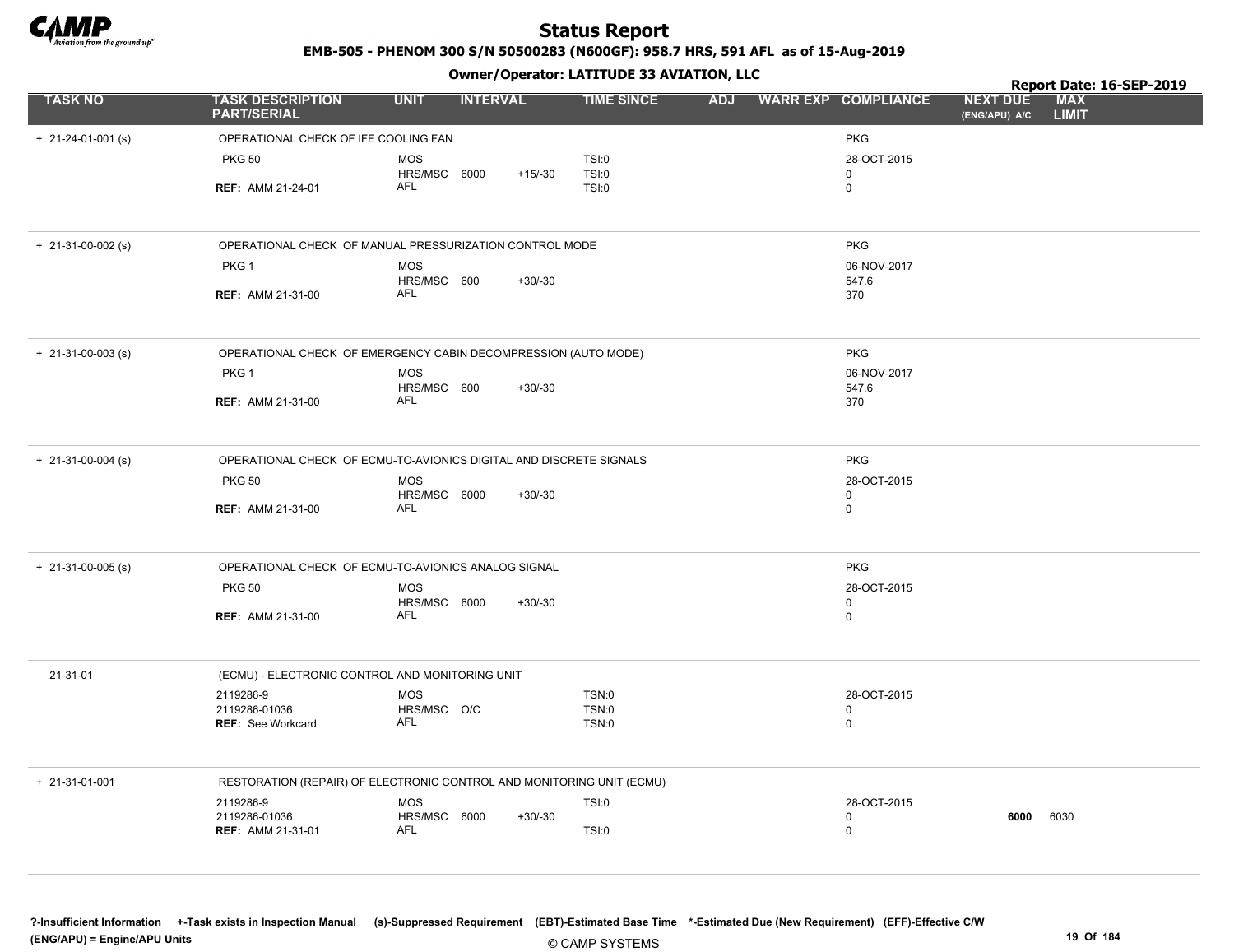

EMB-505 - PHENOM 300 S/N 50500283 (N600GF): 958.7 HRS, 591 AFL as of 15-Aug-2019

|                            |                                               | .                                                   |                              |                            | Report Date: 16-SEP-2019                                       |  |
|----------------------------|-----------------------------------------------|-----------------------------------------------------|------------------------------|----------------------------|----------------------------------------------------------------|--|
| <b>TASK NO</b>             | <b>TASK DESCRIPTION</b><br><b>PART/SERIAL</b> | <b>UNIT</b><br><b>INTERVAL</b>                      | <b>TIME SINCE</b>            | ADJ WARR EXP COMPLIANCE    | <b>MAX</b><br><b>NEXT DUE</b><br><b>LIMIT</b><br>(ENG/APU) A/C |  |
| 21-31-02                   | <b>OUTFLOW VALVE</b>                          |                                                     |                              |                            |                                                                |  |
|                            | 103922-1                                      | MOS                                                 | TSN:0                        | 28-OCT-2015                |                                                                |  |
|                            | 103922-00309                                  | HRS/MSC O/C                                         | TSN:0                        | 0                          |                                                                |  |
|                            | <b>REF: See Workcard</b>                      | <b>AFL</b>                                          | <b>TSN:0</b>                 | $\mathbf 0$                |                                                                |  |
|                            |                                               |                                                     |                              |                            |                                                                |  |
| $+ 21 - 31 - 02 - 001$     | RESTORATION (REPAIR) OF OUTFLOW VALVE         |                                                     |                              |                            |                                                                |  |
|                            | 103922-1                                      | <b>MOS</b>                                          | TSI:0                        | 28-OCT-2015                |                                                                |  |
|                            | 103922-00309<br><b>REF: AMM 21-31-02</b>      | HRS/MSC 7200<br>$+30/-30$<br><b>AFL</b>             |                              | $\mathbf 0$<br>$\mathbf 0$ | 7200 7230                                                      |  |
|                            |                                               |                                                     | TSI:0                        |                            |                                                                |  |
| 21-31-03                   | NEGATIVE PRESSURE RELIEF (NPR) VALVE          |                                                     |                              |                            |                                                                |  |
|                            | 130664-2                                      | <b>MOS</b>                                          | TSN:0                        | 28-OCT-2015                |                                                                |  |
|                            | 34163-0667<br><b>REF: See Workcard</b>        | HRS/MSC O/C<br><b>AFL</b>                           | <b>TSN:0</b><br><b>TSN:0</b> | $\mathbf 0$<br>$\mathbf 0$ |                                                                |  |
|                            |                                               |                                                     |                              |                            |                                                                |  |
| $+ 21 - 31 - 03 - 001$ (s) |                                               | OPERATIONAL CHECK OF NEGATIVE PRESSURE RELIEF VALVE |                              | <b>PKG</b>                 |                                                                |  |
|                            | <b>PKG 50</b>                                 | <b>MOS</b>                                          |                              | 28-OCT-2015                |                                                                |  |
|                            |                                               | HRS/MSC 6000<br>$+30/-30$<br><b>AFL</b>             |                              | 0                          |                                                                |  |
|                            | <b>REF: AMM 21-31-03</b>                      |                                                     |                              | $\mathbf 0$                |                                                                |  |
| 21-31-04                   | PRESSURE RELIEF (PRV) VALVE                   |                                                     |                              |                            |                                                                |  |
|                            | 103918-2                                      | MOS                                                 | TSN:0                        | 28-OCT-2015                |                                                                |  |
|                            | 103918-00393<br><b>REF: See Workcard</b>      | HRS/MSC O/C<br><b>AFL</b>                           | TSN:0<br><b>TSN:0</b>        | $\pmb{0}$<br>$\mathbf 0$   |                                                                |  |
|                            |                                               |                                                     |                              |                            |                                                                |  |
| $+ 21 - 31 - 04 - 001$ (s) | FUNCTIONAL CHECK OF PRESSURE RELIEF VALVE     |                                                     |                              | <b>PKG</b>                 |                                                                |  |
|                            | <b>PKG 50</b>                                 | <b>MOS</b>                                          |                              | 28-OCT-2015                |                                                                |  |
|                            | <b>REF: AMM 21-31-04</b>                      | HRS/MSC 6000<br>$+30/-30$<br>AFL                    |                              | 0<br>0                     |                                                                |  |
|                            |                                               |                                                     |                              |                            |                                                                |  |
| 21-52-01                   | CDM - COMPRESSOR                              |                                                     |                              |                            |                                                                |  |
|                            | 1133640-5                                     | MOS                                                 | TSN:0                        | 28-OCT-2015                |                                                                |  |
|                            | 462                                           | HRS/MSC O/C                                         | TSN:0                        | 0                          |                                                                |  |
|                            | <b>REF: AMM 21-52-01</b>                      | <b>AFL</b>                                          | <b>TSN:0</b>                 | 0                          |                                                                |  |
|                            |                                               |                                                     |                              |                            |                                                                |  |
|                            |                                               |                                                     |                              |                            |                                                                |  |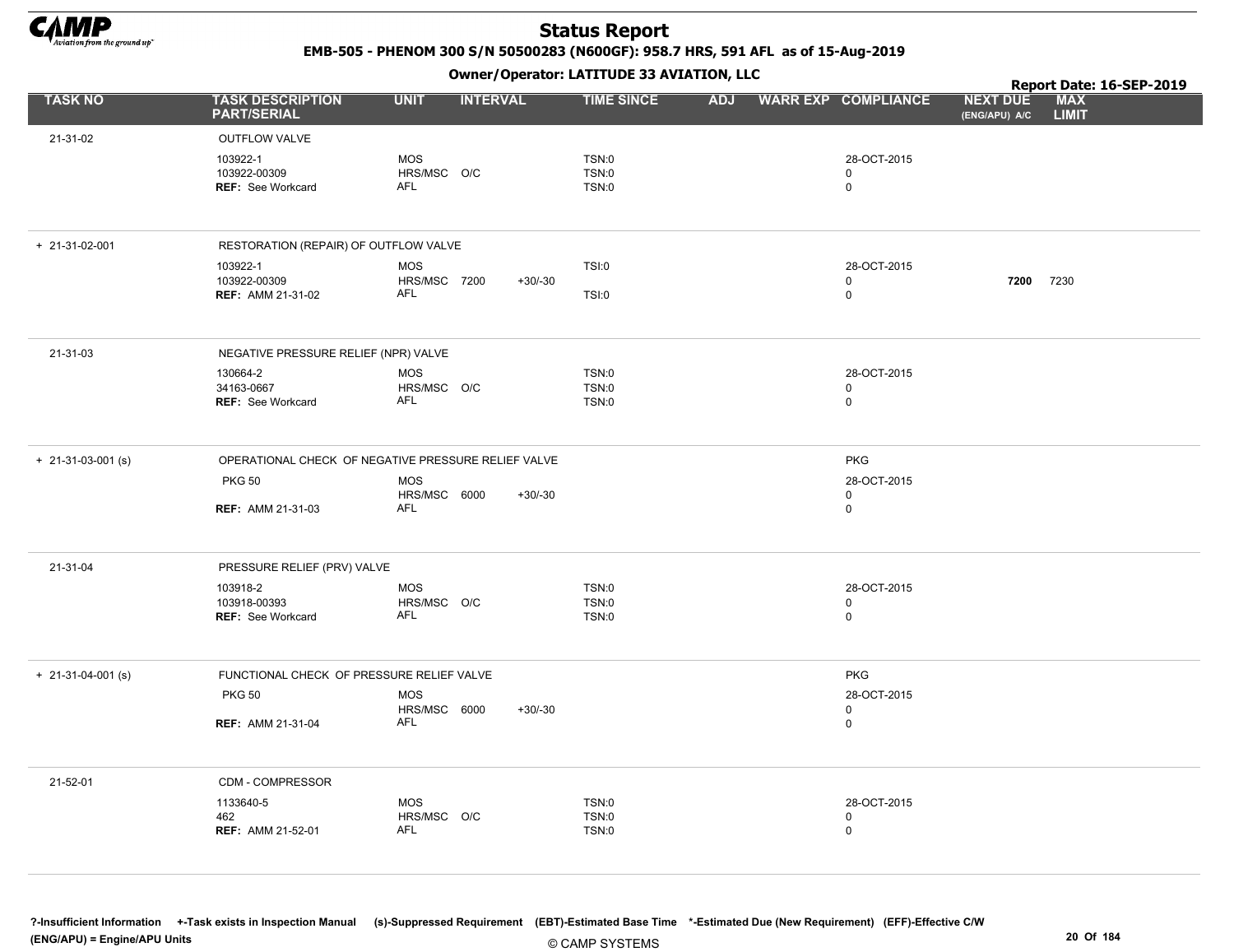

EMB-505 - PHENOM 300 S/N 50500283 (N600GF): 958.7 HRS, 591 AFL as of 15-Aug-2019

|                      |                                                    |                                  | - - - -         |                              |  |                             |                                  | Report Date: 16-SEP-2019   |
|----------------------|----------------------------------------------------|----------------------------------|-----------------|------------------------------|--|-----------------------------|----------------------------------|----------------------------|
| <b>TASK NO</b>       | <b>TASK DESCRIPTION</b><br><b>PART/SERIAL</b>      | <b>UNIT</b>                      | <b>INTERVAL</b> | <b>TIME SINCE</b>            |  | ADJ WARR EXP COMPLIANCE     | <b>NEXT DUE</b><br>(ENG/APU) A/C | <b>MAX</b><br><b>LIMIT</b> |
| + 21-52-01-001       | DETAILED INSPECTION OF VCS COMPRESSOR DRIVE MODULE |                                  |                 |                              |  |                             |                                  |                            |
|                      | <b>REF: AMM 21-52-01</b>                           | <b>MOS</b><br>HRS/MSC O/C<br>AFL |                 |                              |  | 06-NOV-2017<br>547.6<br>370 |                                  |                            |
| $+$ 21-52-01-002 (s) | DISCARD OF COMPRESSOR DRIVE MODULE BELT            |                                  |                 |                              |  | <b>PKG</b>                  |                                  |                            |
|                      | <b>PKG 20</b>                                      | <b>MOS</b><br>HRS/MSC 1800       | $+30/-30$       | TSI:0<br>TSI:0               |  | 28-OCT-2015<br>$\mathbf 0$  |                                  |                            |
|                      | <b>REF: AMM 21-52-01</b>                           | <b>AFL</b>                       |                 | TSI:0                        |  | $\mathbf 0$                 |                                  |                            |
| $+$ 21-52-01-003 (s) | FUNCTIONAL CHECK OF COMPRESSOR BELT TENSION        |                                  |                 |                              |  | PKG                         |                                  |                            |
|                      | PKG 1                                              | <b>MOS</b><br>HRS/MSC 600        | $+30/-30$       |                              |  | 06-NOV-2017<br>547.6        |                                  |                            |
|                      | <b>REF: AMM 21-52-01</b>                           | <b>AFL</b>                       |                 |                              |  | 370                         |                                  |                            |
| + 21-52-01-004       | RESTORATION (OVERHAUL) CDM - COMPRESSOR            |                                  |                 |                              |  |                             |                                  |                            |
|                      | 1133640-5<br>462                                   | <b>MOS</b><br>HRS/MSC 2000       | $+30/-30$       | TSI:0                        |  | 28-OCT-2015<br>$\mathbf 0$  | 2000                             | 2030                       |
|                      | <b>REF: AMM 21-52-01</b>                           | AFL                              |                 | TSI:0                        |  | $\mathbf 0$                 |                                  |                            |
| 21-52-03             | SYSTEM AIR CONDITION CABIN EVAPORATOR MODULE       |                                  |                 |                              |  |                             |                                  |                            |
|                      | 1133860-4<br>454                                   | <b>MOS</b><br>HRS/MSC O/C        |                 | <b>TSN:0</b><br><b>TSN:0</b> |  | 28-OCT-2015<br>0            |                                  |                            |
|                      | <b>REF: See Workcard</b>                           | <b>AFL</b>                       |                 | <b>TSN:0</b>                 |  | $\mathbf 0$                 |                                  |                            |
| $+$ 21-52-03-001 (s) | GENERAL VISUAL INSPECTION OF EVAPORATOR MODULES    |                                  |                 |                              |  | <b>PKG</b>                  |                                  |                            |
|                      | PKG <sub>1</sub>                                   | <b>MOS</b><br>HRS/MSC 600        | $+30/-30$       |                              |  | 06-NOV-2017<br>547.6        |                                  |                            |
|                      | <b>REF: AMM 21-52-03</b>                           | AFL                              |                 |                              |  | 370                         |                                  |                            |
| 21-52-04             | FORWARD FUSELAGE FWD EVAPORATOR, VCS SYSTEM BLOWER |                                  |                 |                              |  |                             |                                  |                            |
|                      | 1133850-104<br>582                                 | <b>MOS</b><br>HRS/MSC O/C        |                 | TSR:0<br>TSR:0               |  | 11-MAY-2017<br>423.6        |                                  |                            |
|                      | <b>REF: See Workcard</b>                           | <b>AFL</b>                       |                 | TSR:0                        |  | 299                         |                                  |                            |
|                      |                                                    |                                  |                 |                              |  |                             |                                  |                            |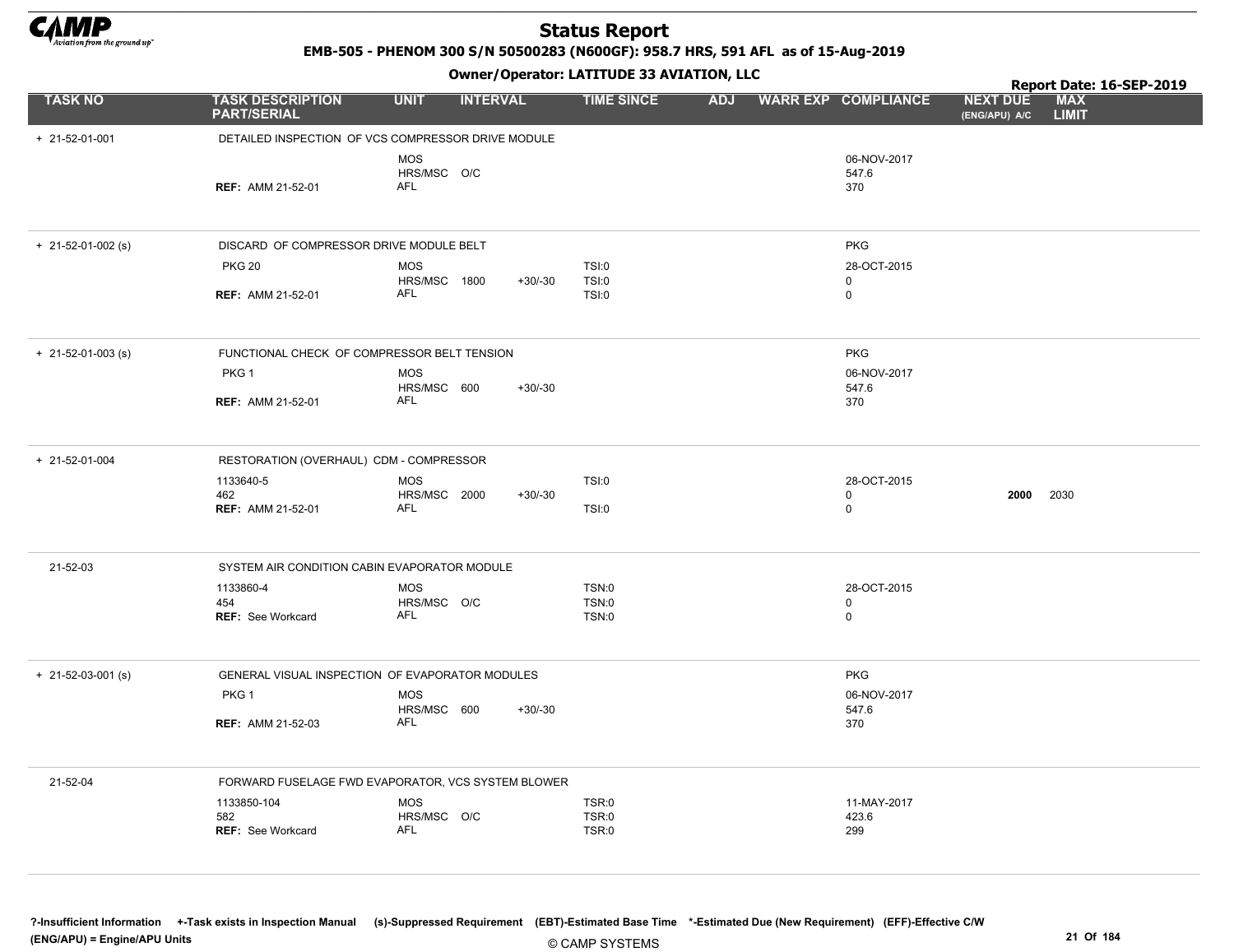

EMB-505 - PHENOM 300 S/N 50500283 (N600GF): 958.7 HRS, 591 AFL as of 15-Aug-2019

|                            |                                                        |                            |                 | Owner/Operator: LATITUDE 33 AVIATION, LLC |            |                            | Report Date: 16-SEP-2019         |                            |  |  |
|----------------------------|--------------------------------------------------------|----------------------------|-----------------|-------------------------------------------|------------|----------------------------|----------------------------------|----------------------------|--|--|
| <b>TASK NO</b>             | <b>TASK DESCRIPTION</b><br><b>PART/SERIAL</b>          | <b>UNIT</b>                | <b>INTERVAL</b> | <b>TIME SINCE</b>                         | <b>ADJ</b> | <b>WARR EXP COMPLIANCE</b> | <b>NEXT DUE</b><br>(ENG/APU) A/C | <b>MAX</b><br><b>LIMIT</b> |  |  |
| $+ 21 - 52 - 06 - 001$ (s) | SERVICING OF VCS REFRIGERANT FLUID                     |                            |                 |                                           |            | <b>PKG</b>                 |                                  |                            |  |  |
|                            | PKG <sub>2</sub>                                       | <b>MOS</b><br>HRS/MSC 600  | 12              |                                           |            | 15-NOV-2018<br>800.3       |                                  |                            |  |  |
|                            | <b>REF: AMM 12-17-00</b>                               | <b>AFL</b>                 |                 |                                           |            | 507                        |                                  |                            |  |  |
| 21-52-08                   | AIR CONDITION CONDENSER ASSEMBLY                       |                            |                 |                                           |            |                            |                                  |                            |  |  |
|                            | 1133760-2                                              | <b>MOS</b>                 |                 | TSN:0                                     |            | 28-OCT-2015                |                                  |                            |  |  |
|                            | 400<br>REF: See Workcard                               | HRS/MSC O/C<br><b>AFL</b>  |                 | TSN:0<br>TSN:0                            |            | $\mathbf 0$<br>$\mathbf 0$ |                                  |                            |  |  |
| $+ 21 - 52 - 08 - 001$ (s) | GENERAL VISUAL INSPECTION OF VCS CONDENSER             |                            |                 |                                           |            | <b>PKG</b>                 |                                  |                            |  |  |
|                            | <b>PKG 10</b>                                          | <b>MOS</b>                 |                 |                                           |            | 28-OCT-2015                |                                  |                            |  |  |
|                            | <b>REF: AMM 21-52-08</b>                               | HRS/MSC 1200<br><b>AFL</b> | $+30/-30$       |                                           |            | $\mathbf 0$<br>$\mathbf 0$ |                                  |                            |  |  |
| 21-52-09                   | AIR CONDITION MIX FLOW CONDENSER FAN                   |                            |                 |                                           |            |                            |                                  |                            |  |  |
|                            | 1133720-4                                              | <b>MOS</b>                 |                 | <b>TSN:0</b>                              |            | 28-OCT-2015                |                                  |                            |  |  |
|                            | 435<br><b>REF: See Workcard</b>                        | HRS/MSC O/C<br><b>AFL</b>  |                 | <b>TSN:0</b><br>TSN:0                     |            | 0<br>$\mathbf 0$           |                                  |                            |  |  |
| 21-52-10                   | AIR CONDITION BLEED AIR HEAT EXCHANGER                 |                            |                 |                                           |            |                            |                                  |                            |  |  |
|                            | 1320260-2                                              | <b>MOS</b>                 |                 | TSN:0<br><b>TSN:0</b>                     |            | 28-OCT-2015<br>0           |                                  |                            |  |  |
|                            | 395<br>REF: See Workcard                               | HRS/MSC O/C<br>AFL         |                 | <b>TSN:0</b>                              |            | $\mathbf 0$                |                                  |                            |  |  |
| $+$ 21-61-00-001 (s)       | OPERATIONAL CHECK OF MANUAL TEMPERATURE CONTROL SYSTEM |                            |                 |                                           |            | <b>PKG</b>                 |                                  |                            |  |  |
|                            | PKG 1                                                  | <b>MOS</b><br>HRS/MSC 600  | $+30/-30$       |                                           |            | 06-NOV-2017<br>547.6       |                                  |                            |  |  |
|                            | <b>REF: AMM 21-61-00</b>                               | <b>AFL</b>                 |                 |                                           |            | 370                        |                                  |                            |  |  |
| 21-61-01                   | <b>ECS TEMPERATURE CONTROLLER</b>                      |                            |                 |                                           |            |                            |                                  |                            |  |  |
|                            | 1300670-6                                              | <b>MOS</b>                 |                 | <b>TSN:0</b>                              |            | 25-MAR-2016                |                                  |                            |  |  |
|                            | 00472<br>REF: See Workcard                             | HRS/MSC O/C<br><b>AFL</b>  |                 | TSN:111.8<br><b>TSN:76</b>                |            | 114.4<br>79                |                                  |                            |  |  |
|                            |                                                        |                            |                 |                                           |            |                            |                                  |                            |  |  |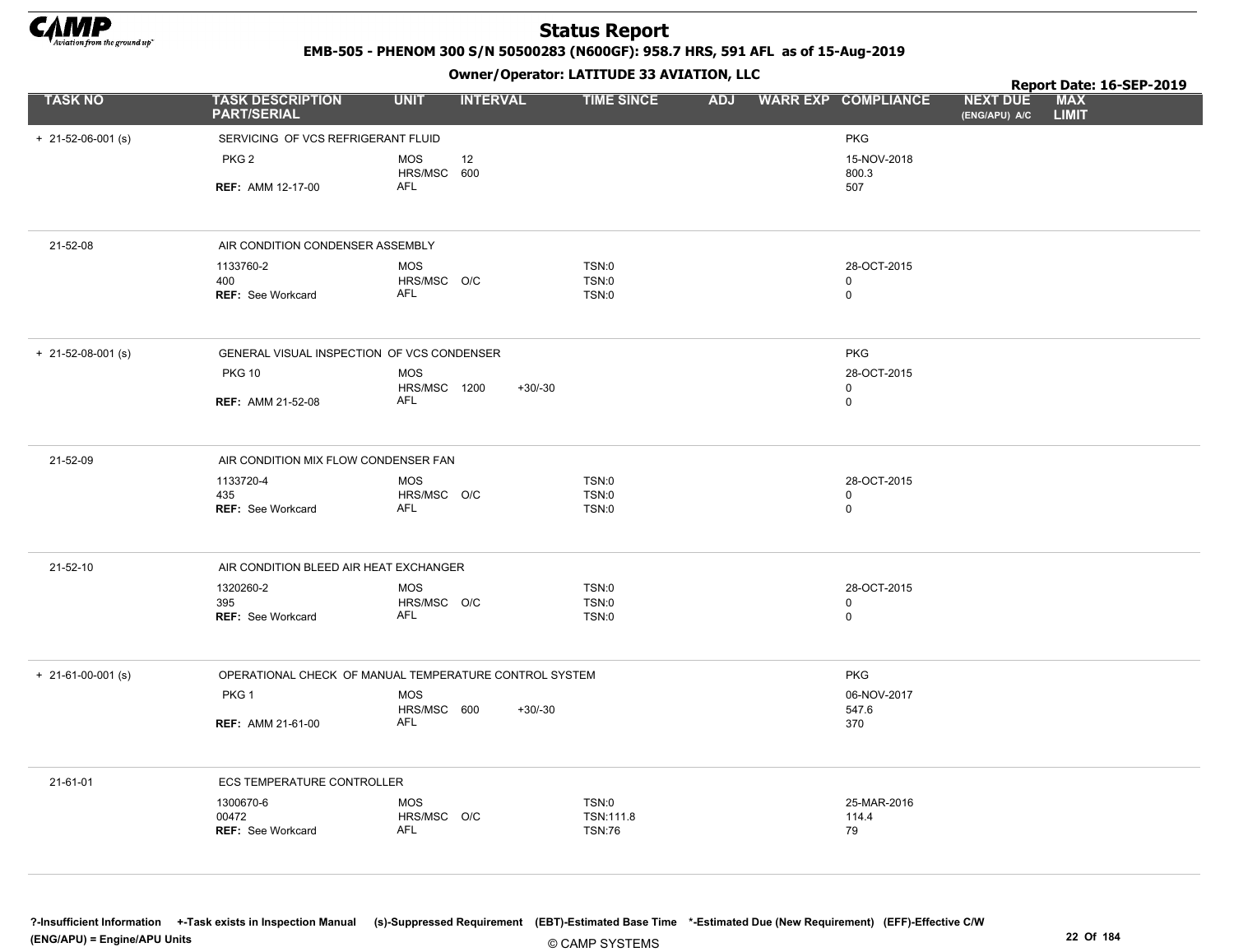

EMB-505 - PHENOM 300 S/N 50500283 (N600GF): 958.7 HRS, 591 AFL as of 15-Aug-2019

Owner/Operator: LATITUDE 33 AVIATION, LLC

|                      |                                               | .                                                          |                       |            |                            | Report Date: 16-SEP-2019                                       |  |
|----------------------|-----------------------------------------------|------------------------------------------------------------|-----------------------|------------|----------------------------|----------------------------------------------------------------|--|
| <b>TASK NO</b>       | <b>TASK DESCRIPTION</b><br><b>PART/SERIAL</b> | <b>UNIT</b><br><b>INTERVAL</b>                             | <b>TIME SINCE</b>     | <b>ADJ</b> | <b>WARR EXP COMPLIANCE</b> | <b>MAX</b><br><b>NEXT DUE</b><br><b>LIMIT</b><br>(ENG/APU) A/C |  |
| 21-61-03             | LEFT REAR DUCT TEMPERATURE SENSOR/SWITCH      |                                                            |                       |            |                            |                                                                |  |
|                      | 1300450-10                                    | <b>MOS</b>                                                 | TSN:0                 |            | 28-OCT-2015                |                                                                |  |
|                      | 2919                                          | HRS/MSC O/C                                                | TSN:0                 |            | $\mathbf 0$                |                                                                |  |
|                      | <b>REF: See Workcard</b>                      | AFL                                                        | TSN:0                 |            | $\mathbf 0$                |                                                                |  |
|                      |                                               |                                                            |                       |            |                            |                                                                |  |
| 21-61-03             | RIGHT REAR DUCT TEMPERATURE SENSOR/SWITCH     |                                                            |                       |            |                            |                                                                |  |
|                      | 1300450-10                                    | <b>MOS</b>                                                 | TSN:0                 |            | 28-OCT-2015                |                                                                |  |
|                      | 2924<br><b>REF: See Workcard</b>              | HRS/MSC O/C<br>AFL                                         | TSN:0<br>TSN:0        |            | $\mathbf 0$<br>$\pmb{0}$   |                                                                |  |
|                      |                                               |                                                            |                       |            |                            |                                                                |  |
| 21-61-04             | COCKPIT DUCT TEMPERATURE SENSOR/SWITCH        |                                                            |                       |            |                            |                                                                |  |
|                      | 1300450-10                                    | <b>MOS</b>                                                 | TSN:0                 |            | 28-OCT-2015                |                                                                |  |
|                      | 2899<br><b>REF: See Workcard</b>              | HRS/MSC O/C<br><b>AFL</b>                                  | TSN:0<br><b>TSN:0</b> |            | $\mathbf 0$<br>$\pmb{0}$   |                                                                |  |
|                      |                                               |                                                            |                       |            |                            |                                                                |  |
| 21-61-05             |                                               | CABIN PASSENGER DUCT TEMPERATURE SENSOR/SWITCH             |                       |            |                            |                                                                |  |
|                      | 1300450-10                                    | <b>MOS</b>                                                 | <b>TSN:0</b>          |            | 28-OCT-2015                |                                                                |  |
|                      | 2897<br><b>REF: See Workcard</b>              | HRS/MSC O/C<br><b>AFL</b>                                  | TSN:0<br>TSN:0        |            | $\mathbf 0$<br>$\mathbf 0$ |                                                                |  |
|                      |                                               |                                                            |                       |            |                            |                                                                |  |
| $+$ 21-61-06-001 (s) |                                               | OPERATIONAL CHECK OF E-BAY OVERTEMPERATURE SENSOR          |                       |            | <b>PKG</b>                 |                                                                |  |
|                      | <b>PKG 50</b>                                 | <b>MOS</b>                                                 |                       |            | 28-OCT-2015                |                                                                |  |
|                      | <b>REF: AMM 21-61-06</b>                      | HRS/MSC 6000<br>$+30/-30$<br><b>AFL</b>                    |                       |            | $\mathbf 0$<br>$\mathbf 0$ |                                                                |  |
|                      |                                               |                                                            |                       |            |                            |                                                                |  |
| CHAPTER 22-          | <b>AUTO FLIGHT</b>                            |                                                            |                       |            |                            |                                                                |  |
| 22-11-00             | GMC 715 GUIDANCE PANEL                        |                                                            |                       |            |                            |                                                                |  |
|                      | 011-01430-00                                  | MOS                                                        | TSN:0                 |            | 28-OCT-2015                |                                                                |  |
|                      | 15900875<br><b>REF: See Workcard</b>          | HRS/MSC O/C<br><b>AFL</b>                                  | TSN:0<br><b>TSN:0</b> |            | $\mathbf 0$<br>$\pmb{0}$   |                                                                |  |
|                      |                                               |                                                            |                       |            |                            |                                                                |  |
| + 22-11-00-001       |                                               | FUNCTIONAL CHECK AILERON GSA 81 LOW TORQUE AUTOPILOT SERVO |                       |            |                            |                                                                |  |
|                      |                                               | <b>MOS</b><br>12<br>$+30d/-30d$                            |                       |            | 15-NOV-2018                | 15-NOV-2019 15-DEC-2019                                        |  |
| <b>AIRWORTHINESS</b> | <b>REF: AMM 22-11-00</b>                      | HRS/MSC<br><b>AFL</b>                                      |                       |            | 800.3<br>507               |                                                                |  |
|                      |                                               |                                                            |                       |            |                            |                                                                |  |
|                      |                                               |                                                            |                       |            |                            |                                                                |  |
|                      |                                               |                                                            |                       |            |                            |                                                                |  |

?-Insufficient Information +-Task exists in Inspection Manual (s)-Suppressed Requirement (EBT)-Estimated Base Time \*-Estimated Due (New Requirement) (EFF)-Effective C/W (ENG/APU) = Engine/APU Units 23 Of 184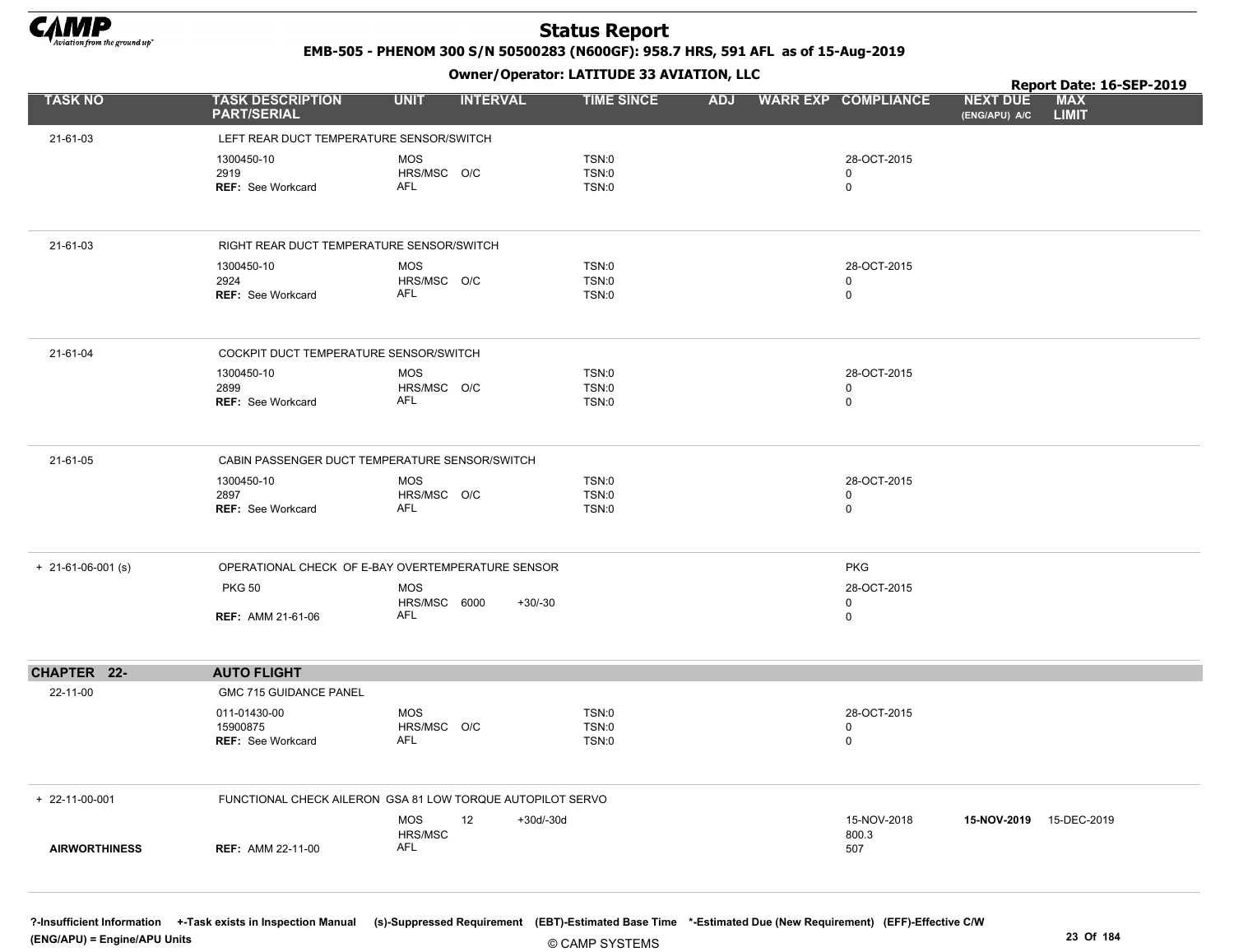

EMB-505 - PHENOM 300 S/N 50500283 (N600GF): 958.7 HRS, 591 AFL as of 15-Aug-2019

Owner/Operator: LATITUDE 33 AVIATION, LLC

|                        |                                                              |                                         |                 |                          | Owner / Operator: EATITODE 33 AVIATION, LLC |            |                                           | Report Date: 16-SEP-2019         |                            |  |  |
|------------------------|--------------------------------------------------------------|-----------------------------------------|-----------------|--------------------------|---------------------------------------------|------------|-------------------------------------------|----------------------------------|----------------------------|--|--|
| <b>TASK NO</b>         | <b>TASK DESCRIPTION</b><br><b>PART/SERIAL</b>                | <b>UNIT</b>                             | <b>INTERVAL</b> |                          | <b>TIME SINCE</b>                           | <b>ADJ</b> | <b>WARR EXP COMPLIANCE</b>                | <b>NEXT DUE</b><br>(ENG/APU) A/C | <b>MAX</b><br><b>LIMIT</b> |  |  |
| $+ 22 - 11 - 00 - 001$ | FUNCTIONAL CHECK ELEVATOR GSA 81 LOW TORQUE AUTOPILOT SERVO  |                                         |                 |                          |                                             |            |                                           |                                  |                            |  |  |
| <b>AIRWORTHINESS</b>   | <b>REF: AMM 22-11-00</b>                                     | MOS<br>HRS/MSC<br><b>AFL</b>            | 12              | +30d/-30d                |                                             |            | 15-NOV-2018<br>800.3<br>507               | 15-NOV-2019 15-DEC-2019          |                            |  |  |
| $+ 22 - 11 - 00 - 001$ | FUNCTIONAL CHECK RUDDER GSA 81 LOW TORQUE AUTOPILOT SERVO    |                                         |                 |                          |                                             |            |                                           |                                  |                            |  |  |
| <b>AIRWORTHINESS</b>   | <b>REF: AMM 22-11-00</b>                                     | <b>MOS</b><br>HRS/MSC<br><b>AFL</b>     | 12              | $+30d/-30d$              |                                             |            | 15-NOV-2018<br>800.3<br>507               | 15-NOV-2019 15-DEC-2019          |                            |  |  |
| $+ 22 - 11 - 00 - 001$ | FUNCTIONAL CHECK TAIL CONE GSA 80 HIGH SPEED AUTOPILOT SERVO |                                         |                 |                          |                                             |            |                                           |                                  |                            |  |  |
| <b>AIRWORTHINESS</b>   | <b>REF: AMM 22-11-00</b>                                     | <b>MOS</b><br>HRS/MSC<br><b>AFL</b>     | 12              | $+30d/-30d$              |                                             |            | 15-NOV-2018<br>800.3<br>507               | 15-NOV-2019                      | 15-DEC-2019                |  |  |
| $+$ 22-11-00-002 (s)   | LUBRICATION OF SERVO ACTUATORS                               |                                         |                 |                          |                                             |            | <b>PKG</b>                                |                                  |                            |  |  |
|                        | <b>PKG 12</b>                                                | <b>MOS</b><br>HRS/MSC 1200              | 24              | $+30d/-30d$<br>$+30/-30$ |                                             |            | 06-NOV-2017<br>547.6                      |                                  |                            |  |  |
|                        | <b>REF: AMM 22-11-00</b>                                     | <b>AFL</b>                              |                 |                          |                                             |            | 370                                       |                                  |                            |  |  |
| $+$ 22-11-00-003 (s)   | DETAILED INSPECTION OF AUTOPILOT SERVO CABLE                 |                                         |                 |                          |                                             |            | <b>PKG</b>                                |                                  |                            |  |  |
|                        | <b>PKG 42</b>                                                | <b>MOS</b><br>HRS/MSC 3000              | 60              | $+1m/1m$<br>$+30/-30$    |                                             |            | 28-OCT-2015<br>0                          |                                  |                            |  |  |
|                        | <b>REF: AMM 22-11-00</b>                                     | <b>AFL</b>                              |                 |                          |                                             |            | $\mathbf 0$                               |                                  |                            |  |  |
| 22-11-01               | TAIL CONE GSA 80 HIGH SPEED AUTOPILOT SERVO                  |                                         |                 |                          |                                             |            |                                           |                                  |                            |  |  |
|                        | 011-00877-21<br>1A0006413<br><b>REF:</b> See Workcard        | <b>MOS</b><br>HRS/MSC O/C<br><b>AFL</b> |                 |                          | TSN:0<br>TSN:0<br>TSN:0                     |            | 28-OCT-2015<br>$\mathbf 0$<br>$\mathbf 0$ |                                  |                            |  |  |
| 22-11-02               | AILERON GSA 81 LOW TORQUE AUTOPILOT SERVO                    |                                         |                 |                          |                                             |            |                                           |                                  |                            |  |  |
|                        | 011-00878-20<br>1A1012473                                    | <b>MOS</b><br>HRS/MSC O/C               |                 |                          | TSN:0<br>TSN:0                              |            | 28-OCT-2015<br>$\mathbf 0$                |                                  |                            |  |  |
|                        | <b>REF: See Workcard</b>                                     | <b>AFL</b>                              |                 |                          | <b>TSN:0</b>                                |            | $\mathbf 0$                               |                                  |                            |  |  |

?-Insufficient Information +-Task exists in Inspection Manual (s)-Suppressed Requirement (EBT)-Estimated Base Time \*-Estimated Due (New Requirement) (EFF)-Effective C/W (ENG/APU) = Engine/APU Units 24 Of 184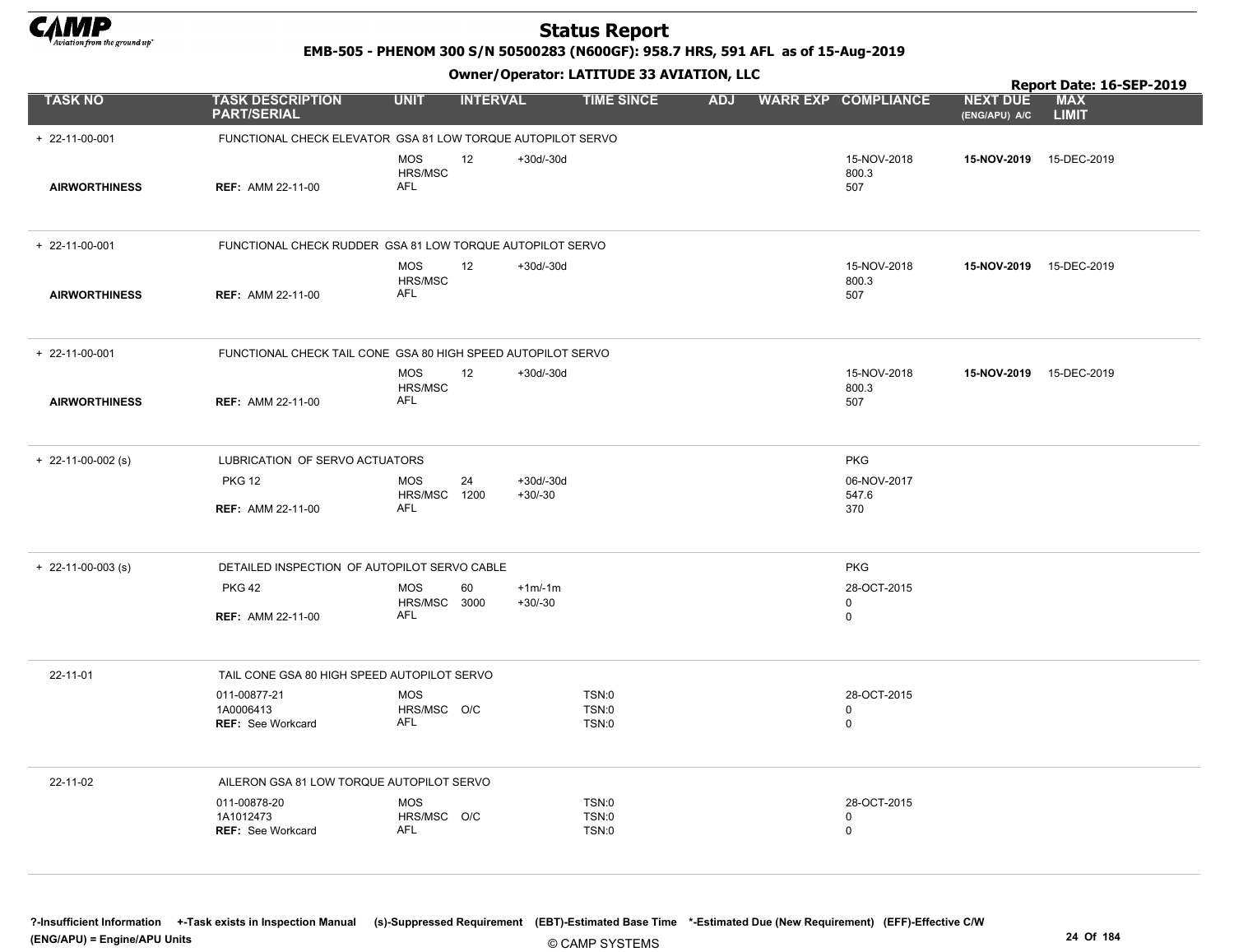

EMB-505 - PHENOM 300 S/N 50500283 (N600GF): 958.7 HRS, 591 AFL as of 15-Aug-2019

Owner/Operator: LATITUDE 33 AVIATION, LLC

|                        |                                                   | .                                                  |                   |                         |                            |                                  | Report Date: 16-SEP-2019   |  |
|------------------------|---------------------------------------------------|----------------------------------------------------|-------------------|-------------------------|----------------------------|----------------------------------|----------------------------|--|
| <b>TASK NO</b>         | <b>TASK DESCRIPTION</b><br><b>PART/SERIAL</b>     | <b>UNIT</b><br><b>INTERVAL</b>                     | <b>TIME SINCE</b> | ADJ WARR EXP COMPLIANCE |                            | <b>NEXT DUE</b><br>(ENG/APU) A/C | <b>MAX</b><br><b>LIMIT</b> |  |
| 22-11-02               | ELEVATOR GSA 81 LOW TORQUE AUTOPILOT SERVO        |                                                    |                   |                         |                            |                                  |                            |  |
|                        | 011-00878-20                                      | <b>MOS</b>                                         | TSN:0             |                         | 28-OCT-2015                |                                  |                            |  |
|                        | 1A1012476                                         | HRS/MSC O/C<br><b>AFL</b>                          | TSN:0             |                         | $\mathbf 0$                |                                  |                            |  |
|                        | REF: See Workcard                                 |                                                    | TSN:0             |                         | $\mathsf 0$                |                                  |                            |  |
| 22-11-03               | AILERON GSM 86 AUTOPILOT SERVO MOUNT              |                                                    |                   |                         |                            |                                  |                            |  |
|                        | 011-01904-00                                      | <b>MOS</b>                                         | TSN:0             |                         | 28-OCT-2015                |                                  |                            |  |
|                        | 1GK013120<br>REF: See Workcard                    | HRS/MSC O/C<br><b>AFL</b>                          | TSN:0<br>TSN:0    |                         | $\mathbf 0$<br>$\mathbf 0$ |                                  |                            |  |
|                        |                                                   |                                                    |                   |                         |                            |                                  |                            |  |
| $+ 22 - 11 - 04 - 001$ | FUNCTIONAL CHECK OF AUTOPILOT AILERON SERVO CABLE |                                                    |                   |                         |                            |                                  |                            |  |
|                        |                                                   | MOS<br>HRS/MSC O/C                                 |                   |                         | 28-OCT-2015                |                                  |                            |  |
|                        | <b>REF: AMM 22-11-04</b>                          | AFL                                                |                   |                         | $\pmb{0}$                  |                                  |                            |  |
|                        |                                                   |                                                    |                   |                         |                            |                                  |                            |  |
| 22-11-06               | ELEVATOR GSM 86 AUTOPILOT SERVO MOUNT             |                                                    |                   |                         |                            |                                  |                            |  |
|                        | 011-01904-00<br>1GK013116                         | MOS<br>HRS/MSC O/C                                 | TSN:0<br>TSN:0    |                         | 28-OCT-2015<br>$\mathbf 0$ |                                  |                            |  |
|                        | <b>REF: See Workcard</b>                          | AFL                                                | TSN:0             |                         | $\mathbf 0$                |                                  |                            |  |
|                        |                                                   |                                                    |                   |                         |                            |                                  |                            |  |
| + 22-11-07-001         |                                                   | FUNCTIONAL CHECK OF AUTOPILOT ELEVATOR SERVO CABLE |                   |                         |                            |                                  |                            |  |
|                        |                                                   | <b>MOS</b><br>HRS/MSC O/C                          |                   |                         | 28-OCT-2015                |                                  |                            |  |
|                        | <b>REF: AMM 22-11-07</b>                          | <b>AFL</b>                                         |                   |                         | $\mathsf 0$                |                                  |                            |  |
|                        |                                                   |                                                    |                   |                         |                            |                                  |                            |  |
| 22-11-09               | RUDDER GSM 86 AUTOPILOT SERVO MOUNT               |                                                    |                   |                         |                            |                                  |                            |  |
|                        | 011-01904-00                                      | <b>MOS</b>                                         | TSN:0             |                         | 28-OCT-2015                |                                  |                            |  |
|                        | 1GK013121<br>REF: See Workcard                    | HRS/MSC O/C<br><b>AFL</b>                          | TSN:0<br>TSN:0    |                         | $\mathbf 0$<br>$\mathsf 0$ |                                  |                            |  |
|                        |                                                   |                                                    |                   |                         |                            |                                  |                            |  |
| $+ 22 - 11 - 10 - 001$ | FUNCTIONAL CHECK OF AUTOPILOT RUDDER SERVO CABLE  |                                                    |                   |                         |                            |                                  |                            |  |
|                        |                                                   | MOS                                                |                   |                         | 28-OCT-2015                |                                  |                            |  |
|                        | <b>REF: AMM 22-11-10</b>                          | HRS/MSC O/C<br>AFL                                 |                   |                         | $\pmb{0}$                  |                                  |                            |  |
|                        |                                                   |                                                    |                   |                         |                            |                                  |                            |  |
|                        |                                                   |                                                    |                   |                         |                            |                                  |                            |  |

?-Insufficient Information +-Task exists in Inspection Manual (s)-Suppressed Requirement (EBT)-Estimated Base Time \*-Estimated Due (New Requirement) (EFF)-Effective C/W (ENG/APU) = Engine/APU Units 25 Of 184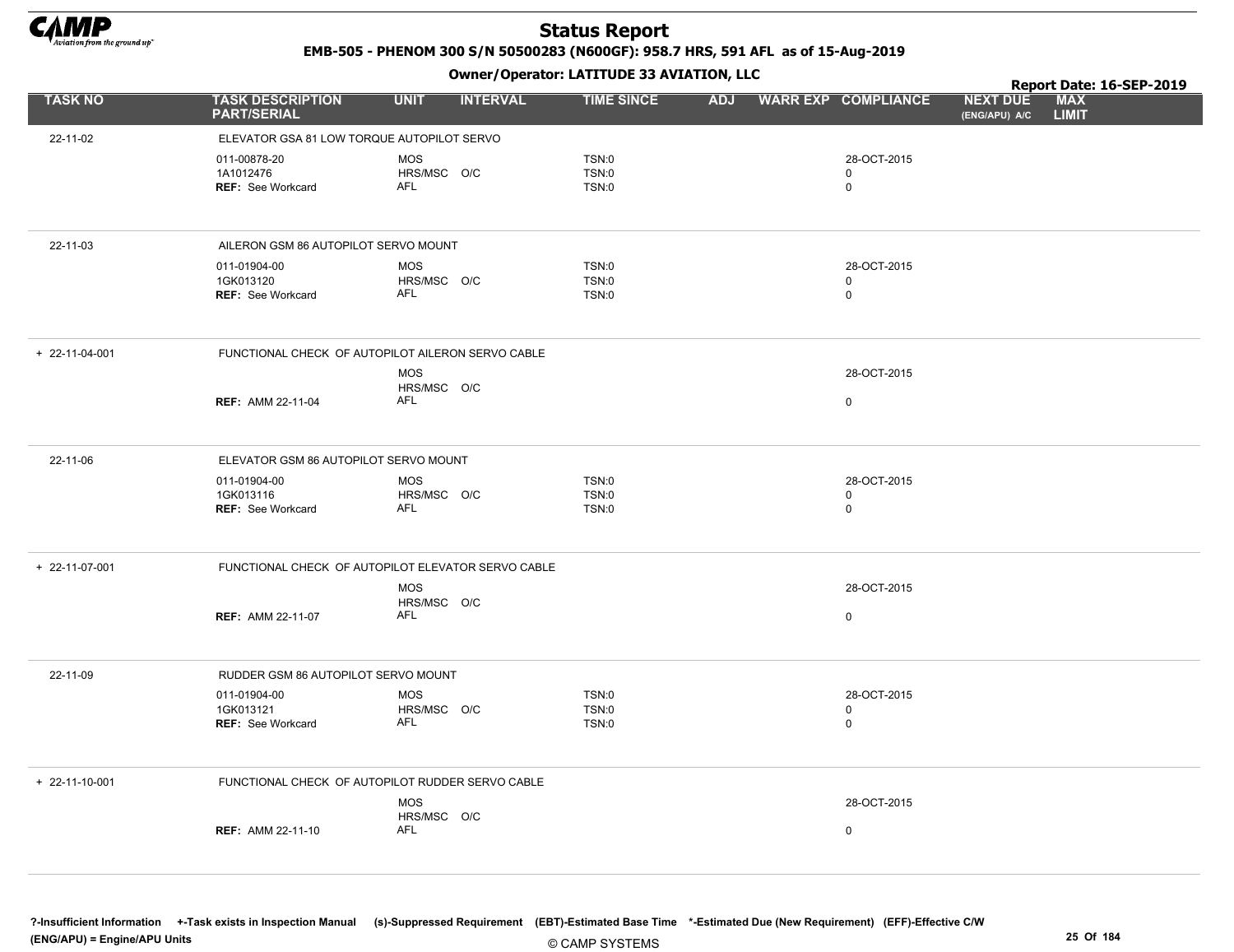

EMB-505 - PHENOM 300 S/N 50500283 (N600GF): 958.7 HRS, 591 AFL as of 15-Aug-2019

Owner/Operator: LATITUDE 33 AVIATION, LLC

|                                                     |                          | .               |                                                                                                       |                                                                                                                    |                                           |                                  |              |                                        |
|-----------------------------------------------------|--------------------------|-----------------|-------------------------------------------------------------------------------------------------------|--------------------------------------------------------------------------------------------------------------------|-------------------------------------------|----------------------------------|--------------|----------------------------------------|
| <b>PART/SERIAL</b>                                  |                          | <b>INTERVAL</b> | <b>TIME SINCE</b>                                                                                     |                                                                                                                    |                                           | <b>NEXT DUE</b><br>(ENG/APU) A/C | <b>LIMIT</b> |                                        |
|                                                     |                          |                 |                                                                                                       |                                                                                                                    |                                           |                                  |              |                                        |
| 011-01904-00<br>1GK013327<br>REF: See Workcard      | <b>MOS</b><br>AFL        |                 | TSN:0<br>TSN:0<br>TSN:0                                                                               |                                                                                                                    | 28-OCT-2015<br>$\mathbf 0$<br>$\mathbf 0$ |                                  |              |                                        |
|                                                     |                          |                 |                                                                                                       |                                                                                                                    |                                           |                                  |              |                                        |
| <b>REF: AMM 22-11-13</b>                            | <b>MOS</b><br>AFL        |                 |                                                                                                       |                                                                                                                    | 28-OCT-2015<br>$\mathsf 0$                |                                  |              |                                        |
| <b>COMMUNICATIONS</b>                               |                          |                 |                                                                                                       |                                                                                                                    |                                           |                                  |              |                                        |
| <b>VHF ANTENNA</b>                                  |                          |                 |                                                                                                       |                                                                                                                    |                                           |                                  |              |                                        |
| S65-8280-41<br>SN-UNKNOWN<br>REF: See Workcard      | <b>MOS</b><br><b>AFL</b> |                 | TSN:0<br>TSN:0<br>TSN:0                                                                               |                                                                                                                    | 28-OCT-2015<br>$\mathbf 0$<br>$\mathbf 0$ |                                  |              |                                        |
| <b>VHF 3 ANTENNA</b>                                |                          |                 |                                                                                                       |                                                                                                                    |                                           |                                  |              |                                        |
| S65-8280-41<br>SN-UNKNOWN<br>REF: See Workcard      | <b>MOS</b><br>AFL        |                 | TSN:0<br>TSN:0<br>TSN:0                                                                               |                                                                                                                    | 28-OCT-2015<br>$\mathbf 0$<br>$\mathbf 0$ |                                  |              |                                        |
| LEFT GMA 1347D AUDIO PANEL                          |                          |                 |                                                                                                       |                                                                                                                    |                                           |                                  |              |                                        |
| 011-01257-20<br>SN-UNKNOWN<br>REF: See Workcard     | <b>MOS</b><br><b>AFL</b> |                 | <b>TSN:0</b><br>TSN:0<br>TSN:0                                                                        |                                                                                                                    | 28-OCT-2015<br>$\mathbf 0$<br>$\pmb{0}$   |                                  |              |                                        |
| <b>COPILOT HEADSET</b>                              |                          |                 |                                                                                                       |                                                                                                                    |                                           |                                  |              |                                        |
| 025-250-015<br>00203254<br><b>REF: See Workcard</b> | MOS<br><b>AFL</b>        |                 | TSN:0<br>TSN:0<br>TSN:0                                                                               |                                                                                                                    | 28-OCT-2015<br>$\mathbf 0$<br>$\mathbf 0$ |                                  |              |                                        |
| PILOT HEADSET                                       |                          |                 |                                                                                                       |                                                                                                                    |                                           |                                  |              |                                        |
| 025-250-015<br>00203248<br>REF: See Workcard        | <b>MOS</b><br><b>AFL</b> |                 | TSN:0<br>TSN:0<br>TSN:0                                                                               |                                                                                                                    | 28-OCT-2015<br>$\mathsf 0$<br>$\pmb{0}$   |                                  |              |                                        |
|                                                     | <b>TASK DESCRIPTION</b>  | <b>UNIT</b>     | HRS/MSC O/C<br>HRS/MSC O/C<br>HRS/MSC O/C<br>HRS/MSC O/C<br>HRS/MSC O/C<br>HRS/MSC O/C<br>HRS/MSC O/C | TAILCONE GSM 86 AUTOPILOT SERVO (VENTRAL-RUDDER) MOUNT<br>FUNCTIONAL CHECK OF AUTOPILOT VENTRAL RUDDER SERVO CABLE |                                           | ADJ WARR EXP COMPLIANCE          |              | Report Date: 16-SEP-2019<br><b>MAX</b> |

© CAMP SYSTEMS ?-Insufficient Information +-Task exists in Inspection Manual (s)-Suppressed Requirement (EBT)-Estimated Base Time \*-Estimated Due (New Requirement) (EFF)-Effective C/W (ENG/APU) = Engine/APU Units 26 Of 184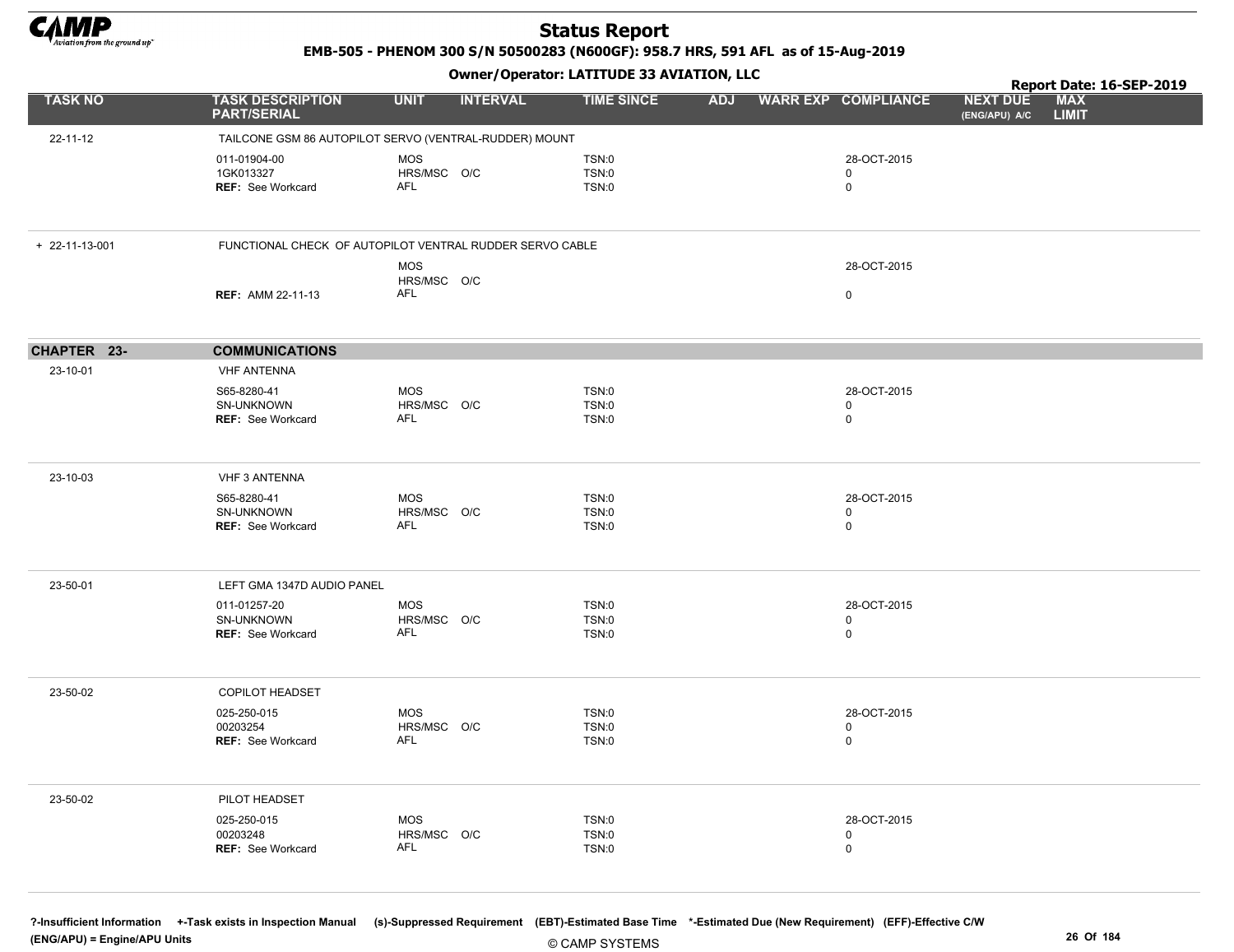

EMB-505 - PHENOM 300 S/N 50500283 (N600GF): 958.7 HRS, 591 AFL as of 15-Aug-2019

Owner/Operator: LATITUDE 33 AVIATION, LLC

|                            |                                                        |                                                           | Report Date: 16-SEP-2019 |            |                                 |                                  |                            |
|----------------------------|--------------------------------------------------------|-----------------------------------------------------------|--------------------------|------------|---------------------------------|----------------------------------|----------------------------|
| <b>TASK NO</b>             | <b>TASK DESCRIPTION</b><br><b>PART/SERIAL</b>          | <b>UNIT</b><br><b>INTERVAL</b>                            | <b>TIME SINCE</b>        | <b>ADJ</b> | <b>WARR EXP COMPLIANCE</b>      | <b>NEXT DUE</b><br>(ENG/APU) A/C | <b>MAX</b><br><b>LIMIT</b> |
| 23-50-03                   | HAND MICROPHONE                                        |                                                           |                          |            |                                 |                                  |                            |
|                            | 85-03-12369-04<br>371876<br><b>REF: See Workcard</b>   | <b>MOS</b><br>HRS/MSC O/C<br>AFL                          | TSN:0<br>TSN:0<br>TSN:0  |            | 28-OCT-2015<br>0<br>$\mathbf 0$ |                                  |                            |
|                            |                                                        |                                                           |                          |            |                                 |                                  |                            |
| $+ 23 - 51 - 00 - 001$ (s) |                                                        | OPERATIONAL CHECK OF AIRBORNE AUDIO SYSTEM FAIL-SAFE MODE |                          |            | <b>PKG</b>                      |                                  |                            |
|                            | <b>PKG 40</b>                                          | MOS                                                       |                          |            | 28-OCT-2015                     |                                  |                            |
|                            | <b>REF: AMM 23-51-00</b>                               | HRS/MSC 3000<br>$+30/-30$<br><b>AFL</b>                   |                          |            | 0<br>0                          |                                  |                            |
| 23-51-01                   | RIGHT GMA 1347D AUDIO PANEL                            |                                                           |                          |            |                                 |                                  |                            |
|                            | 011-01257-20<br>SN-UNKNOWN<br><b>REF: See Workcard</b> | MOS<br>HRS/MSC O/C<br><b>AFL</b>                          | TSN:0<br>TSN:0<br>TSN:0  |            | 28-OCT-2015<br>0<br>$\mathbf 0$ |                                  |                            |
| 23-51-05                   | LEFT CONTROL PANEL                                     |                                                           |                          |            |                                 |                                  |                            |
|                            | 441-40943-002<br>1336<br><b>REF: See Workcard</b>      | MOS<br>HRS/MSC O/C<br><b>AFL</b>                          | TSN:0<br>TSN:0<br>TSN:0  |            | 28-OCT-2015<br>0<br>$\mathbf 0$ |                                  |                            |
| 23-51-05                   | RIGHT CONTROL PANEL                                    |                                                           |                          |            |                                 |                                  |                            |
|                            | 441-40943-002<br>1338<br><b>REF: See Workcard</b>      | <b>MOS</b><br>HRS/MSC O/C<br>AFL                          | TSN:0<br>TSN:0<br>TSN:0  |            | 28-OCT-2015<br>0<br>$\mathbf 0$ |                                  |                            |
| $+ 23-61-00-001$ (s)       | FUNCTIONAL CHECK OF STATIC DISCHARGERS                 |                                                           |                          |            | <b>PKG</b>                      |                                  |                            |
|                            | <b>PKG 83</b><br><b>REF: AMM 23-61-00</b>              | MOS<br>48<br>HRS/MSC<br>AFL                               | $+30d/-30d$              |            | 28-OCT-2015<br>0<br>0           |                                  |                            |
|                            |                                                        |                                                           |                          |            |                                 |                                  |                            |
| CHAPTER 24-                | <b>ELECTRICAL POWER</b>                                |                                                           |                          |            |                                 |                                  |                            |
| 24-01-01                   | LEFT CONSOLE CONTROL PANEL                             |                                                           |                          |            |                                 |                                  |                            |
|                            | 441-40929-002                                          | MOS                                                       | TSN:0                    |            | 28-OCT-2015                     |                                  |                            |
|                            | SN-UNKNOWN<br>REF: See Workcard                        | HRS/MSC O/C<br>AFL                                        | TSN:0<br>TSN:0           |            | 0<br>$\mathsf 0$                |                                  |                            |
|                            |                                                        |                                                           |                          |            |                                 |                                  |                            |

?-Insufficient Information +-Task exists in Inspection Manual (s)-Suppressed Requirement (EBT)-Estimated Base Time \*-Estimated Due (New Requirement) (EFF)-Effective C/W (ENG/APU) = Engine/APU Units 27 Of 184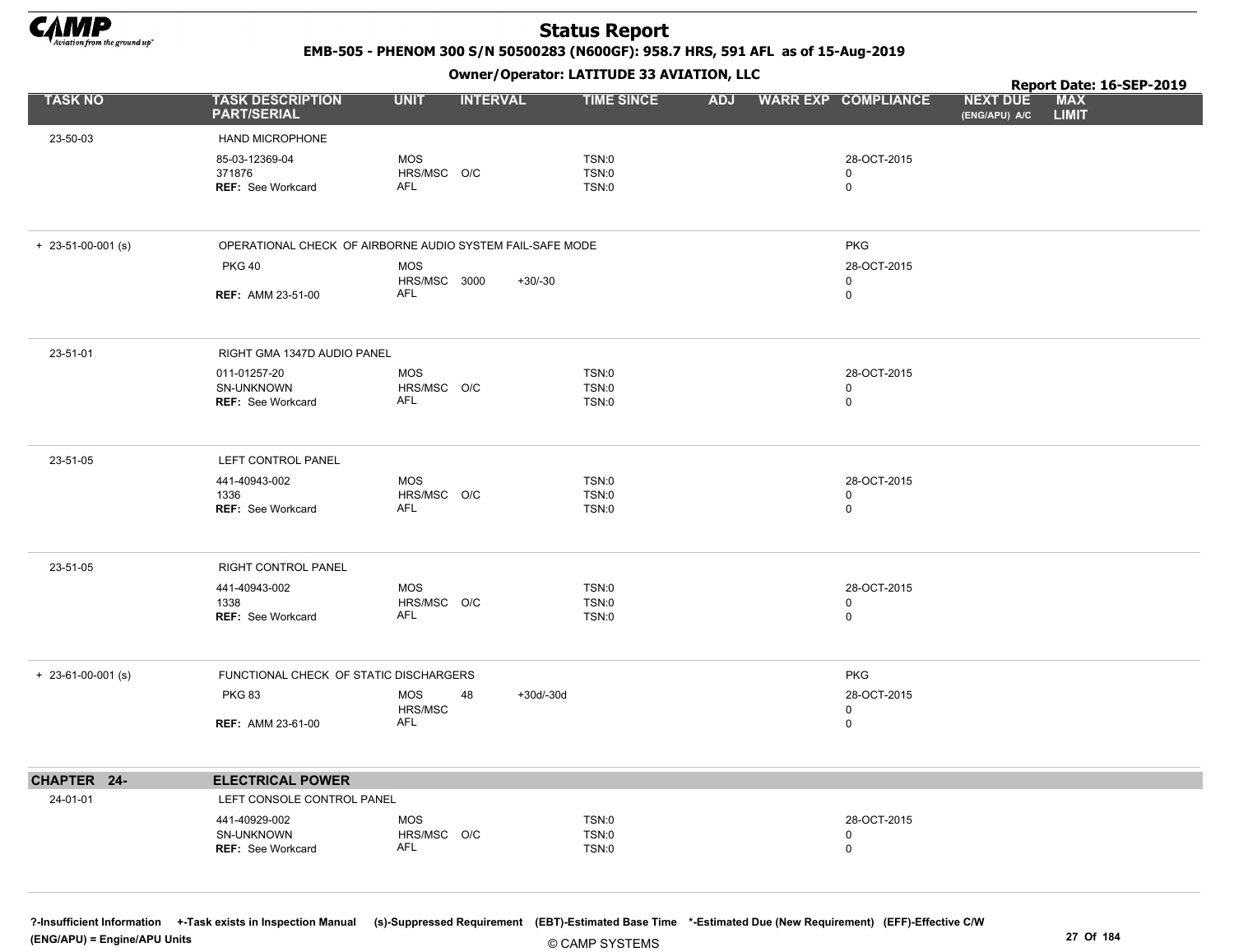

EMB-505 - PHENOM 300 S/N 50500283 (N600GF): 958.7 HRS, 591 AFL as of 15-Aug-2019

|                        |                                                                                                                                                                |                                          |                 |                                              |            |                                           |                                  | Report Date: 16-SEP-2019   |
|------------------------|----------------------------------------------------------------------------------------------------------------------------------------------------------------|------------------------------------------|-----------------|----------------------------------------------|------------|-------------------------------------------|----------------------------------|----------------------------|
| <b>TASK NO</b>         | <b>TASK DESCRIPTION</b><br><b>PART/SERIAL</b>                                                                                                                  | <b>UNIT</b>                              | <b>INTERVAL</b> | <b>TIME SINCE</b>                            | <b>ADJ</b> | <b>WARR EXP COMPLIANCE</b>                | <b>NEXT DUE</b><br>(ENG/APU) A/C | <b>MAX</b><br><b>LIMIT</b> |
| 24-31-01               | NO. 1 ENGINE STARTER/GENERATOR                                                                                                                                 |                                          |                 |                                              |            |                                           |                                  |                            |
|                        | 400SG180Q<br>S00100XL<br><b>REF: See Workcard</b>                                                                                                              | <b>MOS</b><br>HRS/MSC O/C<br><b>AFL</b>  |                 | <b>TSN:0</b><br>TSN:0<br><b>TSN:0</b>        |            | 28-OCT-2015<br>$\mathbf 0$<br>$\mathsf 0$ |                                  |                            |
| 24-31-01               | NO. 2 ENGINE STARTER/GENERATOR                                                                                                                                 |                                          |                 |                                              |            |                                           |                                  |                            |
|                        | 400SG180Q<br>S00098XL<br><b>REF: See Workcard</b>                                                                                                              | <b>MOS</b><br>HRS/MSC O/C<br><b>AFL</b>  |                 | <b>TSN:25</b><br>TSN:547.6<br><b>TSN:370</b> |            | 06-NOV-2017<br>547.6<br>370               |                                  |                            |
| $+ 24 - 31 - 01 - 001$ | RESTORATION NO. 1 ENGINE STARTER/GENERATOR - (FOR STARTER GENERATOR P/N MG103C-4 OR<br>400SG180Q OR POST-MOD SB 505-24-0017)                                   |                                          |                 |                                              |            |                                           |                                  |                            |
|                        | 400SG180Q<br>S00100XL<br><b>REF: AMM 24-31-01</b>                                                                                                              | <b>MOS</b><br>HRS/MSC 1200<br>AFL        | $+30/-30$       | <b>TSI:0</b><br><b>TSI:0</b>                 |            | 28-OCT-2015<br>$\mathbf 0$<br>$\mathbf 0$ | 1200                             | 1230                       |
| $+ 24 - 31 - 01 - 001$ | RESTORATION NO. 2 ENGINE STARTER/GENERATOR - (FOR STARTER GENERATOR P/N MG103C-4 OR<br>400SG180Q OR POST MOD SB 505-24-0017)                                   |                                          |                 |                                              |            |                                           |                                  |                            |
|                        | 400SG180Q<br>S00098XL<br><b>REF: AMM 24-31-01</b>                                                                                                              | <b>MOS</b><br>HRS/MSC 1200<br><b>AFL</b> | $+30/-30$       | <b>TSI:0</b><br><b>TSI:0</b>                 |            | 28-OCT-2015<br>$\mathbf 0$<br>$\mathbf 0$ | 1200                             | 1230                       |
| $+ 24-31-01-002$       | DETAILED INSPECTION NO. 1 ENGINE STARTER/GENERATOR STARTER GENERATOR BRUSHES - (FOR STARTER<br>GENERATOR P/N MG103C-4 OR 400SG180Q OR POST-MOD SB 505-24-0017) |                                          |                 |                                              |            |                                           |                                  |                            |
|                        | 400SG180Q<br>S00100XL<br><b>REF: AMM 24-31-01</b>                                                                                                              | <b>MOS</b><br>HRS/MSC 600<br><b>AFL</b>  | $+30/30$        |                                              |            | 06-NOV-2017<br>547.6<br>370               | 1147.6 1177.6                    |                            |
| $+ 24-31-01-002$       | DETAILED INSPECTION NO. 2 ENGINE STARTER/GENERATOR STARTER GENERATOR BRUSHES - (FOR STARTER<br>GENERATOR P/N MG103C-4 OR 400SG180Q OR POST MOD SB 505-24-0017) |                                          |                 |                                              |            |                                           |                                  |                            |
|                        | 400SG180Q<br>S00098XL<br><b>REF: AMM 24-31-01</b>                                                                                                              | <b>MOS</b><br>HRS/MSC 600<br><b>AFL</b>  | $+30/-30$       |                                              |            | 06-NOV-2017<br>547.6<br>370               | 1147.6 1177.6                    |                            |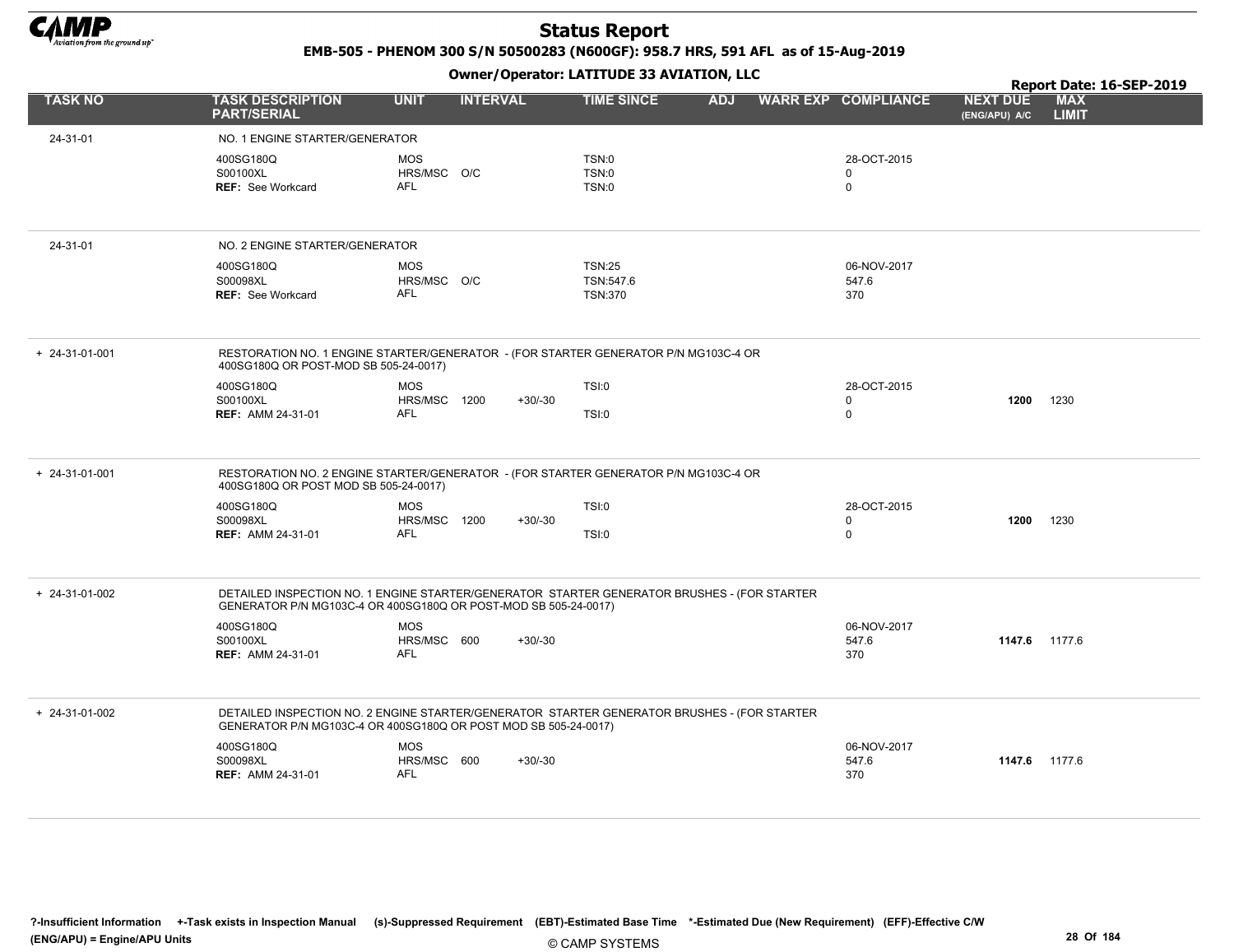

EMB-505 - PHENOM 300 S/N 50500283 (N600GF): 958.7 HRS, 591 AFL as of 15-Aug-2019

|                  |                                                                                                                        |                           | Report Date: 16-SEP-2019 |                   |            |  |                            |                                  |                            |
|------------------|------------------------------------------------------------------------------------------------------------------------|---------------------------|--------------------------|-------------------|------------|--|----------------------------|----------------------------------|----------------------------|
| <b>TASK NO</b>   | <b>TASK DESCRIPTION</b><br><b>PART/SERIAL</b>                                                                          | <b>UNIT</b>               | <b>INTERVAL</b>          | <b>TIME SINCE</b> | <b>ADJ</b> |  | <b>WARR EXP COMPLIANCE</b> | <b>NEXT DUE</b><br>(ENG/APU) A/C | <b>MAX</b><br><b>LIMIT</b> |
| $+ 24-31-01-003$ | RESTORATION NO. 1 ENGINE STARTER/GENERATOR - (FOR STARTER GENERATOR P/N MG103C-3 OR PRE MOD SB<br>505-24-0017)         |                           |                          |                   |            |  |                            |                                  |                            |
|                  | 400SG180Q                                                                                                              | <b>MOS</b>                |                          | TSI:0             |            |  | 28-OCT-2015                |                                  |                            |
|                  | S00100XL                                                                                                               | HRS/MSC N/A<br><b>AFL</b> |                          | TSI:0             |            |  | 0<br>$\mathbf 0$           |                                  |                            |
|                  | <b>REF: AMM 24-31-01</b>                                                                                               |                           |                          | <b>TSI:0</b>      |            |  |                            |                                  |                            |
| $+ 24-31-01-003$ | RESTORATION NO. 2 ENGINE STARTER/GENERATOR - (FOR STARTER GENERATOR P/N MG103C-3 OR PRE MOD SB<br>505-24-0017)         |                           |                          |                   |            |  |                            |                                  |                            |
|                  | 400SG180Q                                                                                                              | <b>MOS</b>                |                          | TSI:0             |            |  | 28-OCT-2015                |                                  |                            |
|                  | S00098XL                                                                                                               | HRS/MSC N/A               |                          | <b>TSI:0</b>      |            |  | $\mathbf 0$                |                                  |                            |
|                  | <b>REF: AMM 24-31-01</b>                                                                                               | <b>AFL</b>                |                          | TSI:0             |            |  | $\mathbf 0$                |                                  |                            |
| + 24-31-01-004   | DETAILED INSPECTION NO. 1 ENGINE STARTER/GENERATOR - (FOR STARTER GENERATOR P/N MG103C-3 OR PRE<br>MOD SB 505-24-0017) |                           |                          |                   |            |  |                            |                                  |                            |
|                  | 400SG180Q                                                                                                              | <b>MOS</b>                |                          |                   |            |  | 14-OCT-2016                |                                  |                            |
|                  | S00100XL                                                                                                               | HRS/MSC N/A               |                          |                   |            |  | 291.3                      |                                  |                            |
|                  | <b>REF: AMM 24-31-01</b>                                                                                               | <b>AFL</b>                |                          |                   |            |  | 229                        |                                  |                            |
|                  |                                                                                                                        |                           |                          |                   |            |  |                            |                                  |                            |
| $+ 24-31-01-004$ | DETAILED INSPECTION NO. 2 ENGINE STARTER/GENERATOR - (FOR STARTER GENERATOR P/N MG103C-3 OR PRE<br>MOD SB 505-24-0017) |                           |                          |                   |            |  |                            |                                  |                            |
|                  | 400SG180Q                                                                                                              | <b>MOS</b>                |                          |                   |            |  | 14-OCT-2016                |                                  |                            |
|                  | S00098XL                                                                                                               | HRS/MSC N/A               |                          |                   |            |  | 291.3                      |                                  |                            |
|                  | <b>REF: AMM 24-31-01</b>                                                                                               | <b>AFL</b>                |                          |                   |            |  | 229                        |                                  |                            |
| 24-31-02         | LEFT 28V DC GENERATOR CONTROL UNIT                                                                                     |                           |                          |                   |            |  |                            |                                  |                            |
|                  | CG301A-11                                                                                                              | <b>MOS</b>                |                          | TSN:0             |            |  | 28-OCT-2015                |                                  |                            |
|                  | SN-UNKNOWN                                                                                                             | HRS/MSC O/C               |                          | TSN:0             |            |  | $\mathbf 0$                |                                  |                            |
|                  | <b>REF: See Workcard</b>                                                                                               | <b>AFL</b>                |                          | TSN:0             |            |  | $\mathbf 0$                |                                  |                            |
| 24-31-02         | RIGHT 28V DC GENERATOR CONTROL UNIT                                                                                    |                           |                          |                   |            |  |                            |                                  |                            |
|                  | CG301A-11                                                                                                              | <b>MOS</b>                |                          | TSN:0             |            |  | 28-OCT-2015                |                                  |                            |
|                  | SN-UNKNOWN                                                                                                             | HRS/MSC O/C               |                          | TSN:0             |            |  | $\mathbf 0$                |                                  |                            |
|                  | <b>REF: See Workcard</b>                                                                                               | <b>AFL</b>                |                          | TSN:0             |            |  | $\mathbf 0$                |                                  |                            |
|                  |                                                                                                                        |                           |                          |                   |            |  |                            |                                  |                            |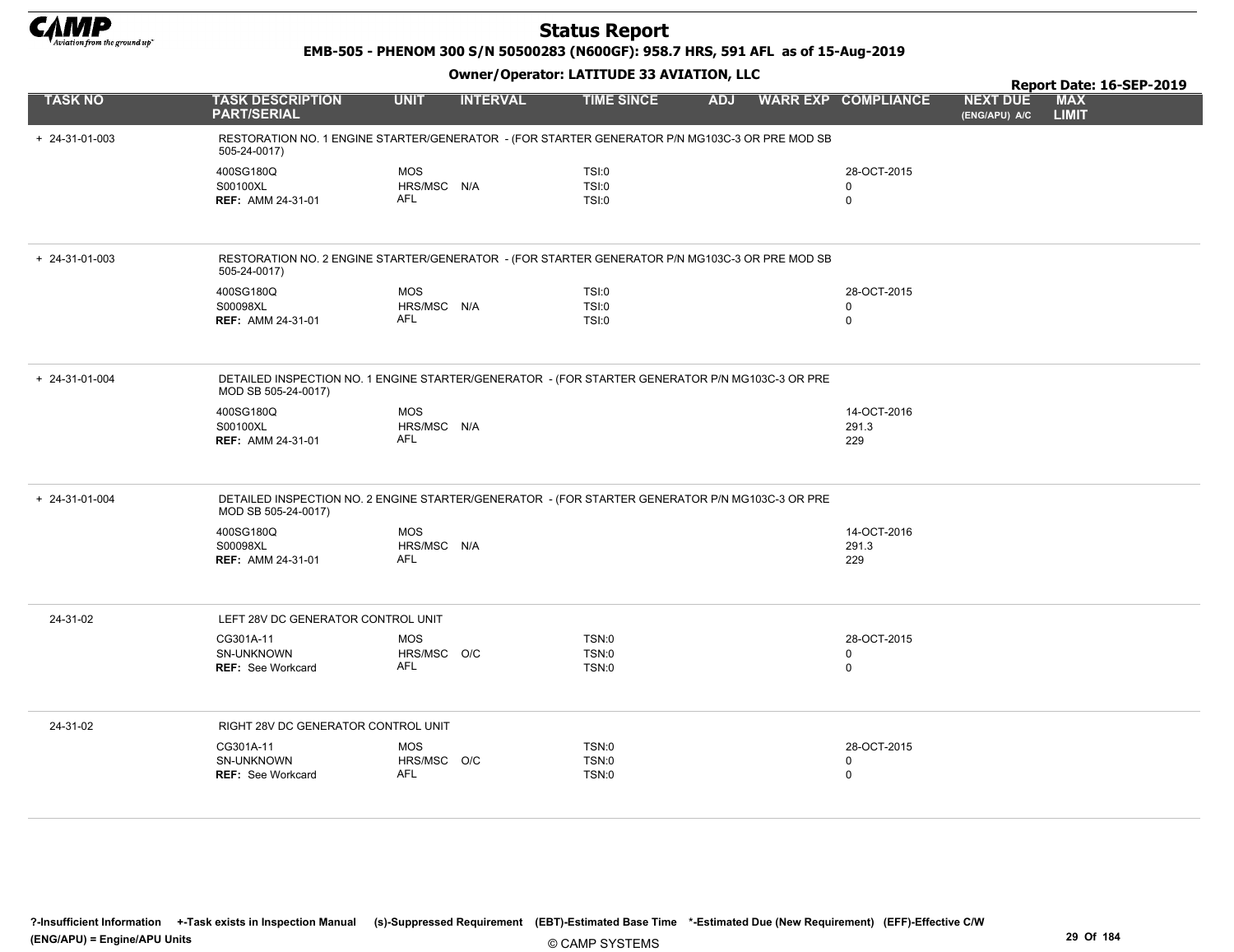

EMB-505 - PHENOM 300 S/N 50500283 (N600GF): 958.7 HRS, 591 AFL as of 15-Aug-2019

|                        |                                                              |                           | $\mathbf{r}$      |                             |            |                            |                                  | Report Date: 16-SEP-2019   |
|------------------------|--------------------------------------------------------------|---------------------------|-------------------|-----------------------------|------------|----------------------------|----------------------------------|----------------------------|
| <b>TASK NO</b>         | <b>TASK DESCRIPTION</b><br><b>PART/SERIAL</b>                | <b>UNIT</b>               | <b>INTERVAL</b>   | <b>TIME SINCE</b>           | <b>ADJ</b> | <b>WARR EXP COMPLIANCE</b> | <b>NEXT DUE</b><br>(ENG/APU) A/C | <b>MAX</b><br><b>LIMIT</b> |
| $+ 24-31-07-001$ (s)   | RESTORATION (CLEANING) OF LH SHUNT GENERATOR                 |                           |                   |                             |            | <b>PKG</b>                 |                                  |                            |
|                        | <b>PKG 84</b>                                                | MOS                       | 60                | TSI:0                       |            | 28-OCT-2015                |                                  |                            |
|                        |                                                              | HRS/MSC                   |                   | <b>TSI:0</b>                |            | $\mathbf 0$                |                                  |                            |
|                        | <b>REF: AMM 24-31-07</b>                                     | AFL                       |                   | <b>TSI:0</b>                |            | $\pmb{0}$                  |                                  |                            |
| $+ 24-31-07-001$ (s)   | RESTORATION (CLEANING) OF RH SHUNT GENERATOR                 |                           |                   |                             |            | <b>PKG</b>                 |                                  |                            |
|                        | <b>PKG 84</b>                                                | MOS<br>HRS/MSC            | 60                | TSI:0<br><b>TSI:0</b>       |            | 28-OCT-2015<br>$\mathbf 0$ |                                  |                            |
|                        | <b>REF: AMM 24-31-07</b>                                     | AFL                       |                   | <b>TSI:0</b>                |            | $\mathsf 0$                |                                  |                            |
| 24-36-01               | AFT MAIN BATTERY                                             |                           |                   |                             |            |                            |                                  |                            |
|                        | 7638-48P                                                     | <b>MOS</b>                |                   | <b>TSN:10</b>               |            | 13-MAY-2019                |                                  |                            |
|                        | G03009790<br><b>REF:</b> See Workcard                        | HRS/MSC O/C<br><b>AFL</b> |                   | TSN:191.2<br><b>TSN:102</b> |            | 892.4<br>554               |                                  |                            |
|                        |                                                              |                           |                   |                             |            |                            |                                  |                            |
| 24-36-01               | <b>FORWARD MAIN BATTERY</b>                                  |                           |                   |                             |            |                            |                                  |                            |
|                        | 7639-34                                                      | <b>MOS</b>                |                   | TSN:4                       |            | 15-NOV-2018                |                                  |                            |
|                        | G03012354<br><b>REF:</b> See Workcard                        | HRS/MSC O/C<br>AFL        |                   | TSN:0<br>TSN:0              |            | 800.3<br>507               |                                  |                            |
|                        |                                                              |                           |                   |                             |            |                            |                                  |                            |
| $+ 24 - 36 - 01 - 003$ | DISCARD AFT MAIN BATTERY                                     |                           |                   |                             |            |                            |                                  |                            |
|                        | 7638-48P<br>G03009790                                        | <b>MOS</b><br>HRS/MSC     | 24<br>$+30d/-30d$ |                             |            | 10-JUL-2018<br>701.2       | 10-JUL-2020                      | 09-AUG-2020                |
|                        | <b>REF: AMM 24-36-01</b>                                     | AFL                       | 600<br>$+30/-30$  |                             |            | 452                        | 1052                             | 1082                       |
|                        |                                                              |                           |                   |                             |            |                            |                                  |                            |
| $+ 24 - 36 - 01 - 003$ | DISCARD FORWARD MAIN BATTERY                                 |                           |                   |                             |            |                            |                                  |                            |
|                        | 7639-34<br>G03012354                                         | <b>MOS</b><br>HRS/MSC     | 24<br>$+30d/-30d$ |                             |            | 15-NOV-2018<br>800.3       | 15-NOV-2020                      | 15-DEC-2020                |
|                        | <b>REF: AMM 24-36-01</b>                                     | AFL                       | 600<br>$+30/-30$  |                             |            | 507                        |                                  | 1107 1137                  |
|                        |                                                              |                           |                   |                             |            |                            |                                  |                            |
| + 24-36-01-004         | FUNCTIONAL CHECK AFT MAIN BATTERY - (PRE-MOD SB 505-24-0015) |                           |                   |                             |            |                            |                                  |                            |
|                        | 7638-48P                                                     | <b>MOS</b>                |                   |                             |            |                            |                                  |                            |
|                        | G03009790<br><b>REF: AMM 24-36-01</b>                        | HRS/MSC N/A<br><b>AFL</b> |                   |                             |            |                            |                                  |                            |
|                        |                                                              |                           |                   |                             |            |                            |                                  |                            |
|                        |                                                              |                           |                   |                             |            |                            |                                  |                            |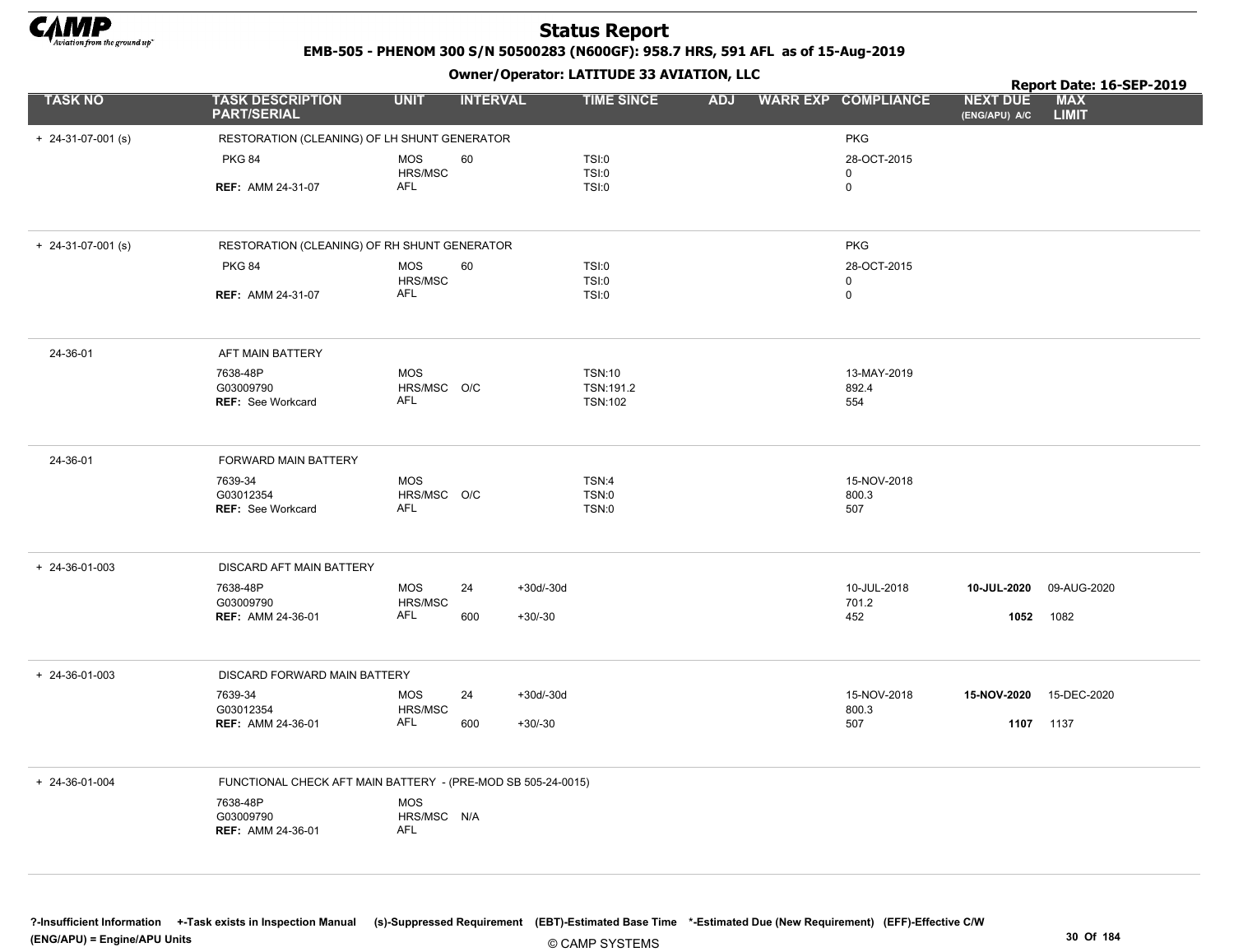

EMB-505 - PHENOM 300 S/N 50500283 (N600GF): 958.7 HRS, 591 AFL as of 15-Aug-2019

Owner/Operator: LATITUDE 33 AVIATION, LLC

|                            |                                                   | $\mathbf{r}$                                                      |                   | Report Date: 16-SEP-2019 |                             |                                  |                            |
|----------------------------|---------------------------------------------------|-------------------------------------------------------------------|-------------------|--------------------------|-----------------------------|----------------------------------|----------------------------|
| <b>TASK NO</b>             | <b>TASK DESCRIPTION</b><br><b>PART/SERIAL</b>     | <b>UNIT</b><br><b>INTERVAL</b>                                    | <b>TIME SINCE</b> | <b>ADJ</b>               | <b>WARR EXP COMPLIANCE</b>  | <b>NEXT DUE</b><br>(ENG/APU) A/C | <b>MAX</b><br><b>LIMIT</b> |
| $+ 24 - 36 - 01 - 004$     |                                                   | FUNCTIONAL CHECK FORWARD MAIN BATTERY - (PRE-MOD SB 505-24-0015)  |                   |                          |                             |                                  |                            |
|                            | 7639-34<br>G03012354<br><b>REF: AMM 24-36-01</b>  | <b>MOS</b><br>HRS/MSC N/A<br><b>AFL</b>                           |                   |                          |                             |                                  |                            |
| $+ 24 - 36 - 01 - 005$     |                                                   | FUNCTIONAL CHECK AFT MAIN BATTERY - (POST-MOD SB 505-24-0015)     |                   |                          |                             |                                  |                            |
|                            | 7638-48P<br>G03009790<br><b>REF: AMM 24-36-01</b> | <b>MOS</b><br>6<br>$+30d/-30d$<br>HRS/MSC<br><b>AFL</b>           |                   |                          | 13-MAY-2019<br>892.4<br>554 | 13-NOV-2019 13-DEC-2019          |                            |
| $+ 24 - 36 - 01 - 005$     |                                                   | FUNCTIONAL CHECK FORWARD MAIN BATTERY - (POST-MOD SB 505-24-0015) |                   |                          |                             |                                  |                            |
|                            | 7639-34<br>G03012354<br><b>REF: AMM 24-36-01</b>  | <b>MOS</b><br>12<br>$+30d/-30d$<br>HRS/MSC<br>AFL                 |                   |                          | 15-NOV-2018<br>800.3<br>507 | 15-NOV-2019 15-DEC-2019          |                            |
| $+ 24 - 36 - 02 - 001$ (s) |                                                   | OPERATIONAL CHECK OF BATTERY CURRENT SENSOR (HB2)                 |                   |                          | <b>PKG</b>                  |                                  |                            |
|                            | <b>PKG 50</b>                                     | <b>MOS</b><br>HRS/MSC 6000<br>$+30/-30$                           |                   |                          | 28-OCT-2015<br>$\mathbf 0$  |                                  |                            |
|                            | <b>REF: AMM 24-36-02</b>                          | <b>AFL</b>                                                        |                   |                          | 0                           |                                  |                            |
| 24-54-05                   | 28 VDC / 115 VAC STATIC INVERTER                  |                                                                   |                   |                          |                             |                                  |                            |
|                            | AS-24-0026-001                                    | <b>MOS</b>                                                        | TSR:0             |                          | 08-JUL-2016                 |                                  |                            |
|                            | 0792<br><b>REF:</b> See Workcard                  | HRS/MSC O/C<br><b>AFL</b>                                         | TSR:0<br>TSR:0    |                          | 219.1<br>157                |                                  |                            |
| 24-65-01                   | LEFT POWER DISTRIBUTION BOX                       |                                                                   |                   |                          |                             |                                  |                            |
|                            | SX7EG20-3                                         | <b>MOS</b>                                                        | TSN:0             |                          | 28-OCT-2015                 |                                  |                            |
|                            | 0337<br><b>REF: See Workcard</b>                  | HRS/MSC O/C<br><b>AFL</b>                                         | TSN:0<br>TSN:0    |                          | 0<br>$\mathbf 0$            |                                  |                            |
| 24-65-02                   | RIGHT POWER DISTRIBUTION BOX                      |                                                                   |                   |                          |                             |                                  |                            |
|                            | SX7EG21-3<br>0311                                 | <b>MOS</b><br>HRS/MSC O/C                                         | TSN:0<br>TSN:0    |                          | 28-OCT-2015<br>0            |                                  |                            |
|                            | <b>REF: See Workcard</b>                          | <b>AFL</b>                                                        | TSN:0             |                          | $\mathbf 0$                 |                                  |                            |

?-Insufficient Information +-Task exists in Inspection Manual (s)-Suppressed Requirement (EBT)-Estimated Base Time \*-Estimated Due (New Requirement) (EFF)-Effective C/W (ENG/APU) = Engine/APU Units 31 Of 184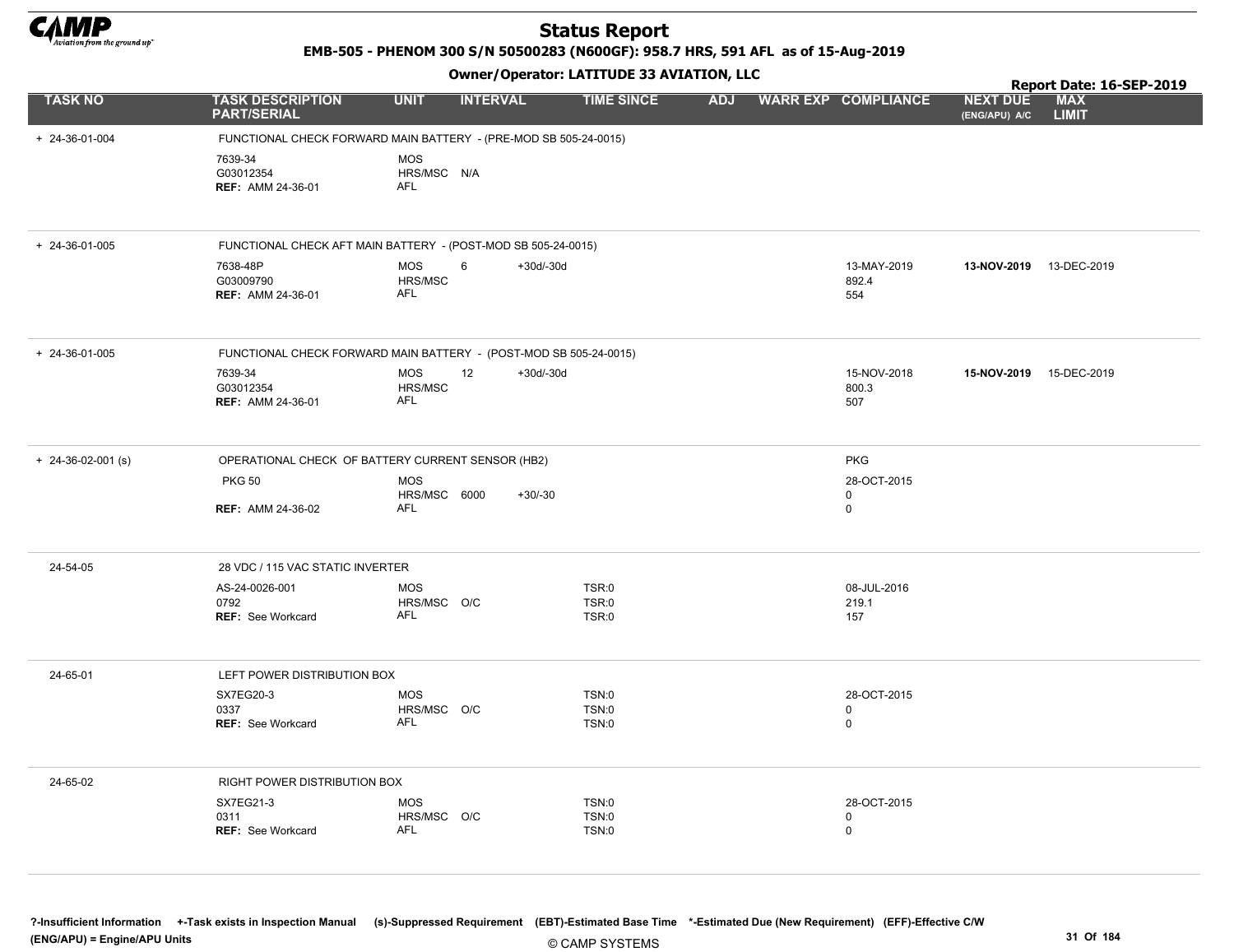

EMB-505 - PHENOM 300 S/N 50500283 (N600GF): 958.7 HRS, 591 AFL as of 15-Aug-2019

Owner/Operator: LATITUDE 33 AVIATION, LLC

|                      |                                               | - <i>-</i> - -                 |                   |            |                            | Report Date: 16-SEP-2019                                       |  |
|----------------------|-----------------------------------------------|--------------------------------|-------------------|------------|----------------------------|----------------------------------------------------------------|--|
| <b>TASK NO</b>       | <b>TASK DESCRIPTION</b><br><b>PART/SERIAL</b> | <b>UNIT</b><br><b>INTERVAL</b> | <b>TIME SINCE</b> | <b>ADJ</b> | <b>WARR EXP COMPLIANCE</b> | <b>MAX</b><br><b>NEXT DUE</b><br><b>LIMIT</b><br>(ENG/APU) A/C |  |
| 24-65-04             | NOSE POWER DISTRIBUTION BOX                   |                                |                   |            |                            |                                                                |  |
|                      | SX7EG22-3                                     | MOS                            | TSN:0             |            | 28-OCT-2015                |                                                                |  |
|                      | 0305                                          | HRS/MSC O/C                    | TSN:0             |            | 0                          |                                                                |  |
|                      | REF: See Workcard                             | <b>AFL</b>                     | TSN:0             |            | $\mathbf 0$                |                                                                |  |
|                      |                                               |                                |                   |            |                            |                                                                |  |
| CHAPTER 25-          | <b>EQUIPMENT/FURNISHINGS</b>                  |                                |                   |            |                            |                                                                |  |
| 25-11-01             | <b>COPILOT SEAT</b>                           |                                |                   |            |                            |                                                                |  |
|                      | 1429-621AK                                    | MOS                            | TSN:0             |            | 28-OCT-2015                |                                                                |  |
|                      | SN-UNKNOWN<br><b>REF: See Workcard</b>        | HRS/MSC O/C<br>AFL             | TSN:0<br>TSN:0    |            | $\mathbf 0$<br>$\mathsf 0$ |                                                                |  |
|                      |                                               |                                |                   |            |                            |                                                                |  |
| 25-11-01             | PILOT SEAT                                    |                                |                   |            |                            |                                                                |  |
|                      | 1429-521AK                                    | MOS                            | TSN:0             |            | 28-OCT-2015                |                                                                |  |
|                      | SN-UNKNOWN                                    | HRS/MSC O/C                    | TSN:0             |            | $\mathbf 0$                |                                                                |  |
|                      | <b>REF: See Workcard</b>                      | AFL                            | TSN:0             |            | $\mathsf 0$                |                                                                |  |
| $+ 25-11-01-001$ (s) | DETAILED INSPECTION COPILOT SEAT              |                                |                   |            | <b>PKG</b>                 |                                                                |  |
|                      | <b>PKG 40</b>                                 | <b>MOS</b>                     |                   |            | 28-OCT-2015                |                                                                |  |
|                      |                                               | HRS/MSC 3000                   | $+30/-30$         |            | $\mathbf 0$                |                                                                |  |
|                      | <b>REF: AMM 25-11-01</b>                      | AFL                            |                   |            | $\mathbf 0$                |                                                                |  |
| $+$ 25-11-01-001 (s) | DETAILED INSPECTION PILOT SEAT                |                                |                   |            | <b>PKG</b>                 |                                                                |  |
|                      | <b>PKG 40</b>                                 | <b>MOS</b>                     |                   |            | 28-OCT-2015                |                                                                |  |
|                      |                                               | HRS/MSC 3000                   | $+30/-30$         |            | $\mathbf 0$                |                                                                |  |
|                      | <b>REF: AMM 25-11-01</b>                      | AFL                            |                   |            | $\mathsf 0$                |                                                                |  |
| $+ 25-11-01-002$ (s) | DETAILED INSPECTION OF COCKPIT SEAT BELTS     |                                |                   |            | <b>PKG</b>                 |                                                                |  |
|                      | <b>PKG 40</b>                                 | <b>MOS</b>                     |                   |            | 28-OCT-2015                |                                                                |  |
|                      |                                               | HRS/MSC 3000                   | $+30/-30$         |            | $\mathbf 0$                |                                                                |  |
|                      | <b>REF: AMM 25-11-01</b>                      | AFL                            |                   |            | $\mathsf 0$                |                                                                |  |
| 25-21-01             | PAX 6 - LH FWD FACE SEAT                      |                                |                   |            |                            |                                                                |  |
|                      | 403174-1B1E                                   | MOS                            | TSN:0             |            | 28-OCT-2015                |                                                                |  |
|                      | SN-UNKNOWN                                    | HRS/MSC O/C                    | TSN:0             |            | $\mathbf 0$                |                                                                |  |
|                      | REF: See Workcard                             | AFL                            | TSN:0             |            | $\mathsf 0$                |                                                                |  |
|                      |                                               |                                |                   |            |                            |                                                                |  |

© CAMP SYSTEMS ?-Insufficient Information +-Task exists in Inspection Manual (s)-Suppressed Requirement (EBT)-Estimated Base Time \*-Estimated Due (New Requirement) (EFF)-Effective C/W (ENG/APU) = Engine/APU Units 32 Of 184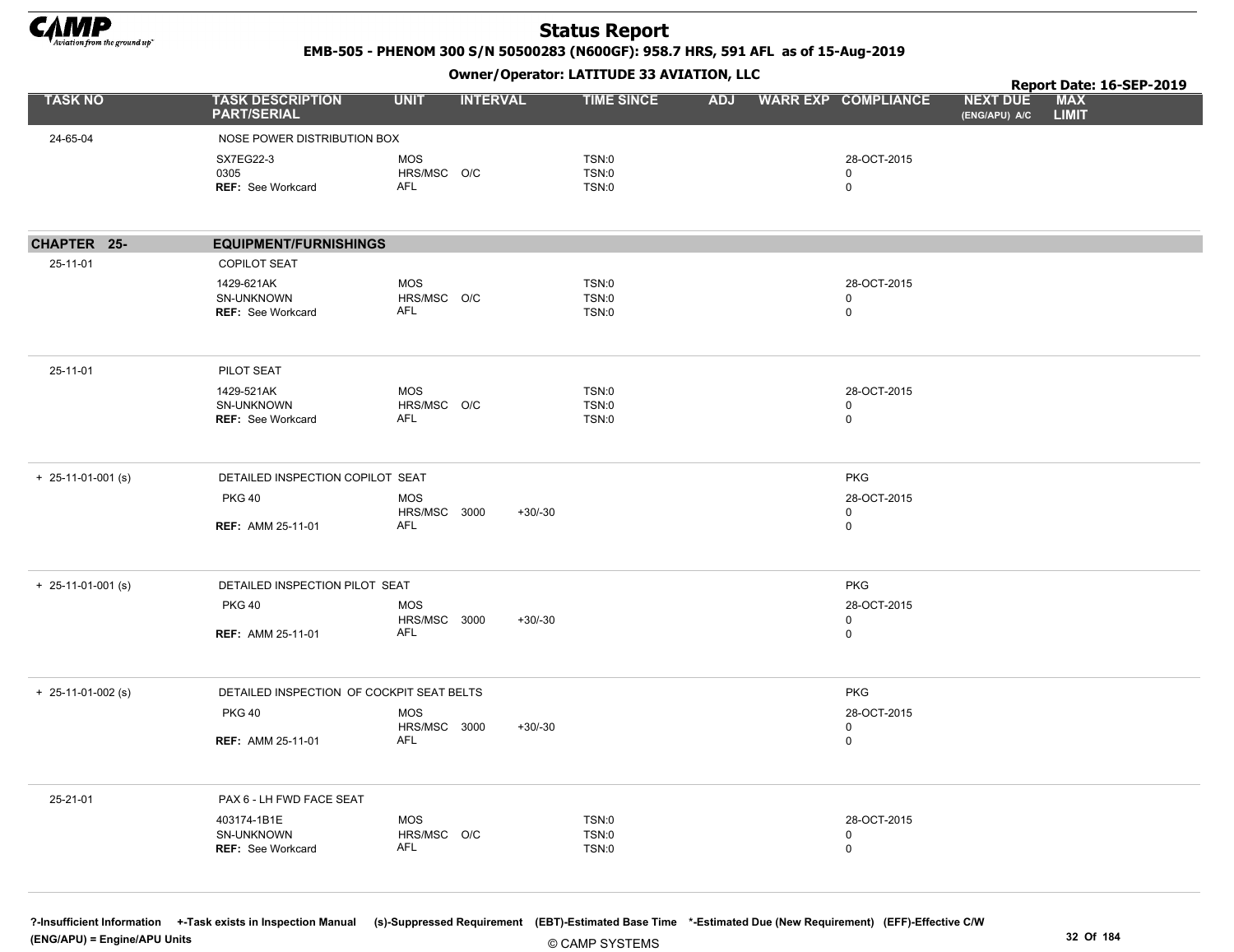

EMB-505 - PHENOM 300 S/N 50500283 (N600GF): 958.7 HRS, 591 AFL as of 15-Aug-2019

Owner/Operator: LATITUDE 33 AVIATION, LLC

|                                                       |                          |                 |                                                                                                                                                                                                                                                                      |  |                                 |                                                 | Report Date: 16-SEP-2019 |            |
|-------------------------------------------------------|--------------------------|-----------------|----------------------------------------------------------------------------------------------------------------------------------------------------------------------------------------------------------------------------------------------------------------------|--|---------------------------------|-------------------------------------------------|--------------------------|------------|
| <b>TASK DESCRIPTION</b><br><b>PART/SERIAL</b>         | <b>UNIT</b>              | <b>INTERVAL</b> | <b>TIME SINCE</b>                                                                                                                                                                                                                                                    |  |                                 | <b>NEXT DUE</b><br>(ENG/APU) A/C                | <b>LIMIT</b>             |            |
| PAX 7 - RH FWD FACE SEAT                              |                          |                 |                                                                                                                                                                                                                                                                      |  |                                 |                                                 |                          |            |
| 403174-2B1E<br>SN-UNKNOWN<br><b>REF: See Workcard</b> | <b>MOS</b><br>AFL        |                 | TSN:0<br>TSN:0<br>TSN:0                                                                                                                                                                                                                                              |  | 28-OCT-2015<br>0<br>$\mathbf 0$ |                                                 |                          |            |
|                                                       |                          |                 |                                                                                                                                                                                                                                                                      |  |                                 |                                                 |                          |            |
|                                                       |                          |                 |                                                                                                                                                                                                                                                                      |  | <b>PKG</b>                      |                                                 |                          |            |
| <b>PKG 40</b>                                         | <b>MOS</b>               |                 |                                                                                                                                                                                                                                                                      |  | 28-OCT-2015                     |                                                 |                          |            |
| <b>REF: AMM 25-21-01</b>                              | <b>AFL</b>               |                 |                                                                                                                                                                                                                                                                      |  | 0                               |                                                 |                          |            |
|                                                       |                          |                 |                                                                                                                                                                                                                                                                      |  |                                 |                                                 |                          |            |
| <b>PKG 40</b>                                         | <b>MOS</b>               |                 |                                                                                                                                                                                                                                                                      |  | 28-OCT-2015                     |                                                 |                          |            |
| <b>REF: AMM 25-21-01</b>                              | AFL                      |                 |                                                                                                                                                                                                                                                                      |  | 0                               |                                                 |                          |            |
| DETAILED INSPECTION DIVAN                             |                          |                 |                                                                                                                                                                                                                                                                      |  | <b>PKG</b>                      |                                                 |                          |            |
| PN PKG 40<br>SN-UNKNOWN<br><b>REF: AMM 25-21-02</b>   | MOS<br><b>AFL</b>        | $+30/-30$       |                                                                                                                                                                                                                                                                      |  | 28-OCT-2015<br>0<br>0           |                                                 |                          |            |
|                                                       |                          |                 |                                                                                                                                                                                                                                                                      |  | <b>PKG</b>                      |                                                 |                          |            |
| PN PKG 40<br>SN-UNKNOWN<br><b>REF: AMM 25-21-02</b>   | <b>MOS</b><br>AFL        | $+30/-30$       |                                                                                                                                                                                                                                                                      |  | 28-OCT-2015<br>0<br>0           |                                                 |                          |            |
| PAX 4 - LH FWD FACE SEAT                              |                          |                 |                                                                                                                                                                                                                                                                      |  |                                 |                                                 |                          |            |
| 403174-1B1E<br>SN-UNKNOWN<br>REF: See Workcard        | <b>MOS</b><br>AFL        |                 | TSN:0<br>TSN:0<br>TSN:0                                                                                                                                                                                                                                              |  | 28-OCT-2015<br>$\mathbf 0$<br>0 |                                                 |                          |            |
| PAX 5 - RH FWD FACE SEAT                              |                          |                 |                                                                                                                                                                                                                                                                      |  |                                 |                                                 |                          |            |
| 403174-4B1E<br>SN-UNKNOWN<br><b>REF: See Workcard</b> | <b>MOS</b><br><b>AFL</b> |                 | TSN:0<br>TSN:0<br>TSN:0                                                                                                                                                                                                                                              |  | 28-OCT-2015<br>0<br>$\mathbf 0$ |                                                 |                          |            |
|                                                       |                          |                 | HRS/MSC O/C<br>DETAILED INSPECTION OF PASSENGER SEATS<br>HRS/MSC 3000<br>$+30/-30$<br>DETAILED INSPECTION OF PASSENGER SEAT BELTS<br>HRS/MSC 3000<br>$+30/-30$<br>HRS/MSC 3000<br>DETAILED INSPECTION DIVAN SEAT BELTS<br>HRS/MSC 3000<br>HRS/MSC O/C<br>HRS/MSC O/C |  |                                 | ADJ WARR EXP COMPLIANCE<br>0<br><b>PKG</b><br>0 |                          | <b>MAX</b> |

?-Insufficient Information +-Task exists in Inspection Manual (s)-Suppressed Requirement (EBT)-Estimated Base Time \*-Estimated Due (New Requirement) (EFF)-Effective C/W (ENG/APU) = Engine/APU Units 33 Of 184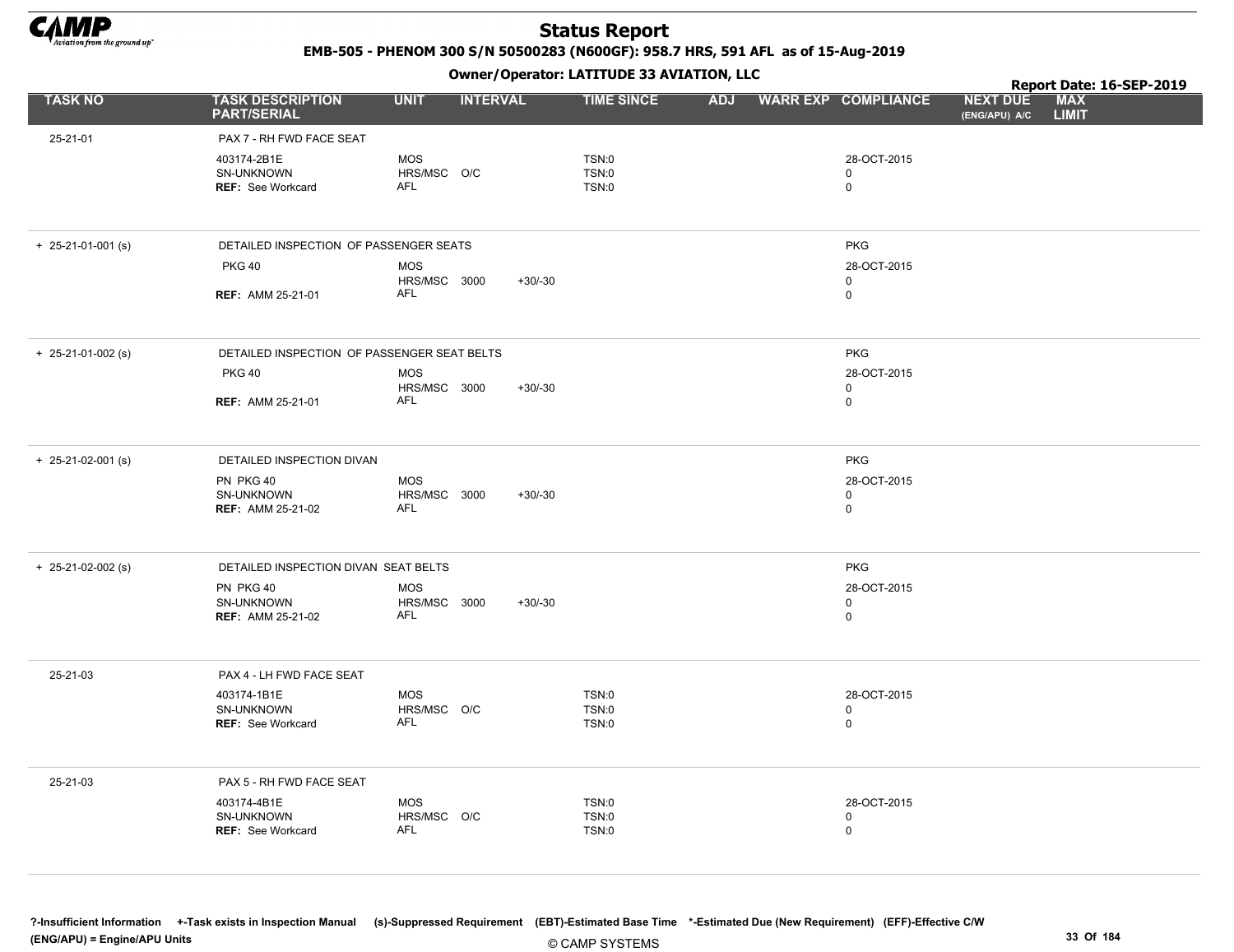

EMB-505 - PHENOM 300 S/N 50500283 (N600GF): 958.7 HRS, 591 AFL as of 15-Aug-2019

Owner/Operator: LATITUDE 33 AVIATION, LLC

|                            | Owner / Operator. EATITODE 33 AVIATION, LLC                                                   |                            |                 |                             |            |                            |                                  | Report Date: 16-SEP-2019   |  |  |
|----------------------------|-----------------------------------------------------------------------------------------------|----------------------------|-----------------|-----------------------------|------------|----------------------------|----------------------------------|----------------------------|--|--|
| <b>TASK NO</b>             | <b>TASK DESCRIPTION</b><br><b>PART/SERIAL</b>                                                 | <b>UNIT</b>                | <b>INTERVAL</b> | <b>TIME SINCE</b>           | <b>ADJ</b> | <b>WARR EXP COMPLIANCE</b> | <b>NEXT DUE</b><br>(ENG/APU) A/C | <b>MAX</b><br><b>LIMIT</b> |  |  |
| 25-21-04                   | SEAT, PAX-EAGLE LEFT-HAND                                                                     |                            |                 |                             |            |                            |                                  |                            |  |  |
|                            | 403174-3B1E                                                                                   | <b>MOS</b>                 |                 | TSN:0                       |            | 28-OCT-2015                |                                  |                            |  |  |
|                            | SN-UNKNOWN<br>REF:                                                                            | HRS/MSC O/C<br><b>AFL</b>  |                 | TSN:0<br>TSN:0              |            | $\mathbf 0$<br>$\mathbf 0$ |                                  |                            |  |  |
|                            |                                                                                               |                            |                 |                             |            |                            |                                  |                            |  |  |
| + 25-21-04-001             | RESTORATION (DIVAN AIRBAG SYSTEM)ELECTRONIC MODULE ASSY (OVERHAUL) OF SEAT BELT AIRBAG SYSTEM |                            |                 |                             |            |                            |                                  |                            |  |  |
|                            |                                                                                               | MOS<br>HRS/MSC             | 84              | TSI:0                       |            | 31-MAR-2015                | 31-MAR-2022                      |                            |  |  |
|                            | <b>REF: AMM 25-21-04</b>                                                                      | AFL                        |                 | TSI:0                       |            |                            |                                  |                            |  |  |
| OverHaul Date: 31-MAR-2015 |                                                                                               |                            |                 |                             |            |                            |                                  |                            |  |  |
| $+$ 25-43-01-001 (s)       | DETAILED VISUAL INSPECTION BELTED TOILET UNIT                                                 |                            |                 |                             |            | <b>PKG</b>                 |                                  |                            |  |  |
|                            | <b>PKG 40</b>                                                                                 | <b>MOS</b>                 |                 |                             |            | 28-OCT-2015                |                                  |                            |  |  |
|                            | <b>REF: AMM 25-43-02</b>                                                                      | HRS/MSC 3000<br><b>AFL</b> | $+30/-30$       |                             |            | 0<br>$\mathsf 0$           |                                  |                            |  |  |
| $+$ 25-43-01-002 (s)       | DETAILED VISUAL INSPECTION BELTED TOILET SEAT BELT                                            |                            |                 |                             |            |                            |                                  |                            |  |  |
|                            | <b>PKG 40</b>                                                                                 | <b>MOS</b>                 |                 |                             |            | 28-OCT-2015                |                                  |                            |  |  |
|                            | <b>REF: AMM 25-43-02</b>                                                                      | HRS/MSC 3000<br><b>AFL</b> | $+30/-30$       |                             |            | $\mathbf 0$<br>$\mathbf 0$ |                                  |                            |  |  |
| 25-60-01                   | EMERGENCY LOCATOR TRANSMITTER                                                                 |                            |                 |                             |            |                            |                                  |                            |  |  |
|                            | S1821502-02                                                                                   | MOS                        |                 | <b>TSN:12</b>               |            | 14-OCT-2016                |                                  |                            |  |  |
|                            | LX1100157829<br>REF: See Workcard                                                             | HRS/MSC O/C<br><b>AFL</b>  |                 | TSN:291.3<br><b>TSN:229</b> |            | 291.3<br>229               |                                  |                            |  |  |
| 25-60-03                   | <b>ELT ANTENNA</b>                                                                            |                            |                 |                             |            |                            |                                  |                            |  |  |
|                            | S65-8282-406                                                                                  | <b>MOS</b>                 |                 | TSN:0                       |            | 28-OCT-2015                |                                  |                            |  |  |
|                            | 401-2659<br><b>REF: See Workcard</b>                                                          | HRS/MSC O/C<br>AFL         |                 | TSN:0<br>TSN:0              |            | $\mathbf 0$<br>$\mathsf 0$ |                                  |                            |  |  |
| 25-60-11                   | EMERGENCY LOCATOR TRANSMITTER BATTERY                                                         |                            |                 |                             |            |                            |                                  |                            |  |  |
|                            | S1820506-01C                                                                                  | MOS                        |                 | TSN:0                       |            | 28-OCT-2015                |                                  |                            |  |  |
|                            | SN-UNKNOWN<br><b>REF: See Workcard</b>                                                        | HRS/MSC O/C<br>AFL         |                 | TSN:0<br>TSN:0              |            | $\mathbf 0$<br>$\mathsf 0$ |                                  |                            |  |  |
|                            |                                                                                               |                            |                 |                             |            |                            |                                  |                            |  |  |

?-Insufficient Information +-Task exists in Inspection Manual (s)-Suppressed Requirement (EBT)-Estimated Base Time \*-Estimated Due (New Requirement) (EFF)-Effective C/W (ENG/APU) = Engine/APU Units 34 Of 184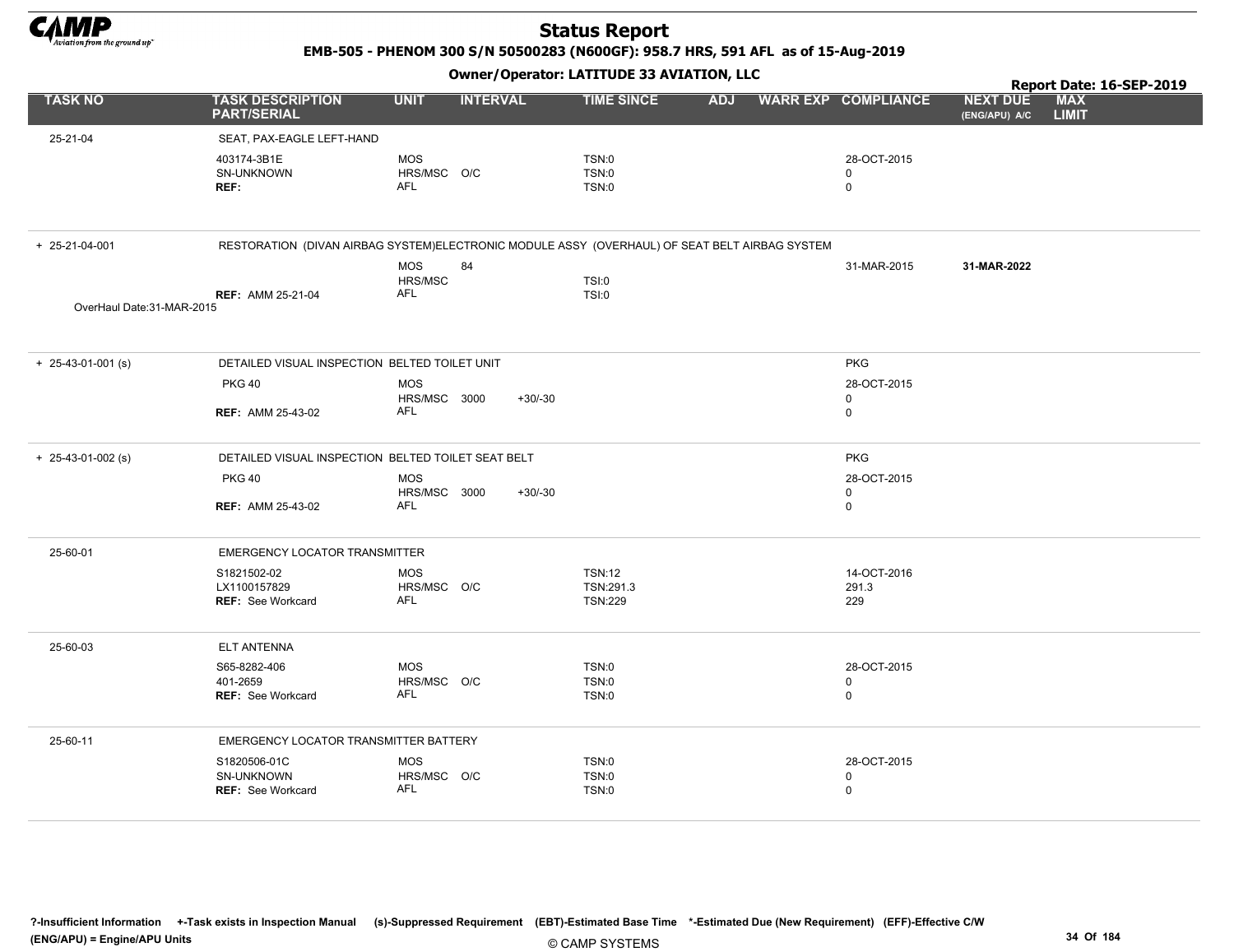

EMB-505 - PHENOM 300 S/N 50500283 (N600GF): 958.7 HRS, 591 AFL as of 15-Aug-2019

### Owner/Operator: LATITUDE 33 AVIATION, LLC

|                        |                                                                                          |                                         | .               |                                              |            |  |                                 | Report Date: 16-SEP-2019                                       |
|------------------------|------------------------------------------------------------------------------------------|-----------------------------------------|-----------------|----------------------------------------------|------------|--|---------------------------------|----------------------------------------------------------------|
| <b>TASK NO</b>         | <b>TASK DESCRIPTION</b><br><b>PART/SERIAL</b>                                            | <b>UNIT</b>                             | <b>INTERVAL</b> | <b>TIME SINCE</b>                            | <b>ADJ</b> |  | <b>WARR EXP COMPLIANCE</b>      | <b>MAX</b><br><b>NEXT DUE</b><br><b>LIMIT</b><br>(ENG/APU) A/C |
| $+ 25 - 61 - 00 - 001$ | OPERATIONAL CHECK EMERGENCY LOCATOR TRANSMITTER OF ELT SYSTEM                            |                                         |                 |                                              |            |  |                                 |                                                                |
|                        | S1821502-02<br>LX1100157829<br><b>REF: AMM 25-61-00</b>                                  | <b>MOS</b><br>HRS/MSC<br>AFL            | 12              |                                              |            |  | 13-MAY-2019<br>892.4<br>554     | 13-MAY-2020                                                    |
| + 25-61-00-002         | GENERAL VISUAL INSPECTION EMERGENCY LOCATOR TRANSMITTER OF EMERGENCY LOCATOR TRANSMITTER |                                         |                 |                                              |            |  |                                 |                                                                |
|                        | S1821502-02<br>LX1100157829<br><b>REF: AMM 25-61-00</b>                                  | <b>MOS</b><br>HRS/MSC<br>AFL            | 12              |                                              |            |  | 13-MAY-2019<br>892.4<br>554     | 13-MAY-2020                                                    |
| + 25-61-04-001         | DISCARD EMERGENCY LOCATOR TRANSMITTER BATTERY                                            |                                         |                 |                                              |            |  |                                 |                                                                |
| <b>DISCARD</b>         | S1820506-01C<br>SN-UNKNOWN<br><b>REF: AMM 25-61-04</b>                                   | <b>MOS</b><br>HRS/MSC DUE<br>AFL        |                 |                                              |            |  | 28-OCT-2015                     | 30-JUN-2021 M                                                  |
| + 25-61-05-001         | RESTORATION (REPAIR) OF ELT/NAV INTERFACE<br><b>MODULE</b>                               |                                         |                 |                                              |            |  |                                 |                                                                |
|                        | PN<br>SN-UNKNOWN<br><b>REF: AMM 25-61-07</b>                                             | <b>MOS</b><br>HRS/MSC N/A<br><b>AFL</b> |                 |                                              |            |  |                                 |                                                                |
| $+ 25 - 62 - 01$       | FIRST AID KIT                                                                            |                                         |                 |                                              |            |  |                                 |                                                                |
|                        | 019708-0005L<br>SN-UNKNOWN<br><b>REF: GENERIC NO REF</b>                                 | <b>MOS</b><br>HRS/MSC H/T<br>AFL        |                 | <b>TSN:1</b><br><b>TSN:0</b><br><b>TSN:0</b> |            |  | 25-JAN-2019<br>834<br>520       |                                                                |
| $+ 25 - 62 - 01 - 001$ | VISUAL CHECK FIRST AID KIT                                                               |                                         |                 |                                              |            |  |                                 |                                                                |
|                        | 019708-0005L<br>SN-UNKNOWN<br><b>REF: AMM 25-62-01</b>                                   | <b>MOS</b><br>HRS/MSC DUE<br>AFL        |                 |                                              |            |  | 25-JAN-2019<br>834<br>520       | 31-AUG-2020 M                                                  |
| $25 - 62 - 02$ (s)     | <b>COPILOT LIFE VEST</b>                                                                 |                                         |                 |                                              |            |  |                                 |                                                                |
|                        | 66601-505<br>L2650894<br>REF: See Workcard                                               | <b>MOS</b><br>HRS/MSC O/C<br>AFL        |                 | <b>TSN:0</b><br>TSN:0<br>TSN:0               |            |  | 28-OCT-2015<br>0<br>0           |                                                                |
| $25 - 62 - 02$ (s)     | DIVAN NO. 1 LIFE VEST                                                                    |                                         |                 |                                              |            |  |                                 |                                                                |
|                        | PN<br>SN-UNKNOWN<br>REF: See Workcard                                                    | <b>MOS</b><br>HRS/MSC O/C<br><b>AFL</b> |                 | <b>TSN:0</b><br><b>TSN:0</b><br>TSN:0        |            |  | 28-OCT-2015<br>$\mathbf 0$<br>0 |                                                                |

© CAMP SYSTEMS ?-Insufficient Information +-Task exists in Inspection Manual (s)-Suppressed Requirement (EBT)-Estimated Base Time \*-Estimated Due (New Requirement) (EFF)-Effective C/W (ENG/APU) = Engine/APU Units 35 Of 184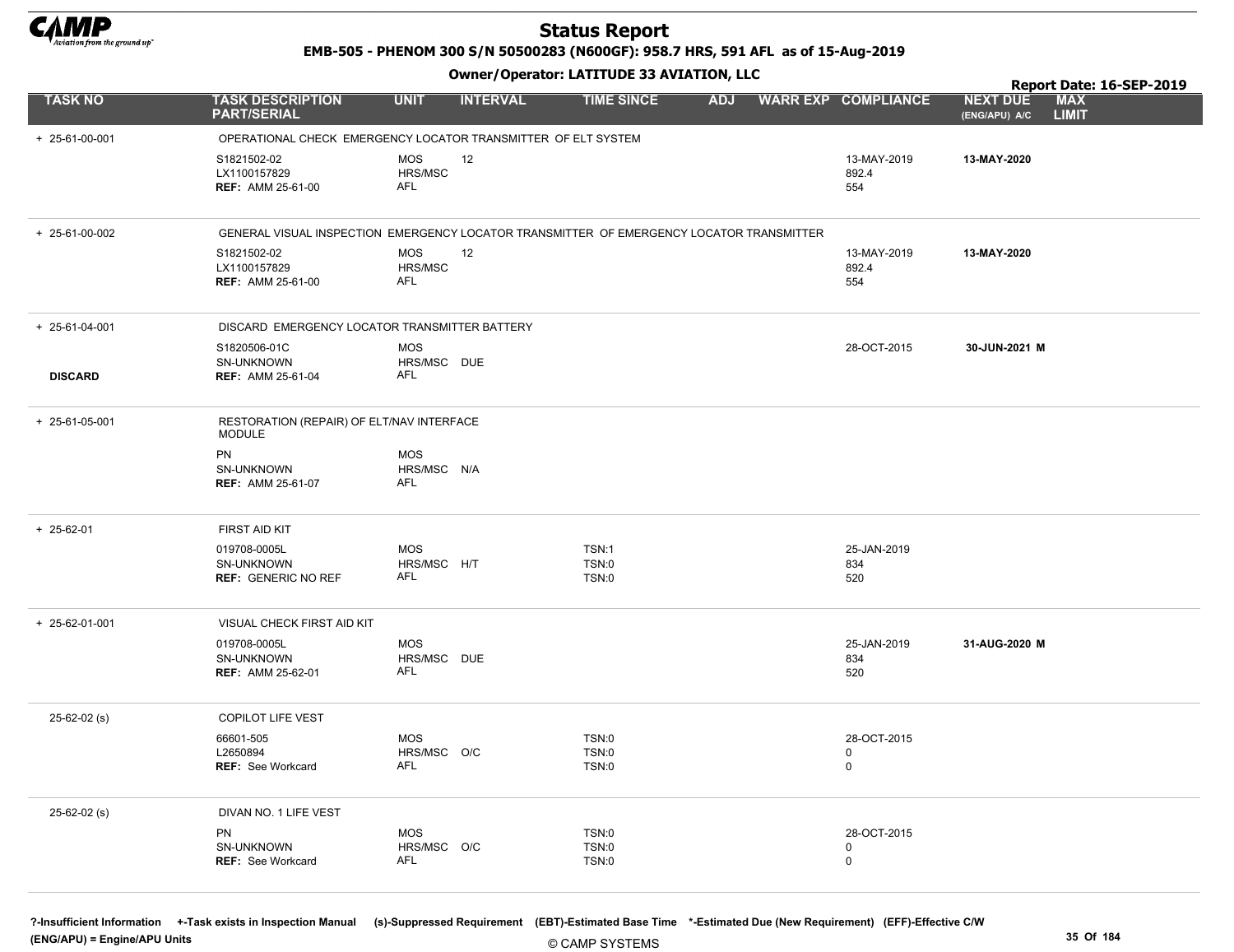

EMB-505 - PHENOM 300 S/N 50500283 (N600GF): 958.7 HRS, 591 AFL as of 15-Aug-2019

Owner/Operator: LATITUDE 33 AVIATION, LLC

|                    |                                                     | Owner / Operator. EATTTODE 33 AVIATION, LLC |                 |                                              |            |  |                                           | Report Date: 16-SEP-2019         |                            |  |
|--------------------|-----------------------------------------------------|---------------------------------------------|-----------------|----------------------------------------------|------------|--|-------------------------------------------|----------------------------------|----------------------------|--|
| <b>TASK NO</b>     | <b>TASK DESCRIPTION</b><br><b>PART/SERIAL</b>       | <b>UNIT</b>                                 | <b>INTERVAL</b> | <b>TIME SINCE</b>                            | <b>ADJ</b> |  | <b>WARR EXP COMPLIANCE</b>                | <b>NEXT DUE</b><br>(ENG/APU) A/C | <b>MAX</b><br><b>LIMIT</b> |  |
| $25 - 62 - 02$ (s) | DIVAN NO. 2 LIFE VEST                               |                                             |                 |                                              |            |  |                                           |                                  |                            |  |
|                    | <b>PN</b><br>SN-UNKNOWN<br><b>REF: See Workcard</b> | <b>MOS</b><br>HRS/MSC O/C<br><b>AFL</b>     |                 | <b>TSN:0</b><br><b>TSN:0</b><br><b>TSN:0</b> |            |  | 28-OCT-2015<br>0<br>$\mathsf 0$           |                                  |                            |  |
| $25 - 62 - 02$ (s) | NO. 1 PASSENGER LIFE VEST                           |                                             |                 |                                              |            |  |                                           |                                  |                            |  |
|                    | 66601-105<br>L2897835<br>REF: See Workcard          | <b>MOS</b><br>HRS/MSC O/C<br><b>AFL</b>     |                 | <b>TSN:0</b><br><b>TSN:0</b><br>TSN:0        |            |  | 28-OCT-2015<br>$\mathbf 0$<br>$\mathsf 0$ |                                  |                            |  |
| $25 - 62 - 02$ (s) | NO. 2 PASSENGER LIFE VEST                           |                                             |                 |                                              |            |  |                                           |                                  |                            |  |
|                    | 66601-105<br>L2935088<br>REF: See Workcard          | <b>MOS</b><br>HRS/MSC O/C<br><b>AFL</b>     |                 | <b>TSN:0</b><br>TSN:0<br><b>TSN:0</b>        |            |  | 28-OCT-2015<br>0<br>$\mathbf 0$           |                                  |                            |  |
| $25 - 62 - 02$ (s) | NO. 3 PASSENGER LIFE VEST                           |                                             |                 |                                              |            |  |                                           |                                  |                            |  |
|                    | 66601-105<br>L2940616<br>REF: See Workcard          | <b>MOS</b><br>HRS/MSC O/C<br>AFL            |                 | <b>TSN:0</b><br><b>TSN:0</b><br><b>TSN:0</b> |            |  | 28-OCT-2015<br>$\mathbf 0$<br>$\mathsf 0$ |                                  |                            |  |
| $25 - 62 - 02$ (s) | NO. 4 PASSENGER LIFE VEST                           |                                             |                 |                                              |            |  |                                           |                                  |                            |  |
|                    | 66601-105<br>L3046879<br><b>REF: See Workcard</b>   | <b>MOS</b><br>HRS/MSC O/C<br><b>AFL</b>     |                 | TSN:0<br><b>TSN:0</b><br><b>TSN:0</b>        |            |  | 28-OCT-2015<br>$\mathbf 0$<br>$\mathsf 0$ |                                  |                            |  |
| 25-62-02 (s)       | NO. 5 PASSENGER LIFE VEST                           |                                             |                 |                                              |            |  |                                           |                                  |                            |  |
|                    | 66601-105<br>L3046880<br>REF: See Workcard          | <b>MOS</b><br>HRS/MSC O/C<br><b>AFL</b>     |                 | <b>TSN:0</b><br><b>TSN:0</b><br><b>TSN:0</b> |            |  | 28-OCT-2015<br>$\mathbf 0$<br>$\mathsf 0$ |                                  |                            |  |
| $25 - 62 - 02$ (s) | NO. 6 PASSENGER LIFE VEST                           |                                             |                 |                                              |            |  |                                           |                                  |                            |  |
|                    | 66601-105<br>L3046881<br>REF: See Workcard          | <b>MOS</b><br>HRS/MSC O/C<br><b>AFL</b>     |                 | <b>TSN:0</b><br><b>TSN:0</b><br><b>TSN:0</b> |            |  | 28-OCT-2015<br>$\mathbf 0$<br>$\mathsf 0$ |                                  |                            |  |
| 25-62-02 (s)       | NO. 7 PASSENGER LIFE VEST                           |                                             |                 |                                              |            |  |                                           |                                  |                            |  |
|                    | 66601-105<br>L3046882<br><b>REF: See Workcard</b>   | <b>MOS</b><br>HRS/MSC O/C<br><b>AFL</b>     |                 | <b>TSN:0</b><br><b>TSN:0</b><br>TSN:0        |            |  | 28-OCT-2015<br>$\mathbf 0$<br>$\mathbf 0$ |                                  |                            |  |

© CAMP SYSTEMS ?-Insufficient Information +-Task exists in Inspection Manual (s)-Suppressed Requirement (EBT)-Estimated Base Time \*-Estimated Due (New Requirement) (EFF)-Effective C/W (ENG/APU) = Engine/APU Units 36 Of 184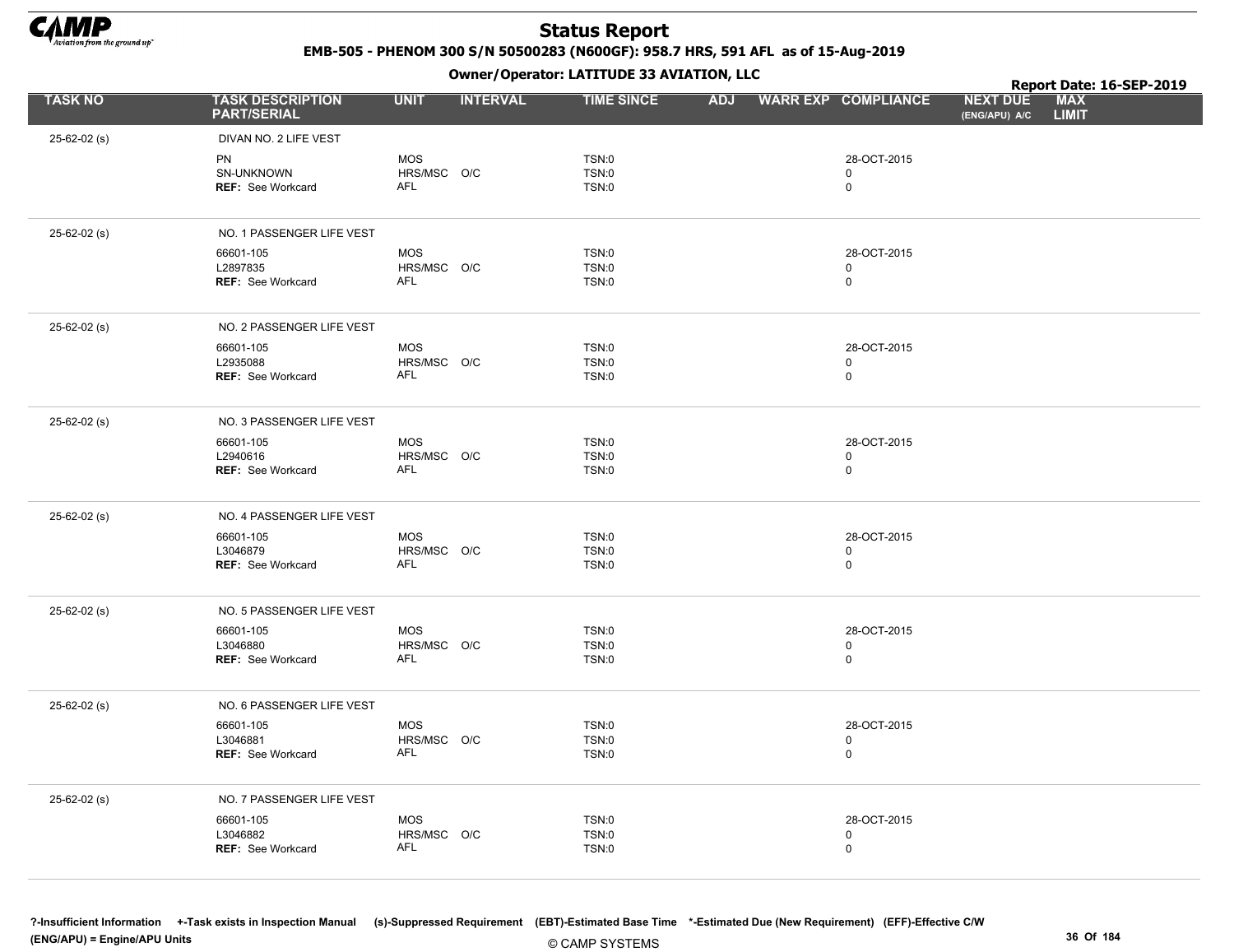

EMB-505 - PHENOM 300 S/N 50500283 (N600GF): 958.7 HRS, 591 AFL as of 15-Aug-2019

|                            |                                                 |                           | $\mathbf{r}$    |                       |            |                            |                                  | Report Date: 16-SEP-2019   |  |
|----------------------------|-------------------------------------------------|---------------------------|-----------------|-----------------------|------------|----------------------------|----------------------------------|----------------------------|--|
| <b>TASK NO</b>             | <b>TASK DESCRIPTION</b><br><b>PART/SERIAL</b>   | <b>UNIT</b>               | <b>INTERVAL</b> | <b>TIME SINCE</b>     | <b>ADJ</b> | <b>WARR EXP COMPLIANCE</b> | <b>NEXT DUE</b><br>(ENG/APU) A/C | <b>MAX</b><br><b>LIMIT</b> |  |
| 25-62-02 (s)               | NO. 8 PASSENGER LIFE VEST                       |                           |                 |                       |            |                            |                                  |                            |  |
|                            | 66601-105                                       | <b>MOS</b>                |                 | TSN:0                 |            | 28-OCT-2015                |                                  |                            |  |
|                            | L3046886                                        | HRS/MSC O/C<br>AFL        |                 | <b>TSN:0</b>          |            | 0                          |                                  |                            |  |
|                            | <b>REF: See Workcard</b>                        |                           |                 | TSN:0                 |            | $\mathbf 0$                |                                  |                            |  |
| $25 - 62 - 02$ (s)         | PILOT LIFE VEST                                 |                           |                 |                       |            |                            |                                  |                            |  |
|                            | 66601-505                                       | <b>MOS</b>                |                 | TSN:0                 |            | 28-OCT-2015                |                                  |                            |  |
|                            | L2650891<br>REF: See Workcard                   | HRS/MSC O/C<br><b>AFL</b> |                 | TSN:0<br>TSN:0        |            | 0<br>$\mathbf 0$           |                                  |                            |  |
|                            |                                                 |                           |                 |                       |            |                            |                                  |                            |  |
| $25-62-02$ (s)             | TOILET PAX LIFE VEST                            |                           |                 |                       |            |                            |                                  |                            |  |
|                            | PN                                              | MOS                       |                 | TSN:0                 |            | 28-OCT-2015                |                                  |                            |  |
|                            | SN-UNKNOWN<br><b>REF: See Workcard</b>          | HRS/MSC O/C<br><b>AFL</b> |                 | <b>TSN:0</b><br>TSN:0 |            | 0<br>$\mathbf 0$           |                                  |                            |  |
|                            |                                                 |                           |                 |                       |            |                            |                                  |                            |  |
| $+$ 25-62-02-001 (s)       | RESTORATION (OVERHAUL) OF CO-PILOT LIFE VEST    |                           |                 |                       |            |                            |                                  |                            |  |
|                            | 66601-505<br>L2650894                           | <b>MOS</b><br>HRS/MSC N/A |                 |                       |            |                            |                                  |                            |  |
|                            | <b>REF: AMM 25-62-02</b>                        | AFL                       |                 |                       |            |                            |                                  |                            |  |
| $+ 25 - 62 - 02 - 001$ (s) | RESTORATION (OVERHAUL) OF DIVAN NO. 1 LIFE VEST |                           |                 |                       |            |                            |                                  |                            |  |
|                            | PN                                              | <b>MOS</b>                |                 |                       |            |                            |                                  |                            |  |
|                            | SN-UNKNOWN<br><b>REF: AMM 25-62-02</b>          | HRS/MSC N/A<br><b>AFL</b> |                 |                       |            |                            |                                  |                            |  |
|                            |                                                 |                           |                 |                       |            |                            |                                  |                            |  |
| + 25-62-02-001             | RESTORATION (OVERHAUL) OF DIVAN NO. 2 LIFE VEST |                           |                 |                       |            |                            |                                  |                            |  |
|                            | <b>PN</b>                                       | <b>MOS</b>                |                 |                       |            |                            |                                  |                            |  |
|                            | SN-UNKNOWN<br><b>REF: AMM 25-62-02</b>          | HRS/MSC N/A<br><b>AFL</b> |                 |                       |            |                            |                                  |                            |  |
|                            |                                                 |                           |                 |                       |            |                            |                                  |                            |  |
| $+$ 25-62-02-001 (s)       | RESTORATION (OVERHAUL) OF NO. 1 LIFE VEST       |                           |                 |                       |            |                            |                                  |                            |  |
|                            | 66601-105<br>L2897835                           | <b>MOS</b><br>HRS/MSC N/A |                 |                       |            |                            |                                  |                            |  |
| <b>OVERHAUL</b>            | <b>REF: AMM 25-62-02</b>                        | AFL                       |                 |                       |            |                            |                                  |                            |  |
|                            |                                                 |                           |                 |                       |            |                            |                                  |                            |  |
| $+ 25 - 62 - 02 - 001$ (s) | RESTORATION (OVERHAUL) OF NO. 2 LIFE VEST       |                           |                 |                       |            |                            |                                  |                            |  |
|                            | 66601-105<br>L2935088                           | <b>MOS</b><br>HRS/MSC N/A |                 |                       |            |                            |                                  |                            |  |
| <b>OVERHAUL</b>            | <b>REF: AMM 25-62-02</b>                        | AFL                       |                 |                       |            |                            |                                  |                            |  |
|                            |                                                 |                           |                 |                       |            |                            |                                  |                            |  |
|                            |                                                 |                           |                 |                       |            |                            |                                  |                            |  |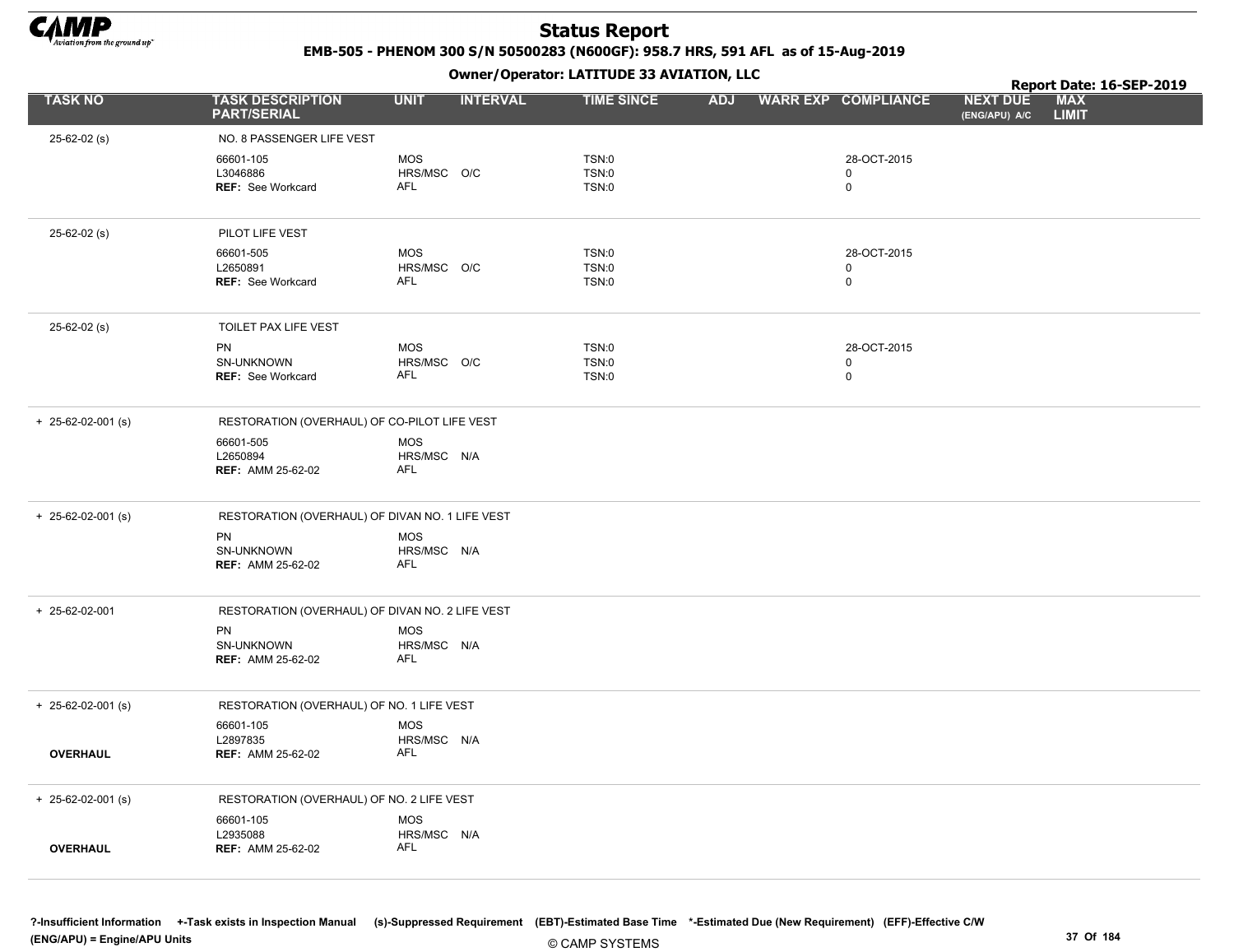

EMB-505 - PHENOM 300 S/N 50500283 (N600GF): 958.7 HRS, 591 AFL as of 15-Aug-2019

| <b>TASK DESCRIPTION</b><br><b>UNIT</b><br><b>INTERVAL</b><br><b>TIME SINCE</b><br><b>ADJ</b><br><b>WARR EXP COMPLIANCE</b><br><b>NEXT DUE</b><br><b>LIMIT</b><br><b>PART/SERIAL</b><br>(ENG/APU) A/C<br>$+ 25 - 62 - 02 - 001$ (s)<br>RESTORATION (OVERHAUL) OF NO. 3 LIFE VEST<br>66601-105<br><b>MOS</b><br>L2940616<br>HRS/MSC N/A<br><b>AFL</b><br><b>OVERHAUL</b><br><b>REF: AMM 25-62-02</b><br>RESTORATION (OVERHAUL) OF NO. 4 LIFE VEST<br>$+ 25 - 62 - 02 - 001$ (s)<br>66601-105<br><b>MOS</b><br>L3046879<br>HRS/MSC N/A<br><b>OVERHAUL</b><br><b>REF: AMM 25-62-02</b><br>AFL<br>RESTORATION (OVERHAUL) OF NO. 5 LIFE VEST<br>+ 25-62-02-001<br>66601-105<br><b>MOS</b><br>HRS/MSC N/A<br>L3046880<br><b>AFL</b><br><b>OVERHAUL</b><br><b>REF: AMM 25-62-02</b><br>$+ 25 - 62 - 02 - 001$ (s)<br>RESTORATION (OVERHAUL) OF NO. 6 LIFE VEST<br>66601-105<br><b>MOS</b><br>L3046881<br>HRS/MSC N/A<br><b>AFL</b><br><b>OVERHAUL</b><br><b>REF: AMM 25-62-02</b><br>RESTORATION (OVERHAUL) OF NO. 7 LIFE VEST<br>$+$ 25-62-02-001 (s)<br>66601-105<br><b>MOS</b><br>L3046882<br>HRS/MSC N/A<br>AFL<br><b>OVERHAUL</b><br><b>REF: AMM 25-62-02</b><br>RESTORATION (OVERHAUL) OF NO. 8 LIFE VEST<br>+ 25-62-02-001<br>66601-105<br><b>MOS</b><br>L3046886<br>HRS/MSC N/A<br>AFL<br><b>OVERHAUL</b><br><b>REF: AMM 25-62-02</b><br>$+$ 25-62-02-001 (s)<br>RESTORATION (OVERHAUL) OF PILOT LIFE VEST<br>66601-505<br><b>MOS</b><br>L2650891<br>HRS/MSC N/A<br><b>OVERHAUL</b><br><b>REF: AMM 25-62-02</b><br>AFL<br>+ 25-62-02-001<br>RESTORATION (OVERHAUL) OF TOILET LIFE VEST<br>PN<br><b>MOS</b><br>SN-UNKNOWN<br>HRS/MSC N/A<br>AFL<br><b>OVERHAUL</b><br><b>REF: AMM 25-62-02</b> |                |  |  |  | Report Date: 16-SEP-2019 |  |
|-----------------------------------------------------------------------------------------------------------------------------------------------------------------------------------------------------------------------------------------------------------------------------------------------------------------------------------------------------------------------------------------------------------------------------------------------------------------------------------------------------------------------------------------------------------------------------------------------------------------------------------------------------------------------------------------------------------------------------------------------------------------------------------------------------------------------------------------------------------------------------------------------------------------------------------------------------------------------------------------------------------------------------------------------------------------------------------------------------------------------------------------------------------------------------------------------------------------------------------------------------------------------------------------------------------------------------------------------------------------------------------------------------------------------------------------------------------------------------------------------------------------------------------------------------------------------------------------------------------------------------------------------------------------------------------------------|----------------|--|--|--|--------------------------|--|
|                                                                                                                                                                                                                                                                                                                                                                                                                                                                                                                                                                                                                                                                                                                                                                                                                                                                                                                                                                                                                                                                                                                                                                                                                                                                                                                                                                                                                                                                                                                                                                                                                                                                                               | <b>TASK NO</b> |  |  |  | <b>MAX</b>               |  |
|                                                                                                                                                                                                                                                                                                                                                                                                                                                                                                                                                                                                                                                                                                                                                                                                                                                                                                                                                                                                                                                                                                                                                                                                                                                                                                                                                                                                                                                                                                                                                                                                                                                                                               |                |  |  |  |                          |  |
|                                                                                                                                                                                                                                                                                                                                                                                                                                                                                                                                                                                                                                                                                                                                                                                                                                                                                                                                                                                                                                                                                                                                                                                                                                                                                                                                                                                                                                                                                                                                                                                                                                                                                               |                |  |  |  |                          |  |
|                                                                                                                                                                                                                                                                                                                                                                                                                                                                                                                                                                                                                                                                                                                                                                                                                                                                                                                                                                                                                                                                                                                                                                                                                                                                                                                                                                                                                                                                                                                                                                                                                                                                                               |                |  |  |  |                          |  |
|                                                                                                                                                                                                                                                                                                                                                                                                                                                                                                                                                                                                                                                                                                                                                                                                                                                                                                                                                                                                                                                                                                                                                                                                                                                                                                                                                                                                                                                                                                                                                                                                                                                                                               |                |  |  |  |                          |  |
|                                                                                                                                                                                                                                                                                                                                                                                                                                                                                                                                                                                                                                                                                                                                                                                                                                                                                                                                                                                                                                                                                                                                                                                                                                                                                                                                                                                                                                                                                                                                                                                                                                                                                               |                |  |  |  |                          |  |
|                                                                                                                                                                                                                                                                                                                                                                                                                                                                                                                                                                                                                                                                                                                                                                                                                                                                                                                                                                                                                                                                                                                                                                                                                                                                                                                                                                                                                                                                                                                                                                                                                                                                                               |                |  |  |  |                          |  |
|                                                                                                                                                                                                                                                                                                                                                                                                                                                                                                                                                                                                                                                                                                                                                                                                                                                                                                                                                                                                                                                                                                                                                                                                                                                                                                                                                                                                                                                                                                                                                                                                                                                                                               |                |  |  |  |                          |  |
|                                                                                                                                                                                                                                                                                                                                                                                                                                                                                                                                                                                                                                                                                                                                                                                                                                                                                                                                                                                                                                                                                                                                                                                                                                                                                                                                                                                                                                                                                                                                                                                                                                                                                               |                |  |  |  |                          |  |
|                                                                                                                                                                                                                                                                                                                                                                                                                                                                                                                                                                                                                                                                                                                                                                                                                                                                                                                                                                                                                                                                                                                                                                                                                                                                                                                                                                                                                                                                                                                                                                                                                                                                                               |                |  |  |  |                          |  |
|                                                                                                                                                                                                                                                                                                                                                                                                                                                                                                                                                                                                                                                                                                                                                                                                                                                                                                                                                                                                                                                                                                                                                                                                                                                                                                                                                                                                                                                                                                                                                                                                                                                                                               |                |  |  |  |                          |  |
|                                                                                                                                                                                                                                                                                                                                                                                                                                                                                                                                                                                                                                                                                                                                                                                                                                                                                                                                                                                                                                                                                                                                                                                                                                                                                                                                                                                                                                                                                                                                                                                                                                                                                               |                |  |  |  |                          |  |
|                                                                                                                                                                                                                                                                                                                                                                                                                                                                                                                                                                                                                                                                                                                                                                                                                                                                                                                                                                                                                                                                                                                                                                                                                                                                                                                                                                                                                                                                                                                                                                                                                                                                                               |                |  |  |  |                          |  |
|                                                                                                                                                                                                                                                                                                                                                                                                                                                                                                                                                                                                                                                                                                                                                                                                                                                                                                                                                                                                                                                                                                                                                                                                                                                                                                                                                                                                                                                                                                                                                                                                                                                                                               |                |  |  |  |                          |  |
|                                                                                                                                                                                                                                                                                                                                                                                                                                                                                                                                                                                                                                                                                                                                                                                                                                                                                                                                                                                                                                                                                                                                                                                                                                                                                                                                                                                                                                                                                                                                                                                                                                                                                               |                |  |  |  |                          |  |
|                                                                                                                                                                                                                                                                                                                                                                                                                                                                                                                                                                                                                                                                                                                                                                                                                                                                                                                                                                                                                                                                                                                                                                                                                                                                                                                                                                                                                                                                                                                                                                                                                                                                                               |                |  |  |  |                          |  |
|                                                                                                                                                                                                                                                                                                                                                                                                                                                                                                                                                                                                                                                                                                                                                                                                                                                                                                                                                                                                                                                                                                                                                                                                                                                                                                                                                                                                                                                                                                                                                                                                                                                                                               |                |  |  |  |                          |  |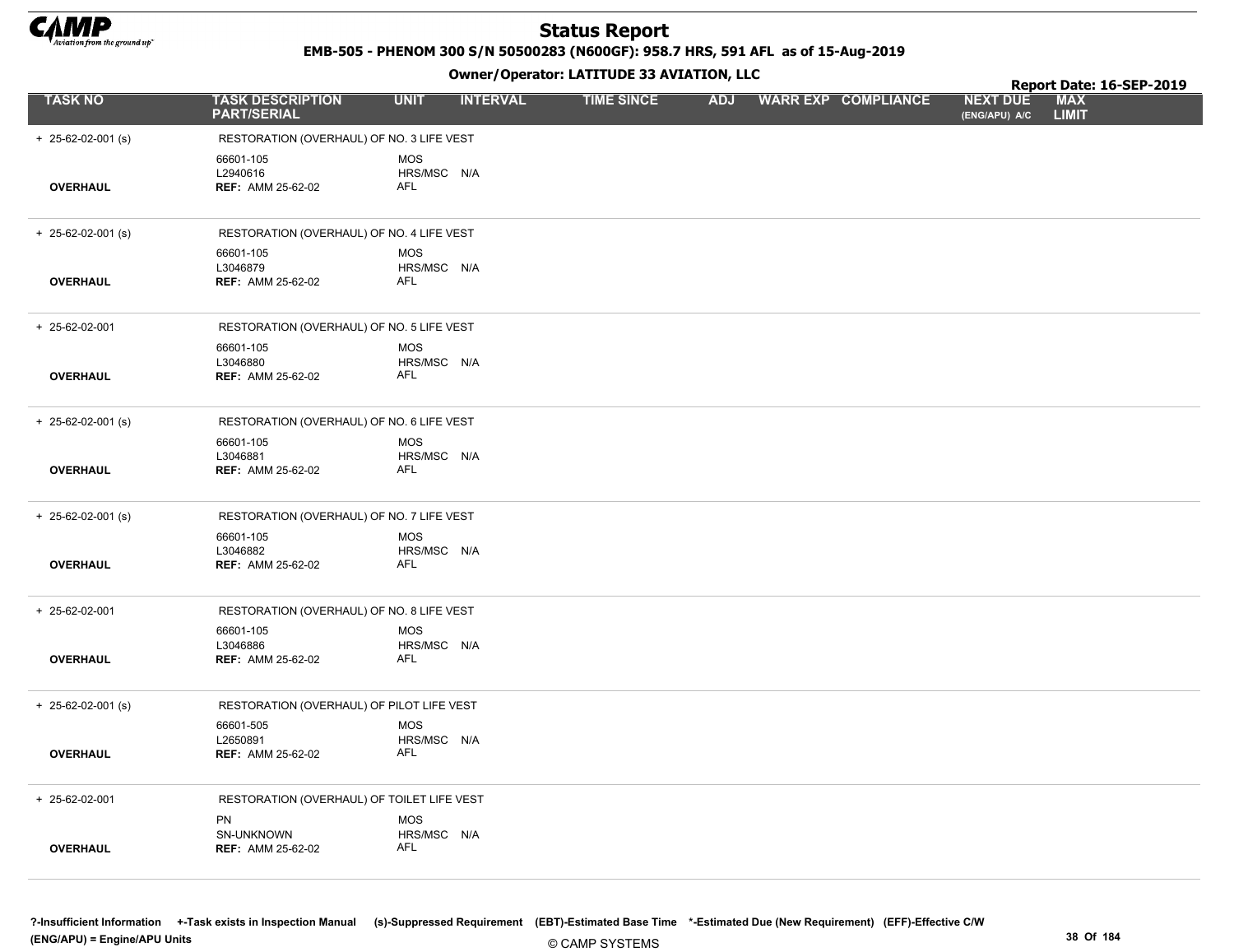

EMB-505 - PHENOM 300 S/N 50500283 (N600GF): 958.7 HRS, 591 AFL as of 15-Aug-2019

|                            |                                                   |                                         | - - -           |                         |  |                         |                                  | Report Date: 16-SEP-2019   |
|----------------------------|---------------------------------------------------|-----------------------------------------|-----------------|-------------------------|--|-------------------------|----------------------------------|----------------------------|
| <b>TASK NO</b>             | <b>TASK DESCRIPTION</b><br><b>PART/SERIAL</b>     | <b>UNIT</b>                             | <b>INTERVAL</b> | <b>TIME SINCE</b>       |  | ADJ WARR EXP COMPLIANCE | <b>NEXT DUE</b><br>(ENG/APU) A/C | <b>MAX</b><br><b>LIMIT</b> |
| 25-62-02-002               | LIFE VEST - PASSENGER - DISCARD                   |                                         |                 |                         |  |                         |                                  |                            |
|                            | 66601-105<br>L2861648<br>REF:                     | <b>MOS</b><br>HRS/MSC<br>AFL            | 120             | TSN:0<br>TSN:0<br>TSN:0 |  | 28-OCT-2015<br>0<br>0   | 28-OCT-2025                      |                            |
| $+$ 25-62-02-003 (s)       | DISCARD COPILOT LIFE VEST                         |                                         |                 |                         |  |                         |                                  |                            |
|                            | 66601-505<br>L2650894<br><b>REF: AMM 25-62-02</b> | <b>MOS</b><br>HRS/MSC O/C<br>AFL        |                 |                         |  |                         |                                  |                            |
| $+$ 25-62-02-003 (s)       | DISCARD DIVAN NO. 1 LIFE VEST                     |                                         |                 |                         |  |                         |                                  |                            |
|                            | PN<br>SN-UNKNOWN<br><b>REF: AMM 25-62-02</b>      | <b>MOS</b><br>HRS/MSC N/A<br>AFL        |                 |                         |  |                         |                                  |                            |
| $+$ 25-62-02-003 (s)       | DISCARD DIVAN NO. 2 LIFE VEST                     |                                         |                 |                         |  |                         |                                  |                            |
|                            | PN<br>SN-UNKNOWN<br><b>REF: AMM 25-62-02</b>      | <b>MOS</b><br>HRS/MSC N/A<br>AFL        |                 |                         |  |                         |                                  |                            |
| $+$ 25-62-02-003 (s)       | DISCARD NO. 1 PASSENGER LIFE VEST                 |                                         |                 |                         |  |                         |                                  |                            |
|                            | 66601-105<br>L2897835<br><b>REF: AMM 25-62-02</b> | <b>MOS</b><br>HRS/MSC O/C<br>AFL        |                 |                         |  |                         |                                  |                            |
| $+$ 25-62-02-003 (s)       | DISCARD NO. 2 PASSENGER LIFE VEST                 |                                         |                 |                         |  |                         |                                  |                            |
|                            | 66601-105<br>L2935088<br><b>REF: AMM 25-62-02</b> | <b>MOS</b><br>HRS/MSC O/C<br>AFL        |                 |                         |  |                         |                                  |                            |
| $+ 25 - 62 - 02 - 003$ (s) | DISCARD NO. 3 PASSENGER LIFE VEST                 |                                         |                 |                         |  |                         |                                  |                            |
|                            | 66601-105<br>L2940616<br><b>REF: AMM 25-62-02</b> | <b>MOS</b><br>HRS/MSC O/C<br>AFL        |                 |                         |  |                         |                                  |                            |
| $+$ 25-62-02-003 (s)       | DISCARD NO. 4 PASSENGER LIFE VEST                 |                                         |                 |                         |  |                         |                                  |                            |
|                            | 66601-105<br>L3046879<br><b>REF: AMM 25-62-02</b> | <b>MOS</b><br>HRS/MSC O/C<br><b>AFL</b> |                 |                         |  |                         |                                  |                            |
|                            |                                                   |                                         |                 |                         |  |                         |                                  |                            |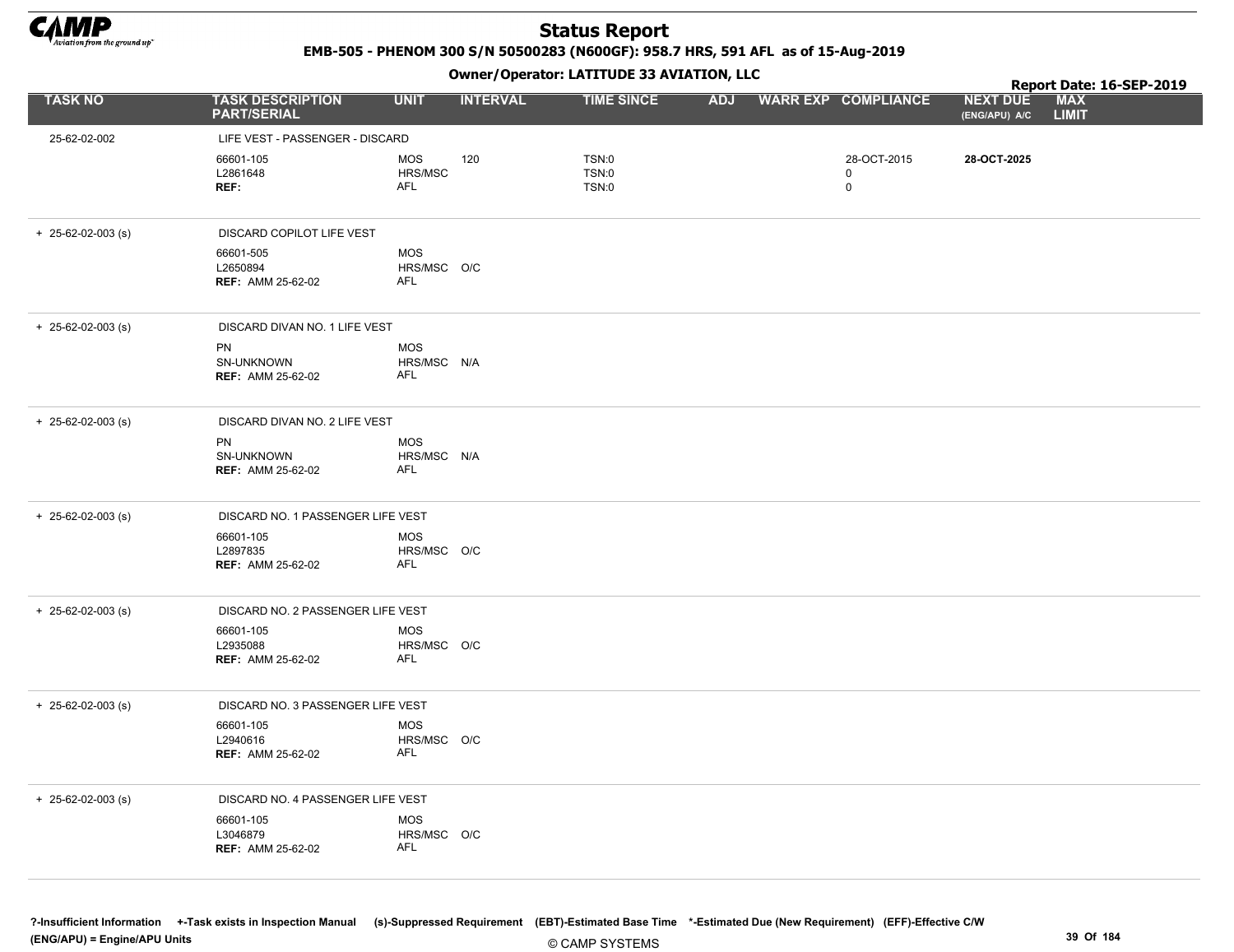

EMB-505 - PHENOM 300 S/N 50500283 (N600GF): 958.7 HRS, 591 AFL as of 15-Aug-2019

Owner/Operator: LATITUDE 33 AVIATION, LLC

|                            |                                                   |                                  | Owner / Operator: EATITODE 33 AVIATION, LLC |             |                         |            |  |                             | Report Date: 16-SEP-2019         |                            |  |
|----------------------------|---------------------------------------------------|----------------------------------|---------------------------------------------|-------------|-------------------------|------------|--|-----------------------------|----------------------------------|----------------------------|--|
| <b>TASK NO</b>             | <b>TASK DESCRIPTION</b><br><b>PART/SERIAL</b>     | <b>UNIT</b>                      | <b>INTERVAL</b>                             |             | <b>TIME SINCE</b>       | <b>ADJ</b> |  | <b>WARR EXP COMPLIANCE</b>  | <b>NEXT DUE</b><br>(ENG/APU) A/C | <b>MAX</b><br><b>LIMIT</b> |  |
| + 25-62-02-003             | DISCARD NO. 5 PASSENGER LIFE VEST                 |                                  |                                             |             |                         |            |  |                             |                                  |                            |  |
|                            | 66601-105<br>L3046880<br><b>REF: AMM 25-62-02</b> | <b>MOS</b><br>HRS/MSC N/A<br>AFL |                                             |             |                         |            |  |                             |                                  |                            |  |
| $+$ 25-62-02-003 (s)       | DISCARD NO. 6 PASSENGER LIFE VEST                 |                                  |                                             |             |                         |            |  |                             |                                  |                            |  |
|                            | 66601-105<br>L3046881<br><b>REF: AMM 25-62-02</b> | <b>MOS</b><br>HRS/MSC O/C<br>AFL |                                             |             |                         |            |  |                             |                                  |                            |  |
| $+$ 25-62-02-003 (s)       | DISCARD NO. 7 PASSENGER LIFE VEST                 |                                  |                                             |             |                         |            |  |                             |                                  |                            |  |
|                            | 66601-105<br>L3046882<br><b>REF: AMM 25-62-02</b> | <b>MOS</b><br>HRS/MSC O/C<br>AFL |                                             |             |                         |            |  |                             |                                  |                            |  |
| + 25-62-02-003             | DISCARD NO. 8 PASSENGER LIFE VEST                 |                                  |                                             |             |                         |            |  |                             |                                  |                            |  |
|                            | 66601-105<br>L3046886<br><b>REF: AMM 25-62-02</b> | <b>MOS</b><br>HRS/MSC N/A<br>AFL |                                             |             |                         |            |  |                             |                                  |                            |  |
| $+ 25 - 62 - 02 - 003$ (s) | DISCARD PILOT LIFE VEST                           |                                  |                                             |             |                         |            |  |                             |                                  |                            |  |
|                            | 66601-505<br>L2650891<br><b>REF: AMM 25-62-02</b> | <b>MOS</b><br>HRS/MSC O/C<br>AFL |                                             |             |                         |            |  |                             |                                  |                            |  |
| + 25-62-02-003             | DISCARD TOILET PAX LIFE VEST                      |                                  |                                             |             |                         |            |  |                             |                                  |                            |  |
|                            | PN<br>SN-UNKNOWN<br><b>REF: AMM 25-62-02</b>      | <b>MOS</b><br>HRS/MSC N/A<br>AFL |                                             |             |                         |            |  |                             |                                  |                            |  |
| $+$ 25-62-04-001 (s)       | DETAILED DIMENSIONAL INSPECTION OF WATER BARRIER  |                                  |                                             |             |                         |            |  | <b>PKG</b>                  |                                  |                            |  |
|                            | <b>PKG 81</b>                                     | <b>MOS</b><br>HRS/MSC            | 24                                          | $+30d/-30d$ |                         |            |  | 07-NOV-2017<br>547.6        |                                  |                            |  |
|                            | <b>REF: AMM 25-62-04</b>                          | <b>AFL</b>                       |                                             |             |                         |            |  | 370                         |                                  |                            |  |
| 25-64-52-01                | HOT JUG ELECTRICAL CONNECTOR                      |                                  |                                             |             |                         |            |  |                             |                                  |                            |  |
|                            | AC16707<br>8002131044<br>REF:                     | <b>MOS</b><br>HRS/MSC O/C<br>AFL |                                             |             | TSN:0<br>TSN:0<br>TSN:0 |            |  | 10-MAY-2016<br>157.5<br>111 |                                  |                            |  |
|                            |                                                   |                                  |                                             |             |                         |            |  |                             |                                  |                            |  |

?-Insufficient Information +-Task exists in Inspection Manual (s)-Suppressed Requirement (EBT)-Estimated Base Time \*-Estimated Due (New Requirement) (EFF)-Effective C/W (ENG/APU) = Engine/APU Units 40 Of 184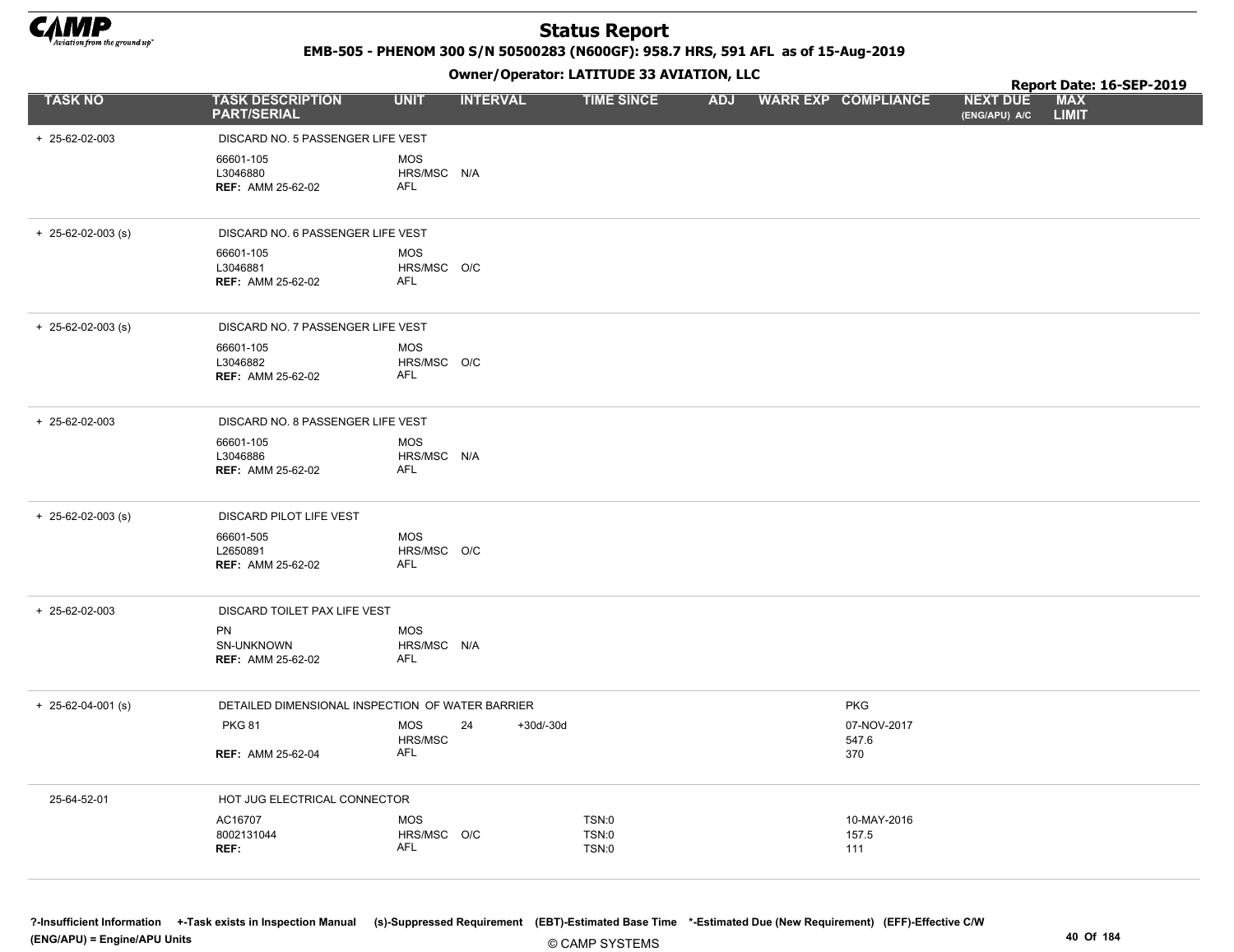

EMB-505 - PHENOM 300 S/N 50500283 (N600GF): 958.7 HRS, 591 AFL as of 15-Aug-2019

Owner/Operator: LATITUDE 33 AVIATION, LLC

|                            |                                                                 |                                   | Owner / Operator. EATITODE 33 AVIATION, LLC |                         |            |  |                            |                                  |                            | Report Date: 16-SEP-2019 |  |  |
|----------------------------|-----------------------------------------------------------------|-----------------------------------|---------------------------------------------|-------------------------|------------|--|----------------------------|----------------------------------|----------------------------|--------------------------|--|--|
| <b>TASK NO</b>             | <b>TASK DESCRIPTION</b><br><b>PART/SERIAL</b>                   | <b>UNIT</b>                       | <b>INTERVAL</b>                             | <b>TIME SINCE</b>       | <b>ADJ</b> |  | <b>WARR EXP COMPLIANCE</b> | <b>NEXT DUE</b><br>(ENG/APU) A/C | <b>MAX</b><br><b>LIMIT</b> |                          |  |  |
| 252070                     | SEAT, PAX-EAGLE RIGHT-HAND                                      |                                   |                                             |                         |            |  |                            |                                  |                            |                          |  |  |
|                            | 403174-4B1E<br>SN-UNKNOWN<br>REF:                               | <b>MOS</b><br>HRS/MSC O/C<br>AFL  |                                             | TSN:0<br>TSN:0<br>TSN:0 |            |  | 28-OCT-2015<br>0<br>0      |                                  |                            |                          |  |  |
| CHAPTER 26-                | <b>FIRE PROTECTION</b>                                          |                                   |                                             |                         |            |  |                            |                                  |                            |                          |  |  |
| 26-11-01                   | LEFT ENGINE FIRE DETECTOR                                       |                                   |                                             |                         |            |  |                            |                                  |                            |                          |  |  |
|                            | 3951-49-565/215C-5.1M<br>SN-UNKNOWN<br><b>REF: See Workcard</b> | MOS<br>HRS/MSC O/C<br>AFL         |                                             | TSN:0<br>TSN:0<br>TSN:0 |            |  | 28-OCT-2015<br>0<br>0      |                                  |                            |                          |  |  |
| 26-11-01                   | RIGHT ENGINE FIRE DETECTOR                                      |                                   |                                             |                         |            |  |                            |                                  |                            |                          |  |  |
|                            | 3951-49-565/215C-5.1M<br>SN-UNKNOWN<br><b>REF: See Workcard</b> | <b>MOS</b><br>HRS/MSC O/C<br>AFL  |                                             | TSN:0<br>TSN:0<br>TSN:0 |            |  | 28-OCT-2015<br>0<br>0      |                                  |                            |                          |  |  |
| $+ 26 - 11 - 01 - 001$ (s) | DETAILED VISUAL INSPECTION LEFT ENGINE FIRE DETECTOR            |                                   |                                             |                         |            |  | <b>PKG</b>                 |                                  |                            |                          |  |  |
|                            | <b>PKG 10</b><br><b>REF: AMM 26-11-01</b>                       | <b>MOS</b><br>HRS/MSC 1200<br>AFL | +30/-30                                     |                         |            |  | 28-OCT-2015<br>0<br>0      |                                  |                            |                          |  |  |
| $+ 26 - 11 - 01 - 001$ (s) | DETAILED VISUAL INSPECTION RIGHT ENGINE FIRE DETECTOR           |                                   |                                             |                         |            |  | <b>PKG</b>                 |                                  |                            |                          |  |  |
|                            | <b>PKG 10</b>                                                   | <b>MOS</b>                        |                                             |                         |            |  | 28-OCT-2015                |                                  |                            |                          |  |  |
|                            | <b>REF: AMM 26-11-01</b>                                        | HRS/MSC 1200<br>AFL               | $+30/-30$                                   |                         |            |  | 0<br>0                     |                                  |                            |                          |  |  |
| $+$ 26-11-01-002 (s)       | OPERATIONAL CHECK LEFT ENGINE FIRE DETECTOR                     |                                   |                                             |                         |            |  | <b>PKG</b>                 |                                  |                            |                          |  |  |
|                            | <b>PKG 10</b>                                                   | <b>MOS</b>                        |                                             |                         |            |  | 28-OCT-2015                |                                  |                            |                          |  |  |
|                            | <b>REF: AMM 26-11-01</b>                                        | HRS/MSC 1200<br>AFL               | +30/-30                                     |                         |            |  | 0<br>0                     |                                  |                            |                          |  |  |
| $+ 26-11-01-002$ (s)       | OPERATIONAL CHECK RIGHT ENGINE FIRE DETECTOR                    |                                   |                                             |                         |            |  | <b>PKG</b>                 |                                  |                            |                          |  |  |
|                            | <b>PKG 10</b>                                                   | <b>MOS</b><br>HRS/MSC 1200        | $+30/-30$                                   |                         |            |  | 28-OCT-2015<br>0           |                                  |                            |                          |  |  |
|                            | <b>REF: AMM 26-11-01</b>                                        | AFL                               |                                             |                         |            |  | $\Omega$                   |                                  |                            |                          |  |  |
| 26-15-01                   | MODEL 602 SMOKE DETECTOR                                        |                                   |                                             |                         |            |  |                            |                                  |                            |                          |  |  |
|                            | 8930-223B60L014<br>24049<br>REF: See Workcard                   | <b>MOS</b><br>HRS/MSC O/C<br>AFL  |                                             | TSN:0<br>TSN:0<br>TSN:0 |            |  | 28-OCT-2015<br>0<br>0      |                                  |                            |                          |  |  |
|                            |                                                                 |                                   |                                             |                         |            |  |                            |                                  |                            |                          |  |  |

?-Insufficient Information +-Task exists in Inspection Manual (s)-Suppressed Requirement (EBT)-Estimated Base Time \*-Estimated Due (New Requirement) (EFF)-Effective C/W (ENG/APU) = Engine/APU Units 41 Of 184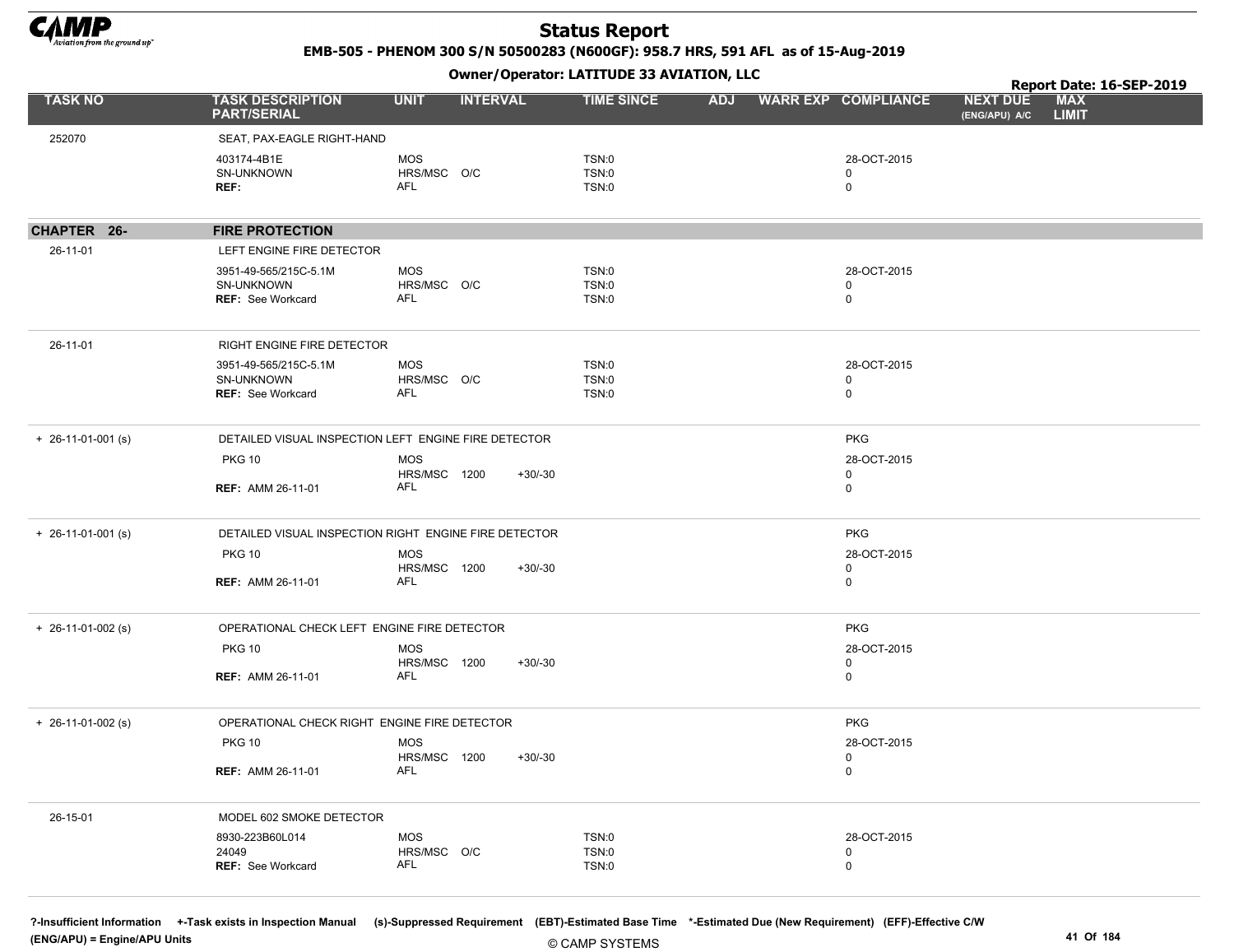

EMB-505 - PHENOM 300 S/N 50500283 (N600GF): 958.7 HRS, 591 AFL as of 15-Aug-2019

|                                                      | Owner / Operator: EATITODE 33 AVIATION, LLC                                     |                                          |                 |                                |            |  |                                           | Report Date: 16-SEP-2019         |                            |  |
|------------------------------------------------------|---------------------------------------------------------------------------------|------------------------------------------|-----------------|--------------------------------|------------|--|-------------------------------------------|----------------------------------|----------------------------|--|
| <b>TASK NO</b>                                       | <b>TASK DESCRIPTION</b><br><b>PART/SERIAL</b>                                   | <b>UNIT</b>                              | <b>INTERVAL</b> | <b>TIME SINCE</b>              | <b>ADJ</b> |  | <b>WARR EXP COMPLIANCE</b>                | <b>NEXT DUE</b><br>(ENG/APU) A/C | <b>MAX</b><br><b>LIMIT</b> |  |
| 26-21-01                                             | ENGINE FIRE EXTINGUISHER BOTTLE                                                 |                                          |                 |                                |            |  |                                           |                                  |                            |  |
|                                                      | 33000073-1<br>71209A1<br><b>REF: See Workcard</b>                               | <b>MOS</b><br>HRS/MSC O/C<br>AFL         |                 | <b>TSN:0</b><br>TSN:0<br>TSN:0 |            |  | 28-OCT-2015<br>$\mathbf 0$<br>0           |                                  |                            |  |
|                                                      |                                                                                 |                                          |                 |                                |            |  |                                           |                                  |                            |  |
| $+ 26 - 21 - 01 - 001$                               | FUNCTIONAL CHECK OF ENGINE FIRE EXTINGUISHING PANEL                             |                                          |                 |                                |            |  |                                           |                                  |                            |  |
| <b>AIRWORTHINESS</b>                                 | <b>REF: AMM 26-21-00</b>                                                        | <b>MOS</b><br>HRS/MSC 2400<br>AFL        | $+30/30$        |                                |            |  | 28-OCT-2015<br>$\mathbf 0$<br>$\mathbf 0$ | 2400                             | 2430                       |  |
| 26-21-01A                                            | FIRE/ENGINE/TRIM/IGNITION CONTROL PANEL                                         |                                          |                 |                                |            |  |                                           |                                  |                            |  |
|                                                      | 441-42702-002<br>1123<br>REF: See Workcard                                      | <b>MOS</b><br>HRS/MSC O/C<br><b>AFL</b>  |                 | TSN:0<br>TSN:0<br>TSN:0        |            |  | 28-OCT-2015<br>0<br>$\mathbf 0$           |                                  |                            |  |
| + 26-21-03-001                                       | FUNCTIONAL CHECK ENGINE FIRE EXTINGUISHER BOTTLE OF ENGINE EXTINGUISHING BOTTLE |                                          |                 |                                |            |  |                                           |                                  |                            |  |
| <b>AIRWORTHINESS</b><br>HydroCheck Date: 31-JAN-2015 | 33000073-1<br>71209A1<br><b>REF: AMM 26-21-03</b>                               | MOS<br>HRS/MSC<br><b>AFL</b>             | 120             |                                |            |  | 31-JAN-2015                               | 31-JAN-2025                      |                            |  |
| $+ 26-21-05-001$ (s)                                 | OPERATIONAL CHECK OF TEMPERATURE COMPENSATED PRESSURE SWITCH (TCPS)             |                                          |                 |                                |            |  | <b>PKG</b>                                |                                  |                            |  |
|                                                      | <b>PKG 20</b><br><b>REF: AMM 26-21-05</b>                                       | <b>MOS</b><br>HRS/MSC 1800<br><b>AFL</b> | $+30/-30$       |                                |            |  | 28-OCT-2015<br>0<br>$\mathbf 0$           |                                  |                            |  |
| 26-21-07                                             | NO. 1 CARTRIDGE                                                                 |                                          |                 |                                |            |  |                                           |                                  |                            |  |
|                                                      | 30903962-1/30903963-1<br>0059RL<br><b>REF: See Workcard</b>                     | <b>MOS</b><br>HRS/MSC O/C<br><b>AFL</b>  |                 |                                |            |  | 28-OCT-2015<br>0<br>$\mathbf 0$           |                                  |                            |  |
| 26-21-07                                             | NO. 2 CARTRIDGE                                                                 |                                          |                 |                                |            |  |                                           |                                  |                            |  |
|                                                      | 30903963-1<br>1602RL<br><b>REF: See Workcard</b>                                | <b>MOS</b><br>HRS/MSC O/C<br><b>AFL</b>  |                 |                                |            |  | 28-OCT-2015<br>0<br>$\mathbf 0$           |                                  |                            |  |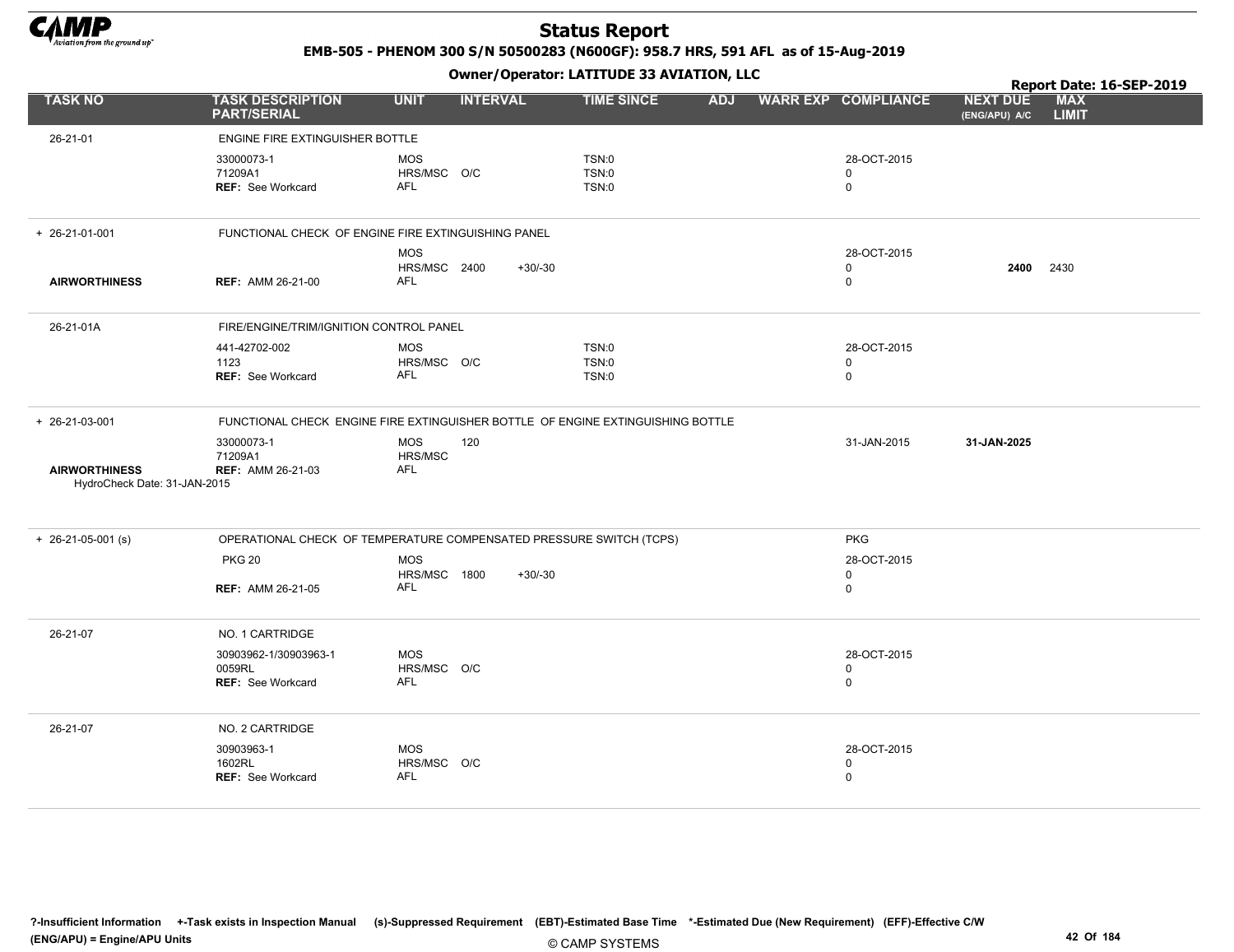

EMB-505 - PHENOM 300 S/N 50500283 (N600GF): 958.7 HRS, 591 AFL as of 15-Aug-2019

#### Owner/Operator: LATITUDE 33 AVIATION, LLC

|                                             | Owner / Operator. EATITODE 33 AVIATION, LLC                              |                                  |                 |                   |            |  |                                 |                                  | Report Date: 16-SEP-2019   |  |
|---------------------------------------------|--------------------------------------------------------------------------|----------------------------------|-----------------|-------------------|------------|--|---------------------------------|----------------------------------|----------------------------|--|
| <b>TASK NO</b>                              | <b>TASK DESCRIPTION</b><br><b>PART/SERIAL</b>                            | <b>UNIT</b>                      | <b>INTERVAL</b> | <b>TIME SINCE</b> | <b>ADJ</b> |  | <b>WARR EXP COMPLIANCE</b>      | <b>NEXT DUE</b><br>(ENG/APU) A/C | <b>MAX</b><br><b>LIMIT</b> |  |
| + 26-21-07-001                              | DISCARD NO. 1 CARTRIDGE                                                  |                                  |                 |                   |            |  |                                 |                                  |                            |  |
| LIFE LIMIT<br>Manufacture Date: 28-OCT-2015 | 30903962-1/30903963-1<br>0059RL<br><b>REF: AMM 26-21-07</b>              | <b>MOS</b><br>HRS/MSC<br>AFL     | 120             |                   |            |  | 28-OCT-2015                     | 28-OCT-2025                      |                            |  |
|                                             |                                                                          |                                  |                 |                   |            |  |                                 |                                  |                            |  |
| + 26-21-07-001                              | DISCARD NO. 2 CARTRIDGE                                                  |                                  |                 |                   |            |  |                                 |                                  |                            |  |
|                                             | 30903963-1                                                               | <b>MOS</b>                       | 120             |                   |            |  | 28-OCT-2015                     | 28-OCT-2025                      |                            |  |
| <b>LIFE LIMIT</b>                           | 1602RL<br><b>REF: AMM 26-21-07</b>                                       | HRS/MSC<br>AFL                   |                 | TSI:0<br>TSI:0    |            |  | 0<br>0                          |                                  |                            |  |
| $+$ 26-21-09-001 (s)                        | DETAILED VISUAL INSPECTION OF ENGINE FIRE EXTINGUISHING DISCHARGE PIPING |                                  |                 |                   |            |  | <b>PKG</b>                      |                                  |                            |  |
|                                             | <b>PKG 20</b>                                                            | <b>MOS</b>                       |                 |                   |            |  | 28-OCT-2015                     |                                  |                            |  |
|                                             | <b>REF: AMM 26-21-09</b>                                                 | HRS/MSC 1800<br>AFL              | $+30/-30$       |                   |            |  | 0<br>0                          |                                  |                            |  |
| 26-24-01                                    | CABIN PORTABLE FIRE EXTINGUISHER                                         |                                  |                 |                   |            |  |                                 |                                  |                            |  |
|                                             | RT-A1200<br>A25950172<br><b>REF: See Workcard</b>                        | <b>MOS</b><br>HRS/MSC O/C<br>AFL |                 |                   |            |  | 28-OCT-2015<br>0<br>$\mathbf 0$ |                                  |                            |  |
| 26-24-01                                    | COCKPIT PORTABLE FIRE EXTINGUISHER                                       |                                  |                 |                   |            |  |                                 |                                  |                            |  |
|                                             | RT-A1200<br>A25950142<br><b>REF: See Workcard</b>                        | <b>MOS</b><br>HRS/MSC O/C<br>AFL |                 |                   |            |  | 28-OCT-2015<br>0<br>0           |                                  |                            |  |
| $+ 26 - 24 - 01 - 001$                      | WEIGHT CHECK CABIN PORTABLE FIRE EXTINGUISHER                            |                                  |                 |                   |            |  |                                 |                                  |                            |  |
|                                             | RT-A1200<br>A25950172<br><b>REF: AMM 26-24-01</b>                        | <b>MOS</b><br>HRS/MSC<br>AFL     | 12              |                   |            |  | 13-MAY-2019                     | 13-MAY-2020                      |                            |  |
| + 26-24-01-001                              | WEIGHT CHECK OF COCKPIT PORTABLE FIRE EXTINGUISHER                       |                                  |                 |                   |            |  |                                 |                                  |                            |  |
|                                             | RT-A1200<br>A25950142<br><b>REF: AMM 26-24-01</b>                        | <b>MOS</b><br>HRS/MSC<br>AFL     | 12              |                   |            |  | 13-MAY-2019                     | 13-MAY-2020                      |                            |  |
| $+ 26 - 24 - 01 - 002$                      | DISCARD CABIN PORTABLE FIRE EXTINGUISHER                                 |                                  |                 |                   |            |  |                                 |                                  |                            |  |
|                                             | RT-A1200<br>A25950172<br><b>REF: AMM 26-24-01</b>                        | MOS<br>HRS/MSC<br>AFL            | 144             |                   |            |  | 01-JAN-2014                     | 01-JAN-2026                      |                            |  |
|                                             |                                                                          |                                  |                 |                   |            |  |                                 |                                  |                            |  |

?-Insufficient Information +-Task exists in Inspection Manual (s)-Suppressed Requirement (EBT)-Estimated Base Time \*-Estimated Due (New Requirement) (EFF)-Effective C/W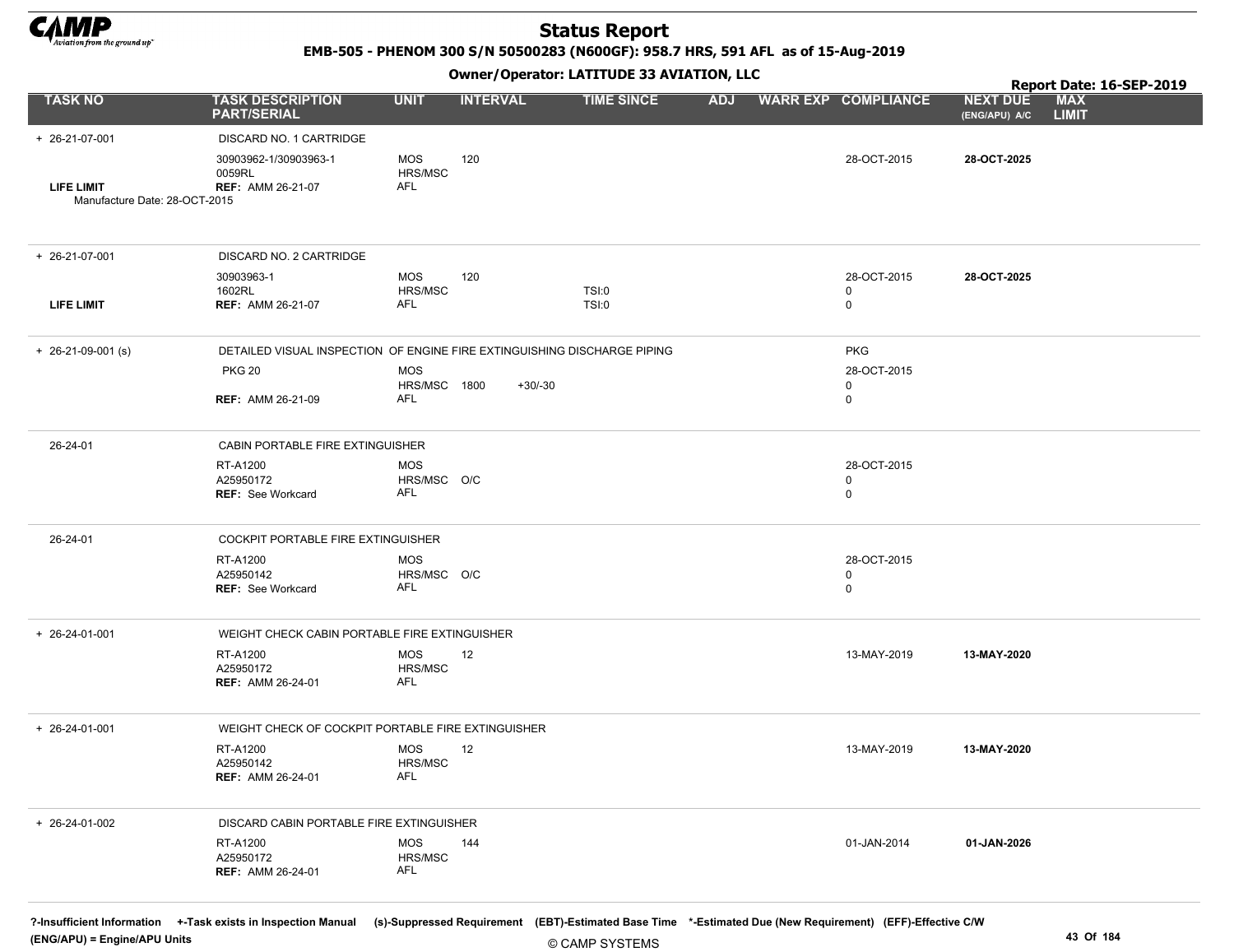

EMB-505 - PHENOM 300 S/N 50500283 (N600GF): 958.7 HRS, 591 AFL as of 15-Aug-2019

#### Owner/Operator: LATITUDE 33 AVIATION, LLC

|                        |                                                   | - - -                                              |                                       |                                 | Report Date: 16-SEP-2019                                       |  |
|------------------------|---------------------------------------------------|----------------------------------------------------|---------------------------------------|---------------------------------|----------------------------------------------------------------|--|
| <b>TASK NO</b>         | <b>TASK DESCRIPTION</b><br><b>PART/SERIAL</b>     | <b>UNIT</b><br><b>INTERVAL</b>                     | <b>TIME SINCE</b>                     | ADJ WARR EXP COMPLIANCE         | <b>MAX</b><br><b>NEXT DUE</b><br><b>LIMIT</b><br>(ENG/APU) A/C |  |
| + 26-24-01-002         | DISCARD OF COCKPIT PORTABLE FIRE EXTINGUISHER     |                                                    |                                       |                                 |                                                                |  |
|                        | RT-A1200<br>A25950142<br>REF: AMM 26-24-01        | <b>MOS</b><br>144<br>HRS/MSC<br>AFL                |                                       | 01-JAN-2014                     | 01-JAN-2026                                                    |  |
| $+ 26 - 24 - 01 - 003$ | DISCARD CABIN PORTABLE FIRE EXTINGUISHER          |                                                    |                                       |                                 |                                                                |  |
|                        | RT-A1200<br>A25950172<br><b>REF: AMM 26-24-01</b> | <b>MOS</b><br>HRS/MSC N/A<br><b>AFL</b>            |                                       |                                 |                                                                |  |
| + 26-24-01-003         | DISCARD OF COCKPIT PORTABLE FIRE EXTINGUISHER     |                                                    |                                       |                                 |                                                                |  |
|                        | RT-A1200<br>A25950142<br><b>REF: AMM 26-24-01</b> | <b>MOS</b><br>HRS/MSC N/A<br>AFL                   |                                       | 28-OCT-2015<br>$\mathbf 0$<br>0 |                                                                |  |
| + 26-24-01-004         |                                                   | WEIGHT CHECK OF CABIN PORTABLE FIRE EXTINGUISHER   |                                       |                                 |                                                                |  |
|                        | RT-A1200<br>A25950172<br>REF: AMM 26-24-01        | <b>MOS</b><br>HRS/MSC N/A<br>AFL                   |                                       |                                 |                                                                |  |
| + 26-24-01-004         |                                                   | WEIGHT CHECK OF COCKPIT PORTABLE FIRE EXTINGUISHER |                                       |                                 |                                                                |  |
|                        | RT-A1200<br>A25950142<br><b>REF: AMM 26-24-01</b> | <b>MOS</b><br>HRS/MSC N/A<br>AFL                   |                                       |                                 |                                                                |  |
| CHAPTER 27-            | <b>FLIGHT CONTROLS</b>                            |                                                    |                                       |                                 |                                                                |  |
| $+ 27-004$             | <b>ROLL TRIM ACTUATOR</b>                         |                                                    |                                       |                                 |                                                                |  |
| <b>LIFE LIMIT</b>      | 470500-1005<br>0319<br><b>REF: See Workcard</b>   | <b>MOS</b><br>HRS/MSC 12000<br>AFL                 | <b>TSN:0</b><br><b>TSN:0</b><br>TSN:0 | 28-OCT-2015<br>0<br>0           | 12000                                                          |  |
| $+ 27-005$             | YAW TRIM ACTUATOR                                 |                                                    |                                       |                                 |                                                                |  |
| LIFE LIMIT             | 470600-1005<br>SN-UNKNOWN<br>REF: See Workcard    | <b>MOS</b><br><b>HRS/MSC 12000</b><br>AFL          | TSN:0<br>TSN:0<br>TSN:0               | 28-OCT-2015<br>0<br>$\mathsf 0$ | 12000                                                          |  |
| $+ 27 - 006$           | PITCH TRIM ACTUATOR                               |                                                    |                                       |                                 |                                                                |  |
| LIFE LIMIT             | 467500-1003<br>0330<br><b>REF:</b> See Workcard   | <b>MOS</b><br><b>HRS/MSC 35000</b><br>AFL          | TSN:0<br>TSN:0<br>TSN:0               | 28-OCT-2015<br>0<br>0           | 35000                                                          |  |

?-Insufficient Information +-Task exists in Inspection Manual (s)-Suppressed Requirement (EBT)-Estimated Base Time \*-Estimated Due (New Requirement) (EFF)-Effective C/W (ENG/APU) = Engine/APU Units 44 Of 184

© CAMP SYSTEMS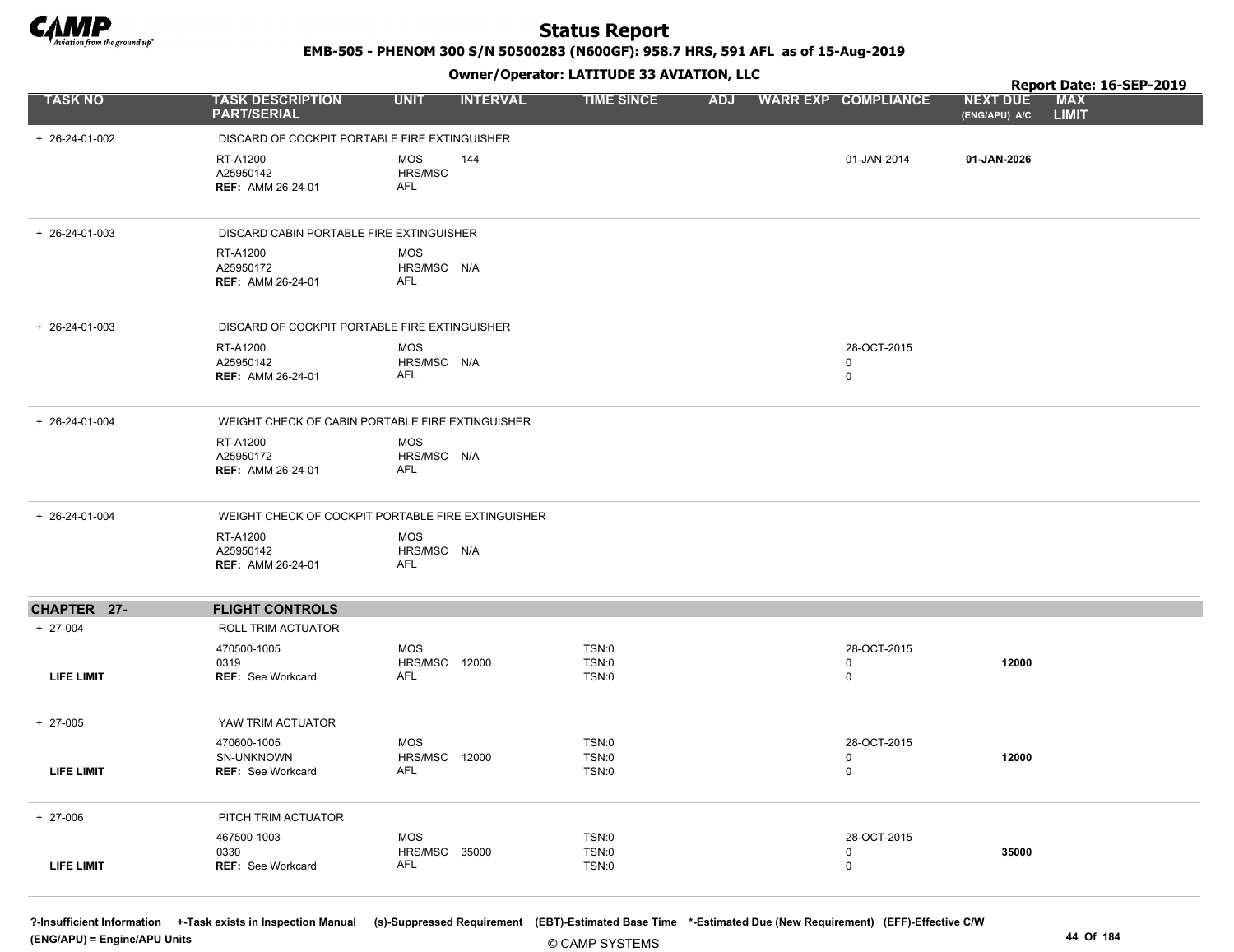

EMB-505 - PHENOM 300 S/N 50500283 (N600GF): 958.7 HRS, 591 AFL as of 15-Aug-2019

|                      |                                               |                             |                   | Owner / Operator. LATTTODE 33 AVIATION, LLC |            |                            | Report Date: 16-SEP-2019         |                            |  |
|----------------------|-----------------------------------------------|-----------------------------|-------------------|---------------------------------------------|------------|----------------------------|----------------------------------|----------------------------|--|
| <b>TASK NO</b>       | <b>TASK DESCRIPTION</b><br><b>PART/SERIAL</b> | <b>UNIT</b>                 | <b>INTERVAL</b>   | <b>TIME SINCE</b>                           | <b>ADJ</b> | <b>WARR EXP COMPLIANCE</b> | <b>NEXT DUE</b><br>(ENG/APU) A/C | <b>MAX</b><br><b>LIMIT</b> |  |
| + 27-007             | LEFT SPOILER ACTUATOR                         |                             |                   |                                             |            |                            |                                  |                            |  |
|                      | 456800-1003                                   | MOS                         |                   | TSN:0                                       |            | 28-OCT-2015                |                                  |                            |  |
| <b>LIFE LIMIT</b>    | 0626<br><b>REF: See Workcard</b>              | HRS/MSC 35000<br><b>AFL</b> |                   | TSN:0<br>TSN:0                              |            | 0<br>0                     | 35000                            |                            |  |
|                      |                                               |                             |                   |                                             |            |                            |                                  |                            |  |
| + 27-007             | RIGHT SPOILER ACTUATOR                        |                             |                   |                                             |            |                            |                                  |                            |  |
|                      | 456800-1003<br>0629                           | MOS<br>HRS/MSC 35000        |                   | TSN:0<br>TSN:0                              |            | 28-OCT-2015<br>0           | 35000                            |                            |  |
| <b>LIFE LIMIT</b>    | <b>REF: See Workcard</b>                      | AFL                         |                   | TSN:0                                       |            | $\mathbf 0$                |                                  |                            |  |
|                      |                                               |                             |                   |                                             |            |                            |                                  |                            |  |
| $+ 27-009$           | RUDDER BOOSTER ACTUATOR                       |                             |                   |                                             |            |                            |                                  |                            |  |
|                      | 9125-3                                        | <b>MOS</b>                  |                   | TSN:0                                       |            | 28-OCT-2015                |                                  |                            |  |
| <b>LIFE LIMIT</b>    | SN-UNKNOWN<br>REF: See Workcard               | HRS/MSC 35000<br>AFL        |                   | TSN:0<br>TSN:0                              |            | 0<br>$\mathbf 0$           | 35000                            |                            |  |
|                      |                                               |                             |                   |                                             |            |                            |                                  |                            |  |
| 27-01-01             | LEFT CONTROL WHEEL                            |                             |                   |                                             |            |                            |                                  |                            |  |
|                      | 83912139                                      | <b>MOS</b>                  |                   | TSN:0                                       |            | 28-OCT-2015                |                                  |                            |  |
|                      | 00904<br><b>REF: See Workcard</b>             | HRS/MSC O/C<br>AFL          |                   | TSN:0<br>TSN:0                              |            | $\mathbf 0$<br>$\mathsf 0$ |                                  |                            |  |
|                      |                                               |                             |                   |                                             |            |                            |                                  |                            |  |
| 27-01-01             | RIGHT CONTROL WHEEL                           |                             |                   |                                             |            |                            |                                  |                            |  |
|                      | 83912141                                      | <b>MOS</b>                  |                   | TSN:0                                       |            | 28-OCT-2015                |                                  |                            |  |
|                      | 00861<br><b>REF: See Workcard</b>             | HRS/MSC O/C<br>AFL          |                   | TSN:0<br>TSN:0                              |            | 0<br>0                     |                                  |                            |  |
|                      |                                               |                             |                   |                                             |            |                            |                                  |                            |  |
| 27-01-02             | LH PEDAL ASSEMBLY                             |                             |                   |                                             |            |                            |                                  |                            |  |
|                      | 505-15420-427                                 | MOS                         |                   | <b>TSN:0</b>                                |            | 28-OCT-2015                |                                  |                            |  |
|                      | 0000837080<br><b>REF: See Workcard</b>        | HRS/MSC O/C<br>AFL          |                   | <b>TSN:0</b><br>TSN:0                       |            | 0<br>0                     |                                  |                            |  |
|                      |                                               |                             |                   |                                             |            |                            |                                  |                            |  |
| $+$ 27-01-03-001 (s) | LUBRICATION OF ROTARY BALL SPLINE             |                             |                   |                                             |            | <b>PKG</b>                 |                                  |                            |  |
|                      | <b>PKG 81</b>                                 | <b>MOS</b><br>HRS/MSC       | 24<br>$+30d/-30d$ |                                             |            | 07-NOV-2017<br>547.6       |                                  |                            |  |
|                      | <b>REF: AMM 12-21-00</b>                      | <b>AFL</b>                  |                   |                                             |            | 370                        |                                  |                            |  |
|                      |                                               |                             |                   |                                             |            |                            |                                  |                            |  |
| $+ 27-010$           | LEFT TOGGLE LINK                              |                             |                   |                                             |            |                            |                                  |                            |  |
|                      | 456870-1001                                   | <b>MOS</b>                  |                   | <b>TSN:0</b>                                |            | 28-OCT-2015                |                                  |                            |  |
| <b>LIFE LIMIT</b>    | SN-UNKNOWN<br><b>REF: See Workcard</b>        | HRS/MSC 35000<br><b>AFL</b> |                   | TSN:0<br>TSN:0                              |            | 0<br>0                     | 35000                            |                            |  |
|                      |                                               |                             |                   |                                             |            |                            |                                  |                            |  |
|                      |                                               |                             |                   |                                             |            |                            |                                  |                            |  |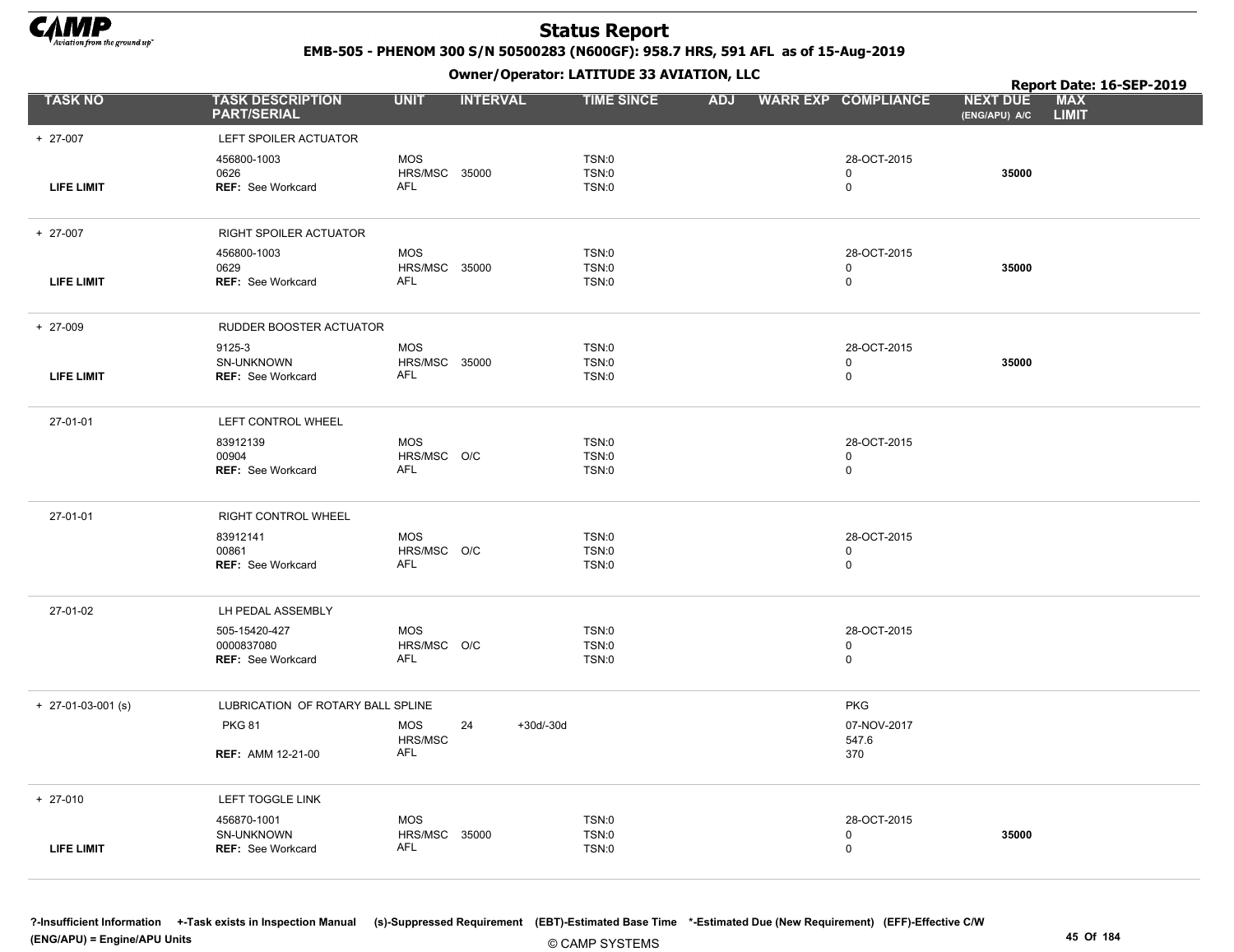

EMB-505 - PHENOM 300 S/N 50500283 (N600GF): 958.7 HRS, 591 AFL as of 15-Aug-2019

|                   |                                               |                             | .               |                       |            |                            |                                  | Report Date: 16-SEP-2019   |
|-------------------|-----------------------------------------------|-----------------------------|-----------------|-----------------------|------------|----------------------------|----------------------------------|----------------------------|
| <b>TASK NO</b>    | <b>TASK DESCRIPTION</b><br><b>PART/SERIAL</b> | <b>UNIT</b>                 | <b>INTERVAL</b> | <b>TIME SINCE</b>     | <b>ADJ</b> | <b>WARR EXP COMPLIANCE</b> | <b>NEXT DUE</b><br>(ENG/APU) A/C | <b>MAX</b><br><b>LIMIT</b> |
| $+ 27-010$        | RIGHT TOGGLE LINK                             |                             |                 |                       |            |                            |                                  |                            |
|                   | 456870-1001                                   | <b>MOS</b>                  |                 | TSN:0                 |            | 28-OCT-2015                |                                  |                            |
|                   | SN-UNKNOWN                                    | HRS/MSC 35000               |                 | <b>TSN:0</b>          |            | 0                          | 35000                            |                            |
| <b>LIFE LIMIT</b> | <b>REF: See Workcard</b>                      | <b>AFL</b>                  |                 | TSN:0                 |            | $\mathbf 0$                |                                  |                            |
| $+ 27-011$        | STICK PUSHER ACTUATOR                         |                             |                 |                       |            |                            |                                  |                            |
|                   | 9124-1                                        | <b>MOS</b>                  |                 | TSN:0                 |            | 28-OCT-2015                |                                  |                            |
| <b>LIFE LIMIT</b> | 0327T<br><b>REF: See Workcard</b>             | HRS/MSC 35000<br>AFL        |                 | TSN:0<br>TSN:0        |            | 0<br>0                     | 35000                            |                            |
|                   |                                               |                             |                 |                       |            |                            |                                  |                            |
| $+ 27-012$        | POWER DRIVE UNIT                              |                             |                 |                       |            |                            |                                  |                            |
|                   | 467700-1003                                   | <b>MOS</b>                  |                 | TSN:0                 |            | 28-OCT-2015                |                                  |                            |
| <b>LIFE LIMIT</b> | SN-UNKNOWN<br><b>REF: See Workcard</b>        | HRS/MSC 35000<br>AFL        |                 | <b>TSN:0</b><br>TSN:0 |            | 0<br>0                     | 35000                            |                            |
|                   |                                               |                             |                 |                       |            |                            |                                  |                            |
| $+ 27-013$        | LEFT FLAP POSITION SENSOR UNIT                |                             |                 |                       |            |                            |                                  |                            |
|                   | 457310-1001                                   | <b>MOS</b>                  |                 | TSN:0                 |            | 28-OCT-2015                |                                  |                            |
| <b>LIFE LIMIT</b> | 0683<br>REF: See Workcard                     | HRS/MSC 35000<br>AFL        |                 | TSN:0<br>TSN:0        |            | 0<br>$\mathbf 0$           | 35000                            |                            |
|                   |                                               |                             |                 |                       |            |                            |                                  |                            |
| $+ 27-013$        | RIGHT FLAP POSITION SENSOR UNIT               |                             |                 |                       |            |                            |                                  |                            |
|                   | 457310-1001                                   | <b>MOS</b>                  |                 | TSN:0                 |            | 28-OCT-2015                |                                  |                            |
| <b>LIFE LIMIT</b> | 0685<br><b>REF: See Workcard</b>              | HRS/MSC 35000<br>AFL        |                 | TSN:0<br>TSN:0        |            | $\mathbf 0$<br>$\mathbf 0$ | 35000                            |                            |
|                   |                                               |                             |                 |                       |            |                            |                                  |                            |
| $+ 27-014$        | LEFT INBOARD FLAP FLEXIBLE 1 SHAFT            |                             |                 |                       |            |                            |                                  |                            |
|                   | 457360-1005                                   | <b>MOS</b>                  |                 | TSN:0                 |            | 28-OCT-2015                |                                  |                            |
| <b>LIFE LIMIT</b> | <b>SSW1247</b><br>REF: See Workcard           | HRS/MSC 35000<br><b>AFL</b> |                 | <b>TSN:0</b><br>TSN:0 |            | $\mathbf 0$<br>$\mathbf 0$ | 35000                            |                            |
|                   |                                               |                             |                 |                       |            |                            |                                  |                            |
| $+ 27-014$        | LEFT OUTBOARD FLAP FLEXIBLE 1 SHAFT           |                             |                 |                       |            |                            |                                  |                            |
|                   | 457360-1005                                   | <b>MOS</b>                  |                 | TSN:0                 |            | 28-OCT-2015                |                                  |                            |
| <b>LIFE LIMIT</b> | SSW1270<br><b>REF: See Workcard</b>           | HRS/MSC 35000<br>AFL        |                 | <b>TSN:0</b><br>TSN:0 |            | 0<br>0                     | 35000                            |                            |
|                   |                                               |                             |                 |                       |            |                            |                                  |                            |
| $+ 27-014$        | RIGHT INBOARD FLAP FLEXIBLE 1 SHAFT           |                             |                 |                       |            |                            |                                  |                            |
|                   | 457360-1005                                   | <b>MOS</b>                  |                 | TSN:0                 |            | 28-OCT-2015                |                                  |                            |
| <b>LIFE LIMIT</b> | SSW1264<br><b>REF: See Workcard</b>           | <b>HRS/MSC 35000</b><br>AFL |                 | TSN:0<br>TSN:0        |            | 0<br>0                     | 35000                            |                            |
|                   |                                               |                             |                 |                       |            |                            |                                  |                            |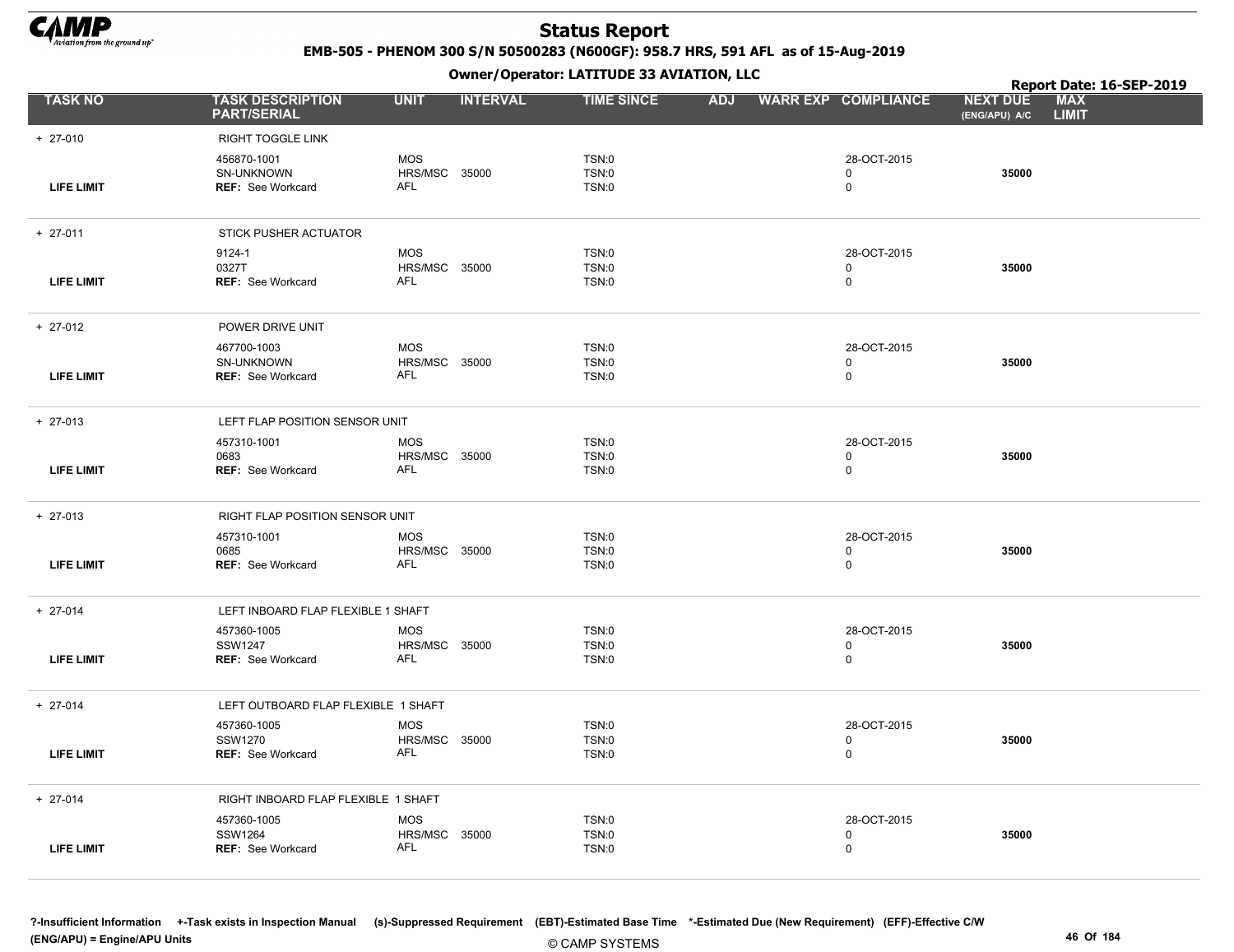

EMB-505 - PHENOM 300 S/N 50500283 (N600GF): 958.7 HRS, 591 AFL as of 15-Aug-2019

|                      |                                                    | .                                                         |                                |                                           | Report Date: 16-SEP-2019                                       |  |
|----------------------|----------------------------------------------------|-----------------------------------------------------------|--------------------------------|-------------------------------------------|----------------------------------------------------------------|--|
| <b>TASK NO</b>       | <b>TASK DESCRIPTION</b><br><b>PART/SERIAL</b>      | <b>UNIT</b><br><b>INTERVAL</b>                            | <b>TIME SINCE</b>              | ADJ WARR EXP COMPLIANCE                   | <b>MAX</b><br><b>NEXT DUE</b><br><b>LIMIT</b><br>(ENG/APU) A/C |  |
| $+ 27-014$           | RIGHT OUTBOARD FLAP FLEXIBLE 1 SHAFT               |                                                           |                                |                                           |                                                                |  |
| <b>LIFE LIMIT</b>    | 457360-1005<br><b>SSW1267</b><br>REF: See Workcard | <b>MOS</b><br>HRS/MSC 35000<br><b>AFL</b>                 | TSN:0<br>TSN:0<br>TSN:0        | 28-OCT-2015<br>$\mathbf 0$<br>$\mathbf 0$ | 35000                                                          |  |
| 27-03-01             | NO. 2 ELECTRONICS FLIGHT CONTROL                   |                                                           |                                |                                           |                                                                |  |
|                      | 462900-1015<br>0858<br><b>REF: See Workcard</b>    | MOS<br>HRS/MSC O/C<br><b>AFL</b>                          | TSN:0<br>TSN:0<br><b>TSN:0</b> | 28-OCT-2015<br>0<br>0                     |                                                                |  |
| $+$ 27-03-01-002 (s) | FUNCTIONAL CHECK OF PITCH TRIM ELECTRICAL STOP     |                                                           |                                | <b>PKG</b>                                |                                                                |  |
|                      | <b>PKG 50</b>                                      | <b>MOS</b><br>HRS/MSC 6000                                | $+30/-30$                      | 28-OCT-2015<br>0                          |                                                                |  |
|                      | <b>REF: AMM 27-03-01</b>                           | AFL                                                       |                                | $\mathbf 0$                               |                                                                |  |
| $+$ 27-03-01-003 (s) |                                                    | FUNCTIONAL CHECK OF PITCH TRIM ACTUATION TIME LIMITER     |                                | <b>PKG</b>                                |                                                                |  |
|                      | <b>PKG 50</b>                                      | MOS<br>HRS/MSC 6000                                       | $+30/-30$                      | 28-OCT-2015<br>$\mathbf 0$                |                                                                |  |
|                      | <b>REF: AMM 27-03-01</b>                           | <b>AFL</b>                                                |                                | $\mathsf 0$                               |                                                                |  |
| + 27-03-01-004       |                                                    | OPERATIONAL CHECK OF SPOILER SURFACE POSITION MONITOR     |                                |                                           |                                                                |  |
|                      |                                                    | <b>MOS</b><br>HRS/MSC 6000                                | $+30/-30$                      | 28-OCT-2015<br>$\mathbf 0$                | 6000<br>6030                                                   |  |
| <b>AIRWORTHINESS</b> | <b>REF: AMM 27-03-01</b>                           | <b>AFL</b>                                                |                                | $\mathbf 0$                               |                                                                |  |
| 27-04-01             | TRIM ACTUATOR CONTROLLER                           |                                                           |                                |                                           |                                                                |  |
|                      | 475200-1009                                        | <b>MOS</b>                                                | TSN:0                          | 28-OCT-2015                               |                                                                |  |
|                      | 0357<br><b>REF: See Workcard</b>                   | HRS/MSC O/C<br><b>AFL</b>                                 | TSN:0<br>TSN:0                 | $\mathbf 0$<br>$\mathbf 0$                |                                                                |  |
| $+$ 27-04-01-001 (s) |                                                    | FUNCTIONAL CHECK OF ROLL/ YAW TRIM ACTUATION TIME LIMITER |                                | <b>PKG</b>                                |                                                                |  |
|                      | <b>PKG 50</b>                                      | <b>MOS</b><br>HRS/MSC 6000                                | $+30/30$                       | 28-OCT-2015<br>$\mathbf 0$                |                                                                |  |
|                      | <b>REF: AMM 27-04-01</b>                           | <b>AFL</b>                                                |                                | $\mathbf 0$                               |                                                                |  |
| $+$ 27-04-01-002 (s) |                                                    | FUNCTIONAL CHECK OF ROLL/ YAW TRIM TABS ELECTRICAL STOP   |                                | <b>PKG</b>                                |                                                                |  |
|                      | <b>PKG 50</b>                                      | <b>MOS</b>                                                |                                | 28-OCT-2015                               |                                                                |  |
|                      | <b>REF: AMM 27-04-01</b>                           | HRS/MSC 6000<br><b>AFL</b>                                | $+30/-30$                      | $\mathbf 0$<br>$\mathsf 0$                |                                                                |  |
|                      |                                                    |                                                           |                                |                                           |                                                                |  |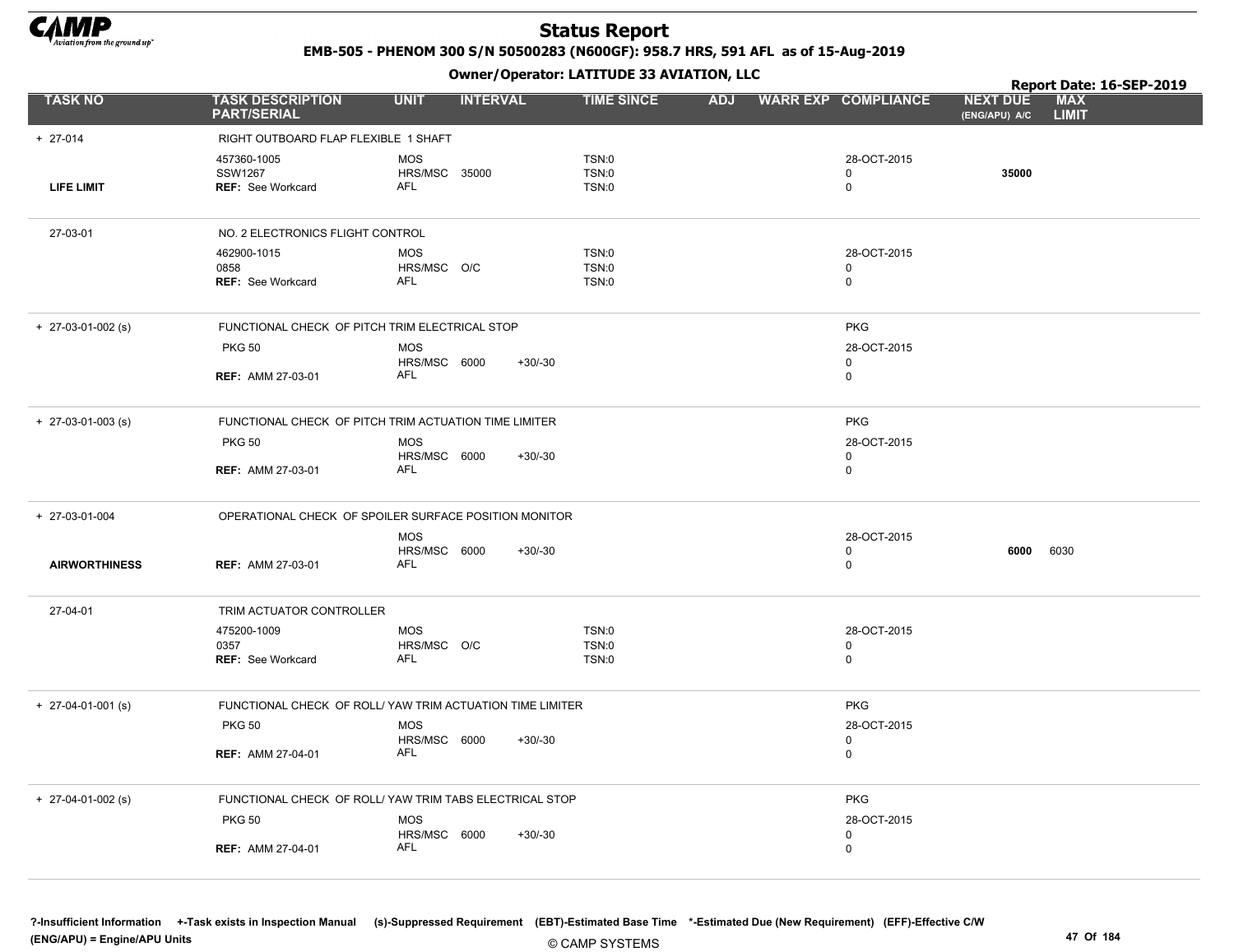

EMB-505 - PHENOM 300 S/N 50500283 (N600GF): 958.7 HRS, 591 AFL as of 15-Aug-2019

|                      |                                                                             |                            | .               |           |                       |            |                            |                                  | Report Date: 16-SEP-2019   |
|----------------------|-----------------------------------------------------------------------------|----------------------------|-----------------|-----------|-----------------------|------------|----------------------------|----------------------------------|----------------------------|
| <b>TASK NO</b>       | <b>TASK DESCRIPTION</b><br><b>PART/SERIAL</b>                               | <b>UNIT</b>                | <b>INTERVAL</b> |           | <b>TIME SINCE</b>     | <b>ADJ</b> | <b>WARR EXP COMPLIANCE</b> | <b>NEXT DUE</b><br>(ENG/APU) A/C | <b>MAX</b><br><b>LIMIT</b> |
| $+$ 27-11-00-001 (s) | GENERAL VISUAL INSPECTION OF AILERON ACTUATING SYSTEM MECHANICAL COMPONENTS |                            |                 |           |                       |            | <b>PKG</b>                 |                                  |                            |
|                      | <b>PKG 42</b>                                                               | <b>MOS</b>                 | 60              | $+1m/1m$  |                       |            | 28-OCT-2015                |                                  |                            |
|                      |                                                                             | HRS/MSC 3000               |                 | $+30/-30$ |                       |            | 0                          |                                  |                            |
|                      | <b>REF: AMM 27-11-00</b>                                                    | AFL                        |                 |           |                       |            | 0                          |                                  |                            |
| 27-11-01             | <b>LEFT AILERON</b>                                                         |                            |                 |           |                       |            |                            |                                  |                            |
|                      | 505-14717-401                                                               | <b>MOS</b>                 |                 |           | <b>TSN:0</b>          |            | 28-OCT-2015                |                                  |                            |
|                      | 0000844228                                                                  | HRS/MSC O/C                |                 |           | TSN:0                 |            | 0                          |                                  |                            |
|                      | <b>REF: See Workcard</b>                                                    | AFL                        |                 |           | TSN:0                 |            | 0                          |                                  |                            |
| 27-11-01             | <b>RIGHT AILERON</b>                                                        |                            |                 |           |                       |            |                            |                                  |                            |
|                      | 505-14718-401                                                               | <b>MOS</b>                 |                 |           | TSN:0                 |            | 28-OCT-2015                |                                  |                            |
|                      | 0000845190                                                                  | HRS/MSC O/C                |                 |           | TSN:0                 |            | 0                          |                                  |                            |
|                      | <b>REF: See Workcard</b>                                                    | <b>AFL</b>                 |                 |           | <b>TSN:0</b>          |            | 0                          |                                  |                            |
| + 27-11-02-001       | FUNCTIONAL CHECK OF AILERON CONTROL CABLES TENSION                          |                            |                 |           |                       |            |                            |                                  |                            |
|                      |                                                                             | <b>MOS</b>                 | 60              | $+1m/1m$  |                       |            | 06-NOV-2017                | 06-NOV-2022                      | 06-DEC-2022                |
|                      | <b>REF: AMM 27-11-02</b>                                                    | HRS/MSC 3000<br><b>AFL</b> |                 | $+30/-30$ |                       |            | 547.6                      | 3547.6                           | 3577.6                     |
|                      |                                                                             |                            |                 |           |                       |            | 370                        |                                  |                            |
| $+$ 27-11-02-002 (s) | DETAILED INSPECTION OF AILERON CONTROL CABLES                               |                            |                 |           |                       |            | <b>PKG</b>                 |                                  |                            |
|                      | <b>PKG 42</b>                                                               | <b>MOS</b>                 | 60              | $+1m/-1m$ |                       |            | 28-OCT-2015                |                                  |                            |
|                      | <b>REF: AMM 27-11-02</b>                                                    | HRS/MSC 3000<br>AFL        |                 | $+30/-30$ |                       |            | 0<br>$\mathbf 0$           |                                  |                            |
|                      |                                                                             |                            |                 |           |                       |            |                            |                                  |                            |
| + 27-14-02-001       | FUNCTIONAL CHECK OF AILERON TRIM BACKLASH/ INTEGRITY                        |                            |                 |           |                       |            |                            |                                  |                            |
|                      |                                                                             | <b>MOS</b>                 |                 |           |                       |            | 28-OCT-2015                |                                  |                            |
| <b>AIRWORTHINESS</b> | <b>REF: AMM 27-14-03</b>                                                    | HRS/MSC 6000<br>AFL        |                 | $+30/-30$ |                       |            | 0<br>0                     | 6000                             | 6030                       |
|                      |                                                                             |                            |                 |           |                       |            |                            |                                  |                            |
| + 27-14-02-002       | DETAILED INSPECTION OF ROLL TRIM ACTUATING MECHANISM                        |                            |                 |           |                       |            |                            |                                  |                            |
|                      |                                                                             | <b>MOS</b>                 |                 |           |                       |            | 28-OCT-2015                |                                  |                            |
| <b>AIRWORTHINESS</b> | <b>REF: AMM 27-14-02</b>                                                    | HRS/MSC 6000<br><b>AFL</b> |                 | $+30/-30$ |                       |            | 0<br>$\mathbf 0$           | 6000                             | 6030                       |
|                      |                                                                             |                            |                 |           |                       |            |                            |                                  |                            |
| 27-14-03             | LEFT AILERON TAB                                                            |                            |                 |           |                       |            |                            |                                  |                            |
|                      | 505-14630-403                                                               | <b>MOS</b>                 |                 |           | TSN:0                 |            | 28-OCT-2015                |                                  |                            |
|                      | SN-UNKNOWN<br><b>REF: See Workcard</b>                                      | HRS/MSC O/C<br>AFL         |                 |           | TSN:0<br><b>TSN:0</b> |            | 0<br>0                     |                                  |                            |
|                      |                                                                             |                            |                 |           |                       |            |                            |                                  |                            |
|                      |                                                                             |                            |                 |           |                       |            |                            |                                  |                            |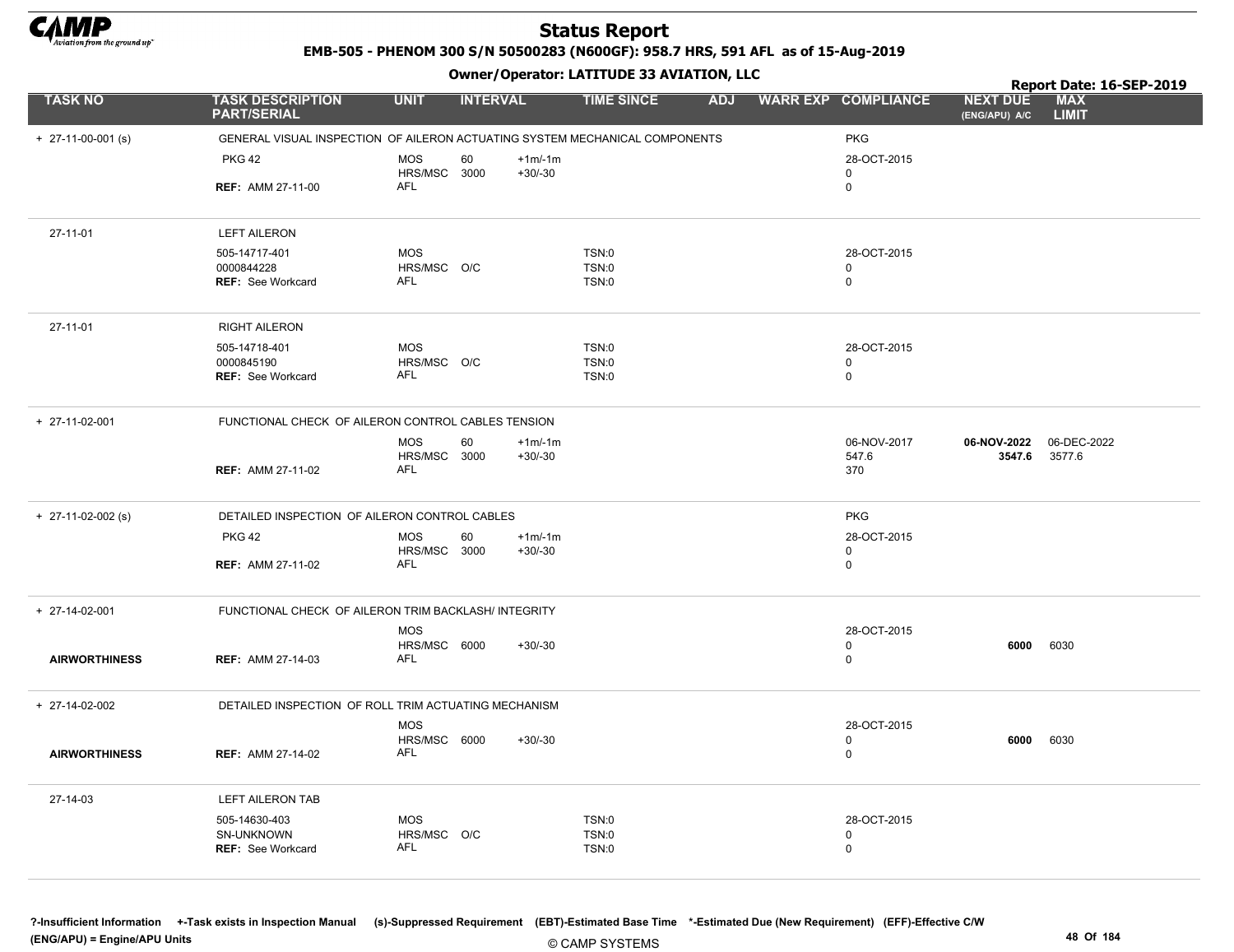

EMB-505 - PHENOM 300 S/N 50500283 (N600GF): 958.7 HRS, 591 AFL as of 15-Aug-2019

Owner/Operator: LATITUDE 33 AVIATION, LLC

|                            |                                                                            |                            | .               |           |                   |  |                         |                                  | Report Date: 16-SEP-2019   |
|----------------------------|----------------------------------------------------------------------------|----------------------------|-----------------|-----------|-------------------|--|-------------------------|----------------------------------|----------------------------|
| <b>TASK NO</b>             | <b>TASK DESCRIPTION</b><br><b>PART/SERIAL</b>                              | <b>UNIT</b>                | <b>INTERVAL</b> |           | <b>TIME SINCE</b> |  | ADJ WARR EXP COMPLIANCE | <b>NEXT DUE</b><br>(ENG/APU) A/C | <b>MAX</b><br><b>LIMIT</b> |
| $+ 27-21-00-001$ (s)       | GENERAL VISUAL INSPECTION OF RUDDER ACTUATING SYSTEM MECHANICAL COMPONENTS |                            |                 |           |                   |  | <b>PKG</b>              |                                  |                            |
|                            | <b>PKG 42</b>                                                              | <b>MOS</b>                 | 60              | $+1m/1m$  |                   |  | 28-OCT-2015             |                                  |                            |
|                            |                                                                            | HRS/MSC 3000               |                 | $+30/-30$ |                   |  | 0                       |                                  |                            |
|                            | <b>REF: AMM 27-21-00</b>                                                   | <b>AFL</b>                 |                 |           |                   |  | $\mathbf 0$             |                                  |                            |
| 27-21-01                   | RUDDER ASSEMBLY                                                            |                            |                 |           |                   |  |                         |                                  |                            |
|                            | 505-39084-413                                                              | <b>MOS</b>                 |                 |           | TSN:0             |  | 28-OCT-2015             |                                  |                            |
|                            | 0000844220<br><b>REF: See Workcard</b>                                     | HRS/MSC O/C<br>AFL         |                 |           | TSN:0<br>TSN:0    |  | 0<br>$\mathbf 0$        |                                  |                            |
|                            |                                                                            |                            |                 |           |                   |  |                         |                                  |                            |
| + 27-21-02-001             | FUNCTIONAL CHECK OF RUDDER CONTROL CABLES TENSION                          |                            |                 |           |                   |  |                         |                                  |                            |
|                            |                                                                            | <b>MOS</b>                 | 60              | $+1m/1m$  |                   |  | 06-NOV-2017             | 06-NOV-2022                      | 06-DEC-2022                |
|                            | <b>REF: AMM 27-21-02</b>                                                   | HRS/MSC 3000<br><b>AFL</b> |                 | $+30/-30$ |                   |  | 547.6<br>370            | 3547.6                           | 3577.6                     |
|                            |                                                                            |                            |                 |           |                   |  |                         |                                  |                            |
| $+$ 27-21-02-002 (s)       | DETAILED INSPECTION OF RUDDER CONTROL CABLES                               |                            |                 |           |                   |  | <b>PKG</b>              |                                  |                            |
|                            | <b>PKG 42</b>                                                              | <b>MOS</b>                 | 60              | $+1m/1m$  |                   |  | 28-OCT-2015             |                                  |                            |
|                            | <b>REF: AMM 27-21-02</b>                                                   | HRS/MSC 3000<br>AFL        |                 | $+30/-30$ |                   |  | 0<br>0                  |                                  |                            |
|                            |                                                                            |                            |                 |           |                   |  |                         |                                  |                            |
| $+ 27 - 23 - 00 - 001$ (s) | OPERATIONAL CHECK OF SPRING LOADED RUDDER BOOST SYSTEM                     |                            |                 |           |                   |  | <b>PKG</b>              |                                  |                            |
|                            | PKG <sub>1</sub>                                                           | <b>MOS</b>                 |                 |           |                   |  | 06-NOV-2017             |                                  |                            |
|                            | <b>REF: AMM 27-23-00</b>                                                   | HRS/MSC 600<br>AFL         |                 | $+30/-30$ |                   |  | 547.6<br>370            |                                  |                            |
|                            |                                                                            |                            |                 |           |                   |  |                         |                                  |                            |
| + 27-24-02-001             | FUNCTIONAL CHECK OF RUDDER TRIM BACKLASH                                   |                            |                 |           |                   |  |                         |                                  |                            |
|                            |                                                                            | <b>MOS</b>                 |                 |           |                   |  | 28-OCT-2015             |                                  |                            |
| <b>AIRWORTHINESS</b>       | <b>REF: AMM 27-24-03</b>                                                   | HRS/MSC 6000<br><b>AFL</b> |                 | $+30/-30$ |                   |  | 0<br>0                  | 6000                             | 6030                       |
|                            |                                                                            |                            |                 |           |                   |  |                         |                                  |                            |
| + 27-24-02-002             | DETAILED INSPECTION OF YAW TRIM ACTUATING MECHANISM                        |                            |                 |           |                   |  |                         |                                  |                            |
|                            |                                                                            | <b>MOS</b>                 |                 |           |                   |  | 28-OCT-2015             |                                  |                            |
| <b>AIRWORTHINESS</b>       | <b>REF: AMM 27-24-02</b>                                                   | HRS/MSC 6000<br>AFL        |                 | $+30/-30$ |                   |  | 0<br>0                  | 6000                             | 6030                       |
|                            |                                                                            |                            |                 |           |                   |  |                         |                                  |                            |
| 27-24-03                   | RUDDER TRIM TAB                                                            |                            |                 |           |                   |  |                         |                                  |                            |
|                            | 505-10450-401                                                              | <b>MOS</b>                 |                 |           | TSN:0             |  | 28-OCT-2015             |                                  |                            |
|                            | 0000844651<br><b>REF: See Workcard</b>                                     | HRS/MSC O/C<br>AFL         |                 |           | TSN:0<br>TSN:0    |  | $\mathbf 0$<br>0        |                                  |                            |
|                            |                                                                            |                            |                 |           |                   |  |                         |                                  |                            |
|                            |                                                                            |                            |                 |           |                   |  |                         |                                  |                            |

© CAMP SYSTEMS ?-Insufficient Information +-Task exists in Inspection Manual (s)-Suppressed Requirement (EBT)-Estimated Base Time \*-Estimated Due (New Requirement) (EFF)-Effective C/W (ENG/APU) = Engine/APU Units 49 Of 184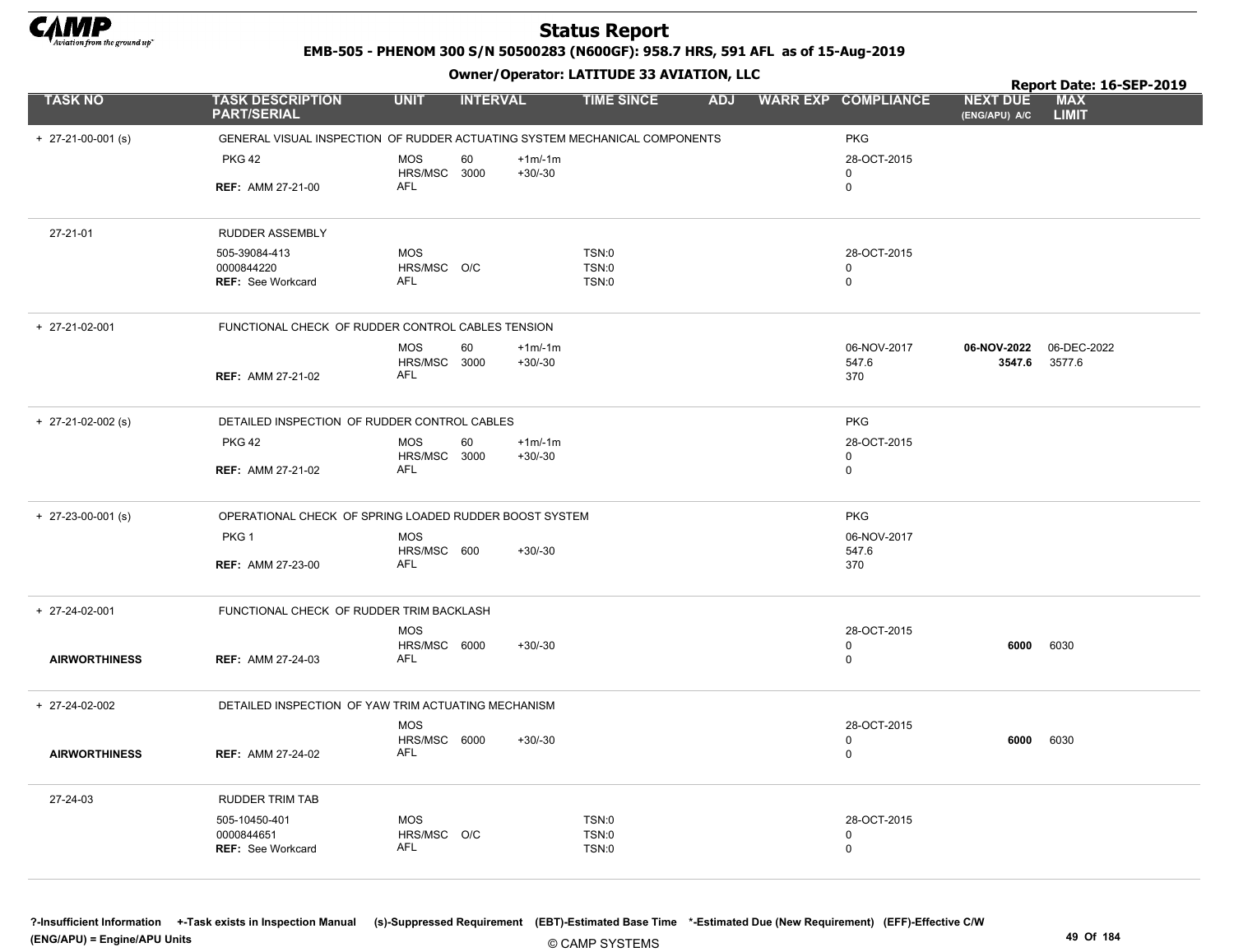

EMB-505 - PHENOM 300 S/N 50500283 (N600GF): 958.7 HRS, 591 AFL as of 15-Aug-2019

Owner/Operator: LATITUDE 33 AVIATION, LLC

|                      |                                                                              |                                          | .               |                       |                         |            |                                           |                                  | Report Date: 16-SEP-2019   |
|----------------------|------------------------------------------------------------------------------|------------------------------------------|-----------------|-----------------------|-------------------------|------------|-------------------------------------------|----------------------------------|----------------------------|
| <b>TASK NO</b>       | <b>TASK DESCRIPTION</b><br><b>PART/SERIAL</b>                                | <b>UNIT</b>                              | <b>INTERVAL</b> |                       | <b>TIME SINCE</b>       | <b>ADJ</b> | <b>WARR EXP COMPLIANCE</b>                | <b>NEXT DUE</b><br>(ENG/APU) A/C | <b>MAX</b><br><b>LIMIT</b> |
| 27-26-01             | <b>VENTRAL RUDDER</b>                                                        |                                          |                 |                       |                         |            |                                           |                                  |                            |
|                      | 505-07540-417<br>0000844092<br><b>REF: See Workcard</b>                      | <b>MOS</b><br>HRS/MSC O/C<br>AFL         |                 |                       | TSN:0<br>TSN:0<br>TSN:0 |            | 28-OCT-2015<br>$\mathbf 0$<br>$\mathbf 0$ |                                  |                            |
| $+$ 27-31-00-001 (s) | GENERAL VISUAL INSPECTION OF ELEVATOR ACTUATING SYSTEM MECHANICAL COMPONENTS |                                          |                 |                       |                         |            | <b>PKG</b>                                |                                  |                            |
|                      | <b>PKG 42</b><br><b>REF: AMM 27-31-00</b>                                    | <b>MOS</b><br>HRS/MSC 3000<br><b>AFL</b> | 60              | $+1m/1m$<br>$+30/-30$ |                         |            | 28-OCT-2015<br>$\mathsf 0$<br>$\mathbf 0$ |                                  |                            |
| 27-31-01             | LEFT ELEVATOR                                                                |                                          |                 |                       |                         |            |                                           |                                  |                            |
|                      | 505-11082-401<br>0000842497<br><b>REF: See Workcard</b>                      | <b>MOS</b><br>HRS/MSC O/C<br><b>AFL</b>  |                 |                       | TSN:0<br>TSN:0<br>TSN:0 |            | 28-OCT-2015<br>0<br>$\mathbf 0$           |                                  |                            |
| 27-31-01             | <b>RIGHT ELEVATOR</b>                                                        |                                          |                 |                       |                         |            |                                           |                                  |                            |
|                      | 505-11170-406<br>SN-UNKNOWN<br>REF: See Workcard                             | <b>MOS</b><br>HRS/MSC O/C<br><b>AFL</b>  |                 |                       | TSN:0<br>TSN:0<br>TSN:0 |            | 28-OCT-2015<br>0<br>$\mathbf 0$           |                                  |                            |
| + 27-31-02-001       | FUNCTIONAL CHECK OF ELEVATOR CONTROL CABLES TENSION                          |                                          |                 |                       |                         |            |                                           |                                  |                            |
|                      | <b>REF: AMM 27-31-02</b>                                                     | <b>MOS</b><br>HRS/MSC 3000<br><b>AFL</b> | 60              | $+1m/1m$<br>$+30/-30$ |                         |            | 06-NOV-2017<br>547.6<br>370               | 06-NOV-2022<br>3547.6            | 06-DEC-2022<br>3577.6      |
| $+$ 27-31-02-002 (s) | DETAILED INSPECTION OF ELEVATOR CONTROL CABLES                               |                                          |                 |                       |                         |            | <b>PKG</b>                                |                                  |                            |
|                      | <b>PKG 42</b>                                                                | <b>MOS</b>                               | 60              |                       |                         |            | 28-OCT-2015                               |                                  |                            |
|                      | <b>REF: AMM 27-31-02</b>                                                     | HRS/MSC 3000<br><b>AFL</b>               |                 | $+30/-30$             |                         |            | 0<br>$\mathsf 0$                          |                                  |                            |
| 27-31-03             | LEFT ELEVATOR TAB                                                            |                                          |                 |                       |                         |            |                                           |                                  |                            |
|                      | 505-11084-401<br>0000844202<br>REF: See Workcard                             | <b>MOS</b><br>HRS/MSC O/C<br><b>AFL</b>  |                 |                       | TSN:0<br>TSN:0<br>TSN:0 |            | 28-OCT-2015<br>$\mathbf 0$<br>$\mathsf 0$ |                                  |                            |
| 27-31-03             | RIGHT ELEVATOR TAB                                                           |                                          |                 |                       |                         |            |                                           |                                  |                            |
|                      | 505-11082-402<br>0000862024<br><b>REF: See Workcard</b>                      | <b>MOS</b><br>HRS/MSC O/C<br><b>AFL</b>  |                 |                       | TSN:0<br>TSN:0<br>TSN:0 |            | 28-OCT-2015<br>0<br>0                     |                                  |                            |

© CAMP SYSTEMS ?-Insufficient Information +-Task exists in Inspection Manual (s)-Suppressed Requirement (EBT)-Estimated Base Time \*-Estimated Due (New Requirement) (EFF)-Effective C/W (ENG/APU) = Engine/APU Units 50 Of 184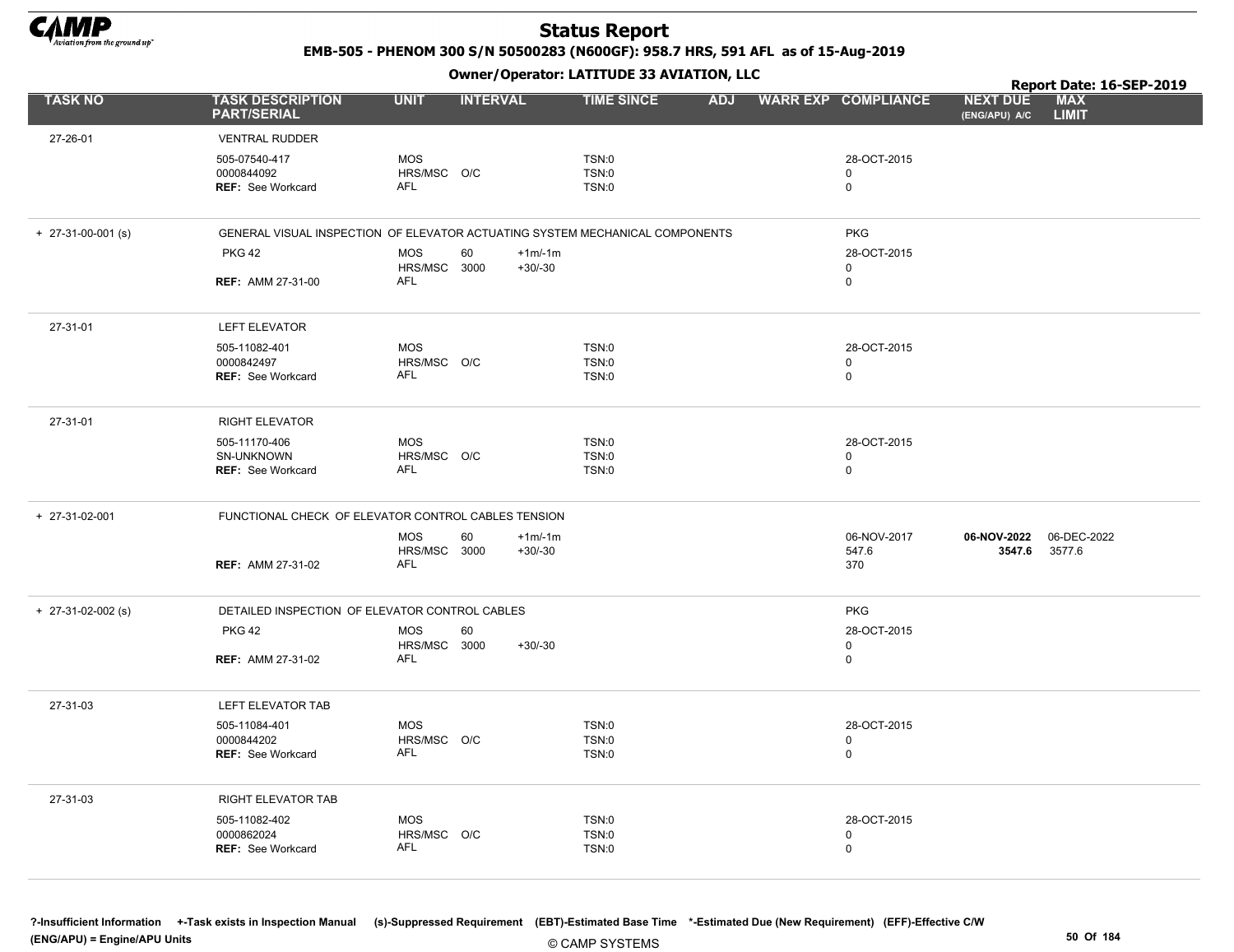

EMB-505 - PHENOM 300 S/N 50500283 (N600GF): 958.7 HRS, 591 AFL as of 15-Aug-2019

|                            |                                                    |                            | .               |                          |                   |  |                            |                                  | Report Date: 16-SEP-2019   |
|----------------------------|----------------------------------------------------|----------------------------|-----------------|--------------------------|-------------------|--|----------------------------|----------------------------------|----------------------------|
| <b>TASK NO</b>             | <b>TASK DESCRIPTION</b><br><b>PART/SERIAL</b>      | <b>UNIT</b>                | <b>INTERVAL</b> |                          | <b>TIME SINCE</b> |  | ADJ WARR EXP COMPLIANCE    | <b>NEXT DUE</b><br>(ENG/APU) A/C | <b>MAX</b><br><b>LIMIT</b> |
| $+ 27-31-03-001$ (s)       | FUNCTIONAL CHECK OF ELEVATOR AUTO-TRIM BACKLASH    |                            |                 |                          |                   |  | <b>PKG</b>                 |                                  |                            |
|                            | <b>PKG 50</b>                                      | <b>MOS</b>                 |                 |                          |                   |  | 28-OCT-2015                |                                  |                            |
|                            |                                                    | HRS/MSC 6000               |                 | $+30/-30$                |                   |  | $\mathbf 0$                |                                  |                            |
|                            | <b>REF: AMM 27-31-03</b>                           | AFL                        |                 |                          |                   |  | $\mathbf 0$                |                                  |                            |
| $+ 27-31-03-002$ (s)       | DETAILED INSPECTION OF ELEVATOR AUTO-TAB MECHANISM |                            |                 |                          |                   |  | <b>PKG</b>                 |                                  |                            |
|                            | <b>PKG 50</b>                                      | <b>MOS</b>                 |                 |                          |                   |  | 28-OCT-2015                |                                  |                            |
|                            |                                                    | HRS/MSC 6000               |                 | $+30/-30$                |                   |  | 0                          |                                  |                            |
|                            | <b>REF: AMM 27-31-03</b>                           | <b>AFL</b>                 |                 |                          |                   |  | 0                          |                                  |                            |
| $+ 27 - 36 - 03 - 001$ (s) | OPERATIONAL CHECK OF PUSHER CUTOUT SWITCH          |                            |                 |                          |                   |  | <b>PKG</b>                 |                                  |                            |
|                            | <b>PKG 12</b>                                      | MOS<br>HRS/MSC 1200        | 24              | $+30d/-30d$<br>$+30/-30$ |                   |  | 06-NOV-2017<br>547.6       |                                  |                            |
|                            | <b>REF: AMM 27-36-03</b>                           | AFL                        |                 |                          |                   |  | 370                        |                                  |                            |
| $+ 27-41-01-001$           | DETAILED INSPECTION OF PITCH TRIM ACTUATOR         |                            |                 |                          |                   |  |                            |                                  |                            |
|                            |                                                    | <b>MOS</b>                 |                 |                          |                   |  | 28-OCT-2015                |                                  |                            |
| <b>AIRWORTHINESS</b>       | <b>REF: AMM 27-41-01</b>                           | HRS/MSC 6000<br><b>AFL</b> |                 | $+30/-30$                |                   |  | $\mathbf 0$<br>$\mathbf 0$ | 6000                             | 6030                       |
| + 27-41-01-002             | FUNCTIONAL CHECK OF PITCH TRIM ACTUATOR BACKLASH   |                            |                 |                          |                   |  |                            |                                  |                            |
|                            |                                                    | <b>MOS</b>                 |                 |                          |                   |  | 28-OCT-2015                |                                  |                            |
| <b>AIRWORTHINESS</b>       | <b>REF: AMM 27-40-00</b>                           | HRS/MSC 6000<br>AFL        |                 | $+30/-30$                |                   |  | $\Omega$<br>0              | 6000                             | 6030                       |
| $+$ 27-41-01-003 (s)       | LUBRICATION OF PITCH TRIM ACTUATOR                 |                            |                 |                          |                   |  | <b>PKG</b>                 |                                  |                            |
|                            | <b>PKG 83</b>                                      | <b>MOS</b><br>HRS/MSC      | 48              | $+30d/-30d$              |                   |  | 28-OCT-2015<br>0           |                                  |                            |
|                            | <b>REF: AMM 12-21-00</b>                           | <b>AFL</b>                 |                 |                          |                   |  | 0                          |                                  |                            |
| + 27-41-01-004             | OPERATIONAL CHECK OF PITCH TRIM ACTUATOR NO- BACK  |                            |                 |                          |                   |  |                            |                                  |                            |
|                            |                                                    | <b>MOS</b>                 |                 |                          |                   |  | 28-OCT-2015                |                                  |                            |
| <b>AIRWORTHINESS</b>       | <b>REF: AMM 27-41-01</b>                           | HRS/MSC 6000<br>AFL        |                 | $+30/-30$                |                   |  | 0<br>0                     | 6000                             | 6030                       |
| $+$ 27-41-01-005 (s)       | SERVICING OF PITCH TRIM ACTUATOR GEAR BOXES        |                            |                 |                          |                   |  | <b>PKG</b>                 |                                  |                            |
|                            | <b>PKG 83</b>                                      | <b>MOS</b>                 | 48              |                          |                   |  | 28-OCT-2015                |                                  |                            |
|                            | <b>REF: AMM 12-18-00</b>                           | HRS/MSC<br>AFL             |                 |                          |                   |  | 0<br>$\Omega$              |                                  |                            |
|                            |                                                    |                            |                 |                          |                   |  |                            |                                  |                            |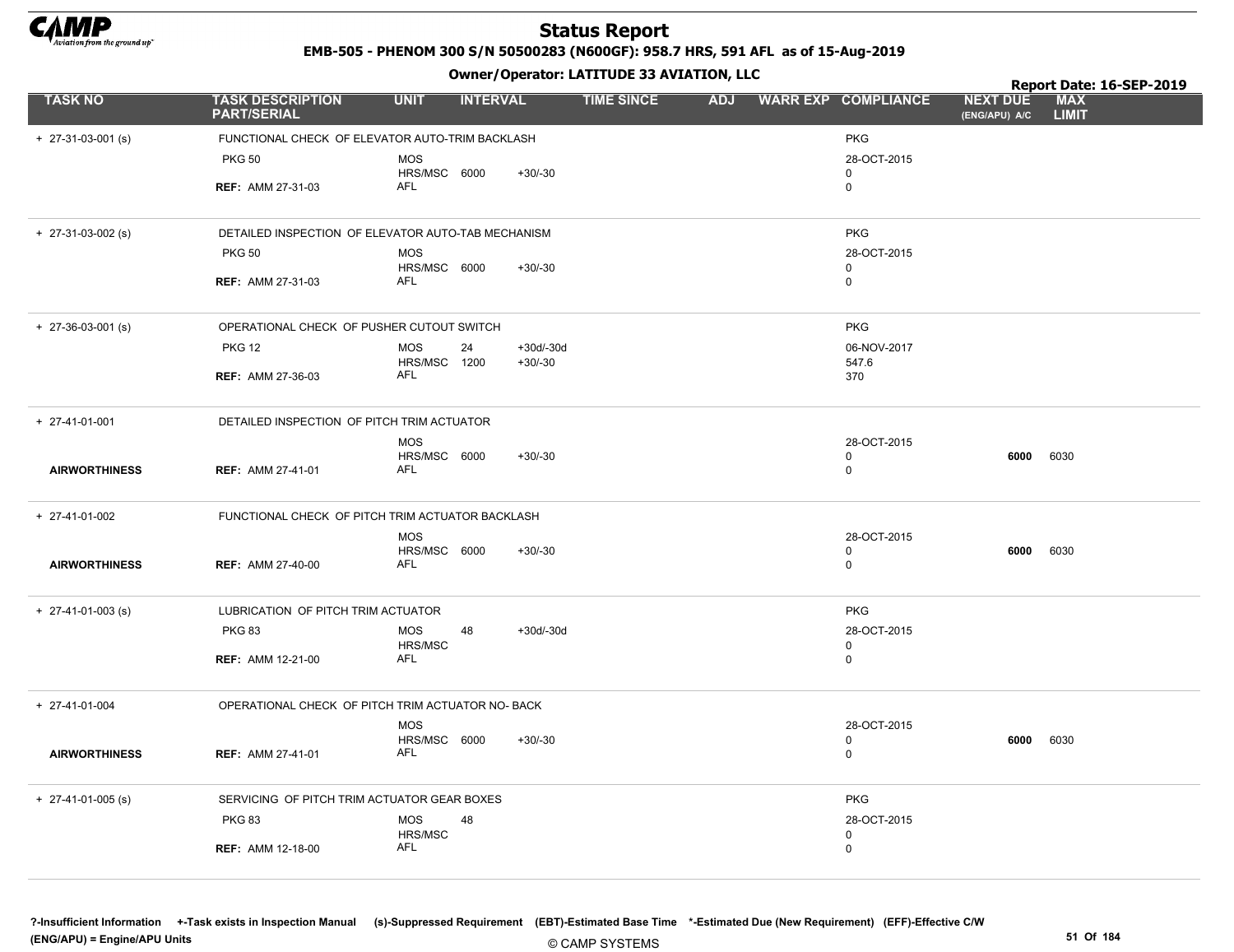

EMB-505 - PHENOM 300 S/N 50500283 (N600GF): 958.7 HRS, 591 AFL as of 15-Aug-2019

Owner/Operator: LATITUDE 33 AVIATION, LLC

|                            |                                                                            |                            |                 |             | Owner / Operator. LATTTODE 33 AVIATION, LLC |            |                            | Report Date: 16-SEP-2019         |                            |  |
|----------------------------|----------------------------------------------------------------------------|----------------------------|-----------------|-------------|---------------------------------------------|------------|----------------------------|----------------------------------|----------------------------|--|
| <b>TASK NO</b>             | <b>TASK DESCRIPTION</b><br><b>PART/SERIAL</b>                              | <b>UNIT</b>                | <b>INTERVAL</b> |             | <b>TIME SINCE</b>                           | <b>ADJ</b> | <b>WARR EXP COMPLIANCE</b> | <b>NEXT DUE</b><br>(ENG/APU) A/C | <b>MAX</b><br><b>LIMIT</b> |  |
| $+ 27-41-01-006$ (s)       | FUNCTIONAL CHECK OF PITCH TRIM ACTUATOR MECHANICAL STOP                    |                            |                 |             |                                             |            | <b>PKG</b>                 |                                  |                            |  |
|                            | <b>PKG 50</b>                                                              | <b>MOS</b>                 |                 |             |                                             |            | 28-OCT-2015                |                                  |                            |  |
|                            | <b>REF: AMM 27-41-01</b>                                                   | HRS/MSC 6000<br>AFL        |                 | $+30/-30$   |                                             |            | $\mathbf 0$<br>0           |                                  |                            |  |
| + 27-50-01-01-901          | DETAILED INSPECTION OF ACTUATOR PINS. FLAP MECHANICAL COMPONENT - INTERNAL |                            |                 |             |                                             |            |                            |                                  |                            |  |
|                            |                                                                            | <b>MOS</b>                 |                 |             |                                             |            | 28-OCT-2015                |                                  |                            |  |
| <b>AIRWORTHINESS</b>       | <b>REF: NDT PART 5 27-51-00</b>                                            | HRS/MSC 17500<br>AFL       | 14000           |             |                                             |            |                            | 17500 M<br>14000 M               |                            |  |
| $+ 27 - 51 - 01 - 001$ (s) | LUBRICATION OF FLAP ACTUATORS BALL SCREWS                                  |                            |                 |             |                                             |            | <b>PKG</b>                 |                                  |                            |  |
|                            | <b>PKG 83</b>                                                              | <b>MOS</b>                 | 48              | $+30d/-30d$ |                                             |            | 28-OCT-2015                |                                  |                            |  |
|                            | <b>REF: AMM 12-21-00</b>                                                   | HRS/MSC<br><b>AFL</b>      |                 |             |                                             |            | $\mathbf 0$<br>0           |                                  |                            |  |
| $+ 27 - 51 - 01 - 002$     | DETAILED INSPECTION LEFT NO. 1 INBOARD FLAP ACTUATOR                       |                            |                 |             |                                             |            |                            |                                  |                            |  |
|                            |                                                                            | <b>MOS</b>                 |                 |             |                                             |            | 28-OCT-2015                |                                  |                            |  |
| <b>AIRWORTHINESS</b>       | <b>REF: AMM 27-51-01</b>                                                   | HRS/MSC 6000<br><b>AFL</b> |                 | $+30/-30$   |                                             |            | $\mathbf 0$<br>0           | 6000                             | 6030                       |  |
| + 27-51-01-002             | DETAILED VISUAL INSPECTION LEFT NO. 2 OUTBOARD FLAP ACTUATOR               |                            |                 |             |                                             |            |                            |                                  |                            |  |
|                            |                                                                            | <b>MOS</b>                 |                 |             |                                             |            | 28-OCT-2015                |                                  |                            |  |
| <b>AIRWORTHINESS</b>       | <b>REF: AMM 27-51-01</b>                                                   | HRS/MSC 6000<br><b>AFL</b> |                 | $+30/-30$   |                                             |            | 0<br>$\mathbf 0$           | 6000                             | 6030                       |  |
| + 27-51-01-002             | DETAILED VISUAL INSPECTION LEFT NO. 3 OUTBOARD FLAP ACTUATOR               |                            |                 |             |                                             |            |                            |                                  |                            |  |
|                            |                                                                            | <b>MOS</b><br>HRS/MSC 6000 |                 | $+30/-30$   |                                             |            | 28-OCT-2015                |                                  | 6030                       |  |
| <b>AIRWORTHINESS</b>       | <b>REF: AMM 27-51-01</b>                                                   | <b>AFL</b>                 |                 |             |                                             |            | 0<br>$\mathbf 0$           | 6000                             |                            |  |
| + 27-51-01-002             | DETAILED VISUAL INSPECTION RIGHT NO. 1 INBOARD FLAP ACTUATOR               |                            |                 |             |                                             |            |                            |                                  |                            |  |
|                            |                                                                            | <b>MOS</b><br>HRS/MSC 6000 |                 | $+30/-30$   |                                             |            | 28-OCT-2015<br>0           | 6000                             | 6030                       |  |
| <b>AIRWORTHINESS</b>       | <b>REF: AMM 27-51-01</b>                                                   | AFL                        |                 |             |                                             |            | $\mathbf 0$                |                                  |                            |  |
| + 27-51-01-002             | DETAILED VISUAL INSPECTION RIGHT NO. 2 OUTBOARD FLAP ACTUATOR              |                            |                 |             |                                             |            |                            |                                  |                            |  |
|                            |                                                                            | <b>MOS</b>                 |                 |             |                                             |            | 28-OCT-2015<br>$\Omega$    |                                  |                            |  |
| <b>AIRWORTHINESS</b>       | <b>REF: AMM 27-51-01</b>                                                   | HRS/MSC 6000<br><b>AFL</b> |                 | $+30/-30$   |                                             |            | $\mathbf 0$                | 6000                             | 6030                       |  |
|                            |                                                                            |                            |                 |             |                                             |            |                            |                                  |                            |  |

?-Insufficient Information +-Task exists in Inspection Manual (s)-Suppressed Requirement (EBT)-Estimated Base Time \*-Estimated Due (New Requirement) (EFF)-Effective C/W (ENG/APU) = Engine/APU Units 52 Of 184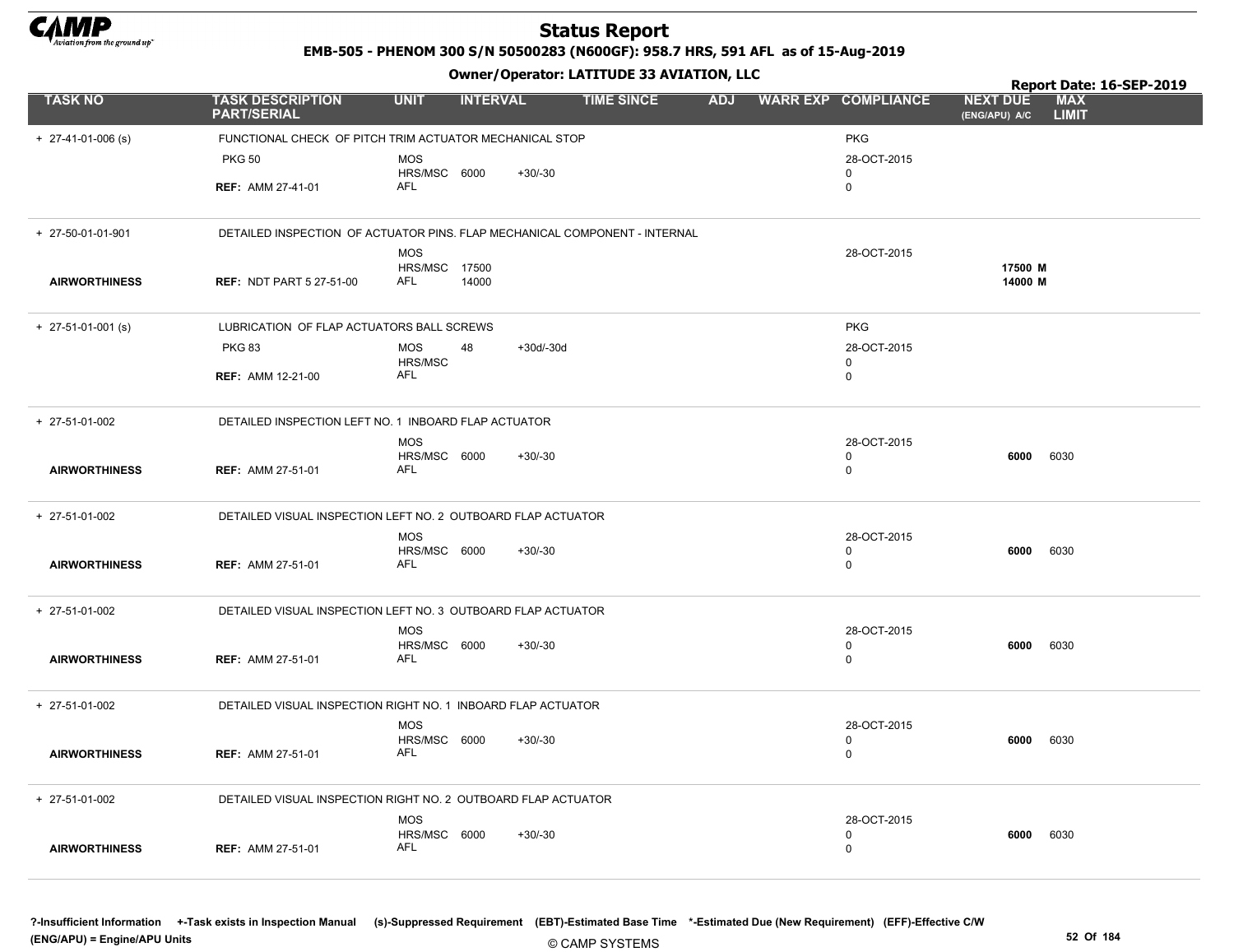

EMB-505 - PHENOM 300 S/N 50500283 (N600GF): 958.7 HRS, 591 AFL as of 15-Aug-2019

|                       |                                                               |                                                 | Owner / Operator. LATTTODE 33 AVIATION, LLC  |            |                                 |                                  | Report Date: 16-SEP-2019   |
|-----------------------|---------------------------------------------------------------|-------------------------------------------------|----------------------------------------------|------------|---------------------------------|----------------------------------|----------------------------|
| <b>TASK NO</b>        | <b>TASK DESCRIPTION</b><br><b>PART/SERIAL</b>                 | <b>UNIT</b><br><b>INTERVAL</b>                  | <b>TIME SINCE</b>                            | <b>ADJ</b> | <b>WARR EXP COMPLIANCE</b>      | <b>NEXT DUE</b><br>(ENG/APU) A/C | <b>MAX</b><br><b>LIMIT</b> |
| + 27-51-01-002        | DETAILED VISUAL INSPECTION RIGHT NO. 3 OUTBOARD FLAP ACTUATOR |                                                 |                                              |            |                                 |                                  |                            |
| <b>AIRWORTHINESS</b>  | <b>REF: AMM 27-51-01</b>                                      | <b>MOS</b><br>HRS/MSC 6000<br><b>AFL</b>        | $+30/-30$                                    |            | 28-OCT-2015<br>0<br>$\mathbf 0$ | 6000                             | 6030                       |
| + 27-51-01-004        | FUNCTIONAL CHECK OF FLAP ACTUATOR TORQUE LIMITER              |                                                 |                                              |            |                                 |                                  |                            |
| <b>AIRWORTHINESS</b>  | <b>REF: AMM 27-51-01</b>                                      | <b>MOS</b><br>HRS/MSC 6000<br>AFL               | $+30/-30$                                    |            | 28-OCT-2015<br>0<br>0           | 6000                             | 6030                       |
| $+$ 27-51-01-005 (s)  | SERVICING OF FLAP ACTUATOR GEAR BOXES                         |                                                 |                                              |            | <b>PKG</b>                      |                                  |                            |
|                       | <b>PKG 83</b>                                                 | <b>MOS</b><br>48<br>HRS/MSC                     |                                              |            | 28-OCT-2015<br>0                |                                  |                            |
|                       | <b>REF: AMM 12-18-00</b>                                      | AFL                                             |                                              |            | 0                               |                                  |                            |
| + 27-51-01-900-801-01 | LEFT NO. 3 OUTBOARD FLAP ACTUATOR                             |                                                 |                                              |            |                                 |                                  |                            |
| <b>LIFE LIMIT</b>     | 475100-1013<br>0631<br><b>REF: See Workcard</b>               | <b>MOS</b><br>HRS/MSC 1800<br>AFL               | TSN:0<br>TSN:0<br><b>TSN:0</b>               |            | 28-OCT-2015<br>0<br>$\mathbf 0$ | 1800                             |                            |
| + 27-51-01-900-801-02 | RIGHT NO. 3 OUTBOARD FLAP ACTUATOR                            |                                                 |                                              |            |                                 |                                  |                            |
| <b>LIFE LIMIT</b>     | 475100-1013<br>0640<br><b>REF: See Workcard</b>               | <b>MOS</b><br><b>HRS/MSC 7200</b><br><b>AFL</b> | <b>TSN:11</b><br>TSN:285.9<br><b>TSN:224</b> |            | 29-SEP-2016<br>285.9<br>224     | 7200                             |                            |
| + 27-51-01-900-801-03 | LEFT NO. 2 OUTBOARD FLAP ACTUATOR                             |                                                 |                                              |            |                                 |                                  |                            |
| <b>LIFE LIMIT</b>     | 475000-2013<br>1277<br><b>REF: See Workcard</b>               | <b>MOS</b><br><b>HRS/MSC 7200</b><br><b>AFL</b> | <b>TSN:0</b><br><b>TSN:0</b><br><b>TSN:0</b> |            | 28-OCT-2015<br>0<br>$\mathbf 0$ | 7200                             |                            |
| + 27-51-01-900-801-04 | RIGHT NO. 2 OUTBOARD FLAP ACTUATOR                            |                                                 |                                              |            |                                 |                                  |                            |
| LIFE LIMIT            | 475000-2013<br>1281<br>REF: See Workcard                      | <b>MOS</b><br><b>HRS/MSC 7200</b><br><b>AFL</b> | TSN:0<br><b>TSN:0</b><br>TSN:0               |            | 28-OCT-2015<br>$\mathbf 0$<br>0 | 7200                             |                            |
| + 27-51-01-900-801-05 | LEFT NO. 1 INBOARD FLAP ACTUATOR                              |                                                 |                                              |            |                                 |                                  |                            |
| <b>LIFE LIMIT</b>     | 475000-1013<br>1267<br><b>REF: See Workcard</b>               | <b>MOS</b><br><b>HRS/MSC 7200</b><br>AFL        | TSN:0<br><b>TSN:0</b><br><b>TSN:0</b>        |            | 28-OCT-2015<br>0<br>0           | 7200                             |                            |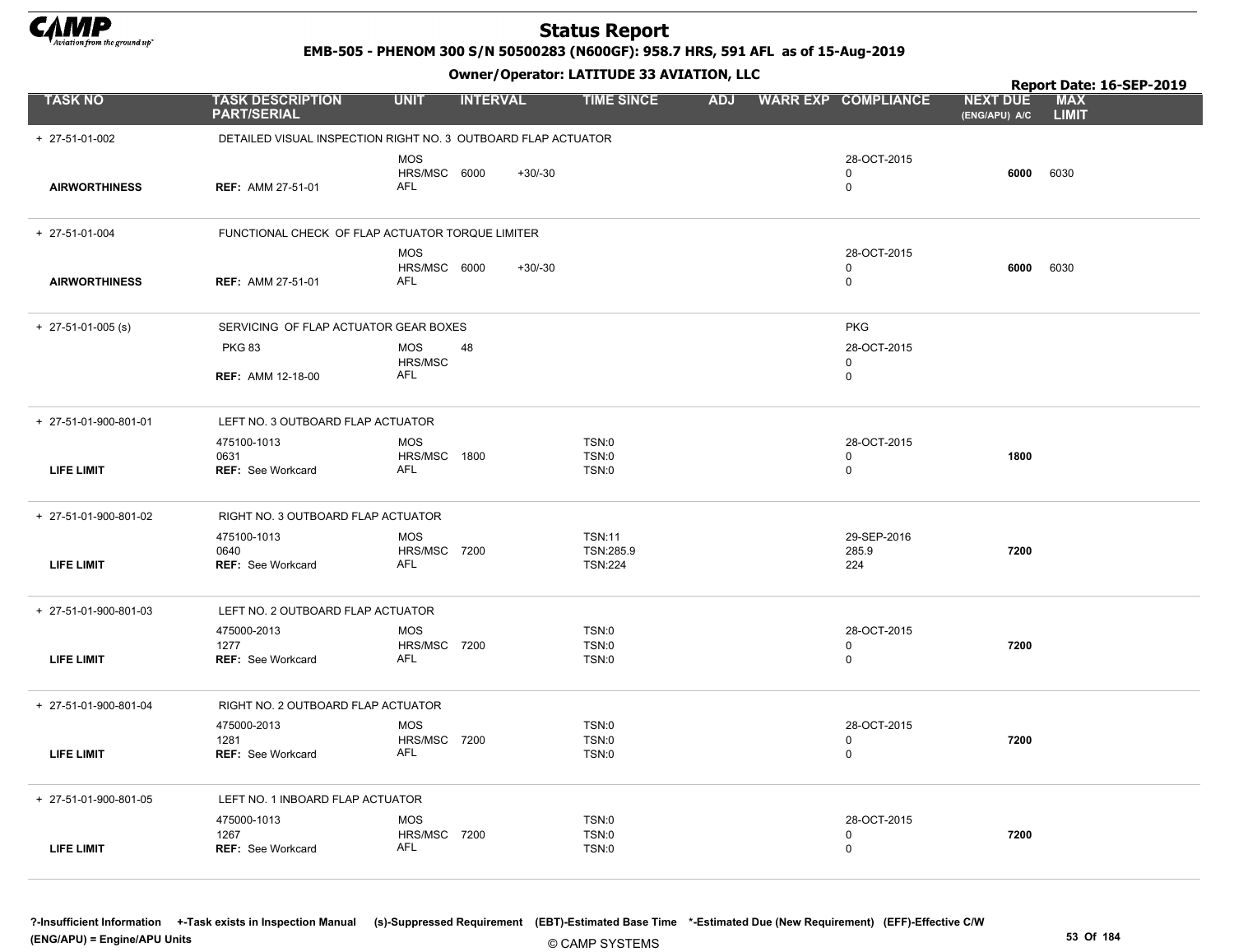

EMB-505 - PHENOM 300 S/N 50500283 (N600GF): 958.7 HRS, 591 AFL as of 15-Aug-2019

|                       |                                                         |                                          | .                 |                                       |  |                            | Report Date: 16-SEP-2019                                       |
|-----------------------|---------------------------------------------------------|------------------------------------------|-------------------|---------------------------------------|--|----------------------------|----------------------------------------------------------------|
| <b>TASK NO</b>        | <b>TASK DESCRIPTION</b><br><b>PART/SERIAL</b>           | <b>UNIT</b>                              | <b>INTERVAL</b>   | <b>TIME SINCE</b>                     |  | ADJ WARR EXP COMPLIANCE    | <b>MAX</b><br><b>NEXT DUE</b><br><b>LIMIT</b><br>(ENG/APU) A/C |
| + 27-51-01-900-801-06 | RIGHT NO. 1 INBOARD FLAP ACTUATOR                       |                                          |                   |                                       |  |                            |                                                                |
| LIFE LIMIT            | 475000-1013<br>1270<br><b>REF: See Workcard</b>         | <b>MOS</b><br><b>HRS/MSC 7200</b><br>AFL |                   | TSN:0<br>TSN:0<br><b>TSN:0</b>        |  | 28-OCT-2015<br>0<br>0      | 7200                                                           |
| 27-51-05              | LEFT INBOARD FLAP                                       |                                          |                   |                                       |  |                            |                                                                |
|                       | 505-14334-401<br>0000839523<br>REF: See Workcard        | <b>MOS</b><br>HRS/MSC O/C<br>AFL         |                   | <b>TSN:0</b><br><b>TSN:0</b><br>TSN:0 |  | 28-OCT-2015<br>0<br>0      |                                                                |
| 27-51-05              | LEFT OUTBOARD FLAP                                      |                                          |                   |                                       |  |                            |                                                                |
|                       | 505-14349-401<br>0000844515<br><b>REF: See Workcard</b> | <b>MOS</b><br>HRS/MSC O/C<br>AFL         |                   | TSN:0<br><b>TSN:0</b><br><b>TSN:0</b> |  | 28-OCT-2015<br>0<br>0      |                                                                |
| 27-51-05              | RIGHT INBOARD FLAP                                      |                                          |                   |                                       |  |                            |                                                                |
|                       | 505-14334-402<br>0000837850<br><b>REF: See Workcard</b> | <b>MOS</b><br>HRS/MSC O/C<br>AFL         |                   | TSN:0<br>TSN:0<br>TSN:0               |  | 28-OCT-2015<br>0<br>0      |                                                                |
| 27-51-05              | RIGHT OUTBOARD FLAP                                     |                                          |                   |                                       |  |                            |                                                                |
|                       | 505-14349-402<br>0000844252<br><b>REF: See Workcard</b> | <b>MOS</b><br>HRS/MSC O/C<br><b>AFL</b>  |                   | <b>TSN:0</b><br>TSN:0<br>TSN:0        |  | 28-OCT-2015<br>0<br>0      |                                                                |
| $+$ 27-51-06-001 (s)  | LUBRICATION LEFT CENTER FLAP FLEXIBLE SHAFT             |                                          |                   |                                       |  | <b>PKG</b>                 |                                                                |
|                       | <b>PKG 83</b><br><b>REF: AMM 12-21-00</b>               | <b>MOS</b><br>HRS/MSC<br><b>AFL</b>      | 48<br>+30d/-30d   |                                       |  | 28-OCT-2015<br>0<br>0      |                                                                |
| $+$ 27-51-06-001 (s)  | LUBRICATION LEFT OUTBOARD FLAP FLEXIBLE SHAFT           |                                          |                   |                                       |  | <b>PKG</b>                 |                                                                |
|                       | <b>PKG 83</b>                                           | <b>MOS</b><br>HRS/MSC                    | 48<br>$+30d/-30d$ |                                       |  | 28-OCT-2015<br>$\mathbf 0$ |                                                                |
|                       | <b>REF: AMM 12-21-00</b>                                | <b>AFL</b>                               |                   |                                       |  | 0                          |                                                                |
| $+$ 27-51-06-001 (s)  | LUBRICATION LH INBOARD FLAP FLEXIBLE SHAFT              |                                          |                   |                                       |  | <b>PKG</b>                 |                                                                |
|                       | <b>PKG 83</b>                                           | <b>MOS</b><br>HRS/MSC                    | 48<br>$+30d/-30d$ |                                       |  | 28-OCT-2015<br>0           |                                                                |
|                       | <b>REF: AMM 12-21-00</b>                                | <b>AFL</b>                               |                   |                                       |  | 0                          |                                                                |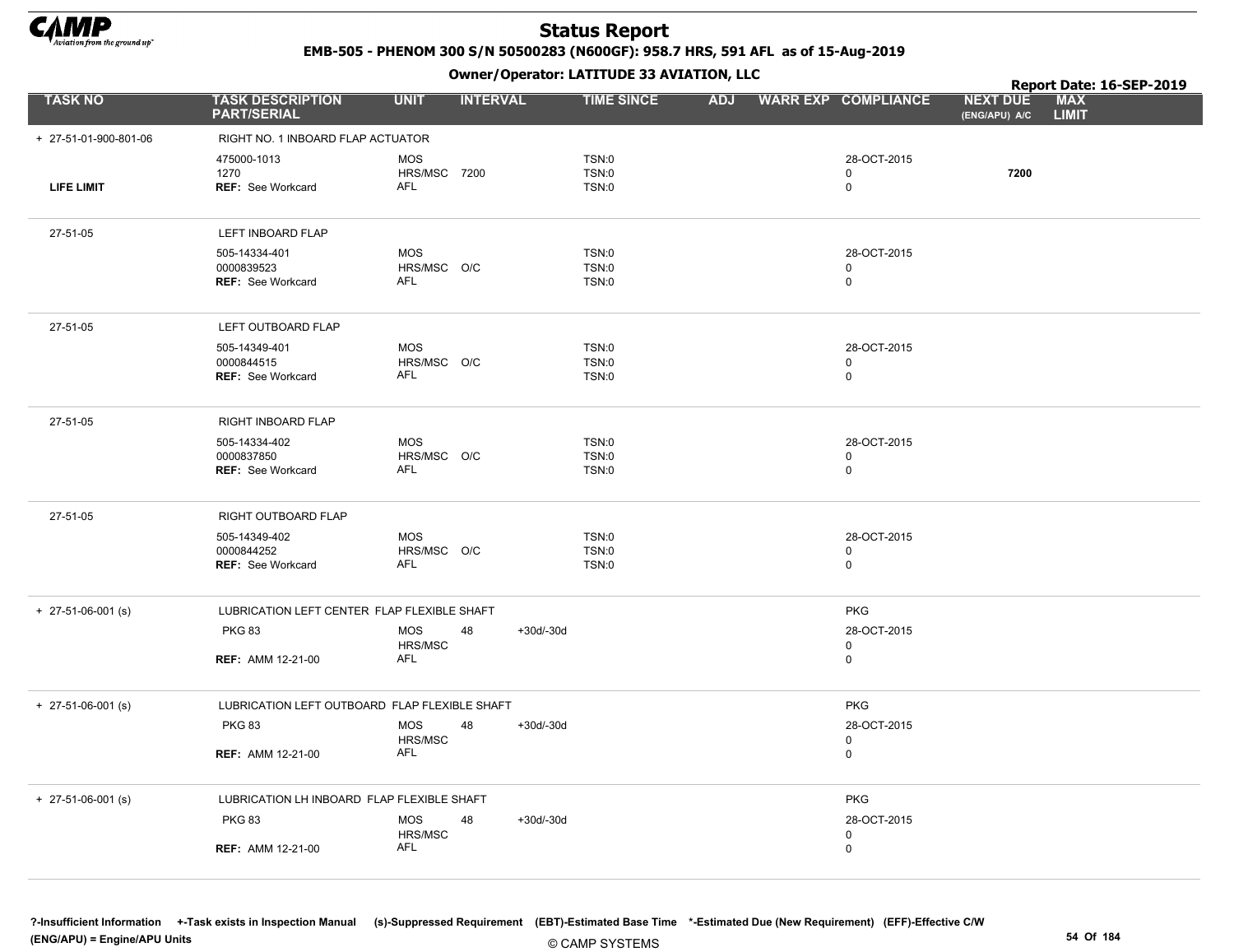

EMB-505 - PHENOM 300 S/N 50500283 (N600GF): 958.7 HRS, 591 AFL as of 15-Aug-2019

Owner/Operator: LATITUDE 33 AVIATION, LLC

|                      |                                                              |                              |                 |                   | Owner / Operator. LATTTODE 33 AVIATION, LLC |  |                            |                                  | Report Date: 16-SEP-2019   |
|----------------------|--------------------------------------------------------------|------------------------------|-----------------|-------------------|---------------------------------------------|--|----------------------------|----------------------------------|----------------------------|
| <b>TASK NO</b>       | <b>TASK DESCRIPTION</b><br><b>PART/SERIAL</b>                | <b>UNIT</b>                  | <b>INTERVAL</b> | <b>TIME SINCE</b> | <b>ADJ</b>                                  |  | <b>WARR EXP COMPLIANCE</b> | <b>NEXT DUE</b><br>(ENG/APU) A/C | <b>MAX</b><br><b>LIMIT</b> |
| $+$ 27-51-06-001 (s) | LUBRICATION RH INBOARD FLAP FLEXIBLE SHAFT                   |                              |                 |                   |                                             |  | <b>PKG</b>                 |                                  |                            |
|                      | <b>PKG 83</b>                                                | <b>MOS</b><br>HRS/MSC        | 48              | $+30d/-30d$       |                                             |  | 28-OCT-2015<br>0           |                                  |                            |
|                      | <b>REF: AMM 12-21-00</b>                                     | AFL                          |                 |                   |                                             |  | 0                          |                                  |                            |
| $+$ 27-51-06-001 (s) | LUBRICATION RIGHT CENTER FLAP FLEXIBLE SHAFT                 |                              |                 |                   |                                             |  | <b>PKG</b>                 |                                  |                            |
|                      | <b>PKG 83</b>                                                | <b>MOS</b><br>HRS/MSC        | 48              | $+30d/-30d$       |                                             |  | 28-OCT-2015<br>$\mathbf 0$ |                                  |                            |
|                      | <b>REF: AMM 12-21-00</b>                                     | AFL                          |                 |                   |                                             |  | $\mathbf 0$                |                                  |                            |
| $+$ 27-51-06-001 (s) | LUBRICATION RIGHT OUTBOARD FLAP FLEXIBLE SHAFT               |                              |                 |                   |                                             |  | <b>PKG</b>                 |                                  |                            |
|                      | <b>PKG 83</b>                                                | <b>MOS</b><br>HRS/MSC        | 48              | $+30d/-30d$       |                                             |  | 28-OCT-2015<br>0           |                                  |                            |
|                      | <b>REF: AMM 12-21-00</b>                                     | AFL                          |                 |                   |                                             |  | 0                          |                                  |                            |
| $+$ 27-51-06-002 (s) | DETAILED VISUAL INSPECTION LEFT CENTER FLAP FLEXIBLE SHAFT   |                              |                 |                   |                                             |  | <b>PKG</b>                 |                                  |                            |
|                      | <b>PKG 83</b>                                                | <b>MOS</b><br><b>HRS/MSC</b> | 48              | $+30d/-30d$       |                                             |  | 28-OCT-2015<br>0           |                                  |                            |
|                      | <b>REF: AMM 27-51-06</b>                                     | AFL                          |                 |                   |                                             |  | $\mathbf 0$                |                                  |                            |
| $+$ 27-51-06-002 (s) | DETAILED VISUAL INSPECTION LEFT OUTBOARD FLAP FLEXIBLE SHAFT |                              |                 |                   |                                             |  | <b>PKG</b>                 |                                  |                            |
|                      | <b>PKG 83</b>                                                | <b>MOS</b><br>HRS/MSC        | 48              | $+30d/-30d$       |                                             |  | 28-OCT-2015<br>$\mathbf 0$ |                                  |                            |
|                      | <b>REF: AMM 27-51-06</b>                                     | <b>AFL</b>                   |                 |                   |                                             |  | $\mathbf 0$                |                                  |                            |
| $+$ 27-51-06-002 (s) | DETAILED VISUAL INSPECTION LH INBOARD FLAP FLEXIBLE SHAFT    |                              |                 |                   |                                             |  | <b>PKG</b>                 |                                  |                            |
|                      | <b>PKG 83</b>                                                | <b>MOS</b><br>HRS/MSC        | 48              | $+30d/-30d$       |                                             |  | 28-OCT-2015<br>0           |                                  |                            |
|                      | <b>REF: AMM 27-51-06</b>                                     | AFL                          |                 |                   |                                             |  | $\mathbf 0$                |                                  |                            |
| $+$ 27-51-06-002 (s) | DETAILED VISUAL INSPECTION RH INBOARD FLAP FLEXIBLE SHAFT    |                              |                 |                   |                                             |  | <b>PKG</b>                 |                                  |                            |
|                      | <b>PKG 83</b>                                                | <b>MOS</b><br>HRS/MSC        | 48              | $+30d/-30d$       |                                             |  | 28-OCT-2015<br>$\mathbf 0$ |                                  |                            |
|                      | <b>REF: AMM 27-51-06</b>                                     | <b>AFL</b>                   |                 |                   |                                             |  | $\mathbf 0$                |                                  |                            |
| $+$ 27-51-06-002 (s) | DETAILED VISUAL INSPECTION RIGHT CENTER FLAP FLEXIBLE SHAFT  |                              |                 |                   |                                             |  | <b>PKG</b>                 |                                  |                            |
|                      | <b>PKG 83</b>                                                | <b>MOS</b><br>HRS/MSC        | 48              | $+30d/-30d$       |                                             |  | 28-OCT-2015<br>0           |                                  |                            |
|                      | <b>REF: AMM 27-51-06</b>                                     | AFL                          |                 |                   |                                             |  | 0                          |                                  |                            |

?-Insufficient Information +-Task exists in Inspection Manual (s)-Suppressed Requirement (EBT)-Estimated Base Time \*-Estimated Due (New Requirement) (EFF)-Effective C/W (ENG/APU) = Engine/APU Units 55 Of 184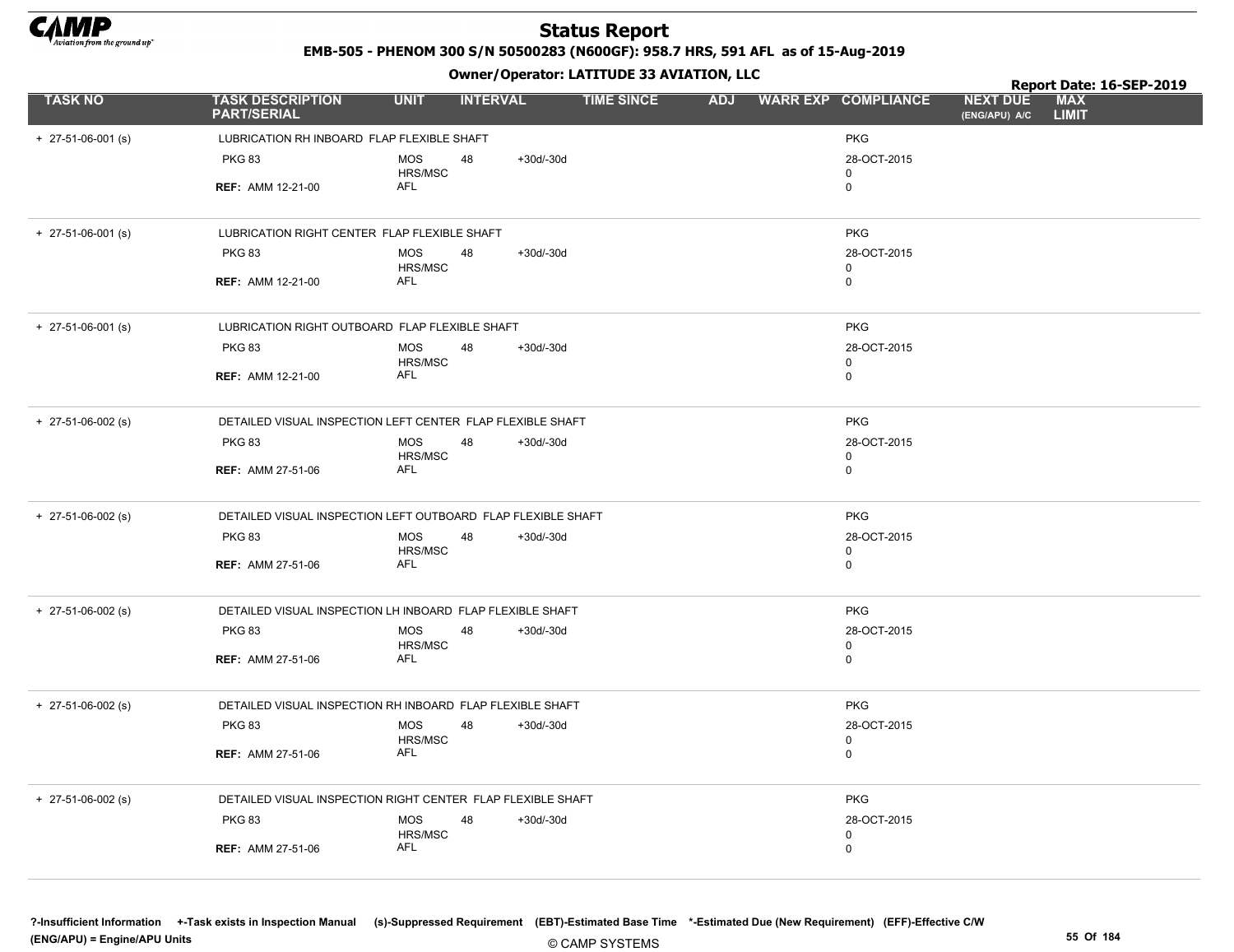

EMB-505 - PHENOM 300 S/N 50500283 (N600GF): 958.7 HRS, 591 AFL as of 15-Aug-2019

|                       |                                                                                                                                   |                                    |                 |             | Owner / Operator. EATITODE 33 AVIATION, LLC |            |                            |                                  | Report Date: 16-SEP-2019   |
|-----------------------|-----------------------------------------------------------------------------------------------------------------------------------|------------------------------------|-----------------|-------------|---------------------------------------------|------------|----------------------------|----------------------------------|----------------------------|
| <b>TASK NO</b>        | <b>TASK DESCRIPTION</b><br><b>PART/SERIAL</b>                                                                                     | <b>UNIT</b>                        | <b>INTERVAL</b> |             | <b>TIME SINCE</b>                           | <b>ADJ</b> | <b>WARR EXP COMPLIANCE</b> | <b>NEXT DUE</b><br>(ENG/APU) A/C | <b>MAX</b><br><b>LIMIT</b> |
| $+$ 27-51-06-002 (s)  | DETAILED VISUAL INSPECTION RIGHT OUTBOARD FLAP FLEXIBLE SHAFT                                                                     |                                    |                 |             |                                             |            | <b>PKG</b>                 |                                  |                            |
|                       | <b>PKG 83</b>                                                                                                                     | MOS<br>HRS/MSC                     | 48              | $+30d/-30d$ |                                             |            | 28-OCT-2015<br>$\mathbf 0$ |                                  |                            |
|                       | <b>REF: AMM 27-51-06</b>                                                                                                          | <b>AFL</b>                         |                 |             |                                             |            | $\mathbf 0$                |                                  |                            |
| + 27-51-06-900-801-05 | LEFT CENTER FLAP FLEXIBLE 2 SHAFT                                                                                                 |                                    |                 |             |                                             |            |                            |                                  |                            |
|                       | 457360-1007                                                                                                                       | <b>MOS</b>                         |                 |             | TSN:0                                       |            | 28-OCT-2015                |                                  |                            |
| <b>LIFE LIMIT</b>     | SSW0630<br><b>REF: See Workcard</b>                                                                                               | <b>HRS/MSC 35000</b><br><b>AFL</b> |                 |             | TSN:0<br>TSN:0                              |            | $\mathbf 0$<br>0           | 35000                            |                            |
| + 27-51-06-900-801-06 | RIGHT CENTER FLAP FLEXIBLE 2 SHAFT                                                                                                |                                    |                 |             |                                             |            |                            |                                  |                            |
|                       | 457360-1007                                                                                                                       | <b>MOS</b>                         |                 |             | TSN:0                                       |            | 28-OCT-2015                |                                  |                            |
| <b>LIFE LIMIT</b>     | SSW0639<br><b>REF: See Workcard</b>                                                                                               | <b>HRS/MSC 35000</b><br><b>AFL</b> |                 |             | <b>TSN:0</b><br>TSN:0                       |            | 0<br>$\mathbf 0$           | 35000                            |                            |
| 27-53-01              | FLAP SELECTOR, PRODUCTION, LEVER                                                                                                  |                                    |                 |             |                                             |            |                            |                                  |                            |
|                       | 780501-9<br>1627                                                                                                                  | <b>MOS</b><br>HRS/MSC O/C          |                 |             | TSN:0<br>TSN:0                              |            | 28-OCT-2015<br>0           |                                  |                            |
|                       | <b>REF: See Workcard</b>                                                                                                          | <b>AFL</b>                         |                 |             | TSN:0                                       |            | $\mathbf 0$                |                                  |                            |
| + 27-64-01-01-901     | SPECIAL DETAILED INSPECTION (EDDY CURRENT) OF LUG OF BELL CRANK. MULTIFUNCTION SPOILER<br>MECHANICAL COMPONENTS- INTERNAL         |                                    |                 |             |                                             |            |                            |                                  |                            |
|                       |                                                                                                                                   | <b>MOS</b>                         |                 |             |                                             |            | 28-OCT-2015                |                                  |                            |
| <b>AIRWORTHINESS</b>  | <b>REF: NDT PART 6 27-64-00</b>                                                                                                   | HRS/MSC 17500<br>AFL               | 14000           |             |                                             |            |                            | 17500 M<br>14000 M               |                            |
| + 27-64-01-01-902     | DETAILED INSPECTION OF BELL CRANK AND FASTENERS. MULTIFUNCTION SPOILER MECHANICAL COMPONENTS<br>- INTERNAL                        |                                    |                 |             |                                             |            |                            |                                  |                            |
|                       |                                                                                                                                   | <b>MOS</b>                         |                 |             |                                             |            | 28-OCT-2015                |                                  |                            |
| <b>AIRWORTHINESS</b>  | <b>REF: NDT PART 5 27-64-00</b>                                                                                                   | <b>HRS/MSC 17500</b><br>AFL        | 14000           |             |                                             |            |                            | 17500 M<br>14000 M               |                            |
| + 27-64-01-02-901     | SPECIAL DETAILED INSPECTION (MAGNETIC PARTICLE) OF BELL CRANK SAFE PINS. MULTIFUNCTION SPOILER<br>MECHANICAL COMPONENTS- INTERNAL |                                    |                 |             |                                             |            |                            |                                  |                            |
|                       |                                                                                                                                   | <b>MOS</b>                         |                 |             |                                             |            | 28-OCT-2015                |                                  |                            |
| <b>AIRWORTHINESS</b>  | <b>REF: NDT PART 7 27-64-00</b>                                                                                                   | HRS/MSC<br><b>AFL</b>              | 17500<br>14000  |             |                                             |            |                            | 17500 M<br>14000 M               |                            |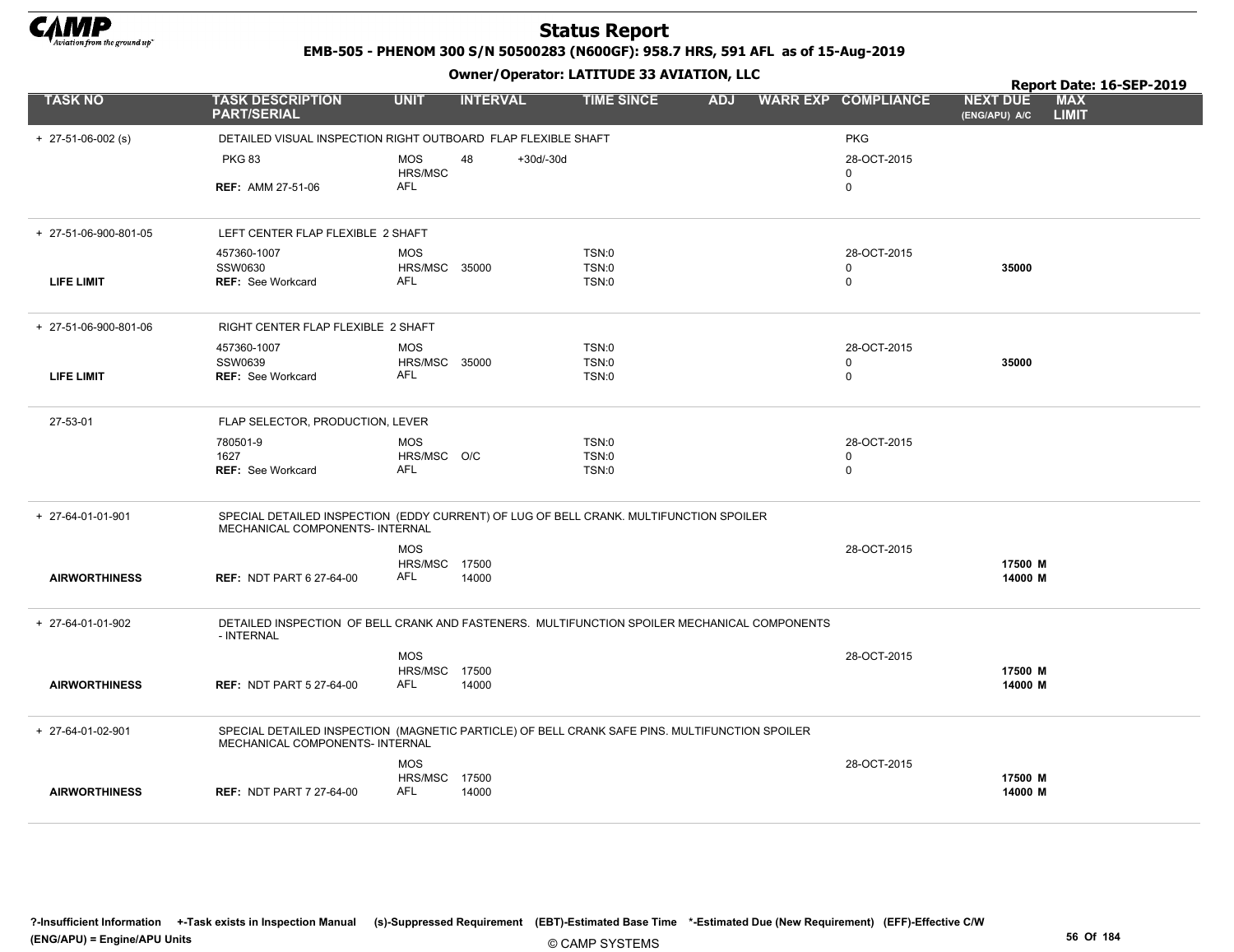

EMB-505 - PHENOM 300 S/N 50500283 (N600GF): 958.7 HRS, 591 AFL as of 15-Aug-2019

Owner/Operator: LATITUDE 33 AVIATION, LLC

|                      |                                                                             |              | - - -           |           |                   |  |                         |                                  | Report Date: 16-SEP-2019   |  |
|----------------------|-----------------------------------------------------------------------------|--------------|-----------------|-----------|-------------------|--|-------------------------|----------------------------------|----------------------------|--|
| <b>TASK NO</b>       | <b>TASK DESCRIPTION</b><br><b>PART/SERIAL</b>                               | <b>UNIT</b>  | <b>INTERVAL</b> |           | <b>TIME SINCE</b> |  | ADJ WARR EXP COMPLIANCE | <b>NEXT DUE</b><br>(ENG/APU) A/C | <b>MAX</b><br><b>LIMIT</b> |  |
| $+$ 27-65-00-001 (s) | FUNCTIONAL CHECK OF MULTIFUNCTION SPOILER SYSTEM                            |              |                 |           |                   |  | <b>PKG</b>              |                                  |                            |  |
|                      | <b>PKG 50</b>                                                               | <b>MOS</b>   |                 |           |                   |  | 28-OCT-2015             |                                  |                            |  |
|                      |                                                                             | HRS/MSC 6000 |                 | $+30/-30$ |                   |  | $\mathbf 0$             |                                  |                            |  |
|                      | <b>REF: AMM 27-60-00</b>                                                    | <b>AFL</b>   |                 |           |                   |  | 0                       |                                  |                            |  |
| $+$ 27-65-01-001 (s) | GENERAL VISUAL INSPECTION OF MULTIFUNCTION SPOILER POWER CONTROL UNIT (PCU) |              |                 |           |                   |  | <b>PKG</b>              |                                  |                            |  |
|                      | <b>PKG 50</b>                                                               | <b>MOS</b>   |                 |           |                   |  | 28-OCT-2015             |                                  |                            |  |
|                      |                                                                             | HRS/MSC 6000 |                 | $+30/-30$ |                   |  | $\mathbf 0$             |                                  |                            |  |
|                      | <b>REF: AMM 27-65-00</b>                                                    | AFL          |                 |           |                   |  | $\mathbf 0$             |                                  |                            |  |
| 27-66-01             | NO. 1 CONTROL WHEEL POSITION SENSOR                                         |              |                 |           |                   |  |                         |                                  |                            |  |
|                      | 456896-1001                                                                 | <b>MOS</b>   |                 |           | TSN:0             |  | 28-OCT-2015             |                                  |                            |  |
|                      | 149262                                                                      | HRS/MSC O/C  |                 |           | <b>TSN:0</b>      |  | 0                       |                                  |                            |  |
|                      | <b>REF: See Workcard</b>                                                    | AFL          |                 |           | TSN:0             |  | $\mathbf 0$             |                                  |                            |  |
| 27-66-01             | NO. 2 CONTROL WHEEL POSITION SENSOR                                         |              |                 |           |                   |  |                         |                                  |                            |  |
|                      | 456896-1001                                                                 | <b>MOS</b>   |                 |           | TSN:0             |  | 28-OCT-2015             |                                  |                            |  |
|                      | 152714                                                                      | HRS/MSC O/C  |                 |           | <b>TSN:0</b>      |  | $\mathbf 0$             |                                  |                            |  |
|                      | <b>REF: See Workcard</b>                                                    | AFL          |                 |           | <b>TSN:0</b>      |  | $\mathbf 0$             |                                  |                            |  |
| 27-66-02             | LEFT SPOILER SURFACE POSITION SENSOR                                        |              |                 |           |                   |  |                         |                                  |                            |  |
|                      | 456897-1001                                                                 | <b>MOS</b>   |                 |           | <b>TSN:0</b>      |  | 28-OCT-2015             |                                  |                            |  |
|                      | 151489                                                                      | HRS/MSC O/C  |                 |           | <b>TSN:0</b>      |  | $\mathbf 0$             |                                  |                            |  |
|                      | <b>REF: See Workcard</b>                                                    | AFL          |                 |           | TSN:0             |  | 0                       |                                  |                            |  |
| 27-66-02             | RIGHT SPOILER SURFACE POSITION SENSOR                                       |              |                 |           |                   |  |                         |                                  |                            |  |
|                      | 456897-1001                                                                 | <b>MOS</b>   |                 |           | TSN:0             |  | 28-OCT-2015             |                                  |                            |  |
|                      | 151492                                                                      | HRS/MSC O/C  |                 |           | <b>TSN:0</b>      |  | 0                       |                                  |                            |  |
|                      | <b>REF: See Workcard</b>                                                    | AFL          |                 |           | TSN:0             |  | 0                       |                                  |                            |  |
| 271010               | ACTUATOR,- ELECTROMECHANICAL PITCH TRIM                                     |              |                 |           |                   |  |                         |                                  |                            |  |
|                      | 467500-1003                                                                 | <b>MOS</b>   |                 |           | <b>TSN:0</b>      |  | 28-OCT-2015             |                                  |                            |  |
|                      | SN-UNKNOWN                                                                  | HRS/MSC O/C  |                 |           | <b>TSN:0</b>      |  | 0                       |                                  |                            |  |
|                      | REF:                                                                        | <b>AFL</b>   |                 |           | <b>TSN:0</b>      |  | $\pmb{0}$               |                                  |                            |  |
| 271020               | FLIGHT CONTROL ELECTRONICS                                                  |              |                 |           |                   |  |                         |                                  |                            |  |
|                      | 462900-1015                                                                 | <b>MOS</b>   |                 |           | <b>TSN:0</b>      |  | 28-OCT-2015             |                                  |                            |  |
|                      | 0864                                                                        | HRS/MSC O/C  |                 |           | <b>TSN:0</b>      |  | 0                       |                                  |                            |  |
|                      | REF:                                                                        | <b>AFL</b>   |                 |           | TSN:0             |  | 0                       |                                  |                            |  |
|                      |                                                                             |              |                 |           |                   |  |                         |                                  |                            |  |

© CAMP SYSTEMS ?-Insufficient Information +-Task exists in Inspection Manual (s)-Suppressed Requirement (EBT)-Estimated Base Time \*-Estimated Due (New Requirement) (EFF)-Effective C/W (ENG/APU) = Engine/APU Units 57 Of 184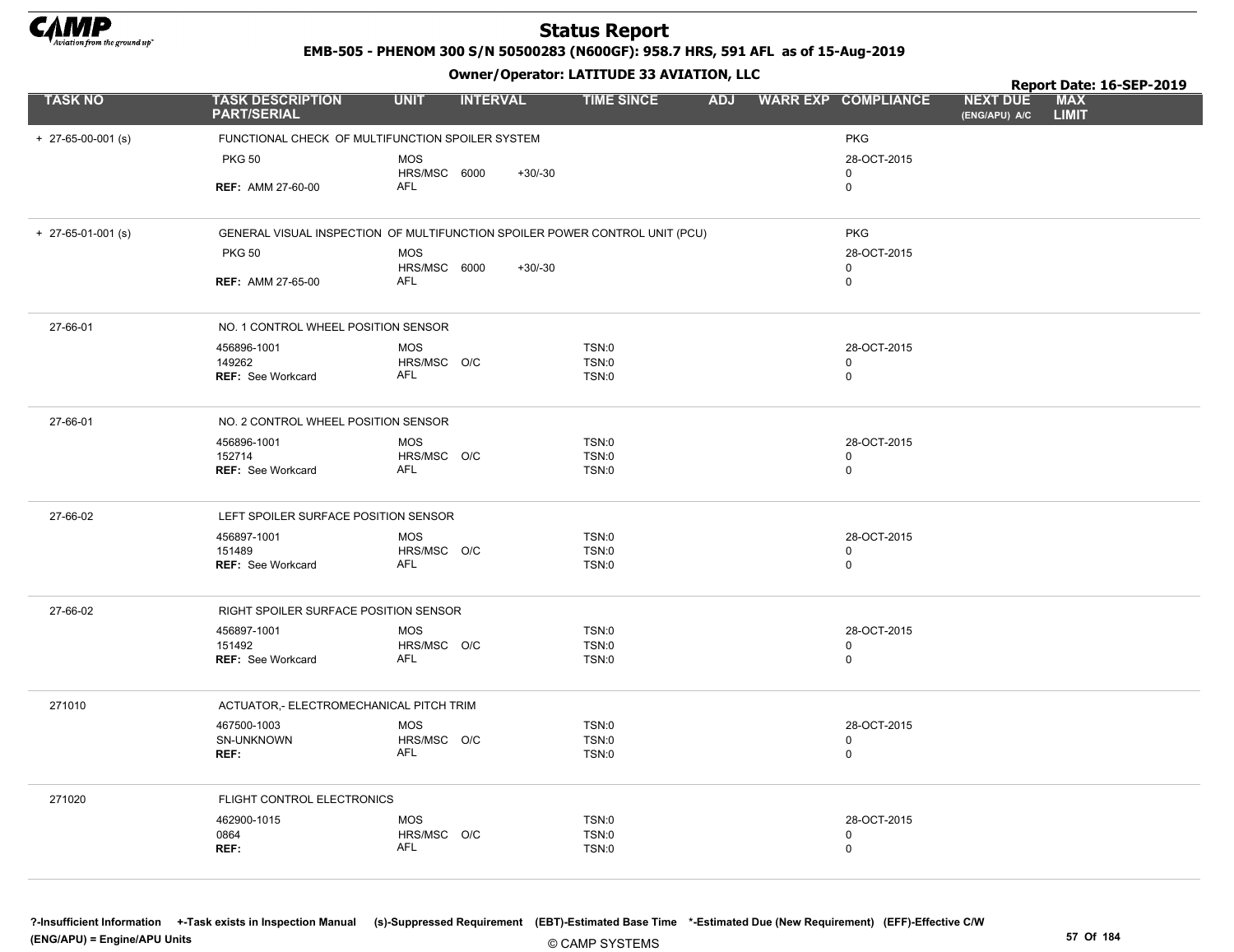

EMB-505 - PHENOM 300 S/N 50500283 (N600GF): 958.7 HRS, 591 AFL as of 15-Aug-2019

|                |                                               |                           | .               |                              |  |                            |                                  | Report Date: 16-SEP-2019   |  |
|----------------|-----------------------------------------------|---------------------------|-----------------|------------------------------|--|----------------------------|----------------------------------|----------------------------|--|
| <b>TASK NO</b> | <b>TASK DESCRIPTION</b><br><b>PART/SERIAL</b> | <b>UNIT</b>               | <b>INTERVAL</b> | <b>TIME SINCE</b>            |  | ADJ WARR EXP COMPLIANCE    | <b>NEXT DUE</b><br>(ENG/APU) A/C | <b>MAX</b><br><b>LIMIT</b> |  |
| 271030         | AILERON TAB ACTUATOR                          |                           |                 |                              |  |                            |                                  |                            |  |
|                | 470500-1005                                   | <b>MOS</b>                |                 | TSN:0                        |  | 28-OCT-2015                |                                  |                            |  |
|                | 0325                                          | HRS/MSC O/C               |                 | <b>TSN:0</b>                 |  | $\mathbf 0$                |                                  |                            |  |
|                | REF:                                          | AFL                       |                 | <b>TSN:0</b>                 |  | $\mathbf 0$                |                                  |                            |  |
|                |                                               |                           |                 |                              |  |                            |                                  |                            |  |
| 272010         | RUDDER SPRING ACTUATOR-HYDRO                  |                           |                 |                              |  |                            |                                  |                            |  |
|                | 9125-3                                        | <b>MOS</b>                |                 | <b>TSN:0</b>                 |  | 28-OCT-2015                |                                  |                            |  |
|                | SN-UNKNOWN<br>REF:                            | HRS/MSC O/C<br>AFL        |                 | <b>TSN:0</b><br><b>TSN:0</b> |  | $\mathbf 0$<br>$\mathbf 0$ |                                  |                            |  |
|                |                                               |                           |                 |                              |  |                            |                                  |                            |  |
| 272030         | RUDDER TAB ACTUATOR                           |                           |                 |                              |  |                            |                                  |                            |  |
|                | 470600-1005                                   | <b>MOS</b>                |                 | <b>TSN:0</b>                 |  | 28-OCT-2015                |                                  |                            |  |
|                | SN-UNKNOWN                                    | HRS/MSC O/C               |                 | <b>TSN:0</b>                 |  | $\mathbf 0$                |                                  |                            |  |
|                | REF:                                          | AFL                       |                 | <b>TSN:0</b>                 |  | $\mathbf 0$                |                                  |                            |  |
|                |                                               |                           |                 |                              |  |                            |                                  |                            |  |
| 275030         | LEFT FLAP ACTUATOR, INBD #1                   |                           |                 |                              |  |                            |                                  |                            |  |
|                | 475000-1009<br>SN-UNKNOWN                     | <b>MOS</b><br>HRS/MSC O/C |                 | <b>TSN:0</b><br>TSN:0        |  | 28-OCT-2015<br>$\mathbf 0$ |                                  |                            |  |
|                | REF:                                          | <b>AFL</b>                |                 | <b>TSN:0</b>                 |  | $\mathsf 0$                |                                  |                            |  |
|                |                                               |                           |                 |                              |  |                            |                                  |                            |  |
| 275035         | RIGHT FLAP ACTUATOR, INBD #1                  |                           |                 |                              |  |                            |                                  |                            |  |
|                | 475000-1009                                   | MOS                       |                 | <b>TSN:0</b>                 |  | 28-OCT-2015                |                                  |                            |  |
|                | SN-UNKNOWN                                    | HRS/MSC O/C<br>AFL        |                 | TSN:0                        |  | $\mathbf 0$                |                                  |                            |  |
|                | REF:                                          |                           |                 | <b>TSN:0</b>                 |  | $\mathsf 0$                |                                  |                            |  |
| 275040         | LEFT FLAP ACTUATOR, OUTBD #2                  |                           |                 |                              |  |                            |                                  |                            |  |
|                | 475000-2009                                   | <b>MOS</b>                |                 | <b>TSN:0</b>                 |  | 28-OCT-2015                |                                  |                            |  |
|                | SN-UNKNOWN                                    | HRS/MSC O/C               |                 | <b>TSN:0</b>                 |  | $\mathbf 0$                |                                  |                            |  |
|                | REF:                                          | <b>AFL</b>                |                 | <b>TSN:0</b>                 |  | $\mathbf 0$                |                                  |                            |  |
| 275045         | RIGHT FLAP ACTUATOR, OUTBD #2                 |                           |                 |                              |  |                            |                                  |                            |  |
|                | 475000-209                                    | <b>MOS</b>                |                 | <b>TSN:0</b>                 |  | 28-OCT-2015                |                                  |                            |  |
|                | SN-UNKNOWN                                    | HRS/MSC O/C               |                 | <b>TSN:0</b>                 |  | $\mathbf 0$                |                                  |                            |  |
|                | REF:                                          | <b>AFL</b>                |                 | TSN:0                        |  | $\mathsf 0$                |                                  |                            |  |
|                |                                               |                           |                 |                              |  |                            |                                  |                            |  |
| 275050         | LEFT FLAP ACTUATOR, OUTBD #3                  |                           |                 |                              |  |                            |                                  |                            |  |
|                | 475100-1009                                   | <b>MOS</b>                |                 | TSN:0                        |  | 28-OCT-2015                |                                  |                            |  |
|                | SN-UNKNOWN<br>REF:                            | HRS/MSC O/C<br><b>AFL</b> |                 | TSN:0<br><b>TSN:0</b>        |  | 0<br>$\mathbf 0$           |                                  |                            |  |
|                |                                               |                           |                 |                              |  |                            |                                  |                            |  |
|                |                                               |                           |                 |                              |  |                            |                                  |                            |  |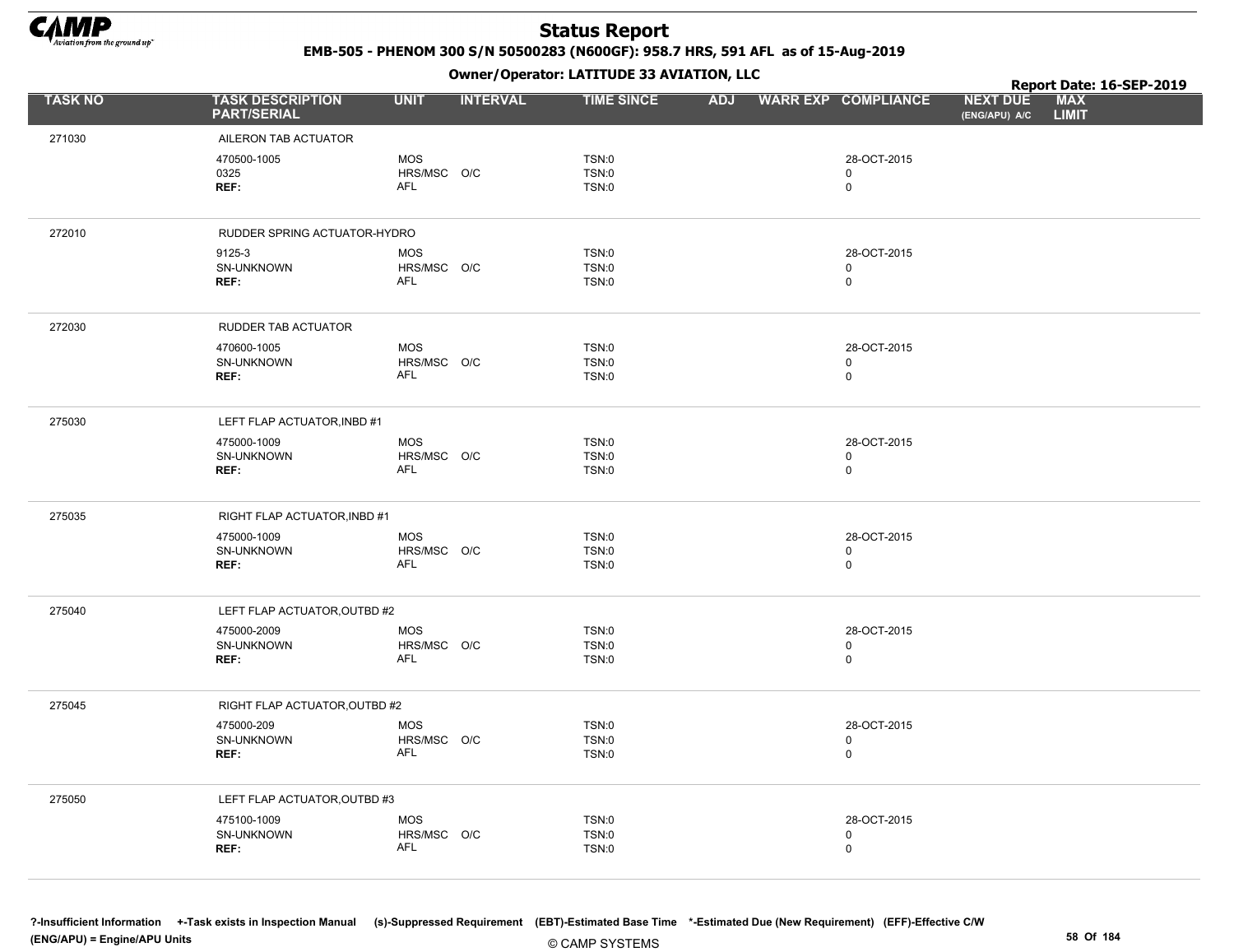

EMB-505 - PHENOM 300 S/N 50500283 (N600GF): 958.7 HRS, 591 AFL as of 15-Aug-2019

Owner/Operator: LATITUDE 33 AVIATION, LLC

|                      |                                                   | . <i>.</i>                     |                   |            |                            | Report Date: 16-SEP-2019                                       |
|----------------------|---------------------------------------------------|--------------------------------|-------------------|------------|----------------------------|----------------------------------------------------------------|
| <b>TASK NO</b>       | <b>TASK DESCRIPTION</b><br><b>PART/SERIAL</b>     | <b>UNIT</b><br><b>INTERVAL</b> | <b>TIME SINCE</b> | <b>ADJ</b> | <b>WARR EXP COMPLIANCE</b> | <b>MAX</b><br><b>NEXT DUE</b><br><b>LIMIT</b><br>(ENG/APU) A/C |
| 275055               | RIGHT FLAP ACTUATOR, OUTBD #3                     |                                |                   |            |                            |                                                                |
|                      | 475100-1009                                       | MOS                            | TSN:0             |            | 28-OCT-2015                |                                                                |
|                      | SN-UNKNOWN                                        | HRS/MSC O/C                    | TSN:0             |            | 0                          |                                                                |
|                      | REF:                                              | AFL                            | TSN:0             |            | 0                          |                                                                |
| 275090               | FLAP POWER DRIVE UNIT                             |                                |                   |            |                            |                                                                |
|                      | 467700-1003                                       | <b>MOS</b>                     | TSN:0             |            | 28-OCT-2015                |                                                                |
|                      | 0348                                              | HRS/MSC O/C                    | TSN:0             |            | 0                          |                                                                |
|                      | REF:                                              | AFL                            | TSN:0             |            | $\mathbf 0$                |                                                                |
| 276060               | MULTIFUNCTION SPOLIER POWER CONTROL UNIT          |                                |                   |            |                            |                                                                |
|                      | 4568000-1003                                      | MOS                            | TSN:0             |            | 28-OCT-2015                |                                                                |
|                      | SN-UNKNOWN                                        | HRS/MSC O/C                    | TSN:0             |            | 0                          |                                                                |
|                      | REF:                                              | <b>AFL</b>                     | TSN:0             |            | 0                          |                                                                |
| 276080               | SPOILER TOGGLE LINK ASSEMBLY                      |                                |                   |            |                            |                                                                |
|                      | 456870-1001                                       | <b>MOS</b>                     | TSN:0             |            | 28-OCT-2015                |                                                                |
|                      | 0702                                              | HRS/MSC O/C                    | TSN:0             |            | 0                          |                                                                |
|                      | REF:                                              | AFL                            | TSN:0             |            | 0                          |                                                                |
| 276090               | SPOILER TOGGLE LINK ASSEMBLY                      |                                |                   |            |                            |                                                                |
|                      | 456870-1001                                       | MOS                            | TSN:0             |            | 28-OCT-2015                |                                                                |
|                      | 0726<br>REF:                                      | HRS/MSC O/C<br>AFL             | TSN:0<br>TSN:0    |            | 0<br>0                     |                                                                |
|                      |                                                   |                                |                   |            |                            |                                                                |
| CHAPTER 28-          | <b>FUEL</b>                                       |                                |                   |            |                            |                                                                |
| $+$ 28-11-00-001 (s) | FUNCTIONAL CHECK OF FUEL TANKS FOR MICROORGANISMS |                                |                   |            | <b>PKG</b>                 |                                                                |
|                      | <b>PKG 80</b>                                     | MOS<br>12                      | $+30d/-30d$       |            | 15-NOV-2018                |                                                                |
|                      | <b>REF: AMM 28-11-00</b>                          | HRS/MSC<br><b>AFL</b>          |                   |            | 800.3<br>507               |                                                                |
|                      |                                                   |                                |                   |            |                            |                                                                |
| 28-11-05             | LEFT WING WATER DRAIN VALVE                       |                                |                   |            |                            |                                                                |
|                      | L83A13-628                                        | <b>MOS</b>                     | TSN:0             |            | 28-OCT-2015                |                                                                |
|                      | J19043<br><b>REF: See Workcard</b>                | HRS/MSC O/C<br>AFL             | TSN:0<br>TSN:0    |            | 0<br>$\mathbf 0$           |                                                                |
|                      |                                                   |                                |                   |            |                            |                                                                |
| 28-11-05             | RIGHT WING WATER DRAIN VALVE                      |                                |                   |            |                            |                                                                |
|                      | L83A13-628                                        | MOS                            | TSN:0             |            | 28-OCT-2015                |                                                                |
|                      | J19038<br><b>REF: See Workcard</b>                | HRS/MSC O/C<br>AFL             | TSN:0<br>TSN:0    |            | 0<br>$\mathbf 0$           |                                                                |
|                      |                                                   |                                |                   |            |                            |                                                                |

?-Insufficient Information +-Task exists in Inspection Manual (s)-Suppressed Requirement (EBT)-Estimated Base Time \*-Estimated Due (New Requirement) (EFF)-Effective C/W (ENG/APU) = Engine/APU Units 59 Of 184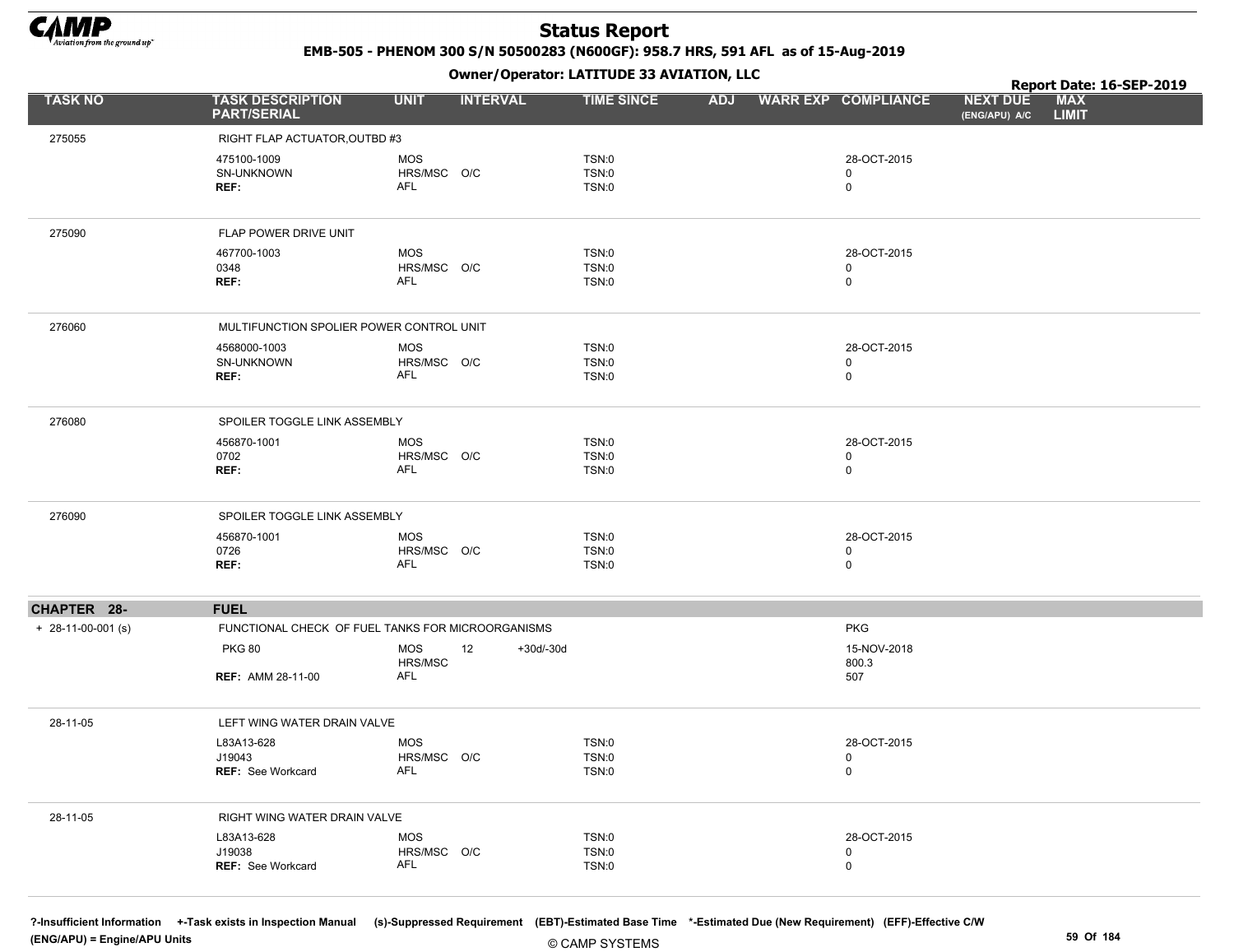

EMB-505 - PHENOM 300 S/N 50500283 (N600GF): 958.7 HRS, 591 AFL as of 15-Aug-2019

Owner/Operator: LATITUDE 33 AVIATION, LLC

|                      |                                               |                            | .                            |                   |  |                            |                                  | Report Date: 16-SEP-2019   |  |
|----------------------|-----------------------------------------------|----------------------------|------------------------------|-------------------|--|----------------------------|----------------------------------|----------------------------|--|
| <b>TASK NO</b>       | <b>TASK DESCRIPTION</b><br><b>PART/SERIAL</b> | <b>UNIT</b>                | <b>INTERVAL</b>              | <b>TIME SINCE</b> |  | ADJ WARR EXP COMPLIANCE    | <b>NEXT DUE</b><br>(ENG/APU) A/C | <b>MAX</b><br><b>LIMIT</b> |  |
| 28-11-07             | LEFT WING DUMP VALVE                          |                            |                              |                   |  |                            |                                  |                            |  |
|                      | V98A32-001                                    | <b>MOS</b>                 |                              | TSN:0             |  | 28-OCT-2015                |                                  |                            |  |
|                      | J20095                                        | HRS/MSC O/C                |                              | <b>TSN:0</b>      |  | 0                          |                                  |                            |  |
|                      | REF: See Workcard                             | AFL                        |                              | TSN:0             |  | $\mathbf 0$                |                                  |                            |  |
| 28-11-07             | RIGHT WING DUMP VALVE                         |                            |                              |                   |  |                            |                                  |                            |  |
|                      | V98A32-001                                    | MOS                        |                              | TSN:0             |  | 28-OCT-2015                |                                  |                            |  |
|                      | J20088                                        | HRS/MSC O/C<br><b>AFL</b>  |                              | TSN:0             |  | $\mathbf 0$<br>$\mathbf 0$ |                                  |                            |  |
|                      | REF: See Workcard                             |                            |                              | TSN:0             |  |                            |                                  |                            |  |
| $+$ 28-12-01-001 (s) | SPECIAL DETAILED INSPECTION OF FUEL VENT NACA |                            |                              |                   |  | <b>PKG</b>                 |                                  |                            |  |
|                      | PKG <sub>2</sub>                              | <b>MOS</b><br>HRS/MSC 600  | +30d/-30d<br>12<br>$+30/-30$ |                   |  | 15-NOV-2018<br>800.3       |                                  |                            |  |
|                      | <b>REF: AMM 28-12-01</b>                      | AFL                        |                              |                   |  | 507                        |                                  |                            |  |
| 28-12-03             | LEFT FUEL TANK FLOAT VENT VALVE               |                            |                              |                   |  |                            |                                  |                            |  |
|                      | L87-19-001P2                                  | MOS                        |                              | <b>TSN:84</b>     |  | 20-JUN-2019                |                                  |                            |  |
|                      | D95244<br>REF: See Workcard                   | HRS/MSC O/C<br><b>AFL</b>  |                              | TSN:0<br>TSN:0    |  | 944.7<br>575               |                                  |                            |  |
|                      |                                               |                            |                              |                   |  |                            |                                  |                            |  |
| 28-12-03             | RIGHT FUEL TANK FLOAT VENT VALVE              |                            |                              |                   |  |                            |                                  |                            |  |
|                      | L87-19-001P2                                  | <b>MOS</b>                 |                              | <b>TSN:17</b>     |  | 20-JUN-2019                |                                  |                            |  |
|                      | J98732<br><b>REF: See Workcard</b>            | HRS/MSC O/C<br>AFL         |                              | TSN:0<br>TSN:0    |  | 944.7<br>575               |                                  |                            |  |
|                      |                                               |                            |                              |                   |  |                            |                                  |                            |  |
| $+$ 28-12-03-001 (s) | OPERATIONAL CHECK LEFT FLOAT VENT VALVE       |                            |                              |                   |  | <b>PKG</b>                 |                                  |                            |  |
|                      | <b>PKG 50</b>                                 | <b>MOS</b>                 |                              |                   |  | 20-JUN-2019                |                                  |                            |  |
|                      | <b>REF: AMM 28-12-03</b>                      | HRS/MSC 6000<br><b>AFL</b> | $+30/-30$                    |                   |  | 944.7<br>575               |                                  |                            |  |
|                      |                                               |                            |                              |                   |  |                            |                                  |                            |  |
| $+$ 28-12-03-001 (s) | OPERATIONAL CHECK RIGHT FLOAT VENT VALVE      |                            |                              |                   |  | <b>PKG</b>                 |                                  |                            |  |
|                      | <b>PKG 50</b>                                 | <b>MOS</b><br>HRS/MSC 6000 | $+30/-30$                    |                   |  | 20-JUN-2019<br>944.7       |                                  |                            |  |
|                      | <b>REF: AMM 28-12-03</b>                      | <b>AFL</b>                 |                              |                   |  | 575                        |                                  |                            |  |
|                      |                                               |                            |                              |                   |  |                            |                                  |                            |  |
| 28-21-02             | LEFT WING DC AUXILIARY BOOST PUMP CARTRIDGE   |                            |                              |                   |  |                            |                                  |                            |  |
|                      | P99C25-606P2<br>G42009                        | <b>MOS</b><br>HRS/MSC O/C  |                              | TSN:0<br>TSN:0    |  | 28-OCT-2015<br>0           |                                  |                            |  |
|                      | <b>REF: See Workcard</b>                      | <b>AFL</b>                 |                              | TSN:0             |  | 0                          |                                  |                            |  |
|                      |                                               |                            |                              |                   |  |                            |                                  |                            |  |

?-Insufficient Information +-Task exists in Inspection Manual (s)-Suppressed Requirement (EBT)-Estimated Base Time \*-Estimated Due (New Requirement) (EFF)-Effective C/W (ENG/APU) = Engine/APU Units 60 Of 184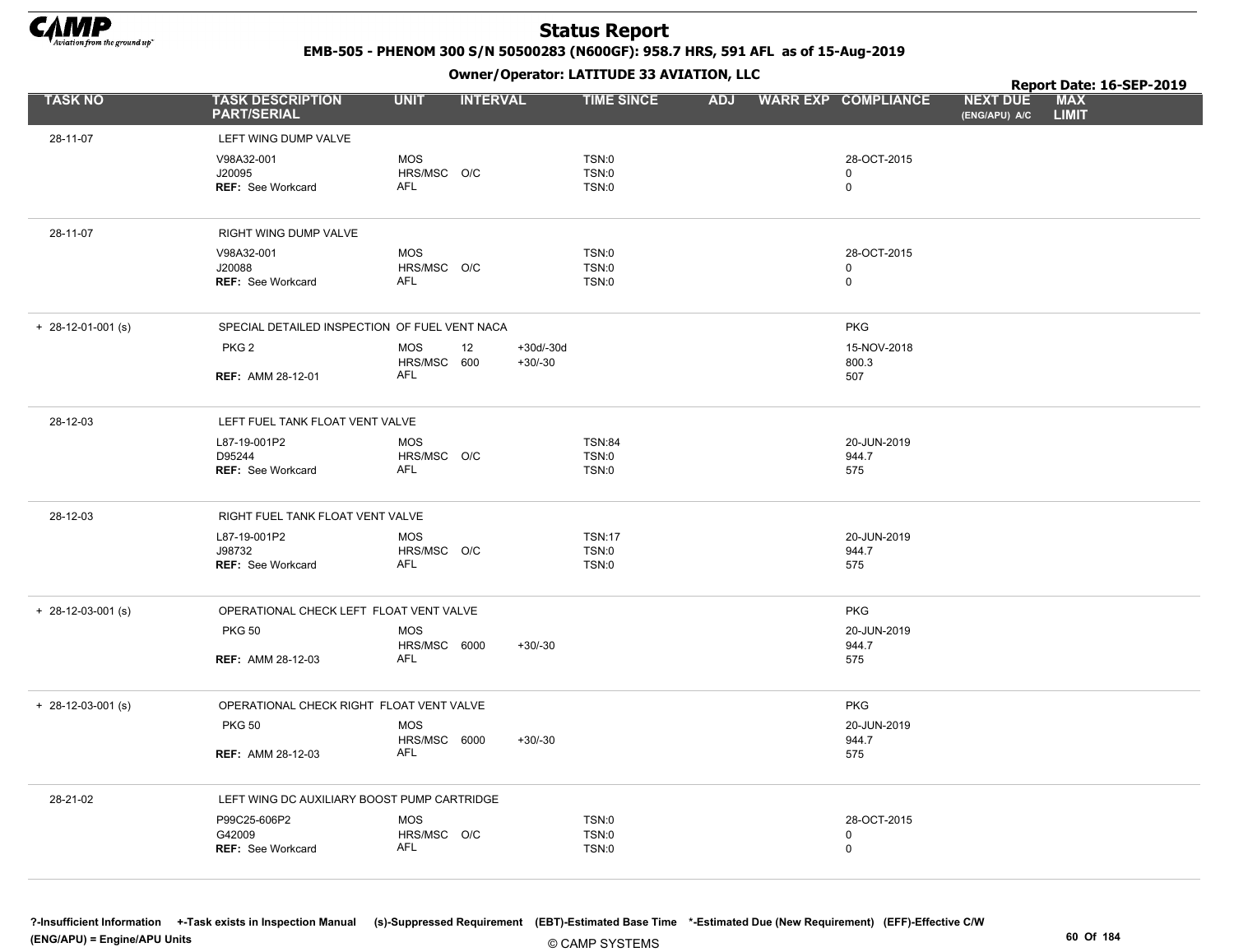

EMB-505 - PHENOM 300 S/N 50500283 (N600GF): 958.7 HRS, 591 AFL as of 15-Aug-2019

Owner/Operator: LATITUDE 33 AVIATION, LLC

|                      |                                               | .                               |                   |            |                            |                                  | Report Date: 16-SEP-2019   |  |
|----------------------|-----------------------------------------------|---------------------------------|-------------------|------------|----------------------------|----------------------------------|----------------------------|--|
| <b>TASK NO</b>       | <b>TASK DESCRIPTION</b><br><b>PART/SERIAL</b> | <b>UNIT</b><br><b>INTERVAL</b>  | <b>TIME SINCE</b> | <b>ADJ</b> | <b>WARR EXP COMPLIANCE</b> | <b>NEXT DUE</b><br>(ENG/APU) A/C | <b>MAX</b><br><b>LIMIT</b> |  |
| 28-21-02             | RIGHT WING DC AUXILIARY BOOST PUMP CARTRIDGE  |                                 |                   |            |                            |                                  |                            |  |
|                      | P99C25-606P2                                  | <b>MOS</b>                      | TSN:0             |            | 28-OCT-2015                |                                  |                            |  |
|                      | G42016                                        | HRS/MSC O/C                     | TSN:0             |            | $\mathsf 0$                |                                  |                            |  |
|                      | <b>REF: See Workcard</b>                      | <b>AFL</b>                      | TSN:0             |            | $\mathbf 0$                |                                  |                            |  |
| 28-21-03             | LEFT WING DC AUXILIARY BOOST PUMP CANISTER    |                                 |                   |            |                            |                                  |                            |  |
|                      | C93R25-606P2                                  | MOS                             | TSN:0             |            | 28-OCT-2015                |                                  |                            |  |
|                      | G38379                                        | HRS/MSC O/C                     | TSN:0             |            | $\mathbf 0$                |                                  |                            |  |
|                      | <b>REF: See Workcard</b>                      | AFL                             | TSN:0             |            | $\mathbf 0$                |                                  |                            |  |
| 28-21-03             | RIGHT WING DC AUXILIARY BOOST PUMP CANISTER   |                                 |                   |            |                            |                                  |                            |  |
|                      | C93R25-606P2                                  | <b>MOS</b>                      | TSN:0             |            | 28-OCT-2015                |                                  |                            |  |
|                      | G43256                                        | HRS/MSC O/C                     | TSN:0             |            | $\mathbf 0$                |                                  |                            |  |
|                      | <b>REF: See Workcard</b>                      | <b>AFL</b>                      | TSN:0             |            | $\mathbf 0$                |                                  |                            |  |
| 28-21-05             | LEFT WING JET PUMP FEED LINE                  |                                 |                   |            |                            |                                  |                            |  |
|                      | T99A19-602                                    | <b>MOS</b>                      | TSN:0             |            | 28-OCT-2015                |                                  |                            |  |
|                      | G42825                                        | HRS/MSC O/C                     | TSN:0             |            | $\pmb{0}$                  |                                  |                            |  |
|                      | <b>REF: See Workcard</b>                      | <b>AFL</b>                      | TSN:0             |            | $\mathbf 0$                |                                  |                            |  |
| 28-21-05             | RIGHT WING JET PUMP FEED LINE                 |                                 |                   |            |                            |                                  |                            |  |
|                      | T99A19-602                                    | <b>MOS</b>                      | TSN:0             |            | 28-OCT-2015                |                                  |                            |  |
|                      | G42824<br><b>REF: See Workcard</b>            | HRS/MSC O/C<br><b>AFL</b>       | TSN:0<br>TSN:0    |            | $\mathbf 0$<br>$\mathbf 0$ |                                  |                            |  |
|                      |                                               |                                 |                   |            |                            |                                  |                            |  |
| 28-21-07             | LEFT 0.75 SHUTOFF VALVE                       |                                 |                   |            |                            |                                  |                            |  |
|                      | B97-15-601                                    | <b>MOS</b>                      | TSN:0             |            | 28-OCT-2015                |                                  |                            |  |
|                      | J22242<br><b>REF: See Workcard</b>            | HRS/MSC O/C<br>AFL              | TSN:0<br>TSN:0    |            | $\mathbf 0$<br>$\mathbf 0$ |                                  |                            |  |
|                      |                                               |                                 |                   |            |                            |                                  |                            |  |
| 28-21-07             | RIGHT 0.75 SHUTOFF VALVE                      |                                 |                   |            |                            |                                  |                            |  |
|                      | B97-15-601                                    | <b>MOS</b>                      | TSN:0             |            | 28-OCT-2015                |                                  |                            |  |
|                      | J22240<br>REF: See Workcard                   | HRS/MSC O/C<br><b>AFL</b>       | TSN:0<br>TSN:0    |            | $\mathbf 0$<br>$\mathsf 0$ |                                  |                            |  |
|                      |                                               |                                 |                   |            |                            |                                  |                            |  |
| + 28-21-07-001       | OPERATIONAL CHECK LEFT ENGINE FUEL SOV SYSTEM |                                 |                   |            |                            |                                  |                            |  |
|                      |                                               | <b>MOS</b>                      |                   |            | 06-NOV-2017                |                                  |                            |  |
| <b>AIRWORTHINESS</b> | <b>REF: AMM 28-21-07</b>                      | HRS/MSC 600<br>$+30/-30$<br>AFL |                   |            | 547.6<br>370               | 1147.6 1177.6                    |                            |  |
|                      |                                               |                                 |                   |            |                            |                                  |                            |  |
|                      |                                               |                                 |                   |            |                            |                                  |                            |  |

?-Insufficient Information +-Task exists in Inspection Manual (s)-Suppressed Requirement (EBT)-Estimated Base Time \*-Estimated Due (New Requirement) (EFF)-Effective C/W (ENG/APU) = Engine/APU Units 61 Of 184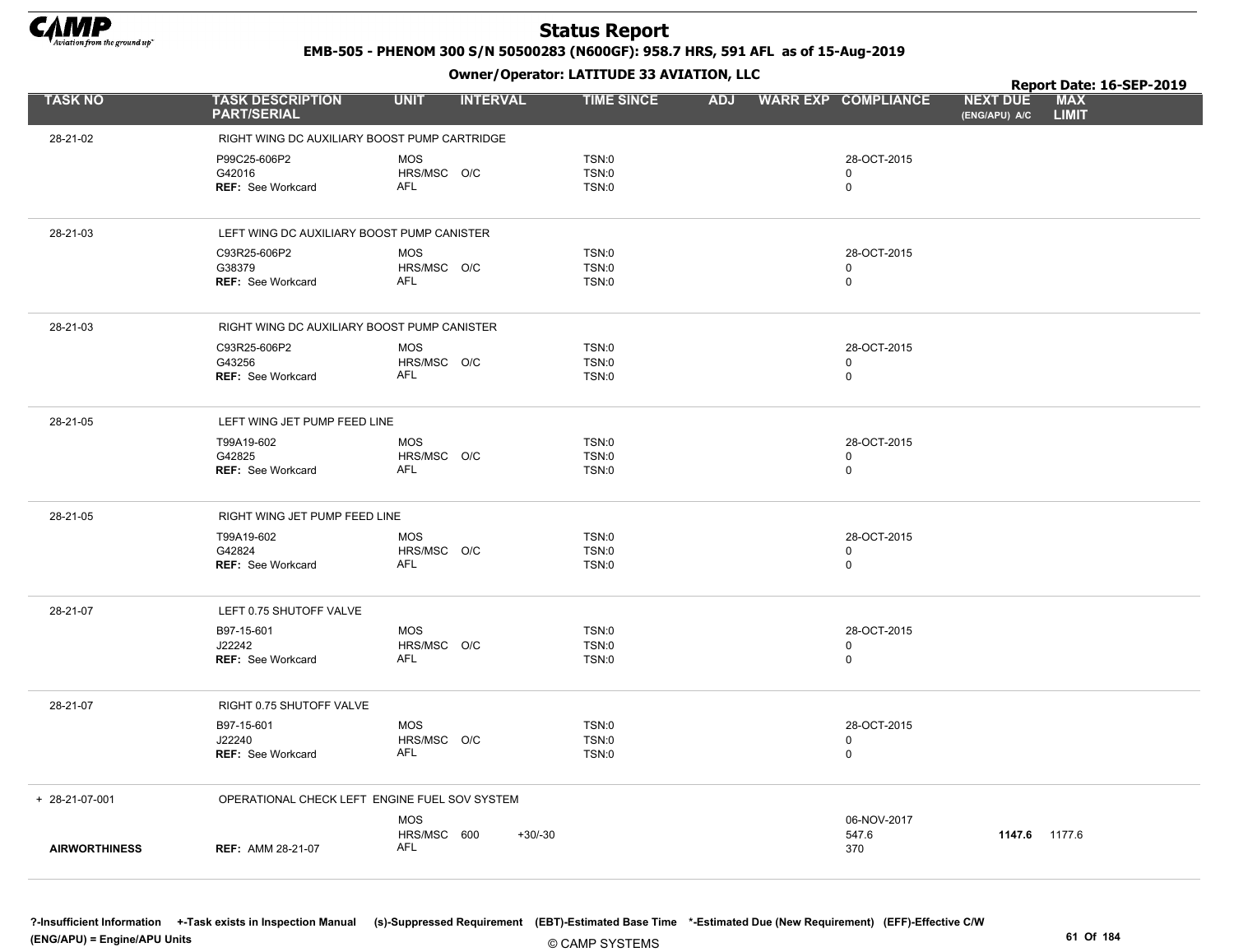

EMB-505 - PHENOM 300 S/N 50500283 (N600GF): 958.7 HRS, 591 AFL as of 15-Aug-2019

|                      |                                                     |                                         | Owner / Operator: EATITODE 33 AVIATION, LLC |            |                                         | Report Date: 16-SEP-2019         |                            |  |
|----------------------|-----------------------------------------------------|-----------------------------------------|---------------------------------------------|------------|-----------------------------------------|----------------------------------|----------------------------|--|
| <b>TASK NO</b>       | <b>TASK DESCRIPTION</b><br><b>PART/SERIAL</b>       | <b>UNIT</b><br><b>INTERVAL</b>          | <b>TIME SINCE</b>                           | <b>ADJ</b> | <b>WARR EXP COMPLIANCE</b>              | <b>NEXT DUE</b><br>(ENG/APU) A/C | <b>MAX</b><br><b>LIMIT</b> |  |
| + 28-21-07-001       | OPERATIONAL CHECK RIGHT ENGINE FUEL SOV SYSTEM      |                                         |                                             |            |                                         |                                  |                            |  |
| <b>AIRWORTHINESS</b> | <b>REF: AMM 28-21-07</b>                            | <b>MOS</b><br>HRS/MSC 600<br><b>AFL</b> | $+30/-30$                                   |            | 06-NOV-2017<br>547.6<br>370             | 1147.6 1177.6                    |                            |  |
| 28-21-08             | FORWARD LEFT 28 VDC SOV ACTUATOR                    |                                         |                                             |            |                                         |                                  |                            |  |
|                      | D97C00-644P2<br>C702031<br>REF: See Workcard        | <b>MOS</b><br>HRS/MSC O/C<br><b>AFL</b> | TSN:0<br>TSN:0<br>TSN:0                     |            | 28-OCT-2015<br>0<br>0                   |                                  |                            |  |
| 28-21-08             | LEFT WING 28 VDC SOV ACTUATOR                       |                                         |                                             |            |                                         |                                  |                            |  |
|                      | D97C00-644P2<br>C702033<br><b>REF: See Workcard</b> | <b>MOS</b><br>HRS/MSC O/C<br><b>AFL</b> | TSN:0<br><b>TSN:0</b><br>TSN:0              |            | 28-OCT-2015<br>$\mathbf 0$<br>0         |                                  |                            |  |
| 28-21-08             | REAR RIGHT 28 VDC SOV ACTUATOR                      |                                         |                                             |            |                                         |                                  |                            |  |
|                      | D97C00-644P2<br>C702035<br><b>REF: See Workcard</b> | <b>MOS</b><br>HRS/MSC O/C<br><b>AFL</b> | TSN:0<br>TSN:0<br>TSN:0                     |            | 28-OCT-2015<br>0<br>0                   |                                  |                            |  |
| 28-21-09             | LEFT WING SCAVENGER JET PUMP                        |                                         |                                             |            |                                         |                                  |                            |  |
|                      | T99A19-603<br>G42364<br><b>REF: See Workcard</b>    | <b>MOS</b><br>HRS/MSC O/C<br>AFL        | TSN:0<br>TSN:0<br>TSN:0                     |            | 28-OCT-2015<br>0<br>0                   |                                  |                            |  |
| 28-21-09             | RIGHT WING SCAVENGER JET PUMP                       |                                         |                                             |            |                                         |                                  |                            |  |
|                      | T99A19-603<br>G42366<br>REF: See Workcard           | <b>MOS</b><br>HRS/MSC O/C<br><b>AFL</b> | TSN:0<br>TSN:0<br>TSN:0                     |            | 28-OCT-2015<br>0<br>$\mathbf 0$         |                                  |                            |  |
| 28-21-10             | 3/4" (CROSSFEED) SHUT OFF VALVE                     |                                         |                                             |            |                                         |                                  |                            |  |
|                      | B97H19-608P2<br>H67235<br>REF: See Workcard         | <b>MOS</b><br>HRS/MSC O/C<br>AFL        | TSN:0<br>TSN:0<br>TSN:0                     |            | 28-OCT-2015<br>$\mathbf 0$<br>$\pmb{0}$ |                                  |                            |  |
| $+$ 28-21-10-001 (s) | OPERATIONAL CHECK OF FUEL XFEED VALVE               |                                         |                                             |            | <b>PKG</b>                              |                                  |                            |  |
|                      | <b>PKG 65</b><br><b>REF: AMM 28-21-10</b>           | <b>MOS</b><br>HRS/MSC 12000<br>AFL      | $+30/-30$                                   |            | 28-OCT-2015<br>0<br>0                   |                                  |                            |  |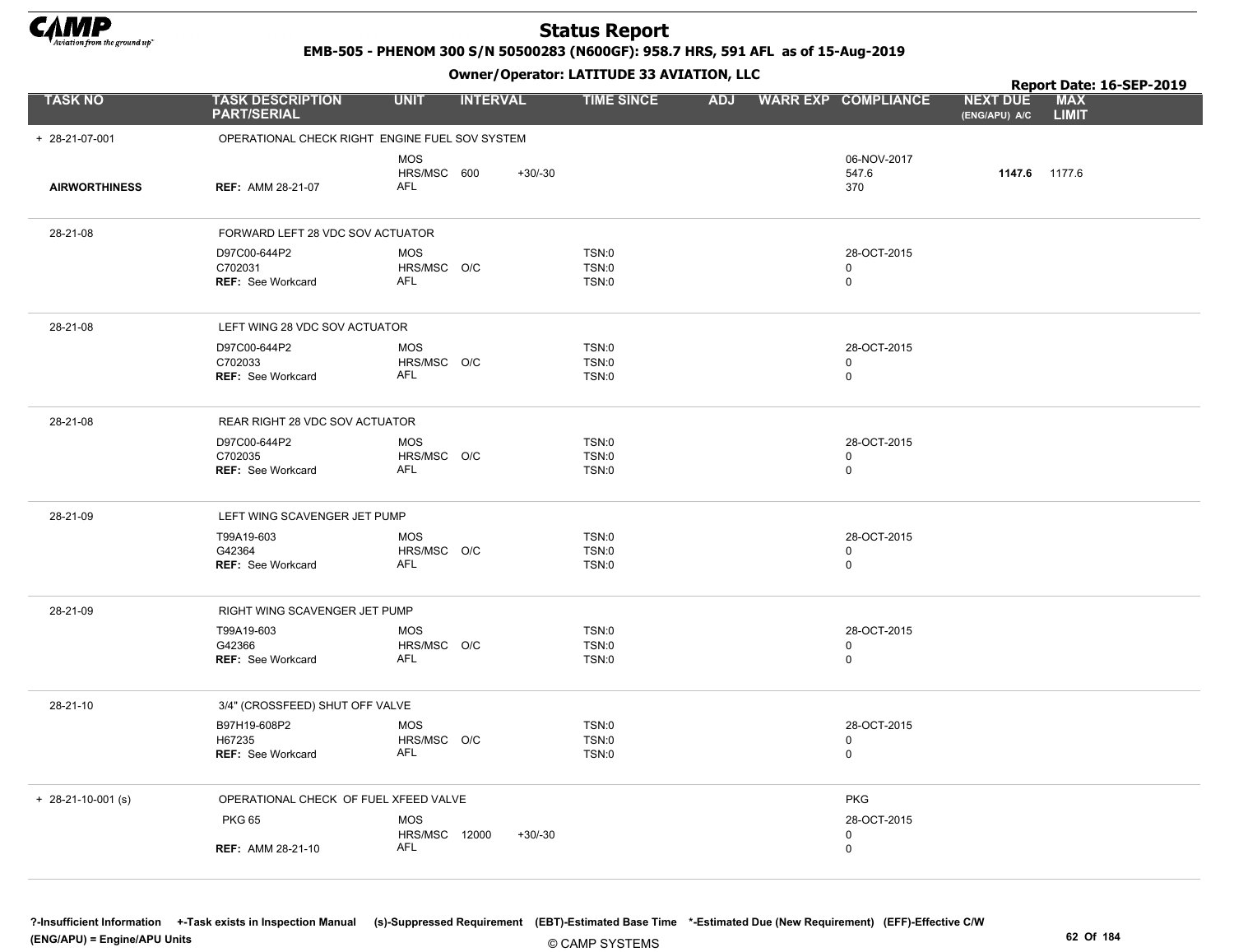

EMB-505 - PHENOM 300 S/N 50500283 (N600GF): 958.7 HRS, 591 AFL as of 15-Aug-2019

Owner/Operator: LATITUDE 33 AVIATION, LLC

|                      |                                                         |                                                         | Owner / Operator: EATITODE 33 AVIATION, LLC  |            |                                           | Report Date: 16-SEP-2019         |                            |  |
|----------------------|---------------------------------------------------------|---------------------------------------------------------|----------------------------------------------|------------|-------------------------------------------|----------------------------------|----------------------------|--|
| <b>TASK NO</b>       | <b>TASK DESCRIPTION</b><br><b>PART/SERIAL</b>           | <b>UNIT</b><br><b>INTERVAL</b>                          | <b>TIME SINCE</b>                            | <b>ADJ</b> | <b>WARR EXP COMPLIANCE</b>                | <b>NEXT DUE</b><br>(ENG/APU) A/C | <b>MAX</b><br><b>LIMIT</b> |  |
| 28-21-11             | LEFT WING 1/2 INCH CHECK VALVE VALVE                    |                                                         |                                              |            |                                           |                                  |                            |  |
|                      | L96-13-001<br>J20825<br><b>REF: See Workcard</b>        | <b>MOS</b><br>HRS/MSC O/C<br><b>AFL</b>                 | <b>TSN:0</b><br><b>TSN:0</b><br><b>TSN:0</b> |            | 28-OCT-2015<br>$\mathbf 0$<br>$\mathsf 0$ |                                  |                            |  |
| 28-21-11             | RIGHT WING 1/2 INCH CHECK VALVE VALVE                   |                                                         |                                              |            |                                           |                                  |                            |  |
|                      | L96-13-001<br>J14437<br>REF: See Workcard               | <b>MOS</b><br>HRS/MSC O/C<br><b>AFL</b>                 | <b>TSN:0</b><br><b>TSN:0</b><br><b>TSN:0</b> |            | 28-OCT-2015<br>$\mathbf 0$<br>$\mathsf 0$ |                                  |                            |  |
| 28-21-13             | <b>INSC ILLUM PANEL</b>                                 |                                                         |                                              |            |                                           |                                  |                            |  |
|                      | 441-42621-002<br>1304<br><b>REF: See Workcard</b>       | <b>MOS</b><br>HRS/MSC O/C<br><b>AFL</b>                 | <b>TSN:0</b><br><b>TSN:0</b><br><b>TSN:0</b> |            | 28-OCT-2015<br>$\mathbf 0$<br>$\mathbf 0$ |                                  |                            |  |
| 28-23-03             | LEFT WING PRESSURE REFUELING SOLENOID VALVE             |                                                         |                                              |            |                                           |                                  |                            |  |
|                      | L94E31-653P3<br>J22871<br><b>REF: See Workcard</b>      | <b>MOS</b><br>HRS/MSC O/C<br>AFL                        | <b>TSN:0</b><br><b>TSN:0</b><br><b>TSN:0</b> |            | 28-OCT-2015<br>$\mathsf 0$<br>$\mathbf 0$ |                                  |                            |  |
| 28-23-03             | RIGHT WING PRESSURE REFUELING SOLENOID VALVE            |                                                         |                                              |            |                                           |                                  |                            |  |
|                      | L94E31-653P3<br>J22872<br><b>REF: See Workcard</b>      | <b>MOS</b><br>HRS/MSC O/C<br>AFL                        | <b>TSN:0</b><br>TSN:0<br><b>TSN:0</b>        |            | 28-OCT-2015<br>$\mathbf 0$<br>$\mathsf 0$ |                                  |                            |  |
| $+ 28-23-04-001$ (s) |                                                         | GENERAL VISUAL INSPECTION OF PRESSURE REFUELING ADAPTER |                                              |            | <b>PKG</b>                                |                                  |                            |  |
|                      | <b>PKG 40</b>                                           | <b>MOS</b>                                              |                                              |            | 28-OCT-2015                               |                                  |                            |  |
|                      | <b>REF: AMM 28-23-05</b>                                | HRS/MSC 3000<br>$+30/30$<br><b>AFL</b>                  |                                              |            | $\mathbf 0$<br>$\mathbf 0$                |                                  |                            |  |
| 28-23-09             | FUEL PORT AND CAP                                       |                                                         |                                              |            |                                           |                                  |                            |  |
|                      | K97-63-613<br>J19447<br><b>REF: See Workcard</b>        | <b>MOS</b><br>HRS/MSC O/C<br><b>AFL</b>                 | <b>TSN:0</b><br><b>TSN:0</b><br>TSN:0        |            | 28-OCT-2015<br>$\mathbf 0$<br>$\mathsf 0$ |                                  |                            |  |
| 28-41-01             | NO. 1 LEFT PROBE                                        |                                                         |                                              |            |                                           |                                  |                            |  |
|                      | 765896-1-0<br>765896IN00739<br><b>REF: See Workcard</b> | <b>MOS</b><br>HRS/MSC O/C<br><b>AFL</b>                 | <b>TSN:0</b><br><b>TSN:0</b><br>TSN:0        |            | 28-OCT-2015<br>$\mathbf 0$<br>$\mathbf 0$ |                                  |                            |  |

?-Insufficient Information +-Task exists in Inspection Manual (s)-Suppressed Requirement (EBT)-Estimated Base Time \*-Estimated Due (New Requirement) (EFF)-Effective C/W (ENG/APU) = Engine/APU Units 63 Of 184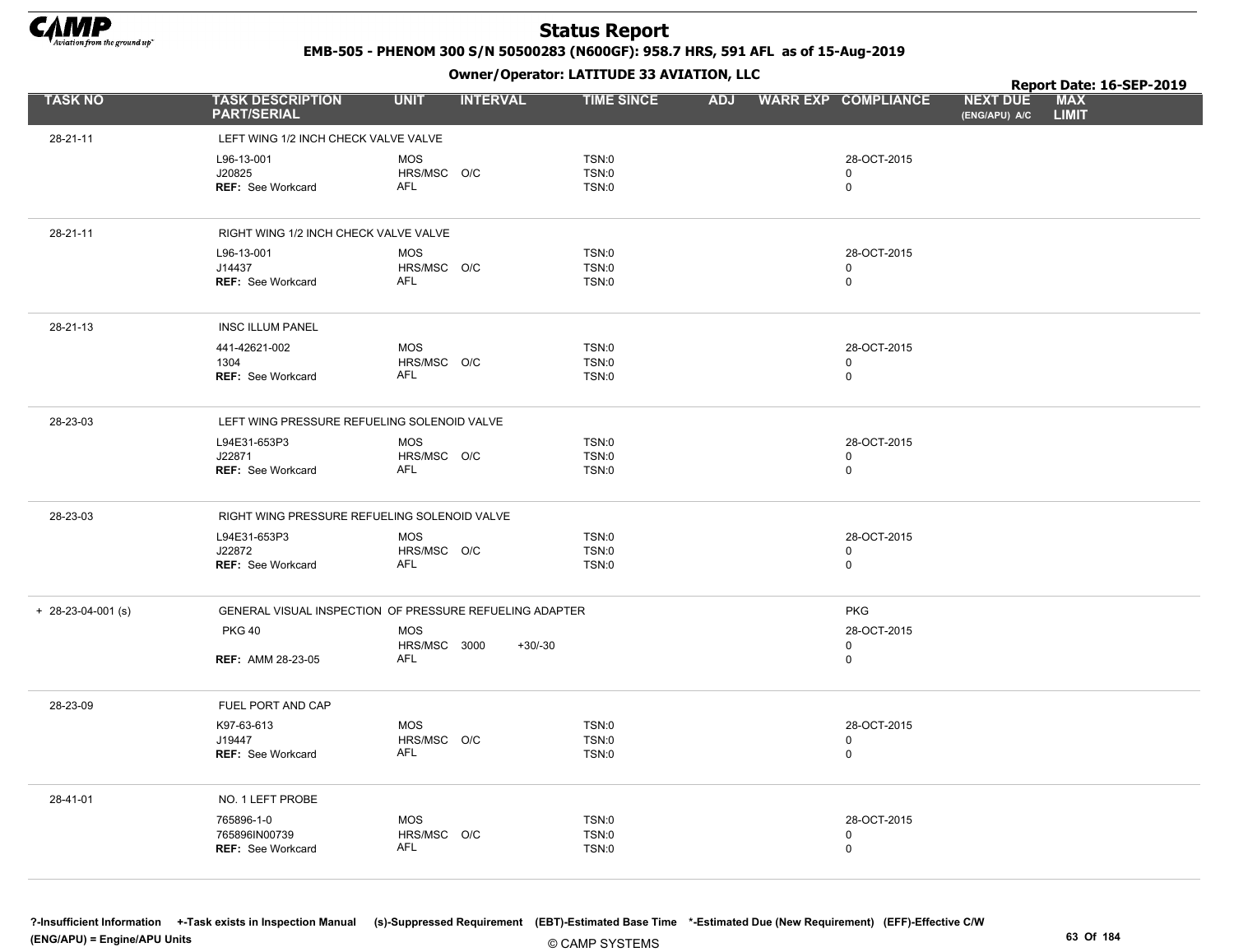

EMB-505 - PHENOM 300 S/N 50500283 (N600GF): 958.7 HRS, 591 AFL as of 15-Aug-2019

Owner/Operator: LATITUDE 33 AVIATION, LLC

|                |                                                         |                                         |                 | Owner / Operator: EATITODE 33 AVIATION, LLC  |            |                                           | Report Date: 16-SEP-2019         |                            |  |
|----------------|---------------------------------------------------------|-----------------------------------------|-----------------|----------------------------------------------|------------|-------------------------------------------|----------------------------------|----------------------------|--|
| <b>TASK NO</b> | <b>TASK DESCRIPTION</b><br><b>PART/SERIAL</b>           | <b>UNIT</b>                             | <b>INTERVAL</b> | <b>TIME SINCE</b>                            | <b>ADJ</b> | <b>WARR EXP COMPLIANCE</b>                | <b>NEXT DUE</b><br>(ENG/APU) A/C | <b>MAX</b><br><b>LIMIT</b> |  |
| 28-41-01       | NO. 1 RIGHT PROBE                                       |                                         |                 |                                              |            |                                           |                                  |                            |  |
|                | 765896-1-0<br>765896IN00733<br><b>REF: See Workcard</b> | <b>MOS</b><br>HRS/MSC O/C<br>AFL        |                 | <b>TSN:0</b><br><b>TSN:0</b><br><b>TSN:0</b> |            | 28-OCT-2015<br>$\mathbf 0$<br>$\mathsf 0$ |                                  |                            |  |
| 28-41-01       | NO. 2 LEFT PROBE                                        |                                         |                 |                                              |            |                                           |                                  |                            |  |
|                | 765873-1-0<br>765873IN00751<br>REF: See Workcard        | <b>MOS</b><br>HRS/MSC O/C<br><b>AFL</b> |                 | <b>TSN:0</b><br>TSN:0<br>TSN:0               |            | 28-OCT-2015<br>$\mathbf 0$<br>$\mathbf 0$ |                                  |                            |  |
| 28-41-01       | NO. 2 RIGHT PROBE                                       |                                         |                 |                                              |            |                                           |                                  |                            |  |
|                | 765873-1-0<br>765873IN00756<br><b>REF: See Workcard</b> | <b>MOS</b><br>HRS/MSC O/C<br><b>AFL</b> |                 | <b>TSN:0</b><br><b>TSN:0</b><br><b>TSN:0</b> |            | 28-OCT-2015<br>$\mathbf 0$<br>$\mathsf 0$ |                                  |                            |  |
| 28-41-01       | NO. 3 LEFT PROBE                                        |                                         |                 |                                              |            |                                           |                                  |                            |  |
|                | 765874-1-0<br>765874IN00766<br>REF: See Workcard        | <b>MOS</b><br>HRS/MSC O/C<br>AFL        |                 | TSN:0<br><b>TSN:0</b><br><b>TSN:0</b>        |            | 28-OCT-2015<br>$\mathbf 0$<br>$\mathbf 0$ |                                  |                            |  |
| 28-41-01       | NO. 3 RIGHT PROBE                                       |                                         |                 |                                              |            |                                           |                                  |                            |  |
|                | 765874-1-0<br>765874IN00768<br>REF: See Workcard        | <b>MOS</b><br>HRS/MSC O/C<br>AFL        |                 | <b>TSN:0</b><br><b>TSN:0</b><br>TSN:0        |            | 28-OCT-2015<br>$\mathsf 0$<br>$\mathbf 0$ |                                  |                            |  |
| 28-41-01       | NO. 4 LEFT PROBE                                        |                                         |                 |                                              |            |                                           |                                  |                            |  |
|                | 765875-1-0<br>765875IN00754<br><b>REF: See Workcard</b> | <b>MOS</b><br>HRS/MSC O/C<br>AFL        |                 | <b>TSN:0</b><br>TSN:0<br><b>TSN:0</b>        |            | 28-OCT-2015<br>$\mathsf 0$<br>$\mathsf 0$ |                                  |                            |  |
| 28-41-01       | NO. 4 RIGHT PROBE                                       |                                         |                 |                                              |            |                                           |                                  |                            |  |
|                | 765875-1-0<br>765875IN00770<br><b>REF: See Workcard</b> | <b>MOS</b><br>HRS/MSC O/C<br>AFL        |                 | <b>TSN:0</b><br><b>TSN:0</b><br><b>TSN:0</b> |            | 28-OCT-2015<br>0<br>$\mathbf 0$           |                                  |                            |  |
| 28-41-05       | EFCU ELECTRICAL FUEL CONTROL UNIT                       |                                         |                 |                                              |            |                                           |                                  |                            |  |
|                | 738742-1-4<br>738790IN00840<br>REF: See Workcard        | <b>MOS</b><br>HRS/MSC O/C<br><b>AFL</b> |                 | <b>TSN:0</b><br>TSN:0<br>TSN:0               |            | 28-OCT-2015<br>$\mathsf 0$<br>$\mathsf 0$ |                                  |                            |  |

?-Insufficient Information +-Task exists in Inspection Manual (s)-Suppressed Requirement (EBT)-Estimated Base Time \*-Estimated Due (New Requirement) (EFF)-Effective C/W (ENG/APU) = Engine/APU Units 64 Of 184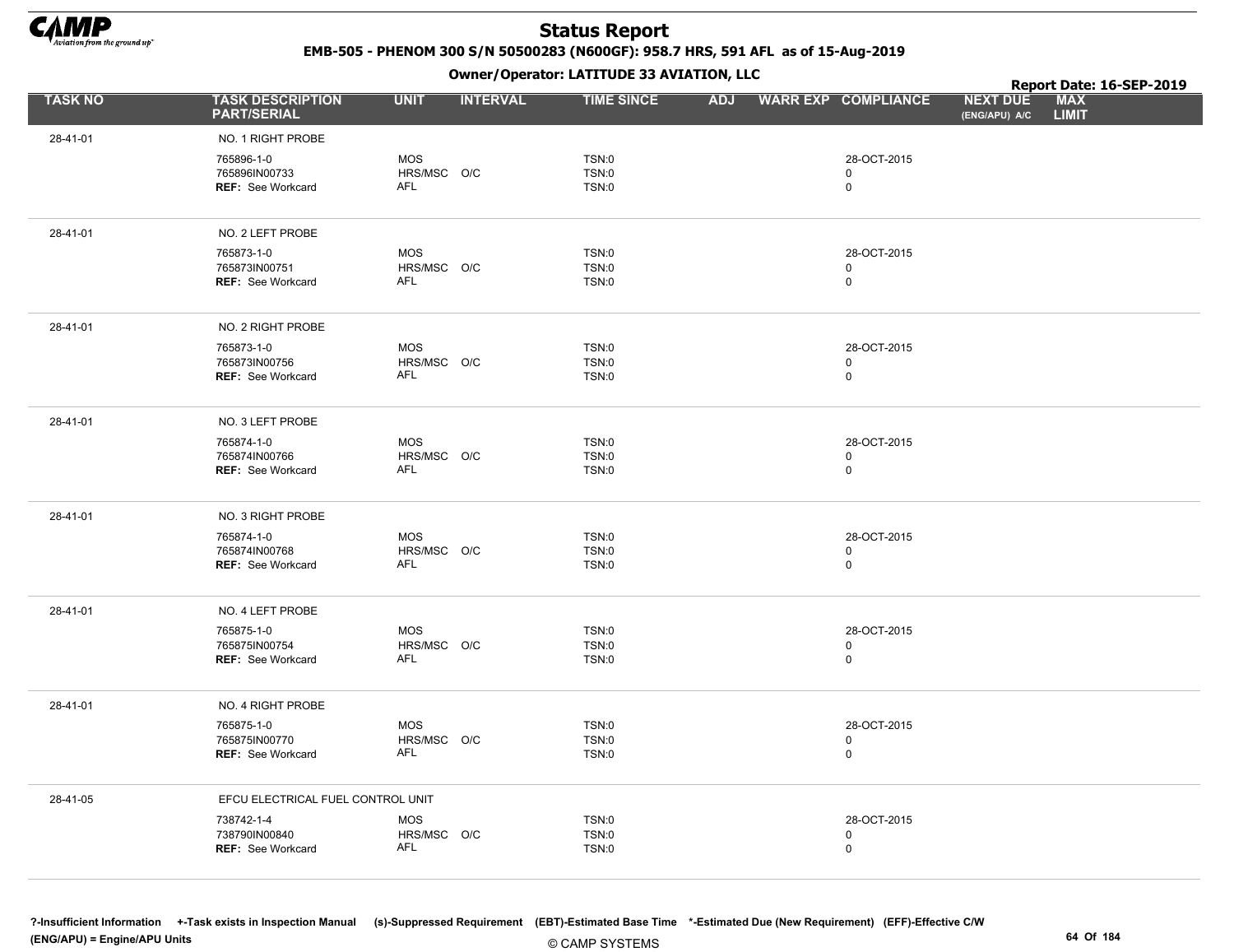

EMB-505 - PHENOM 300 S/N 50500283 (N600GF): 958.7 HRS, 591 AFL as of 15-Aug-2019

Owner/Operator: LATITUDE 33 AVIATION, LLC

|                      |                                                            |                                         | Owner / Operator. LATTTODE 33 AVIATION, LLC |            |                                 | Report Date: 16-SEP-2019         |                            |  |  |
|----------------------|------------------------------------------------------------|-----------------------------------------|---------------------------------------------|------------|---------------------------------|----------------------------------|----------------------------|--|--|
| <b>TASK NO</b>       | <b>TASK DESCRIPTION</b><br><b>PART/SERIAL</b>              | <b>UNIT</b>                             | <b>INTERVAL</b><br><b>TIME SINCE</b>        | <b>ADJ</b> | <b>WARR EXP COMPLIANCE</b>      | <b>NEXT DUE</b><br>(ENG/APU) A/C | <b>MAX</b><br><b>LIMIT</b> |  |  |
| 28-43-01             | TEMPERATURE SENSOR                                         |                                         |                                             |            |                                 |                                  |                            |  |  |
|                      | 798840-1-0<br>04254<br>REF: See Workcard                   | <b>MOS</b><br>HRS/MSC O/C<br><b>AFL</b> | TSN:0<br><b>TSN:0</b><br>TSN:0              |            | 28-OCT-2015<br>0<br>$\mathsf 0$ |                                  |                            |  |  |
| $+ 28-43-01-001$ (s) | FUNCTIONAL CHECK OF FUEL TEMPERATURE SENSOR                |                                         |                                             |            | <b>PKG</b>                      |                                  |                            |  |  |
|                      | <b>PKG 50</b><br><b>REF: AMM 28-43-01</b>                  | <b>MOS</b><br>HRS/MSC 6000<br>AFL       | $+30/-30$                                   |            | 28-OCT-2015<br>0<br>0           |                                  |                            |  |  |
|                      |                                                            |                                         |                                             |            |                                 |                                  |                            |  |  |
| 28-45-01             | LEFT PRESSURE SWITCH                                       |                                         |                                             |            |                                 |                                  |                            |  |  |
|                      | D98C07-611                                                 | <b>MOS</b>                              | TSN:0                                       |            | 28-OCT-2015                     |                                  |                            |  |  |
|                      | 1381<br>REF: See Workcard                                  | HRS/MSC O/C<br><b>AFL</b>               | TSN:0<br><b>TSN:0</b>                       |            | 0<br>$\mathbf 0$                |                                  |                            |  |  |
| 28-45-01             | RIGHT PRESSURE SWITCH                                      |                                         |                                             |            |                                 |                                  |                            |  |  |
|                      | D98C07-611                                                 | <b>MOS</b>                              | TSN:0                                       |            | 28-OCT-2015                     |                                  |                            |  |  |
|                      | 1384<br><b>REF: See Workcard</b>                           | HRS/MSC O/C<br>AFL                      | TSN:0<br>TSN:0                              |            | 0<br>0                          |                                  |                            |  |  |
| CHAPTER 29-          | <b>HYDRAULIC POWER</b>                                     |                                         |                                             |            |                                 |                                  |                            |  |  |
| 29-12-02             | CENTER FUSELAGE HYDRAULIC SYSTEM FLUID BOOTSTRAP RESERVOIR |                                         |                                             |            |                                 |                                  |                            |  |  |
|                      | 3032763-003                                                | <b>MOS</b>                              | TSN:0                                       |            | 28-OCT-2015<br>$\mathbf 0$      |                                  |                            |  |  |
|                      | MX781150<br><b>REF: See Workcard</b>                       | HRS/MSC O/C<br>AFL                      | TSN:0<br><b>TSN:0</b>                       |            | 0                               |                                  |                            |  |  |
| 29-12-02             | LEFT ENGINE DRIVEN HYDRAULIC PUMP                          |                                         |                                             |            |                                 |                                  |                            |  |  |
|                      | 3032249-002                                                | <b>MOS</b>                              | <b>TSN:0</b>                                |            | 28-OCT-2015                     |                                  |                            |  |  |
|                      | MX785790<br>REF: See Workcard                              | HRS/MSC O/C<br><b>AFL</b>               | <b>TSN:0</b><br>TSN:0                       |            | 0<br>$\mathbf 0$                |                                  |                            |  |  |
| 29-12-02             | RIGHT ENGINE DRIVEN HYDRAULIC PUMP                         |                                         |                                             |            |                                 |                                  |                            |  |  |
|                      | 3032249-002<br>MX785675                                    | <b>MOS</b>                              | TSN:0<br><b>TSN:0</b>                       |            | 28-OCT-2015                     |                                  |                            |  |  |
|                      | <b>REF: See Workcard</b>                                   | HRS/MSC O/C<br>AFL                      | TSN:0                                       |            | 0<br>0                          |                                  |                            |  |  |
| $+ 29-12-02-001$ (s) | VISUAL CHECK OF MANIFOLD/ RESERVOIR                        |                                         |                                             |            | <b>PKG</b>                      |                                  |                            |  |  |
|                      | PKG <sub>2</sub>                                           | <b>MOS</b><br>12<br>HRS/MSC<br>600      | $+30d/-30d$<br>$+30/-30$                    |            | 15-NOV-2018<br>800.3            |                                  |                            |  |  |
|                      | <b>REF: AMM 29-12-02</b>                                   | AFL                                     |                                             |            | 507                             |                                  |                            |  |  |

?-Insufficient Information +-Task exists in Inspection Manual (s)-Suppressed Requirement (EBT)-Estimated Base Time \*-Estimated Due (New Requirement) (EFF)-Effective C/W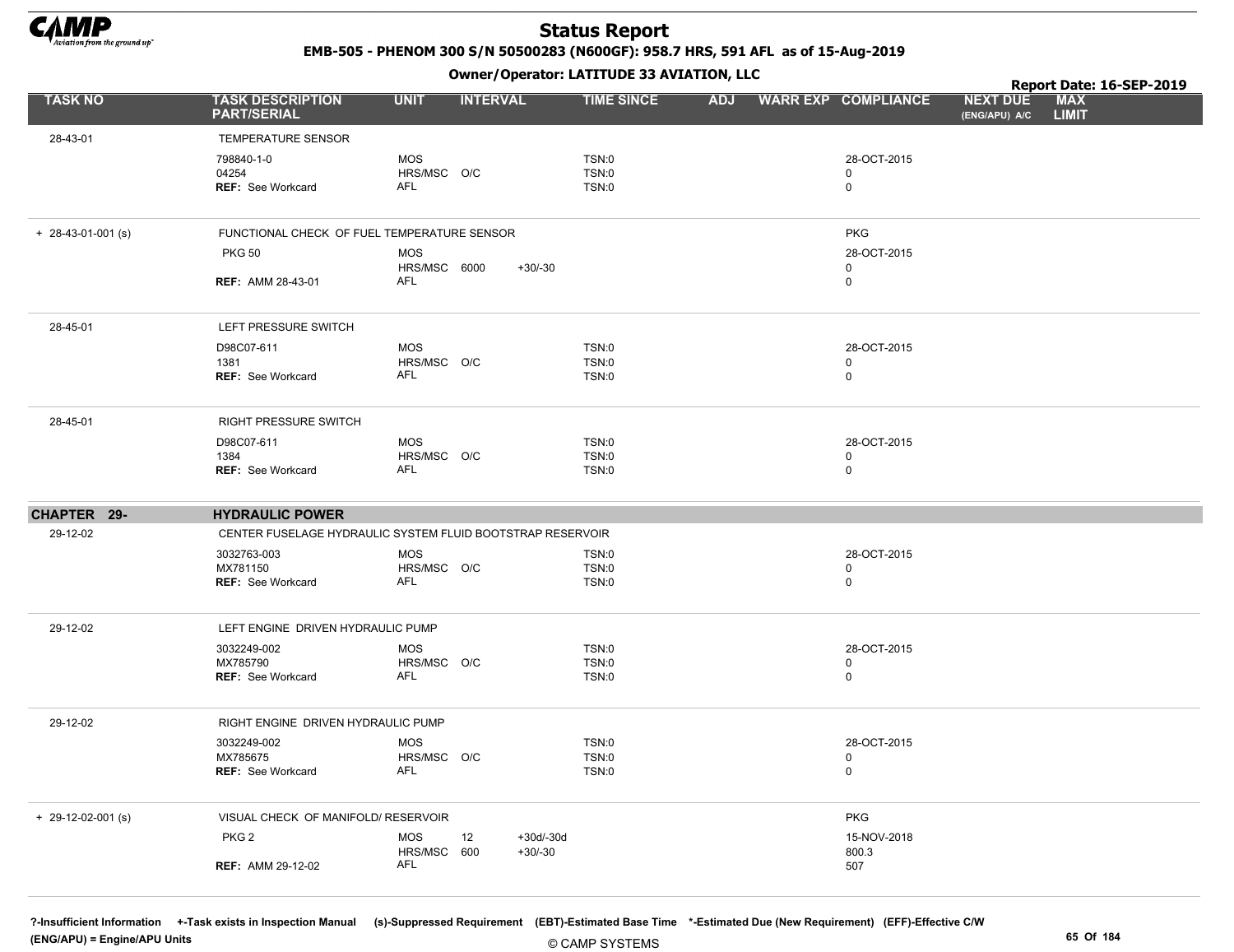

EMB-505 - PHENOM 300 S/N 50500283 (N600GF): 958.7 HRS, 591 AFL as of 15-Aug-2019

|                      |                                                                                    |                            | .               |             |                              |  |                            |                                  | Report Date: 16-SEP-2019   |  |
|----------------------|------------------------------------------------------------------------------------|----------------------------|-----------------|-------------|------------------------------|--|----------------------------|----------------------------------|----------------------------|--|
| <b>TASK NO</b>       | <b>TASK DESCRIPTION</b><br><b>PART/SERIAL</b>                                      | <b>UNIT</b>                | <b>INTERVAL</b> |             | <b>TIME SINCE</b>            |  | ADJ WARR EXP COMPLIANCE    | <b>NEXT DUE</b><br>(ENG/APU) A/C | <b>MAX</b><br><b>LIMIT</b> |  |
| $+$ 29-12-02-002 (s) | OPERATIONAL CHECK LEFT EDP CHECK VALVE                                             |                            |                 |             |                              |  | <b>PKG</b>                 |                                  |                            |  |
|                      | <b>PKG 53</b>                                                                      | <b>MOS</b>                 | 96              | $+30d/-30d$ |                              |  | 28-OCT-2015                |                                  |                            |  |
|                      |                                                                                    | HRS/MSC 6000               |                 | $+30/-30$   |                              |  | 0                          |                                  |                            |  |
|                      | <b>REF: AMM 29-10-00</b>                                                           | AFL                        |                 |             |                              |  | $\mathbf 0$                |                                  |                            |  |
| $+$ 29-12-02-002 (s) | OPERATIONAL CHECK RIGHT EDP CHECK VALVE                                            |                            |                 |             |                              |  | <b>PKG</b>                 |                                  |                            |  |
|                      | <b>PKG 53</b>                                                                      | <b>MOS</b>                 | 96              | $+30d/-30d$ |                              |  | 28-OCT-2015                |                                  |                            |  |
|                      | <b>REF: AMM 29-10-00</b>                                                           | HRS/MSC 6000<br><b>AFL</b> |                 | $+30/-30$   |                              |  | $\mathbf 0$<br>$\mathbf 0$ |                                  |                            |  |
| 29-12-04.1           | HYDRAULIC SYSTEM FILTER ELEMENT PRESSURE SIDE.                                     |                            |                 |             |                              |  |                            |                                  |                            |  |
|                      | <b>UNK</b>                                                                         | <b>MOS</b>                 |                 |             | TSN:0                        |  | 28-OCT-2015                |                                  |                            |  |
|                      | SN-UNKNOWN                                                                         | HRS/MSC O/C                |                 |             | <b>TSN:0</b>                 |  | $\mathbf{0}$               |                                  |                            |  |
|                      | REF:                                                                               | <b>AFL</b>                 |                 |             | <b>TSN:0</b>                 |  | $\mathbf 0$                |                                  |                            |  |
| 29-12-04.2           | HYDRAULIC SYSTEM FILTER ELEMENT RETURN SIDE.                                       |                            |                 |             |                              |  |                            |                                  |                            |  |
|                      | 3032408-329                                                                        | <b>MOS</b>                 |                 |             | TSN:0                        |  | 20-SEP-2016                |                                  |                            |  |
|                      | US00013818<br>REF:                                                                 | HRS/MSC O/C<br><b>AFL</b>  |                 |             | <b>TSN:0</b><br><b>TSN:0</b> |  | 275.3<br>214               |                                  |                            |  |
| 29-15-03             | CENTER FUSELAGE EMERGENCY/PARKING BRAKE - HYDRAULIC 25 CU.IN ACCUMULATOR           |                            |                 |             |                              |  |                            |                                  |                            |  |
|                      | 0860231003/DAP00106-01                                                             | <b>MOS</b>                 |                 |             | <b>TSN:0</b>                 |  | 28-OCT-2015                |                                  |                            |  |
|                      | 11172-2<br><b>REF: See Workcard</b>                                                | HRS/MSC O/C<br><b>AFL</b>  |                 |             | <b>TSN:0</b><br><b>TSN:0</b> |  | 0<br>$\mathbf 0$           |                                  |                            |  |
|                      |                                                                                    |                            |                 |             |                              |  |                            |                                  |                            |  |
| $+$ 29-15-03-001 (s) | SERVICING CENTER FUSELAGE EMERGENCY/PARKING BRAKE - HYDRAULIC 25 CU.IN ACCUMULATOR |                            |                 |             |                              |  | <b>PKG</b>                 |                                  |                            |  |
|                      | 0860231003/DAP00106-01 PKG 2 MOS                                                   |                            | 12              | $+30d/-30d$ |                              |  | 15-NOV-2018                |                                  |                            |  |
|                      | 11172-2<br><b>REF: AMM 12-13-00</b>                                                | HRS/MSC 600<br><b>AFL</b>  |                 | $+30/-30$   |                              |  | 800.3<br>507               |                                  |                            |  |
| 29-15-04             | NO. 1 FSOV FIRE SHUT OFF VALVE                                                     |                            |                 |             |                              |  |                            |                                  |                            |  |
|                      | 3032428-001                                                                        | <b>MOS</b>                 |                 |             | TSN:0                        |  | 28-OCT-2015                |                                  |                            |  |
|                      | AA511657<br><b>REF: See Workcard</b>                                               | HRS/MSC O/C<br><b>AFL</b>  |                 |             | <b>TSN:0</b><br><b>TSN:0</b> |  | $\mathbf 0$<br>$\mathbf 0$ |                                  |                            |  |
|                      |                                                                                    |                            |                 |             |                              |  |                            |                                  |                            |  |
| 29-15-04             | NO. 2 FSOV FIRE SHUT OFF VALVE                                                     |                            |                 |             |                              |  |                            |                                  |                            |  |
|                      | 3032428-001<br>AA511658                                                            | <b>MOS</b><br>HRS/MSC O/C  |                 |             | <b>TSN:0</b><br><b>TSN:0</b> |  | 28-OCT-2015<br>0           |                                  |                            |  |
|                      | <b>REF: See Workcard</b>                                                           | AFL                        |                 |             | <b>TSN:0</b>                 |  | $\mathbf 0$                |                                  |                            |  |
|                      |                                                                                    |                            |                 |             |                              |  |                            |                                  |                            |  |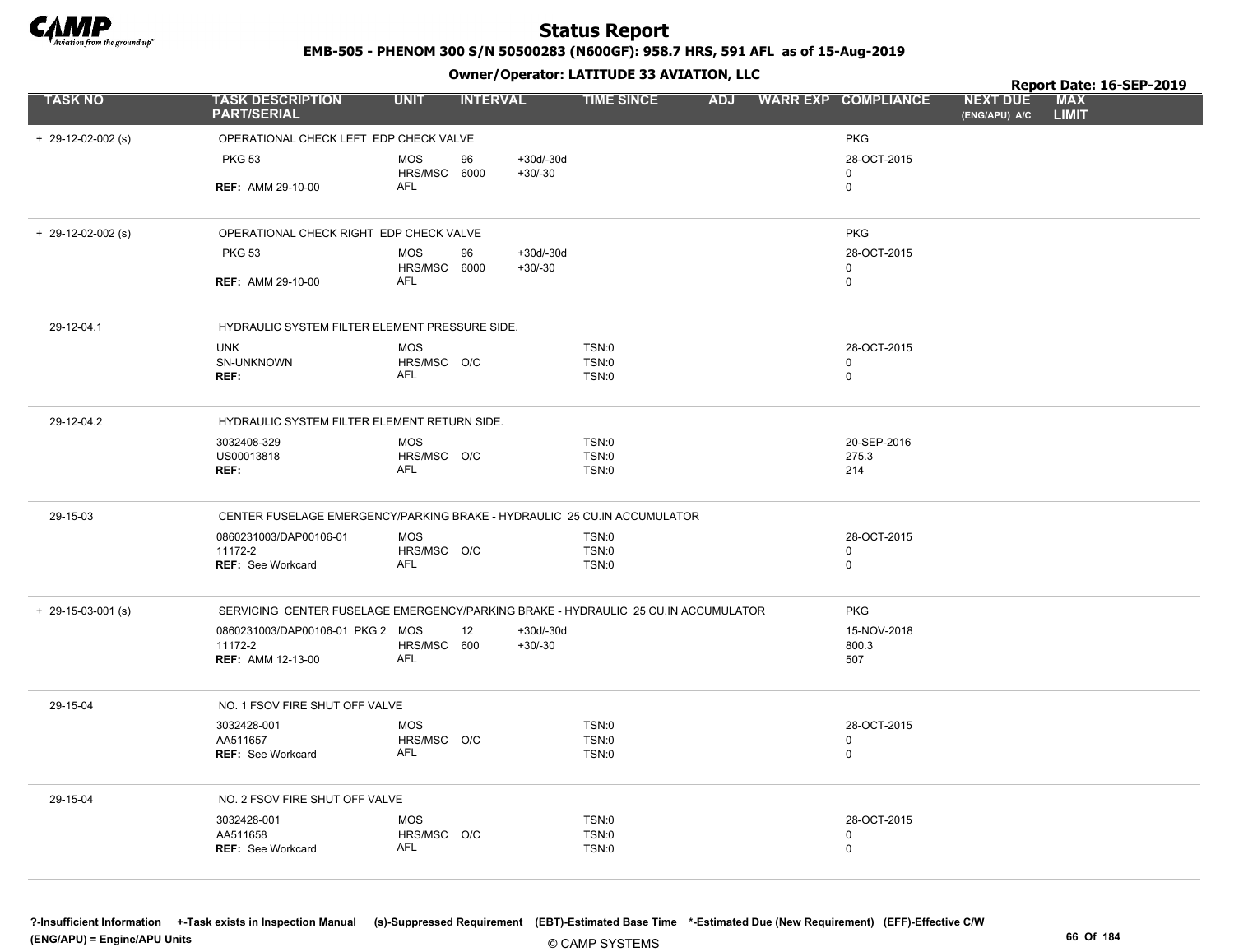

EMB-505 - PHENOM 300 S/N 50500283 (N600GF): 958.7 HRS, 591 AFL as of 15-Aug-2019

Owner/Operator: LATITUDE 33 AVIATION, LLC

|                        |                                                                                                        |                                   |                 |                          | Owner / Operator: EATITODE 33 AVIATION, LLC |            |                             | Report Date: 16-SEP-2019         |                            |  |
|------------------------|--------------------------------------------------------------------------------------------------------|-----------------------------------|-----------------|--------------------------|---------------------------------------------|------------|-----------------------------|----------------------------------|----------------------------|--|
| <b>TASK NO</b>         | <b>TASK DESCRIPTION</b><br><b>PART/SERIAL</b>                                                          | <b>UNIT</b>                       | <b>INTERVAL</b> |                          | <b>TIME SINCE</b>                           | <b>ADJ</b> | <b>WARR EXP COMPLIANCE</b>  | <b>NEXT DUE</b><br>(ENG/APU) A/C | <b>MAX</b><br><b>LIMIT</b> |  |
| $+ 29 - 15 - 04 - 001$ | OPERATIONAL CHECK LEFT ENGINE HYDRAULIC SHUT-OFF VALVE                                                 |                                   |                 |                          |                                             |            |                             |                                  |                            |  |
| <b>AIRWORTHINESS</b>   | <b>REF: AMM 29-15-04</b>                                                                               | <b>MOS</b><br>HRS/MSC 3000<br>AFL | 48              | $+30d/-30d$<br>$+30/-30$ |                                             |            | 28-OCT-2015<br>0<br>0       | 28-OCT-2019<br>3000              | 27-NOV-2019<br>3030        |  |
| $+ 29 - 15 - 04 - 001$ | OPERATIONAL CHECK RIGHT ENGINE HYDRAULIC SHUT-OFF VALVE                                                |                                   |                 |                          |                                             |            |                             |                                  |                            |  |
| <b>AIRWORTHINESS</b>   | <b>REF: AMM 29-15-04</b>                                                                               | <b>MOS</b><br>HRS/MSC 3000<br>AFL | 48              | $+30d/-30d$<br>$+30/-30$ |                                             |            | 28-OCT-2015<br>0<br>0       | 28-OCT-2019<br>3000              | 27-NOV-2019<br>3030        |  |
| 29-15-05               | PRIORITY VALVE                                                                                         |                                   |                 |                          |                                             |            |                             |                                  |                            |  |
|                        | 2217-0001-401<br>00309<br><b>REF: See Workcard</b>                                                     | <b>MOS</b><br>HRS/MSC O/C<br>AFL  |                 |                          | TSN:0<br>TSN:0<br>TSN:0                     |            | 28-OCT-2015<br>0<br>0       |                                  |                            |  |
| $+$ 29-31-02-001 (s)   | FUNCTIONAL CHECK OF DIFFERENTIAL PRESSURE INDICATOR, RETURN FILTER BYPASS VALVE AND HP RELIEF<br>VALVE |                                   |                 |                          |                                             |            | <b>PKG</b>                  |                                  |                            |  |
|                        | <b>PKG 53</b>                                                                                          | <b>MOS</b><br>HRS/MSC             | 96<br>6000      | +30d/-30d<br>$+30/-30$   | TSI:0<br>TSI:0                              |            | 28-OCT-2015<br>0            |                                  |                            |  |
|                        | <b>REF: AMM 29-31-02</b>                                                                               | AFL                               |                 |                          | TSI:0                                       |            | 0                           |                                  |                            |  |
| CHAPTER 30-            | <b>ICE AND RAIN PROTECTION</b>                                                                         |                                   |                 |                          |                                             |            |                             |                                  |                            |  |
| 30-01-01               | MD INSC ILLUM PANEL                                                                                    |                                   |                 |                          |                                             |            |                             |                                  |                            |  |
|                        | 441-43233-001<br>SN-UNKNOWN<br><b>REF: See Workcard</b>                                                | <b>MOS</b><br>HRS/MSC O/C<br>AFL  |                 |                          | TSN:0<br>TSN:0<br>TSN:0                     |            | 28-OCT-2015<br>0<br>0       |                                  |                            |  |
| $+$ 30-12-00-001 (s)   | OPERATIONAL CHECK OF WING/H-STAB ANTI-ICING SYSTEM                                                     |                                   |                 |                          |                                             |            | <b>PKG</b>                  |                                  |                            |  |
|                        | <b>PKG 50</b>                                                                                          | <b>MOS</b><br>HRS/MSC 6000        |                 | $+30/-30$                |                                             |            | 28-OCT-2015<br>0            |                                  |                            |  |
|                        | <b>REF: AMM 30-10-00</b>                                                                               | AFL                               |                 |                          |                                             |            | 0                           |                                  |                            |  |
| $+$ 30-12-01-001 (s)   | FUNCTIONAL CHECK OF WING/H-STAB ANTI-ICING VALVE PRESSURE TRANSDUCERS                                  |                                   |                 |                          |                                             |            | <b>PKG</b>                  |                                  |                            |  |
|                        | <b>PKG 50</b>                                                                                          | <b>MOS</b><br>HRS/MSC 6000        |                 | $+30/-30$                |                                             |            | 28-OCT-2015<br>$\mathbf{0}$ |                                  |                            |  |
|                        | <b>REF: AMM 30-12-01</b>                                                                               | AFL                               |                 |                          |                                             |            | 0                           |                                  |                            |  |
| 30-12-02               | LEFT WING AND HORIZONTAL STABILIZER ANTI-ICE VALVE                                                     |                                   |                 |                          |                                             |            |                             |                                  |                            |  |
|                        | RYLB-53534-3<br>0306                                                                                   | <b>MOS</b><br>HRS/MSC O/C         |                 |                          | TSN:0<br>TSN:0                              |            | 28-OCT-2015<br>0            |                                  |                            |  |
|                        | REF: See Workcard                                                                                      | AFL                               |                 |                          | TSN:0                                       |            | 0                           |                                  |                            |  |

?-Insufficient Information +-Task exists in Inspection Manual (s)-Suppressed Requirement (EBT)-Estimated Base Time \*-Estimated Due (New Requirement) (EFF)-Effective C/W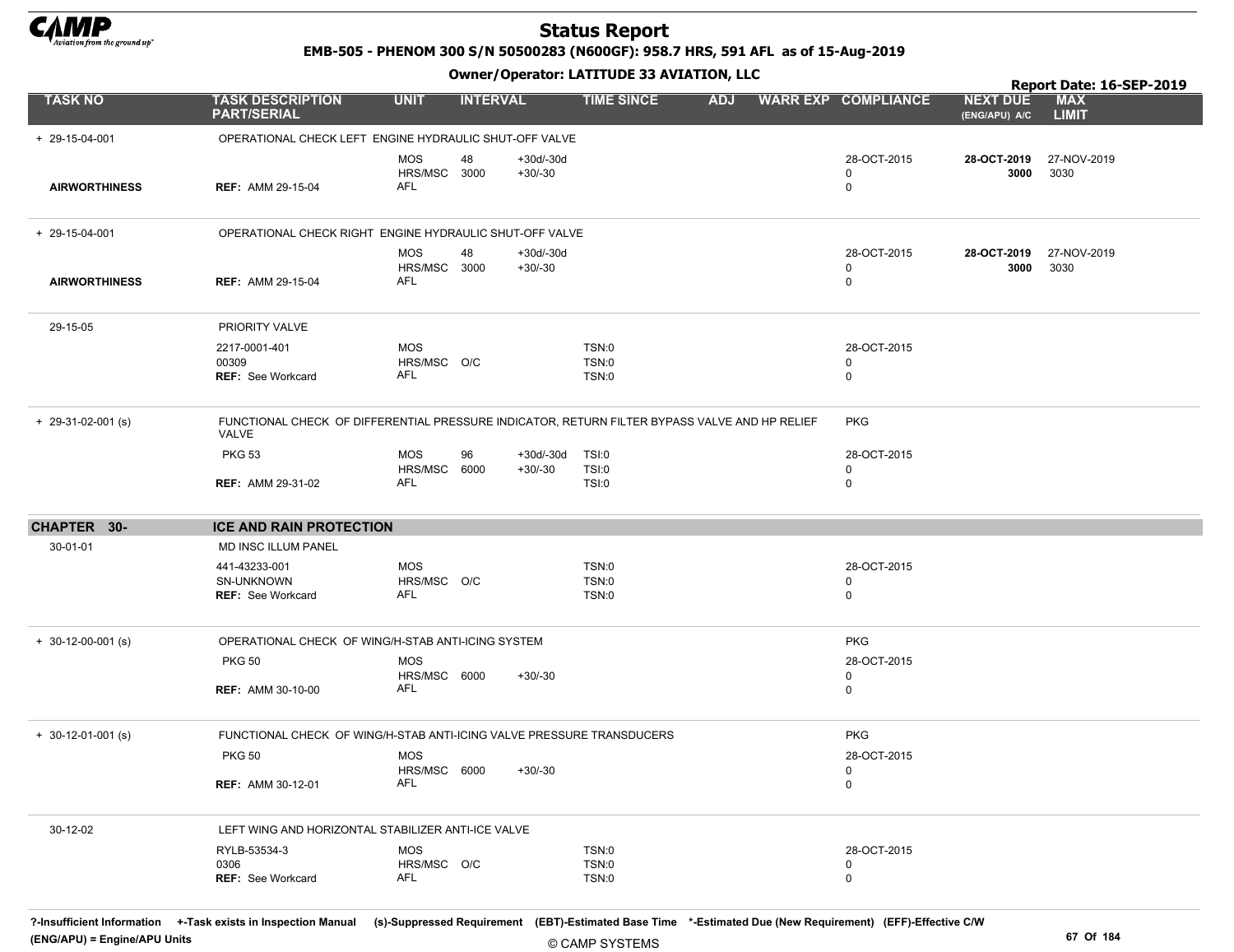

EMB-505 - PHENOM 300 S/N 50500283 (N600GF): 958.7 HRS, 591 AFL as of 15-Aug-2019

|                      |                                               |                                                               |                   |  |                            |                                  | Report Date: 16-SEP-2019   |  |
|----------------------|-----------------------------------------------|---------------------------------------------------------------|-------------------|--|----------------------------|----------------------------------|----------------------------|--|
| <b>TASK NO</b>       | <b>TASK DESCRIPTION</b><br><b>PART/SERIAL</b> | <b>UNIT</b><br><b>INTERVAL</b>                                | <b>TIME SINCE</b> |  | ADJ WARR EXP COMPLIANCE    | <b>NEXT DUE</b><br>(ENG/APU) A/C | <b>MAX</b><br><b>LIMIT</b> |  |
| 30-12-02             |                                               | RIGHT WING AND HORIZONTAL STABILIZER ANTI-ICE VALVE           |                   |  |                            |                                  |                            |  |
|                      | RYLB-53534-4                                  | <b>MOS</b>                                                    | <b>TSN:0</b>      |  | 28-OCT-2015                |                                  |                            |  |
|                      | 0308                                          | HRS/MSC O/C                                                   | <b>TSN:0</b>      |  | $\mathbf 0$                |                                  |                            |  |
|                      | <b>REF: See Workcard</b>                      | AFL                                                           | <b>TSN:0</b>      |  | $\mathbf 0$                |                                  |                            |  |
| 30-12-05             |                                               | LEFT HORIZONTAL STABILIZER ANTI-ICE PRESSURE TRANSDUCER       |                   |  |                            |                                  |                            |  |
|                      | APTE-485F-1000-50G                            | <b>MOS</b>                                                    | <b>TSN:0</b>      |  | 28-OCT-2015                |                                  |                            |  |
|                      | 8172-1-399                                    | HRS/MSC O/C                                                   | <b>TSN:0</b>      |  | 0                          |                                  |                            |  |
|                      | <b>REF: See Workcard</b>                      | AFL                                                           | <b>TSN:0</b>      |  | $\mathbf 0$                |                                  |                            |  |
| 30-12-05             | LEFT PYLON ANTI-ICE PRESSURE TRANSDUCER       |                                                               |                   |  |                            |                                  |                            |  |
|                      | APTE-485F-1000-50G                            | <b>MOS</b>                                                    | <b>TSN:0</b>      |  | 28-OCT-2015                |                                  |                            |  |
|                      | 8205-7-474                                    | HRS/MSC O/C                                                   | <b>TSN:0</b>      |  | $\mathbf 0$                |                                  |                            |  |
|                      | <b>REF: See Workcard</b>                      | AFL                                                           | TSN:0             |  | $\mathbf 0$                |                                  |                            |  |
| 30-12-05             | LEFT WING TIP ANTI-ICE PRESSURE TRANSDUCER    |                                                               |                   |  |                            |                                  |                            |  |
|                      | APTE-485F-1000-50G                            | <b>MOS</b>                                                    | <b>TSN:0</b>      |  | 28-OCT-2015                |                                  |                            |  |
|                      | 8172-1-264                                    | HRS/MSC O/C                                                   | <b>TSN:0</b>      |  | 0                          |                                  |                            |  |
|                      | REF: See Workcard                             | <b>AFL</b>                                                    | <b>TSN:0</b>      |  | $\mathbf 0$                |                                  |                            |  |
| 30-12-05             |                                               | RIGHT HORIZONTAL STABILIZER ANTI-ICE PRESSURE TRANSDUCER      |                   |  |                            |                                  |                            |  |
|                      | APTE-485F-1000-50G                            | <b>MOS</b>                                                    | <b>TSN:0</b>      |  | 28-OCT-2015                |                                  |                            |  |
|                      | 8172-1-400                                    | HRS/MSC O/C                                                   | TSN:0             |  | $\mathbf 0$                |                                  |                            |  |
|                      | <b>REF: See Workcard</b>                      | AFL                                                           | <b>TSN:0</b>      |  | $\mathbf 0$                |                                  |                            |  |
| 30-12-05             | RIGHT PYLON ANTI-ICE PRESSURE TRANSDUCER      |                                                               |                   |  |                            |                                  |                            |  |
|                      | APTE-485F-1000-50G                            | <b>MOS</b>                                                    | <b>TSN:0</b>      |  | 28-OCT-2015                |                                  |                            |  |
|                      | 8205-7-849                                    | HRS/MSC O/C<br><b>AFL</b>                                     | <b>TSN:0</b>      |  | $\mathbf 0$<br>$\mathbf 0$ |                                  |                            |  |
|                      | REF: See Workcard                             |                                                               | <b>TSN:0</b>      |  |                            |                                  |                            |  |
| 30-12-05             | RIGHT WING TIP ANTI-ICE PRESSURE TRANSDUCER   |                                                               |                   |  |                            |                                  |                            |  |
|                      | APTE-485F-1000-50G                            | <b>MOS</b>                                                    | <b>TSN:0</b>      |  | 28-OCT-2015                |                                  |                            |  |
|                      | 8172-1-388                                    | HRS/MSC O/C<br><b>AFL</b>                                     | <b>TSN:0</b>      |  | 0                          |                                  |                            |  |
|                      | <b>REF: See Workcard</b>                      |                                                               | <b>TSN:0</b>      |  | $\mathbf 0$                |                                  |                            |  |
| $+$ 30-12-05-001 (s) |                                               | FUNCTIONAL CHECK LEFT WING TIP ANTI-ICING PRESSURE TRANSDUCER |                   |  | <b>PKG</b>                 |                                  |                            |  |
|                      | <b>PKG 50</b>                                 | <b>MOS</b>                                                    |                   |  | 28-OCT-2015                |                                  |                            |  |
|                      |                                               | HRS/MSC 6000<br>$+30/-30$<br><b>AFL</b>                       |                   |  | 0                          |                                  |                            |  |
|                      | <b>REF: AMM 30-12-05</b>                      |                                                               |                   |  | $\mathbf 0$                |                                  |                            |  |
|                      |                                               |                                                               |                   |  |                            |                                  |                            |  |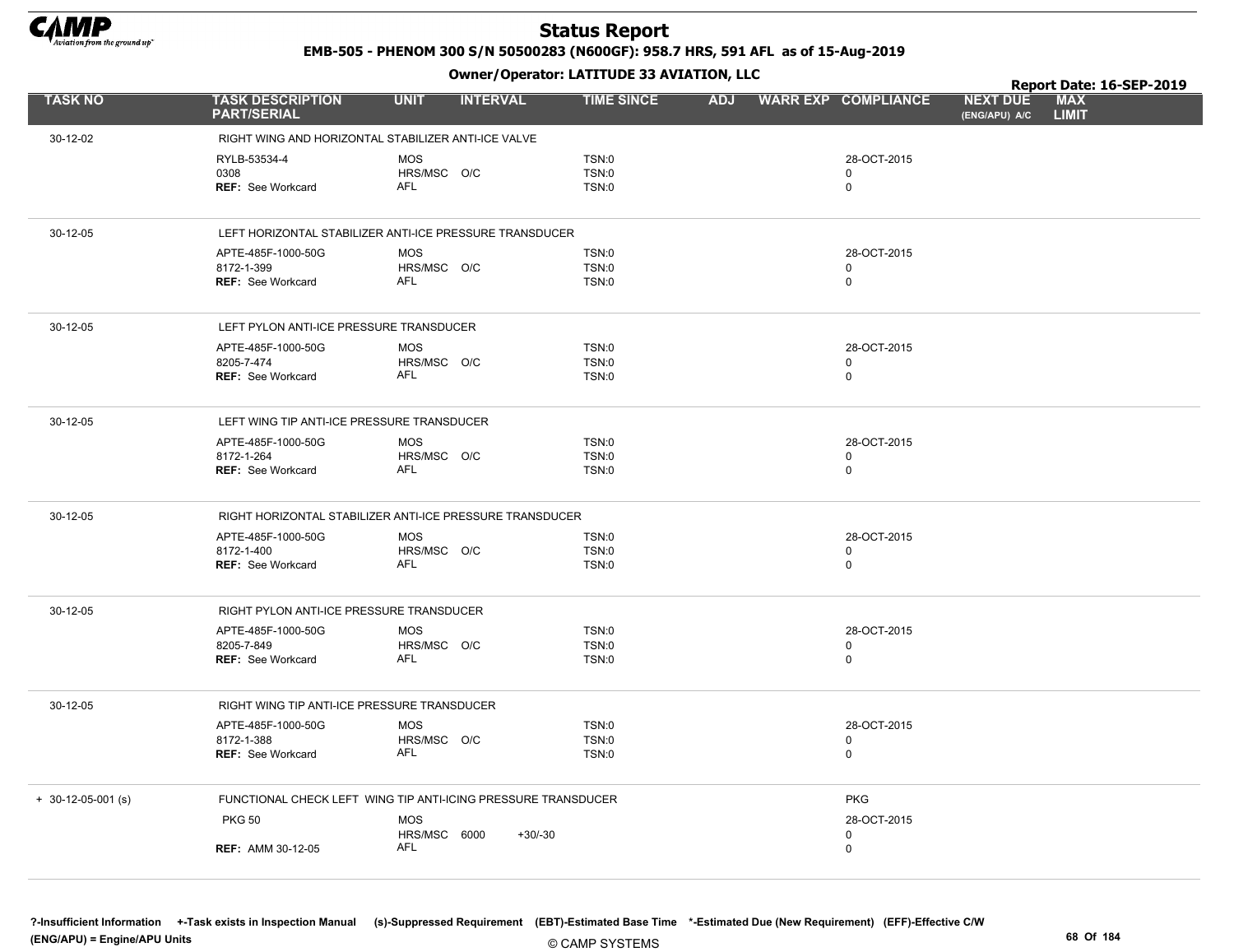

EMB-505 - PHENOM 300 S/N 50500283 (N600GF): 958.7 HRS, 591 AFL as of 15-Aug-2019

Owner/Operator: LATITUDE 33 AVIATION, LLC

|                      |                                                                |                                |                                                                             |                            | Report Date: 16-SEP-2019                                       |
|----------------------|----------------------------------------------------------------|--------------------------------|-----------------------------------------------------------------------------|----------------------------|----------------------------------------------------------------|
| <b>TASK NO</b>       | <b>TASK DESCRIPTION</b><br><b>PART/SERIAL</b>                  | <b>UNIT</b><br><b>INTERVAL</b> | <b>TIME SINCE</b>                                                           | ADJ WARR EXP COMPLIANCE    | <b>MAX</b><br><b>NEXT DUE</b><br><b>LIMIT</b><br>(ENG/APU) A/C |
| $+ 30-12-05-001$ (s) | FUNCTIONAL CHECK RIGHT WING TIP ANTI-ICING PRESSURE TRANSDUCER |                                |                                                                             | <b>PKG</b>                 |                                                                |
|                      | <b>PKG 50</b>                                                  | <b>MOS</b>                     |                                                                             | 28-OCT-2015                |                                                                |
|                      |                                                                | HRS/MSC 6000                   | $+30/-30$                                                                   | 0                          |                                                                |
|                      | <b>REF: AMM 30-12-05</b>                                       | AFL                            |                                                                             | 0                          |                                                                |
| $+$ 30-12-05-002 (s) |                                                                |                                | FUNCTIONAL CHECK LEFT HORIZONTAL STABILIZER ANTI-ICING PRESSURE TRANSDUCER  | <b>PKG</b>                 |                                                                |
|                      | <b>PKG 50</b>                                                  | <b>MOS</b>                     |                                                                             | 28-OCT-2015                |                                                                |
|                      | <b>REF: AMM 30-12-05</b>                                       | HRS/MSC 6000<br>AFL            | $+30/-30$                                                                   | $\mathbf 0$<br>$\mathbf 0$ |                                                                |
|                      |                                                                |                                |                                                                             |                            |                                                                |
| $+$ 30-12-05-002 (s) |                                                                |                                | FUNCTIONAL CHECK RIGHT HORIZONTAL STABILIZER ANTI-ICING PRESSURE TRANSDUCER | <b>PKG</b>                 |                                                                |
|                      | <b>PKG 50</b>                                                  | <b>MOS</b>                     |                                                                             | 28-OCT-2015                |                                                                |
|                      | <b>REF: AMM 30-12-05</b>                                       | HRS/MSC 6000<br>AFL            | $+30/-30$                                                                   | 0<br>0                     |                                                                |
|                      |                                                                |                                |                                                                             |                            |                                                                |
| 30-21-01             | LEFT ENGINE ANTI-ICE PRESUURE VALVE                            |                                |                                                                             |                            |                                                                |
|                      | 10030295                                                       | <b>MOS</b>                     | <b>TSN:0</b>                                                                | 28-OCT-2015                |                                                                |
|                      | 0001013<br><b>REF: See Workcard</b>                            | HRS/MSC O/C<br><b>AFL</b>      | <b>TSN:0</b><br>TSN:0                                                       | $\mathbf 0$<br>$\mathbf 0$ |                                                                |
|                      |                                                                |                                |                                                                             |                            |                                                                |
| 30-21-01             | RIGHT ENGINE ANTI-ICE PRESUURE VALVE                           |                                |                                                                             |                            |                                                                |
|                      | 10030295                                                       | <b>MOS</b>                     | TSN:0                                                                       | 28-OCT-2015                |                                                                |
|                      | 0001017                                                        | HRS/MSC O/C                    | <b>TSN:0</b>                                                                | 0                          |                                                                |
|                      | REF: See Workcard                                              | AFL                            | <b>TSN:0</b>                                                                | 0                          |                                                                |
| 30-21-02             | LEFT ENGINE ANTI-ICE PRESSURE TRANSDUCER                       |                                |                                                                             |                            |                                                                |
|                      | APTE-477F-1000-100G                                            | <b>MOS</b>                     | TSN:0                                                                       | 28-OCT-2015                |                                                                |
|                      | 8172-9-363<br><b>REF: See Workcard</b>                         | HRS/MSC O/C<br><b>AFL</b>      | TSN:0<br><b>TSN:0</b>                                                       | $\mathbf 0$<br>$\mathbf 0$ |                                                                |
|                      |                                                                |                                |                                                                             |                            |                                                                |
| 30-21-02             | RIGHT ENGINE ANTI-ICE PRESSURE TRANSDUCER                      |                                |                                                                             |                            |                                                                |
|                      | APTE-477F-1000-100G                                            | <b>MOS</b>                     | <b>TSN:0</b>                                                                | 28-OCT-2015                |                                                                |
|                      | 8172-9-350<br>REF: See Workcard                                | HRS/MSC O/C<br>AFL             | <b>TSN:0</b><br>TSN:0                                                       | 0<br>0                     |                                                                |
|                      |                                                                |                                |                                                                             |                            |                                                                |
| $+$ 30-21-03-001 (s) | BORESCOPE INSPECTION OF PICCOLO TUBE                           |                                |                                                                             | <b>PKG</b>                 |                                                                |
|                      | <b>PKG 50</b>                                                  | <b>MOS</b>                     |                                                                             | 28-OCT-2015                |                                                                |
|                      |                                                                | HRS/MSC 6000<br><b>AFL</b>     | $+30/-30$                                                                   | 0                          |                                                                |
|                      | <b>REF: AMM 30-21-03</b>                                       |                                |                                                                             | $\mathbf 0$                |                                                                |
|                      |                                                                |                                |                                                                             |                            |                                                                |

?-Insufficient Information +-Task exists in Inspection Manual (s)-Suppressed Requirement (EBT)-Estimated Base Time \*-Estimated Due (New Requirement) (EFF)-Effective C/W (ENG/APU) = Engine/APU Units 69 Of 184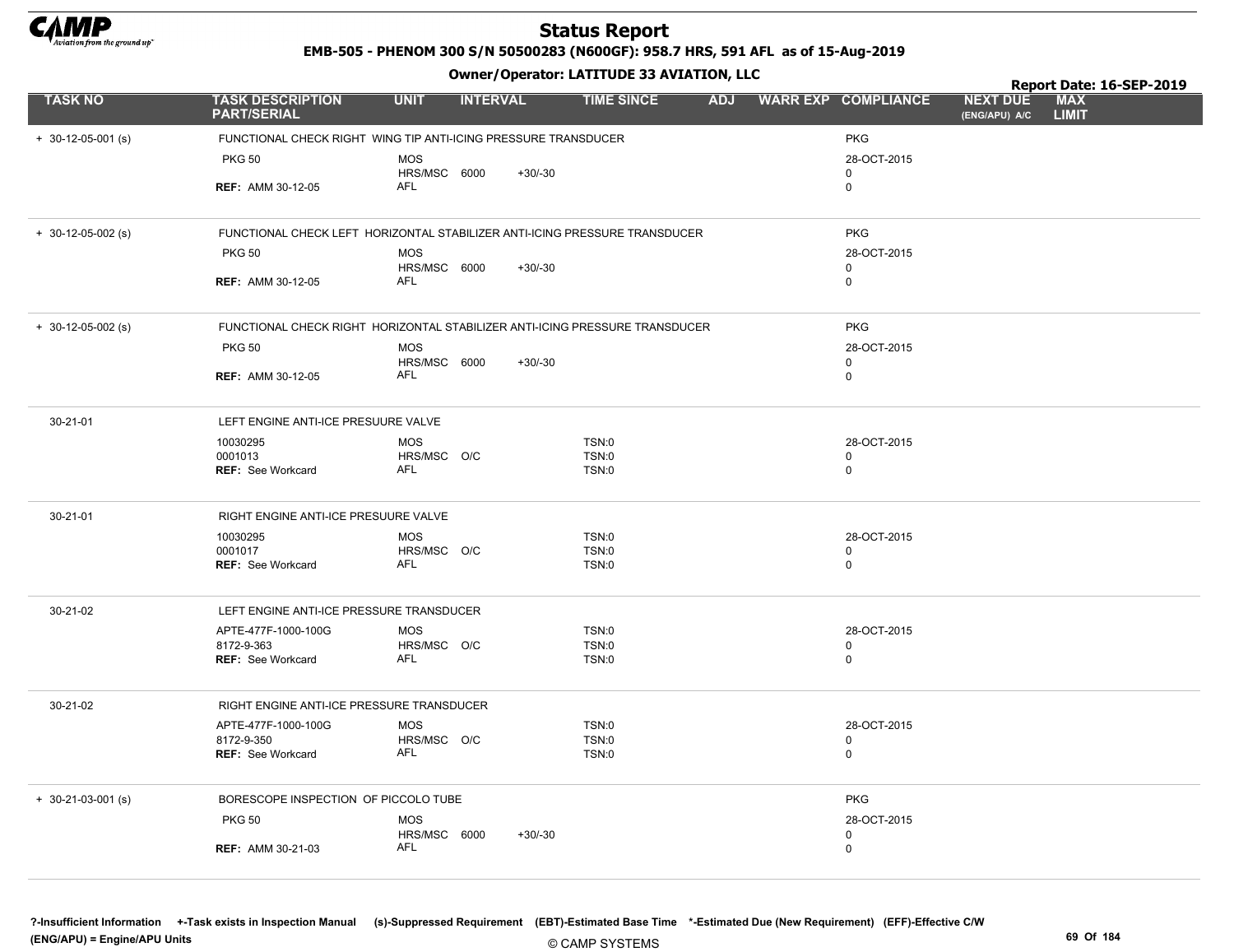

EMB-505 - PHENOM 300 S/N 50500283 (N600GF): 958.7 HRS, 591 AFL as of 15-Aug-2019

Owner/Operator: LATITUDE 33 AVIATION, LLC

|                            |                                                       |                           | .               |             |                       |  |                         |                                  | Report Date: 16-SEP-2019   |  |
|----------------------------|-------------------------------------------------------|---------------------------|-----------------|-------------|-----------------------|--|-------------------------|----------------------------------|----------------------------|--|
| <b>TASK NO</b>             | <b>TASK DESCRIPTION</b><br><b>PART/SERIAL</b>         | <b>UNIT</b>               | <b>INTERVAL</b> |             | <b>TIME SINCE</b>     |  | ADJ WARR EXP COMPLIANCE | <b>NEXT DUE</b><br>(ENG/APU) A/C | <b>MAX</b><br><b>LIMIT</b> |  |
| $+ 30 - 21 - 04 - 001$ (s) | DETAILED INSPECTION OF ENGINE ANTI-ICE DUCTS          |                           |                 |             |                       |  | <b>PKG</b>              |                                  |                            |  |
|                            | <b>PKG 20</b>                                         | <b>MOS</b>                |                 |             |                       |  | 28-OCT-2015             |                                  |                            |  |
|                            |                                                       | HRS/MSC 1800              |                 | $+30/-30$   |                       |  | $\mathbf 0$             |                                  |                            |  |
|                            | <b>REF: AMM 30-21-00</b>                              | AFL                       |                 |             |                       |  | $\mathbf 0$             |                                  |                            |  |
| $+ 30-31-00-002$ (s)       | OPERATIONAL CHECK IASP PROBE AND PITOT STATIC HEATING |                           |                 |             |                       |  | <b>PKG</b>              |                                  |                            |  |
|                            | <b>PKG 81</b>                                         | MOS                       | 24              | $+30d/-30d$ |                       |  | 02-NOV-2017             |                                  |                            |  |
|                            |                                                       | HRS/MSC                   |                 |             |                       |  | 547.6                   |                                  |                            |  |
|                            | <b>REF: AMM 30-30-00</b>                              | <b>AFL</b>                |                 |             |                       |  | 370                     |                                  |                            |  |
| $+ 30 - 41 - 01 - 001$     | FUNCTIONAL CHECK OF WINDSHIELD RAIN REPELLENT COATING |                           |                 |             |                       |  |                         |                                  |                            |  |
|                            |                                                       | <b>MOS</b>                |                 |             |                       |  | 15-NOV-2018             |                                  |                            |  |
|                            |                                                       | HRS/MSC O/C<br><b>AFL</b> |                 |             |                       |  | 800.3                   |                                  |                            |  |
|                            | <b>REF: AMM 30-41-01</b>                              |                           |                 |             |                       |  | 507                     |                                  |                            |  |
| $+ 30-41-01-002$ (s)       | DISCARD OF WINDSHIELD RAIN REPELLENT COATING          |                           |                 |             |                       |  | <b>PKG</b>              |                                  |                            |  |
|                            | <b>PKG 80</b>                                         | <b>MOS</b>                | 12              |             | TSI:0                 |  | 28-OCT-2015             |                                  |                            |  |
|                            | <b>REF: AMM 30-41-01</b>                              | HRS/MSC<br>AFL            |                 |             | TSI:0<br>TSI:0        |  | 0<br>$\mathbf 0$        |                                  |                            |  |
|                            |                                                       |                           |                 |             |                       |  |                         |                                  |                            |  |
| $+$ 30-42-00-001 (s)       | OPERATIONAL CHECK OF WINDSHIELD HEATING SYSTEM        |                           |                 |             |                       |  | <b>PKG</b>              |                                  |                            |  |
|                            | PKG 1                                                 | <b>MOS</b>                |                 |             |                       |  | 06-NOV-2017             |                                  |                            |  |
|                            | <b>REF: AMM 30-42-00</b>                              | HRS/MSC 600<br><b>AFL</b> |                 | $+30/-30$   |                       |  | 547.6<br>370            |                                  |                            |  |
|                            |                                                       |                           |                 |             |                       |  |                         |                                  |                            |  |
| 30-42-01                   | LH PANEL WINDSHIELD HEATER (OVERLENGTH) CONTROL       |                           |                 |             |                       |  |                         |                                  |                            |  |
|                            | EPM-112-2                                             | <b>MOS</b>                |                 |             | TSN:0                 |  | 28-OCT-2015             |                                  |                            |  |
|                            | 02836<br><b>REF:</b> See Workcard                     | HRS/MSC O/C<br><b>AFL</b> |                 |             | <b>TSN:0</b><br>TSN:0 |  | $\mathbf 0$<br>0        |                                  |                            |  |
|                            |                                                       |                           |                 |             |                       |  |                         |                                  |                            |  |
| 30-42-01                   | RH PANEL WINDSHIELD HEATER (OVERLENGTH) CONTROL       |                           |                 |             |                       |  |                         |                                  |                            |  |
|                            | EPM-112-2                                             | <b>MOS</b>                |                 |             | TSN:0                 |  | 28-OCT-2015             |                                  |                            |  |
|                            | 02837<br><b>REF: See Workcard</b>                     | HRS/MSC O/C<br>AFL        |                 |             | <b>TSN:0</b><br>TSN:0 |  | 0<br>0                  |                                  |                            |  |
|                            |                                                       |                           |                 |             |                       |  |                         |                                  |                            |  |
| CHAPTER 31-                | <b>INDICATING/RECORDING SYSTEMS</b>                   |                           |                 |             |                       |  |                         |                                  |                            |  |
| 31-30-02                   | CVDR ACCELEROMETER                                    |                           |                 |             |                       |  |                         |                                  |                            |  |
|                            | 3001-01-111                                           | <b>MOS</b>                |                 |             | <b>TSN:0</b>          |  | 28-OCT-2015             |                                  |                            |  |
|                            | 1214-DTW1555                                          | HRS/MSC O/C               |                 |             | <b>TSN:0</b>          |  | 0                       |                                  |                            |  |
|                            | <b>REF: See Workcard</b>                              | <b>AFL</b>                |                 |             | TSN:0                 |  | $\mathbf 0$             |                                  |                            |  |
|                            |                                                       |                           |                 |             |                       |  |                         |                                  |                            |  |

?-Insufficient Information +-Task exists in Inspection Manual (s)-Suppressed Requirement (EBT)-Estimated Base Time \*-Estimated Due (New Requirement) (EFF)-Effective C/W (ENG/APU) = Engine/APU Units 70 Of 184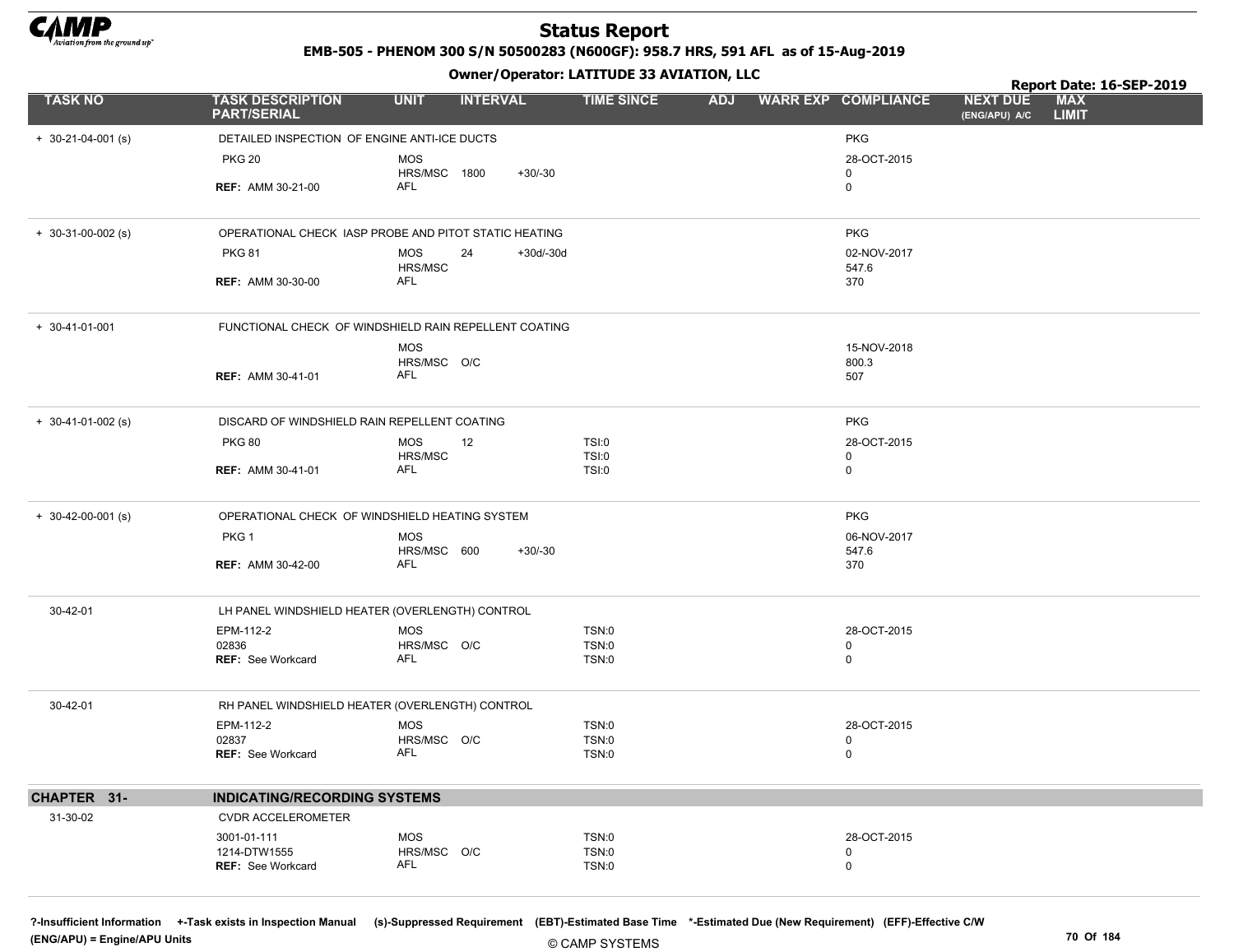

EMB-505 - PHENOM 300 S/N 50500283 (N600GF): 958.7 HRS, 591 AFL as of 15-Aug-2019

|                                            |                                                                                                                     |                           |                   | Owner / Operator. EATITODE 33 AVIATION, LLC |                            | Report Date: 16-SEP-2019         |                            |  |  |
|--------------------------------------------|---------------------------------------------------------------------------------------------------------------------|---------------------------|-------------------|---------------------------------------------|----------------------------|----------------------------------|----------------------------|--|--|
| <b>TASK NO</b>                             | <b>TASK DESCRIPTION</b><br><b>PART/SERIAL</b>                                                                       | <b>UNIT</b>               | <b>INTERVAL</b>   | <b>TIME SINCE</b><br><b>ADJ</b>             | <b>WARR EXP COMPLIANCE</b> | <b>NEXT DUE</b><br>(ENG/APU) A/C | <b>MAX</b><br><b>LIMIT</b> |  |  |
| 31-30-03                                   | REAR CVDR IMPACT SWITCH                                                                                             |                           |                   |                                             |                            |                                  |                            |  |  |
|                                            | 5930-4-000                                                                                                          | <b>MOS</b>                |                   | <b>TSN:0</b>                                | 28-OCT-2015                |                                  |                            |  |  |
|                                            | 6683                                                                                                                | HRS/MSC O/C<br><b>AFL</b> |                   | TSN:0                                       | 0                          |                                  |                            |  |  |
|                                            | REF: See Workcard                                                                                                   |                           |                   | TSN:0                                       | $\mathbf 0$                |                                  |                            |  |  |
| $+ 31-31-00-002$ (s)                       | OPERATIONAL CHECK OF CVR (COCKPIT VOICE RECORDER)                                                                   |                           |                   |                                             | <b>PKG</b>                 |                                  |                            |  |  |
|                                            | <b>PKG 80</b>                                                                                                       | <b>MOS</b><br>HRS/MSC     | 12<br>$+30d/-30d$ |                                             | 15-NOV-2018<br>800.3       |                                  |                            |  |  |
|                                            | <b>REF: AMM 31-31-00</b>                                                                                            | <b>AFL</b>                |                   |                                             | 507                        |                                  |                            |  |  |
| 31-31-01                                   | (CVR / CVDR) COCKPIT VOICE RECORDER                                                                                 |                           |                   |                                             |                            |                                  |                            |  |  |
|                                            | 5003-6100-50                                                                                                        | <b>MOS</b>                |                   | <b>TSN:0</b>                                | 28-OCT-2015                |                                  |                            |  |  |
|                                            | 001038295<br><b>REF: See Workcard</b>                                                                               | HRS/MSC O/C<br><b>AFL</b> |                   | TSN:0<br><b>TSN:0</b>                       | 0<br>$\mathbf 0$           |                                  |                            |  |  |
|                                            |                                                                                                                     |                           |                   |                                             |                            |                                  |                            |  |  |
| $+ 31 - 31 - 03 - 001$                     | DISCARD CVDR/ULB - COCKPIT VOICE RECORDER UNDERWATER LOCATOR BEACON BATTERY                                         |                           |                   |                                             |                            |                                  |                            |  |  |
|                                            |                                                                                                                     | <b>MOS</b><br>HRS/MSC DUE |                   |                                             | 28-OCT-2015                | 28-OCT-2021 M                    |                            |  |  |
| <b>DISCARD</b><br>Expiry Date: 28-OCT-2015 | <b>REF: AMM 31-31-03</b>                                                                                            | <b>AFL</b>                |                   |                                             |                            |                                  |                            |  |  |
|                                            |                                                                                                                     |                           |                   |                                             |                            |                                  |                            |  |  |
| 31-31-09                                   | <b>CVDR CONTROL PANEL</b>                                                                                           |                           |                   |                                             |                            |                                  |                            |  |  |
|                                            | 441-42635-002<br>0673                                                                                               | <b>MOS</b><br>HRS/MSC O/C |                   | TSN:0<br>TSN:0                              | 28-OCT-2015<br>0           |                                  |                            |  |  |
|                                            | <b>REF: See Workcard</b>                                                                                            | <b>AFL</b>                |                   | TSN:0                                       | $\mathbf 0$                |                                  |                            |  |  |
|                                            |                                                                                                                     |                           |                   |                                             |                            |                                  |                            |  |  |
| 31-33-01                                   | FDR - FLIGHT DATA RECORDER                                                                                          |                           |                   |                                             |                            |                                  |                            |  |  |
|                                            | 2100-2044-00<br>000990135                                                                                           | <b>MOS</b><br>HRS/MSC O/C |                   |                                             | 05-JUL-2017<br>475.8       |                                  |                            |  |  |
|                                            | REF: See Workcard                                                                                                   | AFL                       |                   |                                             |                            |                                  |                            |  |  |
|                                            |                                                                                                                     |                           |                   |                                             |                            |                                  |                            |  |  |
| + 31-33-03-001                             | DISCARD FDR/ULB - FLIGHT DATA RECORDER UNDERWATER LOCATOR BEACON BATTERY (NOTE: FOR AIRCRAFT<br>WITH FDR INSTALLED) |                           |                   |                                             |                            |                                  |                            |  |  |
|                                            |                                                                                                                     | <b>MOS</b>                |                   |                                             | 28-OCT-2015                | 28-OCT-2021 M                    |                            |  |  |
|                                            |                                                                                                                     | HRS/MSC DUE               |                   |                                             |                            |                                  |                            |  |  |
| <b>DISCARD</b><br>Expiry Date: 28-OCT-2015 | <b>REF: AMM 31-33-03</b>                                                                                            | <b>AFL</b>                |                   |                                             |                            |                                  |                            |  |  |
|                                            |                                                                                                                     |                           |                   |                                             |                            |                                  |                            |  |  |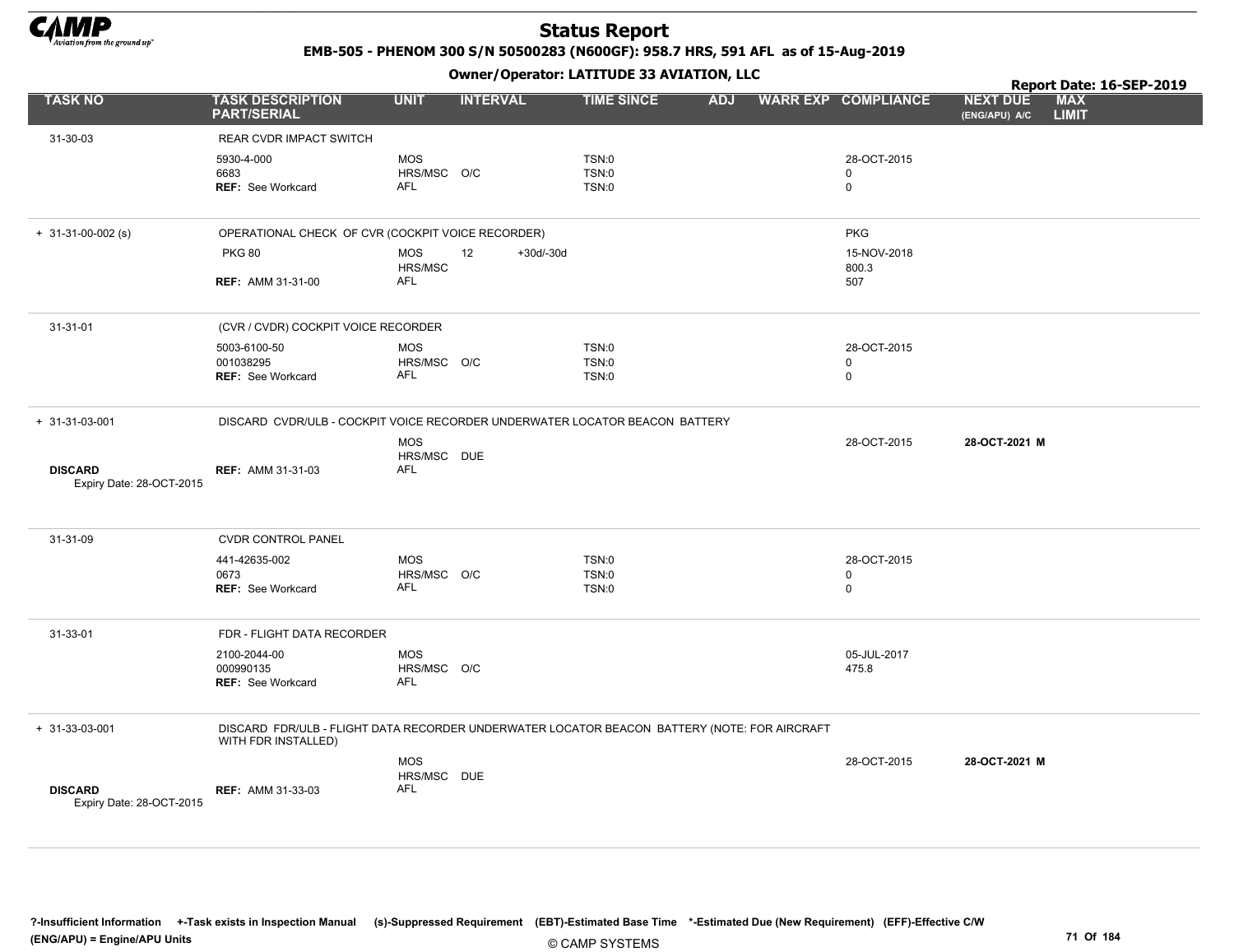

EMB-505 - PHENOM 300 S/N 50500283 (N600GF): 958.7 HRS, 591 AFL as of 15-Aug-2019

|                        |                                                                                   |                           | .               |                   |  |                         |                                  | Report Date: 16-SEP-2019   |  |
|------------------------|-----------------------------------------------------------------------------------|---------------------------|-----------------|-------------------|--|-------------------------|----------------------------------|----------------------------|--|
| <b>TASK NO</b>         | <b>TASK DESCRIPTION</b><br><b>PART/SERIAL</b>                                     | <b>UNIT</b>               | <b>INTERVAL</b> | <b>TIME SINCE</b> |  | ADJ WARR EXP COMPLIANCE | <b>NEXT DUE</b><br>(ENG/APU) A/C | <b>MAX</b><br><b>LIMIT</b> |  |
| 31-33-04               | FORWARD CVDR IMPACT SWITCH                                                        |                           |                 |                   |  |                         |                                  |                            |  |
|                        | 5930-4-000                                                                        | <b>MOS</b>                |                 | TSN:0             |  | 28-OCT-2015             |                                  |                            |  |
|                        | 6853                                                                              | HRS/MSC O/C               |                 | TSN:0             |  | $\mathbf 0$             |                                  |                            |  |
|                        | <b>REF: See Workcard</b>                                                          | <b>AFL</b>                |                 | <b>TSN:0</b>      |  | $\mathbf 0$             |                                  |                            |  |
| $+ 31 - 33 - 05 - 001$ | FUNCTIONAL CHECK OF RUDDER FDR (RVDT) ROTATORY VARIABLE DIFFERENTIAL TRANSDUCER   |                           |                 |                   |  |                         |                                  |                            |  |
|                        | PN                                                                                | MOS                       |                 | TSI:0             |  | 28-OCT-2015             |                                  |                            |  |
|                        | SN-UNKNOWN                                                                        | HRS/MSC N/A               |                 | <b>TSI:0</b>      |  | 0                       |                                  |                            |  |
|                        | REF: AMM 31-33-05                                                                 | <b>AFL</b>                |                 | TSI:0             |  | 0                       |                                  |                            |  |
| $+ 31-33-05-002$       | FUNCTIONAL CHECK OF ELEVATOR FDR (RVDT) ROTATORY VARIABLE DIFFERENTIAL TRANSDUCER |                           |                 |                   |  |                         |                                  |                            |  |
|                        | PN                                                                                | <b>MOS</b>                |                 | TSI:0             |  | 28-OCT-2015             |                                  |                            |  |
|                        | SN-UNKNOWN                                                                        | HRS/MSC N/A               |                 | TSI:0             |  | 0                       |                                  |                            |  |
|                        | <b>REF: AMM 31-33-05</b>                                                          | AFL                       |                 | TSI:0             |  | 0                       |                                  |                            |  |
| 31-40-01               | LH DCU UNIT                                                                       |                           |                 |                   |  |                         |                                  |                            |  |
|                        | 011-01457-00                                                                      | <b>MOS</b>                |                 | TSN:0             |  | 28-OCT-2015             |                                  |                            |  |
|                        | 16905963                                                                          | HRS/MSC O/C               |                 | TSN:0             |  | $\mathbf 0$             |                                  |                            |  |
|                        | <b>REF: See Workcard</b>                                                          | <b>AFL</b>                |                 | TSN:0             |  | $\mathbf 0$             |                                  |                            |  |
| 31-40-01               | RH DCU UNIT                                                                       |                           |                 |                   |  |                         |                                  |                            |  |
|                        | 011-01457-00                                                                      | <b>MOS</b>                |                 | TSN:0             |  | 28-OCT-2015             |                                  |                            |  |
|                        | 16906305                                                                          | HRS/MSC O/C               |                 | TSN:0             |  | 0                       |                                  |                            |  |
|                        | <b>REF: See Workcard</b>                                                          | <b>AFL</b>                |                 | TSN:0             |  | $\mathbf 0$             |                                  |                            |  |
| 31-40-02               | LEFT GIA 63W INTEGRATED AVIONICS UNIT                                             |                           |                 |                   |  |                         |                                  |                            |  |
|                        | 011-01105-40                                                                      | <b>MOS</b>                |                 |                   |  | 13-MAY-2019             |                                  |                            |  |
|                        | 2DC001695                                                                         | HRS/MSC O/C<br><b>AFL</b> |                 |                   |  | 892.4                   |                                  |                            |  |
|                        | <b>REF: See Workcard</b>                                                          |                           |                 |                   |  | 554                     |                                  |                            |  |
| 31-40-02               | RIGHT GIA 63W INTEGRATED AVIONICS UNIT                                            |                           |                 |                   |  |                         |                                  |                            |  |
|                        | 011-01105-40                                                                      | <b>MOS</b>                |                 |                   |  | 13-MAY-2019             |                                  |                            |  |
|                        | 2DC001094                                                                         | HRS/MSC O/C<br>AFL        |                 |                   |  | 892.4                   |                                  |                            |  |
|                        | REF: See Workcard                                                                 |                           |                 |                   |  | 554                     |                                  |                            |  |
| 31-41-01               | LH COCKPIT PARTITION MAINTNANCE SYSTEM INSC ILLUM PANEL                           |                           |                 |                   |  |                         |                                  |                            |  |
|                        | 441-42627-001                                                                     | MOS                       |                 | TSN:0             |  | 28-OCT-2015             |                                  |                            |  |
|                        | 1295                                                                              | HRS/MSC O/C               |                 | TSN:0             |  | 0                       |                                  |                            |  |
|                        | <b>REF: GENERIC NO REF</b>                                                        | <b>AFL</b>                |                 | TSN:0             |  | 0                       |                                  |                            |  |
|                        |                                                                                   |                           |                 |                   |  |                         |                                  |                            |  |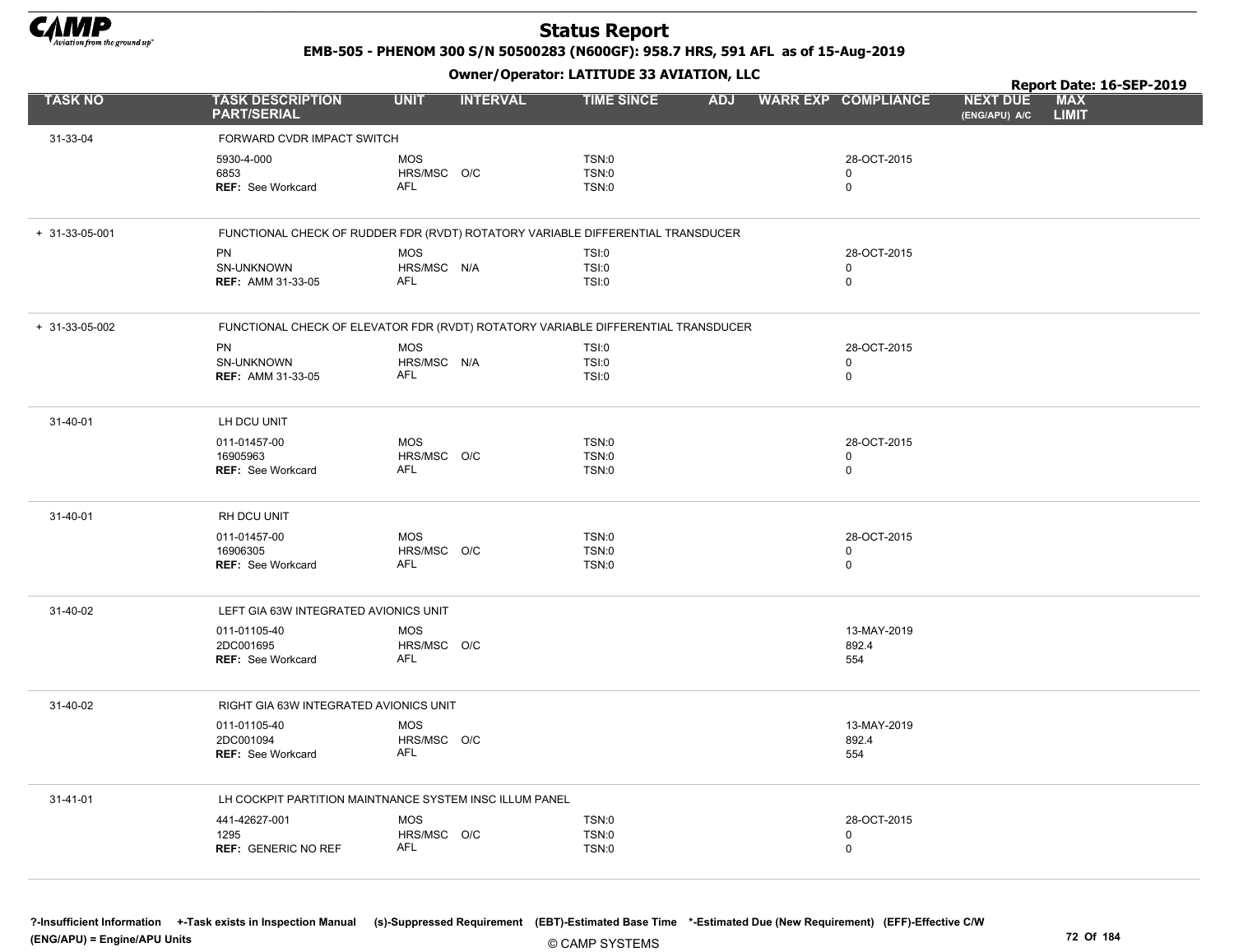

EMB-505 - PHENOM 300 S/N 50500283 (N600GF): 958.7 HRS, 591 AFL as of 15-Aug-2019

|                            |                                                         |                                | Owner / Operator: LATITUDE 33 AVIATION, LLC                                         |            | Report Date: 16-SEP-2019 |                            |                                  |                            |  |
|----------------------------|---------------------------------------------------------|--------------------------------|-------------------------------------------------------------------------------------|------------|--------------------------|----------------------------|----------------------------------|----------------------------|--|
| <b>TASK NO</b>             | <b>TASK DESCRIPTION</b><br><b>PART/SERIAL</b>           | <b>UNIT</b><br><b>INTERVAL</b> | <b>TIME SINCE</b>                                                                   | <b>ADJ</b> |                          | <b>WARR EXP COMPLIANCE</b> | <b>NEXT DUE</b><br>(ENG/APU) A/C | <b>MAX</b><br><b>LIMIT</b> |  |
| $+$ 31-42-00-001 (s)       | OPERATIONAL CHECK OF HSDB SWITCH REVERSION              |                                |                                                                                     |            |                          | <b>PKG</b>                 |                                  |                            |  |
|                            | <b>PKG 50</b>                                           | <b>MOS</b><br>HRS/MSC 6000     | $+30/-30$                                                                           |            |                          | 28-OCT-2015<br>0           |                                  |                            |  |
|                            | <b>REF: AMM 31-42-00</b>                                | <b>AFL</b>                     |                                                                                     |            |                          | 0                          |                                  |                            |  |
| 31-50-01                   | 1 (GEA) ENGINE AIRFRAME INTERFACE UNIT                  |                                |                                                                                     |            |                          |                            |                                  |                            |  |
|                            | 011-00831-00                                            | <b>MOS</b>                     | TSN:0                                                                               |            |                          | 28-OCT-2015                |                                  |                            |  |
|                            | 46719866                                                | HRS/MSC O/C                    | <b>TSN:0</b>                                                                        |            |                          | 0                          |                                  |                            |  |
|                            | <b>REF: See Workcard</b>                                | AFL                            | TSN:0                                                                               |            |                          | $\mathbf 0$                |                                  |                            |  |
| 31-50-01                   | 2 (GEA) ENGINE AIRFRAME INTERFACE UNIT                  |                                |                                                                                     |            |                          |                            |                                  |                            |  |
|                            | 011-00831-00                                            | <b>MOS</b>                     | TSN:0                                                                               |            |                          | 28-OCT-2015                |                                  |                            |  |
|                            | 46719883                                                | HRS/MSC O/C                    | <b>TSN:0</b>                                                                        |            |                          | 0                          |                                  |                            |  |
|                            | <b>REF: See Workcard</b>                                | AFL                            | TSN:0                                                                               |            |                          | 0                          |                                  |                            |  |
| 31-50-01                   | 3 (GEA) ENGINE AIRFRAME INTERFACE UNIT                  |                                |                                                                                     |            |                          |                            |                                  |                            |  |
|                            | 011-00831-00                                            | <b>MOS</b>                     | TSN:0                                                                               |            |                          | 28-OCT-2015                |                                  |                            |  |
|                            | 46719983                                                | HRS/MSC O/C                    | TSN:0                                                                               |            |                          | 0                          |                                  |                            |  |
|                            | <b>REF: See Workcard</b>                                | <b>AFL</b>                     | TSN:0                                                                               |            |                          | $\mathbf 0$                |                                  |                            |  |
| 31-61-00                   | NO. 1 (GDU1240A, 12IN/GDU1400W, 14IN) MFD AMLCD DISPLAY |                                |                                                                                     |            |                          |                            |                                  |                            |  |
|                            | 011-01440-10                                            | <b>MOS</b>                     | TSN:0                                                                               |            |                          | 28-OCT-2015                |                                  |                            |  |
|                            | 1F1105001                                               | HRS/MSC O/C                    | TSN:0                                                                               |            |                          | $\mathbf 0$                |                                  |                            |  |
|                            | <b>REF:</b> See Workcard                                | AFL                            | TSN:0                                                                               |            |                          | $\mathbf 0$                |                                  |                            |  |
| $+ 31-61-00-001$ (s)       |                                                         |                                | OPERATIONAL CHECK MFD 1 FLIGHT DISPLAY SYSTEM (MANUAL AND AUTOMATIC REVERSION MODE) |            |                          | <b>PKG</b>                 |                                  |                            |  |
|                            | <b>PKG 40</b>                                           | <b>MOS</b>                     |                                                                                     |            |                          | 28-OCT-2015                |                                  |                            |  |
|                            |                                                         | HRS/MSC 3000                   | $+30/-30$                                                                           |            |                          | $\mathbf 0$                |                                  |                            |  |
|                            | <b>REF: AMM 31-61-00</b>                                | AFL                            |                                                                                     |            |                          | $\mathbf 0$                |                                  |                            |  |
| $+ 31 - 61 - 00 - 001$ (s) |                                                         |                                | OPERATIONAL CHECK MFD 2 FLIGHT DISPLAY SYSTEM (MANUAL AND AUTOMATIC REVERSION MODE) |            |                          | <b>PKG</b>                 |                                  |                            |  |
|                            | <b>PKG 40</b>                                           | <b>MOS</b>                     |                                                                                     |            |                          | 28-OCT-2015                |                                  |                            |  |
|                            |                                                         | HRS/MSC 3000<br><b>AFL</b>     | $+30/-30$                                                                           |            |                          | 0                          |                                  |                            |  |
|                            | <b>REF: AMM 31-61-00</b>                                |                                |                                                                                     |            |                          | 0                          |                                  |                            |  |
| $+$ 31-61-00-001 (s)       |                                                         |                                | OPERATIONAL CHECK PFD 1 FLIGHT DISPLAY SYSTEM (MANUAL AND AUTOMATIC REVERSION MODE) |            |                          | <b>PKG</b>                 |                                  |                            |  |
|                            | <b>PKG 40</b>                                           | <b>MOS</b>                     |                                                                                     |            |                          | 28-OCT-2015                |                                  |                            |  |
|                            |                                                         | HRS/MSC 3000<br><b>AFL</b>     | $+30/-30$                                                                           |            |                          | $\mathbf 0$<br>0           |                                  |                            |  |
|                            | <b>REF: AMM 31-61-00</b>                                |                                |                                                                                     |            |                          |                            |                                  |                            |  |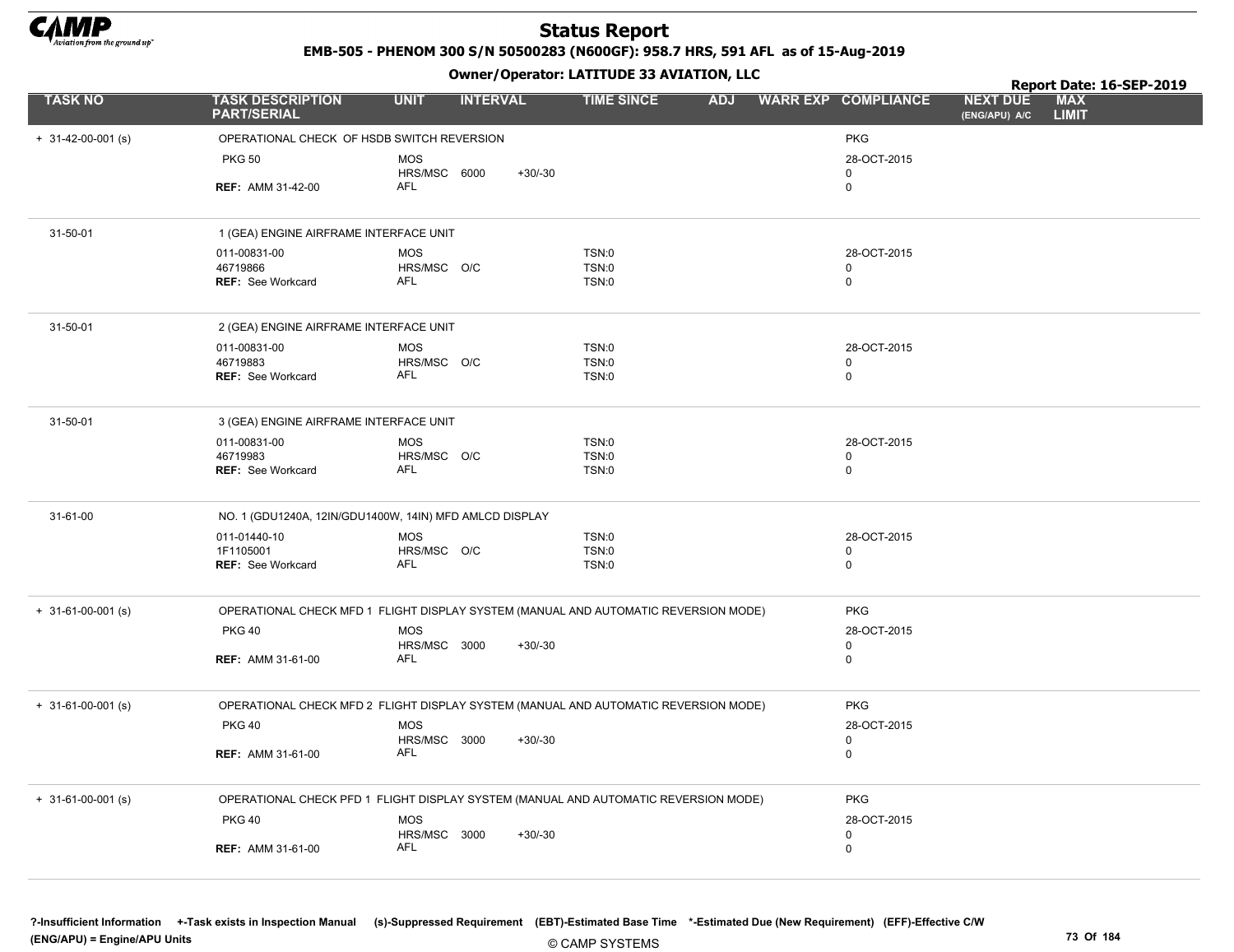

EMB-505 - PHENOM 300 S/N 50500283 (N600GF): 958.7 HRS, 591 AFL as of 15-Aug-2019

Owner/Operator: LATITUDE 33 AVIATION, LLC

|                            |                                                                      |                           | .               |                       |            |                            |                                  | Report Date: 16-SEP-2019   |
|----------------------------|----------------------------------------------------------------------|---------------------------|-----------------|-----------------------|------------|----------------------------|----------------------------------|----------------------------|
| <b>TASK NO</b>             | <b>TASK DESCRIPTION</b><br><b>PART/SERIAL</b>                        | <b>UNIT</b>               | <b>INTERVAL</b> | <b>TIME SINCE</b>     | <b>ADJ</b> | <b>WARR EXP COMPLIANCE</b> | <b>NEXT DUE</b><br>(ENG/APU) A/C | <b>MAX</b><br><b>LIMIT</b> |
| 31-61-01                   | NO. 1 (GDU1240A, 12IN/GDU1400W, 14IN) PFD AMLCD DISPLAY              |                           |                 |                       |            |                            |                                  |                            |
|                            | 011-01440-10                                                         | <b>MOS</b>                |                 | TSN:0                 |            | 28-OCT-2015                |                                  |                            |
|                            | 1F1100615                                                            | HRS/MSC O/C               |                 | <b>TSN:0</b>          |            | 0                          |                                  |                            |
|                            | <b>REF: See Workcard</b>                                             | AFL                       |                 | <b>TSN:0</b>          |            | $\mathbf 0$                |                                  |                            |
| 31-61-01                   | NO. 2 (GDU1240A, 12IN/GDU1400W, 14IN) PFD AMLCD DISPLAY              |                           |                 |                       |            |                            |                                  |                            |
|                            | 011-01440-10                                                         | <b>MOS</b>                |                 | TSN:0                 |            | 28-OCT-2015                |                                  |                            |
|                            | 1F1105002<br>REF: See Workcard                                       | HRS/MSC O/C<br><b>AFL</b> |                 | TSN:0<br><b>TSN:0</b> |            | $\mathbf 0$<br>$\mathbf 0$ |                                  |                            |
|                            |                                                                      |                           |                 |                       |            |                            |                                  |                            |
| CHAPTER 32-                | <b>LANDING GEAR</b>                                                  |                           |                 |                       |            |                            |                                  |                            |
| $+ 32 - 00 - 00 - 001$ (s) | GENERAL VISUAL INSPECTION OF OF MAIN LANDING GEAR POLYURETHANE FILMS |                           |                 |                       |            | <b>PKG</b>                 |                                  |                            |
|                            | PKG <sub>1</sub>                                                     | <b>MOS</b>                |                 |                       |            | 06-NOV-2017                |                                  |                            |
|                            | <b>REF: AMM 32-00-20</b>                                             | HRS/MSC 600<br>AFL        |                 |                       |            | 547.6<br>370               |                                  |                            |
|                            |                                                                      |                           |                 |                       |            |                            |                                  |                            |
| $+ 32 - 001$               | LEFT MLG SHOCK STRUT LEFT MAIN FITTING                               |                           |                 |                       |            |                            |                                  |                            |
|                            | 2317-1201-503/2317-1225-501                                          | <b>MOS</b>                |                 | TSN:0                 |            | 28-OCT-2015                |                                  |                            |
| <b>LIFE LIMIT</b>          | SN-UNKNOWN<br><b>REF: See Workcard</b>                               | HRS/MSC<br>AFL            | 16800           | <b>TSN:0</b><br>TSN:0 |            | 0<br>0                     | 16800                            |                            |
|                            |                                                                      |                           |                 |                       |            |                            |                                  |                            |
| $+ 32-002$                 | RIGHT MLG SHOCK STRUT RIGHT MAIN FITTING                             |                           |                 |                       |            |                            |                                  |                            |
|                            | 2317-1201-504/2317-1225-502                                          | <b>MOS</b>                |                 | TSN:0                 |            | 28-OCT-2015                |                                  |                            |
| <b>LIFE LIMIT</b>          | SN-UNKNOWN<br><b>REF: See Workcard</b>                               | HRS/MSC<br><b>AFL</b>     | 16800           | TSN:0<br>TSN:0        |            | 0<br>0                     | 16800                            |                            |
|                            |                                                                      |                           |                 |                       |            |                            |                                  |                            |
| $+ 32-003$                 | LEFT PINTLE PIN                                                      |                           |                 |                       |            |                            |                                  |                            |
|                            | 2317-1101-003                                                        | <b>MOS</b>                |                 | TSN:0                 |            | 28-OCT-2015                |                                  |                            |
| <b>LIFE LIMIT</b>          | SN-UNKNOWN<br><b>REF: See Workcard</b>                               | HRS/MSC<br><b>AFL</b>     | 16800           | <b>TSN:0</b><br>TSN:0 |            | 0<br>0                     | 16800                            |                            |
|                            |                                                                      |                           |                 |                       |            |                            |                                  |                            |
| $+32-003$                  | <b>RIGHT PINTLE PIN</b>                                              |                           |                 |                       |            |                            |                                  |                            |
|                            | 2317-1101-003                                                        | <b>MOS</b>                |                 | <b>TSN:0</b>          |            | 28-OCT-2015                |                                  |                            |
| <b>LIFE LIMIT</b>          | SN-UNKNOWN<br><b>REF: See Workcard</b>                               | HRS/MSC<br>AFL            | 16800           | TSN:0<br>TSN:0        |            | 0<br>$\mathbf 0$           | 16800                            |                            |
|                            |                                                                      |                           |                 |                       |            |                            |                                  |                            |
| $+ 32 - 004$               | LEFT PINTLE PIN                                                      |                           |                 |                       |            |                            |                                  |                            |
|                            | 2317-1102-001                                                        | <b>MOS</b>                |                 | TSN:0                 |            | 28-OCT-2015                |                                  |                            |
| <b>LIFE LIMIT</b>          | SN-UNKNOWN<br><b>REF: See Workcard</b>                               | HRS/MSC<br>AFL            | 16800           | <b>TSN:0</b><br>TSN:0 |            | $\Omega$<br>$\mathbf 0$    | 16800                            |                            |
|                            |                                                                      |                           |                 |                       |            |                            |                                  |                            |

?-Insufficient Information +-Task exists in Inspection Manual (s)-Suppressed Requirement (EBT)-Estimated Base Time \*-Estimated Due (New Requirement) (EFF)-Effective C/W (ENG/APU) = Engine/APU Units 74 Of 184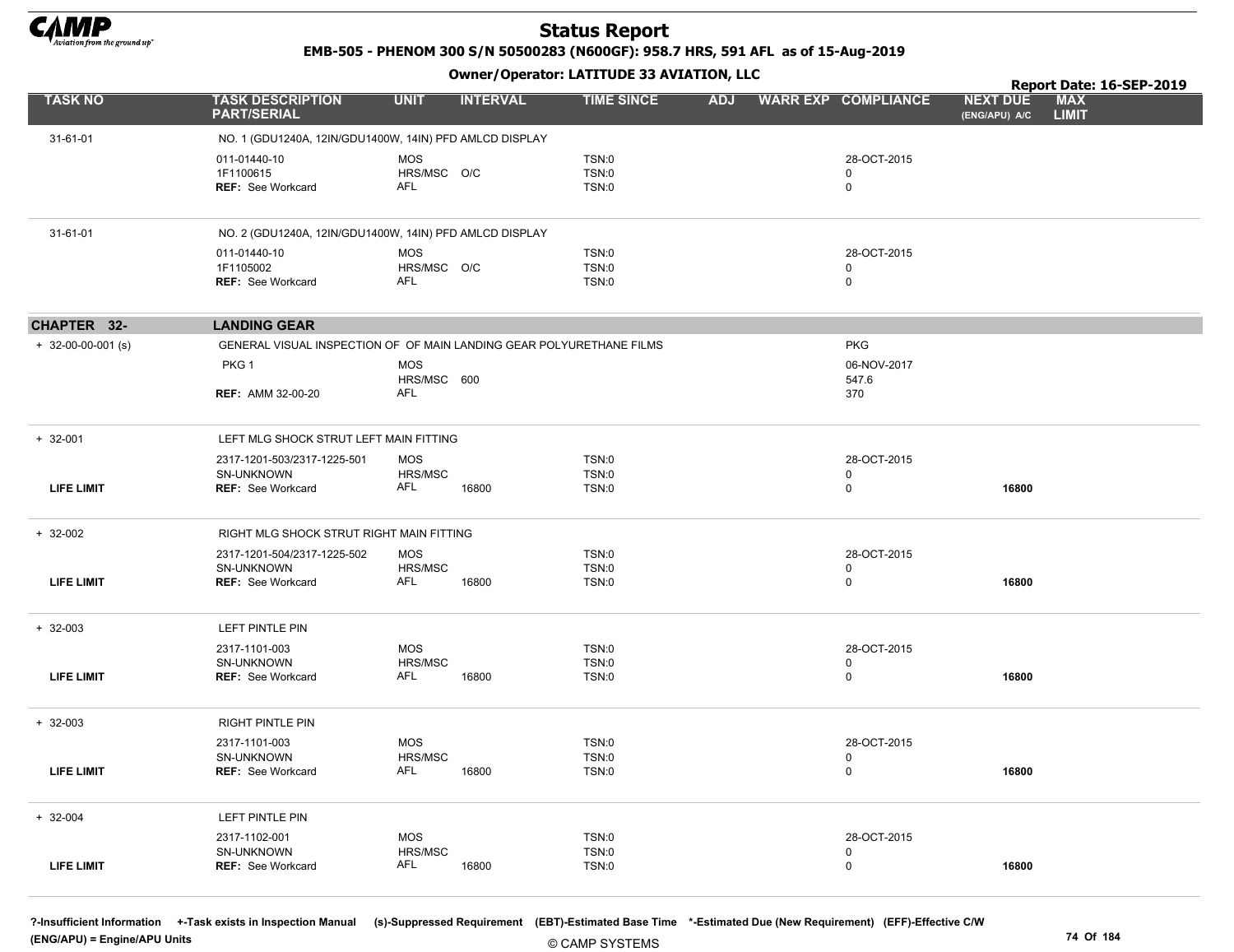

EMB-505 - PHENOM 300 S/N 50500283 (N600GF): 958.7 HRS, 591 AFL as of 15-Aug-2019

Owner/Operator: LATITUDE 33 AVIATION, LLC

|                   |                                                          |                                     | $\mathbf{r}$    |                                |            |                            |                                  | Report Date: 16-SEP-2019   |
|-------------------|----------------------------------------------------------|-------------------------------------|-----------------|--------------------------------|------------|----------------------------|----------------------------------|----------------------------|
| <b>TASK NO</b>    | <b>TASK DESCRIPTION</b><br><b>PART/SERIAL</b>            | <b>UNIT</b>                         | <b>INTERVAL</b> | <b>TIME SINCE</b>              | <b>ADJ</b> | <b>WARR EXP COMPLIANCE</b> | <b>NEXT DUE</b><br>(ENG/APU) A/C | <b>MAX</b><br><b>LIMIT</b> |
| $+ 32 - 004$      | <b>RIGHT PINTLE PIN</b>                                  |                                     |                 |                                |            |                            |                                  |                            |
| <b>LIFE LIMIT</b> | 2317-1102-001<br>SN-UNKNOWN<br>REF: See Workcard         | <b>MOS</b><br>HRS/MSC<br>AFL        | 16800           | TSN:0<br><b>TSN:0</b><br>TSN:0 |            | 28-OCT-2015<br>0<br>0      | 16800                            |                            |
| $+32-005$         | LEFT MLG SHOCK STRUT (MF - AS) AXLE                      |                                     |                 |                                |            |                            |                                  |                            |
| <b>LIFE LIMIT</b> | 2317-1103-003<br>SN-UNKNOWN<br><b>REF: See Workcard</b>  | <b>MOS</b><br>HRS/MSC<br>AFL        | 16800           | TSN:0<br>TSN:0<br>TSN:0        |            | 28-OCT-2015<br>0<br>0      | 16800                            |                            |
| $+32-005$         | RIGHT MLG SHOCK STRUT (MF - AS) AXLE                     |                                     |                 |                                |            |                            |                                  |                            |
|                   | 2317-1103-003                                            | <b>MOS</b>                          |                 | TSN:0                          |            | 28-OCT-2015                |                                  |                            |
| <b>LIFE LIMIT</b> | SN-UNKNOWN<br><b>REF: See Workcard</b>                   | HRS/MSC<br>AFL                      | 16800           | TSN:0<br>TSN:0                 |            | 0<br>0                     | 16800                            |                            |
| $+ 32-006$        | LEFT MLG SHOCK STRUT (TR - AS) AXLE                      |                                     |                 |                                |            |                            |                                  |                            |
| <b>LIFE LIMIT</b> | 2317-1107-005<br>1545434/009<br><b>REF: See Workcard</b> | <b>MOS</b><br>HRS/MSC<br><b>AFL</b> | 15300           | TSN:0<br>TSN:0<br>TSN:0        |            | 28-OCT-2015<br>0<br>0      | 15300                            |                            |
| $+ 32 - 006$      | RIGHT MLG SHOCK STRUT (TR - AS) AXLE                     |                                     |                 |                                |            |                            |                                  |                            |
|                   | 2317-1107-005                                            | <b>MOS</b>                          |                 | TSN:0                          |            | 28-OCT-2015                |                                  |                            |
| <b>LIFE LIMIT</b> | 154543/014<br><b>REF: See Workcard</b>                   | HRS/MSC<br>AFL                      | 15300           | <b>TSN:0</b><br>TSN:0          |            | $\Omega$<br>0              | 15300                            |                            |
| $+ 32-007$        | LEFT MAIN LANDING GEAR SHOCK STRUT (LOCKING ACT) PIN     |                                     |                 |                                |            |                            |                                  |                            |
|                   | 2317-1109-003                                            | <b>MOS</b>                          |                 | TSN:0                          |            | 28-OCT-2015                |                                  |                            |
| <b>LIFE LIMIT</b> | SN-UNKNOWN<br><b>REF: See Workcard</b>                   | HRS/MSC<br><b>AFL</b>               | 16800           | TSN:0<br>TSN:0                 |            | 0<br>0                     | 16800                            |                            |
| $+ 32-007$        | RIGHT MAIN LANDING GEAR SHOCK STRUT (LOCKING ACT) PIN    |                                     |                 |                                |            |                            |                                  |                            |
| LIFE LIMIT        | 2317-1109-003<br>SN-UNKNOWN<br><b>REF: See Workcard</b>  | <b>MOS</b><br>HRS/MSC<br><b>AFL</b> | 16800           | TSN:0<br><b>TSN:0</b><br>TSN:0 |            | 28-OCT-2015<br>0<br>0      | 16800                            |                            |
|                   |                                                          |                                     |                 |                                |            |                            |                                  |                            |
| $+ 32-008$        | LEFT MAIN LANDING GEAR SHOCK STRUT (TRAILING) BOLT       |                                     |                 |                                |            |                            |                                  |                            |
|                   | 2317-1126-003<br>SN-UNKNOWN                              | <b>MOS</b><br>HRS/MSC               |                 | TSN:0<br>TSN:0                 |            | 28-OCT-2015<br>0           |                                  |                            |
| <b>LIFE LIMIT</b> | <b>REF: See Workcard</b>                                 | AFL                                 | 16800           | TSN:0                          |            | 0                          | 16800                            |                            |

?-Insufficient Information +-Task exists in Inspection Manual (s)-Suppressed Requirement (EBT)-Estimated Base Time \*-Estimated Due (New Requirement) (EFF)-Effective C/W (ENG/APU) = Engine/APU Units 75 Of 184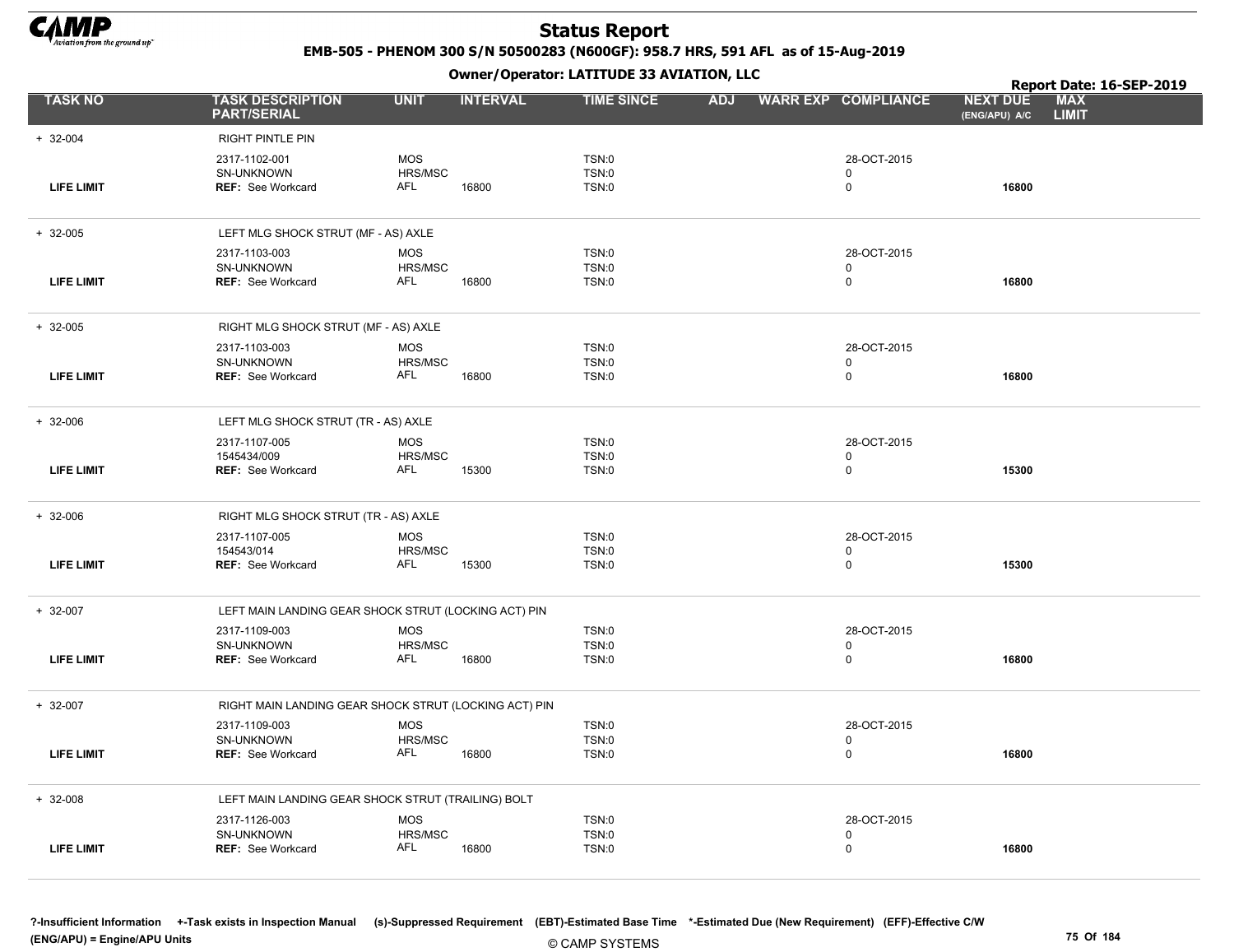

EMB-505 - PHENOM 300 S/N 50500283 (N600GF): 958.7 HRS, 591 AFL as of 15-Aug-2019

|                   |                                                                |                                                     | Owner / Operator. EATTTODE 33 AVIATION, LLC |            |                            | Report Date: 16-SEP-2019         |                            |  |
|-------------------|----------------------------------------------------------------|-----------------------------------------------------|---------------------------------------------|------------|----------------------------|----------------------------------|----------------------------|--|
| <b>TASK NO</b>    | <b>TASK DESCRIPTION</b><br><b>PART/SERIAL</b>                  | <b>UNIT</b><br><b>INTERVAL</b>                      | <b>TIME SINCE</b>                           | <b>ADJ</b> | <b>WARR EXP COMPLIANCE</b> | <b>NEXT DUE</b><br>(ENG/APU) A/C | <b>MAX</b><br><b>LIMIT</b> |  |
| $+ 32 - 008$      |                                                                | RIGHT MAIN LANDING GEAR SHOCK STRUT (TRAILING) BOLT |                                             |            |                            |                                  |                            |  |
| <b>LIFE LIMIT</b> | 2317-1126-003<br><b>SN-UNKNOWN</b><br><b>REF: See Workcard</b> | <b>MOS</b><br>HRS/MSC<br><b>AFL</b><br>16800        | TSN:0<br>TSN:0<br>TSN:0                     |            | 28-OCT-2015<br>0<br>0      | 16800                            |                            |  |
| 32-10-01          | LEFT MAIN LANDING GEAR LEG STRUT ASSY                          |                                                     |                                             |            |                            |                                  |                            |  |
|                   | 2317-1100-406<br>00295<br><b>REF: See Workcard</b>             | <b>MOS</b><br>HRS/MSC O/C<br><b>AFL</b>             | TSN:0<br>TSN:0<br>TSN:0                     |            | 28-OCT-2015<br>0<br>0      |                                  |                            |  |
| 32-10-01          | RIGHT MAIN LANDING GEAR LEG STRUT ASSY                         |                                                     |                                             |            |                            |                                  |                            |  |
|                   | 2317-1100-405<br>00299<br><b>REF: See Workcard</b>             | <b>MOS</b><br>HRS/MSC O/C<br><b>AFL</b>             | TSN:0<br>TSN:0<br>TSN:0                     |            | 28-OCT-2015<br>0<br>0      |                                  |                            |  |
| 32-100            | LEFT MAIN LANDING GEAR TRAILING ARM ASSY                       |                                                     |                                             |            |                            |                                  |                            |  |
|                   | 2317-1500-405<br>00299<br><b>REF: See Workcard</b>             | <b>MOS</b><br>HRS/MSC O/C<br><b>AFL</b>             | TSN:0<br>TSN:0<br>TSN:0                     |            | 28-OCT-2015<br>0<br>0      |                                  |                            |  |
| 32-100            | RIGHT MAIN LANDING GEAR TRAILING ARM ASSY                      |                                                     |                                             |            |                            |                                  |                            |  |
|                   | 2317-1500-406<br>00301<br>REF: See Workcard                    | <b>MOS</b><br>HRS/MSC O/C<br>AFL                    | TSN:0<br>TSN:0<br>TSN:0                     |            | 28-OCT-2015<br>0<br>0      |                                  |                            |  |
| $+ 32 - 101$      | LEFT MAIN LANDING GEAR TRAILING ARM WHEEL AXLE                 |                                                     |                                             |            |                            |                                  |                            |  |
| <b>LIFE LIMIT</b> | 2317-1502-003<br>SN-UNKNOWN<br><b>REF: See Workcard</b>        | <b>MOS</b><br>HRS/MSC<br>AFL<br>15300               | TSN:0<br>TSN:0<br>TSN:0                     |            | 28-OCT-2015<br>0<br>0      | 15300                            |                            |  |
| $+ 32 - 101$      |                                                                | RIGHT MAIN LANDING GEAR TRAILING ARM WHEEL AXLE     |                                             |            |                            |                                  |                            |  |
| <b>LIFE LIMIT</b> | 2317-1502-003<br>SN-UNKNOWN<br><b>REF: See Workcard</b>        | <b>MOS</b><br>HRS/MSC<br>AFL<br>15300               | TSN:0<br>TSN:0<br>TSN:0                     |            | 28-OCT-2015<br>0<br>0      | 15300                            |                            |  |
| $+ 32 - 102$      | LEFT MAIN LANDING GEAR TRAILING ARM AXLE                       |                                                     |                                             |            |                            |                                  |                            |  |
| <b>LIFE LIMIT</b> | 2317-1503-005<br>1551571/006<br><b>REF: See Workcard</b>       | <b>MOS</b><br>HRS/MSC<br>AFL<br>16800               | TSN:0<br>TSN:0<br>TSN:0                     |            | 28-OCT-2015<br>0<br>0      | 16800                            |                            |  |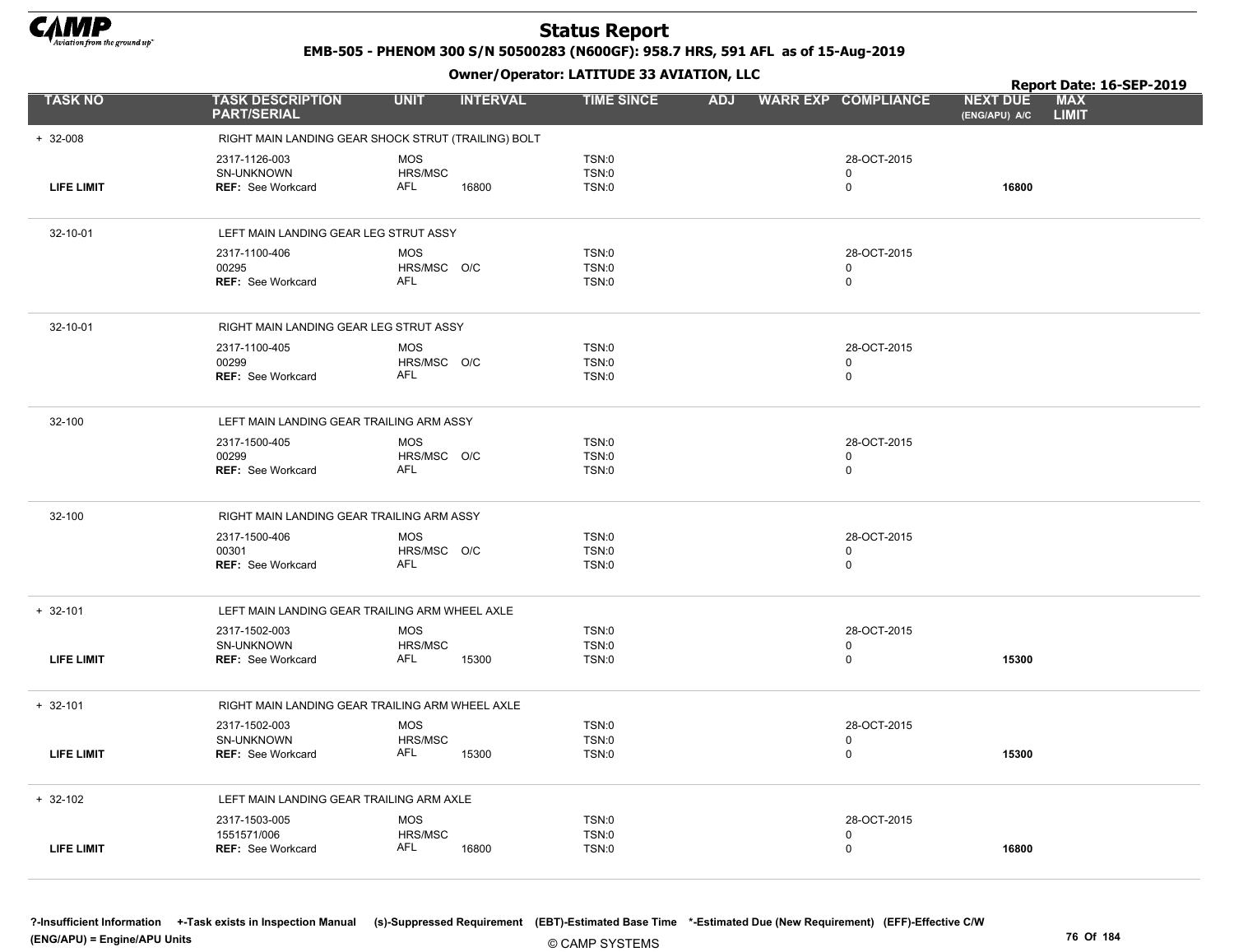

EMB-505 - PHENOM 300 S/N 50500283 (N600GF): 958.7 HRS, 591 AFL as of 15-Aug-2019

Owner/Operator: LATITUDE 33 AVIATION, LLC

|                      |                                                                       |                                     |                              |                         |            |                                           |                                  | Report Date: 16-SEP-2019   |
|----------------------|-----------------------------------------------------------------------|-------------------------------------|------------------------------|-------------------------|------------|-------------------------------------------|----------------------------------|----------------------------|
| <b>TASK NO</b>       | <b>TASK DESCRIPTION</b><br><b>PART/SERIAL</b>                         | <b>UNIT</b>                         | <b>INTERVAL</b>              | <b>TIME SINCE</b>       | <b>ADJ</b> | <b>WARR EXP COMPLIANCE</b>                | <b>NEXT DUE</b><br>(ENG/APU) A/C | <b>MAX</b><br><b>LIMIT</b> |
| $+ 32 - 102$         | RIGHT MAIN LANDING GEAR TRAILING ARM AXLE                             |                                     |                              |                         |            |                                           |                                  |                            |
| <b>LIFE LIMIT</b>    | 2317-1503-005<br>1551571/005<br><b>REF: See Workcard</b>              | <b>MOS</b><br>HRS/MSC<br>AFL        | 16800                        | TSN:0<br>TSN:0<br>TSN:0 |            | 28-OCT-2015<br>$\mathbf 0$<br>0           | 16800                            |                            |
| $+ 32 - 103$         | LEFT MAIN LANDING GEAR TRAILING ARM BOLT                              |                                     |                              |                         |            |                                           |                                  |                            |
| <b>LIFE LIMIT</b>    | 2317-1509-001<br>SN-UNKNOWN<br><b>REF: See Workcard</b>               | MOS<br>HRS/MSC<br>AFL               | 16800                        | TSN:0<br>TSN:0<br>TSN:0 |            | 28-OCT-2015<br>0<br>0                     | 16800                            |                            |
| $+ 32 - 103$         | RIGHT MAIN LANDING GEAR TRAILING ARM BOLT                             |                                     |                              |                         |            |                                           |                                  |                            |
| <b>LIFE LIMIT</b>    | 2317-1509-001<br>SN-UNKNOWN<br><b>REF: See Workcard</b>               | <b>MOS</b><br>HRS/MSC<br><b>AFL</b> | 16800                        | TSN:0<br>TSN:0<br>TSN:0 |            | 28-OCT-2015<br>0<br>$\mathbf 0$           | 16800                            |                            |
| $+ 32 - 104$         | LEFT MAIN LANDING GEAR TRAILING<br>ARM                                |                                     |                              |                         |            |                                           |                                  |                            |
| <b>LIFE LIMIT</b>    | 2317-1501-001/2317-1513-501<br>SN-UNKNOWN<br><b>REF: See Workcard</b> | MOS<br>HRS/MSC<br>AFL               | 16800                        | TSN:0<br>TSN:0<br>TSN:0 |            | 28-OCT-2015<br>0<br>0                     | 16800                            |                            |
| $+ 32 - 105$         | RIGHT MAIN LANDING GEAR TRAILING ARM                                  |                                     |                              |                         |            |                                           |                                  |                            |
| <b>LIFE LIMIT</b>    | 2317-1501-002/2317-1513-502<br>SN-UNKNOWN<br><b>REF: See Workcard</b> | <b>MOS</b><br>HRS/MSC<br><b>AFL</b> | 16800                        | TSN:0<br>TSN:0<br>TSN:0 |            | 28-OCT-2015<br>$\mathbf 0$<br>$\mathbf 0$ | 16800                            |                            |
| $+ 32 - 106$         | LEFT MAIN LANDING GEAR TRAILING ARM JACKING PIN                       |                                     |                              |                         |            |                                           |                                  |                            |
| <b>LIFE LIMIT</b>    | 2317-1505-001<br>SN-UNKNOWN<br><b>REF: See Workcard</b>               | <b>MOS</b><br>HRS/MSC<br>AFL        | 16800                        | TSN:0<br>TSN:0<br>TSN:0 |            | 28-OCT-2015<br>0<br>0                     | 16800                            |                            |
| $+ 32 - 106$         | RIGHT MAIN LANDING GEAR TRAILING ARM JACKING PIN                      |                                     |                              |                         |            |                                           |                                  |                            |
| <b>LIFE LIMIT</b>    | 2317-1505-001<br>SN-UNKNOWN<br><b>REF: See Workcard</b>               | MOS<br>HRS/MSC<br><b>AFL</b>        | 16800                        | TSN:0<br>TSN:0<br>TSN:0 |            | 28-OCT-2015<br>0<br>0                     | 16800                            |                            |
| $+$ 32-11-00-001 (s) | GENERAL VISUAL INSPECTION OF MAIN LANDING GEAR                        |                                     |                              |                         |            | <b>PKG</b>                                |                                  |                            |
|                      | PKG <sub>2</sub>                                                      | <b>MOS</b><br>HRS/MSC 600           | 12<br>+30d/-30d<br>$+30/-30$ |                         |            | 15-NOV-2018<br>800.3                      |                                  |                            |
|                      | <b>REF: AMM 32-11-00</b>                                              | <b>AFL</b>                          |                              |                         |            | 507                                       |                                  |                            |

?-Insufficient Information +-Task exists in Inspection Manual (s)-Suppressed Requirement (EBT)-Estimated Base Time \*-Estimated Due (New Requirement) (EFF)-Effective C/W (ENG/APU) = Engine/APU Units 77 Of 184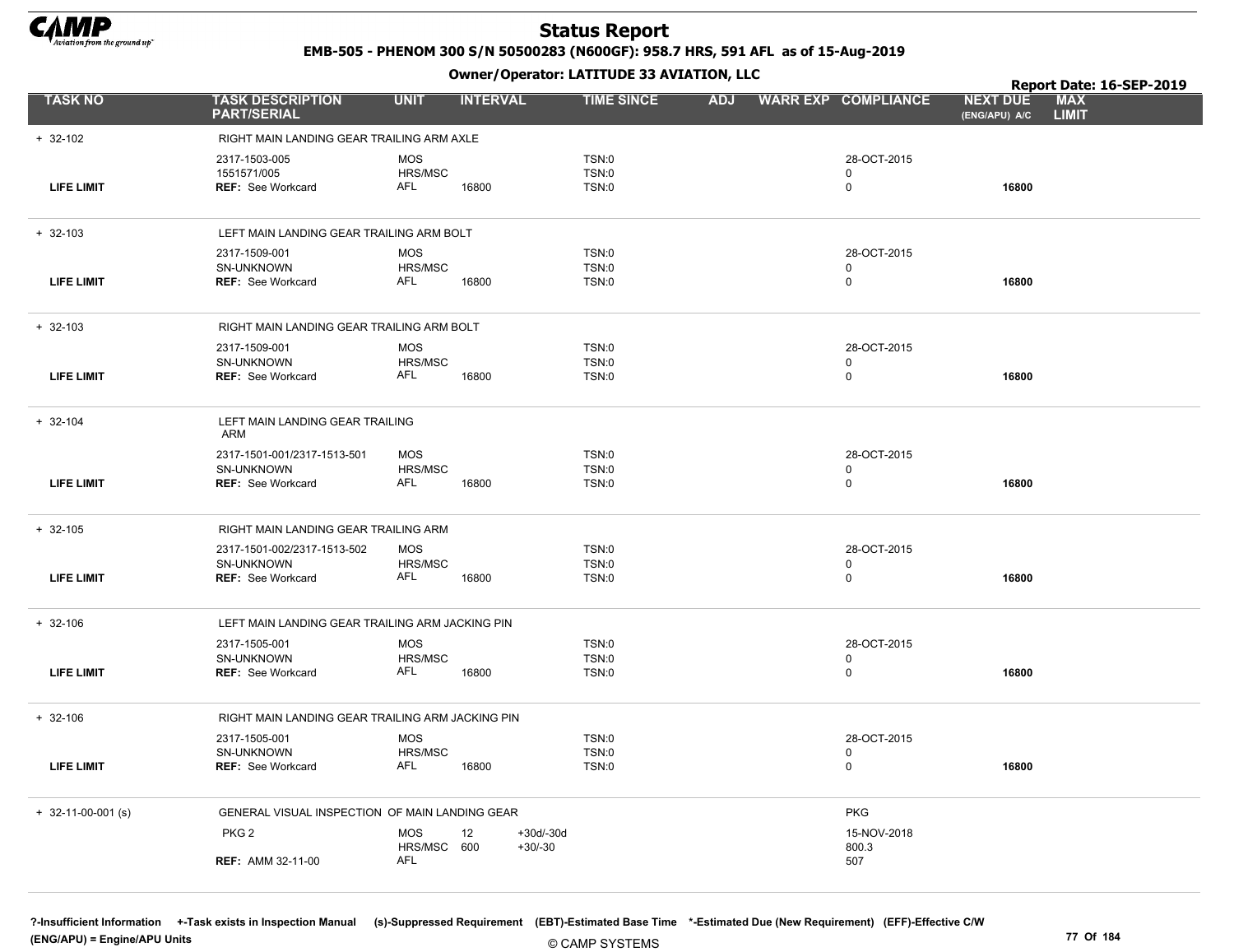

EMB-505 - PHENOM 300 S/N 50500283 (N600GF): 958.7 HRS, 591 AFL as of 15-Aug-2019

|                              |                                                         |                       |                 |             | Owner / Operator. EATITODE 33 AVIATION, LLC |            |                            | Report Date: 16-SEP-2019         |                            |
|------------------------------|---------------------------------------------------------|-----------------------|-----------------|-------------|---------------------------------------------|------------|----------------------------|----------------------------------|----------------------------|
| <b>TASK NO</b>               | <b>TASK DESCRIPTION</b><br><b>PART/SERIAL</b>           | <b>UNIT</b>           | <b>INTERVAL</b> |             | <b>TIME SINCE</b>                           | <b>ADJ</b> | <b>WARR EXP COMPLIANCE</b> | <b>NEXT DUE</b><br>(ENG/APU) A/C | <b>MAX</b><br><b>LIMIT</b> |
| $+ 32 - 11 - 00 - 002$       | RESTORATION (OVERHAUL) OF LEFT MAIN LANDING GEAR        |                       |                 |             |                                             |            |                            |                                  |                            |
|                              | PN                                                      | <b>MOS</b>            | 120             | $+30d/-30d$ |                                             |            | 28-OCT-2015                | 28-OCT-2025                      | 27-NOV-2025                |
| <b>OVERHAUL</b>              | SN-UNKNOWN<br><b>REF: AMM 32-11-00</b>                  | HRS/MSC<br>AFL        | 12000           | $+30/-30$   |                                             |            |                            | 12000 M 12030                    |                            |
| Restoration Date:28-OCT-2015 |                                                         |                       |                 |             |                                             |            |                            |                                  |                            |
|                              |                                                         |                       |                 |             |                                             |            |                            |                                  |                            |
| $+ 32 - 11 - 00 - 002$       | RESTORATION (OVERHAUL) OF RIGHT MAIN LANDING GEAR       |                       |                 |             |                                             |            |                            |                                  |                            |
|                              | PN                                                      | <b>MOS</b>            | 120             | $+30d/-30d$ |                                             |            | 28-OCT-2015                | 28-OCT-2025 27-NOV-2025          |                            |
| <b>OVERHAUL</b>              | SN-UNKNOWN<br><b>REF: AMM 32-11-00</b>                  | HRS/MSC<br>AFL        | 12000           | $+30/-30$   |                                             |            |                            | 12000 M 12030                    |                            |
| Restoration Date:28-OCT-2015 |                                                         |                       |                 |             |                                             |            |                            |                                  |                            |
|                              |                                                         |                       |                 |             |                                             |            |                            |                                  |                            |
| $+$ 32-11-00-003 (s)         | LUBRICATION OF MAIN LANDING GEAR                        |                       |                 |             |                                             |            | <b>PKG</b>                 |                                  |                            |
|                              | PKG <sub>2</sub>                                        | <b>MOS</b>            | 12              | $+30d/-30d$ |                                             |            | 15-NOV-2018                |                                  |                            |
|                              | <b>REF: AMM 12-21-00</b>                                | HRS/MSC 600<br>AFL    |                 | $+30/-30$   |                                             |            | 800.3<br>507               |                                  |                            |
|                              |                                                         |                       |                 |             |                                             |            |                            |                                  |                            |
| + 32-11-02-900-801-05        | RIGHT MAIN LANDING GEAR LOCKING ACTUATOR BEARING PISTON |                       |                 |             |                                             |            |                            |                                  |                            |
|                              | 2117-3001-001<br>SN-UNKNOWN                             | <b>MOS</b><br>HRS/MSC |                 |             | TSN:0<br>TSN:0                              |            | (EBT)                      |                                  |                            |
| <b>LIFE LIMIT</b>            | <b>REF: See Workcard</b>                                | AFL                   | 12000           |             | TSN:0                                       |            |                            | 12005                            |                            |
|                              |                                                         |                       |                 |             |                                             |            |                            |                                  |                            |
| + 32-11-02-900-801-06        | LEFT MAIN LANDING GEAR LOCKING ACTUATOR BEARING PISTON  |                       |                 |             |                                             |            |                            |                                  |                            |
|                              | 2117-3001-001<br>SN-UNKNOWN                             | <b>MOS</b><br>HRS/MSC |                 |             | TSN:0<br>TSN:0                              |            | (EBT)                      |                                  |                            |
| <b>LIFE LIMIT</b>            | <b>REF: See Workcard</b>                                | AFL                   | 12000           |             | TSN:0                                       |            |                            | 12005                            |                            |
|                              |                                                         |                       |                 |             |                                             |            |                            |                                  |                            |
| + 32-11-02-900-801-07        | LEFT MAIN LANDING GEAR LOCKING ACTUATOR FINGER          |                       |                 |             |                                             |            |                            |                                  |                            |
|                              | 2117-3010-001<br><b>SN-UNKNOWN</b>                      | <b>MOS</b><br>HRS/MSC |                 |             | TSN:0<br>TSN:0                              |            | (EBT)                      |                                  |                            |
| <b>LIFE LIMIT</b>            | REF: See Workcard                                       | <b>AFL</b>            | 12000           |             | TSN:0                                       |            |                            | 12005                            |                            |
|                              |                                                         |                       |                 |             |                                             |            |                            |                                  |                            |
| + 32-11-02-900-801-08        | RIGHT MAIN LANDING GEAR LOCKING ACTUATOR FINGER         |                       |                 |             |                                             |            |                            |                                  |                            |
|                              | 2117-3010-001                                           | <b>MOS</b>            |                 |             | TSN:0                                       |            | (EBT)                      |                                  |                            |
| <b>LIFE LIMIT</b>            | SN-UNKNOWN<br><b>REF: See Workcard</b>                  | HRS/MSC<br>AFL        | 12000           |             | <b>TSN:0</b><br>TSN:0                       |            |                            | 12005                            |                            |
|                              |                                                         |                       |                 |             |                                             |            |                            |                                  |                            |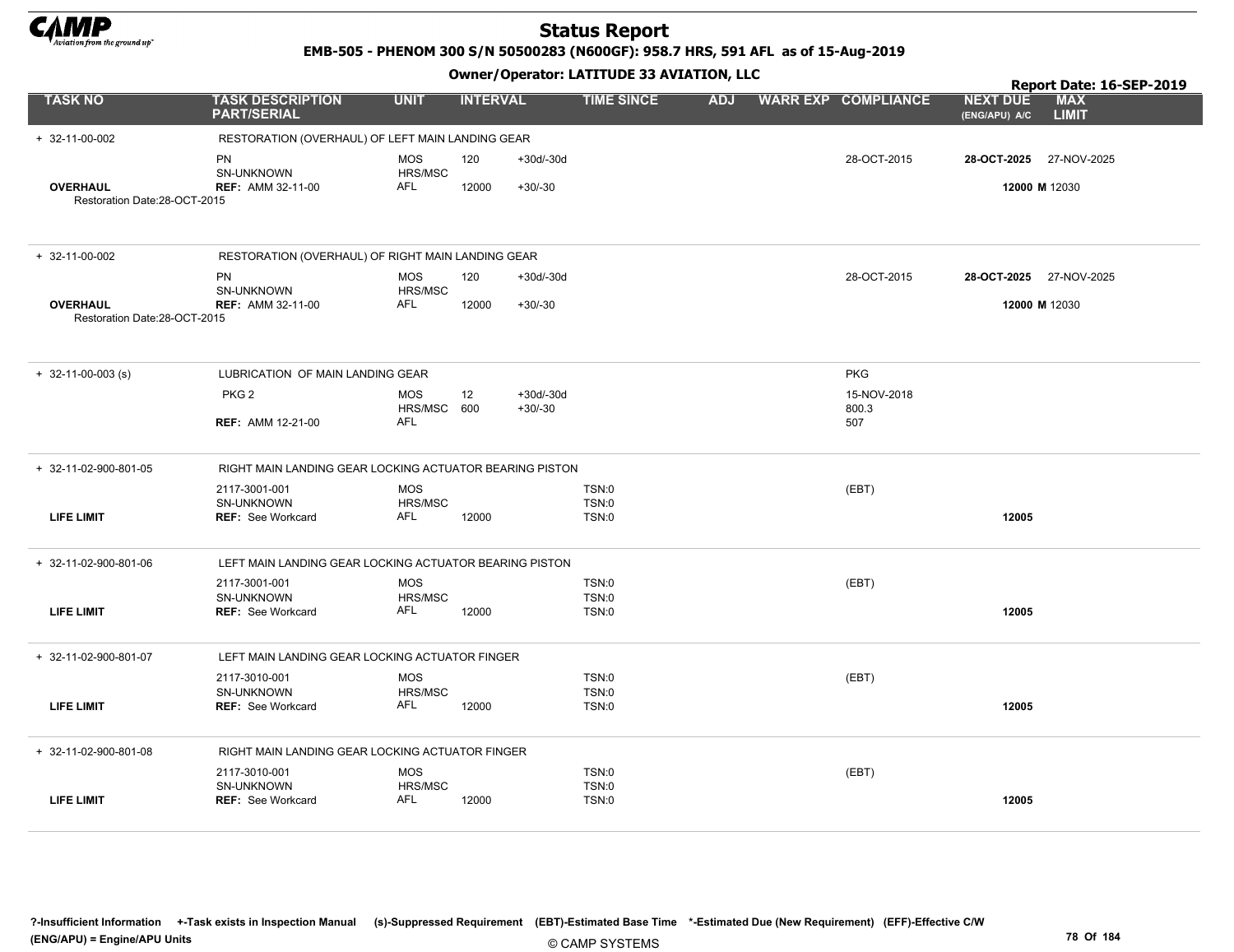

EMB-505 - PHENOM 300 S/N 50500283 (N600GF): 958.7 HRS, 591 AFL as of 15-Aug-2019

Owner/Operator: LATITUDE 33 AVIATION, LLC

|                       |                                                         |                                         |                                | Owner / Operator. LATTTODE 33 AVIATION, LLC |            |  |                                 |                                  |                            |  |  |  |  |
|-----------------------|---------------------------------------------------------|-----------------------------------------|--------------------------------|---------------------------------------------|------------|--|---------------------------------|----------------------------------|----------------------------|--|--|--|--|
| <b>TASK NO</b>        | <b>TASK DESCRIPTION</b><br><b>PART/SERIAL</b>           | <b>UNIT</b>                             | <b>INTERVAL</b>                | <b>TIME SINCE</b>                           | <b>ADJ</b> |  | <b>WARR EXP COMPLIANCE</b>      | <b>NEXT DUE</b><br>(ENG/APU) A/C | <b>MAX</b><br><b>LIMIT</b> |  |  |  |  |
| + 32-11-02-900-801-13 | RIGHT MAIN LANDING GEAR LOCKING ACTUATOR PIN            |                                         |                                |                                             |            |  |                                 |                                  |                            |  |  |  |  |
| <b>LIFE LIMIT</b>     | 2117-3019-001<br>SN-UNKNOWN<br><b>REF: See Workcard</b> | <b>MOS</b><br>HRS/MSC<br>AFL            | 12000                          | TSN:0<br>TSN:0<br><b>TSN:0</b>              |            |  | (EBT)                           | 12005                            |                            |  |  |  |  |
| + 32-11-02-900-801-14 | LEFT MAIN LANDING GEAR LOCKING ACTUATOR PIN             |                                         |                                |                                             |            |  |                                 |                                  |                            |  |  |  |  |
| <b>LIFE LIMIT</b>     | 2117-3019-001<br>SN-UNKNOWN<br><b>REF: See Workcard</b> | <b>MOS</b><br>HRS/MSC<br>AFL            | 12000                          | TSN:0<br><b>TSN:0</b><br><b>TSN:0</b>       |            |  | (EBT)                           | 12005                            |                            |  |  |  |  |
| + 32-11-02-900-801-15 | LEFT MAIN LANDING GEAR LOCKING ACTUATOR LOCKING SLEEVE  |                                         |                                |                                             |            |  |                                 |                                  |                            |  |  |  |  |
| <b>LIFE LIMIT</b>     | 2117-3007-001<br>SN-UNKNOWN<br><b>REF: See Workcard</b> | <b>MOS</b><br>HRS/MSC<br>AFL            | 12000                          | <b>TSN:0</b><br>TSN:0<br><b>TSN:0</b>       |            |  | (EBT)                           | 12005                            |                            |  |  |  |  |
| + 32-11-02-900-801-16 | RIGHT MAIN LANDING GEAR LOCKING ACTUATOR LOCKING SLEEVE |                                         |                                |                                             |            |  |                                 |                                  |                            |  |  |  |  |
| <b>LIFE LIMIT</b>     | 2117-3007-001<br>SN-UNKNOWN<br>REF: See Workcard        | <b>MOS</b><br>HRS/MSC<br>AFL            | 12000                          | TSN:0<br><b>TSN:0</b><br><b>TSN:0</b>       |            |  | (EBT)                           | 12005                            |                            |  |  |  |  |
| $+$ 32-11-03-004 (s)  | SERVICING OF MAIN LANDING GEAR SHOCK ABSORBER           |                                         |                                |                                             |            |  | <b>PKG</b>                      |                                  |                            |  |  |  |  |
|                       | PKG <sub>2</sub><br><b>REF: AMM 12-14-02</b>            | <b>MOS</b><br>HRS/MSC 600<br>AFL        | 12<br>$+30d/-30d$<br>$+30/-30$ |                                             |            |  | 15-NOV-2018<br>800.3<br>507     |                                  |                            |  |  |  |  |
| 32-200                | LEFT MAIN LANDING GEAR MLG SHOCK ABSORBER               |                                         |                                |                                             |            |  |                                 |                                  |                            |  |  |  |  |
|                       | 2317-3000-403<br>00639<br>REF: See Workcard             | <b>MOS</b><br>HRS/MSC O/C<br><b>AFL</b> |                                | TSN:0<br><b>TSN:0</b><br>TSN:0              |            |  | 28-OCT-2015<br>0<br>0           |                                  |                            |  |  |  |  |
| 32-200                | RIGHT MAIN LANDING GEAR MLG SHOCK ABSORBER              |                                         |                                |                                             |            |  |                                 |                                  |                            |  |  |  |  |
|                       | 2317-3000-404<br>00640<br>REF: See Workcard             | <b>MOS</b><br>HRS/MSC O/C<br>AFL        |                                | TSN:0<br><b>TSN:0</b><br><b>TSN:0</b>       |            |  | 28-OCT-2015<br>0<br>0           |                                  |                            |  |  |  |  |
| $+ 32 - 201$          | LEFT MAIN LANDING GEAR SHOCK ABSORBER CYLINDER          |                                         |                                |                                             |            |  |                                 |                                  |                            |  |  |  |  |
| <b>LIFE LIMIT</b>     | 2317-3011-001<br>SN-UNKNOWN<br><b>REF: See Workcard</b> | <b>MOS</b><br>HRS/MSC<br>AFL            | 16800                          | <b>TSN:0</b><br>TSN:0<br><b>TSN:0</b>       |            |  | 28-OCT-2015<br>0<br>$\mathbf 0$ | 16800                            |                            |  |  |  |  |

?-Insufficient Information +-Task exists in Inspection Manual (s)-Suppressed Requirement (EBT)-Estimated Base Time \*-Estimated Due (New Requirement) (EFF)-Effective C/W (ENG/APU) = Engine/APU Units 79 Of 184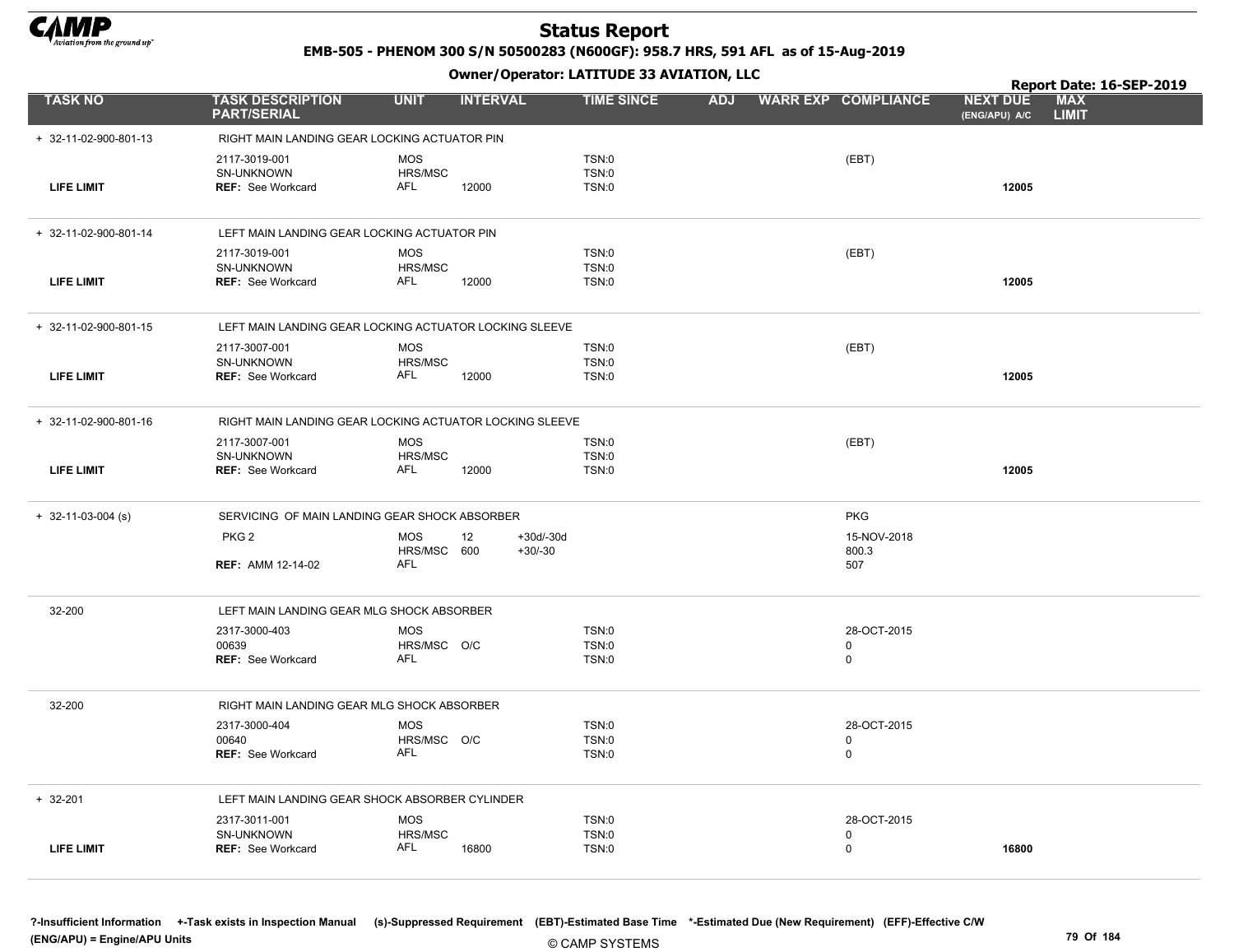

EMB-505 - PHENOM 300 S/N 50500283 (N600GF): 958.7 HRS, 591 AFL as of 15-Aug-2019

|                      |                                                     |                           | .                 |                              |            |                            |                                  | Report Date: 16-SEP-2019 |
|----------------------|-----------------------------------------------------|---------------------------|-------------------|------------------------------|------------|----------------------------|----------------------------------|--------------------------|
| <b>TASK NO</b>       | <b>TASK DESCRIPTION</b><br><b>PART/SERIAL</b>       | <b>UNIT</b>               | <b>INTERVAL</b>   | <b>TIME SINCE</b>            | <b>ADJ</b> | <b>WARR EXP COMPLIANCE</b> | <b>NEXT DUE</b><br>(ENG/APU) A/C | MAX<br><b>LIMIT</b>      |
| $+ 32 - 201$         | RIGHT MAIN LANDING GEAR SHOCK ABSORBER CYLINDER     |                           |                   |                              |            |                            |                                  |                          |
|                      | 2317-3011-001                                       | <b>MOS</b>                |                   | TSN:0                        |            | 28-OCT-2015                |                                  |                          |
|                      | SN-UNKNOWN                                          | HRS/MSC                   |                   | <b>TSN:0</b>                 |            | $\Omega$                   |                                  |                          |
| <b>LIFE LIMIT</b>    | <b>REF: See Workcard</b>                            | AFL                       | 16800             | <b>TSN:0</b>                 |            | $\mathbf 0$                | 16800                            |                          |
| $+ 32-202$           | LEFT MAIN LANDING GEAR SHOCK ABSORBER SLIDING TUBE  |                           |                   |                              |            |                            |                                  |                          |
|                      | 2317-3021-001                                       | <b>MOS</b>                |                   | TSN:0                        |            | 28-OCT-2015                |                                  |                          |
|                      | SN-UNKNOWN                                          | HRS/MSC<br>AFL            |                   | <b>TSN:0</b>                 |            | 0<br>$\mathbf 0$           | 16800                            |                          |
| <b>LIFE LIMIT</b>    | <b>REF: See Workcard</b>                            |                           | 16800             | <b>TSN:0</b>                 |            |                            |                                  |                          |
| $+ 32-202$           | RIGHT MAIN LANDING GEAR SHOCK ABSORBER SLIDING TUBE |                           |                   |                              |            |                            |                                  |                          |
|                      | 2317-3021-001                                       | <b>MOS</b>                |                   | TSN:0                        |            | 28-OCT-2015                |                                  |                          |
| <b>LIFE LIMIT</b>    | SN-UNKNOWN                                          | HRS/MSC<br>AFL            | 16800             | <b>TSN:0</b><br><b>TSN:0</b> |            | 0<br>$\mathbf 0$           | 16800                            |                          |
|                      | <b>REF: See Workcard</b>                            |                           |                   |                              |            |                            |                                  |                          |
| $+ 32 - 203$         | LEFT MAIN LANDING GEAR SHOCK ABSORBER BEARING       |                           |                   |                              |            |                            |                                  |                          |
|                      | 2317-3001-003                                       | <b>MOS</b>                |                   | <b>TSN:0</b>                 |            | 28-OCT-2015                |                                  |                          |
|                      | SN-UNKNOWN                                          | HRS/MSC                   |                   | <b>TSN:0</b>                 |            | $\Omega$                   |                                  |                          |
| <b>LIFE LIMIT</b>    | <b>REF:</b> See Workcard                            | <b>AFL</b>                | 16800             | <b>TSN:0</b>                 |            | 0                          | 16800                            |                          |
| $+ 32 - 203$         | RIGHT MAIN LANDING GEAR SHOCK ABSORBER BEARING      |                           |                   |                              |            |                            |                                  |                          |
|                      | 2317-3001-003                                       | <b>MOS</b>                |                   | <b>TSN:0</b>                 |            | 28-OCT-2015                |                                  |                          |
| <b>LIFE LIMIT</b>    | SN-UNKNOWN<br><b>REF: See Workcard</b>              | HRS/MSC<br>AFL            |                   | <b>TSN:0</b><br><b>TSN:0</b> |            | 0<br>$\mathbf 0$           | 16800                            |                          |
|                      |                                                     |                           | 16800             |                              |            |                            |                                  |                          |
| $+ 32 - 204$         | LEFT MAIN LANDING GEAR SHOCK ABSORBER NUT           |                           |                   |                              |            |                            |                                  |                          |
|                      | 2317-3004-001                                       | <b>MOS</b>                |                   | <b>TSN:0</b>                 |            | 28-OCT-2015                |                                  |                          |
| <b>LIFE LIMIT</b>    | SN-UNKNOWN<br><b>REF: See Workcard</b>              | HRS/MSC<br>AFL            | 16800             | TSN:0<br>TSN:0               |            | $\mathbf 0$<br>0           | 16800                            |                          |
|                      |                                                     |                           |                   |                              |            |                            |                                  |                          |
| $+ 32 - 204$         | RIGHT MAIN LANDING GEAR SHOCK ABSORBER NUT          |                           |                   |                              |            |                            |                                  |                          |
|                      | 2317-3004-001                                       | <b>MOS</b>                |                   | <b>TSN:0</b>                 |            | 28-OCT-2015                |                                  |                          |
| <b>LIFE LIMIT</b>    | SN-UNKNOWN<br><b>REF: See Workcard</b>              | HRS/MSC<br>AFL            | 16800             | <b>TSN:0</b><br>TSN:0        |            | $\mathbf 0$<br>0           | 16800                            |                          |
|                      |                                                     |                           |                   |                              |            |                            |                                  |                          |
| $+$ 32-21-00-001 (s) | GENERAL VISUAL INSPECTION OF NOSE LANDING GEAR      |                           |                   |                              |            | <b>PKG</b>                 |                                  |                          |
|                      | PKG <sub>2</sub>                                    | <b>MOS</b>                | $+30d/-30d$<br>12 |                              |            | 15-NOV-2018                |                                  |                          |
|                      |                                                     | HRS/MSC 600<br><b>AFL</b> | $+30/-30$         |                              |            | 800.3                      |                                  |                          |
|                      | <b>REF: AMM 32-21-00</b>                            |                           |                   |                              |            | 507                        |                                  |                          |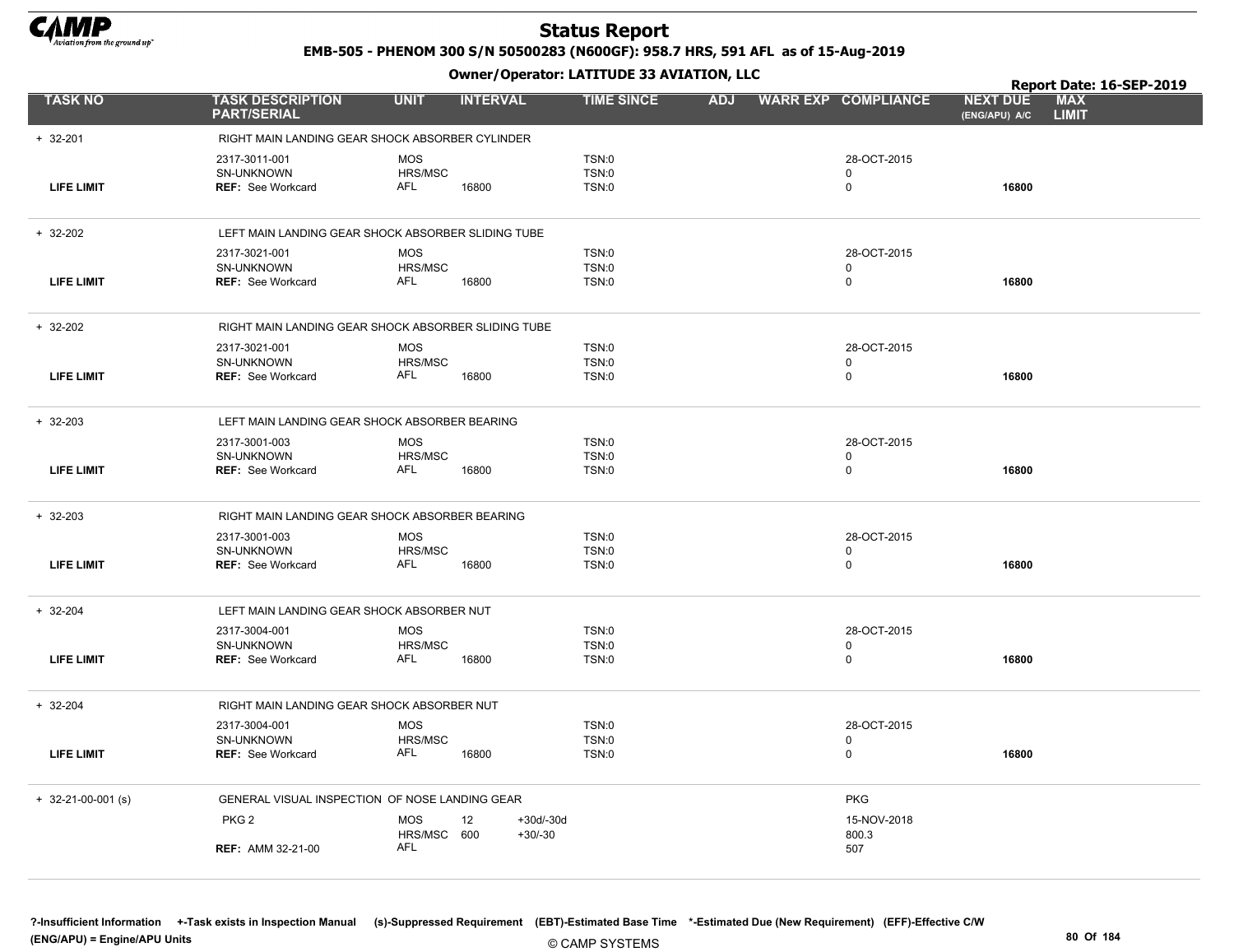

EMB-505 - PHENOM 300 S/N 50500283 (N600GF): 958.7 HRS, 591 AFL as of 15-Aug-2019

|                            |                                                 |                           | .               |                          |                   |  |                            |                                  | Report Date: 16-SEP-2019   |
|----------------------------|-------------------------------------------------|---------------------------|-----------------|--------------------------|-------------------|--|----------------------------|----------------------------------|----------------------------|
| <b>TASK NO</b>             | <b>TASK DESCRIPTION</b><br><b>PART/SERIAL</b>   | <b>UNIT</b>               | <b>INTERVAL</b> |                          | <b>TIME SINCE</b> |  | ADJ WARR EXP COMPLIANCE    | <b>NEXT DUE</b><br>(ENG/APU) A/C | <b>MAX</b><br><b>LIMIT</b> |
| + 32-21-00-002             | RESTORATION (OVERHAUL) OF NOSE LANDING GEAR     |                           |                 |                          |                   |  |                            |                                  |                            |
|                            | <b>PN</b><br>SN-UNKNOWN                         | <b>MOS</b><br>HRS/MSC     | 120             | $+30d/-30d$              | <b>TSI:0</b>      |  | 28-OCT-2015<br>$\pmb{0}$   | 28-OCT-2025                      | 27-NOV-2025                |
| <b>OVERHAUL</b>            | <b>REF: AMM 32-21-00</b>                        | <b>AFL</b>                | 12000           | $+30/-30$                |                   |  | $\pmb{0}$                  | 12000                            | 12030                      |
| $+ 32 - 21 - 00 - 003$ (s) | LUBRICATION OF NOSE LANDING GEAR                |                           |                 |                          |                   |  | <b>PKG</b>                 |                                  |                            |
|                            | PKG <sub>2</sub>                                | <b>MOS</b><br>HRS/MSC 600 | 12              | $+30d/-30d$<br>$+30/-30$ |                   |  | 15-NOV-2018<br>800.3       |                                  |                            |
|                            | REF: AMM 12-21-00                               | <b>AFL</b>                |                 |                          |                   |  | 507                        |                                  |                            |
| 32-21-02                   | NLG RETRACTION ACTUATOR                         |                           |                 |                          |                   |  |                            |                                  |                            |
|                            | 2117-1000-401                                   | <b>MOS</b>                |                 |                          | TSN:0             |  | 28-OCT-2015                |                                  |                            |
|                            | 00311<br>REF: See Workcard                      | HRS/MSC O/C<br>AFL        |                 |                          | TSN:0<br>TSN:0    |  | $\mathbf 0$<br>$\mathbf 0$ |                                  |                            |
|                            |                                                 |                           |                 |                          |                   |  |                            |                                  |                            |
| 32-21-03                   | NLG DOWNLOCK ACTUATOR                           |                           |                 |                          |                   |  |                            |                                  |                            |
|                            | 2117-2000-401                                   | <b>MOS</b>                |                 |                          | TSN:0             |  | 28-OCT-2015                |                                  |                            |
|                            | 00314<br>REF: See Workcard                      | HRS/MSC O/C<br>AFL        |                 |                          | TSN:0<br>TSN:0    |  | $\mathbf 0$<br>$\mathbf 0$ |                                  |                            |
| $+$ 32-21-05-004 (s)       | SERVICING OF NOSE LANDING GEAR SHOCK ABSORBER   |                           |                 |                          |                   |  | <b>PKG</b>                 |                                  |                            |
|                            | PKG <sub>2</sub>                                | <b>MOS</b><br>HRS/MSC 600 | 12              | $+30d/-30d$<br>$+30/-30$ |                   |  | 15-NOV-2018<br>800.3       |                                  |                            |
|                            | <b>REF: AMM 12-14-03</b>                        | AFL                       |                 |                          |                   |  | 507                        |                                  |                            |
| $+$ 32-21-06-005 (s)       | VISUAL CHECK OF NOSE LANDING GEAR SHIMMY DAMPER |                           |                 |                          |                   |  | <b>PKG</b>                 |                                  |                            |
|                            | PKG <sub>2</sub>                                | <b>MOS</b><br>HRS/MSC 600 | 12              | $+30d/-30d$<br>$+30/-30$ |                   |  | 15-NOV-2018<br>800.3       |                                  |                            |
|                            | <b>REF: AMM 32-21-06</b>                        | AFL                       |                 |                          |                   |  | 507                        |                                  |                            |
| 32-300                     | LEFT MAIN LANDING GEAR MLG LOCKING ACTUATOR     |                           |                 |                          |                   |  |                            |                                  |                            |
|                            | 2117-3000-409                                   | <b>MOS</b>                |                 |                          | TSN:0             |  | 28-OCT-2015                |                                  |                            |
|                            | 00652                                           | HRS/MSC O/C               |                 |                          | <b>TSN:0</b>      |  | $\mathbf 0$                |                                  |                            |
|                            | REF: See Workcard                               | <b>AFL</b>                |                 |                          | TSN:0             |  | $\mathbf 0$                |                                  |                            |
| 32-300                     | RIGHT MAIN LANDING GEAR MLG LOCKING ACTUATOR    |                           |                 |                          |                   |  |                            |                                  |                            |
|                            | 2117-3000-409                                   | <b>MOS</b>                |                 |                          | TSN:0             |  | 28-OCT-2015                |                                  |                            |
|                            | 00657                                           | HRS/MSC O/C<br><b>AFL</b> |                 |                          | <b>TSN:0</b>      |  | $\mathbf 0$                |                                  |                            |
|                            | <b>REF: See Workcard</b>                        |                           |                 |                          | TSN:0             |  | $\mathbf 0$                |                                  |                            |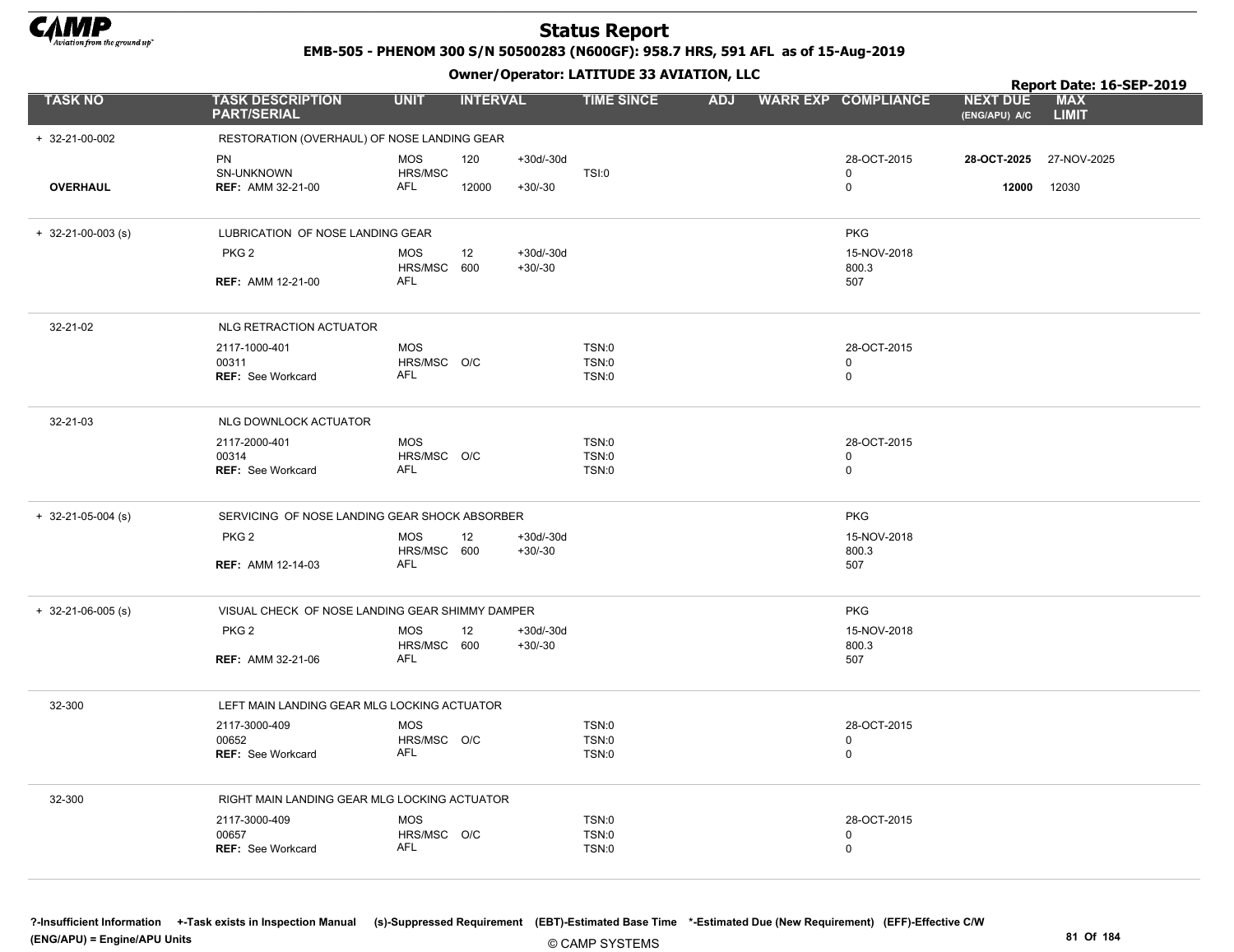

EMB-505 - PHENOM 300 S/N 50500283 (N600GF): 958.7 HRS, 591 AFL as of 15-Aug-2019

|                   |                                                                       |                                     |                 | Owner / Operator. LATTTODE 33 AVIATION, LLC |            |                            | Report Date: 16-SEP-2019         |                            |
|-------------------|-----------------------------------------------------------------------|-------------------------------------|-----------------|---------------------------------------------|------------|----------------------------|----------------------------------|----------------------------|
| <b>TASK NO</b>    | <b>TASK DESCRIPTION</b><br><b>PART/SERIAL</b>                         | <b>UNIT</b>                         | <b>INTERVAL</b> | <b>TIME SINCE</b>                           | <b>ADJ</b> | <b>WARR EXP COMPLIANCE</b> | <b>NEXT DUE</b><br>(ENG/APU) A/C | <b>MAX</b><br><b>LIMIT</b> |
| $+ 32 - 301$      | LEFT MAIN LANDING GEAR LOCKING ACTUATOR CYLINDER                      |                                     |                 |                                             |            |                            |                                  |                            |
| <b>LIFE LIMIT</b> | 2117-3031-001/2117-3034-501<br>SN-UNKNOWN<br><b>REF: See Workcard</b> | <b>MOS</b><br>HRS/MSC<br><b>AFL</b> | 12000           | TSN:0<br>TSN:0<br>TSN:0                     |            | (EBT)                      | 12005                            |                            |
| $+ 32 - 301$      | RIGHT MAIN LANDING GEAR LOCKING ACTUATOR CYLINDER                     |                                     |                 |                                             |            |                            |                                  |                            |
| <b>LIFE LIMIT</b> | 2117-3031-001/2117-3034-501<br>SN-UNKNOWN<br><b>REF: See Workcard</b> | <b>MOS</b><br>HRS/MSC<br>AFL        | 12000           | TSN:0<br><b>TSN:0</b><br>TSN:0              |            | (EBT)                      | 12005                            |                            |
| $+ 32 - 304$      | LEFT MAIN LANDING GEAR LOCKING ACTUATOR ROD                           |                                     |                 |                                             |            |                            |                                  |                            |
| <b>LIFE LIMIT</b> | 2117-3008-901<br><b>SN-UNKNOWN</b><br><b>REF: See Workcard</b>        | <b>MOS</b><br>HRS/MSC<br>AFL        | 12000           | TSN:0<br>TSN:0<br>TSN:0                     |            | (EBT)                      | 12005                            |                            |
| $+ 32 - 304$      | RIGHT MAIN LANDING GEAR LOCKING ACTUATOR ROD                          |                                     |                 |                                             |            |                            |                                  |                            |
| <b>LIFE LIMIT</b> | 2117-3008-901<br>SN-UNKNOWN<br>REF: See Workcard                      | <b>MOS</b><br>HRS/MSC<br><b>AFL</b> | 12000           | TSN:0<br>TSN:0<br>TSN:0                     |            | (EBT)                      | 12005                            |                            |
| $+ 32 - 305$      | LEFT MAIN LANDING GEAR LOCKING ACTUATOR LOCKING PISTON                |                                     |                 |                                             |            |                            |                                  |                            |
| <b>LIFE LIMIT</b> | 2117-3009-007<br>SN-UNKNOWN<br><b>REF: See Workcard</b>               | <b>MOS</b><br>HRS/MSC<br>AFL        | 12000           | TSN:0<br>TSN:0<br>TSN:0                     |            | (EBT)                      | 12005                            |                            |
| $+32-305$         | RIGHT MAIN LANDING GEAR LOCKING ACTUATOR LOCKING PISTON               |                                     |                 |                                             |            |                            |                                  |                            |
| <b>LIFE LIMIT</b> | 2117-3009-007<br>SN-UNKNOWN<br><b>REF: See Workcard</b>               | <b>MOS</b><br>HRS/MSC<br><b>AFL</b> | 12000           | TSN:0<br>TSN:0<br>TSN:0                     |            | (EBT)                      | 12005                            |                            |
| $+ 32 - 308$      | LEFT MAIN LANDING GEAR LOCKING ACTUATOR STOP                          |                                     |                 |                                             |            |                            |                                  |                            |
| <b>LIFE LIMIT</b> | 2117-3011-001<br>SN-UNKNOWN<br><b>REF: See Workcard</b>               | <b>MOS</b><br>HRS/MSC<br>AFL        | 12000           | TSN:0<br>TSN:0<br><b>TSN:0</b>              |            | (EBT)                      | 12005                            |                            |
| $+ 32 - 308$      | RIGHT MAIN LANDING GEAR LOCKING ACTUATOR STOP                         |                                     |                 |                                             |            |                            |                                  |                            |
| <b>LIFE LIMIT</b> | 2117-3011-001<br>SN-UNKNOWN<br><b>REF: See Workcard</b>               | <b>MOS</b><br>HRS/MSC<br><b>AFL</b> | 12000           | TSN:0<br>TSN:0<br>TSN:0                     |            | (EBT)                      | 12005                            |                            |
|                   |                                                                       |                                     |                 |                                             |            |                            |                                  |                            |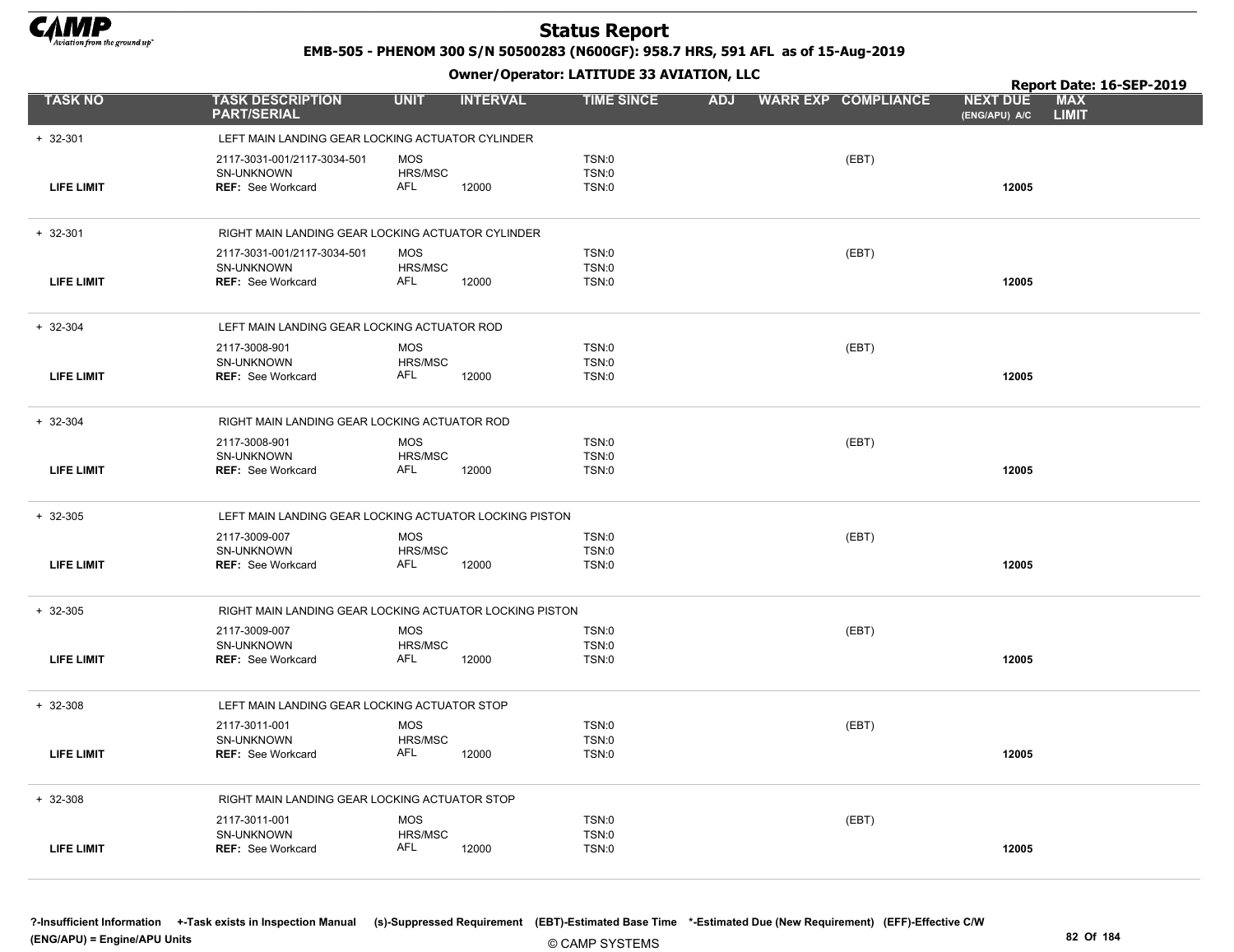

EMB-505 - PHENOM 300 S/N 50500283 (N600GF): 958.7 HRS, 591 AFL as of 15-Aug-2019

|                   |                                                         |                                                      | Owner / Operator. LATTTODE 33 AVIATION, LLC  |            |                                           | Report Date: 16-SEP-2019         |                            |  |
|-------------------|---------------------------------------------------------|------------------------------------------------------|----------------------------------------------|------------|-------------------------------------------|----------------------------------|----------------------------|--|
| <b>TASK NO</b>    | <b>TASK DESCRIPTION</b><br><b>PART/SERIAL</b>           | <b>UNIT</b><br><b>INTERVAL</b>                       | <b>TIME SINCE</b>                            | <b>ADJ</b> | <b>WARR EXP COMPLIANCE</b>                | <b>NEXT DUE</b><br>(ENG/APU) A/C | <b>MAX</b><br><b>LIMIT</b> |  |
| $+ 32 - 309$      |                                                         | LEFT MAIN LANDING GEAR LOCKING ACTUATOR CAP BEARING  |                                              |            |                                           |                                  |                            |  |
| <b>LIFE LIMIT</b> | 2117-3013-001<br>SN-UNKNOWN<br><b>REF: See Workcard</b> | <b>MOS</b><br>HRS/MSC<br>AFL<br>12000                | TSN:0<br><b>TSN:0</b><br><b>TSN:0</b>        |            | (EBT)                                     | 12005                            |                            |  |
| $+ 32 - 309$      |                                                         | RIGHT MAIN LANDING GEAR LOCKING ACTUATOR CAP BEARING |                                              |            |                                           |                                  |                            |  |
| <b>LIFE LIMIT</b> | 2117-3013-001<br>SN-UNKNOWN<br><b>REF: See Workcard</b> | <b>MOS</b><br>HRS/MSC<br>AFL<br>12000                | TSN:0<br><b>TSN:0</b><br><b>TSN:0</b>        |            | (EBT)                                     | 12005                            |                            |  |
| 32-31-01          | LANDING GEAR CONTROL LEVER                              |                                                      |                                              |            |                                           |                                  |                            |  |
|                   | 827101-13<br>0131<br>REF: See Workcard                  | <b>MOS</b><br>HRS/MSC O/C<br>AFL                     | <b>TSN:0</b><br><b>TSN:0</b><br><b>TSN:0</b> |            | 28-OCT-2015<br>0<br>$\mathbf 0$           |                                  |                            |  |
| 32-31-04          | CENTER FUSELAGE LANDING GEAR SELECTOR VALVE             |                                                      |                                              |            |                                           |                                  |                            |  |
|                   | 7342-1<br>0317T<br><b>REF: See Workcard</b>             | <b>MOS</b><br>HRS/MSC O/C<br>AFL                     | TSN:0<br>TSN:0<br><b>TSN:0</b>               |            | 28-OCT-2015<br>0<br>0                     |                                  |                            |  |
| 32-31-05          | LH MLG UPLOCK BOX ASSY                                  |                                                      |                                              |            |                                           |                                  |                            |  |
|                   | 2617-1000-401<br>00604<br><b>REF: See Workcard</b>      | <b>MOS</b><br>HRS/MSC O/C<br><b>AFL</b>              | <b>TSN:0</b><br><b>TSN:0</b><br>TSN:0        |            | 28-OCT-2015<br>$\mathbf 0$<br>$\mathbf 0$ |                                  |                            |  |
| 32-31-05          | NLG UPLOCK BOX ASSY                                     |                                                      |                                              |            |                                           |                                  |                            |  |
|                   | 2617-1000-401<br>00610<br><b>REF: See Workcard</b>      | <b>MOS</b><br>HRS/MSC O/C<br>AFL                     | TSN:0<br>TSN:0<br>TSN:0                      |            | 28-OCT-2015<br>0<br>$\mathbf 0$           |                                  |                            |  |
| 32-31-05          | RH MLG UPLOCK BOX ASSY                                  |                                                      |                                              |            |                                           |                                  |                            |  |
|                   | 2617-1000-402<br>00303<br>REF: See Workcard             | <b>MOS</b><br>HRS/MSC O/C<br>AFL                     | TSN:0<br>TSN:0<br>TSN:0                      |            | 28-OCT-2015<br>0<br>$\mathbf 0$           |                                  |                            |  |
| $+ 32 - 310$      |                                                         | LEFT MAIN LANDING GEAR LOCKING ACTUATOR (ROD) NUT    |                                              |            |                                           |                                  |                            |  |
| <b>LIFE LIMIT</b> | 2117-3015-001<br>SN-UNKNOWN<br><b>REF: See Workcard</b> | <b>MOS</b><br>HRS/MSC<br>AFL<br>12000                | TSN:0<br>TSN:0<br><b>TSN:0</b>               |            | (EBT)                                     | 12005                            |                            |  |
|                   |                                                         |                                                      |                                              |            |                                           |                                  |                            |  |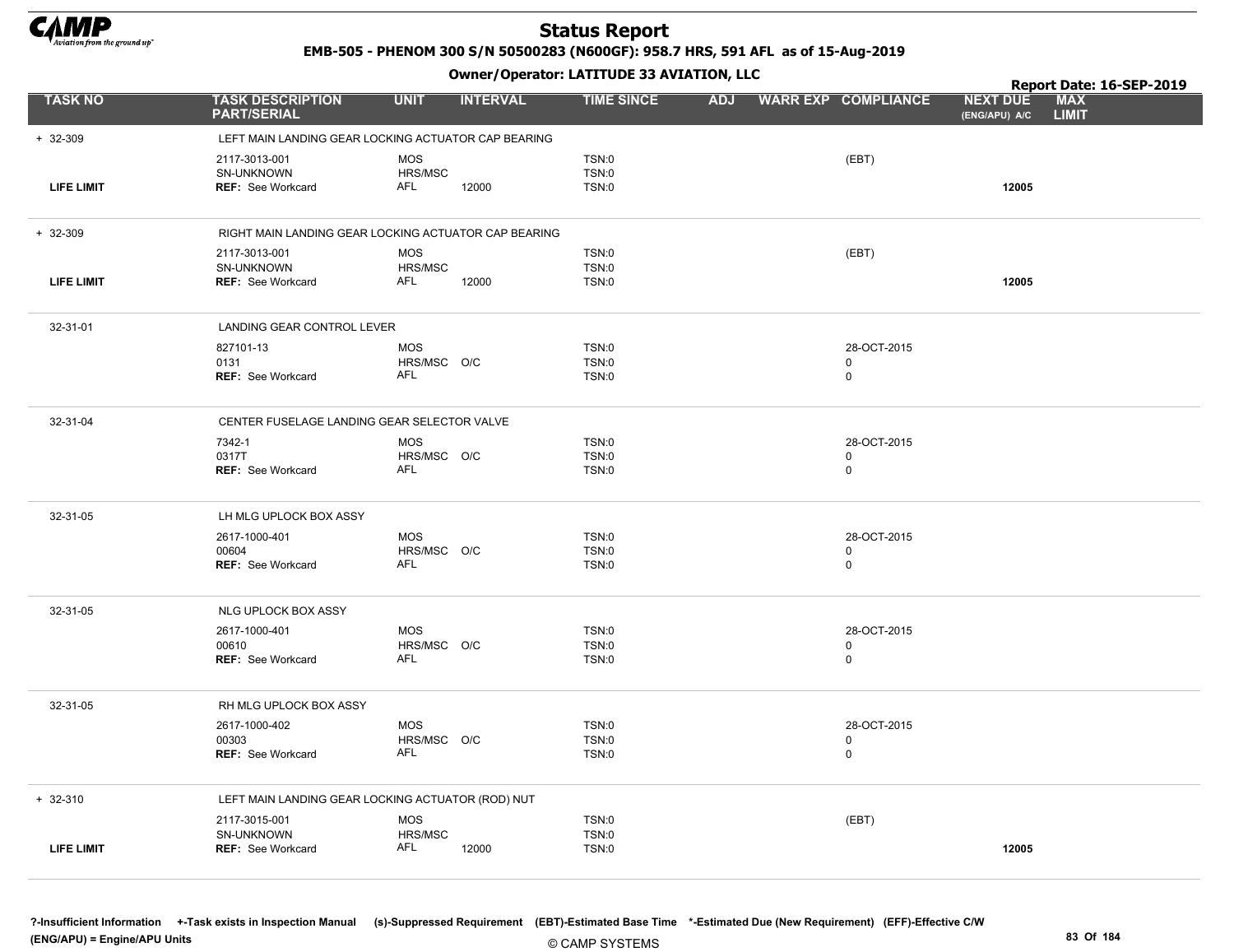

EMB-505 - PHENOM 300 S/N 50500283 (N600GF): 958.7 HRS, 591 AFL as of 15-Aug-2019

Owner/Operator: LATITUDE 33 AVIATION, LLC

|                      |                                                                  |                                                |                                  |                                       |            |                                           |                                  | Report Date: 16-SEP-2019   |
|----------------------|------------------------------------------------------------------|------------------------------------------------|----------------------------------|---------------------------------------|------------|-------------------------------------------|----------------------------------|----------------------------|
| <b>TASK NO</b>       | <b>TASK DESCRIPTION</b><br><b>PART/SERIAL</b>                    | <b>UNIT</b>                                    | <b>INTERVAL</b>                  | <b>TIME SINCE</b>                     | <b>ADJ</b> | <b>WARR EXP COMPLIANCE</b>                | <b>NEXT DUE</b><br>(ENG/APU) A/C | <b>MAX</b><br><b>LIMIT</b> |
| $+ 32 - 310$         | RIGHT MAIN LANDING GEAR LOCKING ACTUATOR (ROD) NUT               |                                                |                                  |                                       |            |                                           |                                  |                            |
| <b>LIFE LIMIT</b>    | 2117-3015-001<br>SN-UNKNOWN<br><b>REF: See Workcard</b>          | <b>MOS</b><br>HRS/MSC<br>AFL                   | 12000                            | TSN:0<br><b>TSN:0</b><br>TSN:0        |            | (EBT)                                     | 12005                            |                            |
| $+ 32 - 311$         | LEFT MAIN LANDING GEAR LOCKING ACTUATOR ROD END                  |                                                |                                  |                                       |            |                                           |                                  |                            |
| <b>LIFE LIMIT</b>    | MTMKS14ALGA1/GA2<br>SN-UNKNOWN<br><b>REF:</b> See Workcard       | MOS<br>HRS/MSC<br>AFL                          | 10500                            | TSN:0<br>TSN:0<br>TSN:0               |            | (EBT)                                     | 10505                            |                            |
| $+ 32 - 311$         | RIGHT MAIN LANDING GEAR LOCKING ACTUATOR ROD END                 |                                                |                                  |                                       |            |                                           |                                  |                            |
| <b>LIFE LIMIT</b>    | MTMKS14ALGA1/GA2<br>SN-UNKNOWN<br><b>REF: See Workcard</b>       | <b>MOS</b><br>HRS/MSC<br>AFL                   | 10500                            | TSN:0<br><b>TSN:0</b><br><b>TSN:0</b> |            | (EBT)                                     | 10505                            |                            |
| $+ 32 - 313$         | LEFT MAIN LANDING GEAR LOCKING ACTUATOR (CYLINDER) NUT           |                                                |                                  |                                       |            |                                           |                                  |                            |
| <b>LIFE LIMIT</b>    | PN<br>SN-UNKNOWN<br>REF: See Workcard                            | <b>MOS</b><br>HRS/MSC<br><b>AFL</b>            | 28000                            | TSN:0<br>TSN:0<br>TSN:0               |            | 28-OCT-2015<br>$\mathbf 0$<br>$\mathbf 0$ | 28000                            |                            |
| $+ 32 - 313$         | RIGHT MAIN LANDING GEAR LOCKING ACTUATOR (CYLINDER) NUT          |                                                |                                  |                                       |            |                                           |                                  |                            |
| <b>LIFE LIMIT</b>    | PN<br>SN-UNKNOWN<br><b>REF: See Workcard</b>                     | <b>MOS</b><br>HRS/MSC<br>AFL                   | 28000                            | TSN:0<br>TSN:0<br><b>TSN:0</b>        |            | 28-OCT-2015<br>0<br>$\mathbf 0$           | 28000                            |                            |
| + 32-35-00-001       | FUNCTIONAL CHECK OF LANDING GEAR EMERGENCY EXTENSION SYSTEM      |                                                |                                  |                                       |            |                                           |                                  |                            |
| <b>AIRWORTHINESS</b> | <b>REF: AMM 32-35-00</b>                                         | 24<br><b>MOS</b><br>HRS/MSC 1200<br><b>AFL</b> | $+30d/-30d$<br>$+30/-30$         |                                       |            | 06-NOV-2017<br>547.6<br>370               | 06-NOV-2019<br>1747.6            | 06-DEC-2019<br>1777.6      |
| + 32-35-00-002       | GENERAL VISUAL INSPECTION OF EMERGENCY EXTENSION SYSTEM LINKAGES |                                                |                                  |                                       |            |                                           |                                  |                            |
| <b>AIRWORTHINESS</b> | <b>REF: AMM 32-35-00</b>                                         | <b>MOS</b><br>24<br>HRS/MSC<br>AFL             | $+30d/-30d$<br>$+30/-30$<br>1200 |                                       |            | 06-NOV-2017<br>547.6<br>370               | 06-NOV-2019<br>1747.6            | 06-DEC-2019<br>1777.6      |
| 32-35-02             | CENTER FUSELAGE FREE FALL VALVE                                  |                                                |                                  |                                       |            |                                           |                                  |                            |
|                      | 7343-2<br>0298T<br><b>REF: See Workcard</b>                      | <b>MOS</b><br>HRS/MSC O/C<br>AFL               |                                  | TSN:0<br>TSN:0<br><b>TSN:0</b>        |            | 28-OCT-2015<br>0<br>0                     |                                  |                            |
|                      |                                                                  |                                                |                                  |                                       |            |                                           |                                  |                            |

?-Insufficient Information +-Task exists in Inspection Manual (s)-Suppressed Requirement (EBT)-Estimated Base Time \*-Estimated Due (New Requirement) (EFF)-Effective C/W (ENG/APU) = Engine/APU Units 84 Of 184 Companies and the CAMP SONTEINS 84 Of 184 Of 184 Of 184 Of 184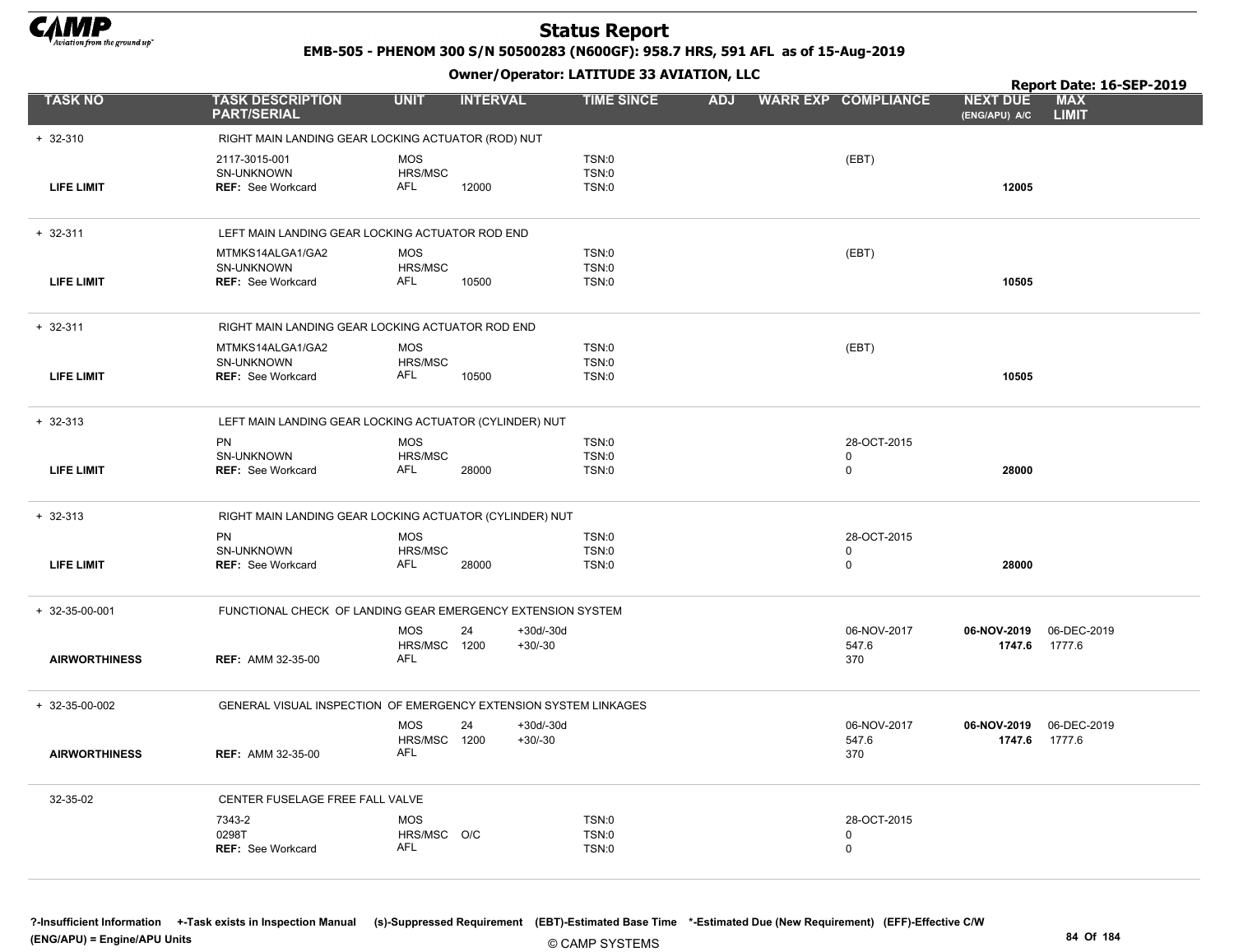

EMB-505 - PHENOM 300 S/N 50500283 (N600GF): 958.7 HRS, 591 AFL as of 15-Aug-2019

|                   |                                                                       | Owner / Operator. LATTTODE 33 AVIATION, LLC |                 |                         |            |  |                                           |                                  |                            |  |
|-------------------|-----------------------------------------------------------------------|---------------------------------------------|-----------------|-------------------------|------------|--|-------------------------------------------|----------------------------------|----------------------------|--|
| <b>TASK NO</b>    | <b>TASK DESCRIPTION</b><br><b>PART/SERIAL</b>                         | <b>UNIT</b>                                 | <b>INTERVAL</b> | <b>TIME SINCE</b>       | <b>ADJ</b> |  | <b>WARR EXP COMPLIANCE</b>                | <b>NEXT DUE</b><br>(ENG/APU) A/C | <b>MAX</b><br><b>LIMIT</b> |  |
| 32-400            | NOSE LANDING GEAR SHOCK STRUT                                         |                                             |                 |                         |            |  |                                           |                                  |                            |  |
|                   | 2317-5100-403<br>00309<br><b>REF: See Workcard</b>                    | <b>MOS</b><br>HRS/MSC O/C<br><b>AFL</b>     |                 | TSN:0<br>TSN:0<br>TSN:0 |            |  | 28-OCT-2015<br>0<br>$\mathsf 0$           |                                  |                            |  |
| $+ 32 - 401$      | NOSE LANDING GEAR SHOCK STRUT AXLE BOLT                               |                                             |                 |                         |            |  |                                           |                                  |                            |  |
| <b>LIFE LIMIT</b> | 2310-1144-005<br>SN-UNKNOWN<br><b>REF: See Workcard</b>               | <b>MOS</b><br>HRS/MSC<br>AFL                | 11200           | TSN:0<br>TSN:0<br>TSN:0 |            |  | 28-OCT-2015<br>0<br>$\mathbf 0$           | 11200                            |                            |  |
| $+ 32-402$        | NOSE LANDING GEAR SHOCK STRUT SHIMMY DAMPER BOLT                      |                                             |                 |                         |            |  |                                           |                                  |                            |  |
| <b>LIFE LIMIT</b> | 2310-1173-001<br>SN-UNKNOWN<br><b>REF: See Workcard</b>               | <b>MOS</b><br>HRS/MSC<br>AFL                | 11200           | TSN:0<br>TSN:0<br>TSN:0 |            |  | 28-OCT-2015<br>$\mathbf 0$<br>$\mathbf 0$ | 11200                            |                            |  |
| $+ 32 - 403$      | LEFT NOSE LANDING GEAR SHOCK STRUT PINTLE PIN                         |                                             |                 |                         |            |  |                                           |                                  |                            |  |
| <b>LIFE LIMIT</b> | 2317-5105-001<br><b>SN-UNKNOWN</b><br><b>REF: See Workcard</b>        | <b>MOS</b><br><b>HRS/MSC</b><br>AFL         | 11200           | TSN:0<br>TSN:0<br>TSN:0 |            |  | 28-OCT-2015<br>$\mathbf 0$<br>$\mathbf 0$ | 11200                            |                            |  |
| $+ 32-403$        | RIGHT NOSE LANDING GEAR SHOCK STRUT PINTLE PIN                        |                                             |                 |                         |            |  |                                           |                                  |                            |  |
| <b>LIFE LIMIT</b> | 2317-5105-001<br>SN-UNKNOWN<br><b>REF: See Workcard</b>               | <b>MOS</b><br>HRS/MSC<br>AFL                | 11200           | TSN:0<br>TSN:0<br>TSN:0 |            |  | 28-OCT-2015<br>0<br>$\mathbf 0$           | 11200                            |                            |  |
| $+ 32 - 404$      | NOSE LANDING GEAR SHOCK STRUT MAIN FITTING                            |                                             |                 |                         |            |  |                                           |                                  |                            |  |
| <b>LIFE LIMIT</b> | 2317-5301-503/2317-5316-501<br>SN-UNKNOWN<br><b>REF: See Workcard</b> | <b>MOS</b><br>HRS/MSC<br>AFL                | 11200           | TSN:0<br>TSN:0<br>TSN:0 |            |  | 28-OCT-2015<br>$\mathbf 0$<br>$\mathbf 0$ | 11200                            |                            |  |
| $+ 32-405$        | NOSE LANDING GEAR SHOCK STRUT SHIMMY DAMPER                           |                                             |                 |                         |            |  |                                           |                                  |                            |  |
| <b>LIFE LIMIT</b> | 2117-4000-403<br>SN-UNKNOWN<br><b>REF:</b> See Workcard               | <b>MOS</b><br>HRS/MSC<br><b>AFL</b>         | 11200           | TSN:0<br>TSN:0<br>TSN:0 |            |  | 28-OCT-2015<br>0<br>$\mathsf 0$           | 11200                            |                            |  |
| $+ 32 - 406$      | NOSE LANDING GEAR SHOCK STRUT WHEEL AXLE                              |                                             |                 |                         |            |  |                                           |                                  |                            |  |
| <b>LIFE LIMIT</b> | 2317-5101-001<br>SN-UNKNOWN<br><b>REF: See Workcard</b>               | <b>MOS</b><br>HRS/MSC<br><b>AFL</b>         | 11200           | TSN:0<br>TSN:0<br>TSN:0 |            |  | 28-OCT-2015<br>$\mathbf 0$<br>$\mathbf 0$ | 11200                            |                            |  |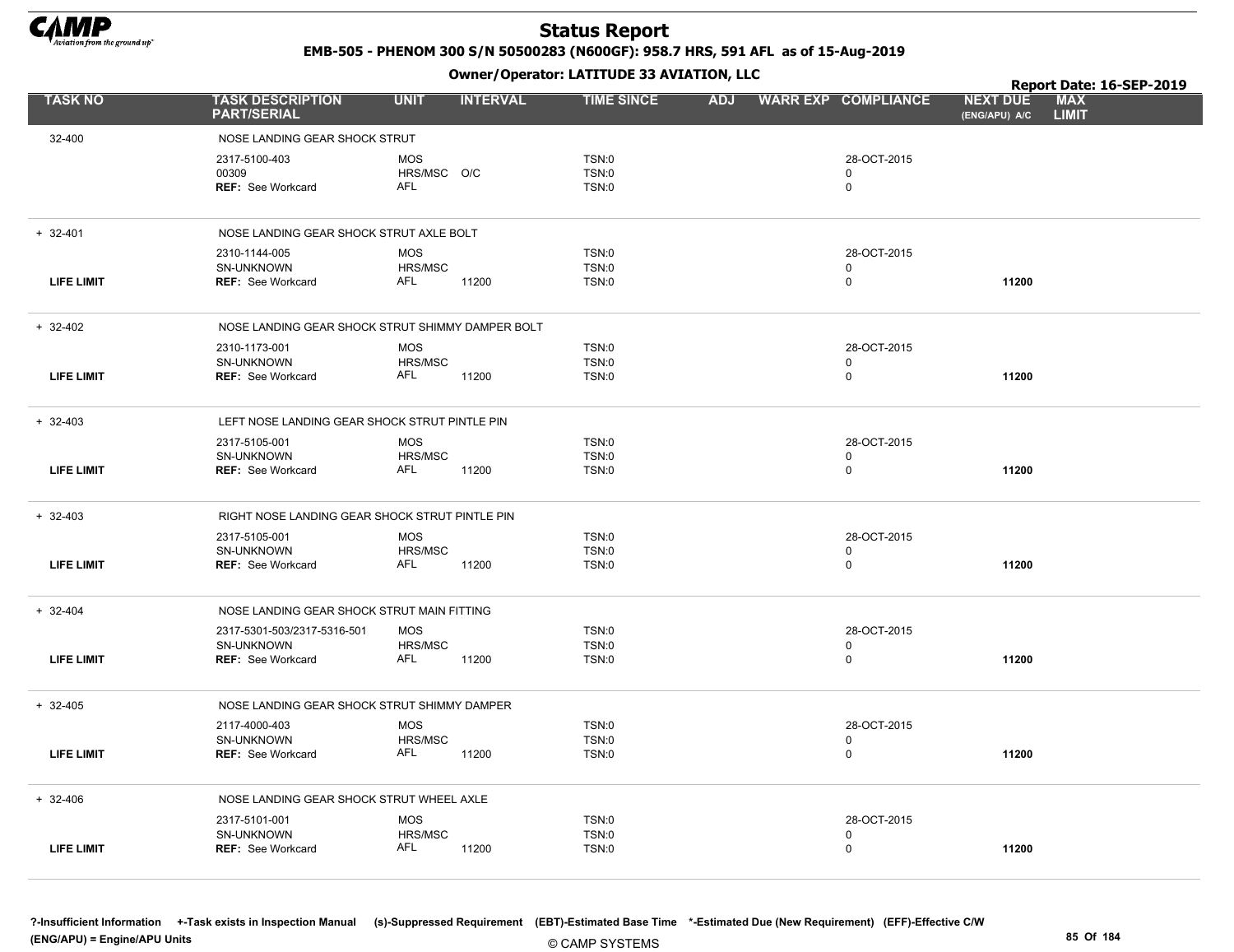

EMB-505 - PHENOM 300 S/N 50500283 (N600GF): 958.7 HRS, 591 AFL as of 15-Aug-2019

Owner/Operator: LATITUDE 33 AVIATION, LLC

|                      |                                                          | .                                       |                                |            |                             | Report Date: 16-SEP-2019                                       |
|----------------------|----------------------------------------------------------|-----------------------------------------|--------------------------------|------------|-----------------------------|----------------------------------------------------------------|
| <b>TASK NO</b>       | <b>TASK DESCRIPTION</b><br><b>PART/SERIAL</b>            | <b>UNIT</b><br><b>INTERVAL</b>          | <b>TIME SINCE</b>              | <b>ADJ</b> | <b>WARR EXP COMPLIANCE</b>  | <b>MAX</b><br><b>NEXT DUE</b><br>(ENG/APU) A/C<br><b>LIMIT</b> |
| $+ 32-407$           | LOWER NOSE LANDING GEAR SHOCK STRUT TORQUE LINK          |                                         |                                |            |                             |                                                                |
| <b>LIFE LIMIT</b>    | 2317-5201-001<br>SN-UNKNOWN<br><b>REF: See Workcard</b>  | <b>MOS</b><br>HRS/MSC<br>AFL<br>11200   | TSN:0<br><b>TSN:0</b><br>TSN:0 |            | 28-OCT-2015<br>0<br>0       | 11200                                                          |
| $+ 32-407$           | UPPER NOSE LANDING GEAR SHOCK STRUT TORQUE LINK          |                                         |                                |            |                             |                                                                |
| <b>LIFE LIMIT</b>    | 2317-5201-001<br>SN-UNKNOWN<br><b>REF: See Workcard</b>  | <b>MOS</b><br>HRS/MSC<br>AFL<br>11200   | TSN:0<br>TSN:0<br>TSN:0        |            | 28-OCT-2015<br>0<br>0       | 11200                                                          |
| $+ 32 - 408$         | NOSE LANDING GEAR SHOCK STRUT DRAG BRACE PIN             |                                         |                                |            |                             |                                                                |
|                      | 2317-6003-001                                            | <b>MOS</b>                              | TSN:0                          |            | 28-OCT-2015                 |                                                                |
| <b>LIFE LIMIT</b>    | SN-UNKNOWN<br><b>REF: See Workcard</b>                   | HRS/MSC<br>AFL<br>11200                 | TSN:0<br>TSN:0                 |            | 0<br>0                      | 11200                                                          |
| $+ 32-409$           | NOSE LANDING GEAR SHOCK STRUT TORQUE LINK AXLE           |                                         |                                |            |                             |                                                                |
| <b>LIFE LIMIT</b>    | 2310-1165-001<br>1548247/003<br><b>REF: See Workcard</b> | <b>MOS</b><br>HRS/MSC<br>AFL<br>11200   | TSN:0<br><b>TSN:0</b><br>TSN:0 |            | 28-OCT-2015<br>0<br>0       | 11200                                                          |
| 32-41-00             | <b>BRAKE CONTROL UNIT</b>                                |                                         |                                |            |                             |                                                                |
|                      | DAP00100-10<br>229950105<br><b>REF: See Workcard</b>     | <b>MOS</b><br>HRS/MSC O/C<br><b>AFL</b> |                                |            | 19-APR-2017<br>394.7<br>286 |                                                                |
| $+$ 32-41-00-001 (s) | FUNCTIONAL CHECK OF MAIN BRAKE SYSTEM                    |                                         |                                |            | <b>PKG</b>                  |                                                                |
|                      | <b>PKG 50</b>                                            | <b>MOS</b>                              |                                |            | 19-JAN-2018                 |                                                                |
|                      | <b>REF: AMM 32-41-00</b>                                 | HRS/MSC 6000<br><b>AFL</b>              | $+30/-30$                      |            | 583.2<br>388                |                                                                |
| 32-41-01             | BRAKE CONTROL UNIT TRAY                                  |                                         |                                |            |                             |                                                                |
|                      | DAP00134-01                                              | <b>MOS</b>                              | TSN:0                          |            | 28-OCT-2015                 |                                                                |
|                      | 1135<br>REF: See Workcard                                | HRS/MSC O/C<br><b>AFL</b>               | <b>TSN:0</b><br>TSN:0          |            | 0<br>$\mathbf 0$            |                                                                |
| 32-41-02             | LH BRAKE PEDAL TRANSDUCER                                |                                         |                                |            |                             |                                                                |
|                      | Q3008                                                    | <b>MOS</b>                              | TSN:0                          |            | 28-OCT-2015                 |                                                                |
|                      | SN-UNKNOWN<br>REF: See Workcard                          | HRS/MSC O/C<br><b>AFL</b>               | TSN:0<br>TSN:0                 |            | 0<br>$\mathbf 0$            |                                                                |

?-Insufficient Information +-Task exists in Inspection Manual (s)-Suppressed Requirement (EBT)-Estimated Base Time \*-Estimated Due (New Requirement) (EFF)-Effective C/W (ENG/APU) = Engine/APU Units 86 Of 184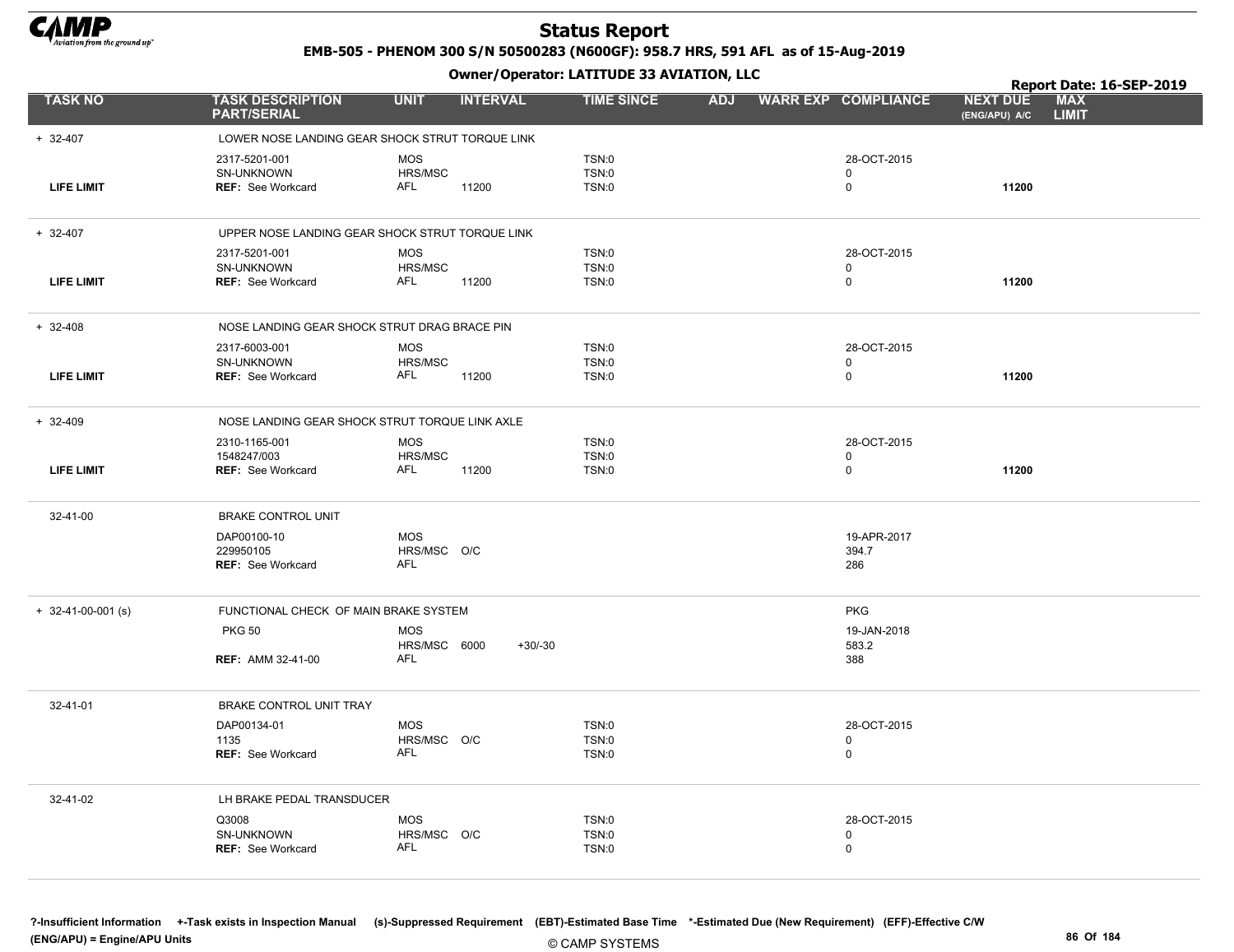

EMB-505 - PHENOM 300 S/N 50500283 (N600GF): 958.7 HRS, 591 AFL as of 15-Aug-2019

Owner/Operator: LATITUDE 33 AVIATION, LLC

|                      |                                                 |                                         |                                | Owner / Operator. LATTTODE 33 AVIATION, LLC |            |                                 | Report Date: 16-SEP-2019         |                            |  |
|----------------------|-------------------------------------------------|-----------------------------------------|--------------------------------|---------------------------------------------|------------|---------------------------------|----------------------------------|----------------------------|--|
| <b>TASK NO</b>       | <b>TASK DESCRIPTION</b><br><b>PART/SERIAL</b>   | <b>UNIT</b>                             | <b>INTERVAL</b>                | <b>TIME SINCE</b>                           | <b>ADJ</b> | <b>WARR EXP COMPLIANCE</b>      | <b>NEXT DUE</b><br>(ENG/APU) A/C | <b>MAX</b><br><b>LIMIT</b> |  |
| 32-41-02             | RH BRAKE PEDAL TRANSDUCER                       |                                         |                                |                                             |            |                                 |                                  |                            |  |
|                      | Q3008<br>SN-UNKNOWN<br><b>REF: See Workcard</b> | <b>MOS</b><br>HRS/MSC O/C<br><b>AFL</b> |                                | TSN:0<br><b>TSN:0</b><br><b>TSN:0</b>       |            | 28-OCT-2015<br>0<br>$\mathbf 0$ |                                  |                            |  |
| $+$ 32-41-02-001 (s) | OPERATIONAL CHECK LH BRAKE PEDAL TRANSDUCER     |                                         |                                |                                             |            | <b>PKG</b>                      |                                  |                            |  |
|                      | <b>PKG 50</b>                                   | <b>MOS</b><br>HRS/MSC 6000              | $+30/-30$                      |                                             |            | 28-OCT-2015<br>0                |                                  |                            |  |
|                      | <b>REF: AMM 32-41-02</b>                        | AFL                                     |                                |                                             |            | 0                               |                                  |                            |  |
| $+$ 32-41-02-001 (s) | OPERATIONAL CHECK RH BRAKE PEDAL TRANSDUCER     |                                         |                                |                                             |            | <b>PKG</b>                      |                                  |                            |  |
|                      | <b>PKG 50</b>                                   | <b>MOS</b><br>HRS/MSC 6000              | $+30/-30$                      | TSI:0<br><b>TSI:0</b>                       |            | 28-OCT-2015<br>0                |                                  |                            |  |
|                      | <b>REF: AMM 32-41-02</b>                        | <b>AFL</b>                              |                                | TSI:0                                       |            | 0                               |                                  |                            |  |
| $+$ 32-41-02-002 (s) | FUNCTIONAL CHECK LH BRAKE PEDAL TRANSDUCER      |                                         |                                |                                             |            | <b>PKG</b>                      |                                  |                            |  |
|                      | PKG <sub>2</sub>                                | <b>MOS</b><br>HRS/MSC 600               | 12<br>$+30d/-30d$<br>$+30/-30$ |                                             |            | 15-NOV-2018<br>800.3            |                                  |                            |  |
|                      | <b>REF: AMM 32-41-02</b>                        | <b>AFL</b>                              |                                |                                             |            | 507                             |                                  |                            |  |
| $+$ 32-41-02-002 (s) | FUNCTIONAL CHECK RH BRAKE PEDAL TRANSDUCER      |                                         |                                |                                             |            | <b>PKG</b>                      |                                  |                            |  |
|                      | PKG <sub>2</sub>                                | <b>MOS</b><br>HRS/MSC 600               | 12<br>$+30d/-30d$<br>$+30/-30$ |                                             |            | 15-NOV-2018<br>800.3            |                                  |                            |  |
|                      | <b>REF: AMM 32-41-02</b>                        | <b>AFL</b>                              |                                |                                             |            | 507                             |                                  |                            |  |
| 32-41-06             | LH MLG WHEEL SPEED TRANSDUCER                   |                                         |                                |                                             |            |                                 |                                  |                            |  |
|                      | DAP00103-01<br>081NX                            | <b>MOS</b><br>HRS/MSC O/C               |                                | TSN:0<br><b>TSN:0</b>                       |            | 28-OCT-2015<br>0                |                                  |                            |  |
|                      | <b>REF:</b> See Workcard                        | <b>AFL</b>                              |                                | TSN:0                                       |            | 0                               |                                  |                            |  |
| 32-41-06             | RH MLG WHEEL SPEED TRANSDUCER                   |                                         |                                |                                             |            |                                 |                                  |                            |  |
|                      | DAP00103-01<br>078NX                            | <b>MOS</b><br>HRS/MSC O/C               |                                | TSN:0<br>TSN:0                              |            | 28-OCT-2015<br>0                |                                  |                            |  |
|                      | REF: See Workcard                               | AFL                                     |                                | TSN:0                                       |            | 0                               |                                  |                            |  |
| 32-41-07             | BRAKE CONTROL MODULE                            |                                         |                                |                                             |            |                                 |                                  |                            |  |
|                      | DAP00101-02<br>026PB                            | <b>MOS</b><br>HRS/MSC O/C               |                                | TSN:0<br><b>TSN:0</b>                       |            | 28-OCT-2015<br>0                |                                  |                            |  |
|                      | <b>REF: See Workcard</b>                        | <b>AFL</b>                              |                                | TSN:0                                       |            | 0                               |                                  |                            |  |
|                      |                                                 |                                         |                                |                                             |            |                                 |                                  |                            |  |

© CAMP SYSTEMS ?-Insufficient Information +-Task exists in Inspection Manual (s)-Suppressed Requirement (EBT)-Estimated Base Time \*-Estimated Due (New Requirement) (EFF)-Effective C/W (ENG/APU) = Engine/APU Units 87 Of 184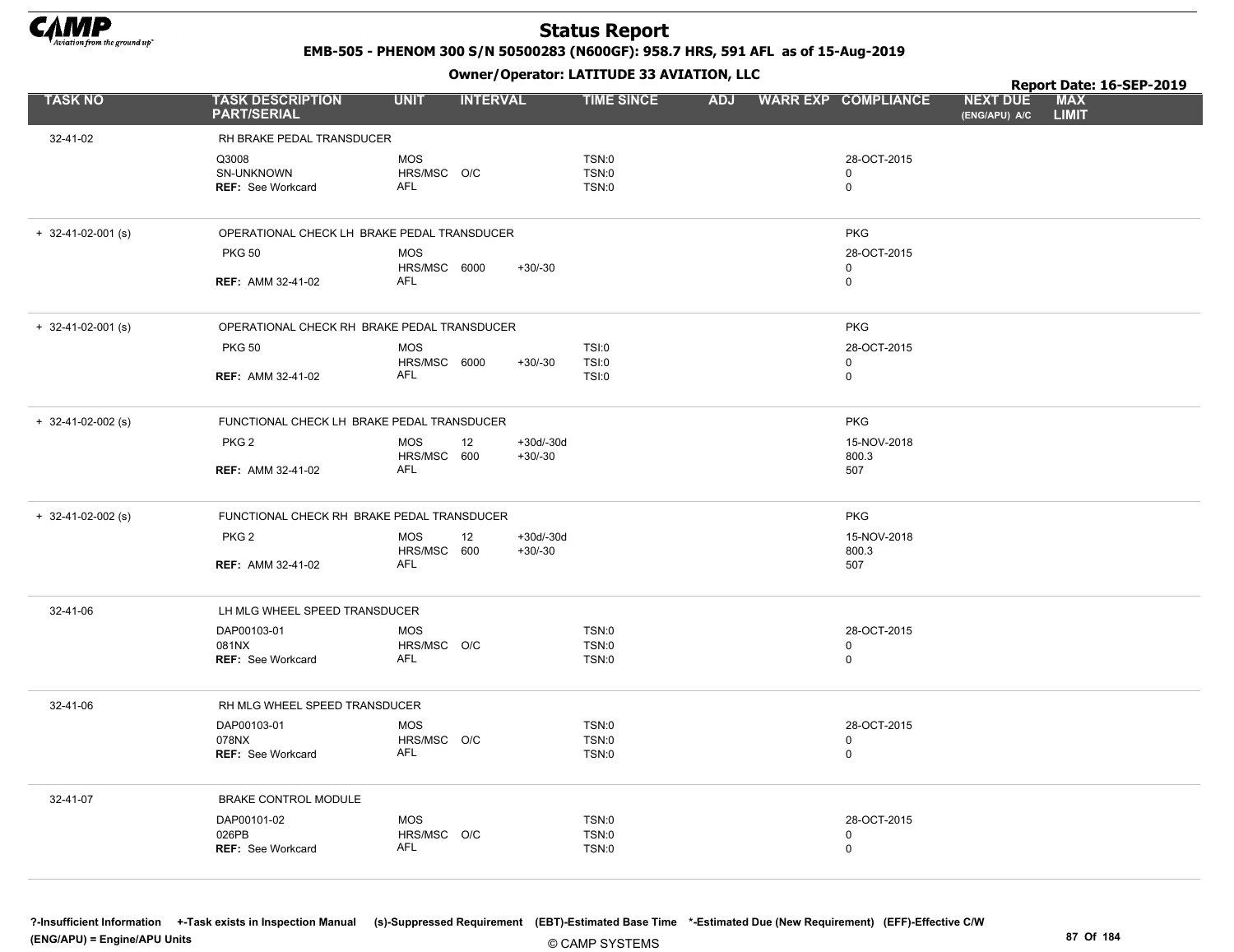

EMB-505 - PHENOM 300 S/N 50500283 (N600GF): 958.7 HRS, 591 AFL as of 15-Aug-2019

|                      |                                                                | .                                                           |                                |            |                                           | Report Date: 16-SEP-2019                                       |  |
|----------------------|----------------------------------------------------------------|-------------------------------------------------------------|--------------------------------|------------|-------------------------------------------|----------------------------------------------------------------|--|
| <b>TASK NO</b>       | <b>TASK DESCRIPTION</b><br><b>PART/SERIAL</b>                  | <b>UNIT</b><br><b>INTERVAL</b>                              | <b>TIME SINCE</b>              | <b>ADJ</b> | <b>WARR EXP COMPLIANCE</b>                | <b>MAX</b><br><b>NEXT DUE</b><br>(ENG/APU) A/C<br><b>LIMIT</b> |  |
| $+ 32-410$           |                                                                | NOSE LANDING GEAR SHOCK STRUT TORQUE LINK LOCK PIN          |                                |            |                                           |                                                                |  |
| <b>LIFE LIMIT</b>    | 57675-1<br>SN-UNKNOWN<br><b>REF: See Workcard</b>              | <b>MOS</b><br>HRS/MSC<br>AFL<br>11200                       | TSN:0<br>TSN:0<br><b>TSN:0</b> |            | 28-OCT-2015<br>$\mathbf 0$<br>$\mathbf 0$ | 11200                                                          |  |
| $+ 32 - 411$         |                                                                | NOSE LANDING GEAR SHOCK STRUT TORQUE LINK BOLT              |                                |            |                                           |                                                                |  |
| <b>LIFE LIMIT</b>    | 2310-1183-001<br><b>SN-UNKNOWN</b><br><b>REF: See Workcard</b> | <b>MOS</b><br>HRS/MSC<br>AFL<br>11200                       | TSN:0<br>TSN:0<br>TSN:0        |            | 28-OCT-2015<br>$\mathbf 0$<br>0           | 11200                                                          |  |
| $+ 32 - 412$         |                                                                | NOSE LANDING GEAR SHOCK STRUT STEERING BELLCRANK            |                                |            |                                           |                                                                |  |
|                      | 2317-5191-001                                                  | <b>MOS</b>                                                  | TSN:0                          |            | 28-OCT-2015                               |                                                                |  |
|                      | SN-UNKNOWN                                                     | HRS/MSC                                                     | TSN:0                          |            | 0                                         |                                                                |  |
| <b>LIFE LIMIT</b>    | <b>REF: See Workcard</b>                                       | AFL<br>11200                                                | TSN:0                          |            | 0                                         | 11200                                                          |  |
| $+$ 32-43-00-001 (s) |                                                                | FUNCTIONAL CHECK OF EMERGENCY/ PARKING BRAKE SYSTEM         |                                |            | <b>PKG</b>                                |                                                                |  |
|                      | <b>PKG 50</b>                                                  | <b>MOS</b>                                                  |                                |            | 28-OCT-2015                               |                                                                |  |
|                      | <b>REF: See Workcard</b>                                       | HRS/MSC 6000<br>$+30/-30$<br>AFL                            |                                |            | 0<br>$\mathbf 0$                          |                                                                |  |
| $+$ 32-43-01-001 (s) |                                                                | GENERAL VISUAL INSPECTION OF EMERGENCY/PARKING BRAKE SYSTEM | <b>PKG</b>                     |            |                                           |                                                                |  |
|                      | <b>PKG 50</b>                                                  | <b>MOS</b><br>HRS/MSC 6000<br>$+30/-30$                     |                                |            | 28-OCT-2015<br>0                          |                                                                |  |
|                      | <b>REF: AMM 32-43-00</b>                                       | <b>AFL</b>                                                  |                                |            | $\mathbf 0$                               |                                                                |  |
| 32-43-02             | PRESSURE SWITCH                                                |                                                             |                                |            |                                           |                                                                |  |
|                      | DAP00108-01                                                    | <b>MOS</b>                                                  | TSN:0                          |            | 28-OCT-2015                               |                                                                |  |
|                      | 019NX<br><b>REF: See Workcard</b>                              | HRS/MSC O/C<br><b>AFL</b>                                   | TSN:0<br>TSN:0                 |            | 0<br>0                                    |                                                                |  |
| 32-43-04             | EMERGENCY/PARKING BRAKE ACCUMULATOR                            |                                                             |                                |            |                                           |                                                                |  |
|                      | DAP00106-01                                                    | <b>MOS</b>                                                  | TSN:0                          |            | 28-OCT-2015                               |                                                                |  |
|                      | 306                                                            | HRS/MSC O/C                                                 | TSN:0                          |            | 0                                         |                                                                |  |
|                      | REF: See Workcard                                              | AFL                                                         | TSN:0                          |            | 0                                         |                                                                |  |
| 32-43-05             | EMERGENCY/PARKING BRAKE VALVE                                  |                                                             |                                |            |                                           |                                                                |  |
|                      | DAP00107-01                                                    | <b>MOS</b>                                                  | TSN:0                          |            | 28-OCT-2015                               |                                                                |  |
|                      | 085PA                                                          | HRS/MSC O/C                                                 | TSN:0                          |            | 0                                         |                                                                |  |
|                      | REF: See Workcard                                              | <b>AFL</b>                                                  | TSN:0                          |            | $\mathbf 0$                               |                                                                |  |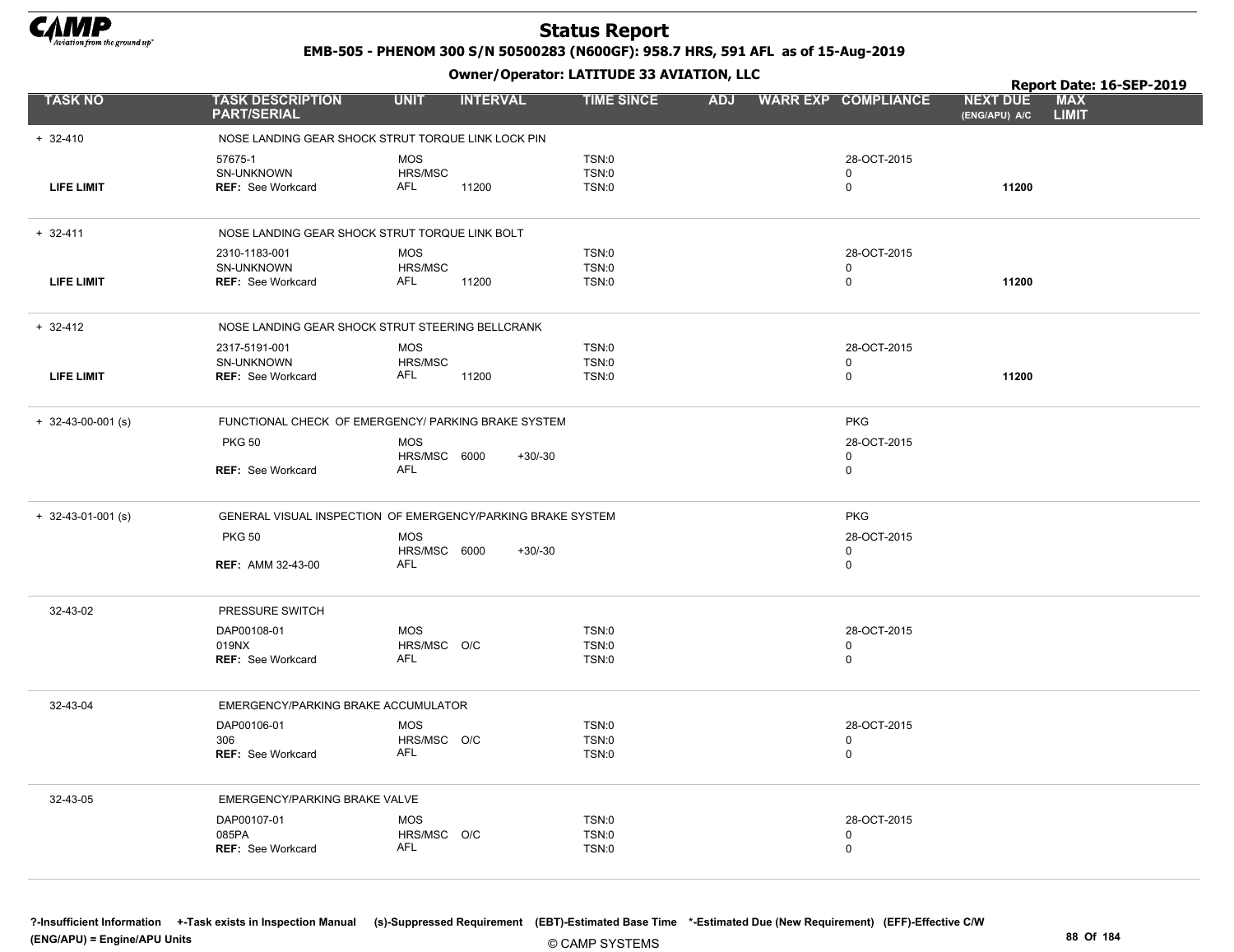

EMB-505 - PHENOM 300 S/N 50500283 (N600GF): 958.7 HRS, 591 AFL as of 15-Aug-2019

Owner/Operator: LATITUDE 33 AVIATION, LLC

|                      |                                                                            |                           | .               |                   |            |                            |                                  | Report Date: 16-SEP-2019   |
|----------------------|----------------------------------------------------------------------------|---------------------------|-----------------|-------------------|------------|----------------------------|----------------------------------|----------------------------|
| <b>TASK NO</b>       | <b>TASK DESCRIPTION</b><br><b>PART/SERIAL</b>                              | <b>UNIT</b>               | <b>INTERVAL</b> | <b>TIME SINCE</b> | <b>ADJ</b> | <b>WARR EXP COMPLIANCE</b> | <b>NEXT DUE</b><br>(ENG/APU) A/C | <b>MAX</b><br><b>LIMIT</b> |
| 32-43-06             | PRESSURE TRANSDUCER                                                        |                           |                 |                   |            |                            |                                  |                            |
|                      | DAP00109-01                                                                | <b>MOS</b>                |                 | TSN:0             |            | 28-OCT-2015                |                                  |                            |
|                      | 8067-3-92                                                                  | HRS/MSC O/C               |                 | TSN:0             |            | $\mathbf 0$                |                                  |                            |
|                      | <b>REF: See Workcard</b>                                                   | AFL                       |                 | <b>TSN:0</b>      |            | $\mathbf 0$                |                                  |                            |
| 32-43-08             | THERMAL RELIEF VALVE                                                       |                           |                 |                   |            |                            |                                  |                            |
|                      | DAP00110-01                                                                | <b>MOS</b>                |                 | TSN:0             |            | 28-OCT-2015                |                                  |                            |
|                      | 329                                                                        | HRS/MSC O/C               |                 | TSN:0             |            | $\mathbf 0$                |                                  |                            |
|                      | <b>REF: See Workcard</b>                                                   | <b>AFL</b>                |                 | TSN:0             |            | $\mathbf 0$                |                                  |                            |
| 32-43-10             | EMERGENCY/PARKING BRAKE SUPPLY CHECK VALVE                                 |                           |                 |                   |            |                            |                                  |                            |
|                      | DAP00202-01                                                                | <b>MOS</b>                |                 | TSN:0             |            | 28-OCT-2015                |                                  |                            |
|                      | 409                                                                        | HRS/MSC O/C               |                 | TSN:0             |            | 0                          |                                  |                            |
|                      | <b>REF: See Workcard</b>                                                   | <b>AFL</b>                |                 | <b>TSN:0</b>      |            | $\mathbf 0$                |                                  |                            |
| 32-43-11             | FORWARD FUSELAGE 2 WAY 2 POSITION SHUT-OFF VALVE                           |                           |                 |                   |            |                            |                                  |                            |
|                      | 2216-0001-401                                                              | <b>MOS</b>                |                 | TSN:0             |            | 28-OCT-2015                |                                  |                            |
|                      | 00650                                                                      | HRS/MSC O/C<br><b>AFL</b> |                 | <b>TSN:0</b>      |            | $\mathbf 0$<br>$\mathbf 0$ |                                  |                            |
|                      | REF: See Workcard                                                          |                           |                 | TSN:0             |            |                            |                                  |                            |
| + 32-43-11-001       | OPERATIONAL CHECK OF EMERGENCY/PARKING BRAKE HYDRAULIC LINE SHUT-OFF VALVE |                           |                 |                   |            |                            |                                  |                            |
|                      |                                                                            | <b>MOS</b>                |                 |                   |            | 06-NOV-2017                |                                  |                            |
| <b>AIRWORTHINESS</b> | <b>REF: AMM 32-43-11</b>                                                   | HRS/MSC 600<br><b>AFL</b> | $+30/-30$       |                   |            | 547.6<br>370               | 1147.6 1177.6                    |                            |
| 32-45-00             | LH MAIN WHEEL AND TIRE ASSY                                                |                           |                 |                   |            |                            |                                  |                            |
|                      | 505-19517-611                                                              | <b>MOS</b>                |                 | TSR:6             |            | 05-JUL-2018                |                                  |                            |
|                      | 5167KR<br><b>REF: See Workcard</b>                                         | HRS/MSC O/C<br>AFL        |                 | TSR:0<br>TSR:0    |            | 698.5<br>450               |                                  |                            |
|                      |                                                                            |                           |                 |                   |            |                            |                                  |                            |
| 32-45-00             | NOSE WHEEL AND TIRE ASSY                                                   |                           |                 |                   |            |                            |                                  |                            |
|                      | 505-19601-605                                                              | <b>MOS</b>                |                 | <b>TSO:3</b>      |            | 15-NOV-2018                |                                  |                            |
|                      | 5116PA<br><b>REF: See Workcard</b>                                         | HRS/MSC O/C<br>AFL        |                 | TSO:0<br>TSO:0    |            | 800.3<br>507               |                                  |                            |
|                      |                                                                            |                           |                 |                   |            |                            |                                  |                            |
| 32-45-00             | RH MAIN WHEEL AND TIRE ASSY                                                |                           |                 |                   |            |                            |                                  |                            |
|                      | 505-19517-611                                                              | <b>MOS</b>                |                 | TSR:0             |            | 19-JAN-2018                |                                  |                            |
|                      | 5029QK<br><b>REF: See Workcard</b>                                         | HRS/MSC O/C<br>AFL        |                 | TSR:0<br>TSR:0    |            | 583.2<br>388               |                                  |                            |
|                      |                                                                            |                           |                 |                   |            |                            |                                  |                            |

?-Insufficient Information +-Task exists in Inspection Manual (s)-Suppressed Requirement (EBT)-Estimated Base Time \*-Estimated Due (New Requirement) (EFF)-Effective C/W (ENG/APU) = Engine/APU Units 89 Of 184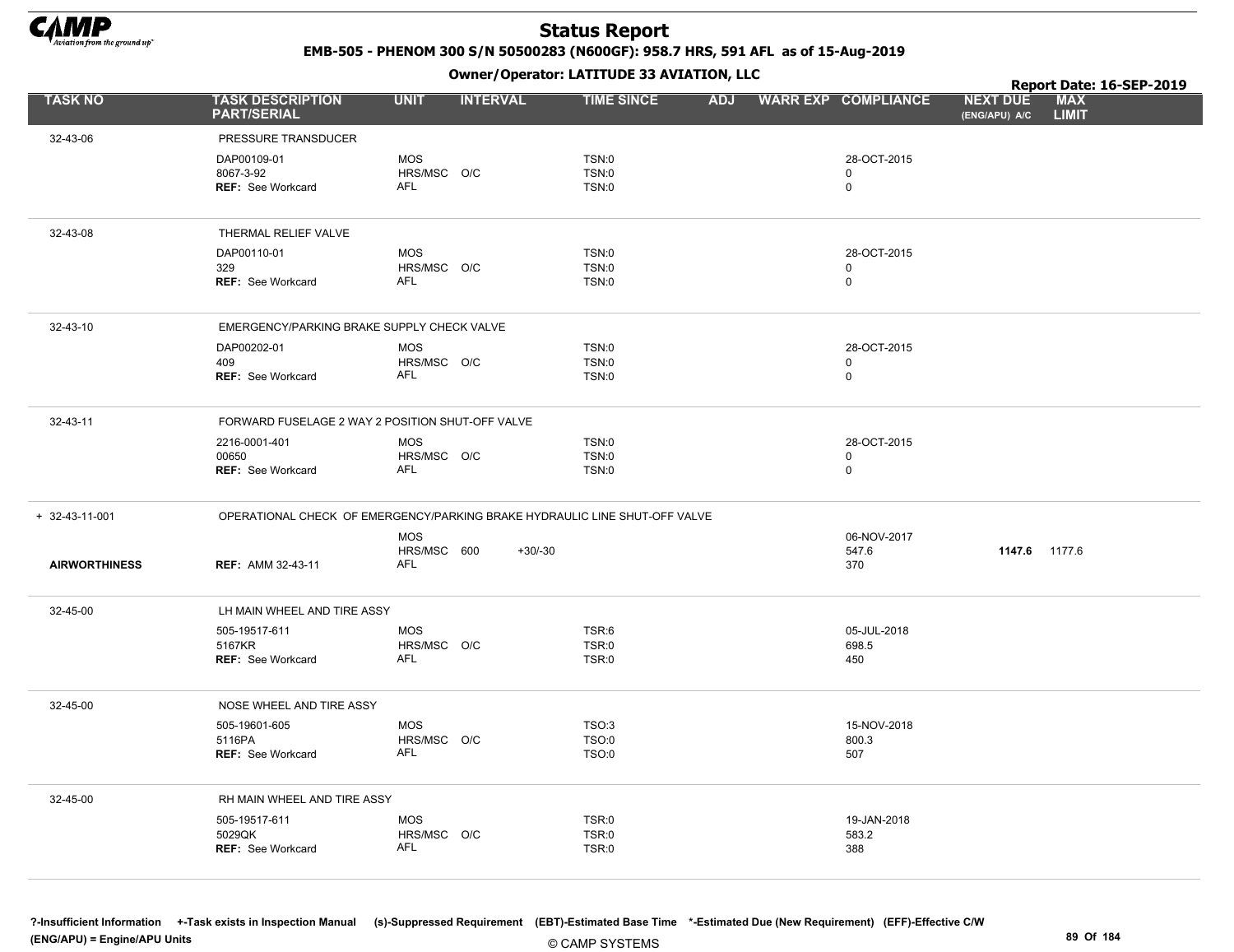

EMB-505 - PHENOM 300 S/N 50500283 (N600GF): 958.7 HRS, 591 AFL as of 15-Aug-2019

Owner/Operator: LATITUDE 33 AVIATION, LLC

|                |                                                                                                 |                           | .               |                       |            |  |                            |                                  | Report Date: 16-SEP-2019   |  |  |  |
|----------------|-------------------------------------------------------------------------------------------------|---------------------------|-----------------|-----------------------|------------|--|----------------------------|----------------------------------|----------------------------|--|--|--|
| <b>TASK NO</b> | <b>TASK DESCRIPTION</b><br><b>PART/SERIAL</b>                                                   | <b>UNIT</b>               | <b>INTERVAL</b> | <b>TIME SINCE</b>     | <b>ADJ</b> |  | <b>WARR EXP COMPLIANCE</b> | <b>NEXT DUE</b><br>(ENG/APU) A/C | <b>MAX</b><br><b>LIMIT</b> |  |  |  |
| 32-45-01       | LEFT MAIN WHEEL                                                                                 |                           |                 |                       |            |  |                            |                                  |                            |  |  |  |
|                | DAP00098-02                                                                                     | <b>MOS</b>                |                 | TSR:6                 |            |  | 05-JUL-2018                |                                  |                            |  |  |  |
|                | 5167KR<br>REF: See Workcard                                                                     | HRS/MSC O/C<br><b>AFL</b> |                 | TSR:0<br>TSR:0        |            |  | 698.5<br>450               |                                  |                            |  |  |  |
|                |                                                                                                 |                           |                 |                       |            |  |                            |                                  |                            |  |  |  |
| 32-45-01       | RIGHT MAIN WHEEL                                                                                |                           |                 |                       |            |  |                            |                                  |                            |  |  |  |
|                | DAP00098-02                                                                                     | <b>MOS</b>                |                 | TSR:0                 |            |  | 19-JAN-2018                |                                  |                            |  |  |  |
|                | 5029QK<br><b>REF: See Workcard</b>                                                              | HRS/MSC O/C<br><b>AFL</b> |                 | TSR:0<br>TSR:0        |            |  | 583.2<br>388               |                                  |                            |  |  |  |
|                |                                                                                                 |                           |                 |                       |            |  |                            |                                  |                            |  |  |  |
| 32-45-01-002   | SPECIAL DETAIL INSPECTION LH MAIN WHEEL AND TIRE ASSY (NDT) OF MAIN LANDING GEAR WHEEL ASSEMBLY |                           |                 |                       |            |  |                            |                                  |                            |  |  |  |
|                | 505-19517-611<br>5167KR                                                                         | <b>MOS</b><br>HRS/MSC O/C |                 |                       |            |  |                            |                                  |                            |  |  |  |
|                | <b>REF: AMM 32-45-00</b>                                                                        | <b>AFL</b>                |                 |                       |            |  |                            |                                  |                            |  |  |  |
|                |                                                                                                 |                           |                 |                       |            |  |                            |                                  |                            |  |  |  |
| 32-45-01-002   | SPECIAL DETAIL INSPECTION RH MAIN WHEEL AND TIRE ASSY (NDT) OF MAIN LANDING GEAR WHEEL ASSEMBLY |                           |                 |                       |            |  |                            |                                  |                            |  |  |  |
|                | 505-19517-611<br>5029QK                                                                         | <b>MOS</b><br>HRS/MSC O/C |                 |                       |            |  |                            |                                  |                            |  |  |  |
|                | <b>REF: AMM 32-45-00</b>                                                                        | <b>AFL</b>                |                 |                       |            |  |                            |                                  |                            |  |  |  |
|                |                                                                                                 |                           |                 |                       |            |  |                            |                                  |                            |  |  |  |
| + 32-45-01-003 | RESTORATION (OVERHAUL) OF LH MAIN LANDING GEAR WHEEL ASSEMBLY                                   |                           |                 |                       |            |  |                            |                                  |                            |  |  |  |
|                | DAP00098-02<br>5167KR                                                                           | <b>MOS</b><br>HRS/MSC T/C |                 |                       |            |  |                            |                                  |                            |  |  |  |
|                | <b>REF: AMM 32-45-00</b>                                                                        | <b>AFL</b>                |                 |                       |            |  |                            |                                  |                            |  |  |  |
|                |                                                                                                 |                           |                 |                       |            |  |                            |                                  |                            |  |  |  |
| 32-45-01-003   | RESTORATION (OVERHAUL) OF RH MAIN LANDING GEAR WHEEL ASSEMBLY                                   |                           |                 |                       |            |  |                            |                                  |                            |  |  |  |
|                | DAP00098-02<br>5029QK                                                                           | <b>MOS</b><br>HRS/MSC T/C |                 | <b>TSI:0</b><br>TSI:0 |            |  | 19-JAN-2018<br>583.2       |                                  |                            |  |  |  |
|                | <b>REF: AMM 32-45-00</b>                                                                        | AFL                       | 1500            |                       |            |  | 388                        | 1888                             |                            |  |  |  |
|                |                                                                                                 |                           |                 |                       |            |  |                            |                                  |                            |  |  |  |
| 32-45-02       | LEFT MAIN WHEEL TIRE                                                                            |                           |                 |                       |            |  |                            |                                  |                            |  |  |  |
|                | 258K63-2<br>72892693                                                                            | <b>MOS</b><br>HRS/MSC O/C |                 | TSN:0<br>TSN:0        |            |  | 05-JUL-2018<br>698.5       |                                  |                            |  |  |  |
|                | <b>REF: See Workcard</b>                                                                        | AFL                       |                 | TSN:0                 |            |  | 450                        |                                  |                            |  |  |  |
|                |                                                                                                 |                           |                 |                       |            |  |                            |                                  |                            |  |  |  |
| 32-45-02       | RIGHT MAIN WHEEL TIRE                                                                           |                           |                 |                       |            |  |                            |                                  |                            |  |  |  |
|                | 258K63-2<br>52582620                                                                            | <b>MOS</b><br>HRS/MSC O/C |                 | TSN:0<br>TSN:0        |            |  | 26-AUG-2016<br>261.1       |                                  |                            |  |  |  |
|                | <b>REF: See Workcard</b>                                                                        | AFL                       |                 | TSN:0                 |            |  | 202                        |                                  |                            |  |  |  |
|                |                                                                                                 |                           |                 |                       |            |  |                            |                                  |                            |  |  |  |
|                |                                                                                                 |                           |                 |                       |            |  |                            |                                  |                            |  |  |  |

?-Insufficient Information +-Task exists in Inspection Manual (s)-Suppressed Requirement (EBT)-Estimated Base Time \*-Estimated Due (New Requirement) (EFF)-Effective C/W (ENG/APU) = Engine/APU Units 90 Of 184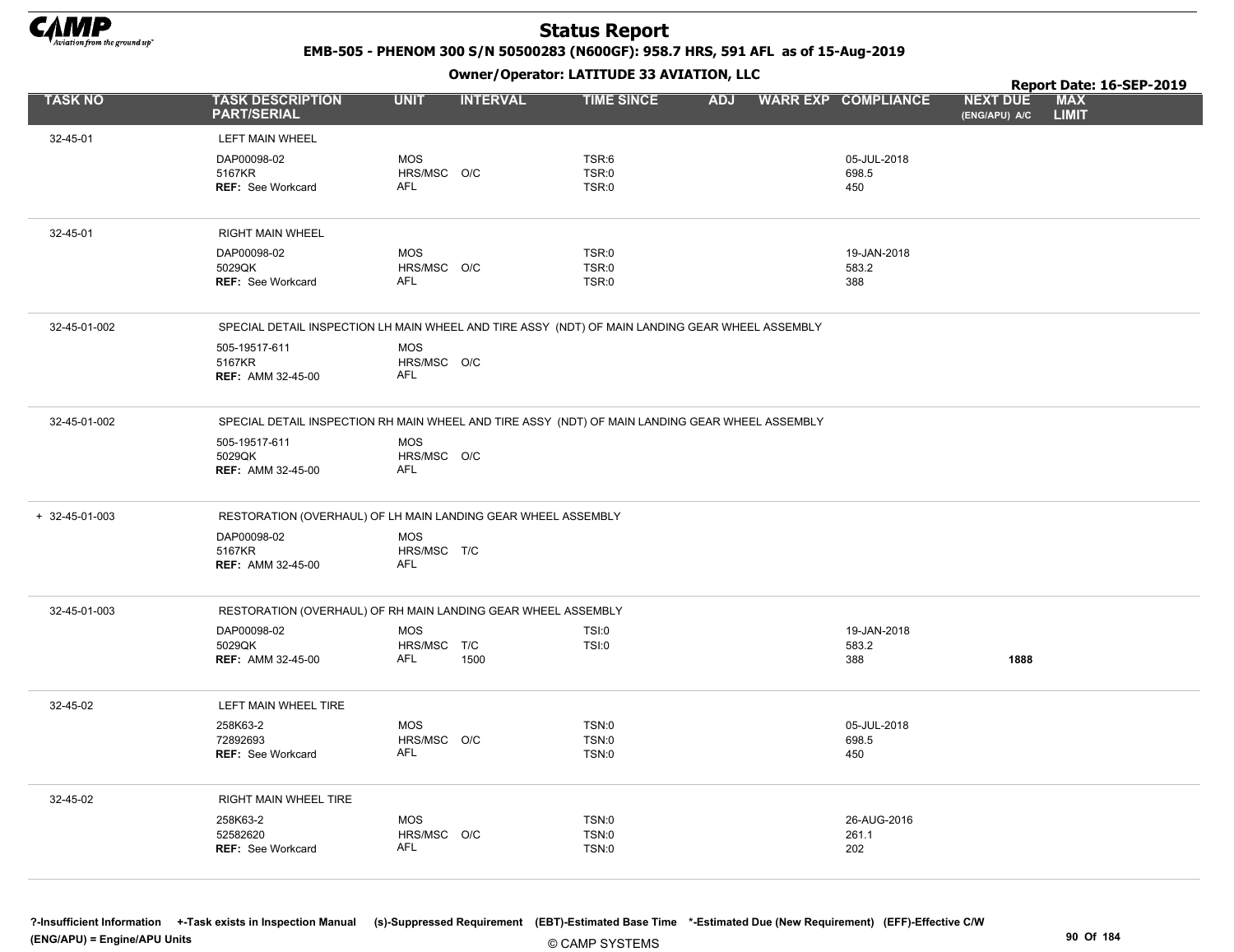

EMB-505 - PHENOM 300 S/N 50500283 (N600GF): 958.7 HRS, 591 AFL as of 15-Aug-2019

Owner/Operator: LATITUDE 33 AVIATION, LLC

|                        |                                                                                              |                           | .               |                   |            |                            |                                  | Report Date: 16-SEP-2019   |
|------------------------|----------------------------------------------------------------------------------------------|---------------------------|-----------------|-------------------|------------|----------------------------|----------------------------------|----------------------------|
| <b>TASK NO</b>         | <b>TASK DESCRIPTION</b><br><b>PART/SERIAL</b>                                                | <b>UNIT</b>               | <b>INTERVAL</b> | <b>TIME SINCE</b> | <b>ADJ</b> | <b>WARR EXP COMPLIANCE</b> | <b>NEXT DUE</b><br>(ENG/APU) A/C | <b>MAX</b><br><b>LIMIT</b> |
| 32-45-03               | LH MLG HUB CAP                                                                               |                           |                 |                   |            |                            |                                  |                            |
|                        | DAP00131-02                                                                                  | <b>MOS</b>                |                 | TSN:0             |            | 28-OCT-2015                |                                  |                            |
|                        | 087NY                                                                                        | HRS/MSC O/C               |                 | TSN:0             |            | 0                          |                                  |                            |
|                        | REF: See Workcard                                                                            | AFL                       |                 | TSN:0             |            | $\mathbf 0$                |                                  |                            |
| 32-45-03               | RH MLG HUB CAP                                                                               |                           |                 |                   |            |                            |                                  |                            |
|                        | DAP0031-02                                                                                   | <b>MOS</b>                |                 | TSN:0             |            | 28-OCT-2015                |                                  |                            |
|                        | 207PA                                                                                        | HRS/MSC O/C               |                 | TSN:0             |            | 0                          |                                  |                            |
|                        | REF: See Workcard                                                                            | AFL                       |                 | TSN:0             |            | 0                          |                                  |                            |
| 32-45-11               | <b>NOSE WHEEL</b>                                                                            |                           |                 |                   |            |                            |                                  |                            |
|                        | DAP00099-01                                                                                  | <b>MOS</b>                |                 | TSO:3             |            | 15-NOV-2018                |                                  |                            |
|                        | 5116PA                                                                                       | HRS/MSC O/C               |                 | TSO:0             |            | 800.3                      |                                  |                            |
|                        | <b>REF: See Workcard</b>                                                                     | <b>AFL</b>                |                 | TSO:0             |            | 507                        |                                  |                            |
| 32-45-11-002           | SPECIAL DETAIL INSPECTION NOSE WHEEL AND TIRE ASSY (NDT) OF NOSE LANDING GEAR WHEEL ASSEMBLY |                           |                 |                   |            |                            |                                  |                            |
|                        | 505-19601-605                                                                                | <b>MOS</b>                |                 |                   |            | 15-NOV-2018                |                                  |                            |
|                        | 5116PA                                                                                       | HRS/MSC O/C               |                 |                   |            | 800.3                      |                                  |                            |
|                        | <b>REF: AMM 32-45-00</b>                                                                     | <b>AFL</b>                |                 |                   |            | 507                        |                                  |                            |
| $+ 32 - 45 - 11 - 003$ | RESTORATION (OVERHAUL) OF NOSE LANDING GEAR WHEEL ASSEMBLY                                   |                           |                 |                   |            |                            |                                  |                            |
|                        | DAP00099-01                                                                                  | <b>MOS</b>                |                 |                   |            | 15-NOV-2018                |                                  |                            |
|                        | 5116PA<br><b>REF: AMM 32-45-00</b>                                                           | HRS/MSC T/C<br><b>AFL</b> | 1500            |                   |            | 800.3<br>507               | 2007                             |                            |
|                        |                                                                                              |                           |                 |                   |            |                            |                                  |                            |
| 32-45-12               | <b>NOSE TIRE</b>                                                                             |                           |                 |                   |            |                            |                                  |                            |
|                        | 156K23B1                                                                                     | <b>MOS</b>                |                 | TSN:0             |            | 15-NOV-2018                |                                  |                            |
|                        | 80272459<br><b>REF: See Workcard</b>                                                         | HRS/MSC O/C<br><b>AFL</b> |                 | TSN:0<br>TSN:0    |            | 800.3<br>507               |                                  |                            |
|                        |                                                                                              |                           |                 |                   |            |                            |                                  |                            |
| 32-45-21               | LH MLG CARBON BRAKE ASSY                                                                     |                           |                 |                   |            |                            |                                  |                            |
|                        | DAP00097-03                                                                                  | <b>MOS</b>                |                 | TSN:0             |            | 28-OCT-2015                |                                  |                            |
|                        | 5210PA<br>REF: See Workcard                                                                  | HRS/MSC O/C<br>AFL        |                 | TSN:0<br>TSN:0    |            | 0<br>0                     |                                  |                            |
|                        |                                                                                              |                           |                 |                   |            |                            |                                  |                            |
| 32-45-21               | RH MLG CARBON BRAKE ASSY                                                                     |                           |                 |                   |            |                            |                                  |                            |
|                        | DAP00097-04                                                                                  | MOS                       |                 | TSO:0             |            | 19-JAN-2018                |                                  |                            |
|                        | 5096KC<br>REF: See Workcard                                                                  | HRS/MSC O/C<br>AFL        |                 | TSO:0<br>TSO:0    |            | 583.2<br>388               |                                  |                            |
|                        |                                                                                              |                           |                 |                   |            |                            |                                  |                            |
|                        |                                                                                              |                           |                 |                   |            |                            |                                  |                            |

?-Insufficient Information +-Task exists in Inspection Manual (s)-Suppressed Requirement (EBT)-Estimated Base Time \*-Estimated Due (New Requirement) (EFF)-Effective C/W (ENG/APU) = Engine/APU Units 91 Of 184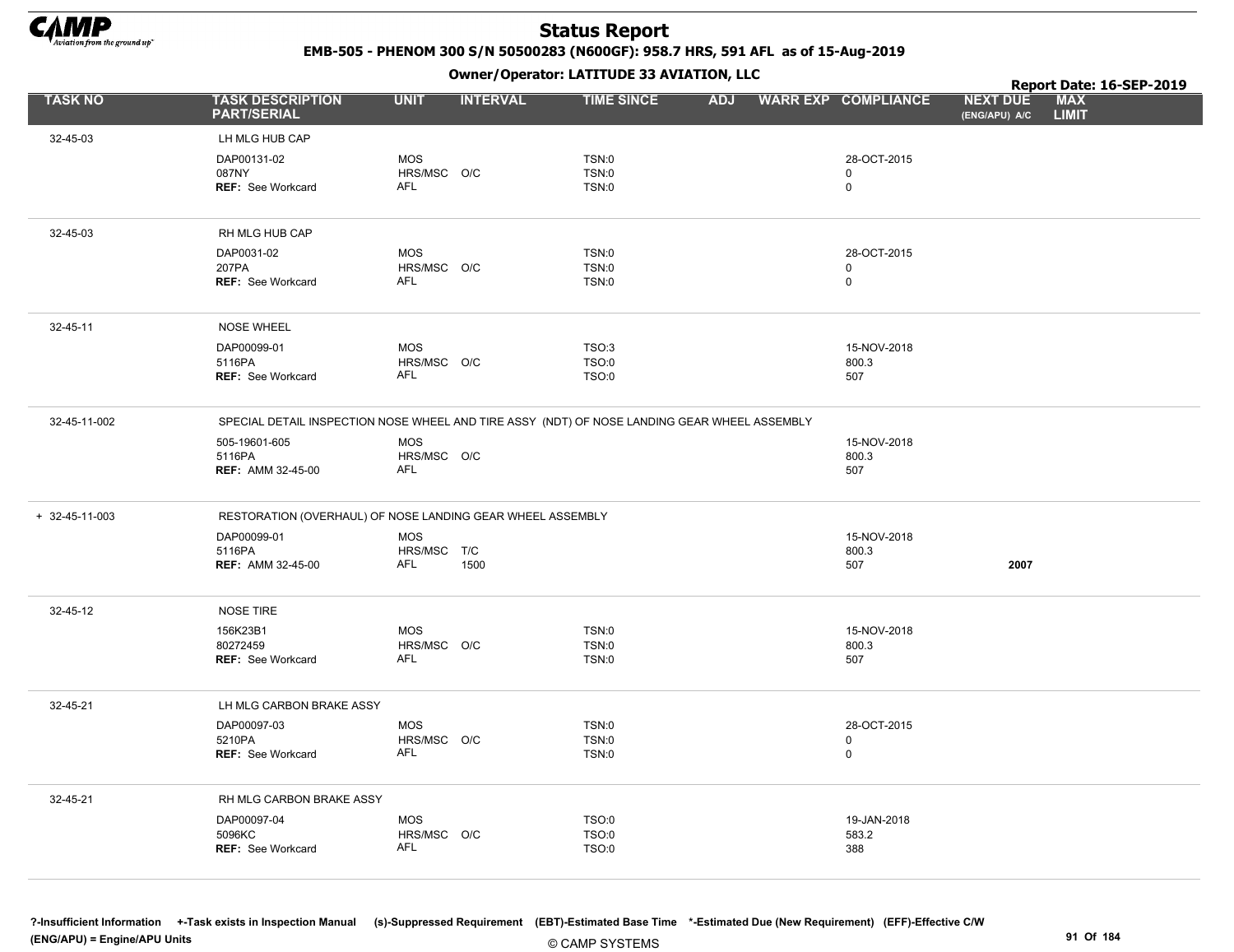

EMB-505 - PHENOM 300 S/N 50500283 (N600GF): 958.7 HRS, 591 AFL as of 15-Aug-2019

|                   |                                                                         |                                              | Report Date: 16-SEP-2019 |            |                                           |                                  |                            |
|-------------------|-------------------------------------------------------------------------|----------------------------------------------|--------------------------|------------|-------------------------------------------|----------------------------------|----------------------------|
| <b>TASK NO</b>    | <b>TASK DESCRIPTION</b><br><b>PART/SERIAL</b>                           | <b>UNIT</b><br><b>INTERVAL</b>               | <b>TIME SINCE</b>        | <b>ADJ</b> | <b>WARR EXP COMPLIANCE</b>                | <b>NEXT DUE</b><br>(ENG/APU) A/C | <b>MAX</b><br><b>LIMIT</b> |
| 32-500            | NOSE LANDING GEAR SHOCK ABSORBER                                        |                                              |                          |            |                                           |                                  |                            |
|                   | 2317-5170-403<br>00315<br><b>REF:</b> See Workcard                      | <b>MOS</b><br>HRS/MSC O/C<br>AFL             | TSN:0<br>TSN:0<br>TSN:0  |            | 28-OCT-2015<br>0<br>$\mathbf 0$           |                                  |                            |
| $+ 32 - 501$      | NOSE LANDING GEAR SHOCK ABSORBER STEEL FORK                             |                                              |                          |            |                                           |                                  |                            |
| <b>LIFE LIMIT</b> | 2317-5221-001/2317-5227-501<br>SN-UNKNOWN<br><b>REF: GENERIC NO REF</b> | <b>MOS</b><br>HRS/MSC<br>AFL<br>11200        | TSN:0<br>TSN:0<br>TSN:0  |            | 28-OCT-2015<br>0<br>$\mathbf 0$           | 11200                            |                            |
| $+ 32 - 502$      | NOSE LANDING GEAR SHOCK ABSORBER LOWER BEARING                          |                                              |                          |            |                                           |                                  |                            |
| <b>LIFE LIMIT</b> | 2317-5113-005<br>SN-UNKNOWN<br><b>REF: GENERIC NO REF</b>               | <b>MOS</b><br>HRS/MSC<br>AFL<br>11200        | TSN:0<br>TSN:0<br>TSN:0  |            | 28-OCT-2015<br>$\mathbf 0$<br>$\mathbf 0$ | 11200                            |                            |
| $+32-503$         | NOSE LANDING GEAR SHOCK ABSORBER TURNING CYLINDER                       |                                              |                          |            |                                           |                                  |                            |
| <b>LIFE LIMIT</b> | 2317-5231-503/2317-5237-501<br>SN-UNKNOWN<br><b>REF: GENERIC NO REF</b> | <b>MOS</b><br><b>HRS/MSC</b><br>AFL<br>11200 | TSN:0<br>TSN:0<br>TSN:0  |            | 28-OCT-2015<br>0<br>0                     | 11200                            |                            |
| 32-600            | NOSE LANDING GEAR DRAG BRACE                                            |                                              |                          |            |                                           |                                  |                            |
|                   | 2317-6000-403<br>00309<br>REF: See Workcard                             | <b>MOS</b><br>HRS/MSC O/C<br><b>AFL</b>      | TSN:0<br>TSN:0<br>TSN:0  |            | 28-OCT-2015<br>$\mathbf 0$<br>$\mathsf 0$ |                                  |                            |
| $+ 32 - 601$      | NOSE LANDING GEAR UPPER DRAG BRACE                                      |                                              |                          |            |                                           |                                  |                            |
| <b>LIFE LIMIT</b> | 2317-6101-501/2317-6114-501<br>SN-UNKNOWN<br><b>REF:</b> See Workcard   | <b>MOS</b><br>HRS/MSC<br><b>AFL</b><br>11200 | TSN:0<br>TSN:0<br>TSN:0  |            | 28-OCT-2015<br>$\Omega$<br>$\Omega$       | 11200                            |                            |
| $+ 32 - 602$      | NOSE LANDING GEAR LOWER DRAG BRACE                                      |                                              |                          |            |                                           |                                  |                            |
| <b>LIFE LIMIT</b> | 2317-6201-001<br>SN-UNKNOWN<br><b>REF:</b> See Workcard                 | <b>MOS</b><br>HRS/MSC<br>AFL<br>11200        | TSN:0<br>TSN:0<br>TSN:0  |            | 28-OCT-2015<br>0<br>$\mathbf 0$           | 11200                            |                            |
| $+ 32-603$        | LEFT NOSE LANDING GEAR DRAG BRACE PINTLE PIN                            |                                              |                          |            |                                           |                                  |                            |
| <b>LIFE LIMIT</b> | 2317-6001-001<br>SN-UNKNOWN<br><b>REF: See Workcard</b>                 | <b>MOS</b><br>HRS/MSC<br><b>AFL</b><br>11200 | TSN:0<br>TSN:0<br>TSN:0  |            | 28-OCT-2015<br>0<br>$\mathbf 0$           | 11200                            |                            |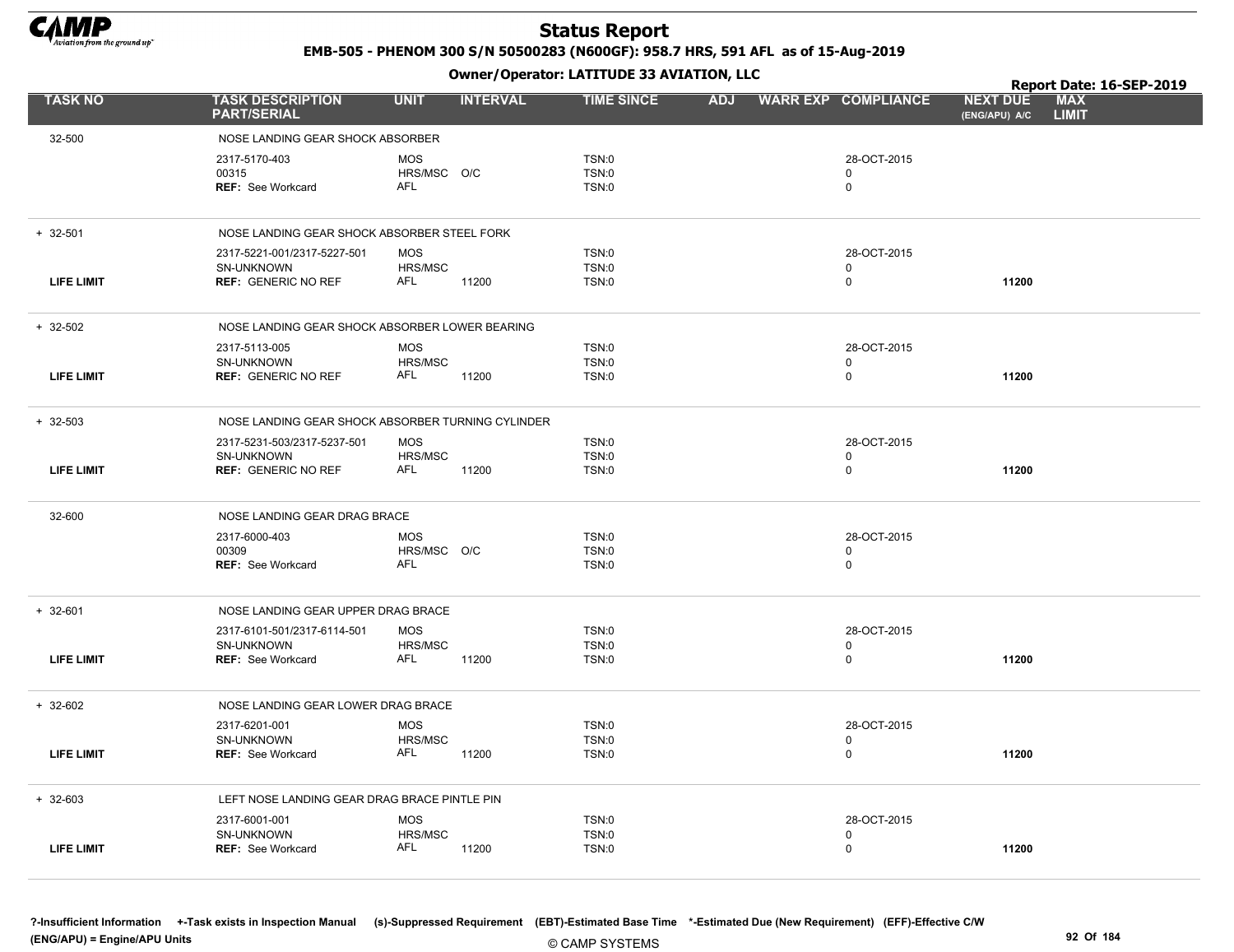

EMB-505 - PHENOM 300 S/N 50500283 (N600GF): 958.7 HRS, 591 AFL as of 15-Aug-2019

|                   |                                                                |                                         | .               |                                |            |                                           |                                  | Report Date: 16-SEP-2019   |
|-------------------|----------------------------------------------------------------|-----------------------------------------|-----------------|--------------------------------|------------|-------------------------------------------|----------------------------------|----------------------------|
| <b>TASK NO</b>    | <b>TASK DESCRIPTION</b><br><b>PART/SERIAL</b>                  | <b>UNIT</b>                             | <b>INTERVAL</b> | <b>TIME SINCE</b>              | <b>ADJ</b> | <b>WARR EXP COMPLIANCE</b>                | <b>NEXT DUE</b><br>(ENG/APU) A/C | <b>MAX</b><br><b>LIMIT</b> |
| $+ 32-603$        | RIGHT NOSE LANDING GEAR DRAG BRACE PINTLE PIN                  |                                         |                 |                                |            |                                           |                                  |                            |
| <b>LIFE LIMIT</b> | 2317-6001-001<br>SN-UNKNOWN<br>REF: See Workcard               | <b>MOS</b><br>HRS/MSC<br>AFL            | 11200           | TSN:0<br><b>TSN:0</b><br>TSN:0 |            | 28-OCT-2015<br>0<br>0                     | 11200                            |                            |
| $+ 32 - 604$      | NOSE LANDING GEAR DRAG BRACE PIN                               |                                         |                 |                                |            |                                           |                                  |                            |
| <b>LIFE LIMIT</b> | 2317-6003-001<br><b>SN-UNKNOWN</b><br><b>REF: See Workcard</b> | <b>MOS</b><br>HRS/MSC<br>AFL            | 11200           | TSN:0<br>TSN:0<br>TSN:0        |            | 28-OCT-2015<br>0<br>0                     | 11200                            |                            |
| 32-61-01          | LH WING PROXIMITY SWITCH                                       |                                         |                 |                                |            |                                           |                                  |                            |
|                   | 80-057-01<br>40794<br><b>REF: GENERIC NO REF</b>               | <b>MOS</b><br>HRS/MSC O/C<br><b>AFL</b> |                 | TSN:0<br><b>TSN:0</b><br>TSN:0 |            | 28-OCT-2015<br>$\mathbf 0$<br>$\mathbf 0$ |                                  |                            |
| 32-61-01          | NO. 1 LEFT MLG PROXIMITY SWITCH                                |                                         |                 |                                |            |                                           |                                  |                            |
|                   | 80-057-01<br>SN-UNKNOWN<br><b>REF: GENERIC NO REF</b>          | <b>MOS</b><br>HRS/MSC O/C<br>AFL        |                 | TSN:0<br>TSN:0<br>TSN:0        |            | 28-OCT-2015<br>$\mathbf 0$<br>$\pmb{0}$   |                                  |                            |
| 32-61-01          | NO. 1 NLG PROXIMITY SWITCH                                     |                                         |                 |                                |            |                                           |                                  |                            |
|                   | 80-057-01<br>40805<br><b>REF: GENERIC NO REF</b>               | <b>MOS</b><br>HRS/MSC O/C<br>AFL        |                 | TSN:0<br><b>TSN:0</b><br>TSN:0 |            | 28-OCT-2015<br>0<br>0                     |                                  |                            |
| 32-61-01          | NO. 1 RIGHT MLG PROXIMITY SWITCH                               |                                         |                 |                                |            |                                           |                                  |                            |
|                   | 80-057-01<br>SN-UNKNOWN<br><b>REF: GENERIC NO REF</b>          | <b>MOS</b><br>HRS/MSC O/C<br><b>AFL</b> |                 | TSN:0<br>TSN:0<br>TSN:0        |            | 28-OCT-2015<br>0<br>0                     |                                  |                            |
| 32-61-01          | NO. 2 LEFT MLG PROXIMITY SWITCH                                |                                         |                 |                                |            |                                           |                                  |                            |
|                   | 80-057-01<br>SN-UNKNOWN<br><b>REF: GENERIC NO REF</b>          | <b>MOS</b><br>HRS/MSC O/C<br><b>AFL</b> |                 | TSN:0<br>TSN:0<br>TSN:0        |            | 28-OCT-2015<br>0<br>0                     |                                  |                            |
| 32-61-01          | NO. 2 NLG PROXIMITY SWITCH                                     |                                         |                 |                                |            |                                           |                                  |                            |
|                   | 80-057-01<br>40814<br><b>REF: GENERIC NO REF</b>               | <b>MOS</b><br>HRS/MSC O/C<br>AFL        |                 | TSN:0<br>TSN:0<br>TSN:0        |            | 28-OCT-2015<br>0<br>0                     |                                  |                            |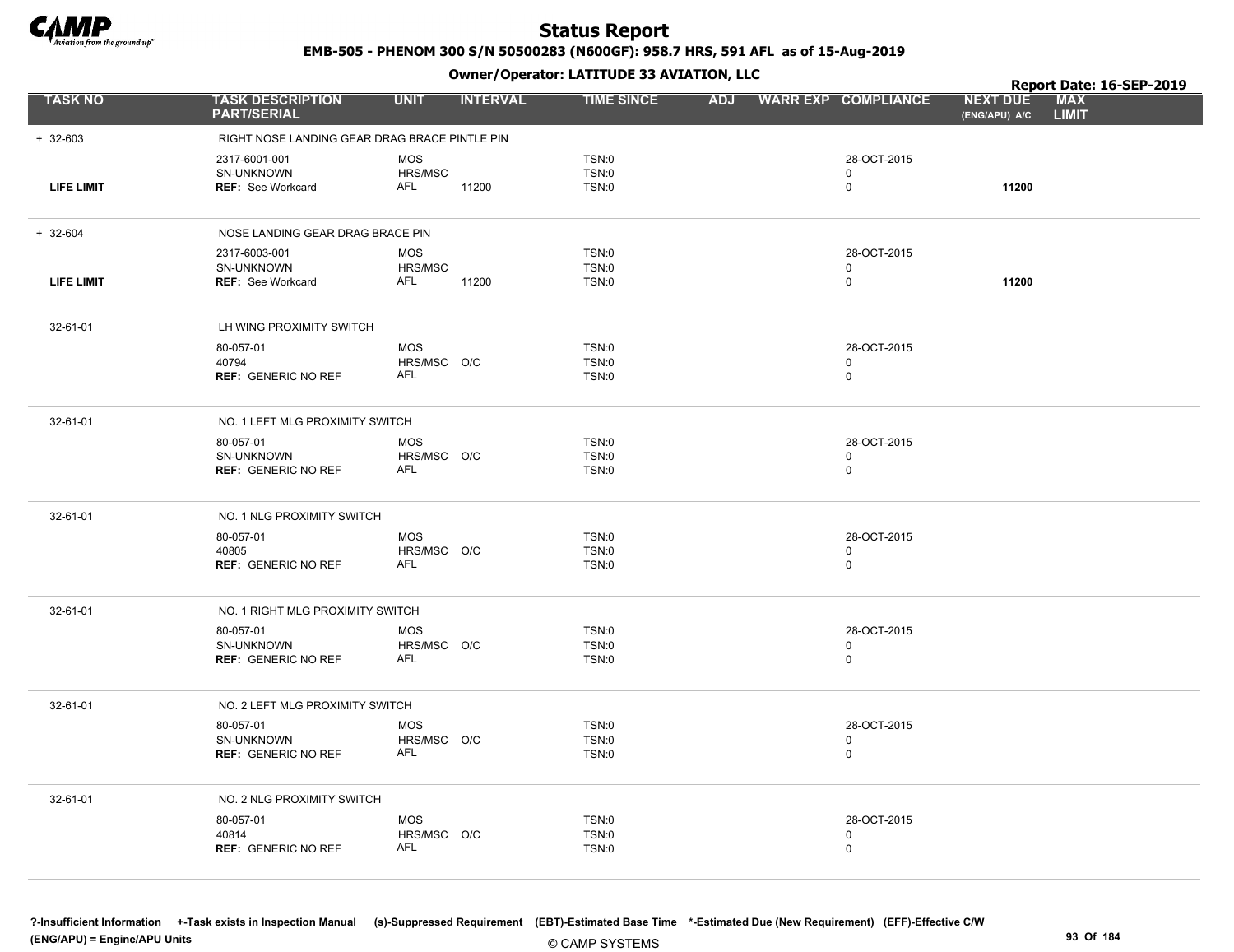

EMB-505 - PHENOM 300 S/N 50500283 (N600GF): 958.7 HRS, 591 AFL as of 15-Aug-2019

Owner/Operator: LATITUDE 33 AVIATION, LLC

|                   | Owner / Operator. EATTTODE 33 AVIATION, LLC             |                                              |                                              |            |  |                                           |                                  | Report Date: 16-SEP-2019   |  |  |
|-------------------|---------------------------------------------------------|----------------------------------------------|----------------------------------------------|------------|--|-------------------------------------------|----------------------------------|----------------------------|--|--|
| <b>TASK NO</b>    | <b>TASK DESCRIPTION</b><br><b>PART/SERIAL</b>           | <b>UNIT</b><br><b>INTERVAL</b>               | <b>TIME SINCE</b>                            | <b>ADJ</b> |  | <b>WARR EXP COMPLIANCE</b>                | <b>NEXT DUE</b><br>(ENG/APU) A/C | <b>MAX</b><br><b>LIMIT</b> |  |  |
| 32-61-01          | NO. 2 RIGHT MLG PROXIMITY SWITCH                        |                                              |                                              |            |  |                                           |                                  |                            |  |  |
|                   | 80-057-01<br>SN-UNKNOWN<br><b>REF: GENERIC NO REF</b>   | <b>MOS</b><br>HRS/MSC O/C<br><b>AFL</b>      | <b>TSN:0</b><br><b>TSN:0</b><br><b>TSN:0</b> |            |  | 28-OCT-2015<br>$\mathbf 0$<br>$\mathsf 0$ |                                  |                            |  |  |
| 32-61-01          | NO. 3 LEFT MLG PROXIMITY SWITCH                         |                                              |                                              |            |  |                                           |                                  |                            |  |  |
|                   | 80-057-01<br>SN-UNKNOWN<br><b>REF: GENERIC NO REF</b>   | <b>MOS</b><br>HRS/MSC O/C<br><b>AFL</b>      | TSN:0<br>TSN:0<br><b>TSN:0</b>               |            |  | 28-OCT-2015<br>$\mathbf 0$<br>$\mathbf 0$ |                                  |                            |  |  |
| 32-61-01          | NO. 3 RIGHT MLG PROXIMITY SWITCH                        |                                              |                                              |            |  |                                           |                                  |                            |  |  |
|                   | 80-057-01<br>SN-UNKNOWN<br><b>REF: GENERIC NO REF</b>   | <b>MOS</b><br>HRS/MSC O/C<br><b>AFL</b>      | <b>TSN:0</b><br><b>TSN:0</b><br><b>TSN:0</b> |            |  | 28-OCT-2015<br>$\mathsf 0$<br>$\mathsf 0$ |                                  |                            |  |  |
| 32-61-01          | RH WING PROXIMITY SWITCH                                |                                              |                                              |            |  |                                           |                                  |                            |  |  |
|                   | 80-057-01<br>40795<br><b>REF: GENERIC NO REF</b>        | <b>MOS</b><br>HRS/MSC O/C<br>AFL             | <b>TSN:0</b><br><b>TSN:0</b><br>TSN:0        |            |  | 28-OCT-2015<br>0<br>$\mathbf 0$           |                                  |                            |  |  |
| 32-700            | NOSE LANDING GEAR LOCKING STAY                          |                                              |                                              |            |  |                                           |                                  |                            |  |  |
|                   | 2317-6500-403<br>00304<br>REF: See Workcard             | <b>MOS</b><br>HRS/MSC O/C<br>AFL             | <b>TSN:0</b><br><b>TSN:0</b><br><b>TSN:0</b> |            |  | 28-OCT-2015<br>0<br>$\mathbf 0$           |                                  |                            |  |  |
| + 32-701          | NOSE LANDING GEAR UPPER LOCKING STAY                    |                                              |                                              |            |  |                                           |                                  |                            |  |  |
| <b>LIFE LIMIT</b> | 2317-6521-003<br>SN-UNKNOWN<br><b>REF: See Workcard</b> | <b>MOS</b><br>HRS/MSC<br><b>AFL</b><br>11200 | <b>TSN:0</b><br><b>TSN:0</b><br><b>TSN:0</b> |            |  | 28-OCT-2015<br>$\mathbf 0$<br>$\mathbf 0$ | 11200                            |                            |  |  |
| $+ 32-702$        | NOSE LANDING GEAR LOWER LOCKING STAY                    |                                              |                                              |            |  |                                           |                                  |                            |  |  |
| <b>LIFE LIMIT</b> | 2317-6531-001<br>SN-UNKNOWN<br>REF: See Workcard        | <b>MOS</b><br>HRS/MSC<br>AFL<br>11200        | <b>TSN:0</b><br><b>TSN:0</b><br><b>TSN:0</b> |            |  | 28-OCT-2015<br>0<br>0                     | 11200                            |                            |  |  |
| $+ 32 - 703$      | LOWER NOSE LANDING GEAR LOCKING STAY BOLT               |                                              |                                              |            |  |                                           |                                  |                            |  |  |
| <b>LIFE LIMIT</b> | 2310-1734-001<br>SN-UNKNOWN<br>REF: See Workcard        | <b>MOS</b><br>HRS/MSC<br>AFL<br>11200        | <b>TSN:0</b><br>TSN:0<br><b>TSN:0</b>        |            |  | 28-OCT-2015<br>$\mathbf 0$<br>$\mathbf 0$ | 11200                            |                            |  |  |

?-Insufficient Information +-Task exists in Inspection Manual (s)-Suppressed Requirement (EBT)-Estimated Base Time \*-Estimated Due (New Requirement) (EFF)-Effective C/W (ENG/APU) = Engine/APU Units 94 Of 184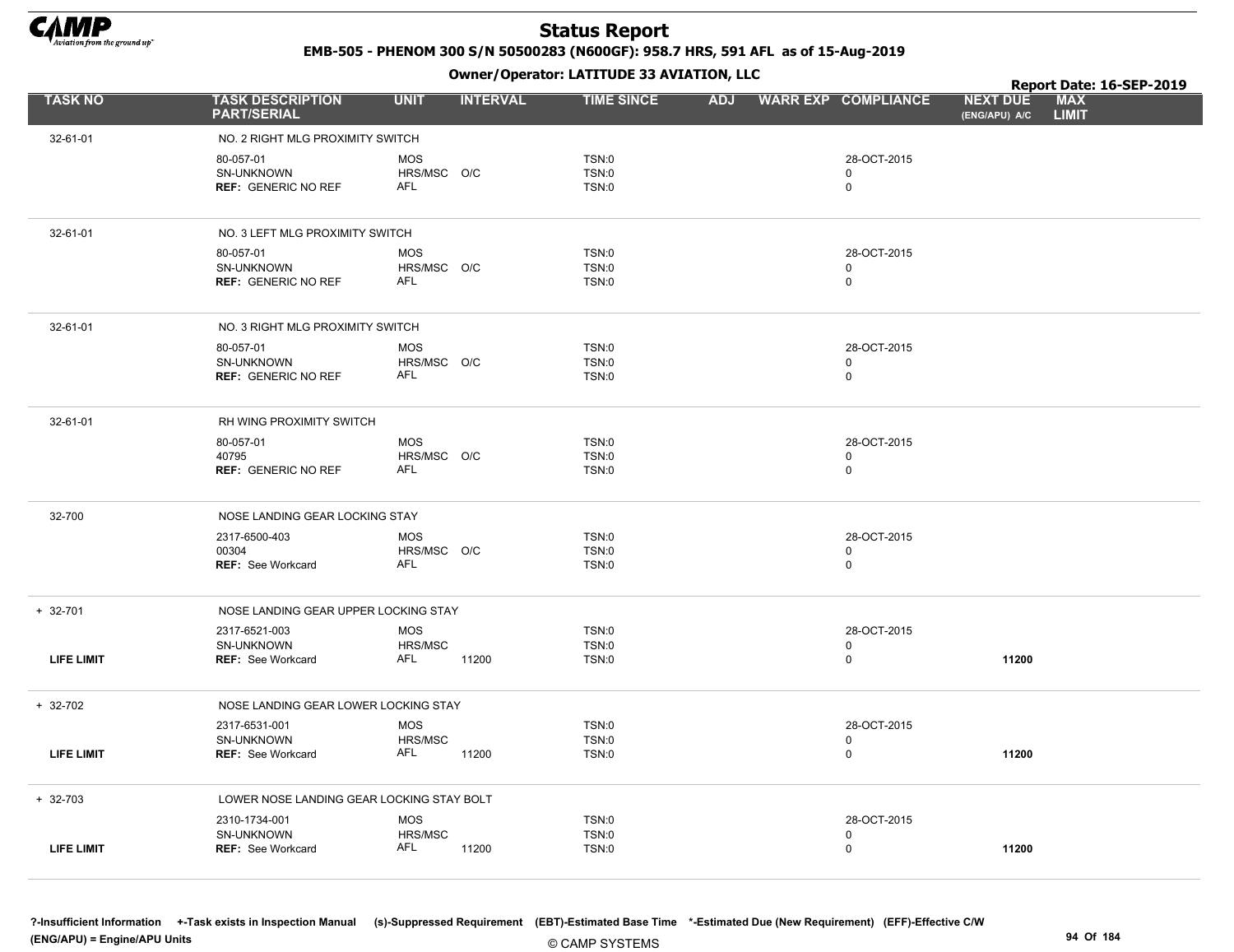

EMB-505 - PHENOM 300 S/N 50500283 (N600GF): 958.7 HRS, 591 AFL as of 15-Aug-2019

Owner/Operator: LATITUDE 33 AVIATION, LLC

|                   |                                                             |                           | - 1 - 1         |                       |  |                         |                                  | Report Date: 16-SEP-2019   |
|-------------------|-------------------------------------------------------------|---------------------------|-----------------|-----------------------|--|-------------------------|----------------------------------|----------------------------|
| <b>TASK NO</b>    | <b>TASK DESCRIPTION</b><br><b>PART/SERIAL</b>               | <b>UNIT</b>               | <b>INTERVAL</b> | <b>TIME SINCE</b>     |  | ADJ WARR EXP COMPLIANCE | <b>NEXT DUE</b><br>(ENG/APU) A/C | <b>MAX</b><br><b>LIMIT</b> |
| $+ 32-703$        | UPPER NOSE LANDING GEAR LOCKING STAY BOLT                   |                           |                 |                       |  |                         |                                  |                            |
|                   | 2310-1734-001                                               | <b>MOS</b>                |                 | TSN:0                 |  | 28-OCT-2015             |                                  |                            |
|                   | SN-UNKNOWN                                                  | HRS/MSC                   |                 | <b>TSN:0</b>          |  | $\mathbf 0$             |                                  |                            |
| <b>LIFE LIMIT</b> | <b>REF:</b> See Workcard                                    | AFL                       | 11200           | TSN:0                 |  | 0                       | 11200                            |                            |
| 326100X           | TRANSDUCER-PEDAL POSITION, RUDDER CONTROL, FORWARD FUSELAGE |                           |                 |                       |  |                         |                                  |                            |
|                   | Q3008                                                       | <b>MOS</b>                |                 | TSN:0                 |  | 28-OCT-2015             |                                  |                            |
|                   | 134384                                                      | HRS/MSC O/C<br>AFL        |                 | <b>TSN:0</b>          |  | 0                       |                                  |                            |
|                   | REF:                                                        |                           |                 | TSN:0                 |  | $\mathbf 0$             |                                  |                            |
| 326130            | TRANSDUCER-PEDAL, RUDDER CONTROL, FORWARD FUSELAGE          |                           |                 |                       |  |                         |                                  |                            |
|                   | Q3008                                                       | <b>MOS</b>                |                 | TSN:0                 |  | 28-OCT-2015             |                                  |                            |
|                   | 134396                                                      | HRS/MSC O/C               |                 | <b>TSN:0</b>          |  | 0                       |                                  |                            |
|                   | REF:                                                        | AFL                       |                 | <b>TSN:0</b>          |  | 0                       |                                  |                            |
| CHAPTER 33-       | <b>LIGHTS</b>                                               |                           |                 |                       |  |                         |                                  |                            |
| 33-01-01          | OVERHEAD LIGHTS CONTROL PANEL                               |                           |                 |                       |  |                         |                                  |                            |
|                   | 441-43246-001                                               | <b>MOS</b>                |                 | <b>TSN:0</b>          |  | 28-OCT-2015             |                                  |                            |
|                   | SN-UNKNOWN                                                  | HRS/MSC O/C               |                 | <b>TSN:0</b>          |  | 0                       |                                  |                            |
|                   | <b>REF: See Workcard</b>                                    | <b>AFL</b>                |                 | TSN:0                 |  | $\mathbf 0$             |                                  |                            |
| 33-12-01          | <b>COCKPIT DIMMER</b>                                       |                           |                 |                       |  |                         |                                  |                            |
|                   | 81-01760-002                                                | <b>MOS</b>                |                 | <b>TSN:0</b>          |  | 28-OCT-2015             |                                  |                            |
|                   | SN-UNKNOWN<br><b>REF: See Workcard</b>                      | HRS/MSC O/C<br><b>AFL</b> |                 | <b>TSN:0</b>          |  | 0                       |                                  |                            |
|                   |                                                             |                           |                 | <b>TSN:0</b>          |  | 0                       |                                  |                            |
| 33-12-02          | INSC ILLUM - TEST PANEL                                     |                           |                 |                       |  |                         |                                  |                            |
|                   | 505-62239-401                                               | <b>MOS</b>                |                 | <b>TSN:0</b>          |  | 15-NOV-2018             |                                  |                            |
|                   | S9312366<br>REF: See Workcard                               | HRS/MSC O/C<br><b>AFL</b> |                 | TSN:0<br><b>TSN:0</b> |  | 800.3<br>507            |                                  |                            |
|                   |                                                             |                           |                 |                       |  |                         |                                  |                            |
| 33-42-01          | LH LWR FWD TAXI LIGHT ASSY                                  |                           |                 |                       |  |                         |                                  |                            |
|                   | 81017-5                                                     | <b>MOS</b>                |                 | <b>TSN:0</b>          |  | 28-OCT-2015             |                                  |                            |
|                   | 000470                                                      | HRS/MSC O/C<br><b>AFL</b> |                 | <b>TSN:0</b>          |  | 0<br>$\mathbf 0$        |                                  |                            |
|                   | REF: See Workcard                                           |                           |                 | TSN:0                 |  |                         |                                  |                            |
| 33-42-01          | RH LWR FWD TAXI LIGHT ASSY                                  |                           |                 |                       |  |                         |                                  |                            |
|                   | 81017-6                                                     | <b>MOS</b>                |                 | <b>TSN:0</b>          |  | 28-OCT-2015             |                                  |                            |
|                   | 000475                                                      | HRS/MSC O/C               |                 | <b>TSN:0</b>          |  | 0                       |                                  |                            |
|                   | REF: See Workcard                                           | <b>AFL</b>                |                 | TSN:0                 |  | 0                       |                                  |                            |
|                   |                                                             |                           |                 |                       |  |                         |                                  |                            |

?-Insufficient Information +-Task exists in Inspection Manual (s)-Suppressed Requirement (EBT)-Estimated Base Time \*-Estimated Due (New Requirement) (EFF)-Effective C/W (ENG/APU) = Engine/APU Units 95 Of 184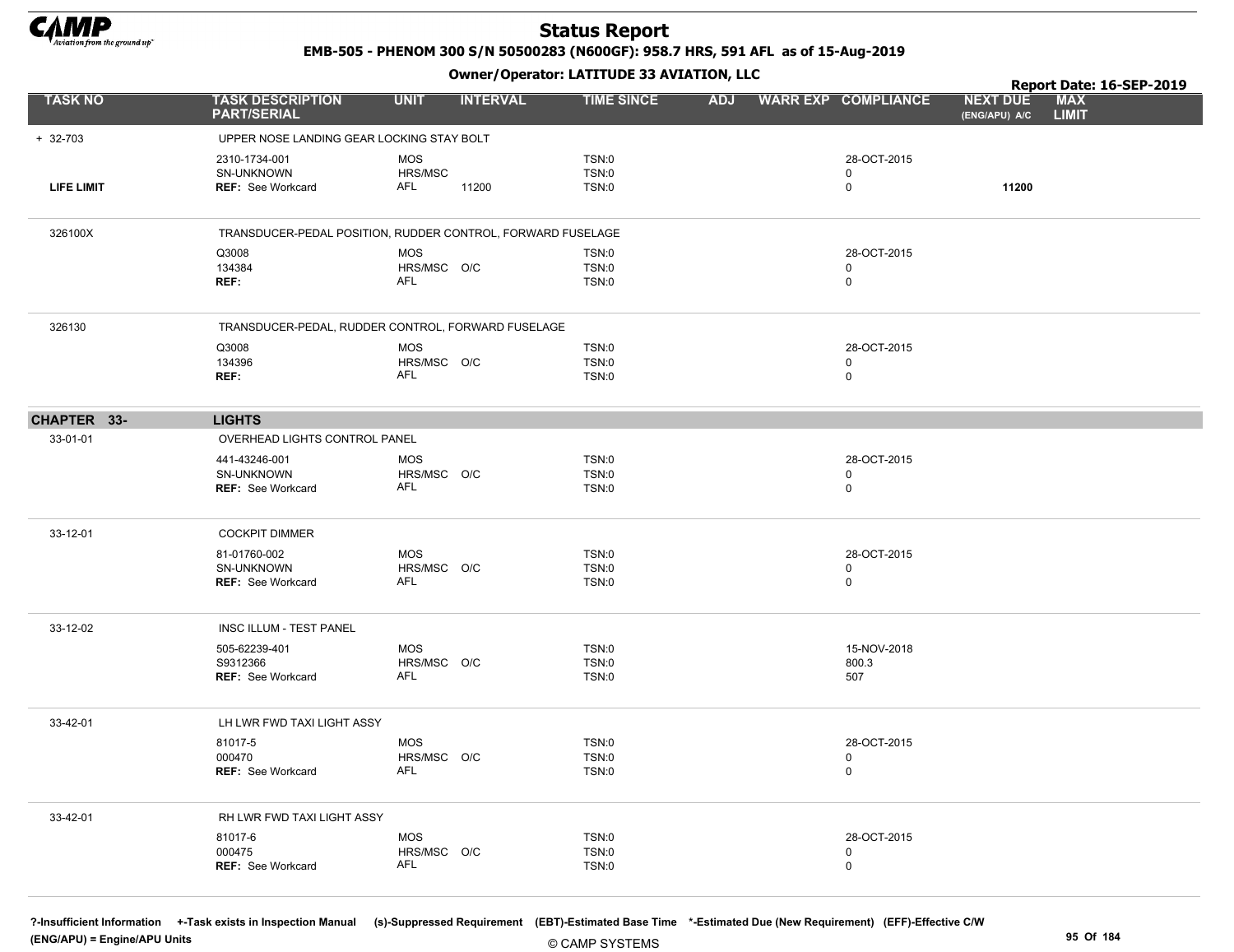

EMB-505 - PHENOM 300 S/N 50500283 (N600GF): 958.7 HRS, 591 AFL as of 15-Aug-2019

Owner/Operator: LATITUDE 33 AVIATION, LLC

|                      |                                                          |                                                  |                 | Owner / Operator: EATITODE 33 AVIATION, LLC  |            |                                           |                                  | Report Date: 16-SEP-2019   |  |
|----------------------|----------------------------------------------------------|--------------------------------------------------|-----------------|----------------------------------------------|------------|-------------------------------------------|----------------------------------|----------------------------|--|
| <b>TASK NO</b>       | <b>TASK DESCRIPTION</b><br><b>PART/SERIAL</b>            | <b>UNIT</b>                                      | <b>INTERVAL</b> | <b>TIME SINCE</b>                            | <b>ADJ</b> | <b>WARR EXP COMPLIANCE</b>                | <b>NEXT DUE</b><br>(ENG/APU) A/C | <b>MAX</b><br><b>LIMIT</b> |  |
| 33-47-01             | LEFT LANDING LIGHT ASSY                                  |                                                  |                 |                                              |            |                                           |                                  |                            |  |
|                      | 84017-5<br>SN-UNKNOWN<br>REF: See Workcard               | <b>MOS</b><br>HRS/MSC O/C<br><b>AFL</b>          |                 | <b>TSN:0</b><br><b>TSN:0</b><br><b>TSN:0</b> |            | 28-OCT-2015<br>$\mathbf 0$<br>$\mathbf 0$ |                                  |                            |  |
| 33-47-01             | RIGHT LANDING LIGHT ASSY                                 |                                                  |                 |                                              |            |                                           |                                  |                            |  |
|                      | 84017-5<br>SN-UNKNOWN<br><b>REF: See Workcard</b>        | MOS<br>HRS/MSC O/C<br>AFL                        |                 | <b>TSN:0</b><br><b>TSN:0</b><br><b>TSN:0</b> |            | 28-OCT-2015<br>$\mathbf 0$<br>$\mathbf 0$ |                                  |                            |  |
| 33-48-00             | LEFT NO. 1 NAVIGATION LIGHT                              |                                                  |                 |                                              |            |                                           |                                  |                            |  |
|                      | 84004-7<br>000768<br><b>REF: See Workcard</b>            | <b>MOS</b><br>HRS/MSC O/C<br><b>AFL</b>          |                 | <b>TSN:0</b><br>TSN:0<br><b>TSN:0</b>        |            | 28-OCT-2015<br>$\mathbf 0$<br>$\mathbf 0$ |                                  |                            |  |
| 33-48-00             | LEFT NO. 2 NAVIGATION LIGHT                              |                                                  |                 |                                              |            |                                           |                                  |                            |  |
|                      | 84015-1<br>SN-UNKNOWN<br><b>REF: See Workcard</b>        | <b>MOS</b><br>HRS/MSC O/C<br>AFL                 |                 | <b>TSN:0</b><br><b>TSN:0</b><br><b>TSN:0</b> |            | 28-OCT-2015<br>$\mathsf 0$<br>$\mathbf 0$ |                                  |                            |  |
| 33-48-00             | RIGHT NO. 1 NAVIGATION LIGHT                             |                                                  |                 |                                              |            |                                           |                                  |                            |  |
|                      | 84004-7<br>000770<br><b>REF: See Workcard</b>            | <b>MOS</b><br>HRS/MSC O/C<br>AFL                 |                 | <b>TSN:0</b><br><b>TSN:0</b><br><b>TSN:0</b> |            | 28-OCT-2015<br>$\mathbf 0$<br>$\mathsf 0$ |                                  |                            |  |
| 33-48-00             | RIGHT NO. 2 NAVIGATION LIGHT                             |                                                  |                 |                                              |            |                                           |                                  |                            |  |
|                      | 84015-2<br>SN-UNKNOWN<br><b>REF: See Workcard</b>        | <b>MOS</b><br>HRS/MSC O/C<br>AFL                 |                 | <b>TSN:0</b><br><b>TSN:0</b><br><b>TSN:0</b> |            | 28-OCT-2015<br>$\mathbf 0$<br>$\mathbf 0$ |                                  |                            |  |
| $+ 33-48-00-001$ (s) | DISCARD LEFT NO. 1 NAVIGATION LIGHT                      |                                                  |                 |                                              |            | <b>PKG</b>                                |                                  |                            |  |
|                      | 84004-7 PKG 65<br>000768<br><b>REF: AMM 33-48-00</b>     | <b>MOS</b><br><b>HRS/MSC 12000</b><br>AFL        | $+30/-30$       | <b>TSI:0</b><br><b>TSI:0</b><br><b>TSI:0</b> |            | 28-OCT-2015<br>$\mathbf 0$<br>$\mathbf 0$ |                                  |                            |  |
| $+ 33-48-00-001$ (s) | DISCARD LEFT NO. 2 NAVIGATION LIGHT                      |                                                  |                 |                                              |            | <b>PKG</b>                                |                                  |                            |  |
|                      | 84015-1 PKG 65<br>SN-UNKNOWN<br><b>REF: AMM 33-48-00</b> | <b>MOS</b><br><b>HRS/MSC 12000</b><br><b>AFL</b> | $+30/-30$       | <b>TSI:0</b><br><b>TSI:0</b><br><b>TSI:0</b> |            | 28-OCT-2015<br>$\mathbf 0$<br>$\mathbf 0$ |                                  |                            |  |

?-Insufficient Information +-Task exists in Inspection Manual (s)-Suppressed Requirement (EBT)-Estimated Base Time \*-Estimated Due (New Requirement) (EFF)-Effective C/W (ENG/APU) = Engine/APU Units 96 Of 184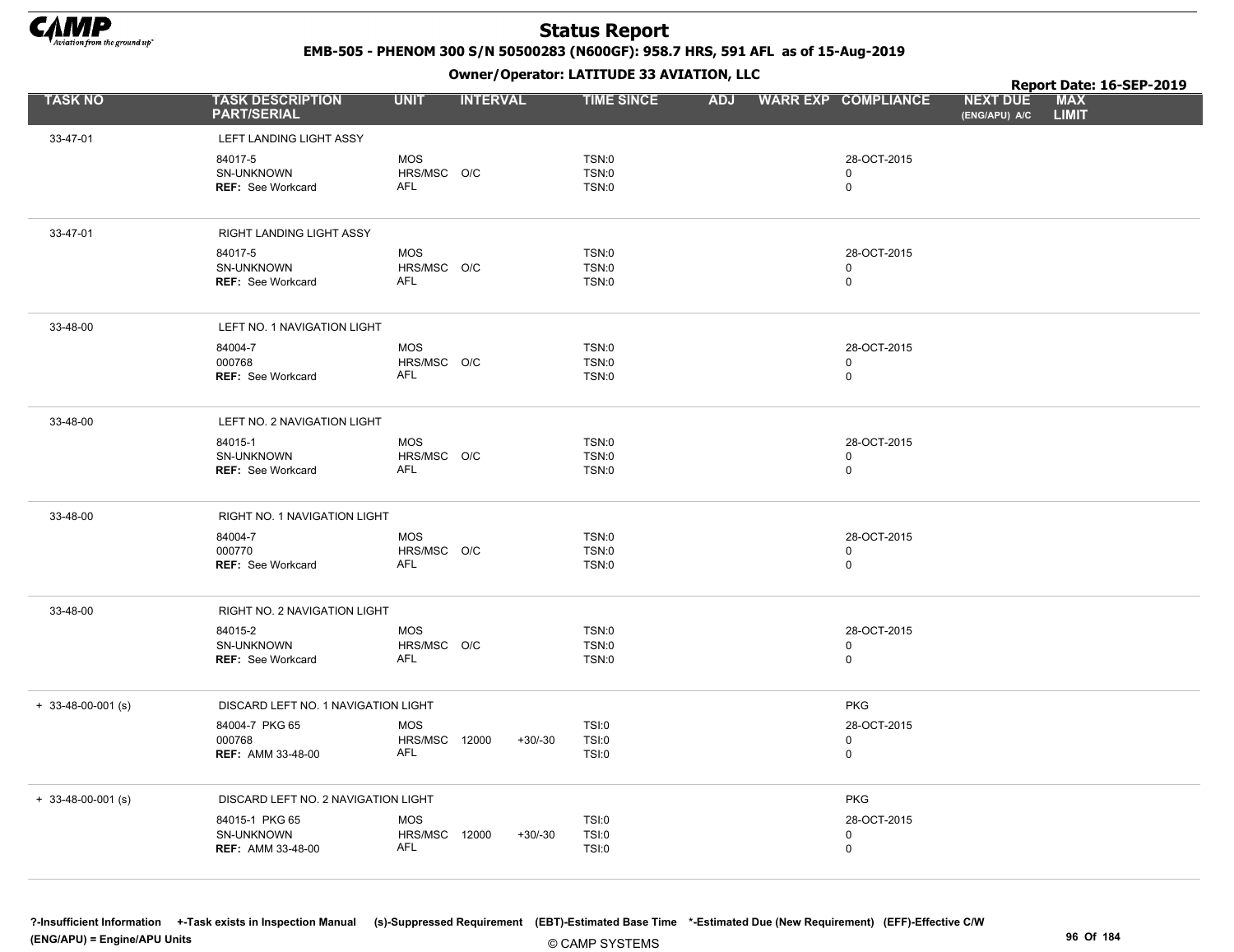

EMB-505 - PHENOM 300 S/N 50500283 (N600GF): 958.7 HRS, 591 AFL as of 15-Aug-2019

Owner/Operator: LATITUDE 33 AVIATION, LLC

|                      |                                                        |                             | .               |           |                              |  |                         |                                  | Report Date: 16-SEP-2019   |  |
|----------------------|--------------------------------------------------------|-----------------------------|-----------------|-----------|------------------------------|--|-------------------------|----------------------------------|----------------------------|--|
| <b>TASK NO</b>       | <b>TASK DESCRIPTION</b><br><b>PART/SERIAL</b>          | <b>UNIT</b>                 | <b>INTERVAL</b> |           | <b>TIME SINCE</b>            |  | ADJ WARR EXP COMPLIANCE | <b>NEXT DUE</b><br>(ENG/APU) A/C | <b>MAX</b><br><b>LIMIT</b> |  |
| $+ 33-48-00-001$ (s) | DISCARD RIGHT NO. 1 NAVIGATION LIGHT                   |                             |                 |           |                              |  | <b>PKG</b>              |                                  |                            |  |
|                      | 84004-7 PKG 65                                         | <b>MOS</b>                  |                 |           | TSI:0                        |  | 28-OCT-2015             |                                  |                            |  |
|                      | 000770                                                 | HRS/MSC 12000               |                 | $+30/-30$ | TSI:0                        |  | $\mathbf 0$             |                                  |                            |  |
|                      | <b>REF: AMM 33-48-00</b>                               | AFL                         |                 |           | TSI:0                        |  | $\mathbf 0$             |                                  |                            |  |
| $+ 33-48-00-001$ (s) | DISCARD RIGHT NO. 2 NAVIGATION LIGHT                   |                             |                 |           |                              |  | <b>PKG</b>              |                                  |                            |  |
|                      | 84015-2 PKG 65                                         | <b>MOS</b>                  |                 |           | TSI:0                        |  | 28-OCT-2015             |                                  |                            |  |
|                      | SN-UNKNOWN<br><b>REF: AMM 33-48-00</b>                 | HRS/MSC 12000<br><b>AFL</b> |                 | $+30/-30$ | TSI:0<br>TSI:0               |  | 0                       |                                  |                            |  |
|                      |                                                        |                             |                 |           |                              |  | 0                       |                                  |                            |  |
| $+ 33-48-00-002$ (s) | GENERAL VISUAL INSPECTION LEFT NO. 1 NAVIGATION LIGHT  |                             |                 |           |                              |  | <b>PKG</b>              |                                  |                            |  |
|                      | <b>PKG 20</b>                                          | <b>MOS</b>                  |                 |           |                              |  | 28-OCT-2015             |                                  |                            |  |
|                      | <b>REF: AMM 33-48-00</b>                               | HRS/MSC 1800<br>AFL         |                 | $+30/-30$ |                              |  | 0<br>0                  |                                  |                            |  |
|                      |                                                        |                             |                 |           |                              |  |                         |                                  |                            |  |
| $+$ 33-48-00-002 (s) | GENERAL VISUAL INSPECTION LEFT NO. 2 NAVIGATION LIGHT  |                             |                 |           |                              |  | <b>PKG</b>              |                                  |                            |  |
|                      | <b>PKG 20</b>                                          | <b>MOS</b>                  |                 |           | TSI:0                        |  | 28-OCT-2015             |                                  |                            |  |
|                      | <b>REF: AMM 33-48-00</b>                               | HRS/MSC 1800<br>AFL         |                 | $+30/-30$ | TSI:0<br>TSI:0               |  | 0<br>0                  |                                  |                            |  |
|                      |                                                        |                             |                 |           |                              |  |                         |                                  |                            |  |
| $+ 33-48-00-002$ (s) | GENERAL VISUAL INSPECTION RIGHT NO. 1 NAVIGATION LIGHT |                             |                 |           |                              |  | <b>PKG</b>              |                                  |                            |  |
|                      | <b>PKG 20</b>                                          | <b>MOS</b>                  |                 |           |                              |  | 28-OCT-2015             |                                  |                            |  |
|                      | <b>REF: AMM 33-48-00</b>                               | HRS/MSC 1800<br>AFL         |                 | $+30/-30$ |                              |  | 0<br>0                  |                                  |                            |  |
|                      |                                                        |                             |                 |           |                              |  |                         |                                  |                            |  |
| $+$ 33-48-00-002 (s) | GENERAL VISUAL INSPECTION RIGHT NO. 2 NAVIGATION LIGHT |                             |                 |           |                              |  | <b>PKG</b>              |                                  |                            |  |
|                      | <b>PKG 20</b>                                          | <b>MOS</b>                  |                 |           | TSI:0                        |  | 28-OCT-2015             |                                  |                            |  |
|                      | <b>REF: AMM 33-48-00</b>                               | HRS/MSC 1800<br><b>AFL</b>  |                 | $+30/-30$ | TSI:0<br>TSI:0               |  | 0<br>0                  |                                  |                            |  |
|                      |                                                        |                             |                 |           |                              |  |                         |                                  |                            |  |
| 33-49-00             | NO. 1 STROBE LIGHT                                     |                             |                 |           |                              |  |                         |                                  |                            |  |
|                      | 84036-3                                                | <b>MOS</b>                  |                 |           | <b>TSN:0</b>                 |  | 28-OCT-2015             |                                  |                            |  |
|                      | 000378<br>REF: See Workcard                            | HRS/MSC O/C<br>AFL          |                 |           | <b>TSN:0</b><br>TSN:0        |  | 0<br>0                  |                                  |                            |  |
|                      |                                                        |                             |                 |           |                              |  |                         |                                  |                            |  |
| 33-49-00             | NO. 2 STROBE LIGHT                                     |                             |                 |           |                              |  |                         |                                  |                            |  |
|                      | 84036-4                                                | <b>MOS</b>                  |                 |           | TSN:0                        |  | 28-OCT-2015             |                                  |                            |  |
|                      | 000384<br>REF: See Workcard                            | HRS/MSC O/C<br>AFL          |                 |           | <b>TSN:0</b><br><b>TSN:0</b> |  | 0<br>0                  |                                  |                            |  |
|                      |                                                        |                             |                 |           |                              |  |                         |                                  |                            |  |

?-Insufficient Information +-Task exists in Inspection Manual (s)-Suppressed Requirement (EBT)-Estimated Base Time \*-Estimated Due (New Requirement) (EFF)-Effective C/W (ENG/APU) = Engine/APU Units 97 Of 184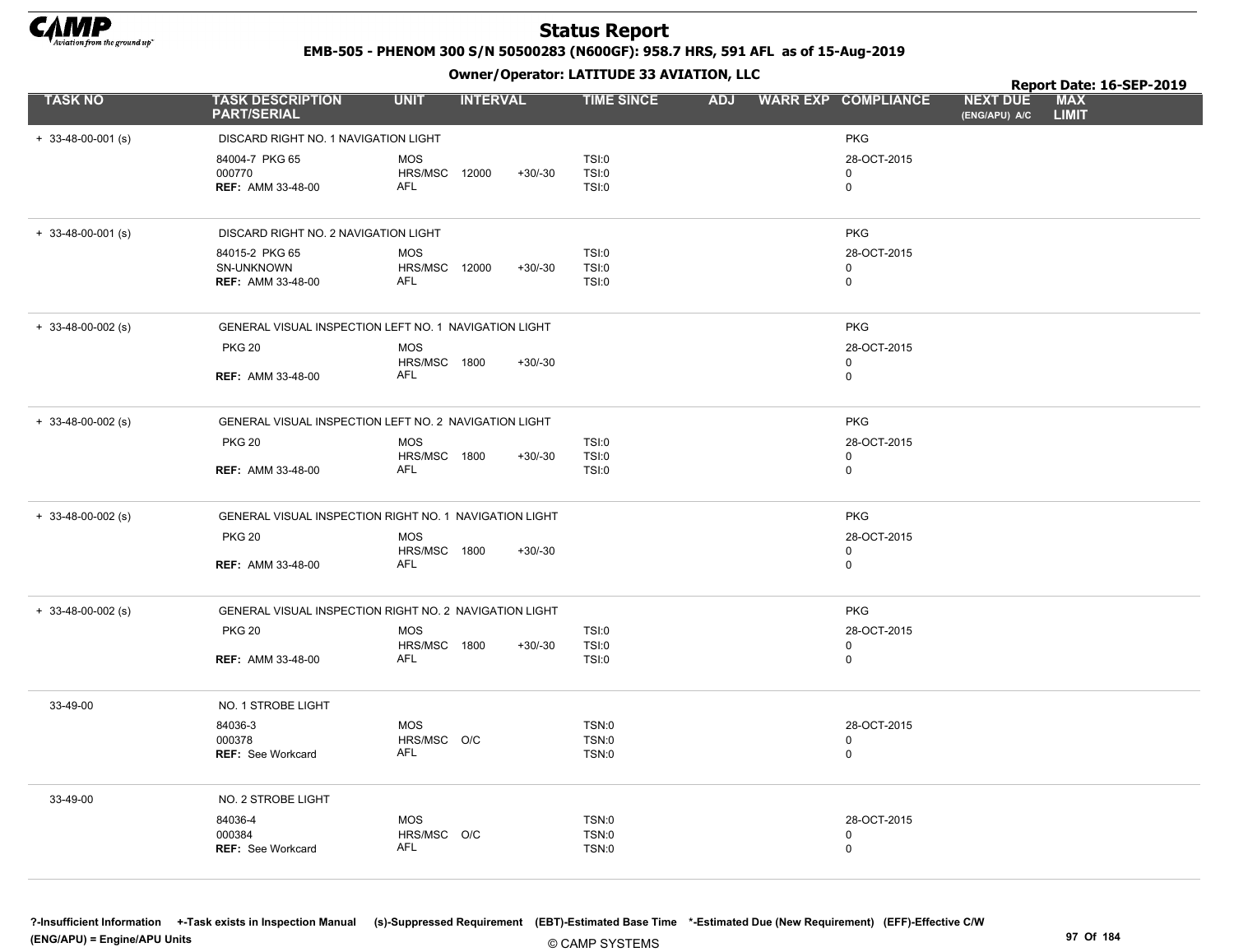

EMB-505 - PHENOM 300 S/N 50500283 (N600GF): 958.7 HRS, 591 AFL as of 15-Aug-2019

|                      |                                                                                       |                                                 |                 |             | Owner / Operator. LATTTODE 33 AVIATION, LLC  |            |                                           | Report Date: 16-SEP-2019         |                            |
|----------------------|---------------------------------------------------------------------------------------|-------------------------------------------------|-----------------|-------------|----------------------------------------------|------------|-------------------------------------------|----------------------------------|----------------------------|
| <b>TASK NO</b>       | <b>TASK DESCRIPTION</b><br><b>PART/SERIAL</b>                                         | <b>UNIT</b>                                     | <b>INTERVAL</b> |             | <b>TIME SINCE</b>                            | <b>ADJ</b> | <b>WARR EXP COMPLIANCE</b>                | <b>NEXT DUE</b><br>(ENG/APU) A/C | <b>MAX</b><br><b>LIMIT</b> |
| $+$ 33-49-00-001 (s) | DISCARD NO. 1 STROBE LIGHT                                                            |                                                 |                 |             |                                              |            | <b>PKG</b>                                |                                  |                            |
|                      | 84036-3 PKG 60<br>000378<br><b>REF: AMM 33-49-00</b>                                  | <b>MOS</b><br><b>HRS/MSC 7800</b><br><b>AFL</b> |                 | $+30/-30$   | TSI:0<br>TSI:0<br>TSI:0                      |            | 28-OCT-2015<br>$\mathbf 0$<br>$\mathbf 0$ |                                  |                            |
| $+$ 33-49-00-001 (s) | DISCARD NO. 2 STROBE LIGHT                                                            |                                                 |                 |             |                                              |            | <b>PKG</b>                                |                                  |                            |
|                      | 84036-4 PKG 60<br>000384<br><b>REF: AMM 33-49-00</b>                                  | <b>MOS</b><br>HRS/MSC 7800<br>AFL               |                 | $+30/-30$   | TSI:0<br>TSI:0<br><b>TSI:0</b>               |            | 28-OCT-2015<br>0<br>$\mathbf 0$           |                                  |                            |
| $+ 33-49-00-002$ (s) | GENERAL VISUAL INSPECTION NO. 1 STROBE LIGHT                                          |                                                 |                 |             |                                              |            | <b>PKG</b>                                |                                  |                            |
|                      | <b>PKG 20</b>                                                                         | <b>MOS</b>                                      |                 |             |                                              |            | 28-OCT-2015                               |                                  |                            |
|                      | <b>REF: AMM 33-49-00</b>                                                              | HRS/MSC 1800<br>AFL                             |                 | $+30/-30$   |                                              |            | 0<br>$\mathbf 0$                          |                                  |                            |
| $+$ 33-49-00-002 (s) | GENERAL VISUAL INSPECTION NO. 2 STROBE LIGHT                                          |                                                 |                 |             |                                              |            | <b>PKG</b>                                |                                  |                            |
|                      | <b>PKG 20</b>                                                                         | <b>MOS</b>                                      |                 |             |                                              |            | 28-OCT-2015                               |                                  |                            |
|                      | <b>REF: AMM 33-49-00</b>                                                              | HRS/MSC 1800<br>AFL                             |                 | $+30/-30$   |                                              |            | 0<br>$\mathbf 0$                          |                                  |                            |
| 33-52-01             | LH REAR EMERGENCY LIGHT BATTERY                                                       |                                                 |                 |             |                                              |            |                                           |                                  |                            |
|                      | 6450LS-00                                                                             | <b>MOS</b>                                      |                 |             | TSR:0                                        |            | 25-FEB-2018                               |                                  |                            |
|                      | 001182<br>REF: See Workcard                                                           | HRS/MSC O/C<br><b>AFL</b>                       |                 |             | TSR:0<br>TSR:0                               |            | 599.7<br>396                              |                                  |                            |
| 33-52-01             | RH FWD EMERGENCY LIGHT BATTERY                                                        |                                                 |                 |             |                                              |            |                                           |                                  |                            |
|                      | 6450LS-00<br>001309<br><b>REF:</b> See Workcard                                       | MOS<br>HRS/MSC O/C<br>AFL                       |                 |             | <b>TSN:0</b><br><b>TSN:0</b><br><b>TSN:0</b> |            | 14-DEC-2017<br>559.4<br>377               |                                  |                            |
| + 33-52-01-001       | FUNCTIONAL CHECK LH REAR EMERGENCY LIGHT BATTERY (AIRCRAFT WITH BE AEROSPACE BATTERY) |                                                 |                 |             |                                              |            |                                           |                                  |                            |
|                      | 6450LS-00<br>001182<br>REF: AMM 33-52-01                                              | <b>MOS</b><br>HRS/MSC<br><b>AFL</b>             | 12              | $+30d/-30d$ |                                              |            | 25-JAN-2019<br>834<br>520                 | 25-JAN-2020                      | 24-FEB-2020                |
| + 33-52-01-001       | FUNCTIONAL CHECK RH FWD EMERGENCY LIGHT BATTERY (AIRCRAFT WITH BE AEROSPACE BATTERY)  |                                                 |                 |             |                                              |            |                                           |                                  |                            |
|                      | 6450LS-00<br>001309<br><b>REF: AMM 33-52-01</b>                                       | <b>MOS</b><br>HRS/MSC<br>AFL                    | 12              | $+30d/-30d$ |                                              | $-42$      | 25-JAN-2019<br>834<br>520                 | 14-DEC-2019 13-JAN-2020          |                            |
|                      |                                                                                       |                                                 |                 |             |                                              |            |                                           |                                  |                            |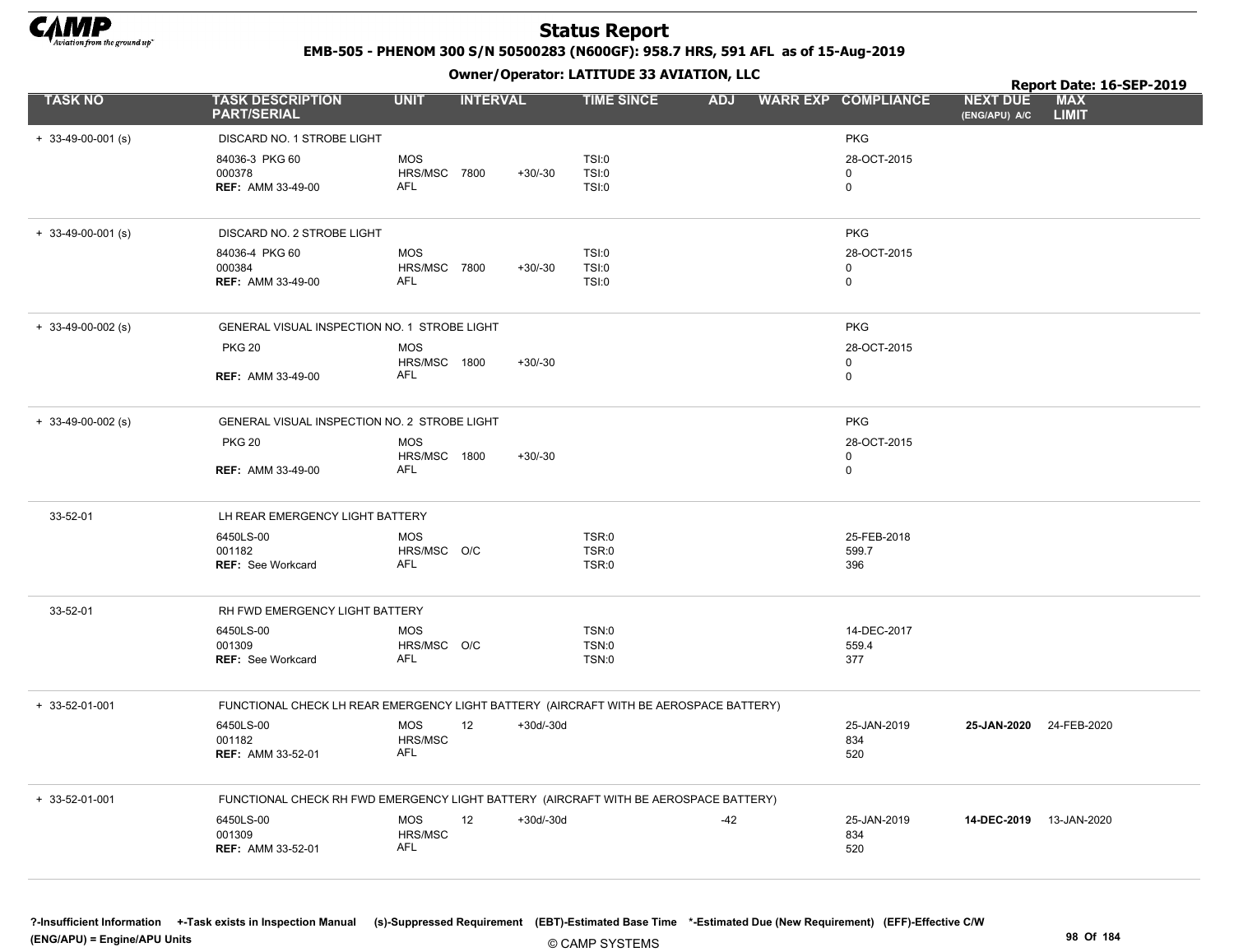

EMB-505 - PHENOM 300 S/N 50500283 (N600GF): 958.7 HRS, 591 AFL as of 15-Aug-2019

Owner/Operator: LATITUDE 33 AVIATION, LLC

|                      |                                                                                |                                         | .                              |                         |                                 |                                  | Report Date: 16-SEP-2019   |  |
|----------------------|--------------------------------------------------------------------------------|-----------------------------------------|--------------------------------|-------------------------|---------------------------------|----------------------------------|----------------------------|--|
| <b>TASK NO</b>       | <b>TASK DESCRIPTION</b><br><b>PART/SERIAL</b>                                  | <b>UNIT</b>                             | <b>INTERVAL</b>                | <b>TIME SINCE</b>       | ADJ WARR EXP COMPLIANCE         | <b>NEXT DUE</b><br>(ENG/APU) A/C | <b>MAX</b><br><b>LIMIT</b> |  |
| + 33-52-01-002       | FUNCTIONAL CHECK LH REAR EMERGENCY LIGHT BATTERY (AIRCRAFT WITH DLE BATTERY)   |                                         |                                |                         |                                 |                                  |                            |  |
|                      | 6450LS-00<br>001182<br><b>REF: AMM 33-52-01</b>                                | <b>MOS</b><br>HRS/MSC N/A<br><b>AFL</b> |                                |                         |                                 |                                  |                            |  |
| + 33-52-01-002       | FUNCTIONAL CHECK RH FWD EMERGENCY LIGHT BATTERY (AIRCRAFT WITH DLE BATTERY)    |                                         |                                |                         |                                 |                                  |                            |  |
|                      | 6450LS-00<br>001309<br><b>REF: AMM 33-52-01</b>                                | <b>MOS</b><br>HRS/MSC N/A<br><b>AFL</b> |                                |                         |                                 |                                  |                            |  |
| + 33-52-01-003       | DISCARD OF LH REAR EMERGENCY LIGHT BATTERY                                     |                                         |                                |                         |                                 |                                  |                            |  |
|                      | 6450LS-00<br>001182<br><b>REF: AMM 33-52-01</b>                                | <b>MOS</b><br>HRS/MSC N/A<br><b>AFL</b> |                                |                         |                                 |                                  |                            |  |
| $+33-52-01-003$      | DISCARD OF RH FWD EMERGENCY LIGHT BATTERY                                      |                                         |                                |                         |                                 |                                  |                            |  |
|                      | 6450LS-00<br>001309<br><b>REF: AMM 33-52-01</b>                                | MOS<br>HRS/MSC N/A<br><b>AFL</b>        |                                |                         |                                 |                                  |                            |  |
| $+$ 33-52-17-001 (s) | OPERATIONAL CHECK OF INERTIAL SWITCH (AIRCRAFT WITH INERTIAL SWITCH INSTALLED) |                                         |                                |                         | <b>PKG</b>                      |                                  |                            |  |
|                      | <b>PKG 12</b>                                                                  | <b>MOS</b><br>HRS/MSC 1200              | 24<br>$+30d/-30d$<br>$+30/-30$ |                         | 28-OCT-2015<br>0                |                                  |                            |  |
|                      | <b>REF: AMM 33-52-17</b>                                                       | AFL                                     |                                |                         | $\mathsf 0$                     |                                  |                            |  |
| 331030               | PANEL - INSC ILLUM-LIGHTING ASSY                                               |                                         |                                |                         |                                 |                                  |                            |  |
|                      | 441-44443-001<br>1124                                                          | <b>MOS</b><br>HRS/MSC O/C               |                                | TSN:0<br>TSN:0          | 28-OCT-2015<br>$\mathbf 0$      |                                  |                            |  |
|                      | REF:                                                                           | <b>AFL</b>                              |                                | TSN:0                   | $\mathsf 0$                     |                                  |                            |  |
| 331050               | LED LIGHT DIMMER                                                               |                                         |                                |                         |                                 |                                  |                            |  |
|                      | AS-33-0038-001<br>SN-UNKNOWN<br>REF:                                           | <b>MOS</b><br>HRS/MSC O/C<br><b>AFL</b> |                                | TSN:0<br>TSN:0<br>TSN:0 | 28-OCT-2015<br>0<br>$\mathbf 0$ |                                  |                            |  |
| 331060               | LED LIGHT DIMMER                                                               |                                         |                                |                         |                                 |                                  |                            |  |
|                      | AS-33-0038-001<br>SN-UNKNOWN                                                   | <b>MOS</b><br>HRS/MSC O/C               |                                | TSN:0<br>TSN:0          | 28-OCT-2015<br>$\mathbf 0$      |                                  |                            |  |
|                      | REF:                                                                           | AFL                                     |                                | TSN:0                   | $\mathbf 0$                     |                                  |                            |  |

© CAMP SYSTEMS ?-Insufficient Information +-Task exists in Inspection Manual (s)-Suppressed Requirement (EBT)-Estimated Base Time \*-Estimated Due (New Requirement) (EFF)-Effective C/W (ENG/APU) = Engine/APU Units 99 Of 184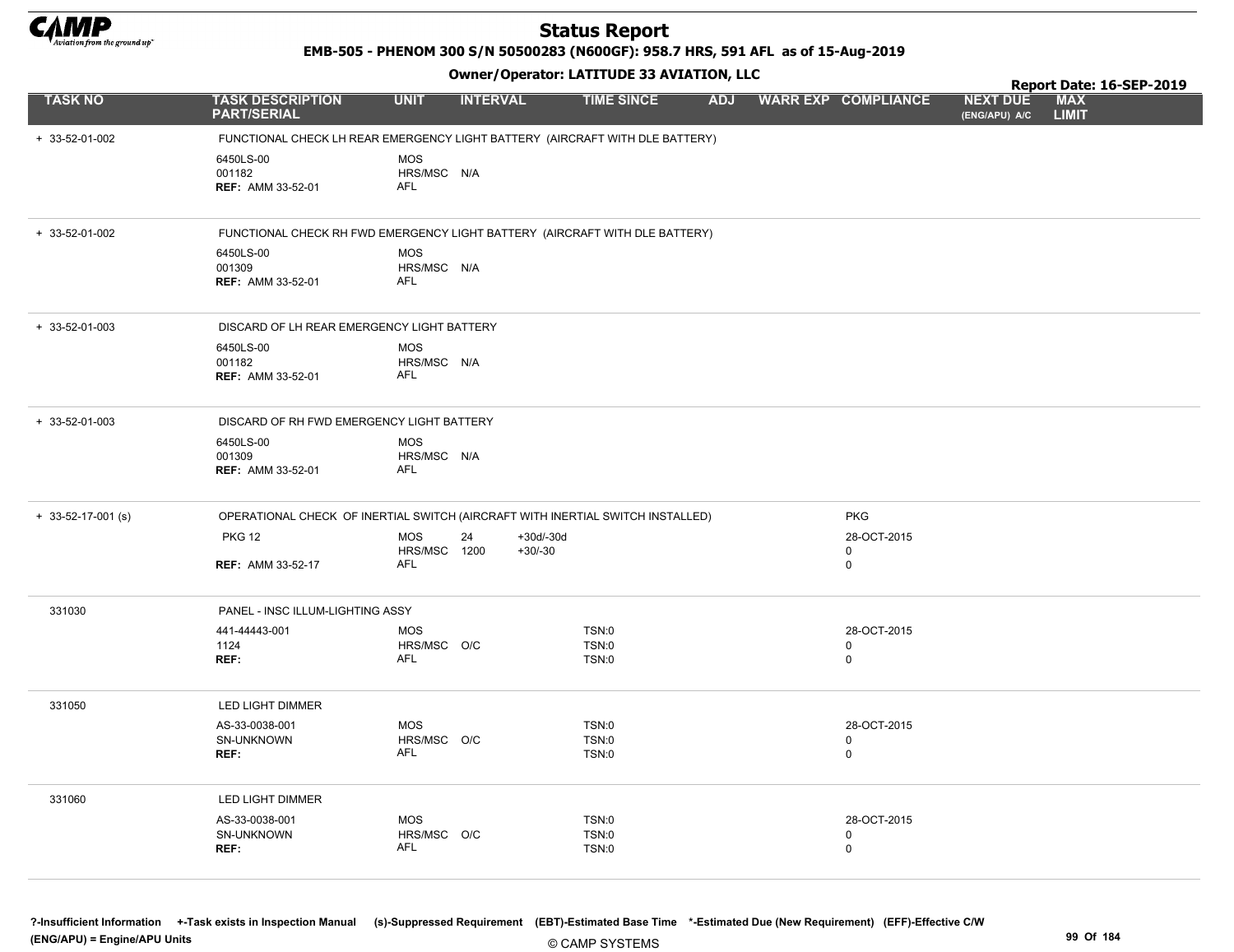

EMB-505 - PHENOM 300 S/N 50500283 (N600GF): 958.7 HRS, 591 AFL as of 15-Aug-2019

Owner/Operator: LATITUDE 33 AVIATION, LLC

|                |                                               |                            | - - - -         |                   |            |                            |                                  | Report Date: 16-SEP-2019   |
|----------------|-----------------------------------------------|----------------------------|-----------------|-------------------|------------|----------------------------|----------------------------------|----------------------------|
| <b>TASK NO</b> | <b>TASK DESCRIPTION</b><br><b>PART/SERIAL</b> | <b>UNIT</b>                | <b>INTERVAL</b> | <b>TIME SINCE</b> | <b>ADJ</b> | <b>WARR EXP COMPLIANCE</b> | <b>NEXT DUE</b><br>(ENG/APU) A/C | <b>MAX</b><br><b>LIMIT</b> |
| 331070         | LED EMERGENCY FLOODLIGHT                      |                            |                 |                   |            |                            |                                  |                            |
|                | ASD-33-0069-003                               | <b>MOS</b>                 |                 | TSN:0             |            | 28-OCT-2015                |                                  |                            |
|                | SN-UNKNOWN                                    | HRS/MSC O/C                |                 | TSN:0             |            | 0                          |                                  |                            |
|                | REF:                                          | <b>AFL</b>                 |                 | TSN:0             |            | $\mathbf 0$                |                                  |                            |
|                |                                               |                            |                 |                   |            |                            |                                  |                            |
| 332020         | LED INTERNAL EMERGENCY FLOODLIGHT             |                            |                 |                   |            |                            |                                  |                            |
|                | AS-33-0069-003                                | <b>MOS</b>                 |                 | TSN:0             |            | 28-OCT-2015                |                                  |                            |
|                | SN-UNKNOWN<br>REF:                            | HRS/MSC O/C<br>AFL         |                 | TSN:0<br>TSN:0    |            | $\mathbf 0$<br>$\mathbf 0$ |                                  |                            |
|                |                                               |                            |                 |                   |            |                            |                                  |                            |
| 332030         | BATTERY EMERGENCY - NICAD 6VDC 5AH            |                            |                 |                   |            |                            |                                  |                            |
|                | 3400-22-10                                    | <b>MOS</b>                 |                 | TSN:0             |            | 28-OCT-2015                |                                  |                            |
|                | SN-UNKNOWN                                    | HRS/MSC O/C<br><b>AFL</b>  |                 | TSN:0             |            | 0                          |                                  |                            |
|                | REF:                                          |                            |                 | TSN:0             |            | $\mathbf 0$                |                                  |                            |
| 332040         | BATTERY EMERGENCY -NICAD 6VDC 5AH             |                            |                 |                   |            |                            |                                  |                            |
|                | 3400-22-10                                    | <b>MOS</b>                 |                 | TSN:0             |            | 28-OCT-2015                |                                  |                            |
|                | SN-UNKNOWN                                    | HRS/MSC O/C                |                 | TSN:0             |            | $\mathbf 0$                |                                  |                            |
|                | REF:                                          | AFL                        |                 | TSN:0             |            | $\mathbf 0$                |                                  |                            |
| 335010         | BATTERY EMERGENCY NICAD 6VDC, 5AH             |                            |                 |                   |            |                            |                                  |                            |
|                | PN                                            | <b>MOS</b>                 |                 | TSN:0             |            | 28-OCT-2015                |                                  |                            |
|                | SN-UNKNOWN<br>REF:                            | HRS/MSC 7800<br><b>AFL</b> | $+30/-30$       | TSN:0<br>TSN:0    |            | 0<br>$\mathbf 0$           | 7800 7830                        |                            |
|                |                                               |                            |                 |                   |            |                            |                                  |                            |
| 335020         | BATTERY EMERGENCY NICAD 6VDC, 5AH             |                            |                 |                   |            |                            |                                  |                            |
|                | PN                                            | <b>MOS</b>                 |                 | TSN:0             |            | 28-OCT-2015                |                                  |                            |
|                | SN-UNKNOWN<br>REF:                            | HRS/MSC 7800<br><b>AFL</b> | $+30/-30$       | TSN:0<br>TSN:0    |            | $\mathbf 0$<br>$\mathbf 0$ | 7800 7830                        |                            |
|                |                                               |                            |                 |                   |            |                            |                                  |                            |
| CHAPTER 34-    | <b>NAVIGATION</b>                             |                            |                 |                   |            |                            |                                  |                            |
| 34-00-03       | NO.1 IASP SMART PROBE                         |                            |                 |                   |            |                            |                                  |                            |
|                | 2015L-4B                                      | <b>MOS</b>                 |                 | TSN:0             |            | 28-OCT-2015                |                                  |                            |
|                | 0846<br><b>REF: See Workcard</b>              | HRS/MSC O/C<br>AFL         |                 | TSN:0<br>TSN:0    |            | 0<br>$\mathbf 0$           |                                  |                            |
|                |                                               |                            |                 |                   |            |                            |                                  |                            |
| 34-00-03       | NO.2 IASP SMART PROBE                         |                            |                 |                   |            |                            |                                  |                            |
|                | 2015L-4B                                      | MOS                        |                 | TSN:0             |            | 28-OCT-2015                |                                  |                            |
|                | 0848                                          | HRS/MSC O/C<br><b>AFL</b>  |                 | TSN:0             |            | 0                          |                                  |                            |
|                | REF: See Workcard                             |                            |                 | TSN:0             |            | $\mathbf 0$                |                                  |                            |
|                |                                               |                            |                 |                   |            |                            |                                  |                            |

?-Insufficient Information +-Task exists in Inspection Manual (s)-Suppressed Requirement (EBT)-Estimated Base Time \*-Estimated Due (New Requirement) (EFF)-Effective C/W (ENG/APU) = Engine/APU Units 100 Of 184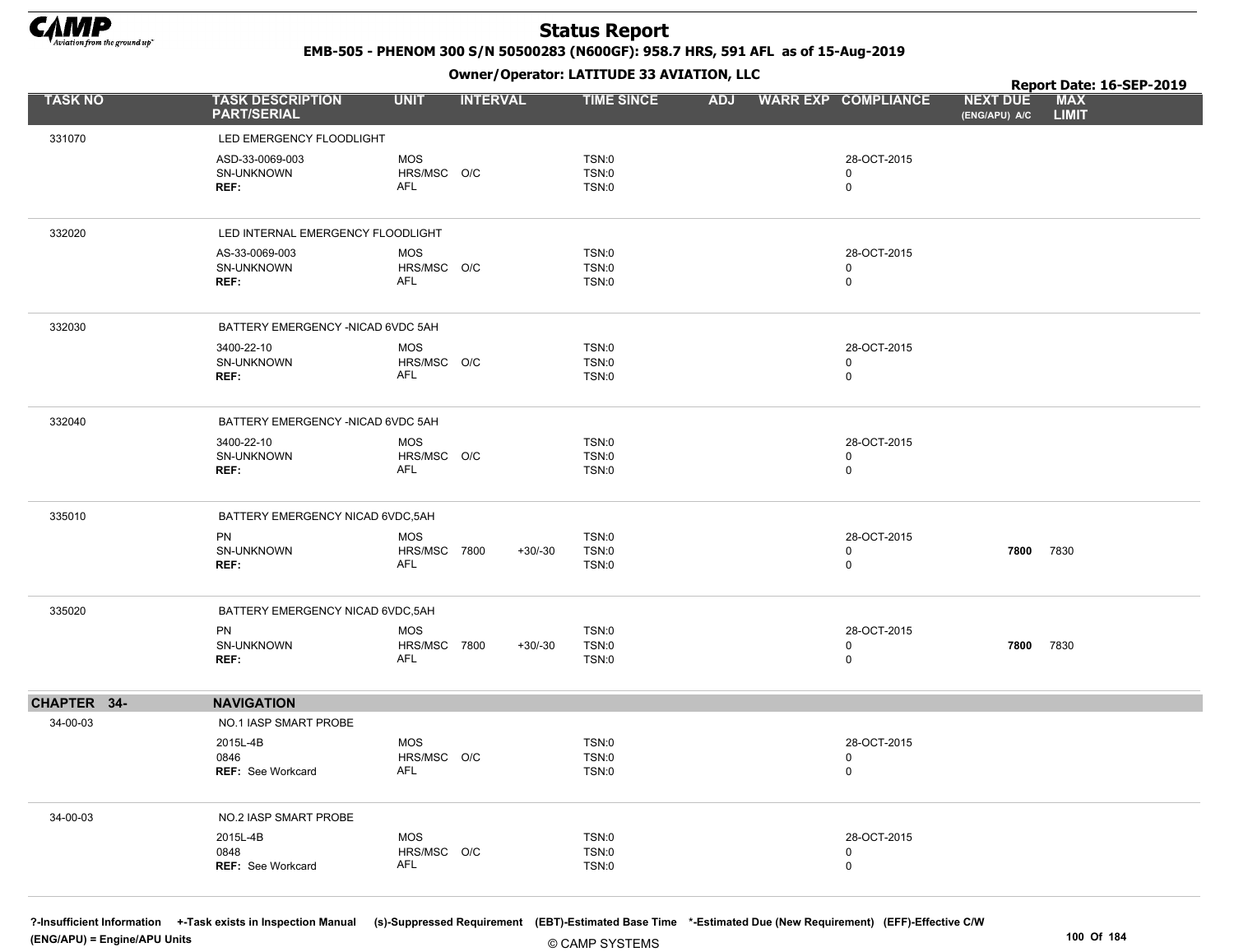

EMB-505 - PHENOM 300 S/N 50500283 (N600GF): 958.7 HRS, 591 AFL as of 15-Aug-2019

|                        |                                                                                                                                                                                              |                           |                 |           | Owner/Operator. EATITODE 33 AVIATION, LLC |            |                            |             |                                  | Report Date: 16-SEP-2019   |  |
|------------------------|----------------------------------------------------------------------------------------------------------------------------------------------------------------------------------------------|---------------------------|-----------------|-----------|-------------------------------------------|------------|----------------------------|-------------|----------------------------------|----------------------------|--|
| <b>TASK NO</b>         | <b>TASK DESCRIPTION</b><br><b>PART/SERIAL</b>                                                                                                                                                | <b>UNIT</b>               | <b>INTERVAL</b> |           | <b>TIME SINCE</b>                         | <b>ADJ</b> | <b>WARR EXP COMPLIANCE</b> |             | <b>NEXT DUE</b><br>(ENG/APU) A/C | <b>MAX</b><br><b>LIMIT</b> |  |
| 34-10-01               | <b>RADIO ALTIMETER</b>                                                                                                                                                                       |                           |                 |           |                                           |            |                            |             |                                  |                            |  |
|                        | 066-01153-0101                                                                                                                                                                               | <b>MOS</b>                |                 |           | TSN:0                                     |            |                            | 28-OCT-2015 |                                  |                            |  |
|                        | KRA405B-16357<br><b>REF: See Workcard</b>                                                                                                                                                    | HRS/MSC O/C<br><b>AFL</b> |                 |           | TSN:0<br>TSN:0                            |            | 0<br>$\mathbf 0$           |             |                                  |                            |  |
|                        |                                                                                                                                                                                              |                           |                 |           |                                           |            |                            |             |                                  |                            |  |
| 34-10-02               | LEFT RADIO ALTIMETER TRANSMIT ANTENNA                                                                                                                                                        |                           |                 |           |                                           |            |                            |             |                                  |                            |  |
|                        | S67-2002-45                                                                                                                                                                                  | <b>MOS</b>                |                 |           | TSN:0                                     |            |                            | 28-OCT-2015 |                                  |                            |  |
|                        | 553-7013<br><b>REF: See Workcard</b>                                                                                                                                                         | HRS/MSC O/C<br><b>AFL</b> |                 |           | TSN:0<br>TSN:0                            |            | 0<br>$\mathbf 0$           |             |                                  |                            |  |
|                        |                                                                                                                                                                                              |                           |                 |           |                                           |            |                            |             |                                  |                            |  |
| 34-10-02               | RIGHT RADIO ALTIMETER RECEIVE ANTENNA                                                                                                                                                        |                           |                 |           |                                           |            |                            |             |                                  |                            |  |
|                        | S67-2002-45                                                                                                                                                                                  | <b>MOS</b>                |                 |           | TSN:0                                     |            |                            | 28-OCT-2015 |                                  |                            |  |
|                        | 553-7024<br><b>REF: See Workcard</b>                                                                                                                                                         | HRS/MSC O/C<br><b>AFL</b> |                 |           | TSN:0<br>TSN:0                            |            | 0<br>$\mathbf 0$           |             |                                  |                            |  |
|                        |                                                                                                                                                                                              |                           |                 |           |                                           |            |                            |             |                                  |                            |  |
| 34-11-00               | IESI - INTEGRATED ELECTRONIC STANDBY INSTRUMENT                                                                                                                                              |                           |                 |           |                                           |            |                            |             |                                  |                            |  |
|                        | C16786DA01                                                                                                                                                                                   | <b>MOS</b>                |                 |           | TSN:0                                     |            |                            | 28-OCT-2015 |                                  |                            |  |
|                        | C16786013292<br><b>REF: See Workcard</b>                                                                                                                                                     | HRS/MSC O/C<br><b>AFL</b> |                 |           | TSN:0<br>TSN:0                            |            | 0<br>0                     |             |                                  |                            |  |
|                        |                                                                                                                                                                                              |                           |                 |           |                                           |            |                            |             |                                  |                            |  |
| $+ 34 - 11 - 00 - 001$ | FUNCTIONAL CHECK IESI - INTEGRATED ELECTRONIC STANDBY INSTRUMENT OF INTEGRATED ELECTRONIC<br>STANDBY INSTRUMENT NOTE: ACCOMPLISH THIS REQUIREMENT AFTER CLEANING<br>PROCEDURE (34-11-02-001) |                           |                 |           |                                           |            |                            |             |                                  |                            |  |
|                        | C16786DA01                                                                                                                                                                                   | <b>MOS</b>                | 24              | +30d/-30d |                                           |            |                            | 02-NOV-2017 | 02-NOV-2019                      | 02-DEC-2019                |  |
|                        | C16786013292                                                                                                                                                                                 | HRS/MSC                   |                 |           |                                           |            |                            | 547.6       |                                  |                            |  |
|                        | <b>REF: AMM 34-11-00</b>                                                                                                                                                                     | <b>AFL</b>                |                 |           |                                           |            | 370                        |             |                                  |                            |  |
| 34-11-02               | PITOT/STATIC PROBE                                                                                                                                                                           |                           |                 |           |                                           |            |                            |             |                                  |                            |  |
|                        | 0856UT4                                                                                                                                                                                      | <b>MOS</b>                |                 |           | TSN:0                                     |            |                            | 28-OCT-2015 |                                  |                            |  |
|                        | 292394                                                                                                                                                                                       | HRS/MSC O/C<br><b>AFL</b> |                 |           | TSN:0                                     |            | $\mathbf 0$                |             |                                  |                            |  |
|                        | REF: See Workcard                                                                                                                                                                            |                           |                 |           | TSN:0                                     |            | $\mathbf 0$                |             |                                  |                            |  |
| $+ 34 - 11 - 02 - 001$ | RESTORATION (CLEANING) OF PITOT/STATIC PROBE NOTE: ACCOMPLISH THIS REQUIREMENT PRIOR TO THE<br>FUNCTIONAL CHECK (34-11-00-001)                                                               |                           |                 |           |                                           |            |                            |             |                                  |                            |  |
|                        | 0856UT4                                                                                                                                                                                      | <b>MOS</b>                | 24              | +30d/-30d |                                           |            |                            | 06-NOV-2017 | 06-NOV-2019 06-DEC-2019          |                            |  |
|                        | 292394                                                                                                                                                                                       | HRS/MSC                   |                 |           |                                           |            |                            | 547.6       |                                  |                            |  |
|                        | <b>REF: AMM 34-11-02</b>                                                                                                                                                                     | AFL                       |                 |           |                                           |            | 370                        |             |                                  |                            |  |
|                        |                                                                                                                                                                                              |                           |                 |           |                                           |            |                            |             |                                  |                            |  |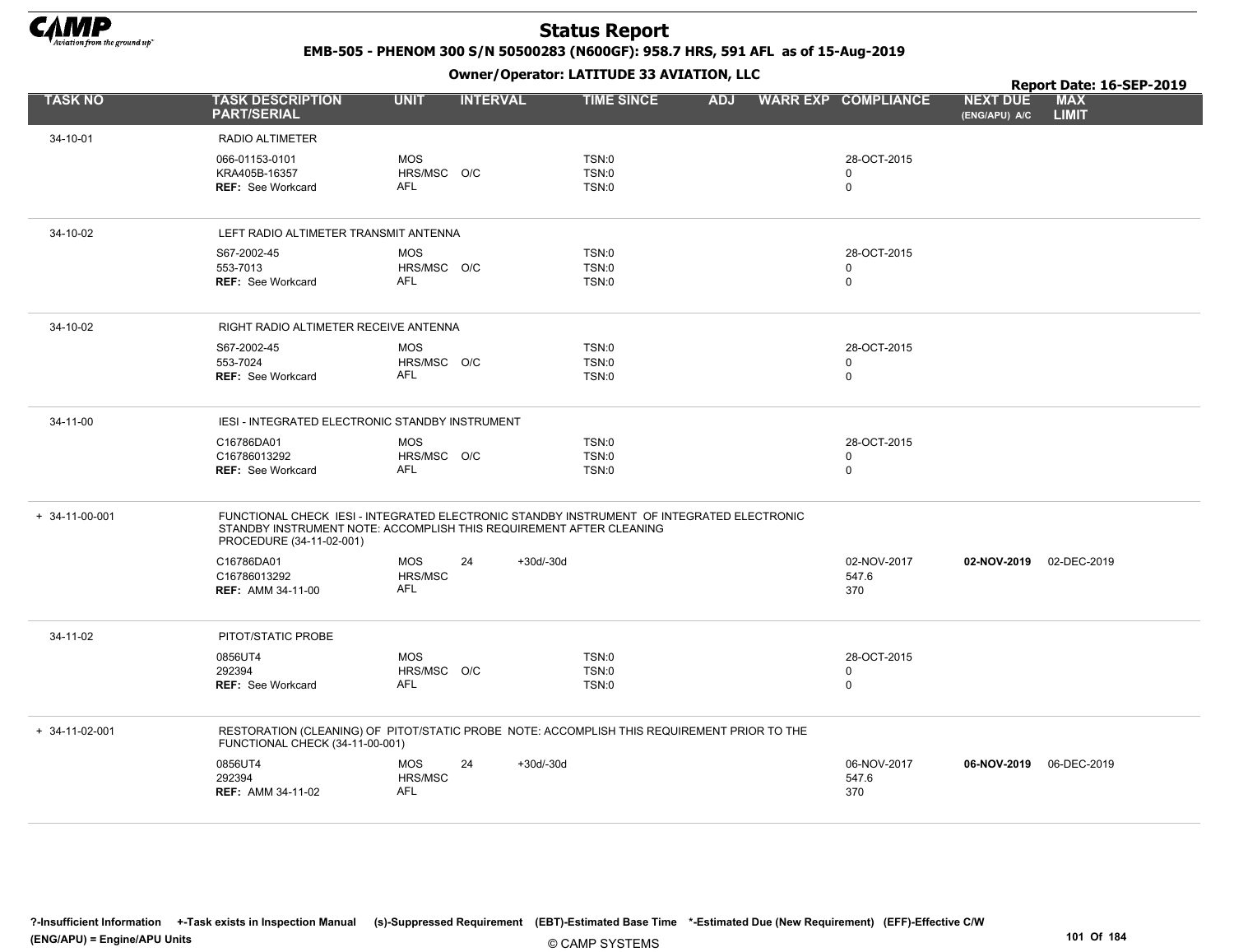

EMB-505 - PHENOM 300 S/N 50500283 (N600GF): 958.7 HRS, 591 AFL as of 15-Aug-2019

Owner/Operator: LATITUDE 33 AVIATION, LLC

|                            | Owner / Operator: EATITODE 33 AVIATION, LLC                             |                           |                 |             |                              |            |  | Report Date: 16-SEP-2019   |                                  |                            |  |
|----------------------------|-------------------------------------------------------------------------|---------------------------|-----------------|-------------|------------------------------|------------|--|----------------------------|----------------------------------|----------------------------|--|
| <b>TASK NO</b>             | <b>TASK DESCRIPTION</b><br><b>PART/SERIAL</b>                           | <b>UNIT</b>               | <b>INTERVAL</b> |             | <b>TIME SINCE</b>            | <b>ADJ</b> |  | <b>WARR EXP COMPLIANCE</b> | <b>NEXT DUE</b><br>(ENG/APU) A/C | <b>MAX</b><br><b>LIMIT</b> |  |
| $+ 34 - 15 - 00 - 001$ (s) | FUNCTIONAL CHECK OF AIR DATA SYSTEM                                     |                           |                 |             |                              |            |  | <b>PKG</b>                 |                                  |                            |  |
|                            | <b>PKG 81</b>                                                           | <b>MOS</b><br>HRS/MSC     | 24              | $+30d/-30d$ |                              |            |  | 02-NOV-2017<br>547.6       |                                  |                            |  |
|                            | <b>REF: AMM 34-15-00</b>                                                | AFL                       |                 |             |                              |            |  | 370                        |                                  |                            |  |
| $+$ 34-15-00-002 (s)       | SPECIAL DETAILED INSPECTION OF RVSM CRITICAL REGION (SKIN) FOR WAVINESS |                           |                 |             |                              |            |  | <b>PKG</b>                 |                                  |                            |  |
|                            | <b>PKG 81</b>                                                           | <b>MOS</b><br>HRS/MSC     | 24              | $+30d/-30d$ |                              |            |  | 07-NOV-2017<br>547.6       |                                  |                            |  |
|                            | <b>REF: AMM 34-15-00</b>                                                | AFL                       |                 |             |                              |            |  | 370                        |                                  |                            |  |
| $+ 34 - 15 - 00 - 003$ (s) | DETAILED INSPECTION OF IASP                                             |                           |                 |             |                              |            |  | <b>PKG</b>                 |                                  |                            |  |
|                            | <b>PKG 81</b>                                                           | <b>MOS</b><br>HRS/MSC     | 24              | $+30d/-30d$ |                              |            |  | 02-NOV-2017<br>547.6       |                                  |                            |  |
|                            | <b>REF: AMM 34-15-07</b>                                                | AFL                       |                 |             |                              |            |  | 370                        |                                  |                            |  |
| 34-20-01                   | LH GRS-77 ATTITUDE AND HEADING REFERENCE SYSTEM                         |                           |                 |             |                              |            |  |                            |                                  |                            |  |
|                            | 011-00868-10<br>42029089                                                | <b>MOS</b><br>HRS/MSC O/C |                 |             | <b>TSN:0</b><br>TSN:0        |            |  | 28-OCT-2015<br>$\mathbf 0$ |                                  |                            |  |
|                            | REF: See Workcard                                                       | <b>AFL</b>                |                 |             | <b>TSN:0</b>                 |            |  | $\mathbf 0$                |                                  |                            |  |
| 34-20-01                   | RH GRS-77 ATTITUDE AND HEADING REFERENCE SYSTEM                         |                           |                 |             |                              |            |  |                            |                                  |                            |  |
|                            | 011-00868-10                                                            | <b>MOS</b>                |                 |             | <b>TSN:0</b>                 |            |  | 28-OCT-2015                |                                  |                            |  |
|                            | 42029108<br>REF: See Workcard                                           | HRS/MSC O/C<br><b>AFL</b> |                 |             | TSN:0<br><b>TSN:0</b>        |            |  | $\mathbf 0$<br>$\mathbf 0$ |                                  |                            |  |
| 34-20-02                   | <b>LEFT MAGNETOMETER</b>                                                |                           |                 |             |                              |            |  |                            |                                  |                            |  |
|                            | 011-00870-10<br>1CM014291                                               | <b>MOS</b><br>HRS/MSC O/C |                 |             | <b>TSN:0</b><br>TSN:0        |            |  | 28-OCT-2015<br>$\mathbf 0$ |                                  |                            |  |
|                            | REF: See Workcard                                                       | AFL                       |                 |             | <b>TSN:0</b>                 |            |  | $\mathbf 0$                |                                  |                            |  |
| 34-20-02                   | <b>RIGHT MAGNETOMETER</b>                                               |                           |                 |             |                              |            |  |                            |                                  |                            |  |
|                            | 011-00870-10<br>1CM014354                                               | <b>MOS</b><br>HRS/MSC O/C |                 |             | <b>TSN:0</b><br>TSN:0        |            |  | 28-OCT-2015<br>0           |                                  |                            |  |
|                            | <b>REF: See Workcard</b>                                                | <b>AFL</b>                |                 |             | <b>TSN:0</b>                 |            |  | $\mathbf 0$                |                                  |                            |  |
| 34-23-00                   | MAGNETIC COMPASS                                                        |                           |                 |             |                              |            |  |                            |                                  |                            |  |
|                            | <b>KCA0120W</b><br>4120115                                              | <b>MOS</b><br>HRS/MSC O/C |                 |             | <b>TSN:0</b><br><b>TSN:0</b> |            |  | 28-OCT-2015<br>0           |                                  |                            |  |
|                            | <b>REF: See Workcard</b>                                                | <b>AFL</b>                |                 |             | TSN:0                        |            |  | $\mathbf 0$                |                                  |                            |  |
|                            |                                                                         |                           |                 |             |                              |            |  |                            |                                  |                            |  |

© CAMP SYSTEMS ?-Insufficient Information +-Task exists in Inspection Manual (s)-Suppressed Requirement (EBT)-Estimated Base Time \*-Estimated Due (New Requirement) (EFF)-Effective C/W (ENG/APU) = Engine/APU Units 102 Of 184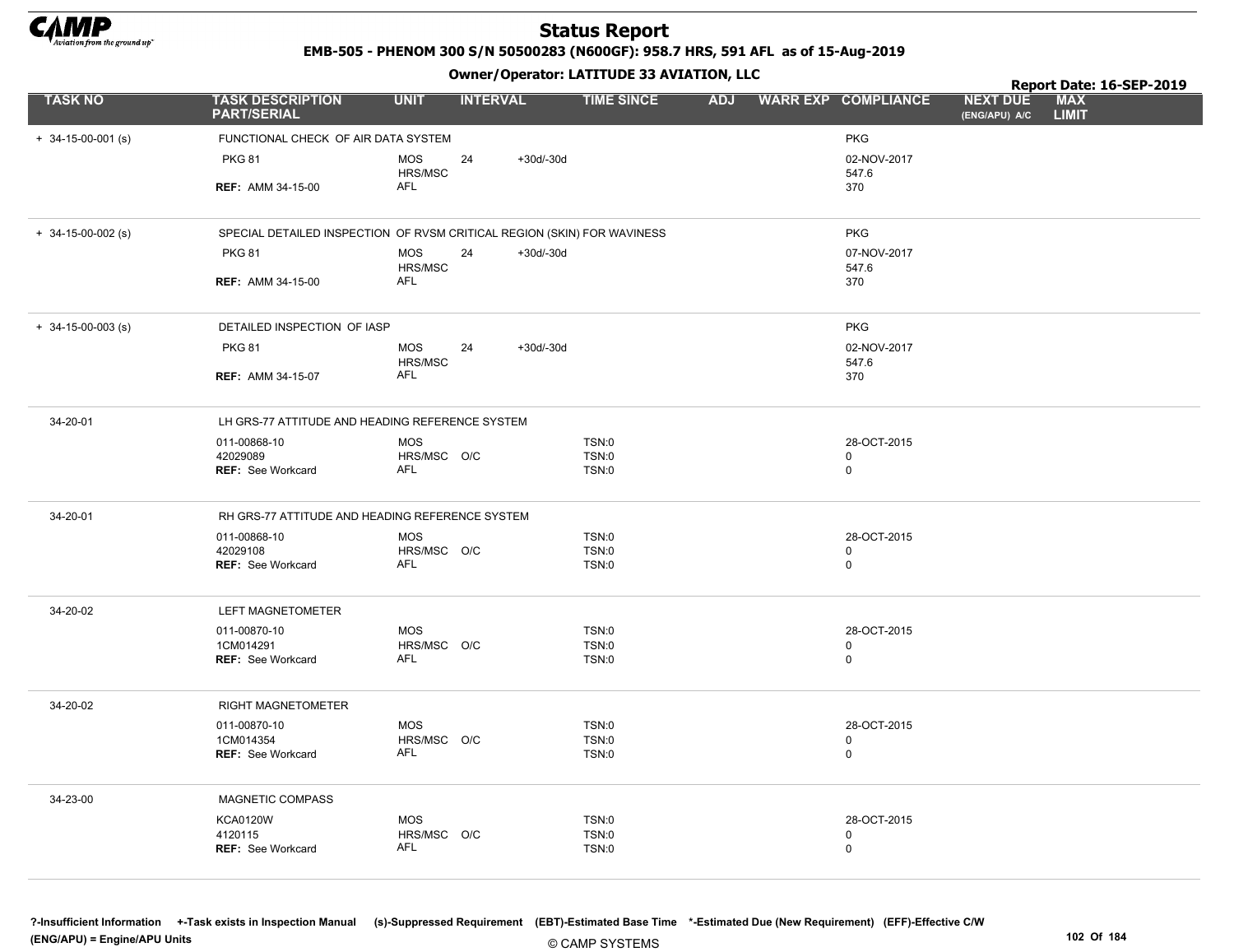

EMB-505 - PHENOM 300 S/N 50500283 (N600GF): 958.7 HRS, 591 AFL as of 15-Aug-2019

|                        |                                                        |                                                          | Report Date: 16-SEP-2019 |            |                                           |                                                                |
|------------------------|--------------------------------------------------------|----------------------------------------------------------|--------------------------|------------|-------------------------------------------|----------------------------------------------------------------|
| <b>TASK NO</b>         | <b>TASK DESCRIPTION</b><br><b>PART/SERIAL</b>          | <b>UNIT</b><br><b>INTERVAL</b>                           | <b>TIME SINCE</b>        | <b>ADJ</b> | <b>WARR EXP COMPLIANCE</b>                | <b>NEXT DUE</b><br><b>MAX</b><br><b>LIMIT</b><br>(ENG/APU) A/C |
| $+ 34 - 23 - 00 - 001$ |                                                        | FUNCTIONAL CHECK MAGNETIC COMPASS OF STANDBY COMPASS     |                          |            |                                           |                                                                |
|                        | <b>KCA0120W</b><br>4120115<br><b>REF: AMM 34-23-00</b> | <b>MOS</b><br>24<br>$+30d/-30d$<br>HRS/MSC<br><b>AFL</b> |                          |            | 06-NOV-2017<br>547.6<br>370               | 06-NOV-2019 06-DEC-2019                                        |
| 34-30-01               | LEFT VOR/LOC 2 & 3 BLADE ANTENNA                       |                                                          |                          |            |                                           |                                                                |
|                        | S65-247170<br>173-4359<br>REF: See Workcard            | <b>MOS</b><br>HRS/MSC O/C<br><b>AFL</b>                  | TSN:0<br>TSN:0<br>TSN:0  |            | 28-OCT-2015<br>$\mathbf 0$<br>$\mathbf 0$ |                                                                |
| 34-30-01               | RIGHT VOR/LOC 2 AND 3 ANTENNA BLADE                    |                                                          |                          |            |                                           |                                                                |
|                        | S65-247170<br>173-4987<br><b>REF: See Workcard</b>     | <b>MOS</b><br>HRS/MSC O/C<br>AFL                         | TSN:0<br>TSN:0<br>TSN:0  |            | 28-OCT-2015<br>0<br>$\mathbf 0$           |                                                                |
| 34-40-01               | GDL-69A SATELLITE WEATHER AND RADIO RECEIVER           |                                                          |                          |            |                                           |                                                                |
|                        | 011-00987-00<br>47768435<br><b>REF: See Workcard</b>   | <b>MOS</b><br>HRS/MSC O/C<br><b>AFL</b>                  | TSN:0<br>TSN:0<br>TSN:0  |            | 28-OCT-2015<br>$\mathbf 0$<br>$\mathbf 0$ |                                                                |
| 34-40-02               |                                                        | AFT GA 37 GPS WAAS & SATELLITE WEATHER AND RADIO ANTENNA |                          |            |                                           |                                                                |
|                        | 013-00245-00<br>12462<br>REF: See Workcard             | <b>MOS</b><br>HRS/MSC O/C<br><b>AFL</b>                  | TSN:0<br>TSN:0<br>TSN:0  |            | 28-OCT-2015<br>$\mathbf 0$<br>$\mathsf 0$ |                                                                |
| 34-40-02               |                                                        | FWD GA 37 GPS WAAS & SATELLITE WEATHER AND RADIO ANTENNA |                          |            |                                           |                                                                |
|                        | 013-00245-00<br>12477<br><b>REF: See Workcard</b>      | <b>MOS</b><br>HRS/MSC O/C<br>AFL                         | TSN:0<br>TSN:0<br>TSN:0  |            | 28-OCT-2015<br>0<br>$\mathbf 0$           |                                                                |
| 34-40-03               | WEATHER RADAR RECEIVER/TRANSMITTER ANTENNA             |                                                          |                          |            |                                           |                                                                |
|                        | 011-01768-00<br>1DP005906<br><b>REF: See Workcard</b>  | <b>MOS</b><br>HRS/MSC O/C<br><b>AFL</b>                  | TSN:0<br>TSN:0<br>TSN:0  |            | 28-OCT-2015<br>$\mathbf 0$<br>$\mathbf 0$ |                                                                |
| 34-40-04               | <b>TCAS II UNIT</b>                                    |                                                          |                          |            |                                           |                                                                |
|                        | 9003500-55905<br>TSE02418<br><b>REF: See Workcard</b>  | <b>MOS</b><br>HRS/MSC O/C<br><b>AFL</b>                  |                          |            | 19-JAN-2018<br>583.2<br>388               |                                                                |
|                        |                                                        |                                                          |                          |            |                                           |                                                                |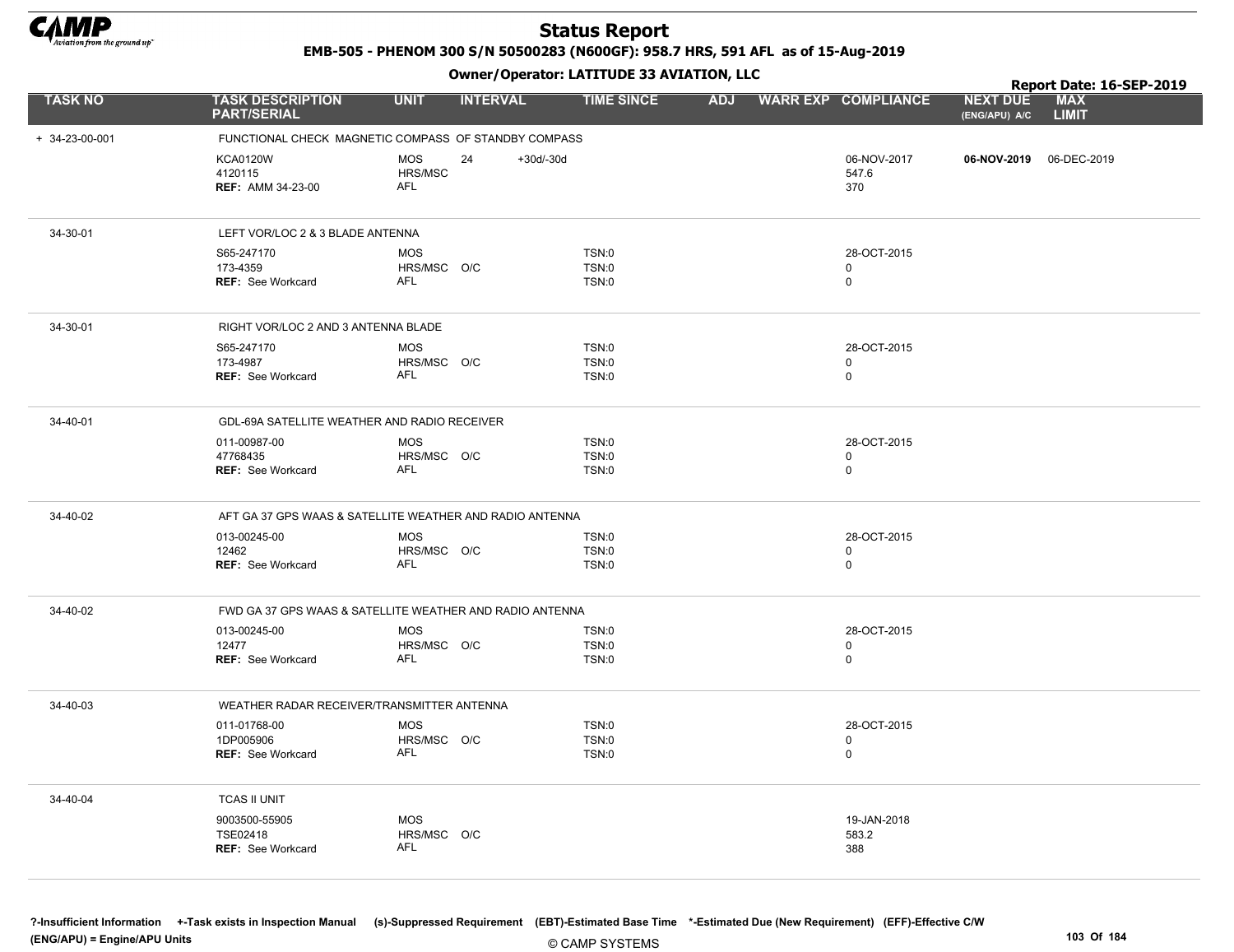

EMB-505 - PHENOM 300 S/N 50500283 (N600GF): 958.7 HRS, 591 AFL as of 15-Aug-2019

Owner/Operator: LATITUDE 33 AVIATION, LLC

|                |                                                       |                                         |                 | Owner / Operator: EATITODE 33 AVIATION, LLC |            |                                           |                                  | Report Date: 16-SEP-2019   |  |
|----------------|-------------------------------------------------------|-----------------------------------------|-----------------|---------------------------------------------|------------|-------------------------------------------|----------------------------------|----------------------------|--|
| <b>TASK NO</b> | <b>TASK DESCRIPTION</b><br><b>PART/SERIAL</b>         | <b>UNIT</b>                             | <b>INTERVAL</b> | <b>TIME SINCE</b>                           | <b>ADJ</b> | <b>WARR EXP COMPLIANCE</b>                | <b>NEXT DUE</b><br>(ENG/APU) A/C | <b>MAX</b><br><b>LIMIT</b> |  |
| 34-40-05       | TCAS II TOP ANTENNA                                   |                                         |                 |                                             |            |                                           |                                  |                            |  |
|                | 7514060-902<br>ANE45895<br><b>REF: See Workcard</b>   | <b>MOS</b><br>HRS/MSC O/C<br><b>AFL</b> |                 | TSN:0<br>TSN:0<br>TSN:0                     |            | 28-OCT-2015<br>$\mathbf 0$<br>$\mathsf 0$ |                                  |                            |  |
| 34-43-02       | LOWER TCAS L BAND ANTENNA                             |                                         |                 |                                             |            |                                           |                                  |                            |  |
|                | S65-5366-7L<br>261-117479<br>REF: See Workcard        | <b>MOS</b><br>HRS/MSC O/C<br>AFL        |                 | TSN:0<br>TSN:0<br><b>TSN:0</b>              |            | 28-OCT-2015<br>$\mathbf 0$<br>$\pmb{0}$   |                                  |                            |  |
| 34-50-02       | BOTTOM DME/XPDR/TCAS NON-DIRECTIONAL ANTENNA          |                                         |                 |                                             |            |                                           |                                  |                            |  |
|                | S65-5366-7L<br>261-118316<br><b>REF: See Workcard</b> | <b>MOS</b><br>HRS/MSC O/C<br>AFL        |                 | <b>TSN:0</b><br>TSN:0<br>TSN:0              |            | 28-OCT-2015<br>$\pmb{0}$<br>$\mathbf 0$   |                                  |                            |  |
| 34-50-02       | TOP XPDR L BAND ANTENNA                               |                                         |                 |                                             |            |                                           |                                  |                            |  |
|                | S65-5366-7L<br>261-118307<br><b>REF:</b> See Workcard | <b>MOS</b><br>HRS/MSC O/C<br><b>AFL</b> |                 | TSN:0<br>TSN:0<br>TSN:0                     |            | 28-OCT-2015<br>$\mathbf 0$<br>$\mathbf 0$ |                                  |                            |  |
| 34-50-03       | KN 63 DISTANCE MEASURING UNIT                         |                                         |                 |                                             |            |                                           |                                  |                            |  |
|                | 066-01070-0001<br>38071<br><b>REF:</b> See Workcard   | <b>MOS</b><br>HRS/MSC O/C<br><b>AFL</b> |                 | TSN:0<br>TSN:0<br>TSN:0                     |            | 28-OCT-2015<br>$\mathbf 0$<br>$\mathbf 0$ |                                  |                            |  |
| 34-50-05       | PHASING COUPLER                                       |                                         |                 |                                             |            |                                           |                                  |                            |  |
|                | SSPD-113-10<br>8231<br><b>REF:</b> See Workcard       | <b>MOS</b><br>HRS/MSC O/C<br>AFL        |                 | TSN:0<br>TSN:0<br>TSN:0                     |            | 28-OCT-2015<br>$\pmb{0}$<br>$\mathsf 0$   |                                  |                            |  |
| 34-50-06       | MARKER BEACON ANTENNA                                 |                                         |                 |                                             |            |                                           |                                  |                            |  |
|                | S35-1000-2<br>102-11200<br>REF: See Workcard          | <b>MOS</b><br>HRS/MSC O/C<br><b>AFL</b> |                 | TSN:0<br>TSN:0<br>TSN:0                     |            | 28-OCT-2015<br>$\pmb{0}$<br>$\mathbf 0$   |                                  |                            |  |
| 34-50-10       | GSR 56 IRIDIUM UNIT                                   |                                         |                 |                                             |            |                                           |                                  |                            |  |
|                | 011-02268-00<br>1NZ006110<br><b>REF: See Workcard</b> | <b>MOS</b><br>HRS/MSC O/C<br><b>AFL</b> |                 | TSN:0<br>TSN:0<br>TSN:0                     |            | 28-OCT-2015<br>$\mathbf 0$<br>$\pmb{0}$   |                                  |                            |  |
|                |                                                       |                                         |                 |                                             |            |                                           |                                  |                            |  |

© CAMP SYSTEMS ?-Insufficient Information +-Task exists in Inspection Manual (s)-Suppressed Requirement (EBT)-Estimated Base Time \*-Estimated Due (New Requirement) (EFF)-Effective C/W (ENG/APU) = Engine/APU Units 104 Of 184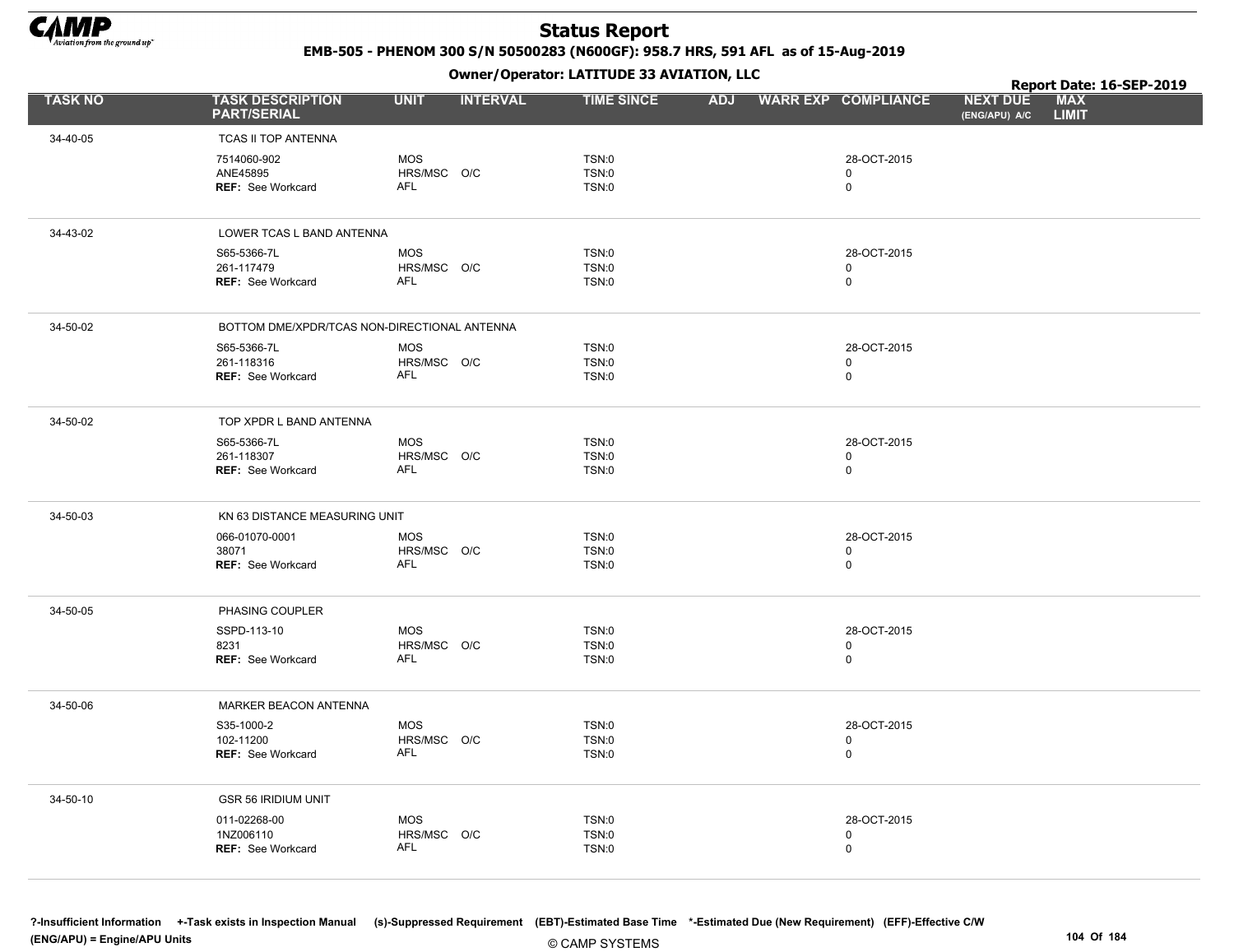

EMB-505 - PHENOM 300 S/N 50500283 (N600GF): 958.7 HRS, 591 AFL as of 15-Aug-2019

Owner/Operator: LATITUDE 33 AVIATION, LLC

|                |                                                        |                                         |                 | Owner / Operator: EATITODE 33 AVIATION, LLC  |            |                                           |                                  | Report Date: 16-SEP-2019   |  |
|----------------|--------------------------------------------------------|-----------------------------------------|-----------------|----------------------------------------------|------------|-------------------------------------------|----------------------------------|----------------------------|--|
| <b>TASK NO</b> | <b>TASK DESCRIPTION</b><br><b>PART/SERIAL</b>          | <b>UNIT</b>                             | <b>INTERVAL</b> | <b>TIME SINCE</b>                            | <b>ADJ</b> | <b>WARR EXP COMPLIANCE</b>                | <b>NEXT DUE</b><br>(ENG/APU) A/C | <b>MAX</b><br><b>LIMIT</b> |  |
| 34-50-11       | <b>IRIDIUM SATCOM ANTENNA</b>                          |                                         |                 |                                              |            |                                           |                                  |                            |  |
|                | S67-1575-109<br>430-13875<br>REF: See Workcard         | <b>MOS</b><br>HRS/MSC O/C<br><b>AFL</b> |                 | <b>TSN:0</b><br><b>TSN:0</b><br>TSN:0        |            | 28-OCT-2015<br>$\mathbf 0$<br>$\mathsf 0$ |                                  |                            |  |
| 34-50-12       | GDL 59 DATALINK MANAGEMENT UNIT                        |                                         |                 |                                              |            |                                           |                                  |                            |  |
|                | 011-01746-00<br>1EJ005590<br><b>REF: See Workcard</b>  | <b>MOS</b><br>HRS/MSC O/C<br><b>AFL</b> |                 | TSN:0<br><b>TSN:0</b><br><b>TSN:0</b>        |            | 28-OCT-2015<br>$\mathbf 0$<br>$\mathsf 0$ |                                  |                            |  |
| 34-50-13       | WI-FI - DATALINK ANTENNA                               |                                         |                 |                                              |            |                                           |                                  |                            |  |
|                | S65-5366-71S<br>SN-UNKNOWN<br><b>REF: See Workcard</b> | <b>MOS</b><br>HRS/MSC O/C<br>AFL        |                 | <b>TSN:0</b><br><b>TSN:0</b><br><b>TSN:0</b> |            | 28-OCT-2015<br>$\mathbf 0$<br>$\mathsf 0$ |                                  |                            |  |
| 34-50-14       | <b>ADF ANTENNA</b>                                     |                                         |                 |                                              |            |                                           |                                  |                            |  |
|                | 622-7383-001<br>43P47M<br><b>REF: See Workcard</b>     | <b>MOS</b><br>HRS/MSC O/C<br>AFL        |                 | <b>TSN:0</b><br>TSN:0<br><b>TSN:0</b>        |            | 28-OCT-2015<br>$\mathbf 0$<br>$\mathsf 0$ |                                  |                            |  |
| 34-50-15       | ADF UNIT                                               |                                         |                 |                                              |            |                                           |                                  |                            |  |
|                | 622-7382-101<br>4KGYC<br>REF: See Workcard             | <b>MOS</b><br>HRS/MSC O/C<br><b>AFL</b> |                 | <b>TSN:0</b><br><b>TSN:0</b><br><b>TSN:0</b> |            | 28-OCT-2015<br>$\mathbf 0$<br>$\mathsf 0$ |                                  |                            |  |
| 34-51-02       | NO. 1 DME L BAND ANTENNA                               |                                         |                 |                                              |            |                                           |                                  |                            |  |
|                | S65-5366-7L<br>261-118199<br><b>REF: See Workcard</b>  | <b>MOS</b><br>HRS/MSC O/C<br><b>AFL</b> |                 | <b>TSN:0</b><br><b>TSN:0</b><br><b>TSN:0</b> |            | 28-OCT-2015<br>$\mathbf 0$<br>$\mathsf 0$ |                                  |                            |  |
| 34-52-00       | NO. 1 TRANSPONDER                                      |                                         |                 |                                              |            |                                           |                                  |                            |  |
|                | 9006000-55000<br>NXE09681<br><b>REF: See Workcard</b>  | <b>MOS</b><br>HRS/MSC O/C<br>AFL        |                 | TSN:1<br><b>TSN:0</b><br><b>TSN:0</b>        |            | 15-NOV-2018<br>800.3<br>507               |                                  |                            |  |
| 34-52-00       | NO. 2 TRANSPONDER                                      |                                         |                 |                                              |            |                                           |                                  |                            |  |
|                | 7510700-951<br>SN-UNKNOWN<br><b>REF: See Workcard</b>  | <b>MOS</b><br>HRS/MSC O/C<br>AFL        |                 | <b>TSN:0</b><br>TSN:0<br><b>TSN:0</b>        |            | 28-OCT-2015<br>$\mathbf 0$<br>$\mathbf 0$ |                                  |                            |  |
|                |                                                        |                                         |                 |                                              |            |                                           |                                  |                            |  |

© CAMP SYSTEMS ?-Insufficient Information +-Task exists in Inspection Manual (s)-Suppressed Requirement (EBT)-Estimated Base Time \*-Estimated Due (New Requirement) (EFF)-Effective C/W (ENG/APU) = Engine/APU Units 105 Of 184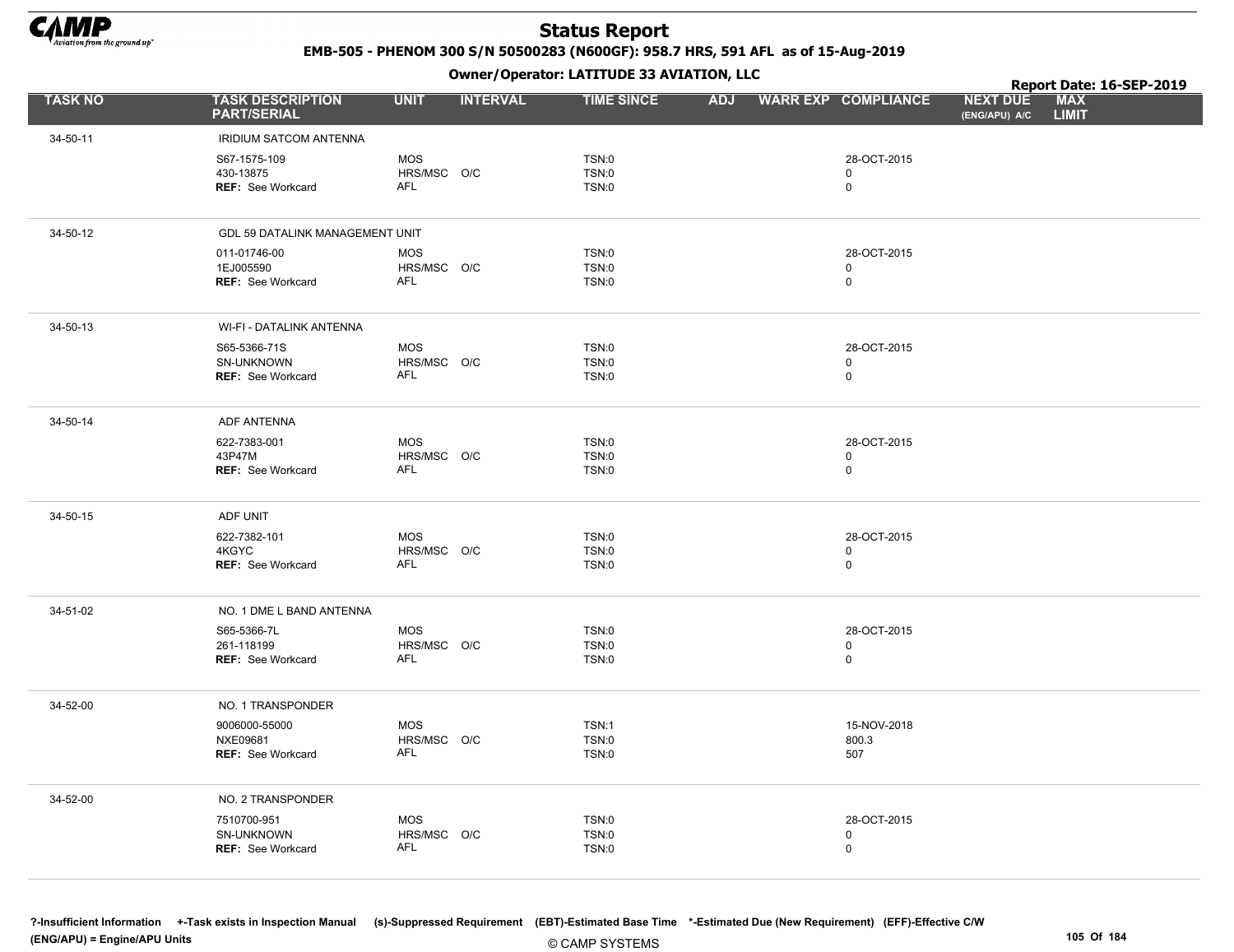

EMB-505 - PHENOM 300 S/N 50500283 (N600GF): 958.7 HRS, 591 AFL as of 15-Aug-2019

#### Owner/Operator: LATITUDE 33 AVIATION, LLC

|                        |                                                        | .                                                            |                                |            |                                           | Report Date: 16-SEP-2019                                       |
|------------------------|--------------------------------------------------------|--------------------------------------------------------------|--------------------------------|------------|-------------------------------------------|----------------------------------------------------------------|
| <b>TASK NO</b>         | <b>TASK DESCRIPTION</b><br><b>PART/SERIAL</b>          | <b>INTERVAL</b><br><b>UNIT</b>                               | <b>TIME SINCE</b>              | <b>ADJ</b> | <b>WARR EXP COMPLIANCE</b>                | <b>MAX</b><br><b>NEXT DUE</b><br><b>LIMIT</b><br>(ENG/APU) A/C |
| $+ 34 - 52 - 00 - 001$ | FUNCTIONAL CHECK OF NO. 1 TRANSPONDER SYSTEM           |                                                              |                                |            |                                           |                                                                |
|                        | 9006000-55000<br>NXE09681<br><b>REF: AMM 34-52-00</b>  | <b>MOS</b><br>24<br>HRS/MSC<br>AFL                           |                                |            | 18-OCT-2018                               | 31-OCT-2020                                                    |
| + 34-52-00-001         | FUNCTIONAL CHECK OF NO. 2 TRANSPONDER SYSTEM           |                                                              |                                |            |                                           |                                                                |
|                        | 7510700-951<br>SN-UNKNOWN<br><b>REF: AMM 34-52-00</b>  | MOS<br>24<br>HRS/MSC<br><b>AFL</b>                           |                                |            | 02-NOV-2017                               | 30-NOV-2019                                                    |
| 34-52-04               | LOWER COAXIAL UNIT                                     |                                                              |                                |            |                                           |                                                                |
|                        | D2-729B005<br>SN-UNKNOWN<br><b>REF: See Workcard</b>   | <b>MOS</b><br>HRS/MSC O/C<br>AFL                             | TSN:0<br>TSN:0<br>TSN:0        |            | 28-OCT-2015<br>0<br>$\mathbf 0$           |                                                                |
| 34-52-04               | UPPER COAXIAL UNIT                                     |                                                              |                                |            |                                           |                                                                |
|                        | D2-729B005<br>SN-UNKNOWN<br><b>REF: See Workcard</b>   | <b>MOS</b><br>HRS/MSC O/C<br>AFL                             | TSN:0<br><b>TSN:0</b><br>TSN:0 |            | 28-OCT-2015<br>$\mathbf 0$<br>$\mathbf 0$ |                                                                |
| 34-53-01               | ADF MOUNTING TRAY                                      |                                                              |                                |            |                                           |                                                                |
|                        | 622-5212-001<br>42N7TX<br><b>REF: See Workcard</b>     | <b>MOS</b><br>HRS/MSC O/C<br>AFL                             | TSN:0<br>TSN:0<br>TSN:0        |            | 28-OCT-2015<br>$\mathbf 0$<br>$\mathbf 0$ |                                                                |
| 34-60-03               | FLIGHT MANAGEMENT SYSTEM PANEL                         |                                                              |                                |            |                                           |                                                                |
|                        | 011-01428-00<br>SN-UNKNOWN<br><b>REF: See Workcard</b> | <b>MOS</b><br>HRS/MSC O/C<br><b>AFL</b>                      | <b>TSN:0</b><br>TSN:0<br>TSN:0 |            | 28-OCT-2015<br>0<br>$\mathbf 0$           |                                                                |
| <b>CHAPTER 35-</b>     | <b>OXYGEN</b>                                          |                                                              |                                |            |                                           |                                                                |
| + 35-00-00-001         |                                                        | FUNCTIONAL CHECK OF OXYGEN SYSTEM PRESSURE LINES FOR LEAKAGE |                                |            |                                           |                                                                |
|                        |                                                        | <b>MOS</b><br>36<br>HRS/MSC 1800                             | $+30d/-30d$<br>$+30/-30$       |            | 15-NOV-2018<br>800.3                      | 15-NOV-2021<br>15-DEC-2021<br>2600.3<br>2630.3                 |
| <b>AIRWORTHINESS</b>   | <b>REF: AMM 35-00-00</b>                               | <b>AFL</b>                                                   |                                |            | 507                                       |                                                                |
| $+$ 35-01-00-001 (s)   |                                                        | FUNCTIONAL CHECK OF CREW OXYGEN PRESSURE INDICATION          |                                |            | <b>PKG</b>                                |                                                                |
|                        | <b>PKG 84</b>                                          | <b>MOS</b><br>60<br>HRS/MSC                                  | $+30d/-30d$                    |            | 28-OCT-2015<br>0                          |                                                                |
|                        | <b>REF: AMM 35-01-02</b>                               | AFL                                                          |                                |            | $\mathbf 0$                               |                                                                |

?-Insufficient Information +-Task exists in Inspection Manual (s)-Suppressed Requirement (EBT)-Estimated Base Time \*-Estimated Due (New Requirement) (EFF)-Effective C/W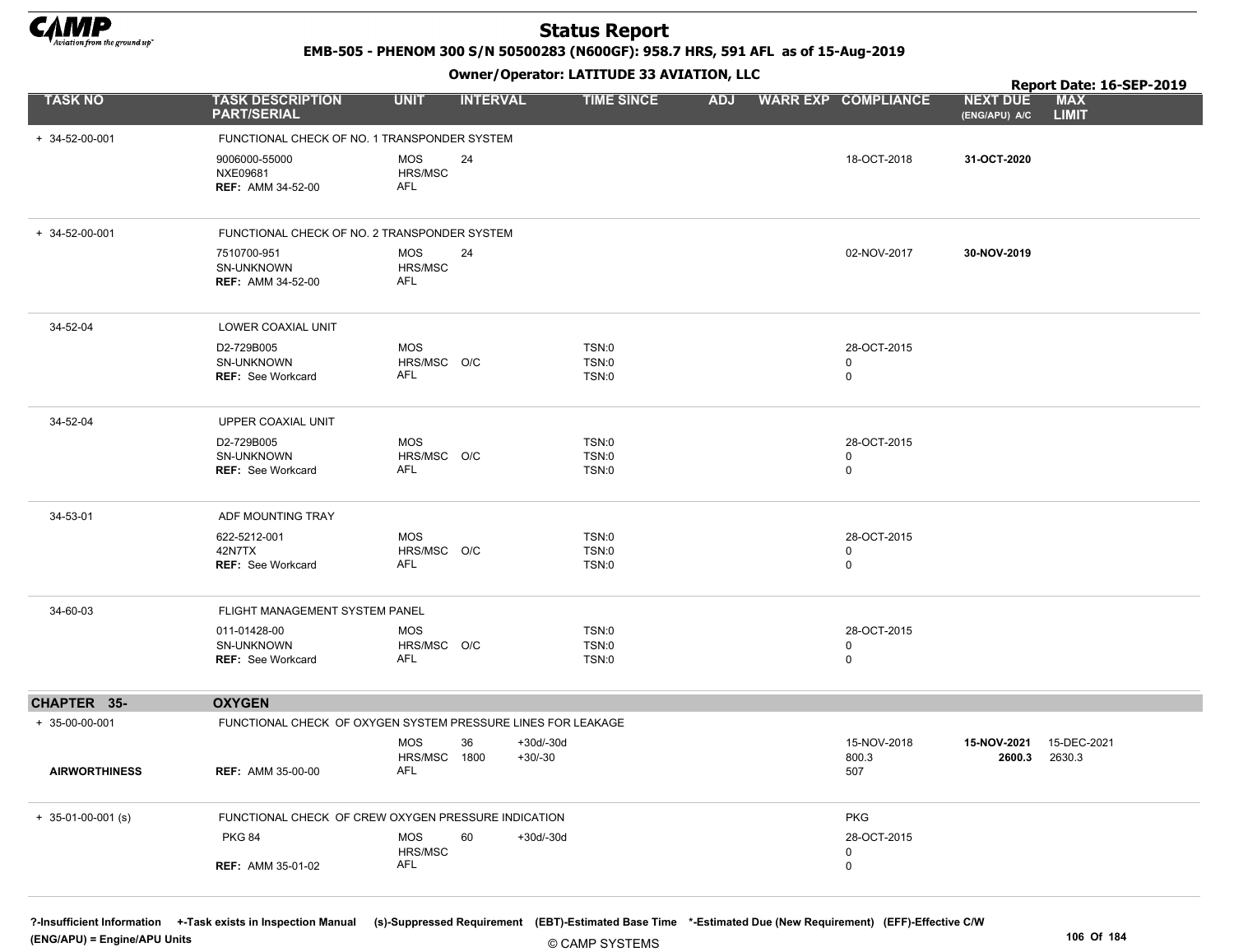

EMB-505 - PHENOM 300 S/N 50500283 (N600GF): 958.7 HRS, 591 AFL as of 15-Aug-2019

|                              |                                                       |                                           | Owner / Operator: EATITODE 33 AVIATION, LLC  |            |                                           |                                  | Report Date: 16-SEP-2019   |  |
|------------------------------|-------------------------------------------------------|-------------------------------------------|----------------------------------------------|------------|-------------------------------------------|----------------------------------|----------------------------|--|
| <b>TASK NO</b>               | <b>TASK DESCRIPTION</b><br><b>PART/SERIAL</b>         | <b>UNIT</b><br><b>INTERVAL</b>            | <b>TIME SINCE</b>                            | <b>ADJ</b> | <b>WARR EXP COMPLIANCE</b>                | <b>NEXT DUE</b><br>(ENG/APU) A/C | <b>MAX</b><br><b>LIMIT</b> |  |
| 35-01-02                     | OXYGEN CYLINDER TRANSDUCER                            |                                           |                                              |            |                                           |                                  |                            |  |
|                              | 4441125-000<br>8054-8-532<br><b>REF: See Workcard</b> | <b>MOS</b><br>HRS/MSC O/C<br>AFL          | <b>TSN:0</b><br><b>TSN:0</b><br><b>TSN:0</b> |            | 28-OCT-2015<br>$\mathbf 0$<br>$\mathsf 0$ |                                  |                            |  |
| 35-01-05                     | CREW OXYGEN SYSTEM LOW PRESSURE SWITCH                |                                           |                                              |            |                                           |                                  |                            |  |
|                              | P24151<br>0364<br><b>REF: See Workcard</b>            | <b>MOS</b><br>HRS/MSC O/C<br>AFL          | <b>TSN:0</b><br><b>TSN:0</b><br><b>TSN:0</b> |            | 28-OCT-2015<br>0<br>$\mathbf 0$           |                                  |                            |  |
| 35-01-06                     | OXYGEN SYSTEM CONTROL PANEL                           |                                           |                                              |            |                                           |                                  |                            |  |
|                              | 441-40945-002<br>0683<br>REF: See Workcard            | <b>MOS</b><br>HRS/MSC O/C<br>AFL          | <b>TSN:0</b><br><b>TSN:0</b><br><b>TSN:0</b> |            | 28-OCT-2015<br>$\mathbf 0$<br>$\mathsf 0$ |                                  |                            |  |
| 35-01-07                     | <b>COCKPIT SENSOR</b>                                 |                                           |                                              |            |                                           |                                  |                            |  |
|                              | P24099<br>0719<br><b>REF: See Workcard</b>            | <b>MOS</b><br>HRS/MSC O/C<br>AFL          | TSN:0<br><b>TSN:0</b><br><b>TSN:0</b>        |            | 28-OCT-2015<br>$\mathbf 0$<br>$\mathsf 0$ |                                  |                            |  |
| 35-01-09                     | ALTITUDE COMPENSATING REGULATOR                       |                                           |                                              |            |                                           |                                  |                            |  |
|                              | 4421135-001<br>00569<br>REF: See Workcard             | <b>MOS</b><br>HRS/MSC O/C<br><b>AFL</b>   | TSN:0<br><b>TSN:0</b><br><b>TSN:0</b>        |            | 28-OCT-2015<br>$\mathbf 0$<br>$\mathsf 0$ |                                  |                            |  |
| 35-01-10                     | LOW PRESSURE OXYGEN VALVE                             |                                           |                                              |            |                                           |                                  |                            |  |
|                              | 4421132-109<br>00726<br><b>REF: See Workcard</b>      | <b>MOS</b><br>HRS/MSC O/C<br><b>AFL</b>   | <b>TSN:0</b><br><b>TSN:0</b><br><b>TSN:0</b> |            | 28-OCT-2015<br>$\mathbf 0$<br>$\mathsf 0$ |                                  |                            |  |
| 35-02-01                     | <b>OXYGEN CYLINDER</b>                                |                                           |                                              |            |                                           |                                  |                            |  |
|                              | 4441122-077<br>SN-UNKNOWN<br>REF: See Workcard        | <b>MOS</b><br>HRS/MSC C/C<br><b>AFL</b>   | <b>TSN:0</b><br>TSN:0<br><b>TSN:0</b>        |            | 28-OCT-2015<br>$\mathbf 0$<br>$\mathsf 0$ |                                  |                            |  |
| + 35-02-01-001               | FUNCTIONAL CHECK OF OXYGEN CYLINDER ASSEMBLY          |                                           |                                              |            |                                           |                                  |                            |  |
| HydroCheck Date: 28-OCT-2015 | 4441122-077<br>SN-UNKNOWN<br><b>REF: AMM 35-02-01</b> | <b>MOS</b><br>60<br>HRS/MSC<br><b>AFL</b> |                                              |            | 28-OCT-2015                               | 28-OCT-2020                      |                            |  |
|                              |                                                       |                                           |                                              |            |                                           |                                  |                            |  |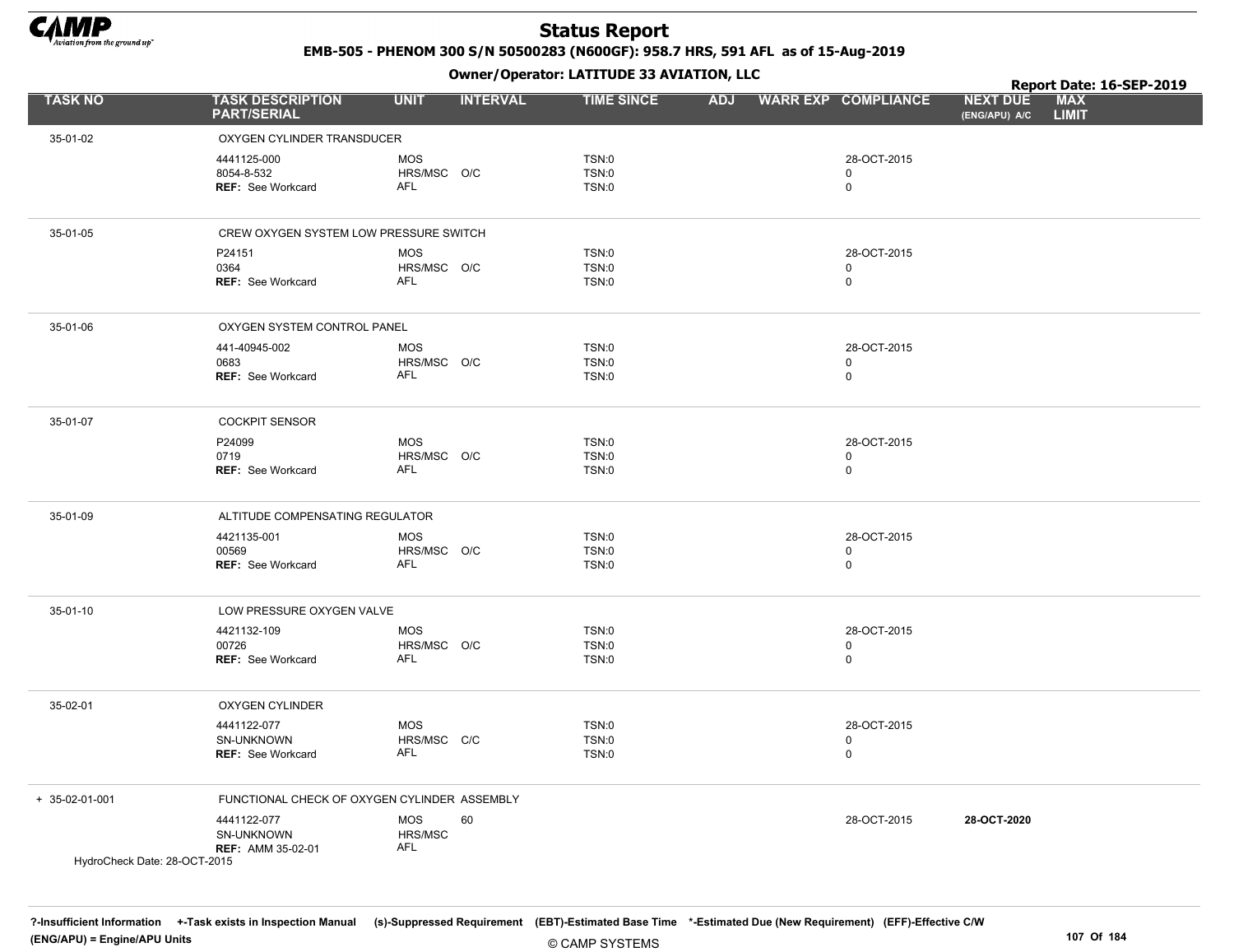

EMB-505 - PHENOM 300 S/N 50500283 (N600GF): 958.7 HRS, 591 AFL as of 15-Aug-2019

#### Owner/Operator: LATITUDE 33 AVIATION, LLC

|                                                    | Owner / Operator. EATITODE 33 AVIATION, LLC           |                                  |                                |                         |            |  |                                 | Report Date: 16-SEP-2019         |                            |  |
|----------------------------------------------------|-------------------------------------------------------|----------------------------------|--------------------------------|-------------------------|------------|--|---------------------------------|----------------------------------|----------------------------|--|
| <b>TASK NO</b>                                     | <b>TASK DESCRIPTION</b><br><b>PART/SERIAL</b>         | <b>UNIT</b>                      | <b>INTERVAL</b>                | <b>TIME SINCE</b>       | <b>ADJ</b> |  | <b>WARR EXP COMPLIANCE</b>      | <b>NEXT DUE</b><br>(ENG/APU) A/C | <b>MAX</b><br><b>LIMIT</b> |  |
| + 35-02-01-003                                     | DISCARD OF OXYGEN CYLINDER                            |                                  |                                |                         |            |  |                                 |                                  |                            |  |
| <b>LIFE LIMIT</b><br>Manufacture Date: 28-OCT-2015 | 4441122-077<br>SN-UNKNOWN<br><b>REF: AMM 35-02-01</b> | <b>MOS</b><br>HRS/MSC<br>AFL     | 180                            |                         |            |  | 28-OCT-2015                     | 28-OCT-2030                      |                            |  |
| $+ 35 - 11 - 00 - 001$                             | OPERATIONAL CHECK OF CREW OXYGEN MASK AND STOWAGE BOX |                                  |                                |                         |            |  |                                 |                                  |                            |  |
| <b>AIRWORTHINESS</b>                               | <b>REF: AMM 35-11-02</b>                              | <b>MOS</b><br>HRS/MSC 600<br>AFL | 12<br>$+30d/-30d$<br>$+30/-30$ |                         |            |  | 15-NOV-2018<br>800.3<br>507     | 15-NOV-2019<br>1400.3            | 15-DEC-2019<br>1430.3      |  |
| 35-11-01                                           | COPILOT OXYGEN MASK STOWAGE BOX                       |                                  |                                |                         |            |  |                                 |                                  |                            |  |
|                                                    | 1186F6-23<br>01553<br>REF: See Workcard               | <b>MOS</b><br>HRS/MSC O/C<br>AFL |                                | TSR:6<br>TSR:0<br>TSR:0 |            |  | 15-NOV-2018<br>800.3<br>507     |                                  |                            |  |
| 35-11-01                                           | PILOT OXYGEN MASK STOWAGE BOX                         |                                  |                                |                         |            |  |                                 |                                  |                            |  |
|                                                    | 1186F6-23<br>01369<br><b>REF: See Workcard</b>        | <b>MOS</b><br>HRS/MSC O/C<br>AFL |                                | TSN:0<br>TSN:0<br>TSN:0 |            |  | 28-OCT-2015<br>0<br>0           |                                  |                            |  |
| 35-11-02                                           | LEFT CREW OXYGEN MASK                                 |                                  |                                |                         |            |  |                                 |                                  |                            |  |
|                                                    | 174232-93<br>37949<br>REF: See Workcard               | <b>MOS</b><br>HRS/MSC O/C<br>AFL |                                | TSN:0<br>TSN:0<br>TSN:0 |            |  | 28-OCT-2015<br>0<br>0           |                                  |                            |  |
| 35-11-02                                           | RIGHT CREW OXYGEN MASK                                |                                  |                                |                         |            |  |                                 |                                  |                            |  |
|                                                    | 174232-93<br>37950<br><b>REF: See Workcard</b>        | <b>MOS</b><br>HRS/MSC O/C<br>AFL |                                | TSN:0<br>TSN:0<br>TSN:0 |            |  | 28-OCT-2015<br>0<br>0           |                                  |                            |  |
| $+ 35 - 11 - 02 - 001$                             | DETAILED VISUAL INSPECTION OF LEFT CREW OXYGEN MASK   |                                  |                                |                         |            |  |                                 |                                  |                            |  |
|                                                    | 174232-93<br>37949<br><b>REF:</b> AMM 35-11-02        | <b>MOS</b><br>HRS/MSC N/A<br>AFL |                                |                         |            |  | 28-OCT-2015<br>0<br>0           |                                  |                            |  |
| $+ 35-11-02-001$                                   | DETAILED VISUAL INSPECTION OF RIGHT CREW OXYGEN MASK  |                                  |                                |                         |            |  |                                 |                                  |                            |  |
|                                                    | 174232-93<br>37950<br><b>REF: AMM 35-11-02</b>        | <b>MOS</b><br>HRS/MSC N/A<br>AFL |                                |                         |            |  | 28-OCT-2015<br>$\mathbf 0$<br>0 |                                  |                            |  |
|                                                    |                                                       |                                  |                                |                         |            |  |                                 |                                  |                            |  |

?-Insufficient Information +-Task exists in Inspection Manual (s)-Suppressed Requirement (EBT)-Estimated Base Time \*-Estimated Due (New Requirement) (EFF)-Effective C/W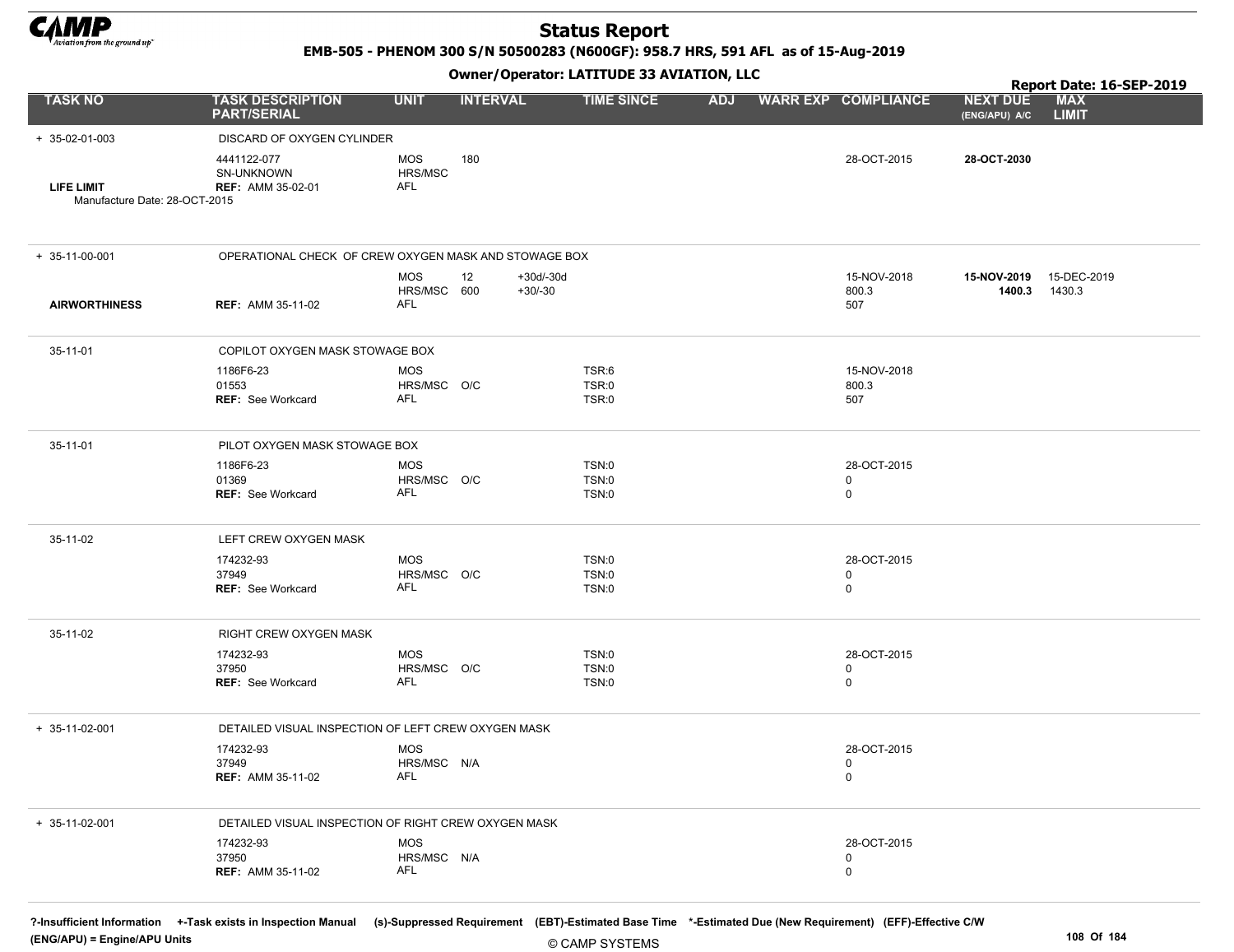

EMB-505 - PHENOM 300 S/N 50500283 (N600GF): 958.7 HRS, 591 AFL as of 15-Aug-2019

Owner/Operator: LATITUDE 33 AVIATION, LLC

|                      |                                                                               |                            |                 |                          |                              |            |                            |                                  | Report Date: 16-SEP-2019   |
|----------------------|-------------------------------------------------------------------------------|----------------------------|-----------------|--------------------------|------------------------------|------------|----------------------------|----------------------------------|----------------------------|
| <b>TASK NO</b>       | <b>TASK DESCRIPTION</b><br><b>PART/SERIAL</b>                                 | <b>UNIT</b>                | <b>INTERVAL</b> |                          | <b>TIME SINCE</b>            | <b>ADJ</b> | <b>WARR EXP COMPLIANCE</b> | <b>NEXT DUE</b><br>(ENG/APU) A/C | <b>MAX</b><br><b>LIMIT</b> |
| + 35-11-02-002       | RESTORATION (OVERHAUL) OF LEFT CREW OXYGEN MASK                               |                            |                 |                          |                              |            |                            |                                  |                            |
|                      | 174232-93                                                                     | MOS                        | 72              | $+30d/-30d$              |                              |            | 31-JAN-2015                | 31-JAN-2021                      | 02-MAR-2021                |
|                      | 37949                                                                         | HRS/MSC 3600               |                 | $+30/-30$                |                              |            |                            | 3600 M 3630                      |                            |
|                      | <b>REF: AMM 35-11-02</b>                                                      | AFL                        |                 |                          | TSI:0                        |            |                            |                                  |                            |
| $+ 35-11-02-002$     | RESTORATION (OVERHAUL) OF RIGHT CREW OXYGEN MASK                              |                            |                 |                          |                              |            |                            |                                  |                            |
|                      | 174232-93                                                                     | MOS                        | 72              | $+30d/-30d$              |                              |            | 31-JAN-2015                | 31-JAN-2021 02-MAR-2021          |                            |
|                      | 37950<br><b>REF: AMM 35-11-02</b>                                             | HRS/MSC 3600<br>AFL        |                 | $+30/-30$                | TSI:0                        |            |                            | 3600 M 3630                      |                            |
|                      |                                                                               |                            |                 |                          |                              |            |                            |                                  |                            |
| $+ 35-11-02-003$     | DETAILED VISUAL INSPECTION OF LEFT CREW OXYGEN MASK                           |                            |                 |                          |                              |            |                            |                                  |                            |
|                      | 174232-93                                                                     | <b>MOS</b>                 |                 |                          |                              |            | 06-NOV-2017                |                                  |                            |
|                      | 37949<br><b>REF: AMM 35-11-02</b>                                             | HRS/MSC 600<br>AFL         |                 | $+30/-30$                |                              |            | 547.6<br>370               | 1147.6 1177.6                    |                            |
|                      |                                                                               |                            |                 |                          |                              |            |                            |                                  |                            |
| $+ 35-11-02-003$     | DETAILED VISUAL INSPECTION OF RIGHT CREW OXYGEN MASK                          |                            |                 |                          |                              |            |                            |                                  |                            |
|                      | 174232-93<br>37950                                                            | <b>MOS</b><br>HRS/MSC 600  |                 | $+30/-30$                |                              |            | 19-JAN-2018<br>583.2       | 1183.2 1213.2                    |                            |
|                      | <b>REF: AMM 35-11-02</b>                                                      | AFL                        |                 |                          |                              |            | 388                        |                                  |                            |
|                      |                                                                               |                            |                 |                          |                              |            |                            |                                  |                            |
| $+$ 35-11-04-001 (s) | DETAILED INSPECTION OF CREW GOGGLES - (AIRCRAFT WITH SMOKE GOGGLES INSTALLED) |                            |                 |                          |                              |            | <b>PKG</b>                 |                                  |                            |
|                      | <b>PKG 82</b>                                                                 | MOS<br>HRS/MSC             | 36              | $+1m/1m$                 |                              |            | 15-NOV-2018<br>800.3       |                                  |                            |
|                      | <b>REF: AMM 35-11-04</b>                                                      | <b>AFL</b>                 |                 |                          |                              |            | 507                        |                                  |                            |
|                      |                                                                               |                            |                 |                          |                              |            |                            |                                  |                            |
| $+ 35-21-00-001$     | FUNCTIONAL CHECK OF PASSENGER OXYGEN SYSTEM IN AUTO MODE                      |                            |                 |                          |                              |            |                            |                                  |                            |
|                      |                                                                               | <b>MOS</b><br>HRS/MSC      | 36<br>1800      | $+30d/-30d$<br>$+30/-30$ |                              |            | 15-NOV-2018<br>800.3       | 15-NOV-2021<br>2600.3            | 15-DEC-2021<br>2630.3      |
| <b>AIRWORTHINESS</b> | <b>REF: AMM 35-21-00</b>                                                      | AFL                        |                 |                          |                              |            | 507                        |                                  |                            |
|                      |                                                                               |                            |                 |                          |                              |            |                            |                                  |                            |
| $+ 35-21-00-002$     | OPERATIONAL CHECK OF PASSENGER OXYGEN SYSTEM IN MANUAL MODE                   |                            |                 |                          |                              |            |                            |                                  |                            |
|                      |                                                                               | <b>MOS</b><br>HRS/MSC 1800 | 36              | +30d/-30d<br>$+30/-30$   |                              |            | 15-NOV-2018<br>800.3       | 15-NOV-2021<br>2600.3            | 15-DEC-2021<br>2630.3      |
| <b>AIRWORTHINESS</b> | <b>REF: AMM 35-21-00</b>                                                      | AFL                        |                 |                          |                              |            | 507                        |                                  |                            |
|                      |                                                                               |                            |                 |                          |                              |            |                            |                                  |                            |
| 35-21-01             | AFT ONE MASK DEPLOYMENT OXYGEN CONTAINER                                      |                            |                 |                          |                              |            |                            |                                  |                            |
|                      | 4411071-112<br>SN-UNKNOWN                                                     | <b>MOS</b><br>HRS/MSC O/C  |                 |                          | <b>TSN:0</b><br><b>TSN:0</b> |            | 28-OCT-2015<br>0           |                                  |                            |
|                      | <b>REF: See Workcard</b>                                                      | AFL                        |                 |                          | <b>TSN:0</b>                 |            | 0                          |                                  |                            |
|                      |                                                                               |                            |                 |                          |                              |            |                            |                                  |                            |

?-Insufficient Information +-Task exists in Inspection Manual (s)-Suppressed Requirement (EBT)-Estimated Base Time \*-Estimated Due (New Requirement) (EFF)-Effective C/W (ENG/APU) = Engine/APU Units 109 Of 184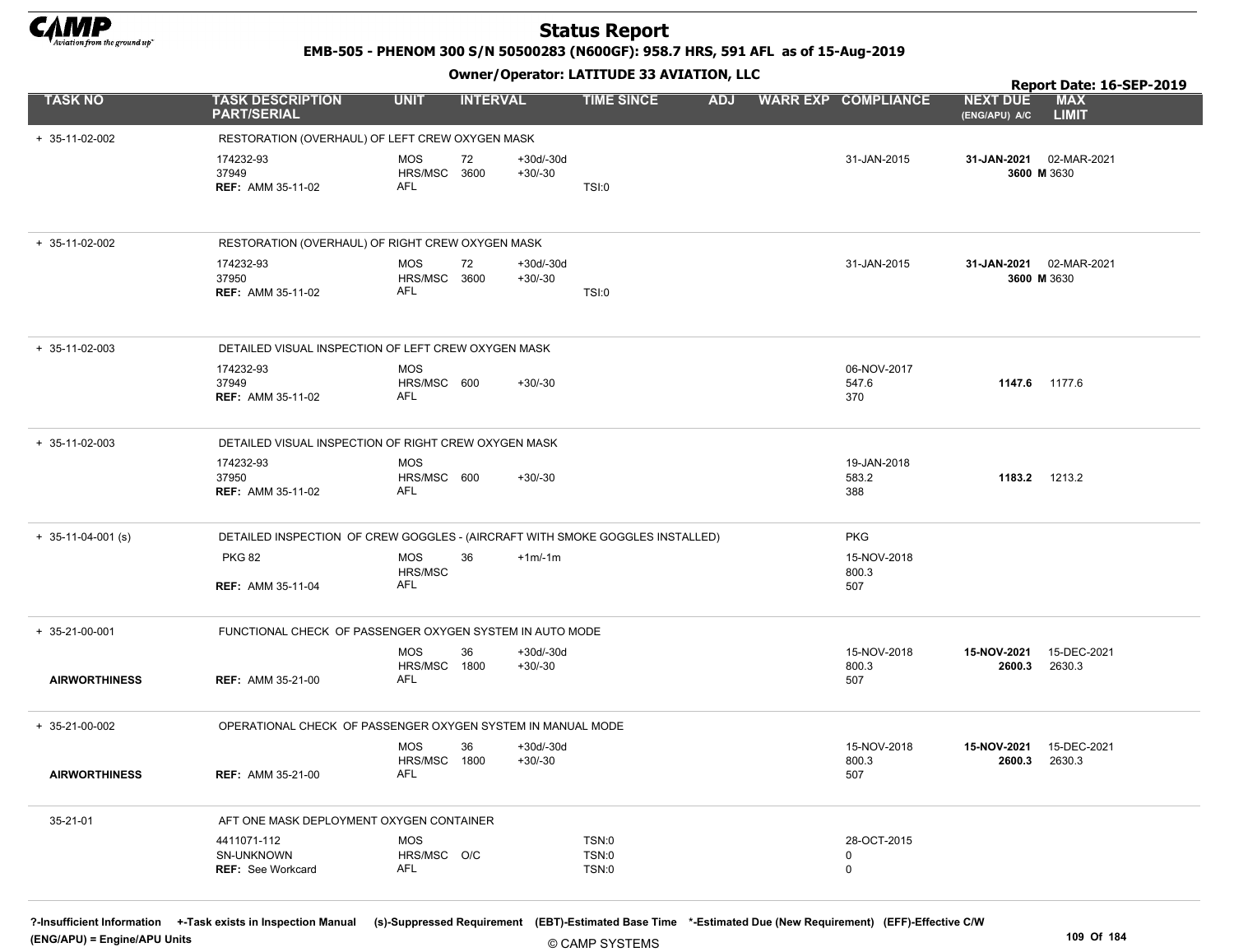

EMB-505 - PHENOM 300 S/N 50500283 (N600GF): 958.7 HRS, 591 AFL as of 15-Aug-2019

Owner/Operator: LATITUDE 33 AVIATION, LLC

|                      |                                                              |                                                | Owner / Operator. EATITODE 33 AVIATION, LLC |            |                                 |                                  | Report Date: 16-SEP-2019   |  |
|----------------------|--------------------------------------------------------------|------------------------------------------------|---------------------------------------------|------------|---------------------------------|----------------------------------|----------------------------|--|
| <b>TASK NO</b>       | <b>TASK DESCRIPTION</b><br><b>PART/SERIAL</b>                | <b>UNIT</b><br><b>INTERVAL</b>                 | <b>TIME SINCE</b>                           | <b>ADJ</b> | <b>WARR EXP COMPLIANCE</b>      | <b>NEXT DUE</b><br>(ENG/APU) A/C | <b>MAX</b><br><b>LIMIT</b> |  |
| 35-21-01             | FWD ONE MASK DEPLOYMENT OXYGEN CONTAINER                     |                                                |                                             |            |                                 |                                  |                            |  |
|                      | 4411071-112<br>SN-UNKNOWN<br><b>REF:</b> See Workcard        | <b>MOS</b><br>HRS/MSC O/C<br>AFL               | TSN:0<br>TSN:0<br>TSN:0                     |            | 28-OCT-2015<br>0<br>0           |                                  |                            |  |
| 35-21-01             | NO. 1 TWO MASK DEPLOYMENT OXYGEN CONTAINER                   |                                                |                                             |            |                                 |                                  |                            |  |
|                      | 4411072-112<br>4411072-012-00918<br><b>REF: See Workcard</b> | <b>MOS</b><br>HRS/MSC O/C<br>AFL               | TSN:0<br>TSN:0<br>TSN:0                     |            | 28-OCT-2015<br>$\mathbf 0$<br>0 |                                  |                            |  |
| 35-21-01             | NO. 2 TWO MASK DEPLOYMENT OXYGEN CONTAINER                   |                                                |                                             |            |                                 |                                  |                            |  |
|                      | 4411072-112<br>4411072-112-00591<br><b>REF:</b> See Workcard | MOS<br>HRS/MSC O/C<br>AFL                      | TSN:8<br>TSN:0<br>TSN:0                     |            | 15-NOV-2018<br>800.3<br>507     |                                  |                            |  |
| 35-21-01             | NO. 3 TWO MASK DEPLOYMENT OXYGEN CONTAINER                   |                                                |                                             |            |                                 |                                  |                            |  |
|                      | 4411071-112<br>4411071-112-00262<br><b>REF: See Workcard</b> | <b>MOS</b><br>HRS/MSC O/C<br>AFL               | TSN:0<br>TSN:0<br>TSN:0                     |            | 15-NOV-2018<br>800.3<br>507     |                                  |                            |  |
| 35-21-01             | NO. 4 TWO MASK DEPLOYMENT OXYGEN CONTAINER                   |                                                |                                             |            |                                 |                                  |                            |  |
|                      | 4411072-112<br>4411072-012-00951<br><b>REF: See Workcard</b> | <b>MOS</b><br>HRS/MSC O/C<br>AFL               | TSN:0<br>TSN:0<br>TSN:0                     |            | 28-OCT-2015<br>0<br>0           |                                  |                            |  |
| $+ 35-21-01-001$ (s) |                                                              | DETAILED INSPECTION OF PASSENGER OXYGEN MASKS  |                                             |            | <b>PKG</b>                      |                                  |                            |  |
|                      | <b>PKG 82</b><br><b>REF: AMM 35-21-01</b>                    | <b>MOS</b><br>36<br>$+1m/1m$<br>HRS/MSC<br>AFL |                                             |            | 15-NOV-2018<br>800.3<br>507     |                                  |                            |  |
| $+ 35 - 31 - 01$     | PBE - PROTECTIVE BREATHING EQUIPMENT                         |                                                |                                             |            |                                 |                                  |                            |  |
| <b>DISCARD</b>       | MR-10022NEMB<br>E1403535<br><b>REF:</b> See Workcard         | MOS<br>126<br>+30d/-30d<br>HRS/MSC<br>AFL      | TSN:0<br>TSN:0<br>TSN:0                     |            | 28-OCT-2015<br>0<br>0           | 28-APR-2026 28-MAY-2026          |                            |  |
| 352325               | 50 CUBIC FOOT OXYGEN CYLINDER ASSY.                          |                                                |                                             |            |                                 |                                  |                            |  |
|                      | 4441122-050<br>699926803<br>REF:                             | <b>MOS</b><br>HRS/MSC O/C<br>AFL               | TSN:0<br>TSN:0<br>TSN:0                     |            | 28-OCT-2015<br>0<br>0           |                                  |                            |  |
| CHAPTER 36-          | <b>PNEUMATIC</b>                                             |                                                |                                             |            |                                 |                                  |                            |  |

?-Insufficient Information +-Task exists in Inspection Manual (s)-Suppressed Requirement (EBT)-Estimated Base Time \*-Estimated Due (New Requirement) (EFF)-Effective C/W (ENG/APU) = Engine/APU Units 110 Of 184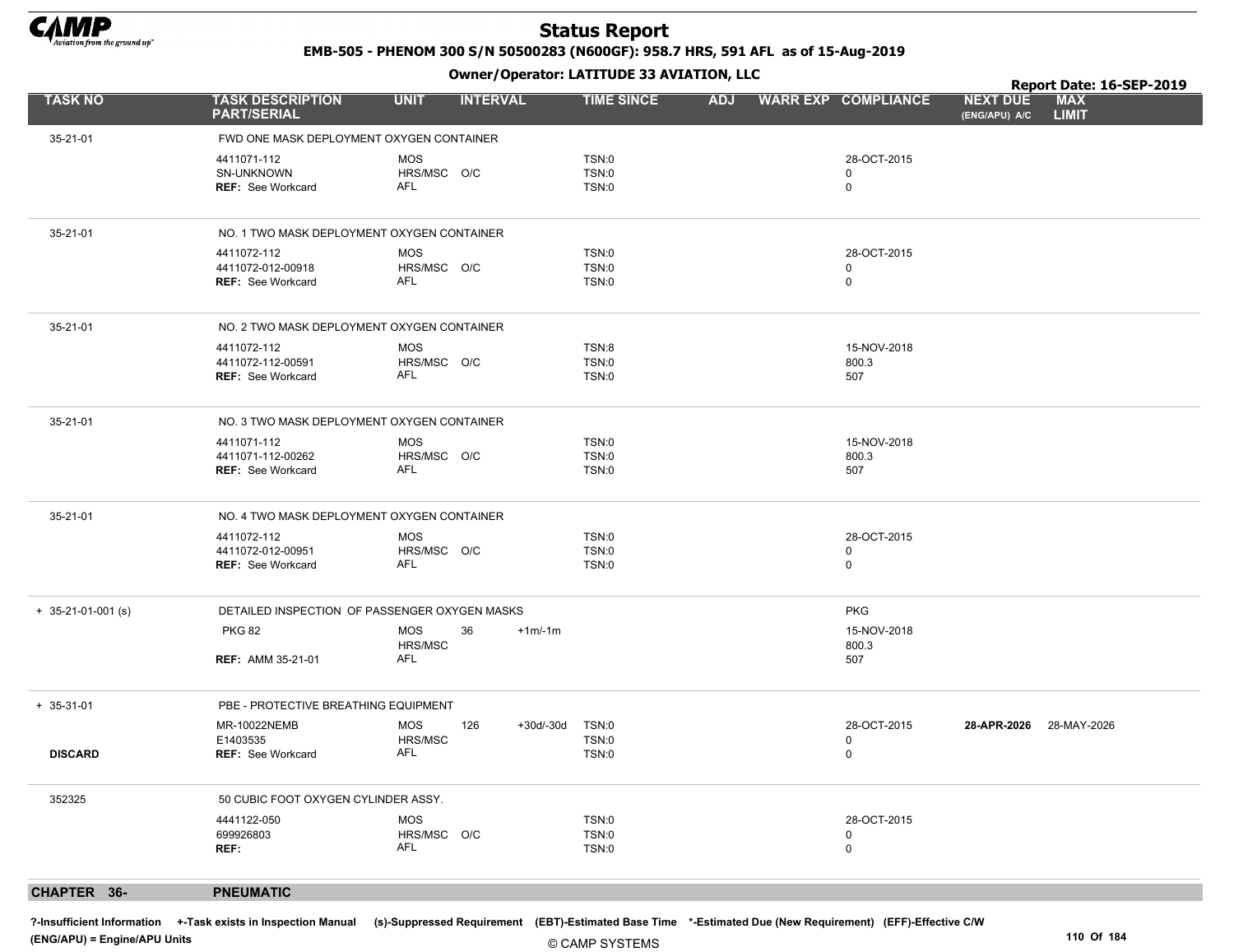

EMB-505 - PHENOM 300 S/N 50500283 (N600GF): 958.7 HRS, 591 AFL as of 15-Aug-2019

Owner/Operator: LATITUDE 33 AVIATION, LLC

|                      |                                                                                  |                                          |                          | Owner / Operator: EATITODE 33 AVIATION, LLC |            |                                           |                                  | Report Date: 16-SEP-2019   |  |
|----------------------|----------------------------------------------------------------------------------|------------------------------------------|--------------------------|---------------------------------------------|------------|-------------------------------------------|----------------------------------|----------------------------|--|
| <b>TASK NO</b>       | <b>TASK DESCRIPTION</b><br><b>PART/SERIAL</b>                                    | <b>UNIT</b>                              | <b>INTERVAL</b>          | <b>TIME SINCE</b>                           | <b>ADJ</b> | <b>WARR EXP COMPLIANCE</b>                | <b>NEXT DUE</b><br>(ENG/APU) A/C | <b>MAX</b><br><b>LIMIT</b> |  |
| 36-01-01             | PNEUMATIC INSC ILLUM PANEL                                                       |                                          |                          |                                             |            |                                           |                                  |                            |  |
|                      | 441-42633-002<br>1293<br>REF: See Workcard                                       | <b>MOS</b><br>HRS/MSC O/C<br><b>AFL</b>  |                          | TSN:0<br><b>TSN:0</b><br>TSN:0              |            | 28-OCT-2015<br>$\mathbf 0$<br>$\mathsf 0$ |                                  |                            |  |
| 36-11-01             | LEFT PYLON BLEED PRESSURE REGULATING SHUTOFF VALVE                               |                                          |                          |                                             |            |                                           |                                  |                            |  |
|                      | RYLB-53505-3<br>0325<br>REF: See Workcard                                        | <b>MOS</b><br>HRS/MSC O/C<br><b>AFL</b>  |                          | TSN:0<br>TSN:0<br>TSN:0                     |            | 28-OCT-2015<br>$\mathbf 0$<br>$\mathsf 0$ |                                  |                            |  |
| 36-11-01             | RIGHT PYLON BLEED PRESSURE REGULATING SHUTOFF VALVE                              |                                          |                          |                                             |            |                                           |                                  |                            |  |
|                      | RYLB-53505-4<br>0316<br><b>REF: See Workcard</b>                                 | <b>MOS</b><br>HRS/MSC O/C<br><b>AFL</b>  |                          | TSN:0<br>TSN:0<br>TSN:0                     |            | 28-OCT-2015<br>$\mathbf 0$<br>$\mathbf 0$ |                                  |                            |  |
| $+$ 36-11-01-001 (s) | RESTORATION (CLEANING) OF BLEED PRESSURE REGULATING SHUTOFF VALVE (PRSOV) FILTER |                                          |                          |                                             |            | <b>PKG</b>                                |                                  |                            |  |
|                      | <b>PKG 50</b><br><b>REF: AMM 36-11-01</b>                                        | <b>MOS</b><br>HRS/MSC 6000<br><b>AFL</b> | $+30/-30$                |                                             |            | 28-OCT-2015<br>$\mathbf 0$<br>$\mathbf 0$ |                                  |                            |  |
| $+$ 36-11-01-002 (s) | OPERATIONAL CHECK OF BLEED MANUAL SHUT-OFF FUNCTION                              |                                          |                          |                                             |            | <b>PKG</b>                                |                                  |                            |  |
|                      | PKG <sub>1</sub>                                                                 | <b>MOS</b><br>HRS/MSC 600                | $+30/-30$                |                                             |            | 06-NOV-2017<br>547.6                      |                                  |                            |  |
|                      | <b>REF: AMM 36-11-00</b>                                                         | <b>AFL</b>                               |                          |                                             |            | 370                                       |                                  |                            |  |
| $+ 36-11-02-001$ (s) | DETAILED INSPECTION OF BLEED LINE WATER DRAINS                                   |                                          |                          |                                             |            | <b>PKG</b>                                |                                  |                            |  |
|                      | <b>PKG 12</b>                                                                    | <b>MOS</b><br>24<br>HRS/MSC 1200         | $+30d/-30d$<br>$+30/-30$ |                                             |            | 06-NOV-2017<br>547.6                      |                                  |                            |  |
|                      | <b>REF: AMM 36-11-02</b>                                                         | <b>AFL</b>                               |                          |                                             |            | 370                                       |                                  |                            |  |
| 36-11-03             | AMS CONTROLLER                                                                   |                                          |                          |                                             |            |                                           |                                  |                            |  |
|                      | SYLZ-53632-205<br>0369A<br><b>REF: See Workcard</b>                              | <b>MOS</b><br>HRS/MSC O/C<br><b>AFL</b>  |                          | TSN:0<br><b>TSN:0</b><br>TSN:0              |            | 28-OCT-2015<br>$\mathbf 0$<br>$\mathbf 0$ |                                  |                            |  |
| 36-11-04             | NO. 1 ENGINE FAN AIR VALVE                                                       |                                          |                          |                                             |            |                                           |                                  |                            |  |
|                      | RYLB-53527-1<br>0615<br><b>REF: See Workcard</b>                                 | MOS<br>HRS/MSC O/C<br>AFL                |                          | TSN:0<br>TSN:0<br>TSN:0                     |            | 28-OCT-2015<br>$\mathbf 0$<br>$\mathbf 0$ |                                  |                            |  |

© CAMP SYSTEMS ?-Insufficient Information +-Task exists in Inspection Manual (s)-Suppressed Requirement (EBT)-Estimated Base Time \*-Estimated Due (New Requirement) (EFF)-Effective C/W (ENG/APU) = Engine/APU Units 111 Of 184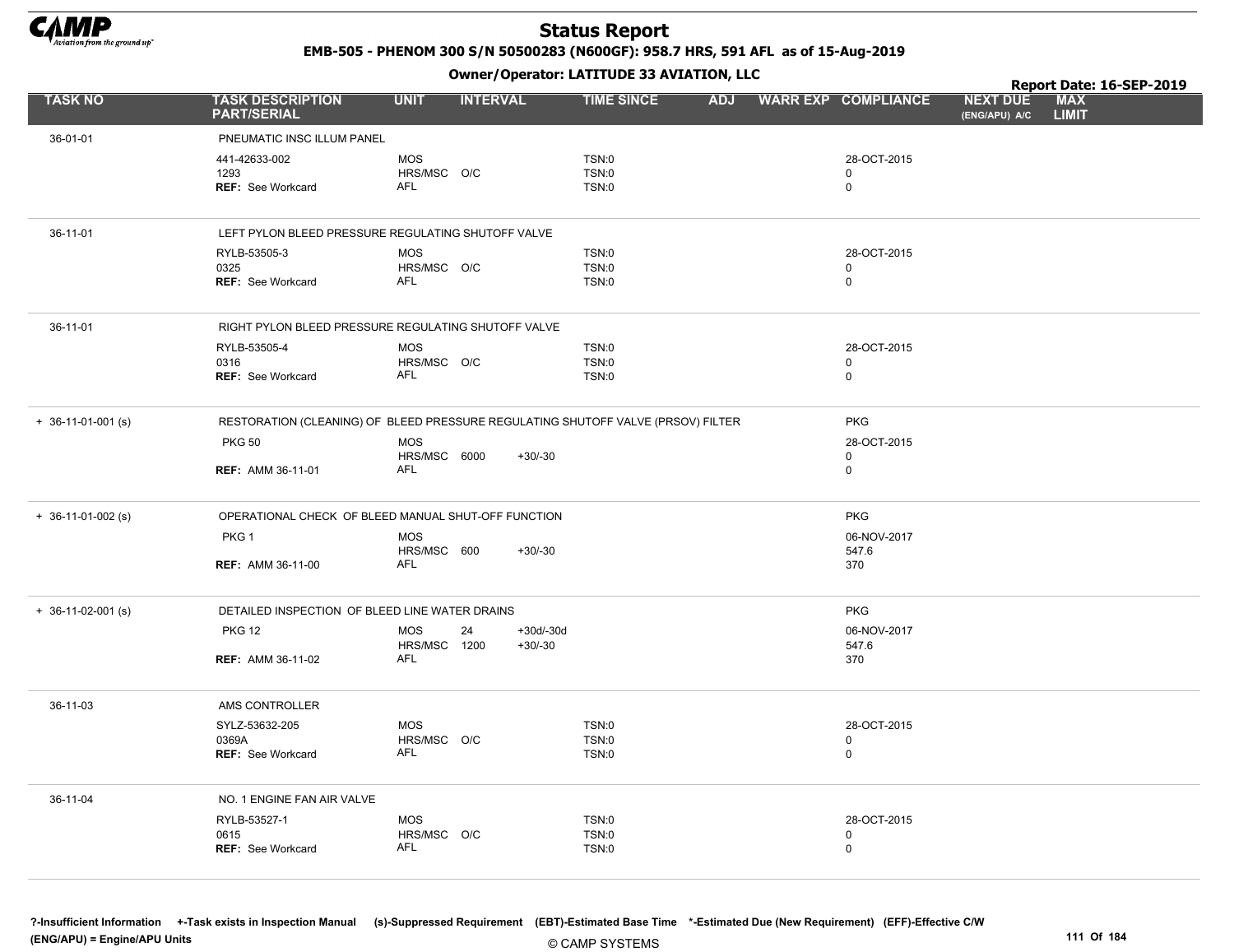

EMB-505 - PHENOM 300 S/N 50500283 (N600GF): 958.7 HRS, 591 AFL as of 15-Aug-2019

Owner/Operator: LATITUDE 33 AVIATION, LLC

|                            |                                                           |                                          |                 | Owner / Operator: EATITODE 33 AVIATION, LLC |            |                                           | Report Date: 16-SEP-2019         |                            |  |
|----------------------------|-----------------------------------------------------------|------------------------------------------|-----------------|---------------------------------------------|------------|-------------------------------------------|----------------------------------|----------------------------|--|
| <b>TASK NO</b>             | <b>TASK DESCRIPTION</b><br><b>PART/SERIAL</b>             | <b>UNIT</b>                              | <b>INTERVAL</b> | <b>TIME SINCE</b>                           | <b>ADJ</b> | <b>WARR EXP COMPLIANCE</b>                | <b>NEXT DUE</b><br>(ENG/APU) A/C | <b>MAX</b><br><b>LIMIT</b> |  |
| 36-11-04                   | NO. 2 ENGINE FAN AIR VALVE                                |                                          |                 |                                             |            |                                           |                                  |                            |  |
|                            | RYLB-53527-1<br>0625<br><b>REF: See Workcard</b>          | <b>MOS</b><br>HRS/MSC O/C<br><b>AFL</b>  |                 | TSN:0<br><b>TSN:0</b><br>TSN:0              |            | 28-OCT-2015<br>$\mathbf 0$<br>$\mathbf 0$ |                                  |                            |  |
| $+ 36 - 11 - 04 - 001$ (s) | RESTORATION (CLEANING) OF FAN-AIR VALVE (FAV) FILTER      |                                          |                 |                                             |            | <b>PKG</b>                                |                                  |                            |  |
|                            | <b>PKG 50</b>                                             | <b>MOS</b><br>HRS/MSC 6000<br><b>AFL</b> | $+30/-30$       |                                             |            | 28-OCT-2015<br>0                          |                                  |                            |  |
|                            | <b>REF: AMM 36-11-04</b>                                  |                                          |                 |                                             |            | 0                                         |                                  |                            |  |
| 36-11-05                   | LH INCONEL 625 BLEED PRE-COOLER                           |                                          |                 |                                             |            |                                           |                                  |                            |  |
|                            | 10965000-105                                              | <b>MOS</b>                               |                 | TSN:0                                       |            | 28-OCT-2015                               |                                  |                            |  |
|                            | T0296<br><b>REF: See Workcard</b>                         | HRS/MSC O/C<br><b>AFL</b>                |                 | TSN:0<br>TSN:0                              |            | 0<br>0                                    |                                  |                            |  |
| 36-11-05                   | RH INCONEL 625 BLEED PRE-COOLER                           |                                          |                 |                                             |            |                                           |                                  |                            |  |
|                            | 10964000-105                                              | <b>MOS</b>                               |                 | TSN:0                                       |            | 28-OCT-2015                               |                                  |                            |  |
|                            | T0301<br><b>REF: See Workcard</b>                         | HRS/MSC O/C<br>AFL                       |                 | TSN:0<br>TSN:0                              |            | 0<br>0                                    |                                  |                            |  |
| 36-11-06                   | CROSS BLEED VALVE                                         |                                          |                 |                                             |            |                                           |                                  |                            |  |
|                            | RYLB-53506-1                                              | <b>MOS</b>                               |                 | TSN:0                                       |            | 28-OCT-2015                               |                                  |                            |  |
|                            | 0311<br>REF: See Workcard                                 | HRS/MSC O/C<br><b>AFL</b>                |                 | TSN:0<br>TSN:0                              |            | $\mathbf 0$<br>0                          |                                  |                            |  |
| $+$ 36-11-06-001 (s)       | OPERATIONAL CHECK OF CROSS-BLEED MANUAL SHUT-OFF FUNCTION |                                          |                 |                                             |            | <b>PKG</b>                                |                                  |                            |  |
|                            | PKG <sub>1</sub>                                          | <b>MOS</b>                               |                 |                                             |            | 06-NOV-2017                               |                                  |                            |  |
|                            | <b>REF: AMM 36-11-06</b>                                  | HRS/MSC 600<br><b>AFL</b>                | $+30/-30$       |                                             |            | 547.6<br>370                              |                                  |                            |  |
| $+ 36-11-06-002$ (s)       | RESTORATION (CLEANING) OF CROSS-BLEED VALVE (XBV) FILTER  |                                          |                 |                                             |            | <b>PKG</b>                                |                                  |                            |  |
|                            | <b>PKG 50</b>                                             | <b>MOS</b>                               |                 |                                             |            | 28-OCT-2015                               |                                  |                            |  |
|                            | <b>REF: AMM 36-11-06</b>                                  | HRS/MSC 6000<br><b>AFL</b>               | $+30/-30$       |                                             |            | 0<br>$\mathbf 0$                          |                                  |                            |  |
| 36-11-07                   | NO. 1 BLEED PRESSURE TRANSDUCER                           |                                          |                 |                                             |            |                                           |                                  |                            |  |
|                            | APTE-479F-1000-200G                                       | <b>MOS</b>                               |                 | TSN:0                                       |            | 28-OCT-2015                               |                                  |                            |  |
|                            | 8236-12-67<br><b>REF: See Workcard</b>                    | HRS/MSC O/C<br>AFL                       |                 | TSN:0<br>TSN:0                              |            | 0<br>0                                    |                                  |                            |  |
|                            |                                                           |                                          |                 |                                             |            |                                           |                                  |                            |  |

?-Insufficient Information +-Task exists in Inspection Manual (s)-Suppressed Requirement (EBT)-Estimated Base Time \*-Estimated Due (New Requirement) (EFF)-Effective C/W (ENG/APU) = Engine/APU Units 112 Of 184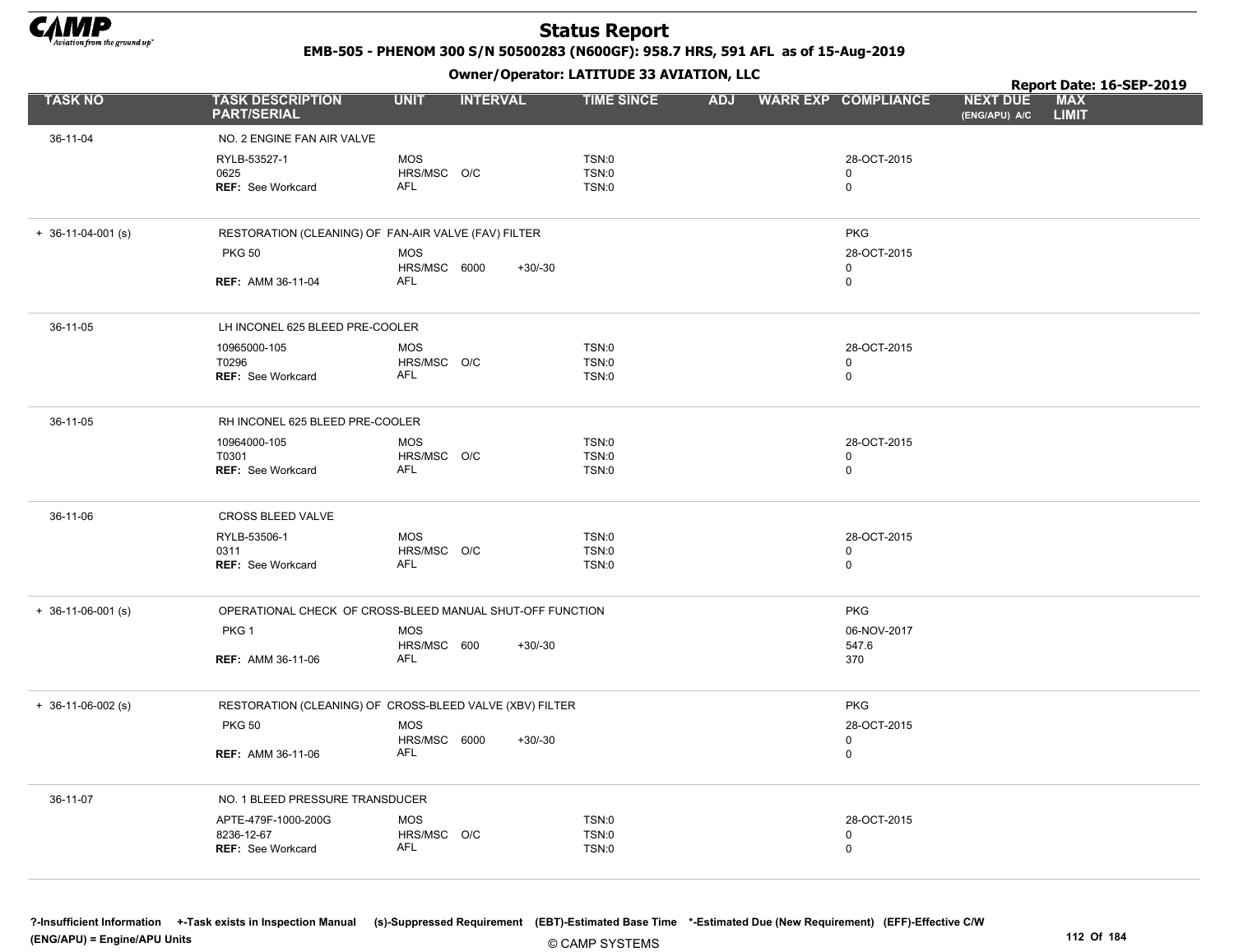

EMB-505 - PHENOM 300 S/N 50500283 (N600GF): 958.7 HRS, 591 AFL as of 15-Aug-2019

Owner/Operator: LATITUDE 33 AVIATION, LLC

|                            |                                                        |                                          |           | Owner / Operator. EATTTODE 33 AVIATION, LLC |            |                                           |                                  | Report Date: 16-SEP-2019   |  |
|----------------------------|--------------------------------------------------------|------------------------------------------|-----------|---------------------------------------------|------------|-------------------------------------------|----------------------------------|----------------------------|--|
| <b>TASK NO</b>             | <b>TASK DESCRIPTION</b><br><b>PART/SERIAL</b>          | <b>UNIT</b><br><b>INTERVAL</b>           |           | <b>TIME SINCE</b>                           | <b>ADJ</b> | <b>WARR EXP COMPLIANCE</b>                | <b>NEXT DUE</b><br>(ENG/APU) A/C | <b>MAX</b><br><b>LIMIT</b> |  |
| 36-11-07                   | NO. 2 BLEED PRESSURE TRANSDUCER                        |                                          |           |                                             |            |                                           |                                  |                            |  |
|                            | APTE-479F-1000-200G<br>8236-12-95<br>REF: See Workcard | <b>MOS</b><br>HRS/MSC O/C<br><b>AFL</b>  |           | TSN:0<br>TSN:0<br>TSN:0                     |            | 28-OCT-2015<br>0<br>$\mathbf 0$           |                                  |                            |  |
| 36-11-08                   | NO. 1 BLEED TEMPERATURE SENSOR                         |                                          |           |                                             |            |                                           |                                  |                            |  |
|                            | 8TJ107DAJ1<br>DTU3736<br>REF: See Workcard             | <b>MOS</b><br>HRS/MSC O/C<br><b>AFL</b>  |           | TSN:0<br>TSN:0<br>TSN:0                     |            | 28-OCT-2015<br>0<br>$\mathbf 0$           |                                  |                            |  |
| 36-11-08                   | NO. 2 BLEED TEMPERATURE SENSOR                         |                                          |           |                                             |            |                                           |                                  |                            |  |
|                            | 8TJ107DAJ1<br>DTW5560<br><b>REF: See Workcard</b>      | <b>MOS</b><br>HRS/MSC O/C<br>AFL         |           | TSN:0<br>TSN:0<br>TSN:0                     |            | 28-OCT-2015<br>$\mathbf 0$<br>$\mathbf 0$ |                                  |                            |  |
| 36-11-08                   | NO. 3 BLEED TEMPERATURE SENSOR                         |                                          |           |                                             |            |                                           |                                  |                            |  |
|                            | 8TJ107DAJ1<br>DTW6406<br>REF: See Workcard             | <b>MOS</b><br>HRS/MSC O/C<br>AFL         |           | TSN:0<br>TSN:0<br>TSN:0                     |            | 28-OCT-2015<br>0<br>$\mathbf 0$           |                                  |                            |  |
| 36-11-08                   | NO. 4 BLEED TEMPERATURE SENSOR                         |                                          |           |                                             |            |                                           |                                  |                            |  |
|                            | 8TJ107DAJ1<br>DTW6409<br>REF: See Workcard             | <b>MOS</b><br>HRS/MSC O/C<br><b>AFL</b>  |           | TSN:0<br>TSN:0<br>TSN:0                     |            | 28-OCT-2015<br>0<br>$\mathbf 0$           |                                  |                            |  |
| $+$ 36-11-08-001 (s)       | FUNCTIONAL CHECK NO. 1 BLEED AIR TEMPERATURE SENSOR    |                                          |           |                                             |            | <b>PKG</b>                                |                                  |                            |  |
|                            | <b>PKG 50</b><br><b>REF: AMM 36-11-08</b>              | <b>MOS</b><br>HRS/MSC 6000<br><b>AFL</b> | $+30/-30$ |                                             |            | 28-OCT-2015<br>$\mathbf 0$<br>$\mathbf 0$ |                                  |                            |  |
| $+$ 36-11-08-001 (s)       | FUNCTIONAL CHECK NO. 2 BLEED AIR TEMPERATURE SENSOR    |                                          |           |                                             |            | <b>PKG</b>                                |                                  |                            |  |
|                            | <b>PKG 50</b>                                          | <b>MOS</b>                               |           |                                             |            | 28-OCT-2015                               |                                  |                            |  |
|                            | <b>REF: AMM 36-11-08</b>                               | HRS/MSC 6000<br>AFL                      | $+30/-30$ |                                             |            | 0<br>$\mathbf 0$                          |                                  |                            |  |
| $+ 36 - 11 - 08 - 001$ (s) | FUNCTIONAL CHECK NO. 3 BLEED AIR TEMPERATURE SENSOR    |                                          |           |                                             |            | <b>PKG</b>                                |                                  |                            |  |
|                            | <b>PKG 50</b>                                          | <b>MOS</b><br>HRS/MSC 6000               | $+30/-30$ |                                             |            | 28-OCT-2015<br>$\mathbf 0$                |                                  |                            |  |
|                            | <b>REF: AMM 36-11-08</b>                               | <b>AFL</b>                               |           |                                             |            | $\mathbf 0$                               |                                  |                            |  |

?-Insufficient Information +-Task exists in Inspection Manual (s)-Suppressed Requirement (EBT)-Estimated Base Time \*-Estimated Due (New Requirement) (EFF)-Effective C/W (ENG/APU) = Engine/APU Units 113 Of 184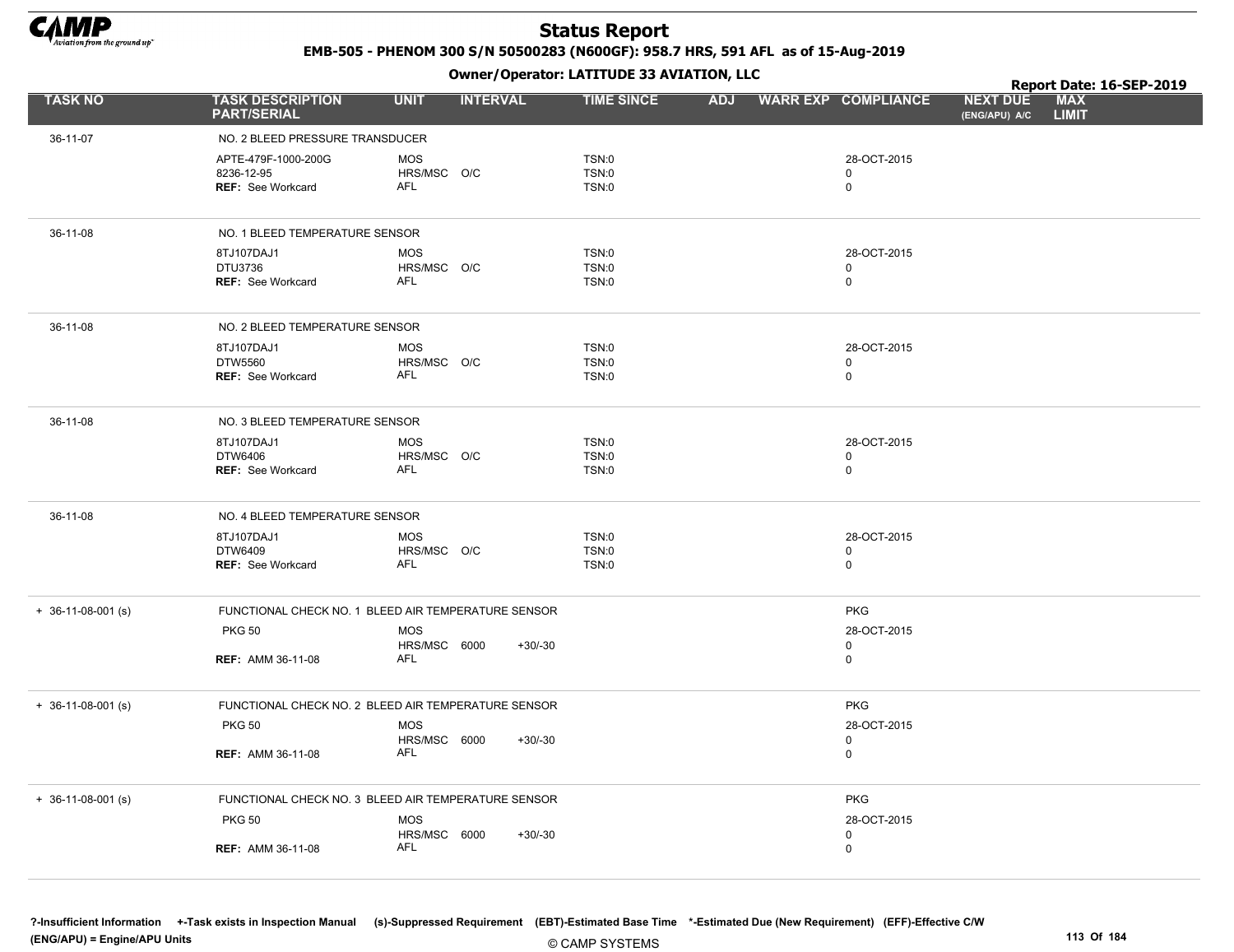

EMB-505 - PHENOM 300 S/N 50500283 (N600GF): 958.7 HRS, 591 AFL as of 15-Aug-2019

Owner/Operator: LATITUDE 33 AVIATION, LLC

|                      |                                                     |                                |           | Owner / Operator. LATTTODE 33 AVIATION, LLC |                            |                                  | Report Date: 16-SEP-2019   |
|----------------------|-----------------------------------------------------|--------------------------------|-----------|---------------------------------------------|----------------------------|----------------------------------|----------------------------|
| <b>TASK NO</b>       | <b>TASK DESCRIPTION</b><br><b>PART/SERIAL</b>       | <b>UNIT</b><br><b>INTERVAL</b> |           | <b>TIME SINCE</b><br><b>ADJ</b>             | <b>WARR EXP COMPLIANCE</b> | <b>NEXT DUE</b><br>(ENG/APU) A/C | <b>MAX</b><br><b>LIMIT</b> |
| $+ 36-11-08-001$ (s) | FUNCTIONAL CHECK NO. 4 BLEED AIR TEMPERATURE SENSOR |                                |           |                                             | <b>PKG</b>                 |                                  |                            |
|                      | <b>PKG 50</b>                                       | <b>MOS</b>                     |           |                                             | 28-OCT-2015                |                                  |                            |
|                      |                                                     | HRS/MSC 6000                   | $+30/-30$ |                                             | $\mathbf 0$                |                                  |                            |
|                      | <b>REF: AMM 36-11-08</b>                            | AFL                            |           |                                             | 0                          |                                  |                            |
| $+ 36-21-01-001$     | OPERATIONAL CHECK OF BLEED LEAKAGE SENSORS          |                                |           |                                             |                            |                                  |                            |
|                      |                                                     | <b>MOS</b>                     |           |                                             | 28-OCT-2015                |                                  |                            |
| <b>AIRWORTHINESS</b> | <b>REF: AMM 36-21-01</b>                            | HRS/MSC 6000<br>AFL            | $+30/-30$ |                                             | $\mathbf 0$<br>0           | 6000                             | 6030                       |
| CHAPTER 38-          | <b>WATER/WASTE</b>                                  |                                |           |                                             |                            |                                  |                            |
| 38-33-07             | WASTE DRAIN VALVE                                   |                                |           |                                             |                            |                                  |                            |
|                      | 0218-0032-1                                         | <b>MOS</b>                     |           | <b>TSN:0</b>                                | 28-OCT-2015                |                                  |                            |
|                      | 227005<br><b>REF: See Workcard</b>                  | HRS/MSC O/C<br>AFL             |           | <b>TSN:0</b><br>TSN:0                       | $\mathbf 0$<br>0           |                                  |                            |
|                      |                                                     |                                |           |                                             |                            |                                  |                            |
| CHAPTER 44-          | <b>CABIN SYSTEMS</b>                                |                                |           |                                             |                            |                                  |                            |
| 44-12-07             | 3-CHANNEL AUDIO AMPLIFER                            |                                |           |                                             |                            |                                  |                            |
|                      | 0700-005                                            | <b>MOS</b>                     |           | TSN:0                                       | 28-OCT-2015                |                                  |                            |
|                      | 15020009<br>REF: See Workcard                       | HRS/MSC O/C<br>AFL             |           | <b>TSN:0</b><br>TSN:0                       | 0<br>0                     |                                  |                            |
|                      |                                                     |                                |           |                                             |                            |                                  |                            |
| 44-21-09             | IFE INSC ILLUM PANEL                                |                                |           |                                             |                            |                                  |                            |
|                      | 441-42725-001                                       | <b>MOS</b>                     |           | <b>TSN:0</b>                                | 28-OCT-2015                |                                  |                            |
|                      | SN-UNKNOWN<br>REF: See Workcard                     | HRS/MSC O/C<br>AFL             |           | <b>TSN:0</b><br>TSN:0                       | $\mathbf 0$<br>0           |                                  |                            |
|                      |                                                     |                                |           |                                             |                            |                                  |                            |
| 44-21-11             | <b>XM RECEIVER</b>                                  |                                |           |                                             |                            |                                  |                            |
|                      | 0500-200                                            | <b>MOS</b>                     |           | <b>TSN:0</b>                                | 28-OCT-2015                |                                  |                            |
|                      | 15010157<br>REF: See Workcard                       | HRS/MSC O/C<br>AFL             |           | <b>TSN:0</b><br>TSN:0                       | 0<br>0                     |                                  |                            |
|                      |                                                     |                                |           |                                             |                            |                                  |                            |
| 44-21-13             | XM HEAD CONTROL                                     |                                |           |                                             |                            |                                  |                            |
|                      | 0500-300                                            | <b>MOS</b>                     |           | <b>TSN:0</b>                                | 28-OCT-2015                |                                  |                            |
|                      | 14020246<br>REF: See Workcard                       | HRS/MSC O/C<br>AFL             |           | <b>TSN:0</b><br>TSN:0                       | $\mathbf 0$<br>0           |                                  |                            |
|                      |                                                     |                                |           |                                             |                            |                                  |                            |

?-Insufficient Information +-Task exists in Inspection Manual (s)-Suppressed Requirement (EBT)-Estimated Base Time \*-Estimated Due (New Requirement) (EFF)-Effective C/W (ENG/APU) = Engine/APU Units 114 Of 184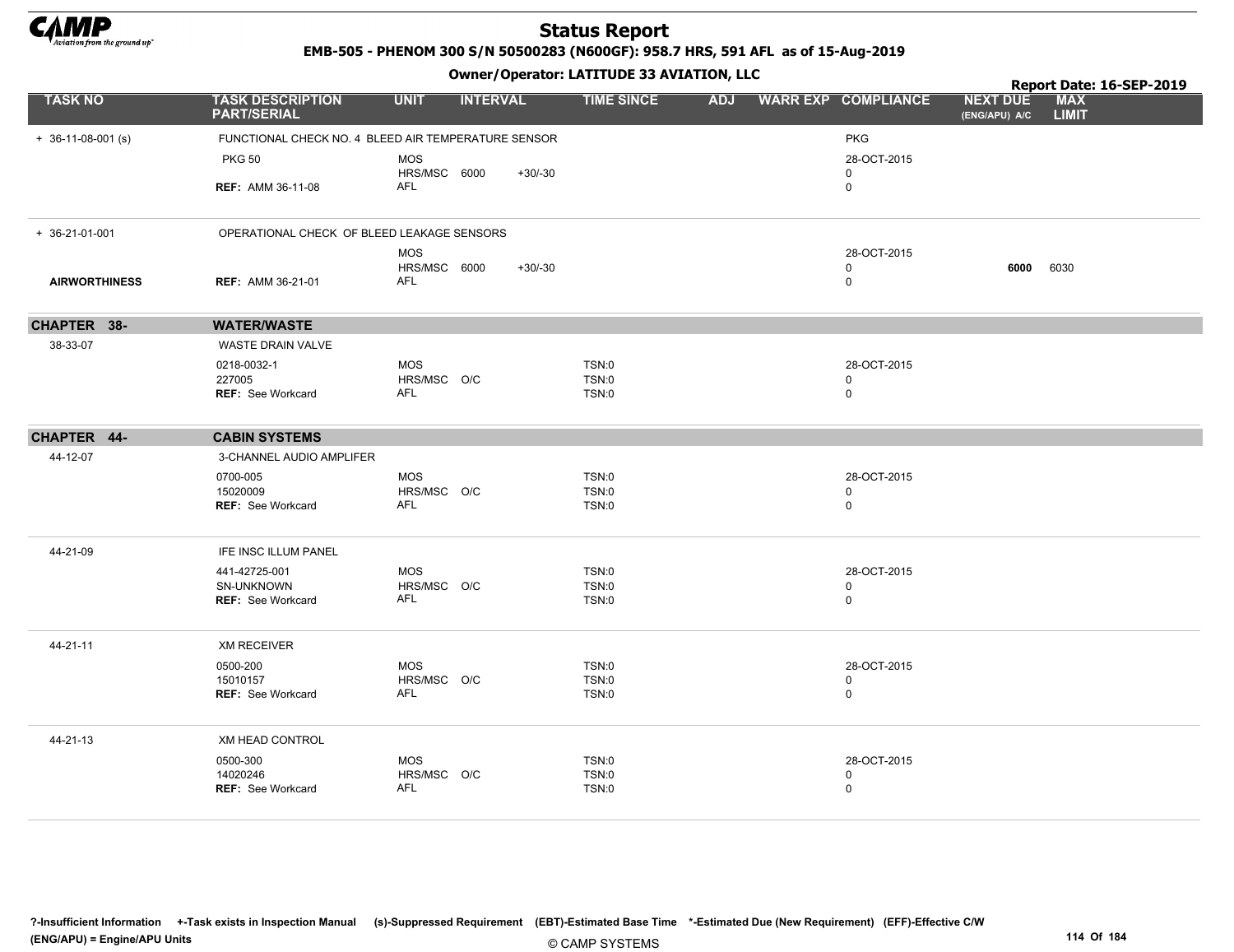

EMB-505 - PHENOM 300 S/N 50500283 (N600GF): 958.7 HRS, 591 AFL as of 15-Aug-2019

Owner/Operator: LATITUDE 33 AVIATION, LLC

|                |                                                       |                                         | Report Date: 16-SEP-2019                     |            |                                           |                                  |                            |
|----------------|-------------------------------------------------------|-----------------------------------------|----------------------------------------------|------------|-------------------------------------------|----------------------------------|----------------------------|
| <b>TASK NO</b> | <b>TASK DESCRIPTION</b><br><b>PART/SERIAL</b>         | <b>UNIT</b><br><b>INTERVAL</b>          | <b>TIME SINCE</b>                            | <b>ADJ</b> | <b>WARR EXP COMPLIANCE</b>                | <b>NEXT DUE</b><br>(ENG/APU) A/C | <b>MAX</b><br><b>LIMIT</b> |
| 44-21-15       | AUDIO VOLUME CONTROLLER                               |                                         |                                              |            |                                           |                                  |                            |
|                | 0700-008<br>14120403<br><b>REF: See Workcard</b>      | <b>MOS</b><br>HRS/MSC O/C<br>AFL        | <b>TSN:0</b><br><b>TSN:0</b><br><b>TSN:0</b> |            | 28-OCT-2015<br>0<br>$\mathbf 0$           |                                  |                            |
| 44-21-17       | IR RECEIVER WITH CONNECTOR                            |                                         |                                              |            |                                           |                                  |                            |
|                | 0500-006<br>15010308<br>REF: See Workcard             | <b>MOS</b><br>HRS/MSC O/C<br><b>AFL</b> | TSN:0<br><b>TSN:0</b><br><b>TSN:0</b>        |            | 28-OCT-2015<br>$\mathbf 0$<br>$\mathbf 0$ |                                  |                            |
| 44-21-19       | IR REMOTE CONTOLLER                                   |                                         |                                              |            |                                           |                                  |                            |
|                | 0500-028<br>15030082<br>REF: See Workcard             | <b>MOS</b><br>HRS/MSC O/C<br>AFL        | <b>TSN:0</b><br>TSN:0<br><b>TSN:0</b>        |            | 28-OCT-2015<br>$\mathbf 0$<br>$\mathsf 0$ |                                  |                            |
| 44-21-21       | WIRELESS AUDIO TRANSMITTER                            |                                         |                                              |            |                                           |                                  |                            |
|                | 0700-009<br>15050330<br>REF: See Workcard             | <b>MOS</b><br>HRS/MSC O/C<br>AFL        | <b>TSN:0</b><br><b>TSN:0</b><br><b>TSN:0</b> |            | 28-OCT-2015<br>$\mathbf 0$<br>$\mathsf 0$ |                                  |                            |
| 44-21-23       | NO. 1 WIRELESS HEADPHONE                              |                                         |                                              |            |                                           |                                  |                            |
|                | 0500-100<br>15050029<br><b>REF: GENERIC NO REF</b>    | <b>MOS</b><br>HRS/MSC O/C<br>AFL        | TSN:0<br><b>TSN:0</b><br>TSN:0               |            | 28-OCT-2015<br>$\mathbf 0$<br>$\mathsf 0$ |                                  |                            |
| 44-22-01       | CABIN ENTERTAINMENT - MOVING MAP/CD/DVD PLAYER        |                                         |                                              |            |                                           |                                  |                            |
|                | 0604-001<br>SN-UNKNOWN<br><b>REF: See Workcard</b>    | <b>MOS</b><br>HRS/MSC O/C<br><b>AFL</b> | <b>TSN:0</b><br><b>TSN:0</b><br><b>TSN:0</b> |            | 28-OCT-2015<br>$\mathbf 0$<br>$\mathbf 0$ |                                  |                            |
| 44-22-02       | LEFT AFT CABIN SPEAKER                                |                                         |                                              |            |                                           |                                  |                            |
|                | AS-23-0211<br>0346<br><b>REF: GENERIC NO REF</b>      | <b>MOS</b><br>HRS/MSC O/C<br>AFL        | TSN:0<br><b>TSN:0</b><br><b>TSN:0</b>        |            | 15-NOV-2018<br>800.3<br>507               |                                  |                            |
| 44-22-02       | LEFT FORWARD CABIN SPEAKER                            |                                         |                                              |            |                                           |                                  |                            |
|                | <b>PN</b><br>SN-UNKNOWN<br><b>REF: GENERIC NO REF</b> | <b>MOS</b><br>HRS/MSC O/C<br><b>AFL</b> | <b>TSN:0</b><br>TSN:0<br>TSN:0               |            | 28-OCT-2015<br>$\mathbf 0$<br>$\mathsf 0$ |                                  |                            |

?-Insufficient Information +-Task exists in Inspection Manual (s)-Suppressed Requirement (EBT)-Estimated Base Time \*-Estimated Due (New Requirement) (EFF)-Effective C/W (ENG/APU) = Engine/APU Units 115 Of 184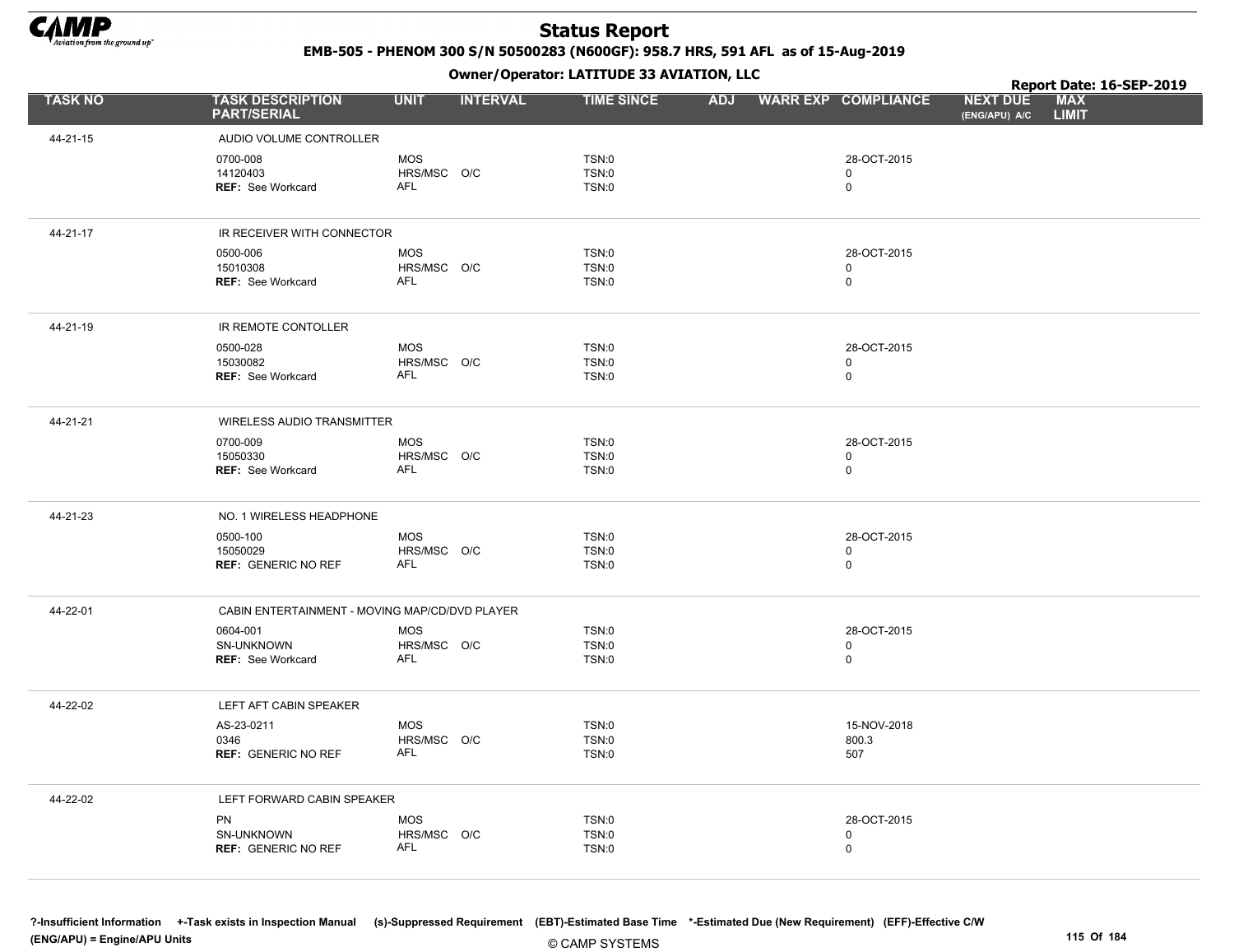

EMB-505 - PHENOM 300 S/N 50500283 (N600GF): 958.7 HRS, 591 AFL as of 15-Aug-2019

Owner/Operator: LATITUDE 33 AVIATION, LLC

|                      |                                                            |                           | .                 |                       |            |                            |                                  | Report Date: 16-SEP-2019   |  |
|----------------------|------------------------------------------------------------|---------------------------|-------------------|-----------------------|------------|----------------------------|----------------------------------|----------------------------|--|
| <b>TASK NO</b>       | <b>TASK DESCRIPTION</b><br><b>PART/SERIAL</b>              | <b>UNIT</b>               | <b>INTERVAL</b>   | <b>TIME SINCE</b>     | <b>ADJ</b> | <b>WARR EXP COMPLIANCE</b> | <b>NEXT DUE</b><br>(ENG/APU) A/C | <b>MAX</b><br><b>LIMIT</b> |  |
| 44-22-02             | RIGHT AFT CABIN SPEAKER                                    |                           |                   |                       |            |                            |                                  |                            |  |
|                      | <b>PN</b>                                                  | <b>MOS</b>                |                   | TSN:0                 |            | 28-OCT-2015                |                                  |                            |  |
|                      | SN-UNKNOWN                                                 | HRS/MSC O/C               |                   | TSN:0                 |            | 0                          |                                  |                            |  |
|                      | <b>REF: GENERIC NO REF</b>                                 | AFL                       |                   | <b>TSN:0</b>          |            | $\mathbf 0$                |                                  |                            |  |
| 44-22-02             | RIGHT FORWARD CABIN SPEAKER                                |                           |                   |                       |            |                            |                                  |                            |  |
|                      |                                                            |                           |                   |                       |            |                            |                                  |                            |  |
|                      | <b>PN</b><br>SN-UNKNOWN                                    | <b>MOS</b><br>HRS/MSC O/C |                   | TSN:0<br><b>TSN:0</b> |            | 28-OCT-2015<br>0           |                                  |                            |  |
|                      | <b>REF: GENERIC NO REF</b>                                 | <b>AFL</b>                |                   | TSN:0                 |            | $\mathbf 0$                |                                  |                            |  |
| 44-22-03             | 10.4 INCH FOLD DOWN MONITOR-                               |                           |                   |                       |            |                            |                                  |                            |  |
|                      |                                                            |                           |                   |                       |            |                            |                                  |                            |  |
|                      | 1043-306<br>15020133                                       | <b>MOS</b><br>HRS/MSC O/C |                   | TSN:0<br>TSN:0        |            | 28-OCT-2015<br>$\mathbf 0$ |                                  |                            |  |
|                      | REF: See Workcard                                          | <b>AFL</b>                |                   | TSN:0                 |            | $\mathbf 0$                |                                  |                            |  |
|                      |                                                            |                           |                   |                       |            |                            |                                  |                            |  |
| 44-32-01             | ATG5000 TRANSCEIVER                                        |                           |                   |                       |            |                            |                                  |                            |  |
|                      | P15864-02                                                  | <b>MOS</b>                |                   | TSR:0                 |            | 12-SEP-2018                |                                  |                            |  |
|                      | 1586400217040<br><b>REF: See Workcard</b>                  | HRS/MSC O/C<br>AFL        |                   | TSR:0<br>TSR:0        |            | 769.2<br>489               |                                  |                            |  |
|                      |                                                            |                           |                   |                       |            |                            |                                  |                            |  |
| 444030               | SUPPORT ASSY IFE                                           |                           |                   |                       |            |                            |                                  |                            |  |
|                      | 505-29230-401                                              | <b>MOS</b>                |                   | TSN:0                 |            | 28-OCT-2015                |                                  |                            |  |
|                      | SN-UNKNOWN<br>REF:                                         | HRS/MSC O/C<br><b>AFL</b> |                   | <b>TSN:0</b><br>TSN:0 |            | $\mathbf 0$<br>$\mathbf 0$ |                                  |                            |  |
|                      |                                                            |                           |                   |                       |            |                            |                                  |                            |  |
| CHAPTER 52-          | <b>DOORS</b>                                               |                           |                   |                       |            |                            |                                  |                            |  |
| 52-00-00             | <b>KEY LOCK KIT</b>                                        |                           |                   |                       |            |                            |                                  |                            |  |
|                      | 505-09736-901                                              | <b>MOS</b>                |                   | <b>TSN:0</b>          |            | 28-OCT-2015                |                                  |                            |  |
|                      | 8MA000151CM<br><b>REF: GENERIC NO REF</b>                  | HRS/MSC O/C<br>AFL        |                   | TSN:0<br>TSN:0        |            | 0<br>$\mathbf 0$           |                                  |                            |  |
|                      |                                                            |                           |                   |                       |            |                            |                                  |                            |  |
| $+ 52-10-00-001$ (s) | INTERNAL DETAILED VISUAL INSPECTION OF MAIN DOOR STRUCTURE |                           |                   |                       |            | <b>PKG</b>                 |                                  |                            |  |
|                      | <b>PKG 84</b>                                              | <b>MOS</b>                | 60<br>$+30d/-30d$ |                       |            | 28-OCT-2015                |                                  |                            |  |
|                      |                                                            | HRS/MSC                   |                   |                       |            | $\mathbf 0$                |                                  |                            |  |
|                      | <b>REF: NDT PART 5 52-10-00</b>                            | <b>AFL</b>                |                   |                       |            | 0                          |                                  |                            |  |
| $+ 52-10-01-001$ (s) | EXTERNAL DETAILED VISUAL INSPECTION OF MAIN DOOR STRUCTURE |                           |                   |                       |            | <b>PKG</b>                 |                                  |                            |  |
|                      | <b>PKG 84</b>                                              | MOS                       | 60<br>+30d/-30d   |                       |            | 28-OCT-2015                |                                  |                            |  |
|                      |                                                            | HRS/MSC                   |                   |                       |            | $\mathbf 0$                |                                  |                            |  |
|                      | <b>REF: NDT PART 5 52-10-00</b>                            | <b>AFL</b>                |                   |                       |            | 0                          |                                  |                            |  |
|                      |                                                            |                           |                   |                       |            |                            |                                  |                            |  |

?-Insufficient Information +-Task exists in Inspection Manual (s)-Suppressed Requirement (EBT)-Estimated Base Time \*-Estimated Due (New Requirement) (EFF)-Effective C/W (ENG/APU) = Engine/APU Units 116 Of 184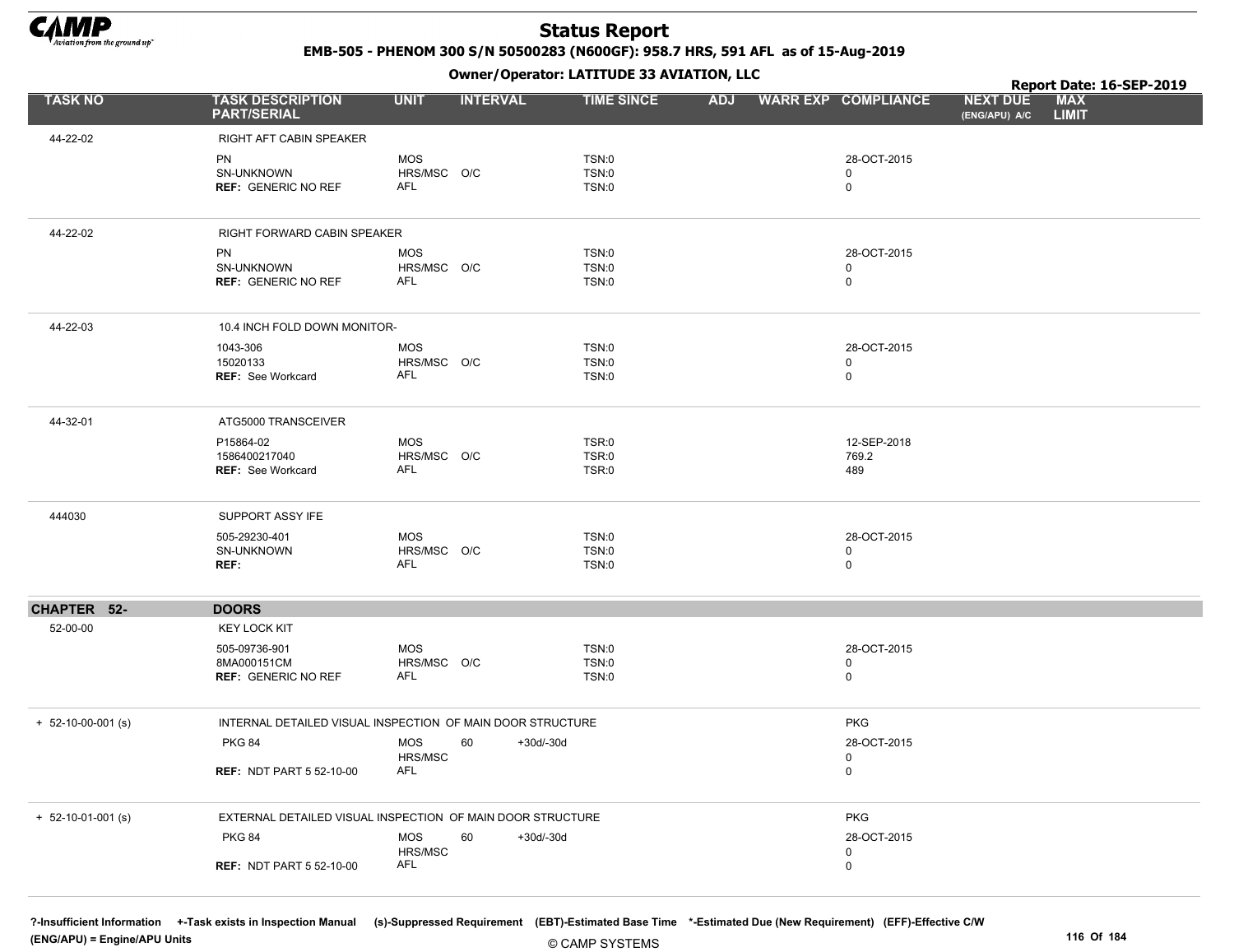

EMB-505 - PHENOM 300 S/N 50500283 (N600GF): 958.7 HRS, 591 AFL as of 15-Aug-2019

|                            |                                                        |                                    | Report Date: 16-SEP-2019 |                                                                                                      |            |  |                            |                                  |                            |
|----------------------------|--------------------------------------------------------|------------------------------------|--------------------------|------------------------------------------------------------------------------------------------------|------------|--|----------------------------|----------------------------------|----------------------------|
| <b>TASK NO</b>             | <b>TASK DESCRIPTION</b><br><b>PART/SERIAL</b>          | <b>UNIT</b>                        | <b>INTERVAL</b>          | <b>TIME SINCE</b>                                                                                    | <b>ADJ</b> |  | <b>WARR EXP COMPLIANCE</b> | <b>NEXT DUE</b><br>(ENG/APU) A/C | <b>MAX</b><br><b>LIMIT</b> |
| + 52-10-01-01-901          | <b>EXTERNAL</b>                                        |                                    |                          | GENERAL VISUAL INSPECTION OF DOOR, FUSELAGE HINGES AND FASTENERS. MAIN DOOR STRUCTURE -              |            |  |                            |                                  |                            |
|                            |                                                        | <b>MOS</b><br><b>HRS/MSC 17500</b> |                          |                                                                                                      |            |  | 28-OCT-2015                | 17500 M                          |                            |
| <b>AIRWORTHINESS</b>       | <b>REF: NDT PART 5 52-10-00</b>                        | AFL                                | 14000                    |                                                                                                      |            |  |                            | 14000 M                          |                            |
| + 52-10-01-02-901          |                                                        |                                    |                          | GENERAL VISUAL INSPECTION OF FRAMES, BEAMS AND INTERCOSTALS. MAIN DOOR STRUCTURE - INTERNAL          |            |  |                            |                                  |                            |
|                            |                                                        | <b>MOS</b><br>HRS/MSC 17500        |                          |                                                                                                      |            |  | 28-OCT-2015                | 17500 M                          |                            |
| <b>AIRWORTHINESS</b>       | <b>REF: NDT PART 5 52-10-00</b>                        | AFL                                | 14000                    |                                                                                                      |            |  |                            | 14000 M                          |                            |
| + 52-10-01-02-902          | MAIN DOOR STRUCTURE - EXTERNAL                         |                                    |                          | DETAILED VISUAL INSPECTION OF DOOR SKIN, VENT FLAP SKIN, SKIN/VENT FLAP SKIN AND ALL SKIN FASTENERS. |            |  |                            |                                  |                            |
|                            |                                                        | <b>MOS</b><br>HRS/MSC 17500        |                          |                                                                                                      |            |  | 28-OCT-2015                | 17500 M                          |                            |
| <b>AIRWORTHINESS</b>       | <b>REF: NDT PART 5 52-10-00</b>                        | <b>AFL</b>                         | 14000                    |                                                                                                      |            |  |                            | 14000 M                          |                            |
| + 52-10-02-01-901          |                                                        |                                    |                          | GENERAL VISUAL INSPECTION OF LATCH PINS AND LATCH BOX. MAIN DOOR LATCH MECHANISM - EXTERNAL          |            |  |                            |                                  |                            |
|                            |                                                        | <b>MOS</b><br><b>HRS/MSC 17500</b> |                          |                                                                                                      |            |  | 28-OCT-2015                | 17500 M                          |                            |
| <b>AIRWORTHINESS</b>       | <b>REF: NDT PART 5 52-10-00</b>                        | AFL                                | 14000                    |                                                                                                      |            |  |                            | 14000 M                          |                            |
| $+ 52-10-20-001$ (s)       | GENERAL VISUAL INSPECTION OF MAIN DOOR RUBBER SEAL     |                                    |                          |                                                                                                      |            |  | <b>PKG</b>                 |                                  |                            |
|                            | <b>PKG 12</b>                                          | <b>MOS</b><br>HRS/MSC 1200         | 24                       | $+30d/-30d$<br>$+30/-30$                                                                             |            |  | 06-NOV-2017<br>547.6       |                                  |                            |
|                            | <b>REF: AMM 52-10-20</b>                               | <b>AFL</b>                         |                          |                                                                                                      |            |  | 370                        |                                  |                            |
| $+ 52-11-00-001$ (s)       |                                                        |                                    |                          | INTERNAL GENERAL VISUAL INSPECTION OF MAIN DOOR LOCKING AND ACTUATING MECHANISM                      |            |  | <b>PKG</b>                 |                                  |                            |
|                            | <b>PKG 41</b>                                          | <b>MOS</b><br>HRS/MSC 3000         | 48                       | $+30d/-30d$<br>$+30/-30$                                                                             |            |  | 28-OCT-2015<br>0           |                                  |                            |
|                            | <b>REF: AMM 52-11-00</b>                               | AFL                                |                          |                                                                                                      |            |  | 0                          |                                  |                            |
| $+ 52 - 11 - 00 - 003$ (s) | FUNCTIONAL CHECK OF MAIN-DOOR INTERNAL HANDLE STRENGTH |                                    |                          |                                                                                                      |            |  | <b>PKG</b>                 |                                  |                            |
|                            | PKG <sub>2</sub>                                       | <b>MOS</b><br>HRS/MSC 600          | 12                       | $+30d/-30d$                                                                                          |            |  | 15-NOV-2018<br>800.3       |                                  |                            |
|                            | <b>REF: AMM 52-11-23</b>                               | AFL                                |                          |                                                                                                      |            |  | 507                        |                                  |                            |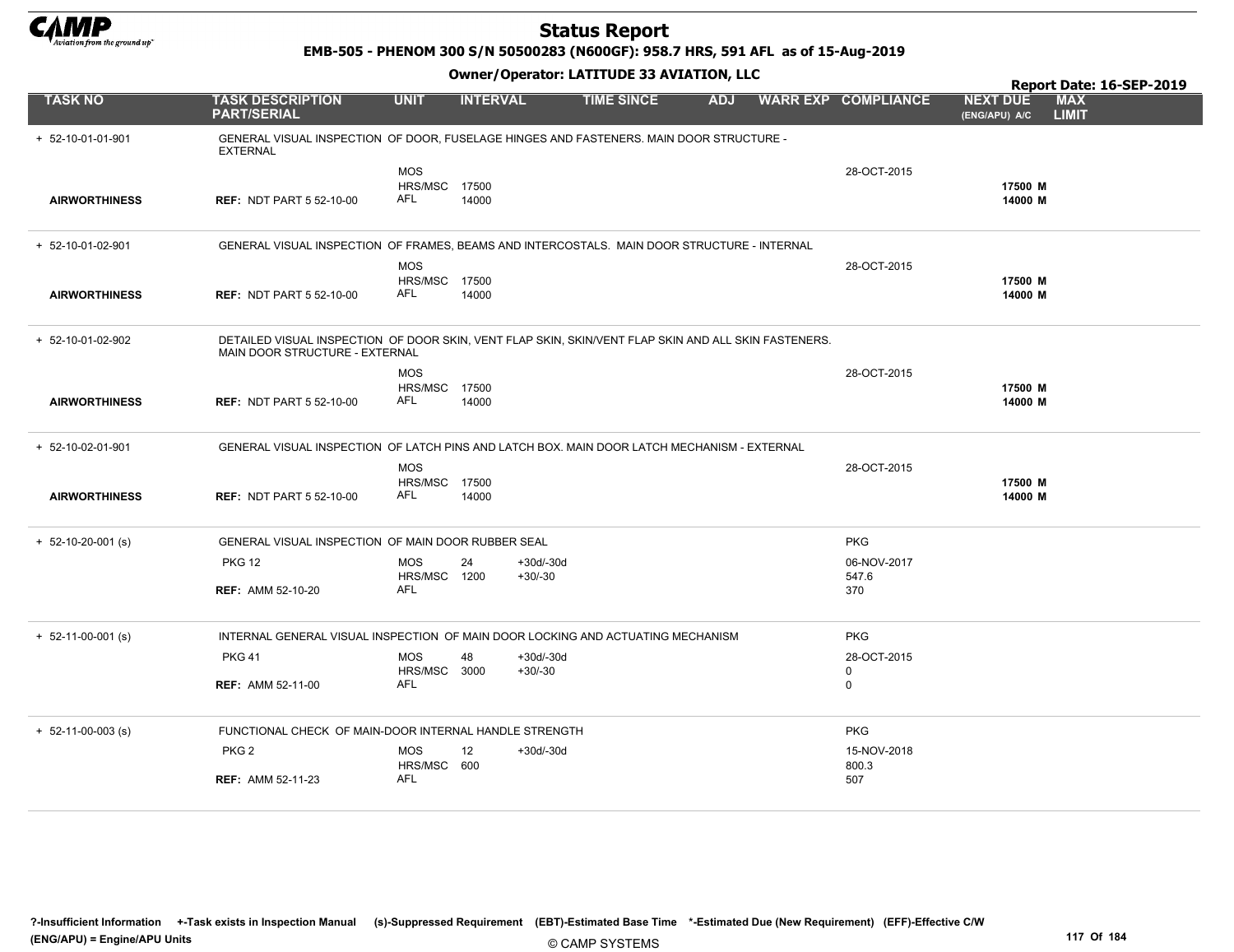

EMB-505 - PHENOM 300 S/N 50500283 (N600GF): 958.7 HRS, 591 AFL as of 15-Aug-2019

|                            |                                                                                                               |                       |                  |                   |            |                            |                                  | Report Date: 16-SEP-2019   |
|----------------------------|---------------------------------------------------------------------------------------------------------------|-----------------------|------------------|-------------------|------------|----------------------------|----------------------------------|----------------------------|
| <b>TASK NO</b>             | <b>TASK DESCRIPTION</b><br><b>PART/SERIAL</b>                                                                 | <b>UNIT</b>           | <b>INTERVAL</b>  | <b>TIME SINCE</b> | <b>ADJ</b> | <b>WARR EXP COMPLIANCE</b> | <b>NEXT DUE</b><br>(ENG/APU) A/C | <b>MAX</b><br><b>LIMIT</b> |
| $+ 52 - 13 - 21 - 001$     | DISCARD OF MAIN DOOR BALANCING MECHANISM GEAR SECTOR (ACFT WITH GEAR SECTOR P/N 500-09892-005<br>INSTALLED)   |                       |                  |                   |            |                            |                                  |                            |
|                            | 500-09890-001                                                                                                 | <b>MOS</b>            |                  | <b>TSI:0</b>      |            | 28-OCT-2015                |                                  |                            |
|                            | SN-UNKNOWN                                                                                                    | HRS/MSC N/A           |                  | <b>TSI:0</b>      |            | 0                          |                                  |                            |
|                            | <b>REF: AMM 52-13-21</b>                                                                                      | AFL                   |                  | <b>TSI:0</b>      |            | 0                          |                                  |                            |
| 52-13-21-001-U1            | DISCARD OF MAIN DOOR BALANCING MECHANISM GEAR SECTOR                                                          |                       |                  |                   |            |                            |                                  |                            |
|                            | 500-09892-005                                                                                                 | <b>MOS</b>            |                  | TSN:0             |            | 28-OCT-2015                |                                  |                            |
|                            | SN-UNKNOWN                                                                                                    | HRS/MSC 6000          | $+30/-30$        | <b>TSN:0</b>      |            | 0                          | 6000                             | 6030                       |
|                            | REF:                                                                                                          | AFL                   |                  | TSN:0             |            | 0                          |                                  |                            |
| 52-13-22                   | MAIN DOOR BALANCING MECHANISM                                                                                 |                       |                  |                   |            |                            |                                  |                            |
|                            | 500-09890-001                                                                                                 | <b>MOS</b>            |                  | TSN:0             |            | 28-OCT-2015                |                                  |                            |
|                            | SN-UNKNOWN                                                                                                    | HRS/MSC O/C           |                  | TSN:0             |            | 0                          |                                  |                            |
|                            | <b>REF: See Workcard</b>                                                                                      | AFL                   |                  | TSN:0             |            | $\mathbf 0$                |                                  |                            |
| $+ 52 - 13 - 22 - 001$     | DISCARD OF MAIN DOOR BALANCING MECHANISM CABLE                                                                |                       |                  |                   |            |                            |                                  |                            |
|                            | 500-09890-001                                                                                                 | <b>MOS</b>            |                  |                   |            | 06-NOV-2017                |                                  |                            |
|                            | SN-UNKNOWN                                                                                                    | HRS/MSC O/C           |                  |                   |            | 547.6                      |                                  |                            |
|                            | <b>REF: AMM 52-13-22</b>                                                                                      | <b>AFL</b>            |                  |                   |            | 370                        |                                  |                            |
| 52-13-22-004 (s)           | DISCARD OF MAIN DOOR BALANCING MECHANISM CABLES                                                               |                       |                  |                   |            | <b>PKG</b>                 |                                  |                            |
|                            | <b>PKG 40</b>                                                                                                 | <b>MOS</b>            |                  | <b>TSI:0</b>      |            | 28-OCT-2015                |                                  |                            |
|                            |                                                                                                               | HRS/MSC 3000          | $+30/-30$        | <b>TSI:0</b>      |            | 0                          |                                  |                            |
|                            | <b>REF: AMM 52-13-22</b>                                                                                      | AFL                   |                  | <b>TSI:0</b>      |            | 0                          |                                  |                            |
| $+ 52 - 13 - 23 - 001$ (s) | DISCARD OF MAIN DOOR BALANCING MECHANISM PINION SHAFT (ACFT WITH PINION SHAFT P/N 500-09890-001<br>INSTALLED) |                       |                  |                   |            | <b>PKG</b>                 |                                  |                            |
|                            | 500-09890-001 PKG 50                                                                                          | <b>MOS</b>            |                  | <b>TSI:0</b>      |            | 28-OCT-2015                |                                  |                            |
|                            | SN-UNKNOWN                                                                                                    | HRS/MSC 6000          | $+30/-30$        | TSI:0             |            | 0                          |                                  |                            |
|                            | <b>REF: AMM 52-13-23</b>                                                                                      | <b>AFL</b>            |                  | <b>TSI:0</b>      |            | $\mathbf 0$                |                                  |                            |
| 52-20-00                   | <b>EMERGENCY DOOR</b>                                                                                         |                       |                  |                   |            |                            |                                  |                            |
|                            | 500-09700-439                                                                                                 | <b>MOS</b>            |                  | TSN:0             |            | 28-OCT-2015                |                                  |                            |
|                            | 0000840201                                                                                                    | HRS/MSC O/C           |                  | TSN:0             |            | 0                          |                                  |                            |
|                            | <b>REF: GENERIC NO REF</b>                                                                                    | AFL                   |                  | <b>TSN:0</b>      |            | $\mathbf 0$                |                                  |                            |
| $+ 52-20-01-001$ (s)       | EXTERNAL GENERAL VISUAL INSPECTION OF OF EMERGENCY DOOR STRUCTURE                                             |                       |                  |                   |            | <b>PKG</b>                 |                                  |                            |
|                            | <b>PKG 90</b>                                                                                                 | <b>MOS</b>            | 120<br>+30d/-30d |                   |            | 28-OCT-2015                |                                  |                            |
|                            | <b>REF: NDT PART 5 52-20-00</b>                                                                               | HRS/MSC<br><b>AFL</b> |                  |                   |            | 0<br>0                     |                                  |                            |
|                            |                                                                                                               |                       |                  |                   |            |                            |                                  |                            |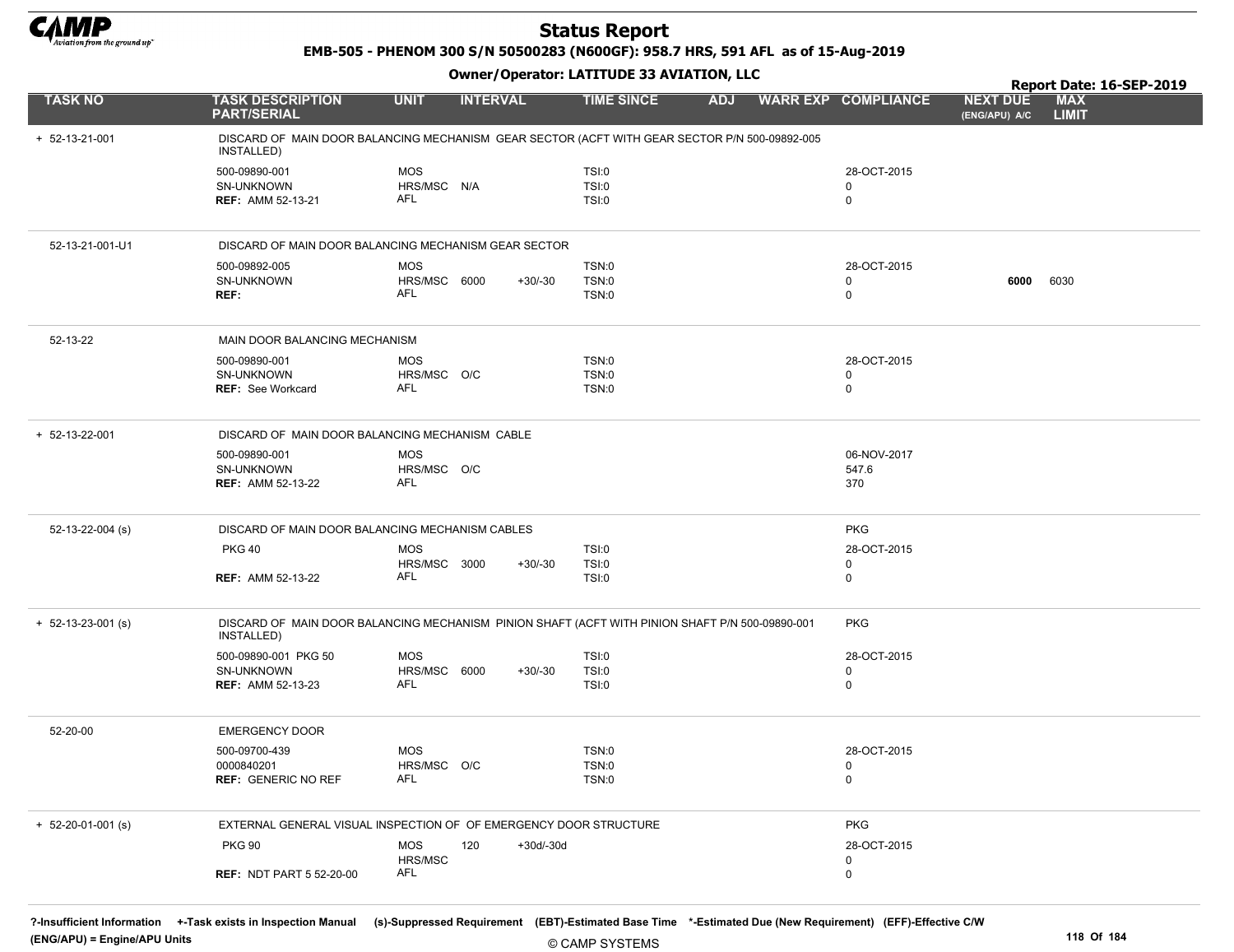

EMB-505 - PHENOM 300 S/N 50500283 (N600GF): 958.7 HRS, 591 AFL as of 15-Aug-2019

Owner/Operator: LATITUDE 33 AVIATION, LLC

|                            | Owner / Operator: LATITODE 33 AVIATION, LLC                                          |                                  |                 |                          |                         |            |  |                            | Report Date: 16-SEP-2019         |                            |  |  |
|----------------------------|--------------------------------------------------------------------------------------|----------------------------------|-----------------|--------------------------|-------------------------|------------|--|----------------------------|----------------------------------|----------------------------|--|--|
| <b>TASK NO</b>             | <b>TASK DESCRIPTION</b><br><b>PART/SERIAL</b>                                        | <b>UNIT</b>                      | <b>INTERVAL</b> |                          | <b>TIME SINCE</b>       | <b>ADJ</b> |  | <b>WARR EXP COMPLIANCE</b> | <b>NEXT DUE</b><br>(ENG/APU) A/C | <b>MAX</b><br><b>LIMIT</b> |  |  |
| $+ 52 - 20 - 01 - 002$ (s) | INTERNAL GENERAL VISUAL INSPECTION OF EMERGENCY DOOR STRUCTURE                       |                                  |                 |                          |                         |            |  | <b>PKG</b>                 |                                  |                            |  |  |
|                            | <b>PKG 90</b>                                                                        | <b>MOS</b>                       | 120             | +30d/-30d                |                         |            |  | 28-OCT-2015                |                                  |                            |  |  |
|                            | <b>REF:</b> See Workcard                                                             | HRS/MSC<br>AFL                   |                 |                          |                         |            |  | 0<br>$\mathbf 0$           |                                  |                            |  |  |
| + 52-20-01-01-901          | GENERAL VISUAL INSPECTION OF SPAR AND FRAMES. EMERGENCY DOOR STRUCTURE - INTERNAL    |                                  |                 |                          |                         |            |  |                            |                                  |                            |  |  |
|                            |                                                                                      | <b>MOS</b>                       |                 |                          |                         |            |  | 28-OCT-2015                |                                  |                            |  |  |
| <b>AIRWORTHINESS</b>       | <b>REF: NDT PART 5 52-20-00</b>                                                      | HRS/MSC 17500<br>AFL             | 14000           |                          |                         |            |  |                            | 17500 M<br>14000 M               |                            |  |  |
| + 52-20-01-01-902          | DETAILED INSPECTION OF DOOR SKIN AND FASTENERS. EMERGENCY DOOR STRUCTURE - EXTERNAL  |                                  |                 |                          |                         |            |  |                            |                                  |                            |  |  |
|                            |                                                                                      | <b>MOS</b>                       |                 |                          |                         |            |  | 28-OCT-2015                |                                  |                            |  |  |
| <b>AIRWORTHINESS</b>       | <b>REF: NDT PART 5 52-20-00</b>                                                      | HRS/MSC 17500<br>AFL             | 14000           |                          |                         |            |  |                            | 17500 M<br>14000 M               |                            |  |  |
| $+ 52-20-20-001$ (s)       | INTERNAL GENERAL VISUAL INSPECTION OF EMERGENCY DOOR LOCKING AND ACTUATING MECHANISM |                                  |                 |                          |                         |            |  | <b>PKG</b>                 |                                  |                            |  |  |
|                            | <b>PKG 41</b>                                                                        | <b>MOS</b>                       | 48              | $+30d/-30d$              |                         |            |  | 28-OCT-2015                |                                  |                            |  |  |
|                            | <b>REF: AMM 52-20-20</b>                                                             | HRS/MSC 3000<br>AFL              |                 | $+30/-30$                |                         |            |  | 0<br>0                     |                                  |                            |  |  |
| $+ 52 - 20 - 21 - 001$ (s) | EXTERNAL GENERAL VISUAL INSPECTION OF OF EMERGENCY DOOR RUBBER SEAL                  |                                  |                 |                          |                         |            |  | <b>PKG</b>                 |                                  |                            |  |  |
|                            | <b>PKG 12</b>                                                                        | <b>MOS</b>                       | 24              | $+30d/-30d$              |                         |            |  | 06-NOV-2017                |                                  |                            |  |  |
|                            | <b>REF: AMM 52-20-21</b>                                                             | HRS/MSC 1200<br>AFL              |                 | $+30/-30$                |                         |            |  | 547.6<br>370               |                                  |                            |  |  |
| $+ 52-31-20-001$ (s)       | GENERAL VISUAL INSPECTION OF FORWARD BAGGAGE DOOR LOCKING AND ACTUATING MECHANISM    |                                  |                 |                          |                         |            |  | <b>PKG</b>                 |                                  |                            |  |  |
|                            | <b>PKG 41</b>                                                                        | <b>MOS</b>                       | 48              | $+30d/-30d$              |                         |            |  | 28-OCT-2015                |                                  |                            |  |  |
|                            | <b>REF: AMM 52-31-20</b>                                                             | HRS/MSC 3000<br>AFL              |                 | $+30/-30$                |                         |            |  | 0<br>0                     |                                  |                            |  |  |
| $+ 52-32-20-001$ (s)       | GENERAL VISUAL INSPECTION OF AFT BAGGAGE DOOR LOCKING ACTUATING MECHANISM            |                                  |                 |                          |                         |            |  | <b>PKG</b>                 |                                  |                            |  |  |
|                            | <b>PKG 41</b>                                                                        | <b>MOS</b><br>HRS/MSC 3000       | 48              | $+30d/-30d$<br>$+30/-30$ |                         |            |  | 28-OCT-2015<br>0           |                                  |                            |  |  |
|                            | <b>REF: AMM 52-32-20</b>                                                             | AFL                              |                 |                          |                         |            |  | 0                          |                                  |                            |  |  |
| 521010                     | MAIN DOOR ASSEMBLY                                                                   |                                  |                 |                          |                         |            |  |                            |                                  |                            |  |  |
|                            | 505-09910-441<br>SN-UNKNOWN<br>REF:                                                  | <b>MOS</b><br>HRS/MSC O/C<br>AFL |                 |                          | TSN:0<br>TSN:0<br>TSN:0 |            |  | 28-OCT-2015<br>0<br>0      |                                  |                            |  |  |
|                            |                                                                                      |                                  |                 |                          |                         |            |  |                            |                                  |                            |  |  |
| CHAPTER 53-                | <b>FUSELAGE</b>                                                                      |                                  |                 |                          |                         |            |  |                            |                                  |                            |  |  |

?-Insufficient Information +-Task exists in Inspection Manual (s)-Suppressed Requirement (EBT)-Estimated Base Time \*-Estimated Due (New Requirement) (EFF)-Effective C/W (ENG/APU) = Engine/APU Units 119 Of 184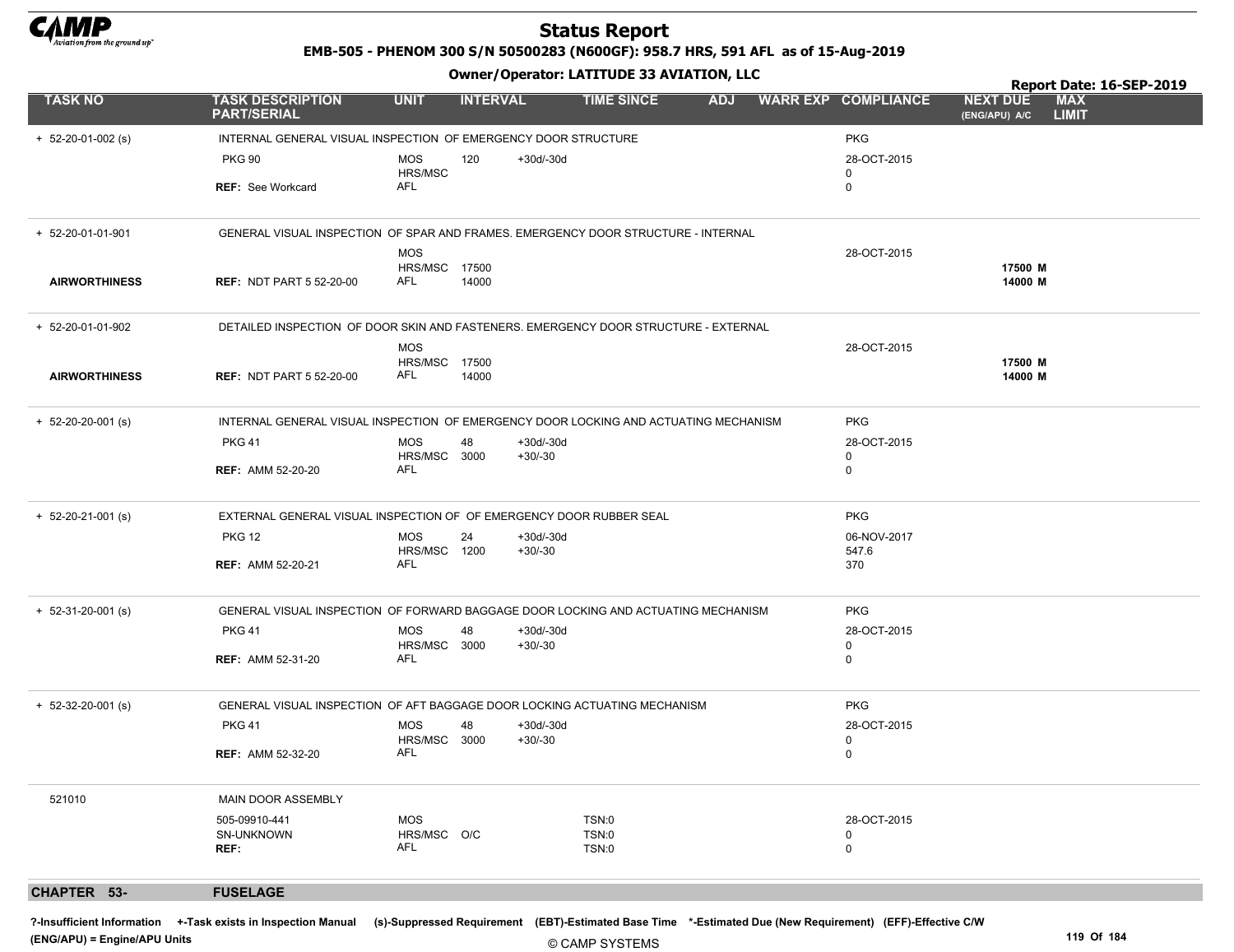

EMB-505 - PHENOM 300 S/N 50500283 (N600GF): 958.7 HRS, 591 AFL as of 15-Aug-2019

|                      |                                                                                                                                      |                             |                    | Owner / Operator. EATITODE 33 AVIATION, LLC |            |                            | Report Date: 16-SEP-2019         |                            |  |  |
|----------------------|--------------------------------------------------------------------------------------------------------------------------------------|-----------------------------|--------------------|---------------------------------------------|------------|----------------------------|----------------------------------|----------------------------|--|--|
| <b>TASK NO</b>       | <b>TASK DESCRIPTION</b><br><b>PART/SERIAL</b>                                                                                        | <b>UNIT</b>                 | <b>INTERVAL</b>    | <b>TIME SINCE</b>                           | <b>ADJ</b> | <b>WARR EXP COMPLIANCE</b> | <b>NEXT DUE</b><br>(ENG/APU) A/C | <b>MAX</b><br><b>LIMIT</b> |  |  |
| $+ 53-00-00-001$ (s) | GENERAL VISUAL INSPECTION OF OF FUSELAGE POLYURETHANE FILMS                                                                          |                             |                    |                                             |            | <b>PKG</b>                 |                                  |                            |  |  |
|                      | PKG <sub>1</sub>                                                                                                                     | <b>MOS</b>                  |                    |                                             |            | 06-NOV-2017                |                                  |                            |  |  |
|                      | <b>REF: AMM 53-00-20</b>                                                                                                             | HRS/MSC 600<br><b>AFL</b>   |                    |                                             |            | 547.6<br>370               |                                  |                            |  |  |
|                      |                                                                                                                                      |                             |                    |                                             |            |                            |                                  |                            |  |  |
| $+ 53-05-00-001$ (s) | DETAILED INSPECTION OF FUSELAGE DRAINS                                                                                               |                             |                    |                                             |            | <b>PKG</b>                 |                                  |                            |  |  |
|                      | <b>PKG 84</b>                                                                                                                        | <b>MOS</b>                  | 60<br>$+30d/-30d$  |                                             |            | 28-OCT-2015                |                                  |                            |  |  |
|                      | <b>REF: AMM 53-05-00</b>                                                                                                             | HRS/MSC<br><b>AFL</b>       |                    |                                             |            | 0<br>0                     |                                  |                            |  |  |
|                      |                                                                                                                                      |                             |                    |                                             |            |                            |                                  |                            |  |  |
| $+ 53-10-00-001$ (s) | INTERNAL DETAILED VISUAL INSPECTION OF FORWARD FUSELAGE STRUCTURES                                                                   |                             |                    |                                             |            | <b>PKG</b>                 |                                  |                            |  |  |
|                      | <b>PKG 90</b>                                                                                                                        | <b>MOS</b>                  | 120<br>$+30d/-30d$ |                                             |            | 28-OCT-2015                |                                  |                            |  |  |
|                      | <b>REF: NDT PART 5 53-10-00</b>                                                                                                      | HRS/MSC<br>AFL              |                    |                                             |            | 0<br>$\mathbf 0$           |                                  |                            |  |  |
|                      |                                                                                                                                      |                             |                    |                                             |            |                            |                                  |                            |  |  |
| $+ 53-10-00-002$ (s) | EXTERNAL GENERAL VISUAL INSPECTION OF OF FORWARD FUSELAGE SKIN PANELS AND SKIN SPLICES                                               |                             |                    |                                             |            | <b>PKG</b>                 |                                  |                            |  |  |
|                      | <b>PKG 87</b>                                                                                                                        | <b>MOS</b>                  | 120<br>$+30d/-30d$ |                                             |            | 28-OCT-2015                |                                  |                            |  |  |
|                      | <b>REF: NDT PART 5 53-10-00</b>                                                                                                      | HRS/MSC<br><b>AFL</b>       |                    |                                             |            | 0<br>$\mathbf 0$           |                                  |                            |  |  |
|                      |                                                                                                                                      |                             |                    |                                             |            |                            |                                  |                            |  |  |
| $+ 53-10-00-003$ (s) | INTERNAL DETAILED VISUAL INSPECTION OF NOSE LANDING GEAR WHEELWELL STRUCTURE                                                         |                             |                    |                                             |            | <b>PKG</b>                 |                                  |                            |  |  |
|                      | <b>PKG 87</b>                                                                                                                        | <b>MOS</b>                  | 120<br>$+30d/-30d$ |                                             |            | 28-OCT-2015                |                                  |                            |  |  |
|                      | <b>REF: NDT PART 5 53-10-00</b>                                                                                                      | HRS/MSC<br><b>AFL</b>       |                    |                                             |            | 0<br>$\mathbf 0$           |                                  |                            |  |  |
|                      |                                                                                                                                      |                             |                    |                                             |            |                            |                                  |                            |  |  |
| + 53-10-01-01-901    | DETAILED INSPECTION OF FRAMES, BEAMS, POSTS, GUSSET (SPLICES). FORWARD FUSELAGE UPPER SKIN<br>PANEL AND WINDSHIELD CUTOUT - INTERNAL |                             |                    |                                             |            |                            |                                  |                            |  |  |
|                      |                                                                                                                                      | <b>MOS</b>                  |                    |                                             |            | 28-OCT-2015                |                                  |                            |  |  |
| <b>AIRWORTHINESS</b> | <b>REF: NDT PART 5 53-10-00</b>                                                                                                      | HRS/MSC 17500<br>AFL        | 14000              |                                             |            |                            | 17500 M<br>14000 M               |                            |  |  |
|                      |                                                                                                                                      |                             |                    |                                             |            |                            |                                  |                            |  |  |
| + 53-10-01-01-902    | DETAILED INSPECTION OF SKIN AND FASTENERS. FORWARD FUSELAGE UPPER SKIN PANEL AND WINDSHIELD<br>CUTOUT - EXTERNAL                     |                             |                    |                                             |            |                            |                                  |                            |  |  |
|                      |                                                                                                                                      | <b>MOS</b>                  |                    |                                             |            | 28-OCT-2015                |                                  |                            |  |  |
| <b>AIRWORTHINESS</b> | <b>REF: NDT PART 5 53-10-00</b>                                                                                                      | HRS/MSC 17500<br><b>AFL</b> | 14000              |                                             |            |                            | 17500 M<br>14000 M               |                            |  |  |
|                      |                                                                                                                                      |                             |                    |                                             |            |                            |                                  |                            |  |  |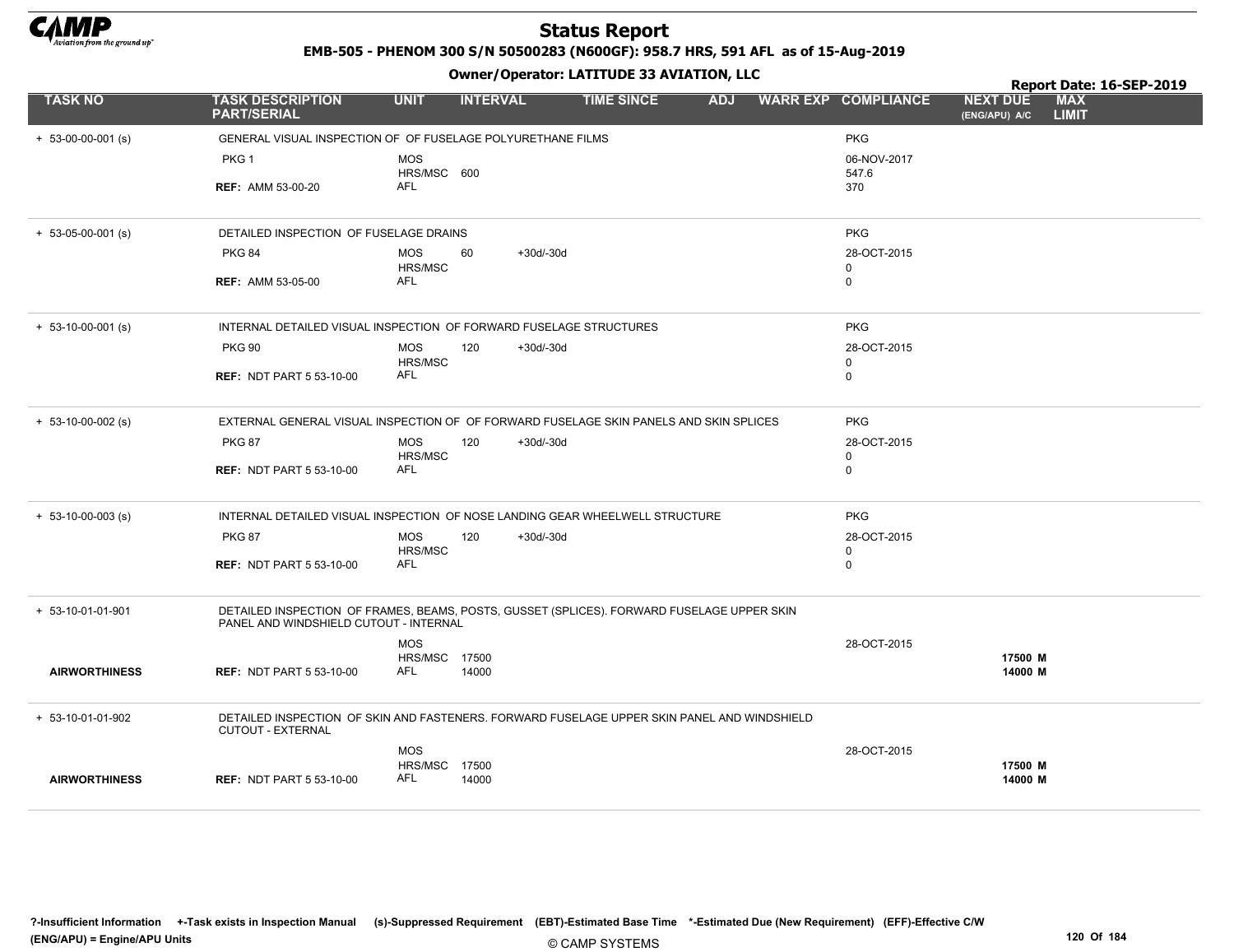

EMB-505 - PHENOM 300 S/N 50500283 (N600GF): 958.7 HRS, 591 AFL as of 15-Aug-2019

|                      |                                                                                                                                 |                                    | Report Date: 16-SEP-2019 |                   |            |  |                            |                                  |                            |
|----------------------|---------------------------------------------------------------------------------------------------------------------------------|------------------------------------|--------------------------|-------------------|------------|--|----------------------------|----------------------------------|----------------------------|
| <b>TASK NO</b>       | <b>TASK DESCRIPTION</b><br><b>PART/SERIAL</b>                                                                                   | <b>UNIT</b>                        | <b>INTERVAL</b>          | <b>TIME SINCE</b> | <b>ADJ</b> |  | <b>WARR EXP COMPLIANCE</b> | <b>NEXT DUE</b><br>(ENG/APU) A/C | <b>MAX</b><br><b>LIMIT</b> |
| + 53-10-02-01-901    | GENERAL VISUAL INSPECTION OF FRAMES, STRINGERS, SKIN AND SPLICES. FORWARD FUSELAGE LEFT AND<br>RIGHT SIDESKIN PANELS - INTERNAL |                                    |                          |                   |            |  |                            |                                  |                            |
|                      |                                                                                                                                 | <b>MOS</b><br><b>HRS/MSC 17500</b> |                          |                   |            |  | 28-OCT-2015                | 17500 M                          |                            |
| <b>AIRWORTHINESS</b> | <b>REF: NDT PART 5 53-10-00</b>                                                                                                 | AFL                                | 14000                    |                   |            |  |                            | 14000 M                          |                            |
| + 53-10-02-01-902    | DETAILED INSPECTION OF SKIN AND FASTENERS. FORWARD FUSELAGE UPPER SKIN PANEL AND WINDSHIELD<br>CUTOUT - EXTERNAL                |                                    |                          |                   |            |  |                            |                                  |                            |
|                      |                                                                                                                                 | <b>MOS</b>                         |                          |                   |            |  | 28-OCT-2015                |                                  |                            |
| <b>AIRWORTHINESS</b> | <b>REF: NDT PART 5 53-10-00</b>                                                                                                 | HRS/MSC 17500<br><b>AFL</b>        | 14000                    |                   |            |  |                            | 17500 M<br>14000 M               |                            |
| + 53-10-03-01-901    | GENERAL VISUAL INSPECTION OF FRAMES, STRINGERS AND SPLICES. FORWARD FUSELAGE LOWER SKIN PANEL<br>- INTERNAL                     |                                    |                          |                   |            |  |                            |                                  |                            |
|                      |                                                                                                                                 | <b>MOS</b>                         |                          |                   |            |  | 28-OCT-2015                |                                  |                            |
| <b>AIRWORTHINESS</b> | <b>REF: NDT PART 5 53-10-00</b>                                                                                                 | HRS/MSC 17500<br><b>AFL</b>        | 14000                    |                   |            |  |                            | 17500 M<br>14000 M               |                            |
|                      |                                                                                                                                 |                                    |                          |                   |            |  |                            |                                  |                            |
| + 53-10-03-01-902    | DETAILED INSPECTION OF SKIN AND FASTENERS. FORWARD FUSELAGE LOWER SKIN PANEL - EXTERNAL                                         |                                    |                          |                   |            |  |                            |                                  |                            |
|                      |                                                                                                                                 | <b>MOS</b>                         |                          |                   |            |  | 28-OCT-2015                |                                  |                            |
| <b>AIRWORTHINESS</b> | <b>REF: NDT PART 5 53-10-00</b>                                                                                                 | HRS/MSC 17500<br><b>AFL</b>        | 14000                    |                   |            |  |                            | 17500 M<br>14000 M               |                            |
|                      |                                                                                                                                 |                                    |                          |                   |            |  |                            |                                  |                            |
| + 53-10-04-01-901    | DETAILED INSPECTION OF LONGITUDINAL SPLICE. FORWARD FUSELAGE LONGITUDINAL AND CIRCUMFERENTIAL<br>SKIN SPLICES - INTERNAL        |                                    |                          |                   |            |  |                            |                                  |                            |
|                      |                                                                                                                                 | <b>MOS</b>                         |                          |                   |            |  | 28-OCT-2015                |                                  |                            |
| <b>AIRWORTHINESS</b> | <b>REF: NDT PART 5 53-10-00</b>                                                                                                 | HRS/MSC 17500<br>AFL               | 14000                    |                   |            |  |                            | 17500 M<br>14000 M               |                            |
|                      |                                                                                                                                 |                                    |                          |                   |            |  |                            |                                  |                            |
| $+ 53-10-04-01-902$  | DETAILED INSPECTION OF SKIN-TO-SPLICE AREA. FORWARD FUSELAGE LONGITUDINAL AND CIRCUMFERENTIAL<br>SKIN SPLICES - EXTERNAL        |                                    |                          |                   |            |  |                            |                                  |                            |
|                      |                                                                                                                                 | <b>MOS</b>                         |                          |                   |            |  | 28-OCT-2015                |                                  |                            |
| <b>AIRWORTHINESS</b> | <b>REF: NDT PART 5 53-10-00</b>                                                                                                 | HRS/MSC<br>AFL                     | 17500<br>14000           |                   |            |  |                            | 17500 M<br>14000 M               |                            |
|                      |                                                                                                                                 |                                    |                          |                   |            |  |                            |                                  |                            |
| $+ 53-10-05-001$ (s) | EXTERNAL DETAILED VISUAL INSPECTION OF FORWARD PRESSURE BULKHEAD                                                                |                                    |                          |                   |            |  | <b>PKG</b>                 |                                  |                            |
|                      | <b>PKG 90</b>                                                                                                                   | <b>MOS</b>                         | 120                      | $+30d/-30d$       |            |  | 28-OCT-2015                |                                  |                            |
|                      | <b>REF: NDT PART 5 53-10-00</b>                                                                                                 | HRS/MSC<br><b>AFL</b>              |                          |                   |            |  | $\Omega$<br>$\mathbf 0$    |                                  |                            |
|                      |                                                                                                                                 |                                    |                          |                   |            |  |                            |                                  |                            |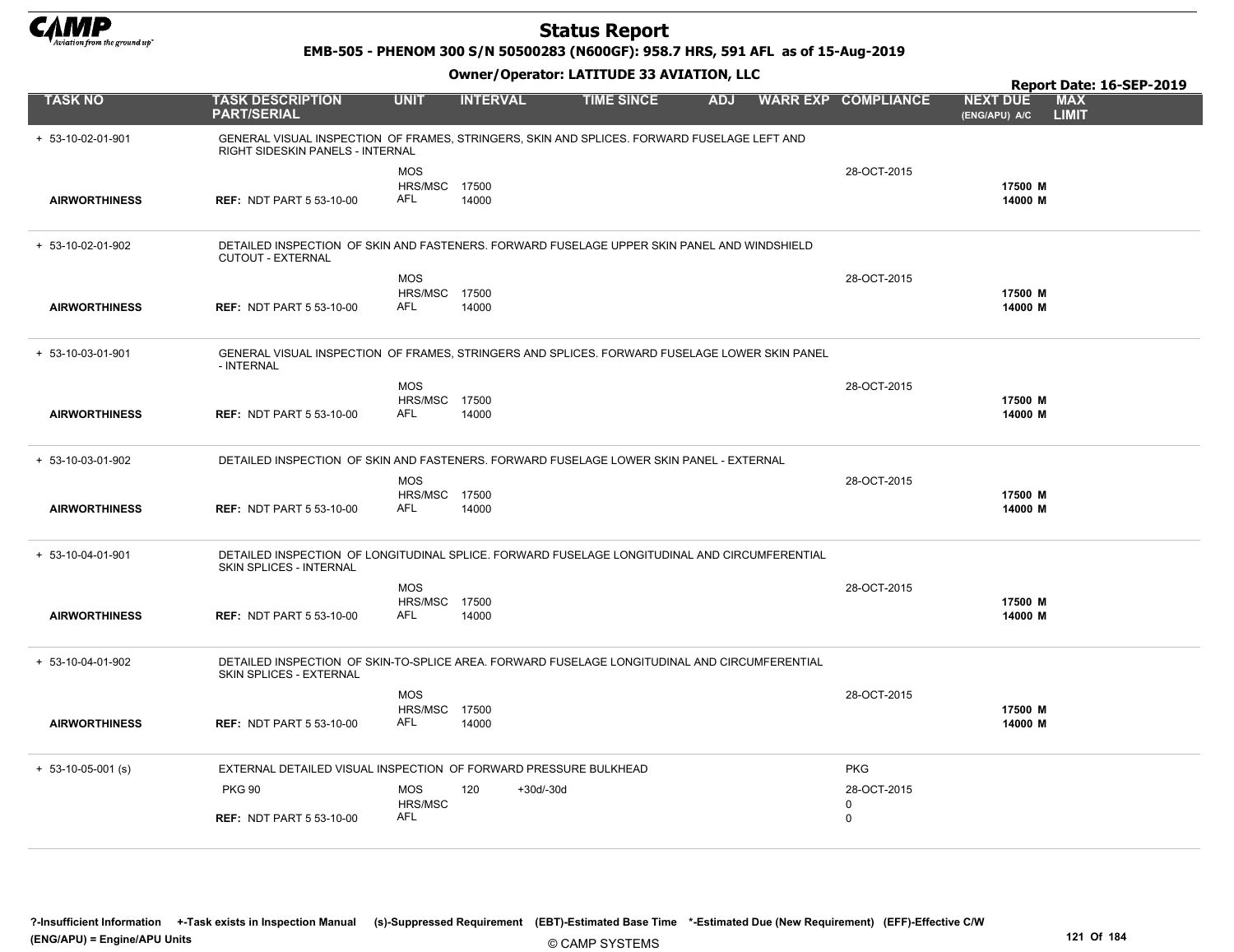

EMB-505 - PHENOM 300 S/N 50500283 (N600GF): 958.7 HRS, 591 AFL as of 15-Aug-2019

|                      |                                                                                                                                                       |                                                  |                    |                         |            |                                        |                                  | Report Date: 16-SEP-2019   |
|----------------------|-------------------------------------------------------------------------------------------------------------------------------------------------------|--------------------------------------------------|--------------------|-------------------------|------------|----------------------------------------|----------------------------------|----------------------------|
| <b>TASK NO</b>       | <b>TASK DESCRIPTION</b><br><b>PART/SERIAL</b>                                                                                                         | <b>UNIT</b>                                      | <b>INTERVAL</b>    | <b>TIME SINCE</b>       | <b>ADJ</b> | <b>WARR EXP COMPLIANCE</b>             | <b>NEXT DUE</b><br>(ENG/APU) A/C | <b>MAX</b><br><b>LIMIT</b> |
| $+ 53-10-05-01-901$  | DETAILED VISUAL INSPECTION OF PRESSURE BULKHEAD. FORWARD FUSELAGE PRESSURE BULKHEAD -<br><b>INTERNAL</b>                                              |                                                  |                    |                         |            |                                        |                                  |                            |
| <b>AIRWORTHINESS</b> | <b>REF: NDT PART 5 53-10-00</b>                                                                                                                       | <b>MOS</b><br><b>HRS/MSC 17500</b><br>AFL        | 14000              |                         |            | 28-OCT-2015                            | 17500 M<br>14000 M               |                            |
| $+ 53-10-07-001$ (s) | EXTERNAL GENERAL VISUAL INSPECTION OF OF NOSE LANDING GEAR WHEELWELL STRUCTURE                                                                        |                                                  |                    |                         |            | <b>PKG</b>                             |                                  |                            |
|                      | <b>PKG 84</b><br><b>REF: NDT PART 5 53-10-00</b>                                                                                                      | <b>MOS</b><br>HRS/MSC<br>AFL                     | 60<br>$+30d/-30d$  |                         |            | 28-OCT-2015<br>$\Omega$<br>$\mathbf 0$ |                                  |                            |
| + 53-10-07-01-901    | SPECIAL DETAILED INSPECTION (BORESCOPE) OF TRUNNIONS, DRAG LOCKING STRUT AND FASTENERS. NOSE<br>LANDING GEAR WHEEL WEEL METALLIC STRUCTURE - INTERNAL |                                                  |                    |                         |            |                                        |                                  |                            |
| <b>AIRWORTHINESS</b> | <b>REF: NDT PART 5 53-10-00</b>                                                                                                                       | <b>MOS</b><br><b>HRS/MSC 15000</b><br><b>AFL</b> | 12000              |                         |            | 28-OCT-2015                            | 15000 M<br>12000 M               |                            |
| + 53-10-07-02-901    | DETAILED INSPECTION OF WHEEL WEEL STRUCTURE. NOSE LANDING GEAR WHEEL WEEL METALLIC STRUCTURE<br>- EXTERNAL                                            |                                                  |                    |                         |            |                                        |                                  |                            |
| <b>AIRWORTHINESS</b> | <b>REF: NDT PART 5 53-10-00</b>                                                                                                                       | <b>MOS</b><br>HRS/MSC<br><b>AFL</b>              | 15000<br>12000     |                         |            | 28-OCT-2015                            | 15000 M<br>12000 M               |                            |
| + 53-10-07-02-902    | DETAILED INSPECTION NOSE LANDING GEAR WHEEL WEEL METALLIC STRUCTURE - INTERNAL OF WHEEL WEEL<br>STRUCTURE.                                            |                                                  |                    |                         |            |                                        |                                  |                            |
| <b>AIRWORTHINESS</b> | <b>REF: NDT PART 5 53-10-00</b>                                                                                                                       | <b>MOS</b><br><b>HRS/MSC 15000</b><br>AFL        | 12000              |                         |            | 28-OCT-2015                            | 15000 M<br>12000 M               |                            |
| 53-14-00             | <b>NOSE RADOME</b>                                                                                                                                    |                                                  |                    |                         |            |                                        |                                  |                            |
|                      | 5190-102-1<br>SN-UNKNOWN<br><b>REF: See Workcard</b>                                                                                                  | <b>MOS</b><br>HRS/MSC O/C<br>AFL                 |                    | TSN:0<br>TSN:0<br>TSN:0 |            | 28-OCT-2015<br>0<br>$\mathbf 0$        |                                  |                            |
| $+ 53-20-00-001$ (s) | EXTERNAL DETAILED VISUAL INSPECTION OF CENTER FUSELAGE STRUCTURES                                                                                     |                                                  |                    |                         |            | <b>PKG</b>                             |                                  |                            |
|                      | <b>PKG 90</b>                                                                                                                                         | <b>MOS</b><br>HRS/MSC                            | 120<br>$+30d/-30d$ |                         |            | 28-OCT-2015<br>$\mathbf 0$             |                                  |                            |
|                      | <b>REF: NDT PART 5 53-20-00</b>                                                                                                                       | AFL                                              |                    |                         |            | 0                                      |                                  |                            |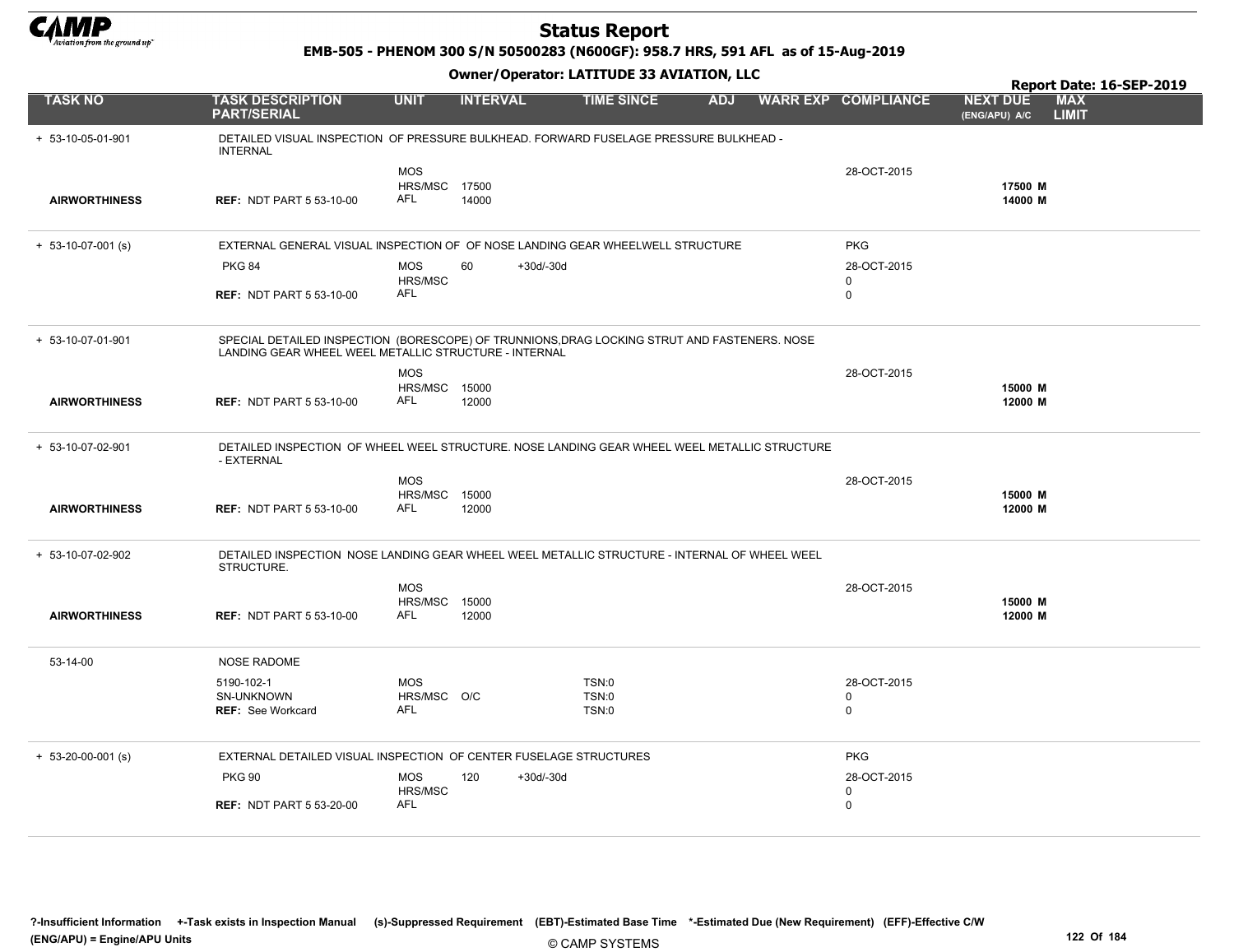

EMB-505 - PHENOM 300 S/N 50500283 (N600GF): 958.7 HRS, 591 AFL as of 15-Aug-2019

#### Owner/Operator: LATITUDE 33 AVIATION, LLC

|                      |                                                                                                                                   |                                    |                    | Owner / Operator. EATITODE 33 AVIATION, LLC |            |  | Report Date: 16-SEP-2019   |                                  |                            |
|----------------------|-----------------------------------------------------------------------------------------------------------------------------------|------------------------------------|--------------------|---------------------------------------------|------------|--|----------------------------|----------------------------------|----------------------------|
| <b>TASK NO</b>       | <b>TASK DESCRIPTION</b><br><b>PART/SERIAL</b>                                                                                     | <b>UNIT</b>                        | <b>INTERVAL</b>    | <b>TIME SINCE</b>                           | <b>ADJ</b> |  | <b>WARR EXP COMPLIANCE</b> | <b>NEXT DUE</b><br>(ENG/APU) A/C | <b>MAX</b><br><b>LIMIT</b> |
| $+ 53-20-00-002$ (s) | INTERNAL DETAILED VISUAL INSPECTION OF CENTER FUSELAGE STRUCTURES                                                                 |                                    |                    |                                             |            |  | <b>PKG</b>                 |                                  |                            |
|                      | <b>PKG 90</b>                                                                                                                     | MOS<br>HRS/MSC                     | 120<br>$+30d/-30d$ |                                             |            |  | 28-OCT-2015<br>0           |                                  |                            |
|                      | <b>REF: NDT PART 5 53-20-00</b>                                                                                                   | <b>AFL</b>                         |                    |                                             |            |  | $\mathbf 0$                |                                  |                            |
| + 53-20-01-01-901    | DETAILED INSPECTION OF FRAMES, SPLICES/DOUBLERS AND STRINGERS. CENTER FUSELAGE UPPER SKIN<br>PANEL - INTERNAL                     |                                    |                    |                                             |            |  |                            |                                  |                            |
|                      |                                                                                                                                   | <b>MOS</b>                         |                    |                                             |            |  | 28-OCT-2015                |                                  |                            |
| <b>AIRWORTHINESS</b> | <b>REF: NDT PART 5 53-20-00</b>                                                                                                   | <b>HRS/MSC 17500</b><br><b>AFL</b> | 14000              |                                             |            |  |                            | 17500 M<br>14000 M               |                            |
| + 53-20-01-01-902    | DETAILED INSPECTION OF SKIN AND FASTENERS. CENTER FUSELAGE UPPER SKIN PANEL - EXTERNAL                                            |                                    |                    |                                             |            |  |                            |                                  |                            |
|                      |                                                                                                                                   | <b>MOS</b><br><b>HRS/MSC 17500</b> |                    |                                             |            |  | 28-OCT-2015                | 17500 M                          |                            |
| <b>AIRWORTHINESS</b> | <b>REF: NDT PART 5 53-20-00</b>                                                                                                   | AFL                                | 14000              |                                             |            |  |                            | 14000 M                          |                            |
| + 53-20-02-01-901    | DETAILED INSPECTION OF FRAMES, DOUBLERS, STRINGERS AND SKIN OVER WING AREA. CENTER FUSELAGE<br>SIDE SKIN PANEL - INTERNAL         |                                    |                    |                                             |            |  |                            |                                  |                            |
|                      |                                                                                                                                   | <b>MOS</b>                         |                    |                                             |            |  | 28-OCT-2015                |                                  |                            |
| <b>AIRWORTHINESS</b> | <b>REF: NDT PART 5 53-20-00</b>                                                                                                   | HRS/MSC 17500<br><b>AFL</b>        | 14000              |                                             |            |  |                            | 17500 M<br>14000 M               |                            |
| + 53-20-02-01-902    | DETAILED INSPECTION OF SKIN AND FASTENERS. CENTER FUSELAGE SIDE SKIN PANEL - EXTERNAL                                             |                                    |                    |                                             |            |  |                            |                                  |                            |
|                      |                                                                                                                                   | <b>MOS</b><br><b>HRS/MSC 17500</b> |                    |                                             |            |  | 28-OCT-2015                | 17500 M                          |                            |
| <b>AIRWORTHINESS</b> | <b>REF: NDT PART 5 53-20-00</b>                                                                                                   | <b>AFL</b>                         | 14000              |                                             |            |  |                            | 14000 M                          |                            |
| + 53-20-03-01-901    | DETAILED INSPECTION OF FRAMES, DOUBLERS, STRINGERS AND SKIN OVER WING AREA. CENTER FUSELAGE<br><b>LOWER SKIN PANEL - INTERNAL</b> |                                    |                    |                                             |            |  |                            |                                  |                            |
|                      |                                                                                                                                   | <b>MOS</b>                         |                    |                                             |            |  | 28-OCT-2015                |                                  |                            |
| <b>AIRWORTHINESS</b> | <b>REF: NDT PART 5 53-20-00</b>                                                                                                   | HRS/MSC<br>AFL                     | 17500<br>14000     |                                             |            |  |                            | 17500 M<br>14000 M               |                            |
| + 53-20-03-01-902    | DETAILED INSPECTION OF SKIN AND FASTENERS. CENTER FUSELAGE LOWER SKIN PANEL - EXTERNAL                                            |                                    |                    |                                             |            |  |                            |                                  |                            |
|                      |                                                                                                                                   | <b>MOS</b>                         |                    |                                             |            |  | 28-OCT-2015                |                                  |                            |
| <b>AIRWORTHINESS</b> | <b>REF: NDT PART 5 53-20-00</b>                                                                                                   | HRS/MSC<br><b>AFL</b>              | 17500<br>14000     |                                             |            |  |                            | 17500 M<br>14000 M               |                            |

?-Insufficient Information +-Task exists in Inspection Manual (s)-Suppressed Requirement (EBT)-Estimated Base Time \*-Estimated Due (New Requirement) (EFF)-Effective C/W (ENG/APU) = Engine/APU Units 123 Of 184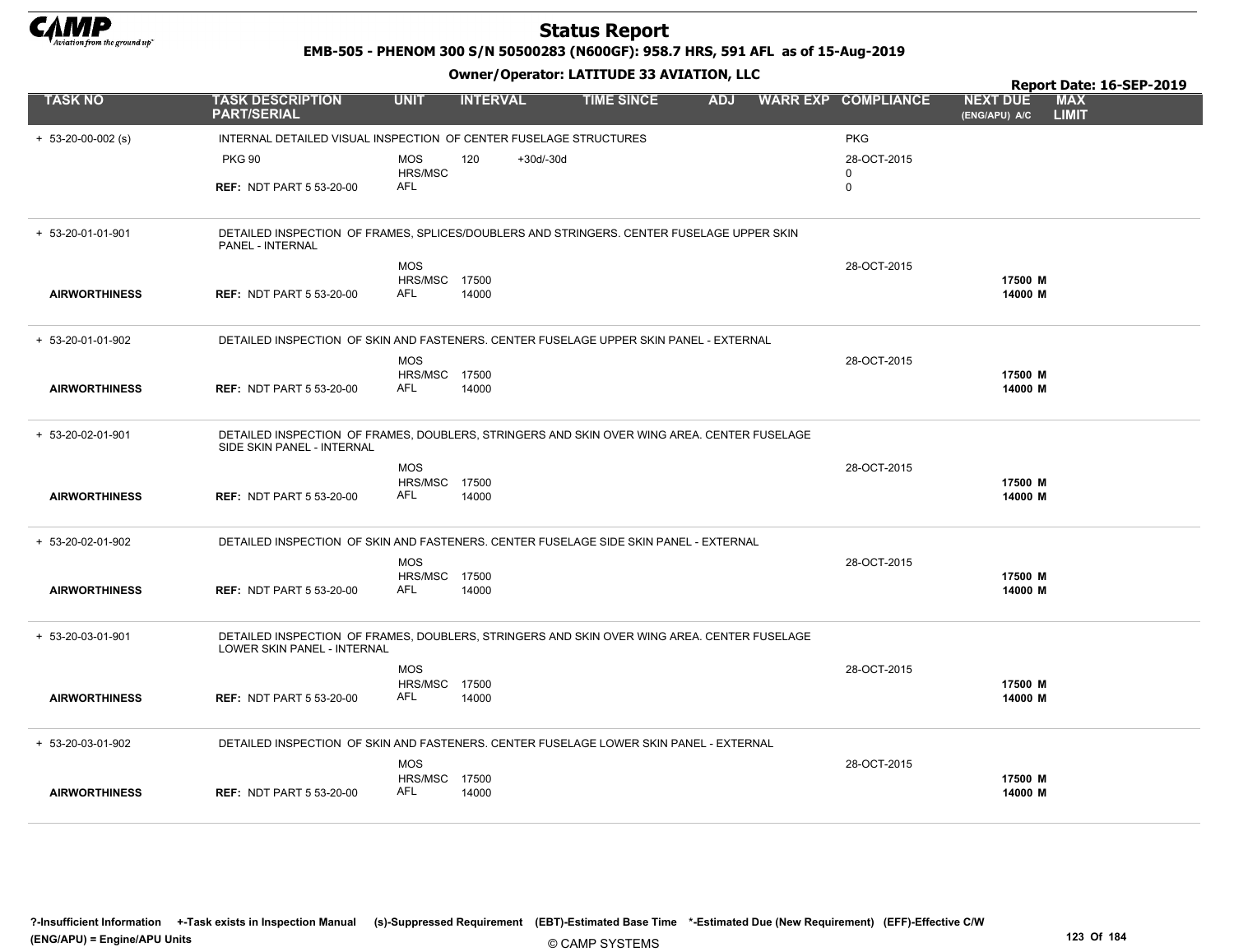

EMB-505 - PHENOM 300 S/N 50500283 (N600GF): 958.7 HRS, 591 AFL as of 15-Aug-2019

|                      |                                                                   |                                    | Report Date: 16-SEP-2019 |                                                                                                                                                                                  |            |  |                            |                                  |                            |
|----------------------|-------------------------------------------------------------------|------------------------------------|--------------------------|----------------------------------------------------------------------------------------------------------------------------------------------------------------------------------|------------|--|----------------------------|----------------------------------|----------------------------|
| <b>TASK NO</b>       | <b>TASK DESCRIPTION</b><br><b>PART/SERIAL</b>                     | <b>UNIT</b>                        | <b>INTERVAL</b>          | <b>TIME SINCE</b>                                                                                                                                                                | <b>ADJ</b> |  | <b>WARR EXP COMPLIANCE</b> | <b>NEXT DUE</b><br>(ENG/APU) A/C | <b>MAX</b><br><b>LIMIT</b> |
| + 53-20-04-01-901    | LONGITUDINAL LAP JOINT AND CIRCUMFERENTIAL SKIN SPLICE - INTERNAL |                                    |                          | DETAILED INSPECTION OF LONGITUDINAL AND CIRCUMFERENTIAL SKIN SPLICE. CENTER FUSELAGE                                                                                             |            |  |                            |                                  |                            |
|                      |                                                                   | <b>MOS</b>                         |                          |                                                                                                                                                                                  |            |  | 28-OCT-2015                |                                  |                            |
| <b>AIRWORTHINESS</b> | <b>REF: NDT PART 5 53-20-00</b>                                   | <b>HRS/MSC 17500</b><br>AFL        | 14000                    |                                                                                                                                                                                  |            |  |                            | 17500 M<br>14000 M               |                            |
| + 53-20-04-01-902    | AND CIRCUMFERENTIAL SKIN SPLICE - EXTERNAL                        |                                    |                          | DETAILED INSPECTION OF LONGITUDINAL AND CIRCUMFERENTIAL. CENTER FUSELAGE LONGITUDINAL LAP JOINT                                                                                  |            |  |                            |                                  |                            |
|                      |                                                                   | <b>MOS</b>                         |                          |                                                                                                                                                                                  |            |  | 28-OCT-2015                |                                  |                            |
| <b>AIRWORTHINESS</b> | <b>REF: NDT PART 5 53-20-00</b>                                   | <b>HRS/MSC 17500</b><br>AFL        | 14000                    |                                                                                                                                                                                  |            |  |                            | 17500 M<br>14000 M               |                            |
| + 53-20-04-02-901    |                                                                   |                                    |                          | SPECIAL DETAILED INSPECTION (EDDY CURRENT) OF 2ND FASTENER ROW OF SKIN SPLICE (INNER SKIN). CENTER<br>FUSELAGE LONGITUDINAL LAP JOINT AND CIRCUMFERENTIAL SKIN SPLICE - EXTERNAL |            |  |                            |                                  |                            |
|                      |                                                                   | <b>MOS</b>                         |                          |                                                                                                                                                                                  |            |  | 28-OCT-2015                |                                  |                            |
| <b>AIRWORTHINESS</b> | <b>REF: NDT PART 6 53-20-00</b>                                   | <b>HRS/MSC 17500</b><br>AFL        | 14000                    |                                                                                                                                                                                  |            |  |                            | 17500 M<br>14000 M               |                            |
| + 53-20-04-02-902    | CIRCUMFERENTIAL SKIN SPLICE - INTERNAL                            |                                    |                          | GENERAL VISUAL INSPECTION OF FRAMES, CENTER FUSELAGE LONGITUDINAL LAP JOINT AND                                                                                                  |            |  |                            |                                  |                            |
|                      |                                                                   | <b>MOS</b>                         |                          |                                                                                                                                                                                  |            |  | 28-OCT-2015                |                                  |                            |
| <b>AIRWORTHINESS</b> | <b>REF: NDT PART 5 53-20-00</b>                                   | HRS/MSC 17500<br>AFL               | 14000                    |                                                                                                                                                                                  |            |  |                            | 17500 M<br>14000 M               |                            |
| $+ 53-20-05-002$ (s) | AFT PRESSURE BULKHEAD FRONT SIDE                                  |                                    |                          | INTERNAL DETAILED VISUAL INSPECTION OF CENTER-TO-AFT FUSELAGE CIRCUMFERENTIAL SKIN SPLICES AND                                                                                   |            |  | <b>PKG</b>                 |                                  |                            |
|                      | <b>PKG 90</b>                                                     | <b>MOS</b>                         | 120                      | $+30d/-30d$                                                                                                                                                                      |            |  | 28-OCT-2015                |                                  |                            |
|                      | <b>REF: NDT PART 5 53-20-00</b>                                   | HRS/MSC<br>AFL                     |                          |                                                                                                                                                                                  |            |  | $\Omega$<br>$\Omega$       |                                  |                            |
| $+ 53-20-05-003$ (s) | AFT PRESSURE BULKHEAD BACK SIDE                                   |                                    |                          | INTERNAL DETAILED VISUAL INSPECTION OF CENTER-TO-AFT FUSELAGE CIRCUMFERENTIA L SKIN SPLICES AND                                                                                  |            |  | <b>PKG</b>                 |                                  |                            |
|                      | <b>PKG 90</b>                                                     | <b>MOS</b>                         | 120                      | $+30d/-30d$                                                                                                                                                                      |            |  | 28-OCT-2015                |                                  |                            |
|                      | <b>REF: NDT PART 5 53-20-00</b>                                   | HRS/MSC<br><b>AFL</b>              |                          |                                                                                                                                                                                  |            |  | 0<br>0                     |                                  |                            |
|                      |                                                                   |                                    |                          |                                                                                                                                                                                  |            |  |                            |                                  |                            |
| + 53-20-05-01-901    |                                                                   |                                    |                          | GENERAL VISUAL INSPECTION OF BEAMS, FRAMES, SPLICES/ DOUBLERS AND FASTENERS. CENTER FUSELAGE<br>TO AFT FUSELAGE CIRCUMFERENTIAL SKIN SPLICES AND PRESSURE BULKHEAD - INTERNAL    |            |  |                            |                                  |                            |
|                      |                                                                   | <b>MOS</b>                         |                          |                                                                                                                                                                                  |            |  | 28-OCT-2015                |                                  |                            |
| <b>AIRWORTHINESS</b> | <b>REF: NDT PART 5 53-20-00</b>                                   | <b>HRS/MSC 17500</b><br><b>AFL</b> | 14000                    |                                                                                                                                                                                  |            |  |                            | 17500 M<br>14000 M               |                            |
|                      |                                                                   |                                    |                          |                                                                                                                                                                                  |            |  |                            |                                  |                            |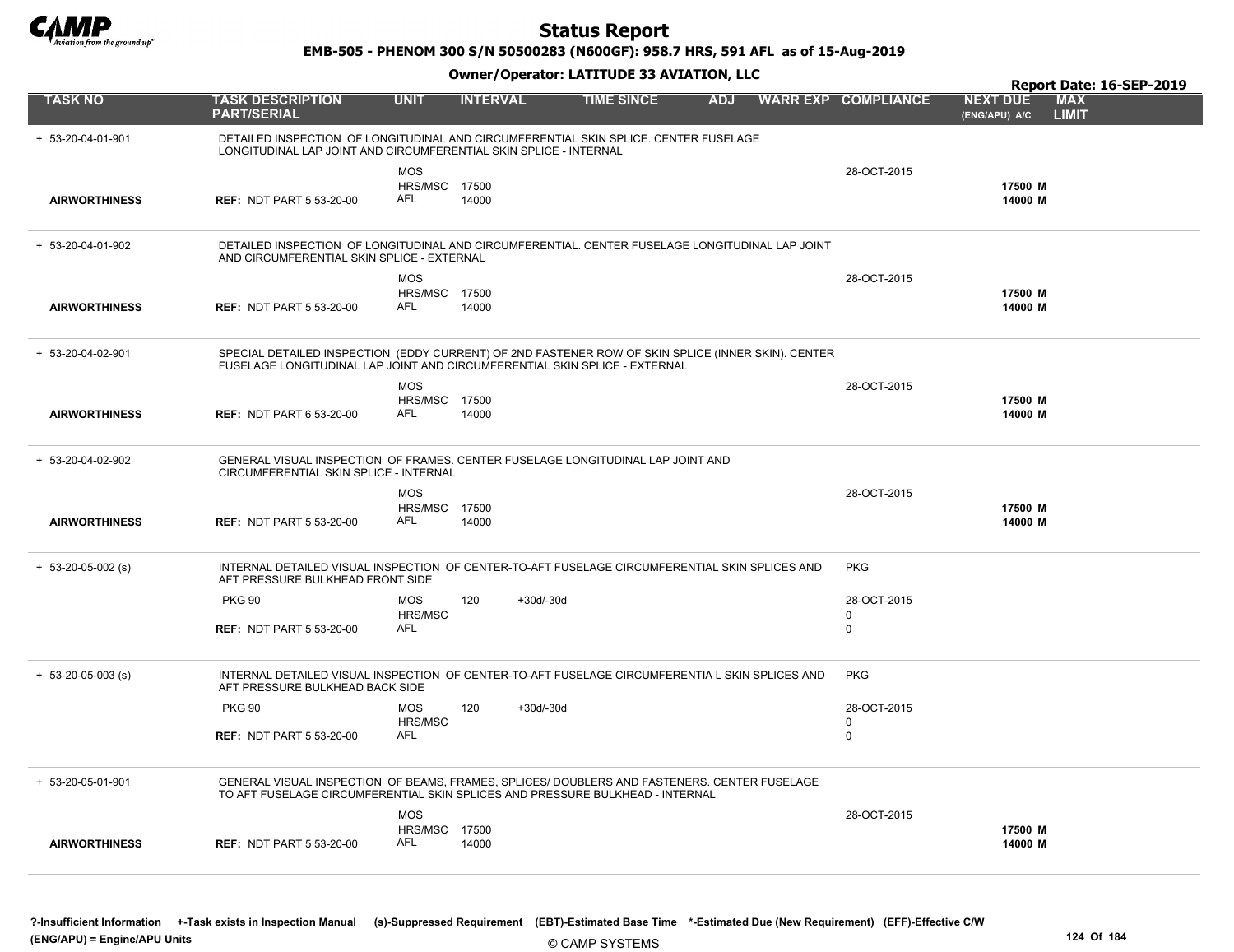

EMB-505 - PHENOM 300 S/N 50500283 (N600GF): 958.7 HRS, 591 AFL as of 15-Aug-2019

|                      |                                                                                                                                                                      |                                                  |                 |             |                   |            |                                           | Report Date: 16-SEP-2019                                       |
|----------------------|----------------------------------------------------------------------------------------------------------------------------------------------------------------------|--------------------------------------------------|-----------------|-------------|-------------------|------------|-------------------------------------------|----------------------------------------------------------------|
| <b>TASK NO</b>       | <b>TASK DESCRIPTION</b><br><b>PART/SERIAL</b>                                                                                                                        | <b>UNIT</b>                                      | <b>INTERVAL</b> |             | <b>TIME SINCE</b> | <b>ADJ</b> | <b>WARR EXP COMPLIANCE</b>                | <b>MAX</b><br><b>NEXT DUE</b><br><b>LIMIT</b><br>(ENG/APU) A/C |
| + 53-20-05-02-901    | DETAILED INSPECTION OF AFT PRESSURE BULKHEAD WEB AND FASTENERS. CENTER FUSELAGE TO AFT<br>FUSELAGE CIRCUMFERENTIAL SKIN SPLICES AND PRESSURE BULKHEAD - INTERNAL     |                                                  |                 |             |                   |            |                                           |                                                                |
| <b>AIRWORTHINESS</b> | <b>REF: NDT PART 5 53-20-00</b>                                                                                                                                      | <b>MOS</b><br><b>HRS/MSC 17500</b><br><b>AFL</b> | 14000           |             |                   |            | 28-OCT-2015                               | 17500 M<br>14000 M                                             |
| + 53-20-05-03-901    | DETAILED INSPECTION OF CIRCUMFERENTIAL T WEB SECTION AND FASTENERS. CENTER FUSELAGE TO AFT<br>FUSELAGE CIRCUMFERENTIAL SKIN SPLICES AND PRESSURE BULKHEAD - INTERNAL |                                                  |                 |             |                   |            |                                           |                                                                |
| <b>AIRWORTHINESS</b> | <b>REF: NDT PART 5 53-20-00</b>                                                                                                                                      | <b>MOS</b><br>HRS/MSC 17500<br><b>AFL</b>        | 14000           |             |                   |            | 28-OCT-2015                               | 17500 M<br>14000 M                                             |
| + 53-20-05-04-901    | DETAILED INSPECTION OF SKIN-TO-SPLICE AREA AND FASTENERS. CENTER FUSELAGE TO AFT FUSELAGE<br>CIRCUMFERENTIAL SKIN SPLICES AND PRESSURE BULKHEAD - EXTERNAL           |                                                  |                 |             |                   |            |                                           |                                                                |
| <b>AIRWORTHINESS</b> | <b>REF: NDT PART 5 53-20-00</b>                                                                                                                                      | <b>MOS</b><br><b>HRS/MSC 17500</b><br>AFL        | 14000           |             |                   |            | 28-OCT-2015                               | 17500 M<br>14000 M                                             |
| + 53-20-05-05-901    | GENERAL VISUAL INSPECTION OF END-FITTINGS AND FASTENERS. CENTER FUSELAGE TO AFT FUSELAGE<br>CIRCUMFERENTIAL SKIN SPLICES AND PRESSURE BULKHEAD - INTERNAL            |                                                  |                 |             |                   |            |                                           |                                                                |
| <b>AIRWORTHINESS</b> | <b>REF: NDT PART 5 53-20-00</b>                                                                                                                                      | <b>MOS</b><br><b>HRS/MSC 17500</b><br>AFL        | 14000           |             |                   |            | 28-OCT-2015                               | 17500 M<br>14000 M                                             |
| $+ 53-20-06-001$ (s) | EXTERNAL GENERAL VISUAL INSPECTION OF OF MAIN DOOR CUTOUT STRUCTURE                                                                                                  |                                                  |                 |             |                   |            | <b>PKG</b>                                |                                                                |
|                      | <b>PKG 84</b><br><b>REF: NDT PART 5 53-20-00</b>                                                                                                                     | <b>MOS</b><br>HRS/MSC<br>AFL                     | 60              | $+30d/-30d$ |                   |            | 28-OCT-2015<br>$\mathbf 0$<br>$\mathbf 0$ |                                                                |
| $+ 53-20-06-002$ (s) | INTERNAL DETAILED VISUAL INSPECTION OF MAIN DOOR CUTOUT STRUCTURE                                                                                                    |                                                  |                 |             |                   |            | <b>PKG</b>                                |                                                                |
|                      | <b>PKG 90</b><br><b>REF: NDT PART 5 53-20-00</b>                                                                                                                     | <b>MOS</b><br>HRS/MSC<br>AFL                     | 60              | $+30d/-30d$ |                   |            | 28-OCT-2015<br>$\mathbf 0$<br>$\mathbf 0$ |                                                                |
| + 53-20-06-01-901    | DETAILED INSPECTION OF SKIN, DOUBLER AND FASTENERS. PASSENGER DOOR CUTOUT STRUCTURE -<br><b>EXTERNAL</b>                                                             |                                                  |                 |             |                   |            |                                           |                                                                |
| <b>AIRWORTHINESS</b> | <b>REF: NDT PART 5 53-20-00</b>                                                                                                                                      | <b>MOS</b><br>HRS/MSC<br>AFL                     | 17500<br>14000  |             |                   |            | 28-OCT-2015                               | 17500 M<br>14000 M                                             |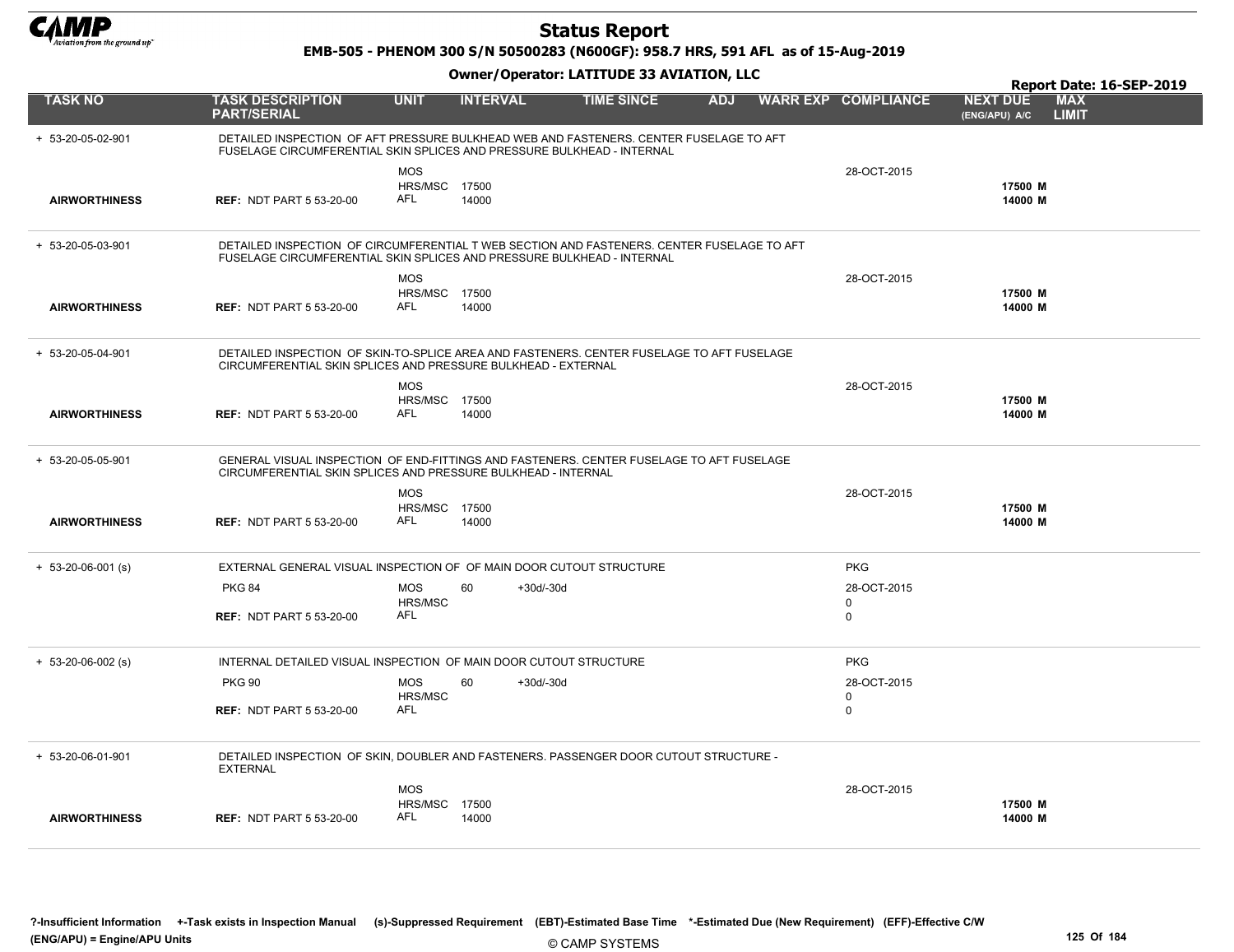

EMB-505 - PHENOM 300 S/N 50500283 (N600GF): 958.7 HRS, 591 AFL as of 15-Aug-2019

|                      |                                                                                                                                                 |                                           |                 |             |                                       |            |                            |                                  | Report Date: 16-SEP-2019   |
|----------------------|-------------------------------------------------------------------------------------------------------------------------------------------------|-------------------------------------------|-----------------|-------------|---------------------------------------|------------|----------------------------|----------------------------------|----------------------------|
| <b>TASK NO</b>       | <b>TASK DESCRIPTION</b><br><b>PART/SERIAL</b>                                                                                                   | <b>UNIT</b>                               | <b>INTERVAL</b> |             | <b>TIME SINCE</b>                     | <b>ADJ</b> | <b>WARR EXP COMPLIANCE</b> | <b>NEXT DUE</b><br>(ENG/APU) A/C | <b>MAX</b><br><b>LIMIT</b> |
| + 53-20-06-01-902    | DETAILED INSPECTION OF THE FRAMES, STRINGERS, BEAMS, INTERCOSTALS, SPLICES, SKIN AND<br>ATTACHMENTS. PASSENGER DOOR CUTOUT STRUCTURE - INTERNAL |                                           |                 |             |                                       |            |                            |                                  |                            |
| <b>AIRWORTHINESS</b> | <b>REF: NDT PART 5 53-20-00</b>                                                                                                                 | <b>MOS</b><br><b>HRS/MSC 8750</b><br>AFL  | 7000            |             |                                       |            | 28-OCT-2015                | 8750 M<br>7000 M                 |                            |
| + 53-20-07-01-901    | DETAILED INSPECTION OF FRAMES, DOUBLERS, BEAMS, INTERCOSTALS, SPLICE AND ATTACHMENTS.<br>EMERGENCY DOOR CUTOUT STRUCTURE - INTERNAL             |                                           |                 |             |                                       |            |                            |                                  |                            |
| <b>AIRWORTHINESS</b> | <b>REF: NDT PART 5 53-20-00</b>                                                                                                                 | <b>MOS</b><br><b>HRS/MSC 17500</b><br>AFL | 14000           |             |                                       |            | 28-OCT-2015                | 17500 M<br>14000 M               |                            |
| + 53-20-07-01-902    | DETAILED INSPECTION OF THE SKIN AND FASTENERS TO EMERGENCY DOOR CUTOUT STRUCTURE. EMERGENCY<br>DOOR CUTOUT STRUCTURE - EXTERNAL                 |                                           |                 |             |                                       |            |                            |                                  |                            |
| <b>AIRWORTHINESS</b> | <b>REF: NDT PART 5 53-20-00</b>                                                                                                                 | <b>MOS</b><br><b>HRS/MSC 17500</b><br>AFL | 14000           |             |                                       |            | 28-OCT-2015                | 17500 M<br>14000 M               |                            |
| $+ 53-20-08-002$ (s) | INTERNAL GENERAL VISUAL INSPECTION OF PASSENGER WINDOW CUTOUT STRUCTURE                                                                         |                                           |                 |             |                                       |            | <b>PKG</b>                 |                                  |                            |
|                      | <b>PKG 90</b><br><b>REF: GENERIC NO REF</b>                                                                                                     | <b>MOS</b><br>HRS/MSC<br><b>AFL</b>       | 60              | +30d/-30d   | TSI:0<br><b>TSI:0</b><br><b>TSI:0</b> |            | 28-OCT-2015<br>0<br>0      |                                  |                            |
| + 53-20-08-01-901    | GENERAL VISUAL INSPECTION OF WINDOW FRAME AND ATTACHMENTS. PASSENGER WINDOW CUTOUT<br>STRUCTURE - INTERNAL                                      |                                           |                 |             |                                       |            |                            |                                  |                            |
| <b>AIRWORTHINESS</b> | <b>REF: NDT PART 5 53-20-00</b>                                                                                                                 | <b>MOS</b><br><b>HRS/MSC 17500</b><br>AFL | 14000           |             |                                       |            | 28-OCT-2015                | 17500 M<br>14000 M               |                            |
| + 53-20-08-01-902    | DETAILED INSPECTION OF SKIN AND FASTENERS AT WINDOW AREA. PASSENGER WINDOW CUTOUT STRUCTURE -<br><b>EXTERNAL</b>                                |                                           |                 |             |                                       |            |                            |                                  |                            |
| <b>AIRWORTHINESS</b> | <b>REF: NDT PART 5 53-20-00</b>                                                                                                                 | <b>MOS</b><br><b>HRS/MSC 17500</b><br>AFL | 14000           |             |                                       |            | 28-OCT-2015                | 17500 M<br>14000 M               |                            |
| $+ 53-20-10-001$ (s) | EXTERNAL DETAILED VISUAL INSPECTION OF CENTER FUSELAGE-TOWING CONNECTIONS                                                                       |                                           |                 |             |                                       |            | <b>PKG</b>                 |                                  |                            |
|                      | <b>PKG 90</b>                                                                                                                                   | <b>MOS</b><br>HRS/MSC                     | 120             | $+30d/-30d$ |                                       |            | 28-OCT-2015<br>0           |                                  |                            |
|                      | <b>REF: NDT PART 5 53-20-00</b>                                                                                                                 | <b>AFL</b>                                |                 |             |                                       |            | 0                          |                                  |                            |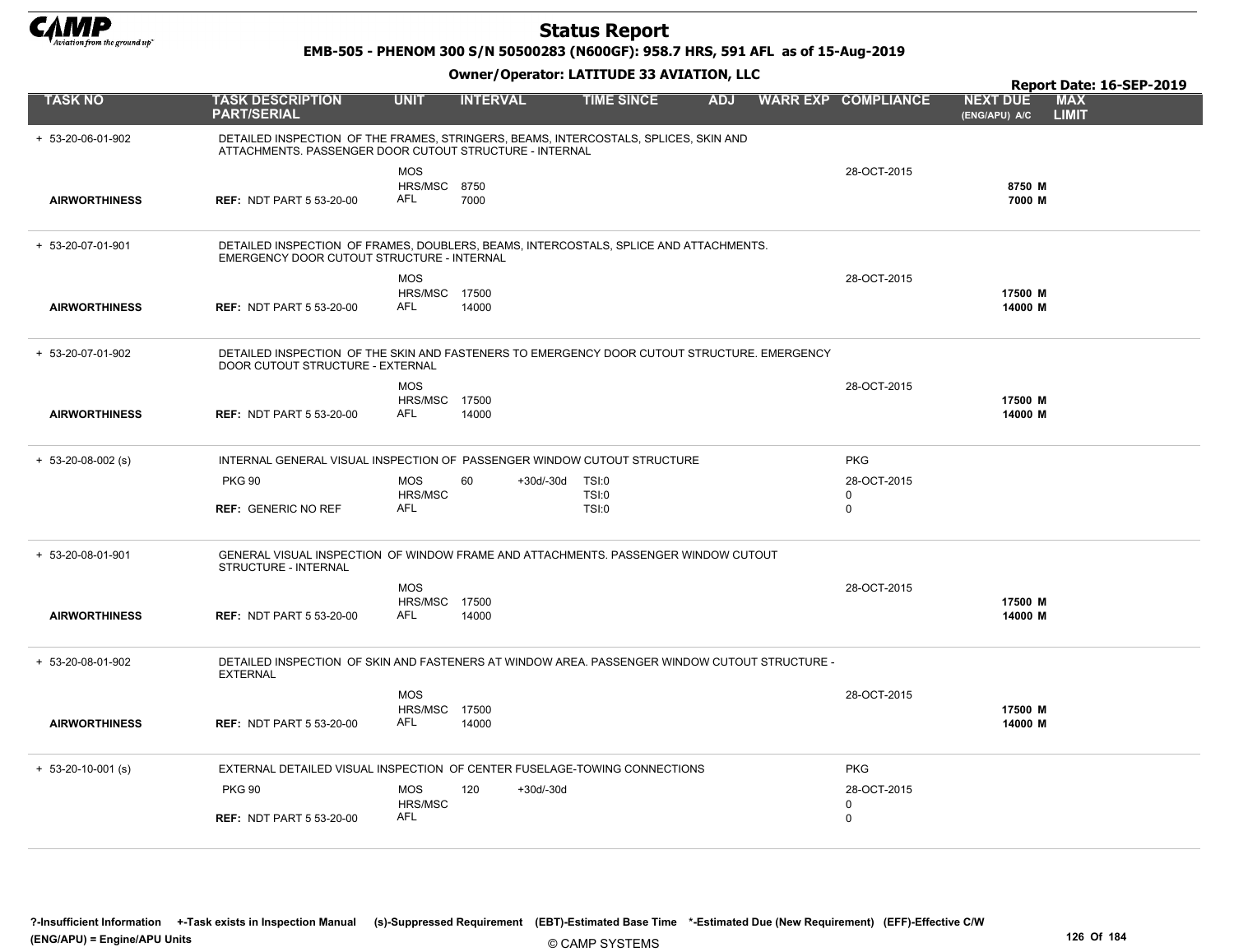

EMB-505 - PHENOM 300 S/N 50500283 (N600GF): 958.7 HRS, 591 AFL as of 15-Aug-2019

Owner/Operator: LATITUDE 33 AVIATION, LLC

|                      |                                                                                                                                | Owner / Operator. EATITODE 33 AVIATION, LLC |                 |             |                   |            |  |                            |                                  | Report Date: 16-SEP-2019   |  |
|----------------------|--------------------------------------------------------------------------------------------------------------------------------|---------------------------------------------|-----------------|-------------|-------------------|------------|--|----------------------------|----------------------------------|----------------------------|--|
| <b>TASK NO</b>       | <b>TASK DESCRIPTION</b><br><b>PART/SERIAL</b>                                                                                  | <b>UNIT</b>                                 | <b>INTERVAL</b> |             | <b>TIME SINCE</b> | <b>ADJ</b> |  | <b>WARR EXP COMPLIANCE</b> | <b>NEXT DUE</b><br>(ENG/APU) A/C | <b>MAX</b><br><b>LIMIT</b> |  |
| + 53-20-10-01-901    | GENERAL VISUAL INSPECTION OF FRAMES, STRINGERS, DOUBLERS AND ATTACHMENTS. CENTER<br>FUSELAGE-TO-WING CONNECTIONS - INTERNAL    |                                             |                 |             |                   |            |  |                            |                                  |                            |  |
|                      |                                                                                                                                | <b>MOS</b><br><b>HRS/MSC 17500</b>          |                 |             |                   |            |  | 28-OCT-2015                | 17500 M                          |                            |  |
| <b>AIRWORTHINESS</b> | <b>REF: NDT PART 5 53-20-00</b>                                                                                                | AFL                                         | 14000           |             |                   |            |  |                            | 14000 M                          |                            |  |
| + 53-20-10-01-902    | DETAILED INSPECTION OF SKIN AND FASTENERS. CENTER FUSELAGE-TO-WING CONNECTIONS - INTERNAL                                      |                                             |                 |             |                   |            |  |                            |                                  |                            |  |
|                      |                                                                                                                                | <b>MOS</b>                                  |                 |             |                   |            |  | 28-OCT-2015                |                                  |                            |  |
| <b>AIRWORTHINESS</b> | <b>REF: NDT PART 5 53-20-00</b>                                                                                                | <b>HRS/MSC 17500</b><br><b>AFL</b>          | 14000           |             |                   |            |  |                            | 17500 M<br>14000 M               |                            |  |
| + 53-20-10-02-901    | GENERAL VISUAL INSPECTION OF FUSELAGE-TO-WING FITTINGS CENTER FUSELAGE-TO-WING CONNECTIONS -<br><b>EXTERNAL</b>                |                                             |                 |             |                   |            |  |                            |                                  |                            |  |
|                      |                                                                                                                                | <b>MOS</b>                                  |                 |             |                   |            |  | 28-OCT-2015                |                                  |                            |  |
| <b>AIRWORTHINESS</b> | <b>REF: NDT PART 5 53-20-00</b>                                                                                                | HRS/MSC 17500<br><b>AFL</b>                 | 14000           |             |                   |            |  |                            | 17500 M<br>14000 M               |                            |  |
|                      |                                                                                                                                |                                             |                 |             |                   |            |  |                            |                                  |                            |  |
| $+ 53-30-00-001$ (s) | EXTERNAL GENERAL VISUAL INSPECTION OF OF AFT FUSELAGE SKINS AND BAGGAGE DOOR CUTOUT<br><b>STRUCTURE</b>                        |                                             |                 |             |                   |            |  | <b>PKG</b>                 |                                  |                            |  |
|                      | <b>PKG 90</b>                                                                                                                  | <b>MOS</b>                                  | 120             | $+30d/-30d$ |                   |            |  | 28-OCT-2015                |                                  |                            |  |
|                      | <b>REF: NDT PART 5 53-30-00</b>                                                                                                | HRS/MSC<br><b>AFL</b>                       |                 |             |                   |            |  | 0<br>0                     |                                  |                            |  |
|                      |                                                                                                                                |                                             |                 |             |                   |            |  |                            |                                  |                            |  |
| $+ 53-30-00-002$ (s) | INTERNAL DETAILED VISUAL INSPECTION OF AFT FUSELAGE STRUCTURES                                                                 |                                             |                 |             |                   |            |  | <b>PKG</b>                 |                                  |                            |  |
|                      | <b>PKG 90</b>                                                                                                                  | <b>MOS</b><br>HRS/MSC                       | 120             | $+30d/-30d$ |                   |            |  | 28-OCT-2015<br>$\mathbf 0$ |                                  |                            |  |
|                      | <b>REF: NDT PART 5 53-30-00</b>                                                                                                | <b>AFL</b>                                  |                 |             |                   |            |  | 0                          |                                  |                            |  |
|                      |                                                                                                                                |                                             |                 |             |                   |            |  |                            |                                  |                            |  |
| + 53-30-01-01-901    | GENERAL VISUAL INSPECTION OF FRAMES, STRINGERS, DOUBLERS, SPLICES AND ATTACHMENTS. AFT<br>FUSELAGE UPPER SKIN PANEL - INTERNAL |                                             |                 |             |                   |            |  |                            |                                  |                            |  |
|                      |                                                                                                                                | <b>MOS</b>                                  |                 |             |                   |            |  | 28-OCT-2015                | 17500 M                          |                            |  |
| <b>AIRWORTHINESS</b> | <b>REF: NDT PART 5 53-30-00</b>                                                                                                | <b>HRS/MSC 17500</b><br>AFL                 | 14000           |             |                   |            |  |                            | 14000 M                          |                            |  |
| + 53-30-01-01-902    | DETAILED INSPECTION OF SKIN AND FASTENERS. AFT FUSELAGE UPPER SKIN PANEL - EXTERNAL                                            |                                             |                 |             |                   |            |  |                            |                                  |                            |  |
|                      |                                                                                                                                | <b>MOS</b>                                  |                 |             |                   |            |  | 28-OCT-2015                |                                  |                            |  |
|                      |                                                                                                                                | <b>HRS/MSC 17500</b>                        |                 |             |                   |            |  |                            | 17500 M                          |                            |  |
| <b>AIRWORTHINESS</b> | <b>REF: NDT PART 5 53-30-00</b>                                                                                                | AFL                                         | 14000           |             |                   |            |  |                            | 14000 M                          |                            |  |

© CAMP SYSTEMS ?-Insufficient Information +-Task exists in Inspection Manual (s)-Suppressed Requirement (EBT)-Estimated Base Time \*-Estimated Due (New Requirement) (EFF)-Effective C/W (ENG/APU) = Engine/APU Units 127 Of 184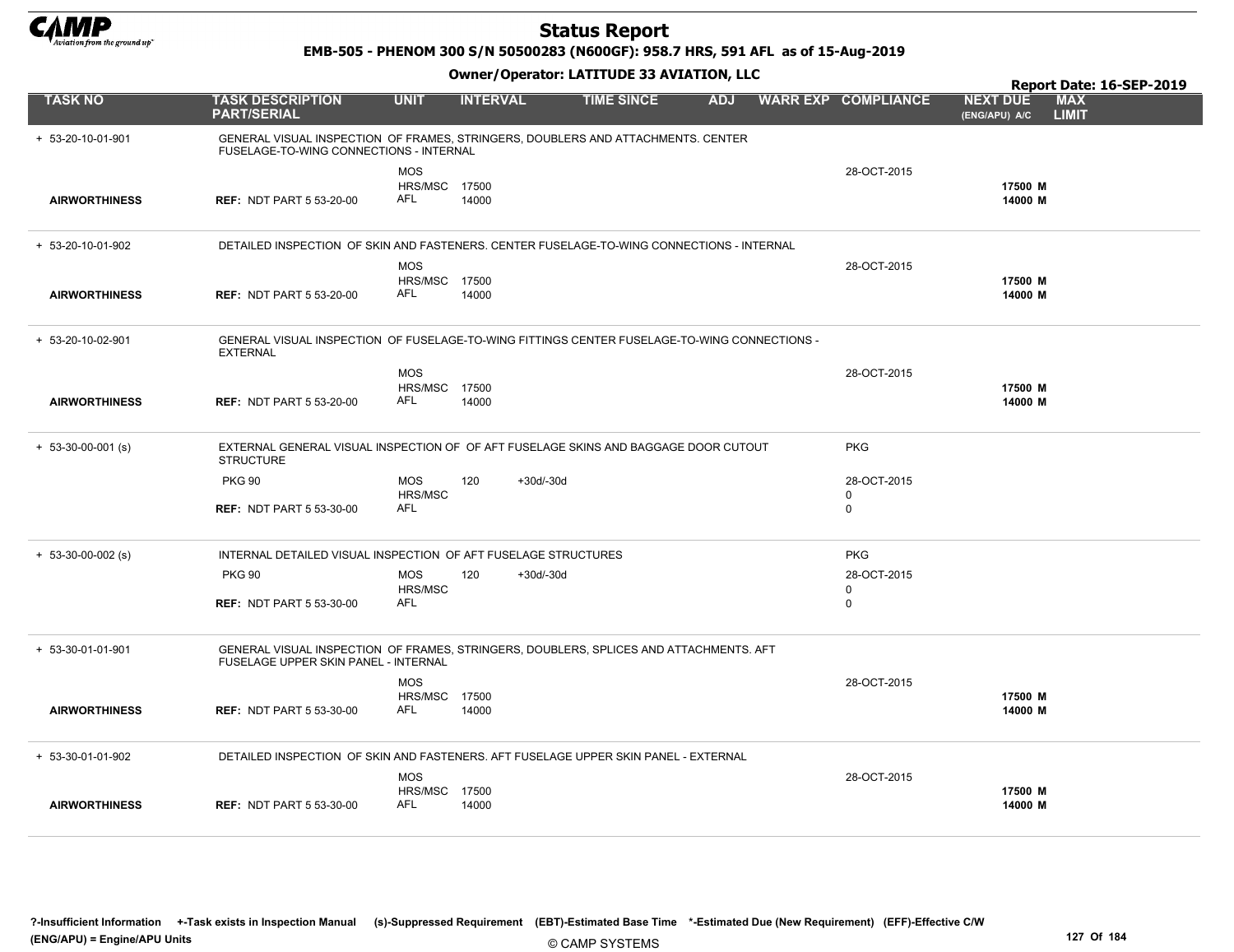

EMB-505 - PHENOM 300 S/N 50500283 (N600GF): 958.7 HRS, 591 AFL as of 15-Aug-2019

|                      |                                                                                                                            |                             |                    |                   |            |                            |                                  | Report Date: 16-SEP-2019   |
|----------------------|----------------------------------------------------------------------------------------------------------------------------|-----------------------------|--------------------|-------------------|------------|----------------------------|----------------------------------|----------------------------|
| <b>TASK NO</b>       | <b>TASK DESCRIPTION</b><br><b>PART/SERIAL</b>                                                                              | <b>UNIT</b>                 | <b>INTERVAL</b>    | <b>TIME SINCE</b> | <b>ADJ</b> | <b>WARR EXP COMPLIANCE</b> | <b>NEXT DUE</b><br>(ENG/APU) A/C | <b>MAX</b><br><b>LIMIT</b> |
| $+ 53-30-02-002$ (s) | INTERNAL DETAILED VISUAL INSPECTION OF AFT FUSELAGE SIDE SKIN PANEL                                                        |                             |                    |                   |            | <b>PKG</b>                 |                                  |                            |
|                      | <b>PKG 90</b>                                                                                                              | <b>MOS</b>                  | 120<br>$+30d/-30d$ |                   |            | 28-OCT-2015                |                                  |                            |
|                      | <b>REF: NDT PART 5 53-30-00</b>                                                                                            | HRS/MSC<br>AFL              |                    |                   |            | 0<br>0                     |                                  |                            |
|                      |                                                                                                                            |                             |                    |                   |            |                            |                                  |                            |
| + 53-30-02-01-901    | DETAILED INSPECTION OF FRAMES, FRAMES SPLICES AND ATTACHMENTS AFT FUSELAGE SIDE SKIN PANEL -<br><b>INTERNAL</b>            |                             |                    |                   |            |                            |                                  |                            |
|                      |                                                                                                                            | <b>MOS</b>                  |                    |                   |            | 28-OCT-2015                |                                  |                            |
|                      |                                                                                                                            | <b>HRS/MSC 12500</b><br>AFL |                    |                   |            |                            | 12500 M<br>10000 M               |                            |
| <b>AIRWORTHINESS</b> | <b>REF: NDT PART 5 53-30-00</b>                                                                                            |                             | 10000              |                   |            |                            |                                  |                            |
| + 53-30-02-01-902    | GENERAL VISUAL INSPECTION OF STRINGERS, DOUBLERS AND ATTACHMENTS. AFT FUSELAGE SIDE SKIN PANEL<br>- INTERNAL               |                             |                    |                   |            |                            |                                  |                            |
|                      |                                                                                                                            | MOS                         |                    |                   |            | 28-OCT-2015                |                                  |                            |
| <b>AIRWORTHINESS</b> | <b>REF: NDT PART 5 53-30-00</b>                                                                                            | <b>HRS/MSC 17500</b><br>AFL | 14000              |                   |            |                            | 17500 M<br>14000 M               |                            |
|                      |                                                                                                                            |                             |                    |                   |            |                            |                                  |                            |
| + 53-30-02-01-903    | DETAILED INSPECTION OF SKIN AND FASTENERS. AFT FUSELAGE SIDE SKIN PANEL - EXTERNAL                                         |                             |                    |                   |            |                            |                                  |                            |
|                      |                                                                                                                            | <b>MOS</b>                  |                    |                   |            | 28-OCT-2015                |                                  |                            |
| <b>AIRWORTHINESS</b> | <b>REF: NDT PART 5 53-30-00</b>                                                                                            | <b>HRS/MSC 17500</b><br>AFL | 14000              |                   |            |                            | 17500 M<br>14000 M               |                            |
|                      |                                                                                                                            |                             |                    |                   |            |                            |                                  |                            |
| + 53-30-03-01-901    | GENERAL VISUAL INSPECTION OF FRAMES, STRINGERS, SPLICES AND ATTACHMENTS AFT FUSELAGE LOWER<br><b>SKIN PANEL - INTERNAL</b> |                             |                    |                   |            |                            |                                  |                            |
|                      |                                                                                                                            | <b>MOS</b>                  |                    |                   |            | 28-OCT-2015                |                                  |                            |
| <b>AIRWORTHINESS</b> | <b>REF: NDT PART 5 53-30-00</b>                                                                                            | HRS/MSC 17500<br>AFL        | 14000              |                   |            |                            | 17500 M<br>14000 M               |                            |
|                      |                                                                                                                            |                             |                    |                   |            |                            |                                  |                            |
| + 53-30-03-01-902    | DETAILED INSPECTION OF SKIN AND FASTENERS. AFT FUSELAGE LOWER SKIN PANEL - EXTERNAL                                        |                             |                    |                   |            |                            |                                  |                            |
|                      |                                                                                                                            | <b>MOS</b>                  |                    |                   |            | 28-OCT-2015                |                                  |                            |
| <b>AIRWORTHINESS</b> | <b>REF: NDT PART 5 53-30-00</b>                                                                                            | <b>HRS/MSC 17500</b><br>AFL | 14000              |                   |            |                            | 17500 M<br>14000 M               |                            |
|                      |                                                                                                                            |                             |                    |                   |            |                            |                                  |                            |
| $+ 53-30-04-001$ (s) | EXTERNAL DETAILED VISUAL INSPECTION OF AFT FUSELAGE SKIN SPLICES                                                           |                             |                    |                   |            | <b>PKG</b>                 |                                  |                            |
|                      | <b>PKG 90</b>                                                                                                              | <b>MOS</b>                  | 120<br>$+30d/-30d$ |                   |            | 28-OCT-2015                |                                  |                            |
|                      | <b>REF: NDT PART 5 53-30-00</b>                                                                                            | HRS/MSC<br>AFL              |                    |                   |            | 0<br>0                     |                                  |                            |
|                      |                                                                                                                            |                             |                    |                   |            |                            |                                  |                            |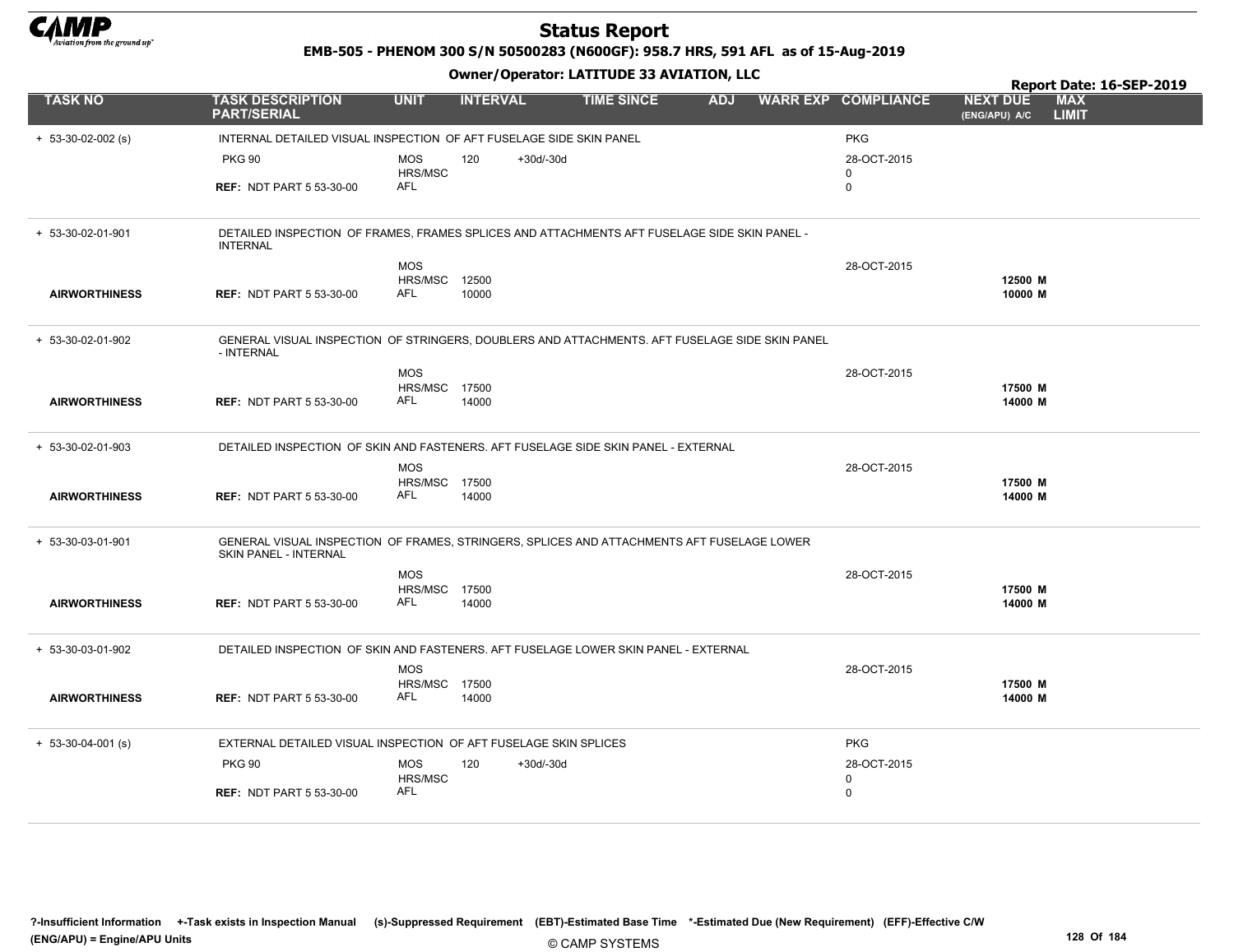

EMB-505 - PHENOM 300 S/N 50500283 (N600GF): 958.7 HRS, 591 AFL as of 15-Aug-2019

|                      |                                                                                                                                                  |                                           |                    |                   |            |                                     |                                  | Report Date: 16-SEP-2019   |
|----------------------|--------------------------------------------------------------------------------------------------------------------------------------------------|-------------------------------------------|--------------------|-------------------|------------|-------------------------------------|----------------------------------|----------------------------|
| <b>TASK NO</b>       | <b>TASK DESCRIPTION</b><br><b>PART/SERIAL</b>                                                                                                    | <b>UNIT</b>                               | <b>INTERVAL</b>    | <b>TIME SINCE</b> | <b>ADJ</b> | <b>WARR EXP COMPLIANCE</b>          | <b>NEXT DUE</b><br>(ENG/APU) A/C | <b>MAX</b><br><b>LIMIT</b> |
| + 53-30-04-01-901    | DETAILED INSPECTION OF SKIN TO LONGITUDINAL AND CIRCUMFERENTIAL SPLICE. AFT FUSELAGE<br>LONGITUDINAL AND CIRCUMFERENTIAL SKIN SPLICES - EXTERNAL |                                           |                    |                   |            |                                     |                                  |                            |
| <b>AIRWORTHINESS</b> | <b>REF: NDT PART 5 53-30-00</b>                                                                                                                  | <b>MOS</b><br>HRS/MSC 17500<br>AFL        | 14000              |                   |            | 28-OCT-2015                         | 17500 M<br>14000 M               |                            |
| + 53-30-04-01-902    | DETAILED INSPECTION OF LONGITUDINAL AND CIRCUMFERENTIAL SPLICES. AFT FUSELAGE LONGITUDINAL AND<br>CIRCUMFERENTIAL SKIN SPLICES - INTERNAL        |                                           |                    |                   |            |                                     |                                  |                            |
| <b>AIRWORTHINESS</b> | <b>REF: NDT PART 5 53-30-00</b>                                                                                                                  | <b>MOS</b><br><b>HRS/MSC 17500</b><br>AFL | 14000              |                   |            | 28-OCT-2015                         | 17500 M<br>14000 M               |                            |
| + 53-30-05-02-901    | DETAILED INSPECTION OF BAGGAGE DOOR CUTOUT STRUCTURE. AFT FUSELAGE BAGGAGE DOOR CUTOUT<br>STRUCTURE - INTERNAL                                   |                                           |                    |                   |            |                                     |                                  |                            |
| <b>AIRWORTHINESS</b> | <b>REF: NDT PART 5 53-30-00</b>                                                                                                                  | <b>MOS</b><br>HRS/MSC<br><b>AFL</b>       | 10000<br>8000      |                   |            | 28-OCT-2015                         | 10000 M<br>8000 M                |                            |
| + 53-30-06-01-901    | DETAILED INSPECTION OF FRAMES, FRAMES SPLICES AND ATTACHMENTS. AFT FUSELAGE TO PYLON CUTOUT<br>STRUCTURES - INTERNAL                             |                                           |                    |                   |            |                                     |                                  |                            |
| <b>AIRWORTHINESS</b> | <b>REF: NDT PART 5 53-30-00</b>                                                                                                                  | <b>MOS</b><br>HRS/MSC<br>AFL              | 12500<br>10000     |                   |            | 28-OCT-2015                         | 12500 M<br>10000 M               |                            |
| + 53-30-06-01-902    | GENERAL VISUAL INSPECTION OF STRINGERS, DOUBLERS AND ATTACHMENTS. AFT FUSELAGE TO PYLON<br><b>CUTOUT STRUCTURES - INTERNAL</b>                   |                                           |                    |                   |            |                                     |                                  |                            |
| <b>AIRWORTHINESS</b> | <b>REF: NDT PART 5 53-30-00</b>                                                                                                                  | <b>MOS</b><br><b>HRS/MSC 17500</b><br>AFL | 14000              |                   |            | 28-OCT-2015                         | 17500 M<br>14000 M               |                            |
| $+ 53-30-06-01-903$  | DETAILED INSPECTION OF SKIN, SKIN SPLICES AND FASTENERS. AFT FUSELAGE TO PYLON CUTOUT<br>STRUCTURES - EXTERNAL                                   |                                           |                    |                   |            |                                     |                                  |                            |
| <b>AIRWORTHINESS</b> | <b>REF: NDT PART 5 53-30-00</b>                                                                                                                  | <b>MOS</b><br>HRS/MSC 17500<br>AFL        | 14000              |                   |            | 28-OCT-2015                         | 17500 M<br>14000 M               |                            |
| $+ 53-30-07-001$ (s) | INTERNAL DETAILED VISUAL INSPECTION OF AFT FUSELAGE-TO-VERTICAL STABILIZER JUNCTION                                                              |                                           |                    |                   |            | <b>PKG</b>                          |                                  |                            |
|                      | <b>PKG 90</b><br><b>REF: NDT PART 5 53-30-00</b>                                                                                                 | <b>MOS</b><br>HRS/MSC<br>AFL              | 120<br>$+30d/-30d$ |                   |            | 28-OCT-2015<br>$\Omega$<br>$\Omega$ |                                  |                            |
|                      |                                                                                                                                                  |                                           |                    |                   |            |                                     |                                  |                            |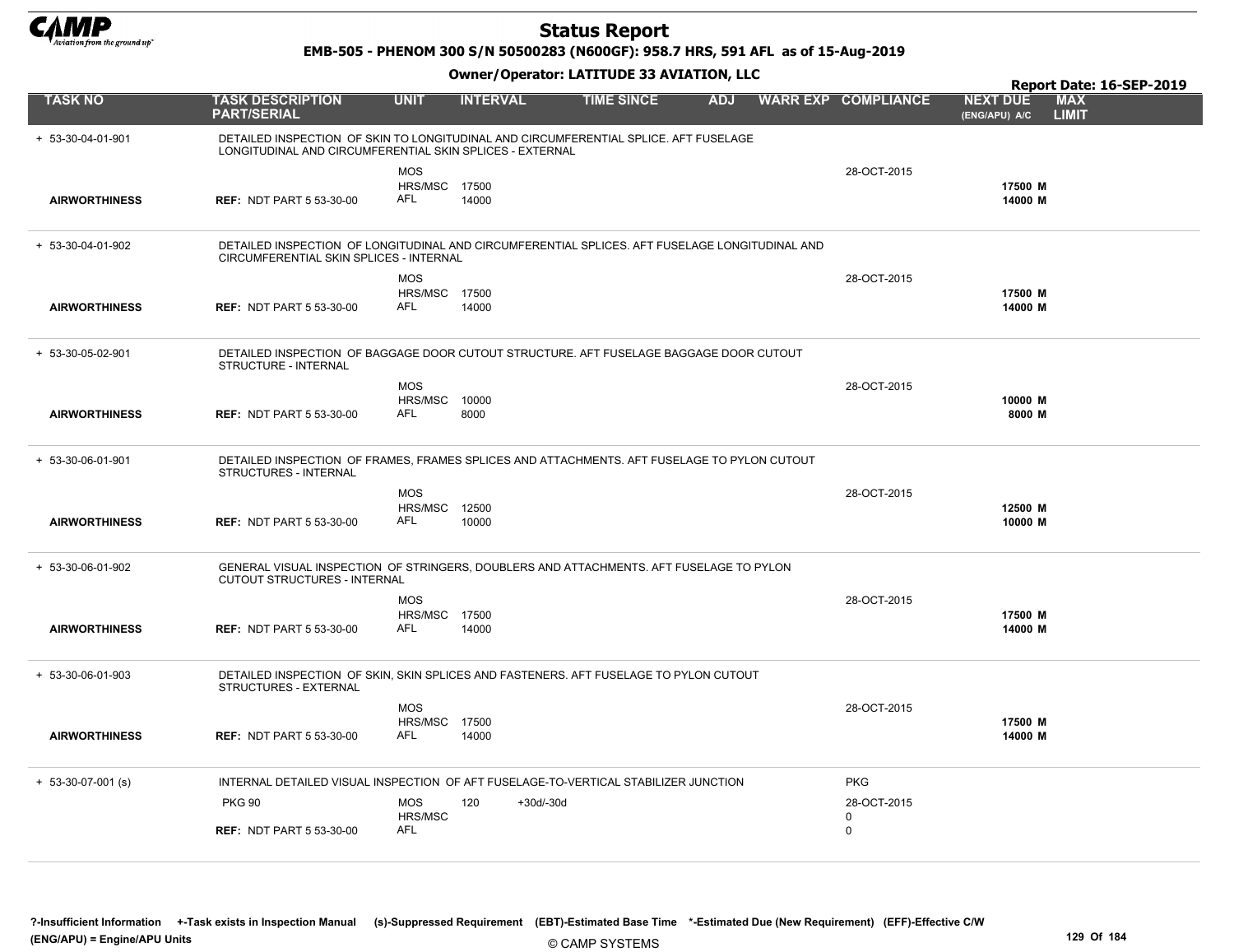

EMB-505 - PHENOM 300 S/N 50500283 (N600GF): 958.7 HRS, 591 AFL as of 15-Aug-2019

Owner/Operator: LATITUDE 33 AVIATION, LLC

|                      |                                                                                                                            |                           | .                  |                   |            |                            | Report Date: 16-SEP-2019                                       |
|----------------------|----------------------------------------------------------------------------------------------------------------------------|---------------------------|--------------------|-------------------|------------|----------------------------|----------------------------------------------------------------|
| <b>TASK NO</b>       | <b>TASK DESCRIPTION</b><br><b>PART/SERIAL</b>                                                                              | <b>UNIT</b>               | <b>INTERVAL</b>    | <b>TIME SINCE</b> | <b>ADJ</b> | <b>WARR EXP COMPLIANCE</b> | <b>MAX</b><br><b>NEXT DUE</b><br><b>LIMIT</b><br>(ENG/APU) A/C |
| $+ 53-30-07-002$ (s) | EXTERNAL DETAILED VISUAL INSPECTION OF AFT FUSELAGE-TO-VERTICAL STABILIZER JUNCTION                                        |                           |                    |                   |            | <b>PKG</b>                 |                                                                |
|                      | <b>PKG 90</b>                                                                                                              | <b>MOS</b><br>HRS/MSC     | +30d/-30d<br>120   |                   |            | 28-OCT-2015<br>0           |                                                                |
|                      | <b>REF: NDT PART 5 53-30-00</b>                                                                                            | AFL                       |                    |                   |            | $\mathbf 0$                |                                                                |
| + 53-30-07-01-901    | GENERAL VISUAL INSPECTION OF FRAMES, STRINGERS AND FASTENERS. AFT FUSELAGE TO VERTICAL<br>STABILIZER CONNECTION - INTERNAL |                           |                    |                   |            |                            |                                                                |
|                      |                                                                                                                            | <b>MOS</b>                |                    |                   |            | 28-OCT-2015                |                                                                |
| <b>AIRWORTHINESS</b> | <b>REF: NDT PART 5 53-30-00</b>                                                                                            | HRS/MSC<br>AFL            | 17500<br>14000     |                   |            |                            | 17500 M<br>14000 M                                             |
| + 53-30-07-01-902    | DETAILED INSPECTION OF SKIN, BEDPLATES AND FASTENERS. AFT FUSELAGE TO VERTICAL STABILIZER<br>CONNECTION - EXTERNAL         |                           |                    |                   |            |                            |                                                                |
|                      |                                                                                                                            | <b>MOS</b>                |                    |                   |            | 28-OCT-2015                |                                                                |
| <b>AIRWORTHINESS</b> | <b>REF: NDT PART 5 53-30-00</b>                                                                                            | HRS/MSC 17500<br>AFL      | 14000              |                   |            |                            | 17500 M<br>14000 M                                             |
| $+ 53-30-08-001$ (s) | EXTERNAL DETAILED VISUAL INSPECTION OF FRAME 46                                                                            |                           |                    |                   |            | <b>PKG</b>                 |                                                                |
|                      | <b>PKG 87</b>                                                                                                              | <b>MOS</b><br>HRS/MSC     | 120<br>$+30d/-30d$ |                   |            | 28-OCT-2015<br>0           |                                                                |
|                      | <b>REF: NDT PART 5 53-30-00</b>                                                                                            | AFL                       |                    |                   |            | $\mathbf 0$                |                                                                |
| $+ 53-30-08-002$ (s) | INTERNAL DETAILED VISUAL INSPECTION OF FRAME 46                                                                            |                           |                    |                   |            | <b>PKG</b>                 |                                                                |
|                      | <b>PKG 90</b>                                                                                                              | MOS                       | 120<br>+30d/-30d   |                   |            | 28-OCT-2015                |                                                                |
|                      | <b>REF: NDT PART 5 53-30-00</b>                                                                                            | HRS/MSC<br>AFL            |                    |                   |            | 0<br>$\mathbf 0$           |                                                                |
| 5300000              | EMB 505 AIRPLANE STRUCTURE LIMITATION                                                                                      |                           |                    |                   |            |                            |                                                                |
|                      |                                                                                                                            | <b>MOS</b>                |                    |                   |            | 28-OCT-2015                |                                                                |
|                      | REF:                                                                                                                       | HRS/MSC<br>AFL            | 5000               |                   |            | $\mathbf 0$<br>$\mathbf 0$ | 5000                                                           |
| 531010               | FORWARD FUSELAGE ASSY                                                                                                      |                           |                    |                   |            |                            |                                                                |
|                      | 505-01000-437                                                                                                              | MOS                       |                    | TSN:0             |            | 28-OCT-2015                |                                                                |
|                      | 0000840996<br>REF:                                                                                                         | HRS/MSC O/C<br>AFL        |                    | TSN:0<br>TSN:0    |            | 0<br>0                     |                                                                |
| 531015               | CENTER FUSELAGE ASSY                                                                                                       |                           |                    |                   |            |                            |                                                                |
|                      | 505-03500-463                                                                                                              | <b>MOS</b><br>HRS/MSC O/C |                    | TSN:0             |            | 28-OCT-2015                |                                                                |
|                      | 0000838371<br>REF:                                                                                                         | AFL                       |                    | TSN:0<br>TSN:0    |            | 0<br>$\mathbf 0$           |                                                                |

?-Insufficient Information +-Task exists in Inspection Manual (s)-Suppressed Requirement (EBT)-Estimated Base Time \*-Estimated Due (New Requirement) (EFF)-Effective C/W (ENG/APU) = Engine/APU Units 130 Of 184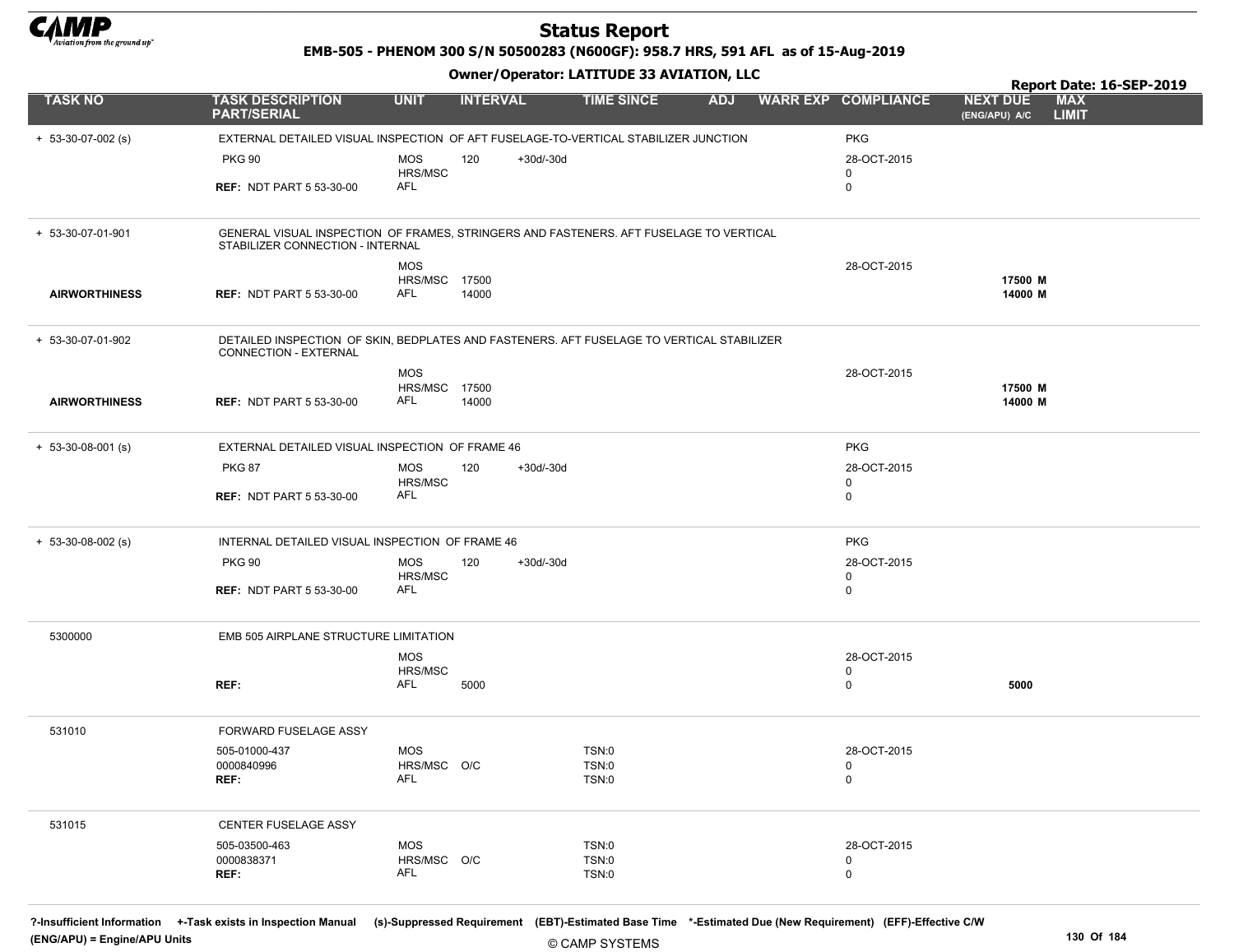

EMB-505 - PHENOM 300 S/N 50500283 (N600GF): 958.7 HRS, 591 AFL as of 15-Aug-2019

Owner/Operator: LATITUDE 33 AVIATION, LLC

|                            |                                                                                                               |                           | .                  |                   |            |                            |                                  | Report Date: 16-SEP-2019   |  |
|----------------------------|---------------------------------------------------------------------------------------------------------------|---------------------------|--------------------|-------------------|------------|----------------------------|----------------------------------|----------------------------|--|
| <b>TASK NO</b>             | <b>TASK DESCRIPTION</b><br><b>PART/SERIAL</b>                                                                 | <b>UNIT</b>               | <b>INTERVAL</b>    | <b>TIME SINCE</b> | <b>ADJ</b> | <b>WARR EXP COMPLIANCE</b> | <b>NEXT DUE</b><br>(ENG/APU) A/C | <b>MAX</b><br><b>LIMIT</b> |  |
| 531020                     | <b>CTL FUSE JUNCTION ASSY</b>                                                                                 |                           |                    |                   |            |                            |                                  |                            |  |
|                            | 505-03600-463                                                                                                 | <b>MOS</b>                |                    | TSN:0             |            | 28-OCT-2015                |                                  |                            |  |
|                            | 0000837860                                                                                                    | HRS/MSC O/C               |                    | TSN:0             |            | 0                          |                                  |                            |  |
|                            | REF:                                                                                                          | AFL                       |                    | TSN:0             |            | 0                          |                                  |                            |  |
| 531025                     | <b>REAR FUSELAGE ASSY</b>                                                                                     |                           |                    |                   |            |                            |                                  |                            |  |
|                            | 505-06000-445                                                                                                 | <b>MOS</b>                |                    | TSN:0             |            | 28-OCT-2015                |                                  |                            |  |
|                            | 0000838372                                                                                                    | HRS/MSC O/C               |                    | TSN:0             |            | 0                          |                                  |                            |  |
|                            | REF:                                                                                                          | AFL                       |                    | TSN:0             |            | $\mathbf 0$                |                                  |                            |  |
| CHAPTER 54-                | <b>NACELLES/PYLONS</b>                                                                                        |                           |                    |                   |            |                            |                                  |                            |  |
| $+ 54-00-00-001$ (s)       | GENERAL VISUAL INSPECTION OF OF PYLON POLYURETHANE FILMS                                                      |                           |                    |                   |            | <b>PKG</b>                 |                                  |                            |  |
|                            | PKG <sub>1</sub>                                                                                              | <b>MOS</b><br>HRS/MSC 600 |                    |                   |            | 06-NOV-2017<br>547.6       |                                  |                            |  |
|                            | <b>REF: AMM 54-51-20</b>                                                                                      | AFL                       |                    |                   |            | 370                        |                                  |                            |  |
|                            |                                                                                                               |                           |                    |                   |            |                            |                                  |                            |  |
| $+ 54 - 50 - 00 - 001$ (s) | INTERNAL DETAILED INSPECTION OF PYLON BEAMS - INTERNAL TO FUSELAGE                                            |                           |                    |                   |            | <b>PKG</b>                 |                                  |                            |  |
|                            | <b>PKG 90</b>                                                                                                 | <b>MOS</b>                | 120<br>+30d/-30d   |                   |            | 28-OCT-2015                |                                  |                            |  |
|                            | <b>REF: NDT PART 5 54-50-00</b>                                                                               | HRS/MSC<br>AFL            |                    |                   |            | 0<br>0                     |                                  |                            |  |
| $+ 54 - 50 - 00 - 002$ (s) | INTERNAL DETAILED INSPECTION OF PYLON MAIN BOX                                                                |                           |                    |                   |            | <b>PKG</b>                 |                                  |                            |  |
|                            | <b>PKG 90</b>                                                                                                 | <b>MOS</b>                | 120<br>$+30d/-30d$ |                   |            | 28-OCT-2015                |                                  |                            |  |
|                            |                                                                                                               | HRS/MSC                   |                    |                   |            | 0                          |                                  |                            |  |
|                            | <b>REF: See Workcard</b>                                                                                      | AFL                       |                    |                   |            | 0                          |                                  |                            |  |
| + 54-50-01-01-901          | GENERAL VISUAL INSPECTION OF PYLON FRONT, REAR SPARS AND ATTACHMENTS. PYLON FORWARD BEAM -<br><b>INTERNAL</b> |                           |                    |                   |            |                            |                                  |                            |  |
|                            |                                                                                                               | <b>MOS</b>                |                    |                   |            | 28-OCT-2015                |                                  |                            |  |
|                            |                                                                                                               | <b>HRS/MSC 17500</b>      |                    |                   |            |                            | 17500 M                          |                            |  |
| <b>AIRWORTHINESS</b>       | <b>REF: NDT PART 5 54-50-00</b>                                                                               | AFL                       | 14000              |                   |            |                            | 14000 M                          |                            |  |
| + 54-50-02-01-901          | GENERAL VISUAL INSPECTION OF PYLON SPARS 3, 4 AND ATTACHMENTS. PYLON AFT BEAM - INTERNAL                      |                           |                    |                   |            |                            |                                  |                            |  |
|                            |                                                                                                               | <b>MOS</b>                |                    |                   |            | 28-OCT-2015                |                                  |                            |  |
|                            |                                                                                                               | HRS/MSC 17500             |                    |                   |            |                            | 17500 M                          |                            |  |
| <b>AIRWORTHINESS</b>       | <b>REF: NDT PART 5 54-50-00</b>                                                                               | AFL                       | 14000              |                   |            |                            | 14000 M                          |                            |  |
| $+ 54 - 50 - 03 - 001$ (s) | EXTERNAL - DETAILED INSPECTION OF PYLON MAIN BOX AND LEADING EDGE.                                            |                           |                    |                   |            | <b>PKG</b>                 |                                  |                            |  |
|                            | <b>PKG 84</b>                                                                                                 | <b>MOS</b>                | 60<br>$+30d/-30d$  |                   |            | 28-OCT-2015                |                                  |                            |  |
|                            |                                                                                                               | HRS/MSC                   |                    |                   |            | $\mathbf 0$                |                                  |                            |  |
|                            | <b>REF: NDT PART 5 54-52-00</b>                                                                               | AFL                       |                    |                   |            | 0                          |                                  |                            |  |

?-Insufficient Information +-Task exists in Inspection Manual (s)-Suppressed Requirement (EBT)-Estimated Base Time \*-Estimated Due (New Requirement) (EFF)-Effective C/W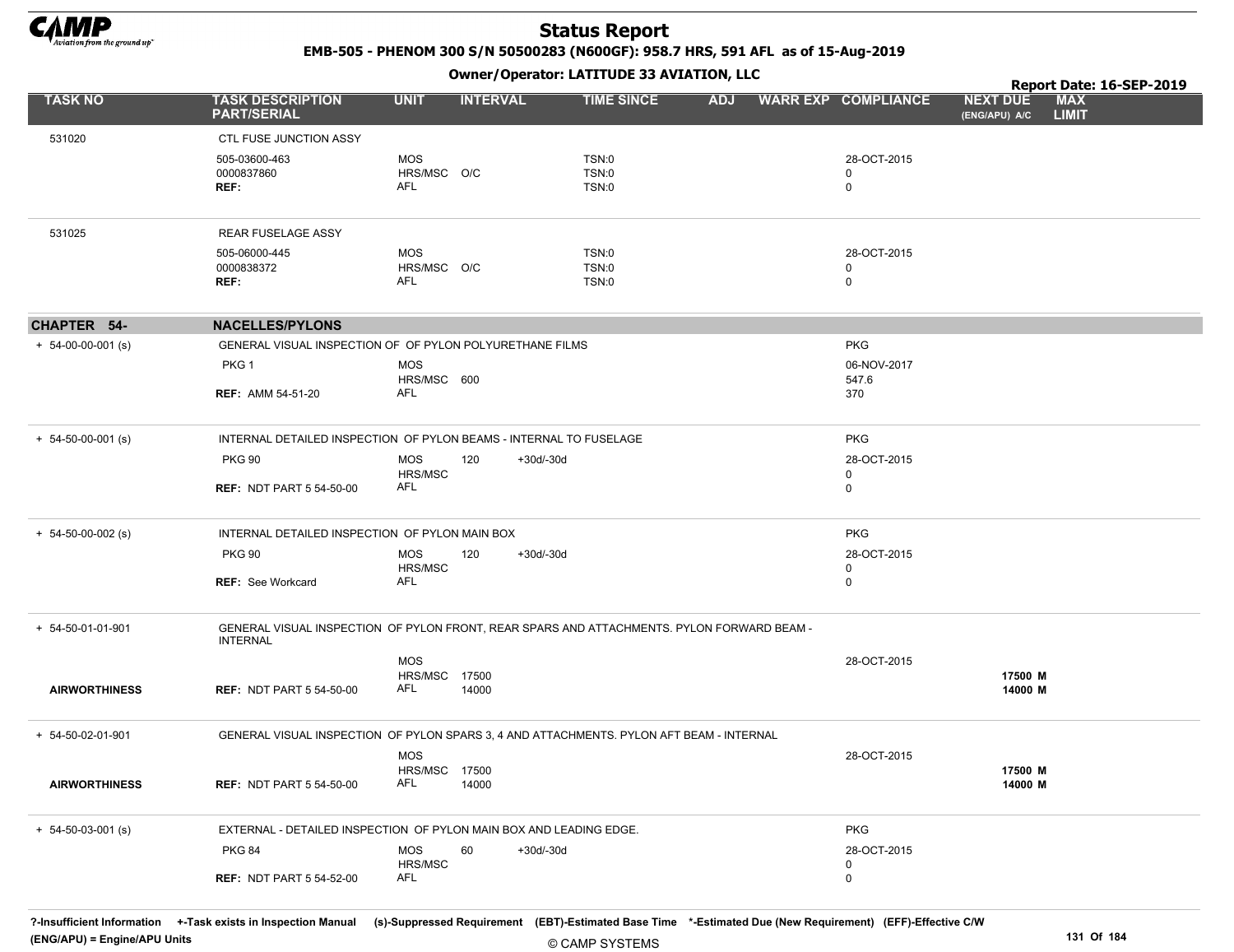

EMB-505 - PHENOM 300 S/N 50500283 (N600GF): 958.7 HRS, 591 AFL as of 15-Aug-2019

Owner/Operator: LATITUDE 33 AVIATION, LLC

|                            |                                                                                                               |                                    |                    |                   |            |                            | Report Date: 16-SEP-2019                                       |
|----------------------------|---------------------------------------------------------------------------------------------------------------|------------------------------------|--------------------|-------------------|------------|----------------------------|----------------------------------------------------------------|
| <b>TASK NO</b>             | <b>TASK DESCRIPTION</b><br><b>PART/SERIAL</b>                                                                 | <b>UNIT</b>                        | <b>INTERVAL</b>    | <b>TIME SINCE</b> | <b>ADJ</b> | <b>WARR EXP COMPLIANCE</b> | <b>MAX</b><br><b>NEXT DUE</b><br><b>LIMIT</b><br>(ENG/APU) A/C |
| + 54-50-03-01-901          | GENERAL VISUAL INSPECTION OF MAIN BOX SKIN, ANGLE BRACKETS AND FASTENERS. PYLON MAIN BOX -<br><b>EXTERNAL</b> |                                    |                    |                   |            |                            |                                                                |
| <b>AIRWORTHINESS</b>       | <b>REF: NDT PART 5 54-52-00</b>                                                                               | <b>MOS</b><br>HRS/MSC 17500<br>AFL | 14000              |                   |            | 28-OCT-2015                | 17500 M<br>14000 M                                             |
|                            |                                                                                                               |                                    |                    |                   |            |                            |                                                                |
| + 54-50-03-01-902          | DETAILED INSPECTION OF STRINGERS AND FIREWALL. PYLON MAIN BOX - INTERNAL                                      |                                    |                    |                   |            |                            |                                                                |
|                            |                                                                                                               | <b>MOS</b><br><b>HRS/MSC 17500</b> |                    |                   |            | 28-OCT-2015                |                                                                |
| <b>AIRWORTHINESS</b>       | <b>REF: NDT PART 5 54-52-00</b>                                                                               | AFL                                | 14000              |                   |            |                            | 17500 M<br>14000 M                                             |
| + 54-50-04-01-901          | GENERAL VISUAL INSPECTION OF SPARS AND BOLTS INTEGRITY. PYLON-TO-FUSELAGE CONNECTIONS -<br><b>INTERNAL</b>    |                                    |                    |                   |            |                            |                                                                |
|                            |                                                                                                               | <b>MOS</b>                         |                    |                   |            | 28-OCT-2015                |                                                                |
| <b>AIRWORTHINESS</b>       | <b>REF: NDT PART 5 54-52-00</b>                                                                               | <b>HRS/MSC 17500</b><br>AFL        | 14000              |                   |            |                            | 17500 M<br>14000 M                                             |
|                            |                                                                                                               |                                    |                    |                   |            |                            |                                                                |
| $+ 54 - 50 - 05 - 001$ (s) | EXTERNAL DETAILED VISUAL INSPECTION OF PYLON YOKES                                                            |                                    |                    |                   |            | <b>PKG</b>                 |                                                                |
|                            | <b>PKG 87</b>                                                                                                 | <b>MOS</b><br><b>HRS/MSC</b>       | 120<br>$+30d/-30d$ |                   |            | 28-OCT-2015<br>0           |                                                                |
|                            | <b>REF: NDT PART 5 54-55-00</b>                                                                               | AFL                                |                    |                   |            | $\mathbf 0$                |                                                                |
| + 54-50-05-01-901          | SPECIAL DETAILED INSPECTION (EDDY CURRENT) OF YOKE LUGS. PYLON YOKES - INTERNAL                               |                                    |                    |                   |            |                            |                                                                |
|                            |                                                                                                               | <b>MOS</b>                         |                    |                   |            | 28-OCT-2015                | 15000 M                                                        |
| <b>AIRWORTHINESS</b>       | <b>REF: NDT PART 6 54-55-00</b>                                                                               | <b>HRS/MSC 15000</b><br>AFL        | 12000              |                   |            |                            | 12000 M                                                        |
| + 54-50-05-02-901          | DETAILED INSPECTION OF YOKES, FRONT SPARS, GUSSET AND SHIELD PLATES. PYLON YOKES - INTERNAL                   |                                    |                    |                   |            |                            |                                                                |
|                            |                                                                                                               | <b>MOS</b><br>HRS/MSC 17500        |                    |                   |            | 28-OCT-2015                | 17500 M                                                        |
| <b>AIRWORTHINESS</b>       | <b>REF: NDT PART 5 54-55-00</b>                                                                               | AFL                                | 14000              |                   |            |                            | 14000 M                                                        |
| + 54-50-06-01-901          | DETAILED INSPECTION OF AFT MOUNT FITTING. AFT MOUNT FITTINGS - INTERNAL                                       |                                    |                    |                   |            |                            |                                                                |
|                            |                                                                                                               | <b>MOS</b>                         |                    |                   |            | 28-OCT-2015                |                                                                |
| <b>AIRWORTHINESS</b>       | <b>REF: NDT PART 5 54-55-00</b>                                                                               | <b>HRS/MSC 15000</b><br>AFL        | 12000              |                   |            |                            | 15000 M<br>12000 M                                             |
| + 54-50-06-01-902          | DETAILED INSPECTION OF AFT MOUNT FITTING. AFT MOUNT FITTINGS - EXTERNAL                                       |                                    |                    |                   |            |                            |                                                                |
|                            |                                                                                                               | <b>MOS</b>                         |                    |                   |            | 28-OCT-2015                |                                                                |
| <b>AIRWORTHINESS</b>       | <b>REF: NDT PART 5 54-55-00</b>                                                                               | <b>HRS/MSC 15000</b><br>AFL        | 12000              |                   |            |                            | 15000 M<br>12000 M                                             |

?-Insufficient Information +-Task exists in Inspection Manual (s)-Suppressed Requirement (EBT)-Estimated Base Time \*-Estimated Due (New Requirement) (EFF)-Effective C/W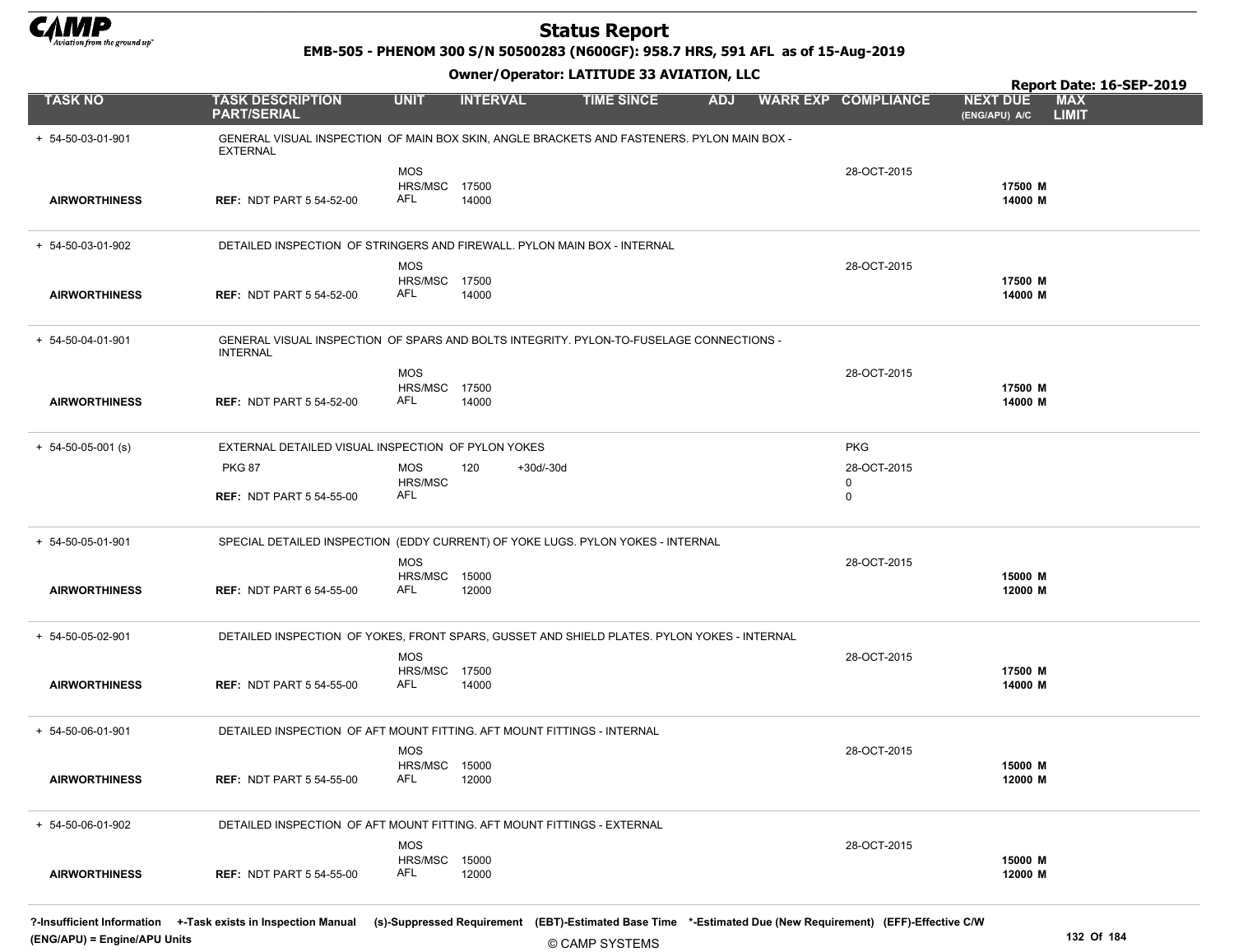

EMB-505 - PHENOM 300 S/N 50500283 (N600GF): 958.7 HRS, 591 AFL as of 15-Aug-2019

Owner/Operator: LATITUDE 33 AVIATION, LLC

|                      |                                                                                                                                      |                                    |                 |             | Owner / Operator. EATITODE 33 AVIATION, LLC |            | Report Date: 16-SEP-2019 |                            |                                  |                            |  |
|----------------------|--------------------------------------------------------------------------------------------------------------------------------------|------------------------------------|-----------------|-------------|---------------------------------------------|------------|--------------------------|----------------------------|----------------------------------|----------------------------|--|
| <b>TASK NO</b>       | <b>TASK DESCRIPTION</b><br><b>PART/SERIAL</b>                                                                                        | <b>UNIT</b>                        | <b>INTERVAL</b> |             | <b>TIME SINCE</b>                           | <b>ADJ</b> |                          | <b>WARR EXP COMPLIANCE</b> | <b>NEXT DUE</b><br>(ENG/APU) A/C | <b>MAX</b><br><b>LIMIT</b> |  |
| CHAPTER 55-          | <b>STABILIZERS</b>                                                                                                                   |                                    |                 |             |                                             |            |                          |                            |                                  |                            |  |
| $+ 55-00-00-001$ (s) | GENERAL VISUAL INSPECTION OF STABILIZER POLYURETHANE FILMS                                                                           |                                    |                 |             |                                             |            |                          | <b>PKG</b>                 |                                  |                            |  |
|                      | PKG 1                                                                                                                                | <b>MOS</b><br>HRS/MSC 600          |                 |             |                                             |            |                          | 06-NOV-2017<br>547.6       |                                  |                            |  |
|                      | <b>REF: AMM 55-00-20</b>                                                                                                             | AFL                                |                 |             |                                             |            |                          | 370                        |                                  |                            |  |
| 55-10-00             | HORIZONTAL STABILIZER (COMPLETION)                                                                                                   |                                    |                 |             |                                             |            |                          |                            |                                  |                            |  |
|                      | 505-10700-403                                                                                                                        | <b>MOS</b>                         |                 |             | <b>TSN:0</b>                                |            |                          | 28-OCT-2015                |                                  |                            |  |
|                      | 0000842220<br><b>REF: GENERIC NO REF</b>                                                                                             | HRS/MSC O/C<br>AFL                 |                 |             | <b>TSN:0</b><br>TSN:0                       |            |                          | 0<br>0                     |                                  |                            |  |
|                      |                                                                                                                                      |                                    |                 |             |                                             |            |                          |                            |                                  |                            |  |
| $+ 55-10-00-001$ (s) | SPECIAL DETAILED INSPECTION (BORESCOPE METHOD) OF HORIZONTAL-STABILIZER SPARS AND RIBS                                               |                                    |                 |             |                                             |            |                          | <b>PKG</b>                 |                                  |                            |  |
|                      | <b>PKG 84</b>                                                                                                                        | <b>MOS</b>                         | 60              | $+30d/-30d$ |                                             |            |                          | 28-OCT-2015                |                                  |                            |  |
|                      | <b>REF: NDT PART 5 55-10-00</b>                                                                                                      | HRS/MSC<br><b>AFL</b>              |                 |             |                                             |            |                          | 0<br>$\mathbf 0$           |                                  |                            |  |
|                      |                                                                                                                                      |                                    |                 |             |                                             |            |                          |                            |                                  |                            |  |
| $+ 55-10-00-002$ (s) | EXTERNAL DETAILED VISUAL INSPECTION ON HORIZONTAL-STABILIZER-TO-ELEVATOR HINGE FITTING                                               |                                    |                 |             |                                             |            |                          | <b>PKG</b>                 |                                  |                            |  |
|                      | <b>PKG 84</b>                                                                                                                        | <b>MOS</b>                         | 60              | $+30d/-30d$ |                                             |            |                          | 28-OCT-2015                |                                  |                            |  |
|                      | <b>REF: NDT PART 5 55-10-00</b>                                                                                                      | HRS/MSC<br>AFL                     |                 |             |                                             |            |                          | $\mathbf 0$<br>$\mathbf 0$ |                                  |                            |  |
|                      |                                                                                                                                      |                                    |                 |             |                                             |            |                          |                            |                                  |                            |  |
| $+ 55-10-01-001$ (s) | EXTERNAL GENERAL VISUAL INSPECTION OF OF VERTICAL STABILZER-TO-HORIZONTAL STABILIZER<br><b>ATTACHMENTS</b>                           |                                    |                 |             |                                             |            |                          | <b>PKG</b>                 |                                  |                            |  |
|                      | <b>PKG 84</b>                                                                                                                        | <b>MOS</b>                         | 60              | $+30d/-30d$ |                                             |            |                          | 28-OCT-2015                |                                  |                            |  |
|                      | <b>REF: NDT PART 5 55-10-00</b>                                                                                                      | HRS/MSC<br>AFL                     |                 |             |                                             |            |                          | $\Omega$<br>$\mathbf 0$    |                                  |                            |  |
|                      |                                                                                                                                      |                                    |                 |             |                                             |            |                          |                            |                                  |                            |  |
| $+ 55-10-01-01-901$  | DETAILED INSPECTION OF LUG. FITTING AND ATTACHMENTS. FIN-TO-HORIZONTAL STABILIZER CONNECTIONS IN<br>HORIZONTAL STABILIZER - INTERNAL |                                    |                 |             |                                             |            |                          |                            |                                  |                            |  |
|                      |                                                                                                                                      | <b>MOS</b>                         |                 |             |                                             |            |                          | 28-OCT-2015                |                                  |                            |  |
|                      |                                                                                                                                      | <b>HRS/MSC 17500</b><br><b>AFL</b> |                 |             |                                             |            |                          |                            | 17500 M                          |                            |  |
| <b>AIRWORTHINESS</b> | <b>REF: NDT PART 5 55-10-00</b>                                                                                                      |                                    | 14000           |             |                                             |            |                          |                            | 14000 M                          |                            |  |
| + 55-10-02-01-901    | SPECIAL DETAILED INSPECTION (BORESCOPE) OF FRONT, REAR SPARS AND FASTENERS. HORIZONTAL<br>STABILIZER FRONT AND REAR SPARS - INTERNAL |                                    |                 |             |                                             |            |                          |                            |                                  |                            |  |
|                      |                                                                                                                                      | <b>MOS</b>                         |                 |             |                                             |            |                          | 28-OCT-2015                |                                  |                            |  |
|                      |                                                                                                                                      | HRS/MSC                            | 17500           |             |                                             |            |                          |                            | 17500 M                          |                            |  |
| <b>AIRWORTHINESS</b> | <b>REF: NDT PART 5 55-10-00</b>                                                                                                      | AFL                                | 14000           |             |                                             |            |                          |                            | 14000 M                          |                            |  |

?-Insufficient Information +-Task exists in Inspection Manual (s)-Suppressed Requirement (EBT)-Estimated Base Time \*-Estimated Due (New Requirement) (EFF)-Effective C/W (ENG/APU) = Engine/APU Units 133 Of 184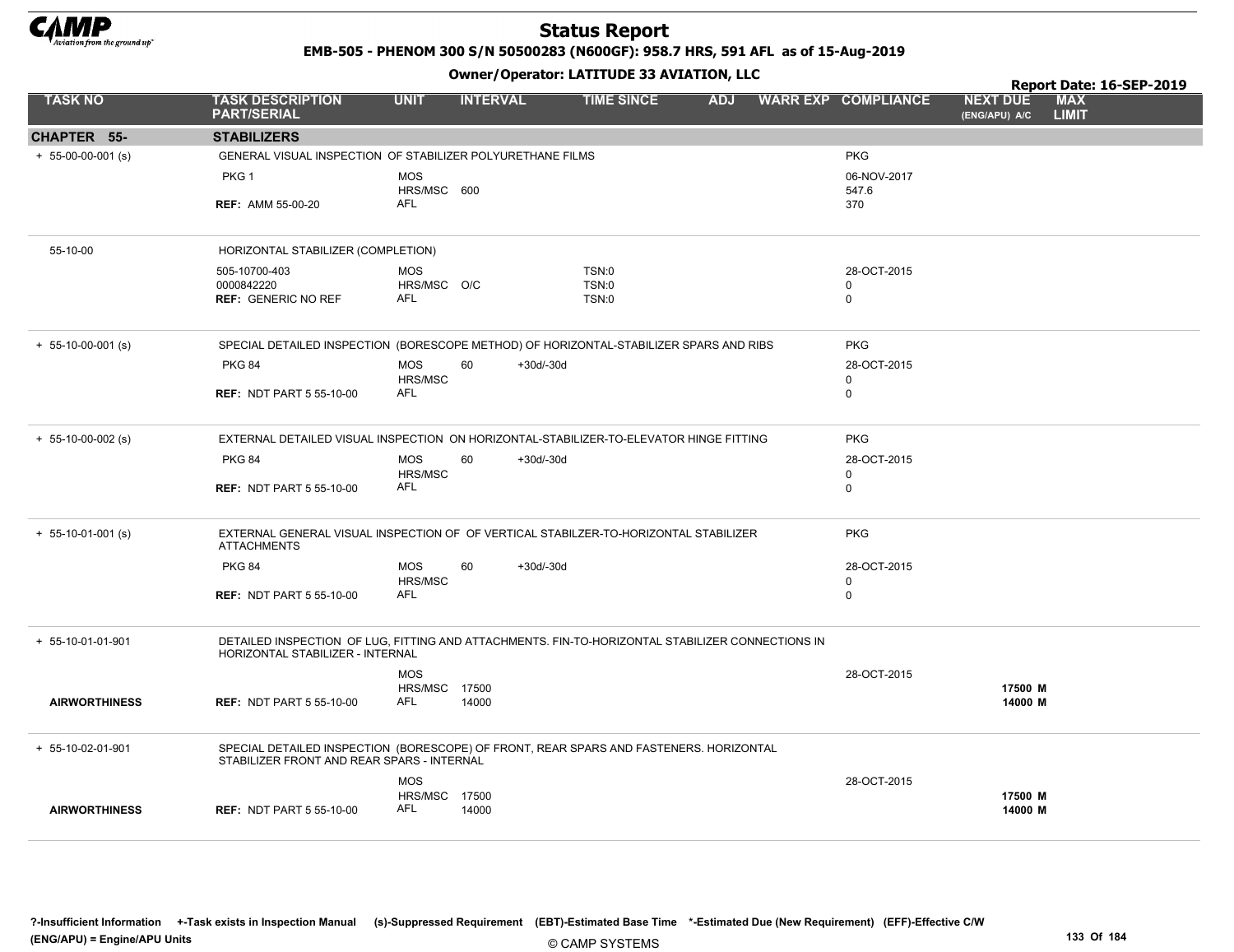

EMB-505 - PHENOM 300 S/N 50500283 (N600GF): 958.7 HRS, 591 AFL as of 15-Aug-2019

|                                           |                                                                                                                                                                             |                                                  |                 |             |                   | Owner / Operator. EATITODE 33 AVIATION, LLC |  | Report Date: 16-SEP-2019                      |                                  |                            |
|-------------------------------------------|-----------------------------------------------------------------------------------------------------------------------------------------------------------------------------|--------------------------------------------------|-----------------|-------------|-------------------|---------------------------------------------|--|-----------------------------------------------|----------------------------------|----------------------------|
| TASK NO                                   | <b>TASK DESCRIPTION</b><br><b>PART/SERIAL</b>                                                                                                                               | <b>UNIT</b>                                      | <b>INTERVAL</b> |             | <b>TIME SINCE</b> | <b>ADJ</b>                                  |  | <b>WARR EXP COMPLIANCE</b>                    | <b>NEXT DUE</b><br>(ENG/APU) A/C | <b>MAX</b><br><b>LIMIT</b> |
| + 55-10-02-01-902                         | DETAILED INSPECTION OF FRONT, REAR SPAR AND FASTENERS. HORIZONTAL STABILIZER FRONT AND REAR<br>SPARS - EXTERNAL                                                             |                                                  |                 |             |                   |                                             |  |                                               |                                  |                            |
| <b>AIRWORTHINESS</b>                      | <b>REF: NDT PART 5 55-10-00</b>                                                                                                                                             | <b>MOS</b><br>HRS/MSC 17500<br><b>AFL</b>        | 14000           |             |                   |                                             |  | 28-OCT-2015                                   | 17500 M<br>14000 M               |                            |
| $+ 55-10-03-001$ (s)                      | EXTERNAL DETAILED VISUAL INSPECTION ON HORIZONTAL-STABILIZER UPPER AND LOWER SKIN                                                                                           |                                                  |                 |             |                   |                                             |  | <b>PKG</b>                                    |                                  |                            |
|                                           | <b>PKG 87</b><br><b>REF: NDT PART 5 55-10-00</b>                                                                                                                            | <b>MOS</b><br>HRS/MSC<br>AFL                     | 120             | $+30d/-30d$ |                   |                                             |  | 28-OCT-2015<br>0<br>0                         |                                  |                            |
| $+ 55-10-03-002$ (s)                      | SPECIAL DETAILED INSPECTION (BORESCOPE METHOD) ON HORIZONTAL-STABILIZER UPPER AND LOWER SKIN<br><b>PKG 84</b><br><b>REF: NDT PART 5 55-10-00</b>                            | <b>MOS</b><br>HRS/MSC<br><b>AFL</b>              | 60              | $+30d/-30d$ |                   |                                             |  | <b>PKG</b><br>28-OCT-2015<br>0<br>$\mathbf 0$ |                                  |                            |
| + 55-10-03-01-901<br><b>AIRWORTHINESS</b> | SPECIAL DETAILED INSPECTION (BORESCOPE) OF SKIN, STRINGERS AND STRAPS. HORIZONTAL STABILIZER MAIN<br>BOX UPPER AND LOWER SKIN - INTERNAL<br><b>REF: NDT PART 5 55-10-00</b> | <b>MOS</b><br><b>HRS/MSC 17500</b><br><b>AFL</b> | 14000           |             |                   |                                             |  | 28-OCT-2015                                   | 17500 M<br>14000 M               |                            |
| + 55-10-03-01-902<br><b>AIRWORTHINESS</b> | DETAILED INSPECTION OF SKIN AND ATTACHMENTS. HORIZONTAL STABILIZER MAIN BOX UPPER AND LOWER<br>SKIN - EXTERNAL<br><b>REF: NDT PART 5 55-10-00</b>                           | <b>MOS</b><br><b>HRS/MSC 17500</b><br>AFL        | 14000           |             |                   |                                             |  | 28-OCT-2015                                   | 17500 M<br>14000 M               |                            |
| + 55-10-04-01-901<br><b>AIRWORTHINESS</b> | SPECIAL DETAILED INSPECTION (BORESCOPE) OF RIBS AND ATTACHMENTS. HORIZONTAL STABILIZER<br><b>COMPOSITE RIBS - INTERNAL</b><br><b>REF: NDT PART 5 55-10-00</b>               | <b>MOS</b><br>HRS/MSC 17500<br><b>AFL</b>        | 14000           |             |                   |                                             |  | 28-OCT-2015                                   | 17500 M<br>14000 M               |                            |
| $+ 55-10-05-001$ (s)                      | INTERNAL DETAILED INSPECTION ON HORIZONTAL STABILIZER METALLIC RIBS                                                                                                         |                                                  |                 |             |                   |                                             |  | <b>PKG</b>                                    |                                  |                            |
|                                           | <b>PKG 90</b>                                                                                                                                                               | <b>MOS</b><br>HRS/MSC                            | 120             | $+30d/-30d$ |                   |                                             |  | 28-OCT-2015<br>0                              |                                  |                            |
|                                           | <b>REF: NDT PART 5 55-10-00</b>                                                                                                                                             | AFL                                              |                 |             |                   |                                             |  | $\mathbf 0$                                   |                                  |                            |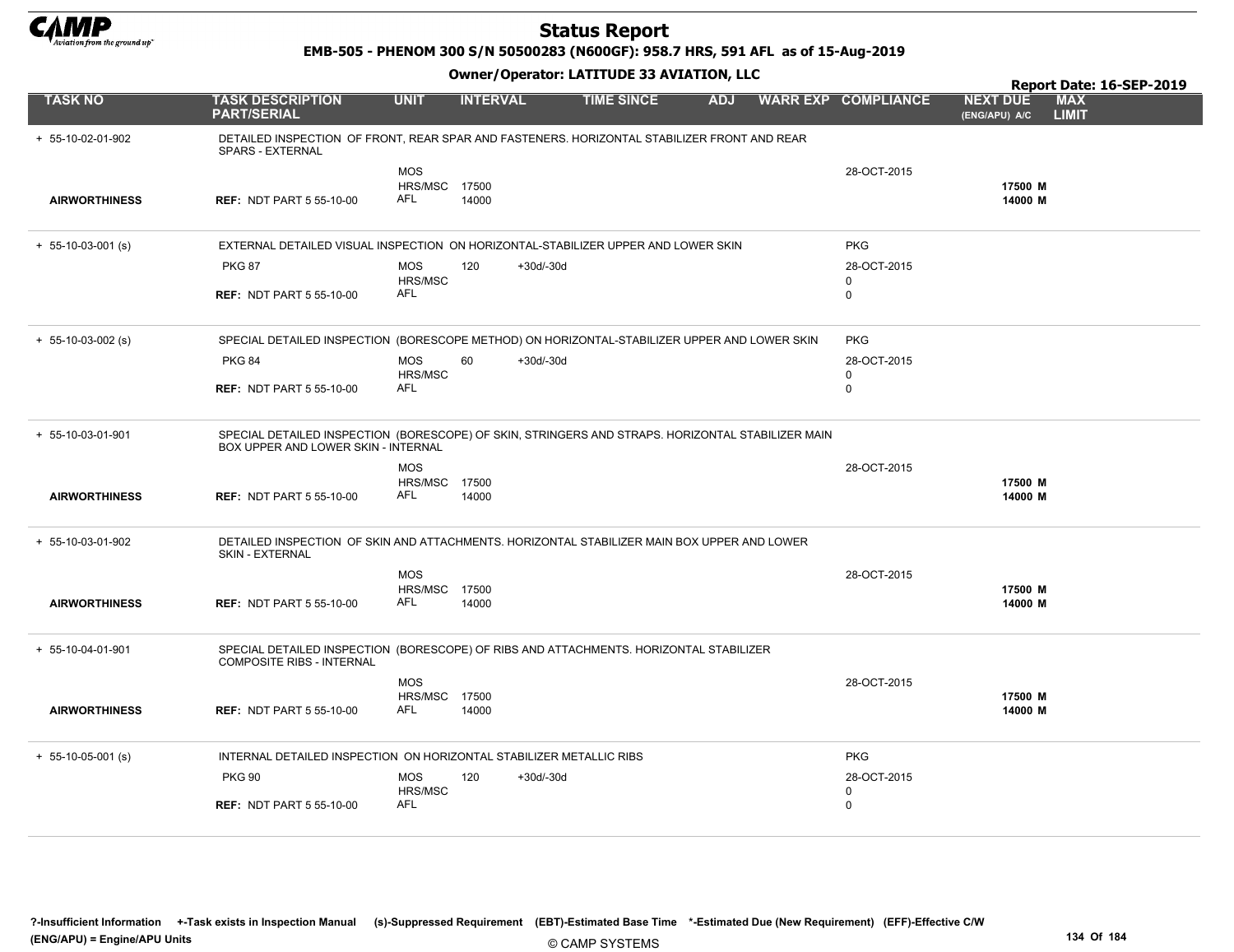

EMB-505 - PHENOM 300 S/N 50500283 (N600GF): 958.7 HRS, 591 AFL as of 15-Aug-2019

|                      |                                                                                                                                 |                                    |                 | Owner / Operator: EATITODE 33 AVIATION, LLC |            | Report Date: 16-SEP-2019 |                            |                                  |                            |
|----------------------|---------------------------------------------------------------------------------------------------------------------------------|------------------------------------|-----------------|---------------------------------------------|------------|--------------------------|----------------------------|----------------------------------|----------------------------|
| <b>TASK NO</b>       | <b>TASK DESCRIPTION</b><br><b>PART/SERIAL</b>                                                                                   | <b>UNIT</b>                        | <b>INTERVAL</b> | <b>TIME SINCE</b>                           | <b>ADJ</b> |                          | <b>WARR EXP COMPLIANCE</b> | <b>NEXT DUE</b><br>(ENG/APU) A/C | <b>MAX</b><br><b>LIMIT</b> |
| + 55-10-05-01-901    | SPECIAL DETAILED INSPECTION (BORESCOPE) OF RIBS 1 AND ATTACHMENTS. HORIZONTAL STABILIZER<br><b>METALLIC RIBS - INTERNAL</b>     |                                    |                 |                                             |            |                          |                            |                                  |                            |
|                      |                                                                                                                                 | <b>MOS</b>                         |                 |                                             |            |                          | 28-OCT-2015                |                                  |                            |
| <b>AIRWORTHINESS</b> | <b>REF: NDT PART 5 55-10-00</b>                                                                                                 | <b>HRS/MSC 17500</b><br><b>AFL</b> | 14000           |                                             |            |                          |                            | 17500 M<br>14000 M               |                            |
|                      |                                                                                                                                 |                                    |                 |                                             |            |                          |                            |                                  |                            |
| + 55-10-05-02-901    | SPECIAL DETAILED INSPECTION (EDDY CURRENT) OF INTERCOSTALS RIBS ACCESS HOLES. HORIZONTAL<br>STABILIZER METALLIC RIBS - INTERNAL |                                    |                 |                                             |            |                          |                            |                                  |                            |
|                      |                                                                                                                                 | <b>MOS</b>                         |                 |                                             |            |                          | 28-OCT-2015                |                                  |                            |
| <b>AIRWORTHINESS</b> | <b>REF: NDT PART 6 55-10-00</b>                                                                                                 | HRS/MSC<br>AFL                     | 17500<br>14000  |                                             |            |                          |                            | 17500 M<br>14000 M               |                            |
|                      |                                                                                                                                 |                                    |                 |                                             |            |                          |                            |                                  |                            |
| + 55-10-05-02-902    | SPECIAL DETAILED INSPECTION (BORESCOPE) OF INTERCOSTALS RIBS. HORIZONTAL STABILIZER METALLIC RIBS<br>- INTERNAL                 |                                    |                 |                                             |            |                          |                            |                                  |                            |
|                      |                                                                                                                                 | <b>MOS</b>                         |                 |                                             |            |                          | 28-OCT-2015                |                                  |                            |
| <b>AIRWORTHINESS</b> | <b>REF: NDT PART 5 55-10-00</b>                                                                                                 | HRS/MSC 17500<br>AFL               | 14000           |                                             |            |                          |                            | 17500 M<br>14000 M               |                            |
|                      |                                                                                                                                 |                                    |                 |                                             |            |                          |                            |                                  |                            |
| + 55-10-05-03-901    | SPECIAL DETAILED INSPECTION (BORESCOPE) OF TIP RIB. HORIZONTAL STABILIZER METALLIC RIBS - INTERNAL                              |                                    |                 |                                             |            |                          |                            |                                  |                            |
|                      |                                                                                                                                 | <b>MOS</b>                         |                 |                                             |            |                          | 28-OCT-2015                |                                  |                            |
|                      |                                                                                                                                 | HRS/MSC 17500<br><b>AFL</b>        |                 |                                             |            |                          |                            | 17500 M                          |                            |
| <b>AIRWORTHINESS</b> | <b>REF: NDT PART 5 55-10-00</b>                                                                                                 |                                    | 14000           |                                             |            |                          |                            | 14000 M                          |                            |
| + 55-10-05-04-901    | DETAILED INSPECTION OF RIB 1 FITTING AND REINFORCEMENTS. HORIZONTAL STABILIZER METALLIC RIBS -<br><b>INTERNAL</b>               |                                    |                 |                                             |            |                          |                            |                                  |                            |
|                      |                                                                                                                                 | <b>MOS</b>                         |                 |                                             |            |                          | 28-OCT-2015                |                                  |                            |
|                      |                                                                                                                                 | <b>HRS/MSC 17500</b><br>AFL        |                 |                                             |            |                          |                            | 17500 M                          |                            |
| <b>AIRWORTHINESS</b> | <b>REF: NDT PART 5 55-10-00</b>                                                                                                 |                                    | 14000           |                                             |            |                          |                            | 14000 M                          |                            |
| + 55-10-05-05-901    | SPECIAL DETAILED INSPECTION (EDDY CURRENT) OF RIB 1 ACCESS HOLE. HORIZONTAL STABILIZER METALLIC<br>RIBS - INTERNAL              |                                    |                 |                                             |            |                          |                            |                                  |                            |
|                      |                                                                                                                                 | <b>MOS</b>                         |                 |                                             |            |                          | 28-OCT-2015                |                                  |                            |
| <b>AIRWORTHINESS</b> | <b>REF: NDT PART 6 55-10-00</b>                                                                                                 | HRS/MSC 17500<br><b>AFL</b>        | 14000           |                                             |            |                          |                            | 17500 M<br>14000 M               |                            |
|                      |                                                                                                                                 |                                    |                 |                                             |            |                          |                            |                                  |                            |
| + 55-10-07-01-901    | GENERAL VISUAL INSPECTION OF HINGES. HORIZONTAL STABILIZER ELEVATOR HINGE FITTING - EXTERNAL                                    |                                    |                 |                                             |            |                          |                            |                                  |                            |
|                      |                                                                                                                                 | <b>MOS</b>                         |                 |                                             |            |                          | 28-OCT-2015                |                                  |                            |
|                      |                                                                                                                                 | HRS/MSC                            | 17500           |                                             |            |                          |                            | 17500 M                          |                            |
| <b>AIRWORTHINESS</b> | <b>REF: NDT PART 5 55-10-00</b>                                                                                                 | AFL                                | 14000           |                                             |            |                          |                            | 14000 M                          |                            |
|                      |                                                                                                                                 |                                    |                 |                                             |            |                          |                            |                                  |                            |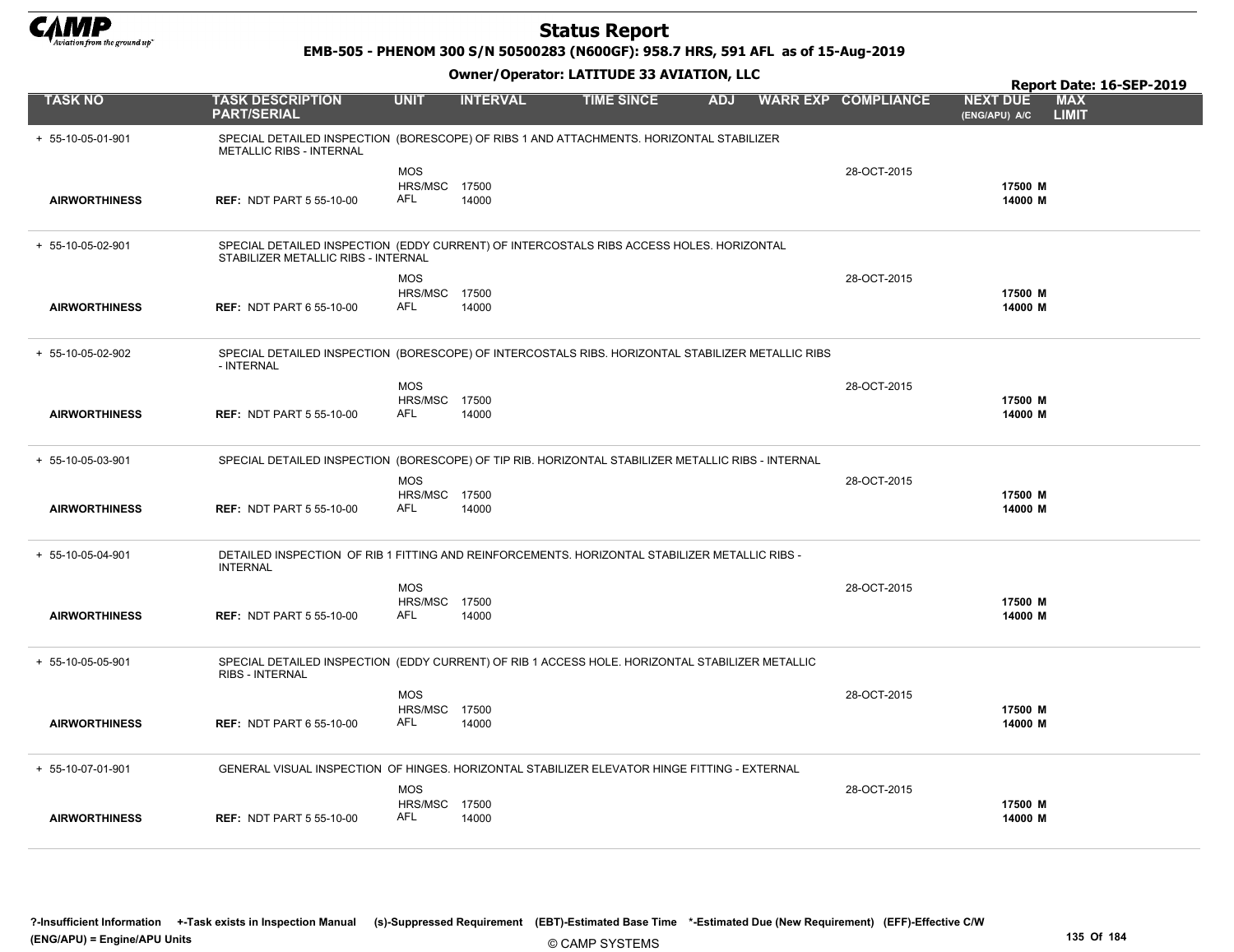

EMB-505 - PHENOM 300 S/N 50500283 (N600GF): 958.7 HRS, 591 AFL as of 15-Aug-2019

|                      |                                                                                                                                                    |                             |                 |             |                   |            |                            |                                  | Report Date: 16-SEP-2019   |
|----------------------|----------------------------------------------------------------------------------------------------------------------------------------------------|-----------------------------|-----------------|-------------|-------------------|------------|----------------------------|----------------------------------|----------------------------|
| <b>TASK NO</b>       | <b>TASK DESCRIPTION</b><br><b>PART/SERIAL</b>                                                                                                      | <b>UNIT</b>                 | <b>INTERVAL</b> |             | <b>TIME SINCE</b> | <b>ADJ</b> | <b>WARR EXP COMPLIANCE</b> | <b>NEXT DUE</b><br>(ENG/APU) A/C | <b>MAX</b><br><b>LIMIT</b> |
| $+ 55-10-08-001$ (s) | EXTERNAL GENERAL VISUAL INSPECTION OF OF HORIZONTAL STABILIZER TRIM ACTUATOR SUPPORT FITTINGS                                                      |                             |                 |             |                   |            | <b>PKG</b>                 |                                  |                            |
|                      | <b>PKG 84</b>                                                                                                                                      | <b>MOS</b><br>HRS/MSC       | 60              | $+30d/-30d$ |                   |            | 28-OCT-2015<br>0           |                                  |                            |
|                      | <b>REF: NDT PART 5 55-10-00</b>                                                                                                                    | <b>AFL</b>                  |                 |             |                   |            | $\mathbf 0$                |                                  |                            |
| + 55-10-08-01-901    | DETAILED INSPECTION OF FITTING, INCLUDING HINGES, PINS, FLANGES, WEBS AND FASTENERS. HORIZONTAL<br>STABILIZER ACTUATOR SUPPORT FITTINGS - INTERNAL |                             |                 |             |                   |            |                            |                                  |                            |
|                      |                                                                                                                                                    | <b>MOS</b>                  |                 |             |                   |            | 28-OCT-2015                |                                  |                            |
| <b>AIRWORTHINESS</b> | <b>REF: NDT PART 5 55-10-00</b>                                                                                                                    | <b>HRS/MSC 17500</b><br>AFL | 14000           |             |                   |            |                            | 17500 M<br>14000 M               |                            |
| $+ 55-10-09-001$ (s) | EXTERNAL GENERAL VISUAL INSPECTION OF OF HORIZONTAL STABILIZER-TO-ELEVATOR TORQUE-TUBE<br><b>SUPPORT</b>                                           |                             |                 |             |                   |            | <b>PKG</b>                 |                                  |                            |
|                      | <b>PKG 87</b>                                                                                                                                      | <b>MOS</b>                  | 120             | $+30d/-30d$ |                   |            | 28-OCT-2015                |                                  |                            |
|                      |                                                                                                                                                    | HRS/MSC                     |                 |             |                   |            | $\mathbf 0$                |                                  |                            |
|                      | <b>REF: NDT PART 5 55-10-00</b>                                                                                                                    | <b>AFL</b>                  |                 |             |                   |            | $\Omega$                   |                                  |                            |
| + 55-10-09-01-901    | DETAILED INSPECTION OF COMPOSITE SUPPORT AND ATTACHMENTS. HORIZONTAL STABILIZER COMPOSITE<br>COMMAND BOX - EXTERNAL                                |                             |                 |             |                   |            |                            |                                  |                            |
|                      |                                                                                                                                                    | <b>MOS</b>                  |                 |             |                   |            | 28-OCT-2015                |                                  |                            |
| <b>AIRWORTHINESS</b> | <b>REF: NDT PART 5 55-10-00</b>                                                                                                                    | HRS/MSC 17500<br><b>AFL</b> | 14000           |             |                   |            |                            | 17500 M<br>14000 M               |                            |
| + 55-10-09-01-902    | DETAILED INSPECTION OF COMPOSITE SUPPORT AND ATTACHMENTS. HORIZONTAL STABILIZER COMPOSITE<br>COMMAND BOX - INTERNAL                                |                             |                 |             |                   |            |                            |                                  |                            |
|                      |                                                                                                                                                    | <b>MOS</b>                  |                 |             |                   |            | 28-OCT-2015                |                                  |                            |
| <b>AIRWORTHINESS</b> | <b>REF: NDT PART 5 55-10-00</b>                                                                                                                    | HRS/MSC<br><b>AFL</b>       | 17500<br>14000  |             |                   |            |                            | 17500 M<br>14000 M               |                            |
| $+ 55-10-10-001$ (s) | EXTERNAL GENERAL VISUAL INSPECTION OF OF ELEVATOR TRIM-TAB FITTINGS                                                                                |                             |                 |             |                   |            | <b>PKG</b>                 |                                  |                            |
|                      | <b>PKG 90</b>                                                                                                                                      | <b>MOS</b>                  | 120             | $+30d/-30d$ |                   |            | 28-OCT-2015                |                                  |                            |
|                      | <b>REF: NDT PART 5 55-10-00</b>                                                                                                                    | HRS/MSC<br><b>AFL</b>       |                 |             |                   |            | 0<br>$\mathbf 0$           |                                  |                            |
| $+ 55-10-10-01-901$  | DETAILED INSPECTION OF FITTING AND ATTACHMENTS. HORIZONTAL STABILIZER TAB ACTUATOR SUPPORT<br>FITTINGS - EXTERNAL                                  |                             |                 |             |                   |            |                            |                                  |                            |
|                      |                                                                                                                                                    | <b>MOS</b>                  |                 |             |                   |            | 28-OCT-2015                |                                  |                            |
| <b>AIRWORTHINESS</b> | <b>REF: NDT PART 5 55-10-00</b>                                                                                                                    | HRS/MSC<br><b>AFL</b>       | 17500<br>14000  |             |                   |            |                            | 17500 M<br>14000 M               |                            |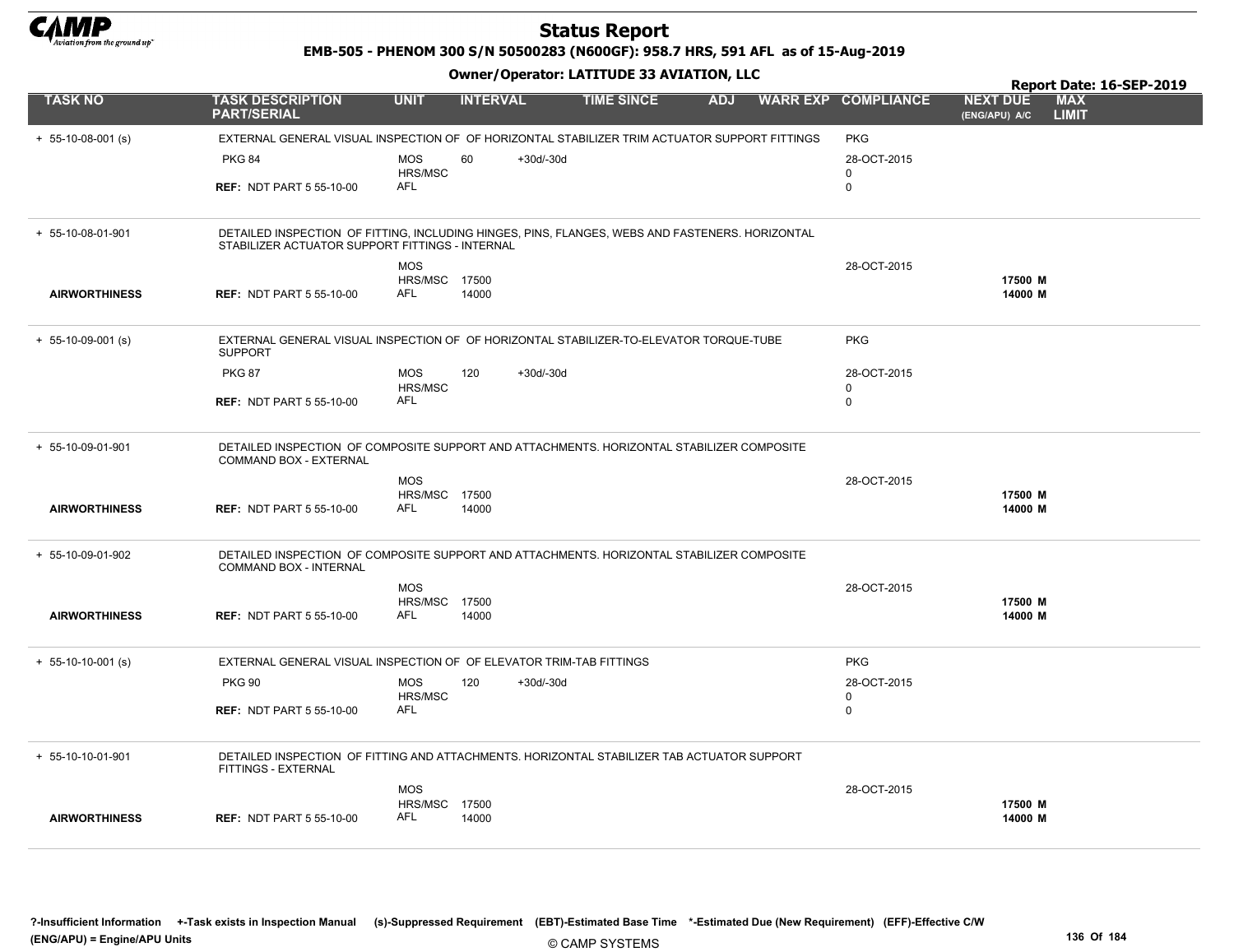

EMB-505 - PHENOM 300 S/N 50500283 (N600GF): 958.7 HRS, 591 AFL as of 15-Aug-2019

|                      |                                                                                                                             |                             |                    |                   |            |                            |                                  | Report Date: 16-SEP-2019   |
|----------------------|-----------------------------------------------------------------------------------------------------------------------------|-----------------------------|--------------------|-------------------|------------|----------------------------|----------------------------------|----------------------------|
| <b>TASK NO</b>       | <b>TASK DESCRIPTION</b><br><b>PART/SERIAL</b>                                                                               | <b>UNIT</b>                 | <b>INTERVAL</b>    | <b>TIME SINCE</b> | <b>ADJ</b> | <b>WARR EXP COMPLIANCE</b> | <b>NEXT DUE</b><br>(ENG/APU) A/C | <b>MAX</b><br><b>LIMIT</b> |
| $+ 55-20-01-002$ (s) | SPECIAL DETAILED INSPECTION (BORESCOPE METHOD) OF ELEVATOR MAIN BOX                                                         |                             |                    |                   |            | <b>PKG</b>                 |                                  |                            |
|                      | <b>PKG 87</b>                                                                                                               | <b>MOS</b>                  | 120<br>$+30d/-30d$ |                   |            | 28-OCT-2015                |                                  |                            |
|                      | <b>REF: See Workcard</b>                                                                                                    | HRS/MSC<br>AFL              |                    |                   |            | $\mathbf 0$<br>0           |                                  |                            |
|                      |                                                                                                                             |                             |                    |                   |            |                            |                                  |                            |
| + 55-20-01-01-901    | SPECIAL DETAILED INSPECTION (BORESCOPE) OF SKIN, SPARS, RIBS AND FASTENERS. ELEVATOR MAIN BOX -<br><b>INTERNAL</b>          |                             |                    |                   |            |                            |                                  |                            |
|                      |                                                                                                                             | <b>MOS</b>                  |                    |                   |            | 28-OCT-2015                |                                  |                            |
|                      |                                                                                                                             | <b>HRS/MSC 17500</b>        |                    |                   |            |                            | 17500 M                          |                            |
| <b>AIRWORTHINESS</b> | <b>REF: NDT PART 5 55-20-00</b>                                                                                             | <b>AFL</b>                  | 14000              |                   |            |                            | 14000 M                          |                            |
| + 55-20-01-01-902    | DETAILED INSPECTION OF SKIN AND FASTENERS, INCLUDING MAIN BOX, TRAILING EDGE, LEADING EDGE.<br>ELEVATOR MAIN BOX - EXTERNAL |                             |                    |                   |            |                            |                                  |                            |
|                      |                                                                                                                             | <b>MOS</b>                  |                    |                   |            | 28-OCT-2015                |                                  |                            |
|                      |                                                                                                                             | <b>HRS/MSC 17500</b>        |                    |                   |            |                            | 17500 M                          |                            |
| <b>AIRWORTHINESS</b> | <b>REF: NDT PART 5 55-20-00</b>                                                                                             | <b>AFL</b>                  | 14000              |                   |            |                            | 14000 M                          |                            |
| + 55-20-02-01-901    | DETAILED INSPECTION OF ELEVATOR HINGE PINS. ELEVATOR HINGE FITTINGS - INTERNAL                                              |                             |                    |                   |            |                            |                                  |                            |
|                      |                                                                                                                             | <b>MOS</b>                  |                    |                   |            | 28-OCT-2015                |                                  |                            |
| <b>AIRWORTHINESS</b> | <b>REF: NDT PART 5 55-20-00</b>                                                                                             | <b>HRS/MSC 17500</b><br>AFL | 14000              |                   |            |                            | 17500 M<br>14000 M               |                            |
|                      |                                                                                                                             |                             |                    |                   |            |                            |                                  |                            |
| + 55-20-02-02-901    | GENERAL VISUAL INSPECTION OF ELEVATOR HINGES. ELEVATOR HINGE FITTINGS - INTERNAL                                            |                             |                    |                   |            |                            |                                  |                            |
|                      |                                                                                                                             | <b>MOS</b>                  |                    |                   |            | 28-OCT-2015                |                                  |                            |
| <b>AIRWORTHINESS</b> | <b>REF: NDT PART 5 55-20-00</b>                                                                                             | HRS/MSC 17500<br>AFL        | 14000              |                   |            |                            | 17500 M<br>14000 M               |                            |
|                      |                                                                                                                             |                             |                    |                   |            |                            |                                  |                            |
| $+ 55-20-03-001$ (s) | EXTERNAL DETAILED VISUAL INSPECTION OF ELEVATOR TORQUE TUBE ASSEMBLY                                                        |                             |                    |                   |            | <b>PKG</b>                 |                                  |                            |
|                      | <b>PKG 87</b>                                                                                                               | <b>MOS</b>                  | 120<br>$+30d/-30d$ |                   |            | 28-OCT-2015                |                                  |                            |
|                      | <b>REF: NDT PART 5 55-20-00</b>                                                                                             | HRS/MSC<br><b>AFL</b>       |                    |                   |            | 0<br>$\mathbf 0$           |                                  |                            |
|                      |                                                                                                                             |                             |                    |                   |            |                            |                                  |                            |
| + 55-20-03-01-901    | SPECIAL DETAILED INSPECTION (EDDY CURRENT) OF ELEVATOR TORQUE TUBE FLANGE. ELEVATOR TORQUE<br>TUBE ASSY - INTERNAL          |                             |                    |                   |            |                            |                                  |                            |
|                      |                                                                                                                             | <b>MOS</b>                  |                    |                   |            | 28-OCT-2015                |                                  |                            |
| <b>AIRWORTHINESS</b> | <b>REF: NDT PART 6 55-20-00</b>                                                                                             | HRS/MSC 17500<br>AFL        | 14000              |                   |            |                            | 17500 M<br>14000 M               |                            |
|                      |                                                                                                                             |                             |                    |                   |            |                            |                                  |                            |
|                      |                                                                                                                             |                             |                    |                   |            |                            |                                  |                            |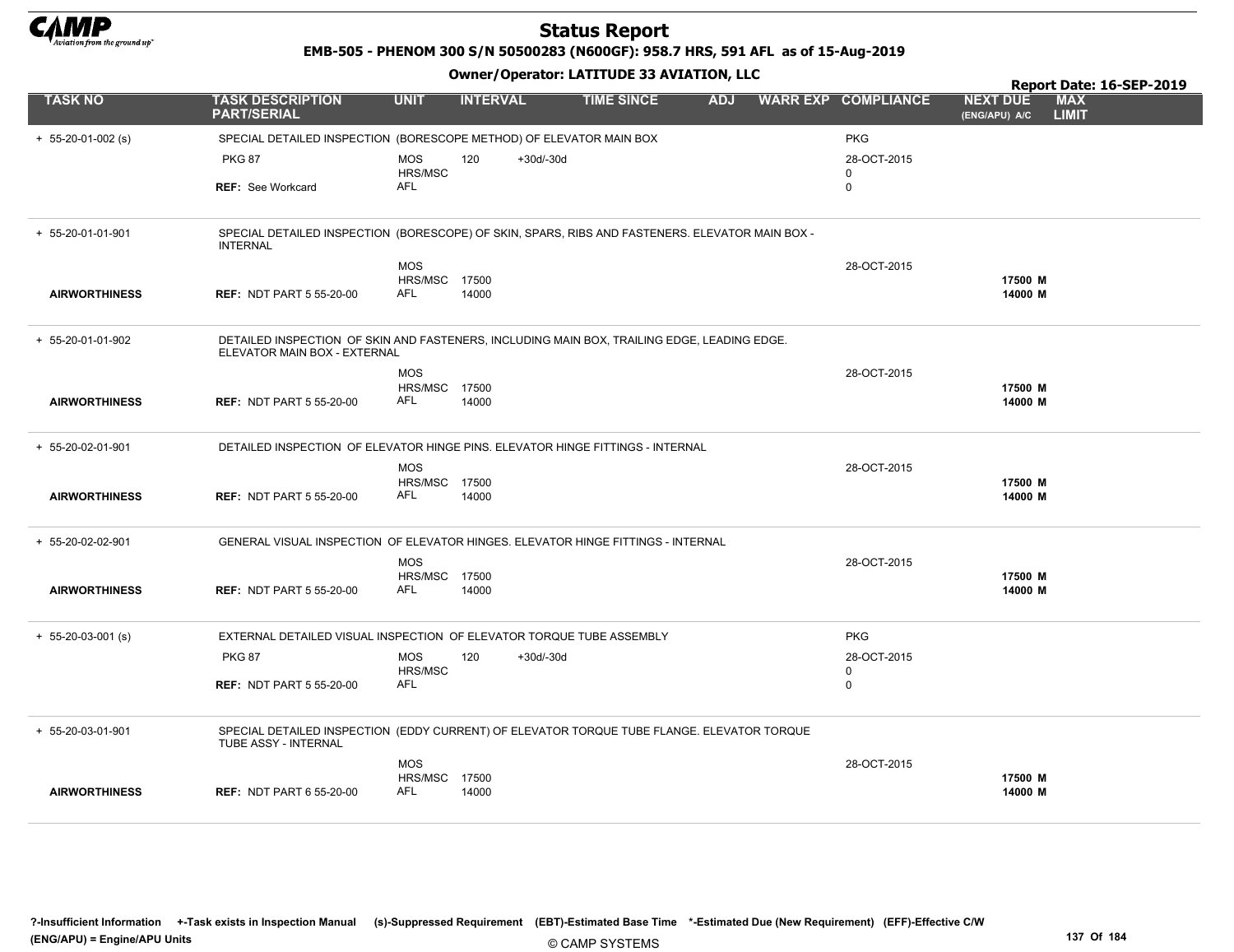

EMB-505 - PHENOM 300 S/N 50500283 (N600GF): 958.7 HRS, 591 AFL as of 15-Aug-2019

|                      |                                                                                                                         |                                    |                    |                   |            |                            |                                  | Report Date: 16-SEP-2019   |
|----------------------|-------------------------------------------------------------------------------------------------------------------------|------------------------------------|--------------------|-------------------|------------|----------------------------|----------------------------------|----------------------------|
| <b>TASK NO</b>       | <b>TASK DESCRIPTION</b><br><b>PART/SERIAL</b>                                                                           | <b>UNIT</b>                        | <b>INTERVAL</b>    | <b>TIME SINCE</b> | <b>ADJ</b> | <b>WARR EXP COMPLIANCE</b> | <b>NEXT DUE</b><br>(ENG/APU) A/C | <b>MAX</b><br><b>LIMIT</b> |
| + 55-20-03-02-901    | SPECIAL DETAILED INSPECTION (DYE PENETRANT) OF ELEVATOR TORQUE TUBE. ELEVATOR TORQUE TUBE ASSY<br>- INTERNAL            |                                    |                    |                   |            |                            |                                  |                            |
|                      |                                                                                                                         | <b>MOS</b>                         |                    |                   |            | 28-OCT-2015                |                                  |                            |
| <b>AIRWORTHINESS</b> | <b>REF: NDT PART 8 55-20-00</b>                                                                                         | <b>HRS/MSC 17500</b><br><b>AFL</b> | 14000              |                   |            |                            | 17500 M<br>14000 M               |                            |
| $+ 55-20-04-001$ (s) | EXTERNAL GENERAL VISUAL INSPECTION OF OF MASS-BALANCE WEIGHT ATTACHMENTS                                                |                                    |                    |                   |            | <b>PKG</b>                 |                                  |                            |
|                      | <b>PKG 87</b>                                                                                                           | <b>MOS</b>                         | 120<br>+30d/-30d   |                   |            | 28-OCT-2015                |                                  |                            |
|                      |                                                                                                                         | HRS/MSC                            |                    |                   |            | 0                          |                                  |                            |
|                      | <b>REF: NDT PART 5 55-20-00</b>                                                                                         | AFL                                |                    |                   |            | 0                          |                                  |                            |
| $+ 55-20-04-002$ (s) | SPECIAL DETAILED INSPECTION (BORESCOPE METHOD) OF MASS-BALANCE WEIGHT ATTACHMENTS                                       |                                    |                    |                   |            | <b>PKG</b>                 |                                  |                            |
|                      | <b>PKG 90</b>                                                                                                           | <b>MOS</b>                         | 120<br>$+30d/-30d$ |                   |            | 28-OCT-2015                |                                  |                            |
|                      |                                                                                                                         | HRS/MSC<br><b>AFL</b>              |                    |                   |            | 0                          |                                  |                            |
|                      | <b>REF: NDT PART 5 55-20-00</b>                                                                                         |                                    |                    |                   |            | $\mathbf 0$                |                                  |                            |
| $+ 55-22-00-001$ (s) | EXTERNAL DETAILED VISUAL INSPECTION OF ELEVATOR TRIM-TAB                                                                |                                    |                    |                   |            | <b>PKG</b>                 |                                  |                            |
|                      | <b>PKG 87</b>                                                                                                           | <b>MOS</b>                         | 120<br>$+30d/-30d$ |                   |            | 28-OCT-2015                |                                  |                            |
|                      | <b>REF: NDT PART 5 55-22-00</b>                                                                                         | HRS/MSC<br>AFL                     |                    |                   |            | $\mathbf 0$<br>0           |                                  |                            |
|                      |                                                                                                                         |                                    |                    |                   |            |                            |                                  |                            |
| 55-30-00             | <b>VERTICAL STABILIZER</b>                                                                                              |                                    |                    |                   |            |                            |                                  |                            |
|                      | 505-10100-415                                                                                                           | <b>MOS</b>                         |                    | TSN:0             |            | 28-OCT-2015                |                                  |                            |
|                      | 0000845780<br><b>REF: GENERIC NO REF</b>                                                                                | HRS/MSC O/C<br>AFL                 |                    | TSN:0             |            | 0<br>$\mathbf 0$           |                                  |                            |
|                      |                                                                                                                         |                                    |                    | TSN:0             |            |                            |                                  |                            |
| $+ 55-30-01-001$ (s) | EXTERNAL DETAILED VISUAL INSPECTION OF VERTICAL STABILIZER-TO-AFT FUSELAGE ATTACHMENTS ON<br><b>VERTICAL STABILIZER</b> |                                    |                    |                   |            | <b>PKG</b>                 |                                  |                            |
|                      | <b>PKG 84</b>                                                                                                           | <b>MOS</b>                         | 60<br>$+30d/-30d$  |                   |            | 28-OCT-2015                |                                  |                            |
|                      |                                                                                                                         | HRS/MSC                            |                    |                   |            | $\mathbf 0$                |                                  |                            |
|                      | <b>REF: NDT PART 5 55-30-00</b>                                                                                         | <b>AFL</b>                         |                    |                   |            | $\mathbf 0$                |                                  |                            |
| $+ 55-30-01-002$ (s) | SPECIAL DETAILED INSPECTION (BORESCOPE METHOD) OF VERTICAL-TO-FUSELAGE ATTACHMENTS ON<br><b>VERTICAL STABILIZER</b>     |                                    |                    |                   |            | <b>PKG</b>                 |                                  |                            |
|                      | <b>PKG 84</b>                                                                                                           | <b>MOS</b>                         | 60<br>$+30d/-30d$  |                   |            | 28-OCT-2015                |                                  |                            |
|                      |                                                                                                                         | HRS/MSC                            |                    |                   |            | 0                          |                                  |                            |
|                      | <b>REF: NDT PART 5 55-30-00</b>                                                                                         | <b>AFL</b>                         |                    |                   |            | 0                          |                                  |                            |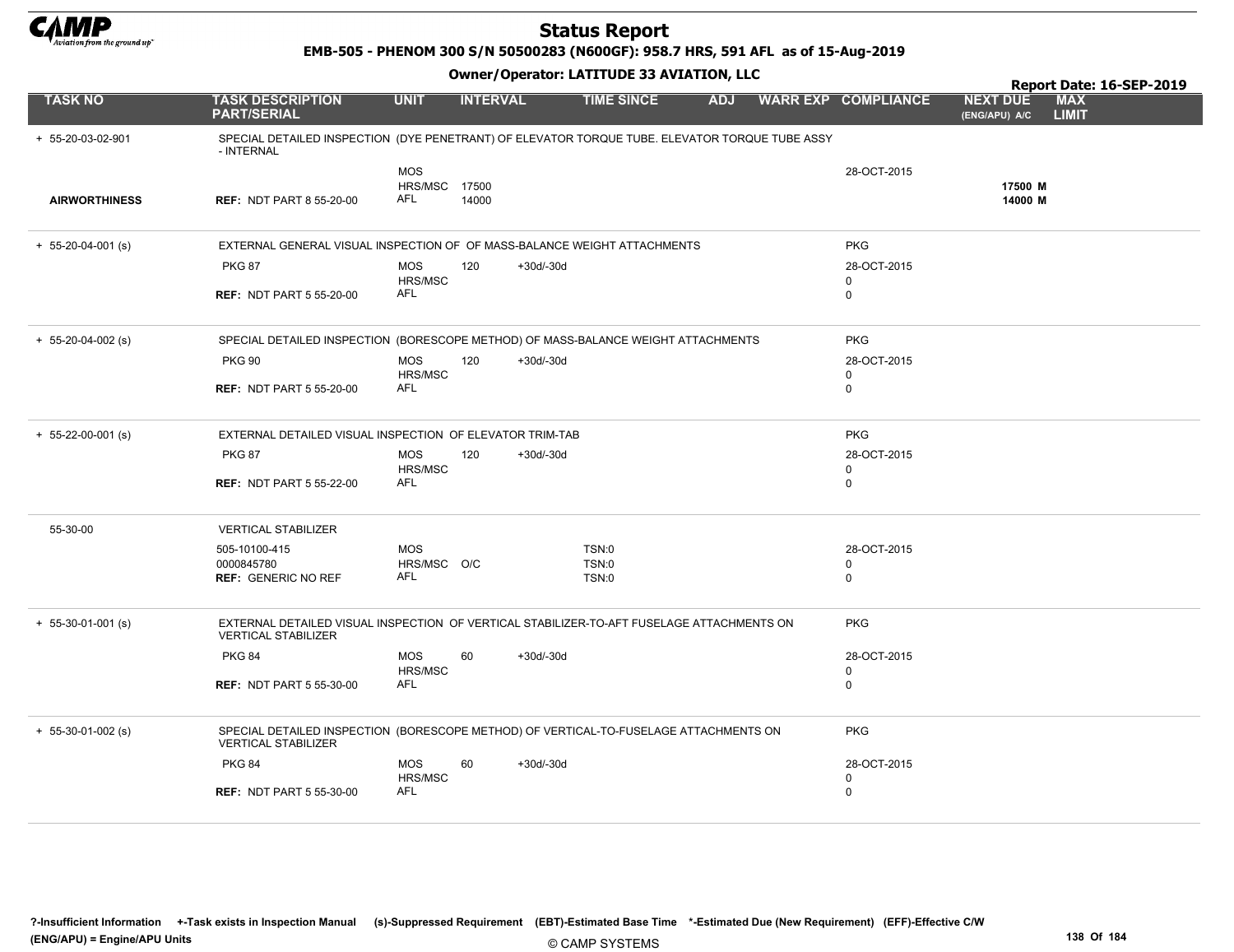

EMB-505 - PHENOM 300 S/N 50500283 (N600GF): 958.7 HRS, 591 AFL as of 15-Aug-2019

|                      |                                                                                                                                                                  |                                    |                   |                   |            |                            |                                  | Report Date: 16-SEP-2019   |
|----------------------|------------------------------------------------------------------------------------------------------------------------------------------------------------------|------------------------------------|-------------------|-------------------|------------|----------------------------|----------------------------------|----------------------------|
| <b>TASK NO</b>       | <b>TASK DESCRIPTION</b><br><b>PART/SERIAL</b>                                                                                                                    | <b>UNIT</b>                        | <b>INTERVAL</b>   | <b>TIME SINCE</b> | <b>ADJ</b> | <b>WARR EXP COMPLIANCE</b> | <b>NEXT DUE</b><br>(ENG/APU) A/C | <b>MAX</b><br><b>LIMIT</b> |
| + 55-30-01-01-901    | SPECIAL DETAILED INSPECTION (EDDY CURRENT) OF FITTING ATTACHMENTS TO COMPOSITE. VERTICAL<br>STABILIZER-TO-FUSELAGE ATTACHMENTS ON VERTICAL STABILIZER - INTERNAL |                                    |                   |                   |            |                            |                                  |                            |
|                      |                                                                                                                                                                  | <b>MOS</b><br><b>HRS/MSC 17500</b> |                   |                   |            | 28-OCT-2015                | 17500 M                          |                            |
| <b>AIRWORTHINESS</b> | <b>REF: NDT PART 6 55-30-00</b>                                                                                                                                  | AFL                                | 14000             |                   |            |                            | 14000 M                          |                            |
| + 55-30-01-02-901    | DETAILED INSPECTION OF CHANNEL FITTING AND BARREL NUT. VERTICAL STABILIZER-TO-FUSELAGE<br>ATTACHMENTS ON VERTICAL STABILIZER - INTERNAL                          |                                    |                   |                   |            |                            |                                  |                            |
|                      |                                                                                                                                                                  | <b>MOS</b>                         |                   |                   |            | 28-OCT-2015                |                                  |                            |
| <b>AIRWORTHINESS</b> | <b>REF: NDT PART 5 55-30-00</b>                                                                                                                                  | <b>HRS/MSC 17500</b><br>AFL        | 14000             |                   |            |                            | 17500 M<br>14000 M               |                            |
| + 55-30-01-03-901    | DETAILED INSPECTION OF BOLT. VERTICAL STABILIZER-TO-FUSELAGE ATTACHMENTS ON VERTICAL STABILIZER -<br><b>INTERNAL</b>                                             |                                    |                   |                   |            |                            |                                  |                            |
|                      |                                                                                                                                                                  | <b>MOS</b>                         |                   |                   |            | 28-OCT-2015                |                                  |                            |
| <b>AIRWORTHINESS</b> | <b>REF: NDT PART 5 55-30-00</b>                                                                                                                                  | HRS/MSC 17500<br>AFL               | 14000             |                   |            |                            | 17500 M<br>14000 M               |                            |
| + 55-30-01-04-901    | SPECIAL DETAILED INSPECTION (EDDY CURRENT) OF METALLIC RIBS ATTACHMENTS. VERTICAL<br>STABILIZER-TO-FUSELAGE ATTACHMENTS ON VERTICAL STABILIZER - INTERNAL        |                                    |                   |                   |            |                            |                                  |                            |
|                      |                                                                                                                                                                  | <b>MOS</b><br><b>HRS/MSC 17500</b> |                   |                   |            | 28-OCT-2015                | 17500 M                          |                            |
| <b>AIRWORTHINESS</b> | <b>REF: NDT PART 6 55-30-00</b>                                                                                                                                  | AFL                                | 14000             |                   |            |                            | 14000 M                          |                            |
| $+ 55-30-02-002$ (s) | INTERNAL DETAILED VISUAL INSPECTION OF VERTICAL STABILIZER-TO-HORIZONTAL STABILIZER ATTACHMENTS<br>ON VERTICAL STABILIZER                                        |                                    |                   |                   |            | <b>PKG</b>                 |                                  |                            |
|                      | <b>PKG 84</b>                                                                                                                                                    | <b>MOS</b>                         | 60<br>$+30d/-30d$ |                   |            | 28-OCT-2015                |                                  |                            |
|                      | <b>REF: NDT PART 5 55-30-00</b>                                                                                                                                  | HRS/MSC<br><b>AFL</b>              |                   |                   |            | 0<br>0                     |                                  |                            |
| + 55-30-02-01-901    | DETAILED INSPECTION OF FITTING, LUG AND ATTACHMENTS. VERTICAL STABILIZER-TO-HORIZONTAL STABILIZER<br>ATTACHMENTS ON VERTICAL STABILIZER - INTERNAL               |                                    |                   |                   |            |                            |                                  |                            |
|                      |                                                                                                                                                                  | <b>MOS</b><br><b>HRS/MSC 17500</b> |                   |                   |            | 28-OCT-2015                | 17500 M                          |                            |
| <b>AIRWORTHINESS</b> | <b>REF: NDT PART 5 55-30-00</b>                                                                                                                                  | AFL                                | 14000             |                   |            |                            | 14000 M                          |                            |
| + 55-30-02-03-901    | DETAILED INSPECTION OF PIN VERTICAL STABILIZER-TO-HORIZONTAL STABILIZER ATTACHMENTS ON VERTICAL<br>STABILIZER - INTERNAL                                         |                                    |                   |                   |            |                            |                                  |                            |
|                      |                                                                                                                                                                  | <b>MOS</b>                         |                   |                   |            | 28-OCT-2015                |                                  |                            |
| <b>AIRWORTHINESS</b> | <b>REF: NDT PART 5 55-30-00</b>                                                                                                                                  | <b>HRS/MSC 17500</b><br><b>AFL</b> | 14000             |                   |            |                            | 17500 M<br>14000 M               |                            |
|                      |                                                                                                                                                                  |                                    |                   |                   |            |                            |                                  |                            |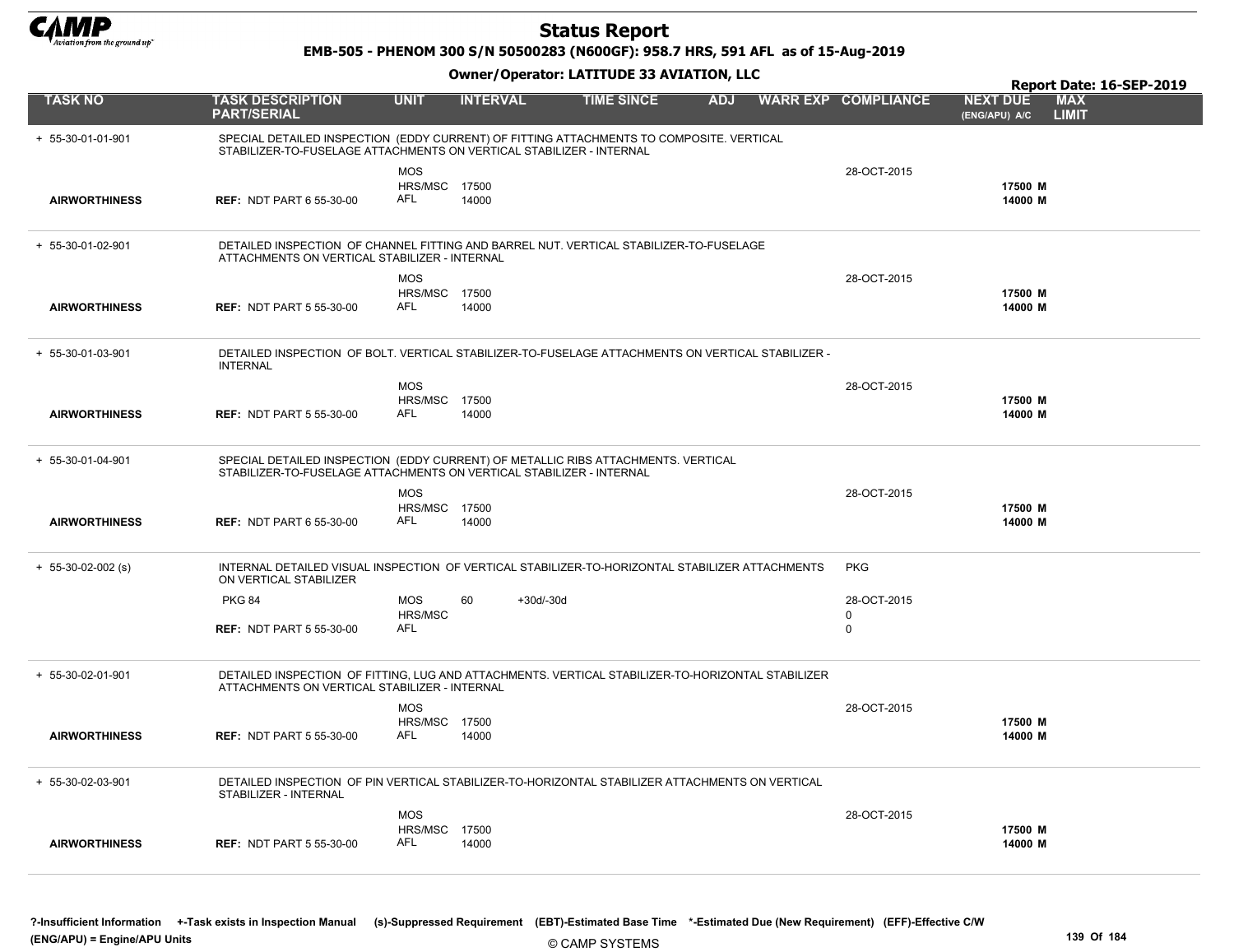

EMB-505 - PHENOM 300 S/N 50500283 (N600GF): 958.7 HRS, 591 AFL as of 15-Aug-2019

Owner/Operator: LATITUDE 33 AVIATION, LLC

|                      |                                                                     |                                                  |                 | Owner / Operator. EATITODE 33 AVIATION, LLC                                                                                                                             |            |                                           |                                  | Report Date: 16-SEP-2019   |
|----------------------|---------------------------------------------------------------------|--------------------------------------------------|-----------------|-------------------------------------------------------------------------------------------------------------------------------------------------------------------------|------------|-------------------------------------------|----------------------------------|----------------------------|
| <b>TASK NO</b>       | <b>TASK DESCRIPTION</b><br><b>PART/SERIAL</b>                       | <b>UNIT</b>                                      | <b>INTERVAL</b> | <b>TIME SINCE</b>                                                                                                                                                       | <b>ADJ</b> | <b>WARR EXP COMPLIANCE</b>                | <b>NEXT DUE</b><br>(ENG/APU) A/C | <b>MAX</b><br><b>LIMIT</b> |
| + 55-30-02-04-901    | ATTACHMENTS ON VERTICAL STABILIZER - INTERNAL                       |                                                  |                 | SPECIAL DETAILED INSPECTION (EDDY CURRENT) OF RIB 5. VERTICAL STABILIZER-TO-HORIZONTAL STABILIZER                                                                       |            |                                           |                                  |                            |
| <b>AIRWORTHINESS</b> | <b>REF: NDT PART 6 55-30-00</b>                                     | <b>MOS</b><br><b>HRS/MSC 17500</b><br><b>AFL</b> | 14000           |                                                                                                                                                                         |            | 28-OCT-2015                               | 17500 M<br>14000 M               |                            |
| + 55-30-02-05-901    | ATTACHMENTS ON VERTICAL STABILIZER - INTERNAL                       |                                                  |                 | SPECIAL DETAILED INSPECTION (BORESCOPE) OF RIB 7. VERTICAL STABILIZER-TO-HORIZONTAL STABILIZER                                                                          |            |                                           |                                  |                            |
| <b>AIRWORTHINESS</b> | <b>REF: NDT PART 5 55-30-00</b>                                     | <b>MOS</b><br><b>HRS/MSC 17500</b><br>AFL        | 14000           |                                                                                                                                                                         |            | 28-OCT-2015                               | 17500 M<br>14000 M               |                            |
| + 55-30-02-06-901    | STABILIZER ATTACHMENTS ON VERTICAL STABILIZER - INTERNAL            |                                                  |                 | SPECIAL DETAILED INSPECTION (BORESCOPE) OF RIB 6 AND RIB 8. VERTICAL STABILIZER-TO-HORIZONTAL                                                                           |            |                                           |                                  |                            |
| <b>AIRWORTHINESS</b> | <b>REF: NDT PART 5 55-30-00</b>                                     | <b>MOS</b><br><b>HRS/MSC 17500</b><br><b>AFL</b> | 14000           |                                                                                                                                                                         |            | 28-OCT-2015                               | 17500 M<br>14000 M               |                            |
| + 55-30-02-07-901    |                                                                     |                                                  |                 | SPECIAL DETAILED INSPECTION (BORESCOPE) OF RIB 5, L PROFILES AND SHROUDS. VERTICAL<br>STABILIZER-TO-HORIZONTAL STABILIZER ATTACHMENTS ON VERTICAL STABILIZER - INTERNAL |            |                                           |                                  |                            |
| <b>AIRWORTHINESS</b> | <b>REF: NDT PART 5 55-30-00</b>                                     | <b>MOS</b><br><b>HRS/MSC 17500</b><br>AFL        | 14000           |                                                                                                                                                                         |            | 28-OCT-2015                               | 17500 M<br>14000 M               |                            |
| $+ 55-30-03-001$ (s) |                                                                     |                                                  |                 | INTERNAL DETAILED VISUAL INSPECTION OF VERTICAL STABILIZER MAIN BOX SKIN AND SPARS                                                                                      |            | <b>PKG</b>                                |                                  |                            |
|                      | <b>PKG 87</b>                                                       | MOS<br><b>HRS/MSC</b><br>AFL                     | 120             | +30d/-30d                                                                                                                                                               |            | 28-OCT-2015<br>$\mathbf 0$<br>$\mathbf 0$ |                                  |                            |
|                      | <b>REF: NDT PART 5 55-30-00</b>                                     |                                                  |                 |                                                                                                                                                                         |            |                                           |                                  |                            |
| $+ 55-30-03-002$ (s) | EXTERNAL DETAILED VISUAL INSPECTION OF VERTICAL STABILIZER MAIN BOX |                                                  |                 |                                                                                                                                                                         |            | <b>PKG</b>                                |                                  |                            |
|                      | <b>PKG 87</b>                                                       | MOS<br>HRS/MSC                                   | 120             | +30d/-30d                                                                                                                                                               |            | 28-OCT-2015<br>0                          |                                  |                            |
|                      | <b>REF: See Workcard</b>                                            | AFL                                              |                 |                                                                                                                                                                         |            | $\mathbf 0$                               |                                  |                            |
| + 55-30-03-01-901    |                                                                     |                                                  |                 | DETAILED INSPECTION OF SKIN, SPAR AND ATTACHMENTS. VERTICAL STABILIZER MAIN BOX - EXTERNAL                                                                              |            |                                           |                                  |                            |
|                      |                                                                     | <b>MOS</b><br><b>HRS/MSC 17500</b>               |                 |                                                                                                                                                                         |            | 28-OCT-2015                               | 17500 M                          |                            |
| <b>AIRWORTHINESS</b> | <b>REF: NDT PART 5 55-30-00</b>                                     | AFL                                              | 14000           |                                                                                                                                                                         |            |                                           | 14000 M                          |                            |

?-Insufficient Information +-Task exists in Inspection Manual (s)-Suppressed Requirement (EBT)-Estimated Base Time \*-Estimated Due (New Requirement) (EFF)-Effective C/W (ENG/APU) = Engine/APU Units 140 Of 184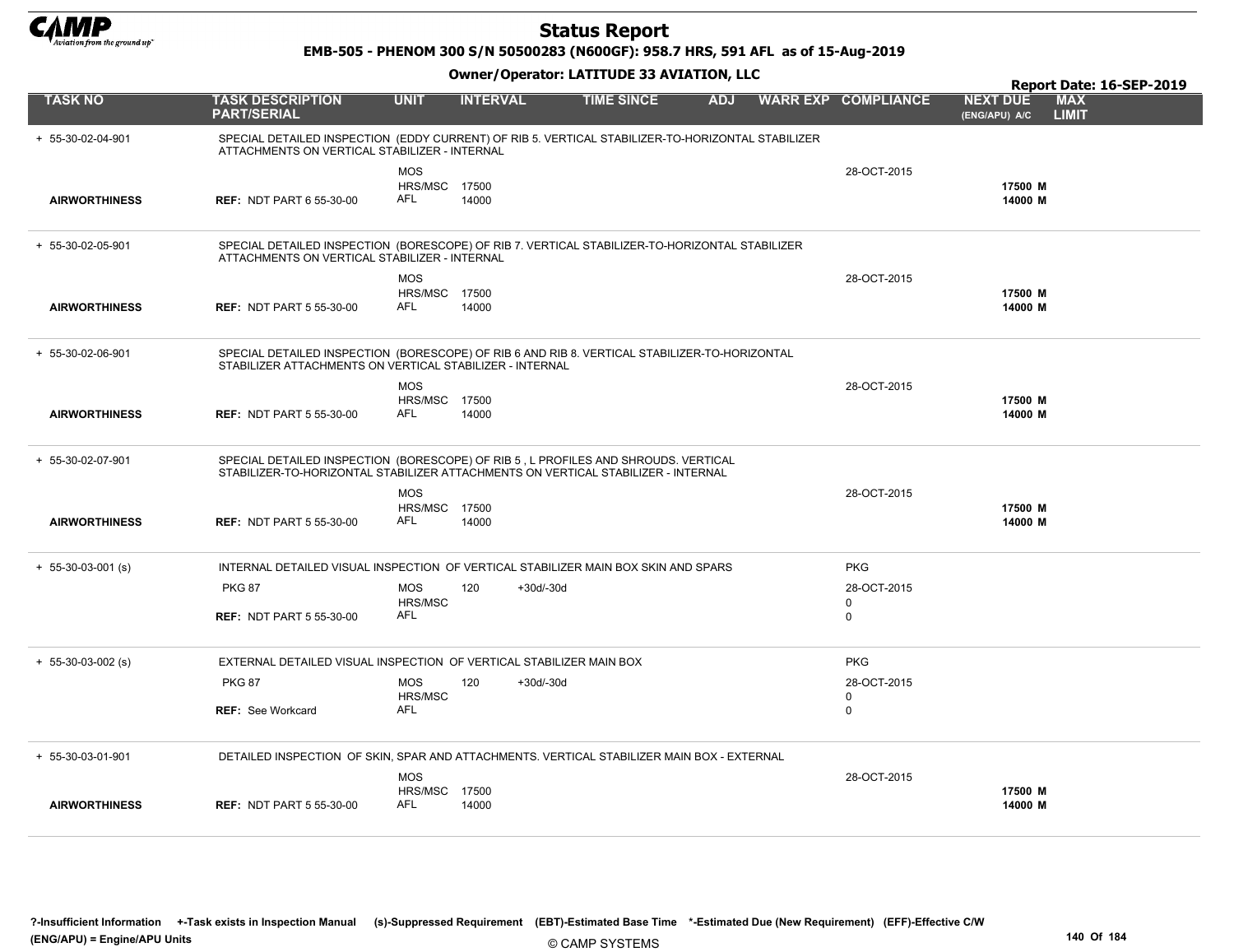

EMB-505 - PHENOM 300 S/N 50500283 (N600GF): 958.7 HRS, 591 AFL as of 15-Aug-2019

Owner/Operator: LATITUDE 33 AVIATION, LLC

|                      |                                                                                                                                      |                                           |                 |             |                   |            |                            |                                  | Report Date: 16-SEP-2019   |
|----------------------|--------------------------------------------------------------------------------------------------------------------------------------|-------------------------------------------|-----------------|-------------|-------------------|------------|----------------------------|----------------------------------|----------------------------|
| <b>TASK NO</b>       | <b>TASK DESCRIPTION</b><br><b>PART/SERIAL</b>                                                                                        | <b>UNIT</b>                               | <b>INTERVAL</b> |             | <b>TIME SINCE</b> | <b>ADJ</b> | <b>WARR EXP COMPLIANCE</b> | <b>NEXT DUE</b><br>(ENG/APU) A/C | <b>MAX</b><br><b>LIMIT</b> |
| + 55-30-03-01-902    | SPECIAL DETAILED INSPECTION (BORESCOPE) OF SPAR, STRINGER, RIBS, FLANGES AND ATTACHMENTS.<br>VERTICAL STABILIZER MAIN BOX - INTERNAL |                                           |                 |             |                   |            |                            |                                  |                            |
| <b>AIRWORTHINESS</b> | <b>REF: NDT PART 5 55-30-00</b>                                                                                                      | <b>MOS</b><br><b>HRS/MSC 17500</b><br>AFL | 14000           |             |                   |            | 28-OCT-2015                | 17500 M<br>14000 M               |                            |
| $+ 55-30-04-001$ (s) | EXTERNAL DETAILED VISUAL INSPECTION OF VERTICAL STABILIZER-TO-RUDDER HINGE FITTING                                                   |                                           |                 |             |                   |            | <b>PKG</b>                 |                                  |                            |
|                      | <b>PKG 84</b>                                                                                                                        | MOS<br>HRS/MSC<br><b>AFL</b>              | 60              | +30d/-30d   |                   |            | 28-OCT-2015<br>0           |                                  |                            |
|                      | <b>REF: NDT PART 5 55-30-00</b>                                                                                                      |                                           |                 |             |                   |            | $\mathbf 0$                |                                  |                            |
| + 55-30-04-01-901    | GENERAL VISUAL INSPECTION OF HINGES. VERTICAL STABILIZER RUDDER HINGE FITTINGS - INTERNAL                                            |                                           |                 |             |                   |            |                            |                                  |                            |
|                      |                                                                                                                                      | <b>MOS</b>                                |                 |             |                   |            | 28-OCT-2015                |                                  |                            |
| <b>AIRWORTHINESS</b> | <b>REF: NDT PART 5 55-30-00</b>                                                                                                      | <b>HRS/MSC 17500</b><br>AFL               | 14000           |             |                   |            |                            | 17500 M<br>14000 M               |                            |
| $+ 55-30-05-002$ (s) | INTERNAL DETAILED VISUAL INSPECTION OF HORIZONTAL-STABILIZER ACTUATOR SUPPORT FITTING ON<br><b>VERTICAL STABILIZER</b>               |                                           |                 |             |                   |            | <b>PKG</b>                 |                                  |                            |
|                      | <b>PKG 84</b>                                                                                                                        | <b>MOS</b><br>HRS/MSC                     | 60              | $+30d/-30d$ |                   |            | 28-OCT-2015<br>$\Omega$    |                                  |                            |
|                      | <b>REF: NDT PART 5 55-30-00</b>                                                                                                      | AFL                                       |                 |             |                   |            | $\Omega$                   |                                  |                            |
| + 55-30-05-01-901    | DETAILED INSPECTION OF FITTING 1 AND FASTENERS. HORIZONTAL STABILIZER ACTUATOR SUPPORT FITTING<br>ON VERTICAL STABILIZER - EXTERNAL  |                                           |                 |             |                   |            |                            |                                  |                            |
|                      |                                                                                                                                      | <b>MOS</b>                                |                 |             |                   |            | 28-OCT-2015                |                                  |                            |
| <b>AIRWORTHINESS</b> | <b>REF: NDT PART 5 55-30-00</b>                                                                                                      | <b>HRS/MSC 17500</b><br><b>AFL</b>        | 14000           |             |                   |            |                            | 17500 M<br>14000 M               |                            |
| $+ 55-30-06-001$ (s) | EXTERNAL DETAILED VISUAL INSPECTION OF RUDDER TRIM-TAB ACTUATOR FITTING                                                              |                                           |                 |             |                   |            | <b>PKG</b>                 |                                  |                            |
|                      | <b>PKG 90</b>                                                                                                                        | <b>MOS</b><br><b>HRS/MSC</b>              | 120             | $+30d/-30d$ |                   |            | 28-OCT-2015<br>$\mathbf 0$ |                                  |                            |
|                      | <b>REF: NDT PART 5 55-30-00</b>                                                                                                      | AFL                                       |                 |             |                   |            | $\mathbf 0$                |                                  |                            |
| + 55-30-06-01-901    | DETAILED INSPECTION OF FITTINGS, LUGS AND ATTACHMENTS. HORIZONTAL TAIL TRIM ACTUATOR SUPPORT<br>FITTINGS ON VERTICAL TAIL - INTERNAL |                                           |                 |             |                   |            |                            |                                  |                            |
|                      |                                                                                                                                      | <b>MOS</b><br>HRS/MSC                     | 17500           |             |                   |            | 28-OCT-2015                | 17500 M                          |                            |
| <b>AIRWORTHINESS</b> | <b>REF: NDT PART 5 55-30-00</b>                                                                                                      | AFL                                       | 14000           |             |                   |            |                            | 14000 M                          |                            |

© CAMP SYSTEMS ?-Insufficient Information +-Task exists in Inspection Manual (s)-Suppressed Requirement (EBT)-Estimated Base Time \*-Estimated Due (New Requirement) (EFF)-Effective C/W (ENG/APU) = Engine/APU Units 141 Of 184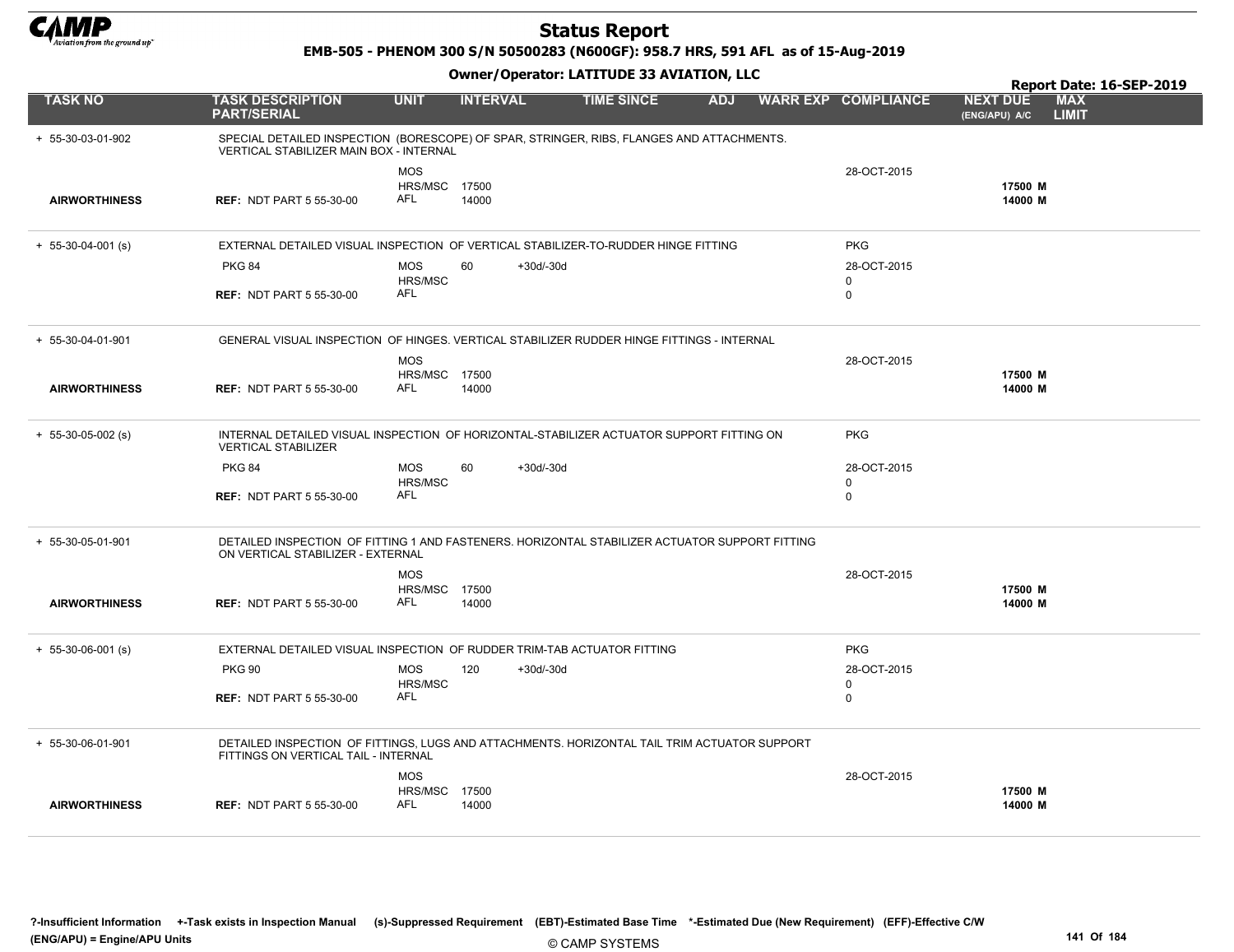

EMB-505 - PHENOM 300 S/N 50500283 (N600GF): 958.7 HRS, 591 AFL as of 15-Aug-2019

|                      |                                                                                                                           |                             |                 |             |                   |            |                            |                                  | Report Date: 16-SEP-2019   |
|----------------------|---------------------------------------------------------------------------------------------------------------------------|-----------------------------|-----------------|-------------|-------------------|------------|----------------------------|----------------------------------|----------------------------|
| <b>TASK NO</b>       | <b>TASK DESCRIPTION</b><br><b>PART/SERIAL</b>                                                                             | <b>UNIT</b>                 | <b>INTERVAL</b> |             | <b>TIME SINCE</b> | <b>ADJ</b> | <b>WARR EXP COMPLIANCE</b> | <b>NEXT DUE</b><br>(ENG/APU) A/C | <b>MAX</b><br><b>LIMIT</b> |
| $+ 55-40-01-002$ (s) | SPECIAL DETAILED INSPECTION (BORESCOPE METHOD) OF RUDDER MAIN BOX                                                         |                             |                 |             |                   |            | <b>PKG</b>                 |                                  |                            |
|                      | <b>PKG 87</b>                                                                                                             | <b>MOS</b>                  | 120             | +30d/-30d   |                   |            | 28-OCT-2015                |                                  |                            |
|                      |                                                                                                                           | HRS/MSC<br>AFL              |                 |             |                   |            | $\Omega$                   |                                  |                            |
|                      | <b>REF: NDT PART 5 55-40-00</b>                                                                                           |                             |                 |             |                   |            | $\mathbf 0$                |                                  |                            |
| + 55-40-01-01-901    | SPECIAL DETAILED INSPECTION (BORESCOPE) OF SKIN, SPARS, RIBS AND FASTENERS. RUDDER MAIN BOX -<br><b>INTERNAL</b>          |                             |                 |             |                   |            |                            |                                  |                            |
|                      |                                                                                                                           | <b>MOS</b>                  |                 |             |                   |            | 28-OCT-2015                |                                  |                            |
| <b>AIRWORTHINESS</b> | <b>REF: NDT PART 5 55-40-00</b>                                                                                           | <b>HRS/MSC 17500</b><br>AFL | 14000           |             |                   |            |                            | 17500 M<br>14000 M               |                            |
|                      |                                                                                                                           |                             |                 |             |                   |            |                            |                                  |                            |
| + 55-40-01-01-902    | DETAILED INSPECTION OF MAIN BOX, TRAILING EDGE AND LEADING EDGE SKINS, INCLUDING FASTENERS.<br>RUDDER MAIN BOX - EXTERNAL |                             |                 |             |                   |            |                            |                                  |                            |
|                      |                                                                                                                           | <b>MOS</b>                  |                 |             |                   |            | 28-OCT-2015                |                                  |                            |
| <b>AIRWORTHINESS</b> | <b>REF: NDT PART 5 55-40-00</b>                                                                                           | <b>HRS/MSC 17500</b><br>AFL | 14000           |             |                   |            |                            | 17500 M<br>14000 M               |                            |
|                      |                                                                                                                           |                             |                 |             |                   |            |                            |                                  |                            |
| $+ 55-40-02-001$ (s) | EXTERNAL DETAILED VISUAL INSPECTION OF RUDDER HINGE FITTINGS                                                              |                             |                 |             |                   |            | <b>PKG</b>                 |                                  |                            |
|                      | <b>PKG 87</b>                                                                                                             | <b>MOS</b>                  | 120             | $+30d/-30d$ |                   |            | 28-OCT-2015                |                                  |                            |
|                      | <b>REF: NDT PART 5 55-40-00</b>                                                                                           | HRS/MSC<br>AFL              |                 |             |                   |            | $\mathbf 0$<br>$\Omega$    |                                  |                            |
|                      |                                                                                                                           |                             |                 |             |                   |            |                            |                                  |                            |
| + 55-40-02-01-901    | DETAILED INSPECTION OF PINS OF RUDDER HINGES. RUDDER HINGE FITTINGS - INTERNAL                                            |                             |                 |             |                   |            |                            |                                  |                            |
|                      |                                                                                                                           | <b>MOS</b>                  |                 |             |                   |            | 28-OCT-2015                |                                  |                            |
| <b>AIRWORTHINESS</b> | <b>REF: NDT PART 5 55-40-00</b>                                                                                           | HRS/MSC 17500<br>AFL        | 14000           |             |                   |            |                            | 17500 M<br>14000 M               |                            |
|                      |                                                                                                                           |                             |                 |             |                   |            |                            |                                  |                            |
| + 55-40-02-02-901    | GENERAL VISUAL INSPECTION OF RUDDER HINGES FITTINGS. RUDDER HINGE FITTINGS - INTERNAL                                     |                             |                 |             |                   |            |                            |                                  |                            |
|                      |                                                                                                                           | <b>MOS</b>                  |                 |             |                   |            | 28-OCT-2015                |                                  |                            |
| <b>AIRWORTHINESS</b> | <b>REF: NDT PART 5 55-40-00</b>                                                                                           | HRS/MSC 17500<br>AFL        | 14000           |             |                   |            |                            | 17500 M<br>14000 M               |                            |
|                      |                                                                                                                           |                             |                 |             |                   |            |                            |                                  |                            |
| $+ 55-40-03-001$ (s) | EXTERNAL DETAILED VISUAL INSPECTION OF RUDDER TORQUE TUBE ASSEMBLY                                                        |                             |                 |             |                   |            | <b>PKG</b>                 |                                  |                            |
|                      | <b>PKG 87</b>                                                                                                             | <b>MOS</b>                  | 120             | $+30d/-30d$ |                   |            | 28-OCT-2015                |                                  |                            |
|                      | <b>REF: NDT PART 5 55-40-00</b>                                                                                           | HRS/MSC<br>AFL              |                 |             |                   |            | 0<br>$\mathbf 0$           |                                  |                            |
|                      |                                                                                                                           |                             |                 |             |                   |            |                            |                                  |                            |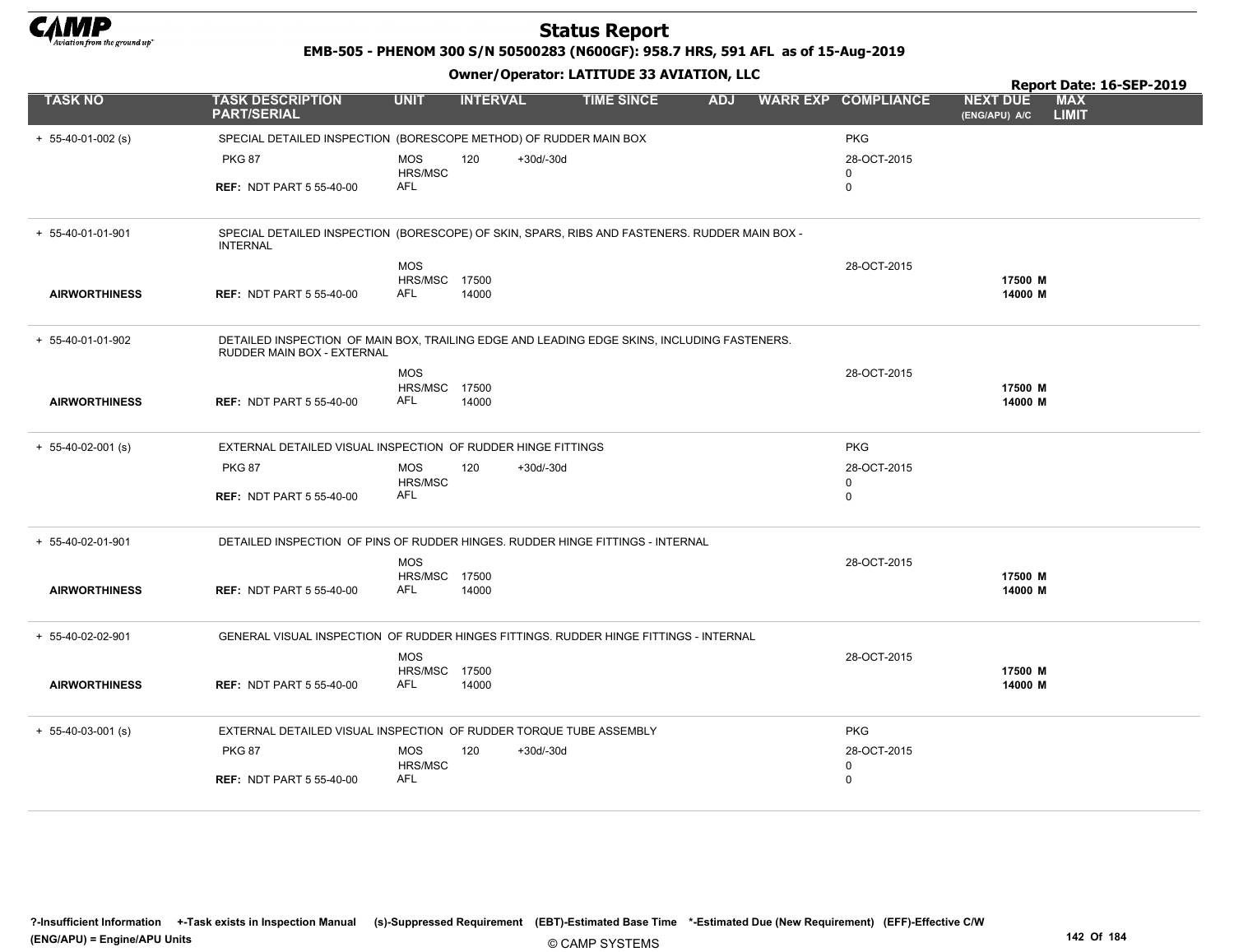

EMB-505 - PHENOM 300 S/N 50500283 (N600GF): 958.7 HRS, 591 AFL as of 15-Aug-2019

|                            |                                                                                                                                 |                                   | .                  |                         |            |                                 | Report Date: 16-SEP-2019                                       |  |
|----------------------------|---------------------------------------------------------------------------------------------------------------------------------|-----------------------------------|--------------------|-------------------------|------------|---------------------------------|----------------------------------------------------------------|--|
| <b>TASK NO</b>             | <b>TASK DESCRIPTION</b><br><b>PART/SERIAL</b>                                                                                   | <b>UNIT</b>                       | <b>INTERVAL</b>    | <b>TIME SINCE</b>       | <b>ADJ</b> | <b>WARR EXP COMPLIANCE</b>      | <b>MAX</b><br><b>NEXT DUE</b><br><b>LIMIT</b><br>(ENG/APU) A/C |  |
| + 55-40-03-01-901          | GENERAL VISUAL INSPECTION OF RUDDER TORQUE TUBE, TORQUE TUBE HINGE FITTINGS AND PINS. RUDDER<br>TORQUE TUBE ASSEMBLY - INTERNAL |                                   |                    |                         |            |                                 |                                                                |  |
| <b>AIRWORTHINESS</b>       | <b>REF: NDT PART 5 55-40-00</b>                                                                                                 | <b>MOS</b><br>HRS/MSC<br>AFL      | 17500<br>14000     |                         |            | 28-OCT-2015                     | 17500 M<br>14000 M                                             |  |
| $+ 55-42-00-001$ (s)       | EXTERNAL DETAILED VISUAL INSPECTION OF RUDDER TRIM-TAB                                                                          |                                   |                    |                         |            | <b>PKG</b>                      |                                                                |  |
|                            | <b>PKG 90</b><br><b>REF: NDT PART 5 55-42-00</b>                                                                                | MOS<br>HRS/MSC<br>AFL             | 120<br>+30d/-30d   |                         |            | 28-OCT-2015<br>0<br>0           |                                                                |  |
| CHAPTER 56-                | <b>WINDOWS</b>                                                                                                                  |                                   |                    |                         |            |                                 |                                                                |  |
| 56-10-00                   | LEFT GLASS, HEATED WINDSHIELD ASSY, (LH)                                                                                        |                                   |                    |                         |            |                                 |                                                                |  |
|                            | NP-195301-3<br>14346H8129<br><b>REF: See Workcard</b>                                                                           | <b>MOS</b><br>HRS/MSC O/C<br>AFL  |                    | TSN:0<br>TSN:0<br>TSN:0 |            | 28-OCT-2015<br>0<br>0           |                                                                |  |
| 56-10-00                   | RIGHT GLASS, HEATED WINDSHIELD ASSY, (LH)                                                                                       |                                   |                    |                         |            |                                 |                                                                |  |
|                            | NP-195301-4<br>14349H8266<br><b>REF: See Workcard</b>                                                                           | <b>MOS</b><br>HRS/MSC O/C<br>AFL  |                    | TSN:0<br>TSN:0<br>TSN:0 |            | 28-OCT-2015<br>0<br>$\mathbf 0$ |                                                                |  |
| $+ 56 - 10 - 01 - 001$ (s) | EXTERNAL GENERAL VISUAL INSPECTION OF OF SIDE WINDOW                                                                            |                                   |                    |                         |            | <b>PKG</b>                      |                                                                |  |
|                            | <b>PKG 84</b><br><b>REF: NDT PART 5 56-12-00</b>                                                                                | <b>MOS</b><br>HRS/MSC<br>AFL      | 60<br>+30d/-30d    |                         |            | 28-OCT-2015<br>0<br>0           |                                                                |  |
| $+ 56-10-01-002$           | FUNCTIONAL CHECK TORQUE OF WINDSHIELD AND SIDE WINDOW ATTACHING BOLTS                                                           |                                   |                    |                         |            |                                 |                                                                |  |
|                            | <b>REF: AMM 56-10-00</b>                                                                                                        | <b>MOS</b><br>HRS/MSC 1200<br>AFL | $+30/30$           |                         |            | 06-NOV-2017<br>547.6<br>370     | 1747.6 1777.6                                                  |  |
| $+ 56 - 10 - 03 - 001$ (s) | EXTERNAL DETAILED VISUAL INSPECTION COCKPIT L/H SIDE WINDOW STRUCTURE                                                           |                                   |                    |                         |            | <b>PKG</b>                      |                                                                |  |
|                            | <b>PKG 90</b><br><b>REF: NDT PART 5 56-10-00</b>                                                                                | <b>MOS</b><br>HRS/MSC<br>AFL      | 120<br>+30d/-30d   | TSI:0<br>TSI:0<br>TSI:0 |            | 28-OCT-2015<br>0<br>0           |                                                                |  |
|                            |                                                                                                                                 |                                   |                    |                         |            |                                 |                                                                |  |
| $+ 56 - 10 - 03 - 001$ (s) | EXTERNAL DETAILED VISUAL INSPECTION COCKPIT R/H SIDE WINDOW STRUCTURE                                                           |                                   |                    |                         |            | <b>PKG</b>                      |                                                                |  |
|                            | <b>PKG 90</b>                                                                                                                   | <b>MOS</b><br>HRS/MSC             | 120<br>$+30d/-30d$ |                         |            | 28-OCT-2015<br>0                |                                                                |  |
|                            | <b>REF: NDT PART 5 56-10-00</b>                                                                                                 | AFL                               |                    |                         |            | 0                               |                                                                |  |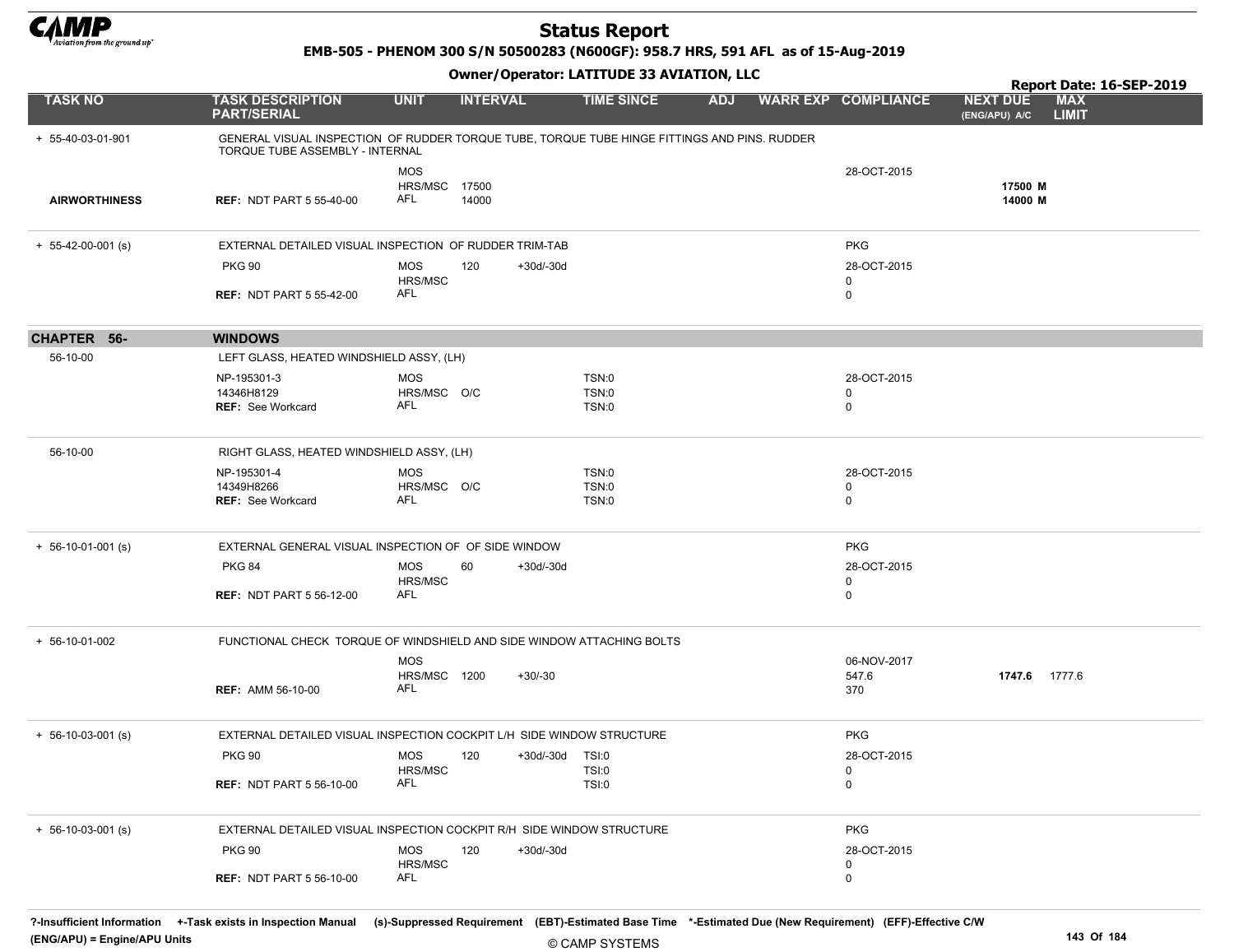

EMB-505 - PHENOM 300 S/N 50500283 (N600GF): 958.7 HRS, 591 AFL as of 15-Aug-2019

Owner/Operator: LATITUDE 33 AVIATION, LLC

|                            |                                                                                                                         |                       | .                      |                                 |                            | Report Date: 16-SEP-2019                                       |
|----------------------------|-------------------------------------------------------------------------------------------------------------------------|-----------------------|------------------------|---------------------------------|----------------------------|----------------------------------------------------------------|
| <b>TASK NO</b>             | <b>TASK DESCRIPTION</b><br><b>PART/SERIAL</b>                                                                           | <b>UNIT</b>           | <b>INTERVAL</b>        | <b>TIME SINCE</b><br><b>ADJ</b> | <b>WARR EXP COMPLIANCE</b> | <b>MAX</b><br><b>NEXT DUE</b><br><b>LIMIT</b><br>(ENG/APU) A/C |
| $+ 56 - 10 - 03 - 001$ (s) | EXTERNAL DETAILED VISUAL INSPECTION LEFT WINDSHIELD STRUCTURE                                                           |                       |                        |                                 | <b>PKG</b>                 |                                                                |
|                            | <b>PKG 90</b>                                                                                                           | <b>MOS</b>            | +30d/-30d<br>120       | TSI:0                           | 28-OCT-2015                |                                                                |
|                            |                                                                                                                         | HRS/MSC               |                        | TSI:0                           | $\mathbf 0$                |                                                                |
|                            | <b>REF: NDT PART 5 56-10-00</b>                                                                                         | <b>AFL</b>            |                        | TSI:0                           | 0                          |                                                                |
|                            |                                                                                                                         |                       |                        |                                 |                            |                                                                |
| $+ 56-10-03-001$ (s)       | EXTERNAL DETAILED VISUAL INSPECTION RIGHT WINDSHIELD STRUCTURE                                                          |                       |                        |                                 | <b>PKG</b>                 |                                                                |
|                            | <b>PKG 90</b>                                                                                                           | <b>MOS</b>            | 120<br>+30d/-30d TSI:0 |                                 | 28-OCT-2015                |                                                                |
|                            | <b>REF: NDT PART 5 56-10-00</b>                                                                                         | HRS/MSC<br><b>AFL</b> |                        | TSI:0<br>TSI:0                  | $\mathbf 0$<br>$\mathbf 0$ |                                                                |
|                            |                                                                                                                         |                       |                        |                                 |                            |                                                                |
| + 56-10-03-01-901          | SPECIAL DETAILED INSPECTION (EDDY CURRENT) OF FRAMES AND FASTENERS. WINDSHIELD FRAME AND<br><b>FASTENERS - EXTERNAL</b> |                       |                        |                                 |                            |                                                                |
|                            |                                                                                                                         | <b>MOS</b>            |                        |                                 | 28-OCT-2015                |                                                                |
|                            |                                                                                                                         | <b>HRS/MSC 17500</b>  |                        |                                 |                            | 17500 M                                                        |
| <b>AIRWORTHINESS</b>       | <b>REF: NDT PART 6 56-10-00</b>                                                                                         | <b>AFL</b>            | 14000                  |                                 |                            | 14000 M                                                        |
| 56-12-00                   | LEFT ACRYLIC SIDE WINDOW                                                                                                |                       |                        |                                 |                            |                                                                |
|                            | NP-195302-3                                                                                                             | <b>MOS</b>            |                        | <b>TSN:0</b>                    | 28-OCT-2015                |                                                                |
|                            | 15023H1406                                                                                                              | HRS/MSC O/C           |                        | TSN:0                           | 0                          |                                                                |
|                            | <b>REF: See Workcard</b>                                                                                                | <b>AFL</b>            |                        | <b>TSN:0</b>                    | $\mathbf 0$                |                                                                |
| 56-12-00                   | RIGHT ACRYLIC SIDE WINDOW                                                                                               |                       |                        |                                 |                            |                                                                |
|                            | NP-195302-4                                                                                                             | <b>MOS</b>            |                        | <b>TSN:0</b>                    | 28-OCT-2015                |                                                                |
|                            | 14262H9287                                                                                                              | HRS/MSC O/C           |                        | <b>TSN:0</b>                    | $\mathbf 0$                |                                                                |
|                            | <b>REF: See Workcard</b>                                                                                                | AFL                   |                        | TSN:0                           | 0                          |                                                                |
|                            |                                                                                                                         |                       |                        |                                 |                            |                                                                |
| 56-20-00                   | NO. 1 WINDOW TRANSPARENCY                                                                                               |                       |                        |                                 |                            |                                                                |
|                            | 14024                                                                                                                   | <b>MOS</b>            |                        | TSN:0                           | 28-OCT-2015                |                                                                |
|                            | 2310083                                                                                                                 | HRS/MSC O/C           |                        | <b>TSN:0</b>                    | $\mathbf 0$                |                                                                |
|                            | <b>REF: See Workcard</b>                                                                                                | <b>AFL</b>            |                        | TSN:0                           | 0                          |                                                                |
| 56-20-00                   | NO. 10 WINDOW TRANSPARENCY                                                                                              |                       |                        |                                 |                            |                                                                |
|                            | 14024                                                                                                                   | <b>MOS</b>            |                        | TSN:0                           | 28-OCT-2015                |                                                                |
|                            | 2450794                                                                                                                 | HRS/MSC O/C           |                        | TSN:0                           | $\mathbf 0$                |                                                                |
|                            | <b>REF:</b> See Workcard                                                                                                | <b>AFL</b>            |                        | <b>TSN:0</b>                    | $\mathbf 0$                |                                                                |
| 56-20-00                   | NO. 11 WINDOW TRANSPARENCY                                                                                              |                       |                        |                                 |                            |                                                                |
|                            | 14024                                                                                                                   | <b>MOS</b>            |                        | <b>TSN:0</b>                    | 28-OCT-2015                |                                                                |
|                            | 24507947                                                                                                                | HRS/MSC O/C           |                        | TSN:0                           | 0                          |                                                                |
|                            | REF: See Workcard                                                                                                       | <b>AFL</b>            |                        | <b>TSN:0</b>                    | $\mathbf 0$                |                                                                |
|                            |                                                                                                                         |                       |                        |                                 |                            |                                                                |

© CAMP SYSTEMS ?-Insufficient Information +-Task exists in Inspection Manual (s)-Suppressed Requirement (EBT)-Estimated Base Time \*-Estimated Due (New Requirement) (EFF)-Effective C/W (ENG/APU) = Engine/APU Units 144 Of 184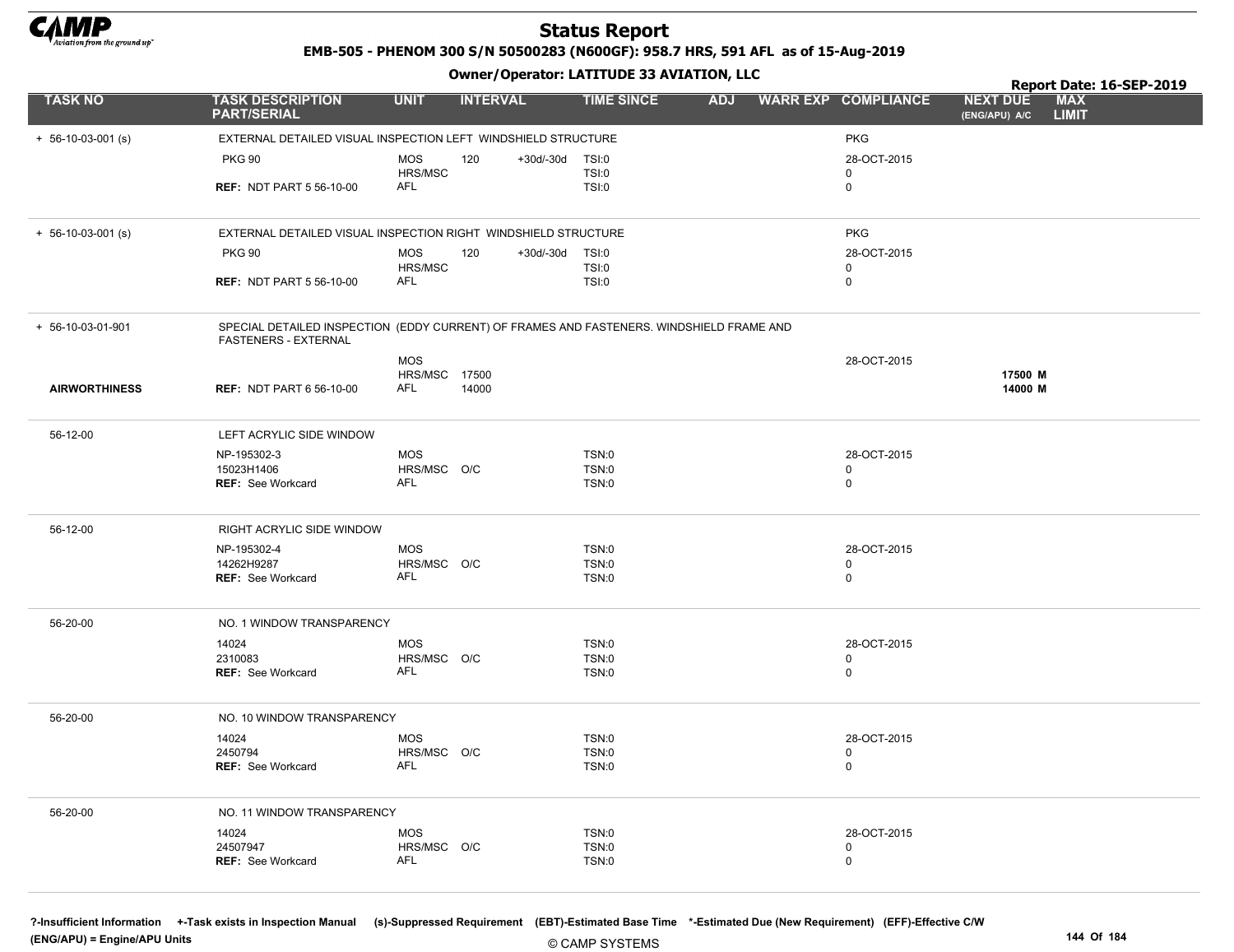

EMB-505 - PHENOM 300 S/N 50500283 (N600GF): 958.7 HRS, 591 AFL as of 15-Aug-2019

|                |                                               |                    | .               |                              |  |                            |                                  | Report Date: 16-SEP-2019 |  |
|----------------|-----------------------------------------------|--------------------|-----------------|------------------------------|--|----------------------------|----------------------------------|--------------------------|--|
| <b>TASK NO</b> | <b>TASK DESCRIPTION</b><br><b>PART/SERIAL</b> | <b>UNIT</b>        | <b>INTERVAL</b> | <b>TIME SINCE</b>            |  | ADJ WARR EXP COMPLIANCE    | <b>NEXT DUE</b><br>(ENG/APU) A/C | MAX<br><b>LIMIT</b>      |  |
| 56-20-00       | NO. 2 WINDOW TRANSPARENCY                     |                    |                 |                              |  |                            |                                  |                          |  |
|                | 14024                                         | <b>MOS</b>         |                 | <b>TSN:0</b>                 |  | 28-OCT-2015                |                                  |                          |  |
|                | 2436219                                       | HRS/MSC O/C        |                 | <b>TSN:0</b>                 |  | 0                          |                                  |                          |  |
|                | REF: See Workcard                             | AFL                |                 | <b>TSN:0</b>                 |  | $\mathbf 0$                |                                  |                          |  |
|                |                                               |                    |                 |                              |  |                            |                                  |                          |  |
| 56-20-00       | NO. 3 WINDOW TRANSPARENCY                     |                    |                 |                              |  |                            |                                  |                          |  |
|                | 14024                                         | <b>MOS</b>         |                 | <b>TSN:0</b>                 |  | 28-OCT-2015                |                                  |                          |  |
|                | 2436238<br><b>REF: See Workcard</b>           | HRS/MSC O/C<br>AFL |                 | <b>TSN:0</b><br><b>TSN:0</b> |  | $\mathbf 0$<br>$\mathbf 0$ |                                  |                          |  |
|                |                                               |                    |                 |                              |  |                            |                                  |                          |  |
| 56-20-00       | NO. 4 WINDOW TRANSPARENCY                     |                    |                 |                              |  |                            |                                  |                          |  |
|                | 14024                                         | <b>MOS</b>         |                 | <b>TSN:0</b>                 |  | 28-OCT-2015                |                                  |                          |  |
|                | 2436241                                       | HRS/MSC O/C        |                 | TSN:0                        |  | $\mathbf 0$                |                                  |                          |  |
|                | REF: See Workcard                             | AFL                |                 | TSN:0                        |  | $\mathsf 0$                |                                  |                          |  |
| 56-20-00       | NO. 5 WINDOW TRANSPARENCY                     |                    |                 |                              |  |                            |                                  |                          |  |
|                | 14024                                         | <b>MOS</b>         |                 | TSN:0                        |  | 28-OCT-2015                |                                  |                          |  |
|                | 2436246                                       | HRS/MSC O/C        |                 | <b>TSN:0</b>                 |  | $\mathbf 0$                |                                  |                          |  |
|                | <b>REF: See Workcard</b>                      | <b>AFL</b>         |                 | <b>TSN:0</b>                 |  | $\mathsf 0$                |                                  |                          |  |
| 56-20-00       | NO. 6 WINDOW TRANSPARENCY                     |                    |                 |                              |  |                            |                                  |                          |  |
|                | 14024                                         | <b>MOS</b>         |                 | <b>TSN:0</b>                 |  | 28-OCT-2015                |                                  |                          |  |
|                | 2436253                                       | HRS/MSC O/C        |                 | <b>TSN:0</b>                 |  | 0                          |                                  |                          |  |
|                | REF: See Workcard                             | AFL                |                 | <b>TSN:0</b>                 |  | $\mathbf 0$                |                                  |                          |  |
| 56-20-00       | NO. 7 WINDOW TRANSPARENCY                     |                    |                 |                              |  |                            |                                  |                          |  |
|                | 14024                                         | <b>MOS</b>         |                 | <b>TSN:0</b>                 |  | 28-OCT-2015                |                                  |                          |  |
|                | 2436254                                       | HRS/MSC O/C        |                 | TSN:0                        |  | $\mathbf 0$                |                                  |                          |  |
|                | REF: See Workcard                             | <b>AFL</b>         |                 | <b>TSN:0</b>                 |  | $\mathsf 0$                |                                  |                          |  |
| 56-20-00       | NO. 8 WINDOW TRANSPARENCY                     |                    |                 |                              |  |                            |                                  |                          |  |
|                | 14024                                         | <b>MOS</b>         |                 | <b>TSN:0</b>                 |  | 28-OCT-2015                |                                  |                          |  |
|                | 2436258                                       | HRS/MSC O/C        |                 | <b>TSN:0</b>                 |  | 0                          |                                  |                          |  |
|                | <b>REF: See Workcard</b>                      | <b>AFL</b>         |                 | TSN:0                        |  | $\mathbf 0$                |                                  |                          |  |
| 56-20-00       | NO. 9 WINDOW TRANSPARENCY                     |                    |                 |                              |  |                            |                                  |                          |  |
|                | 14024                                         | <b>MOS</b>         |                 | <b>TSN:0</b>                 |  | 28-OCT-2015                |                                  |                          |  |
|                | 2436259                                       | HRS/MSC O/C        |                 | <b>TSN:0</b>                 |  | $\mathbf 0$                |                                  |                          |  |
|                | REF: See Workcard                             | AFL                |                 | <b>TSN:0</b>                 |  | $\mathbf 0$                |                                  |                          |  |
|                |                                               |                    |                 |                              |  |                            |                                  |                          |  |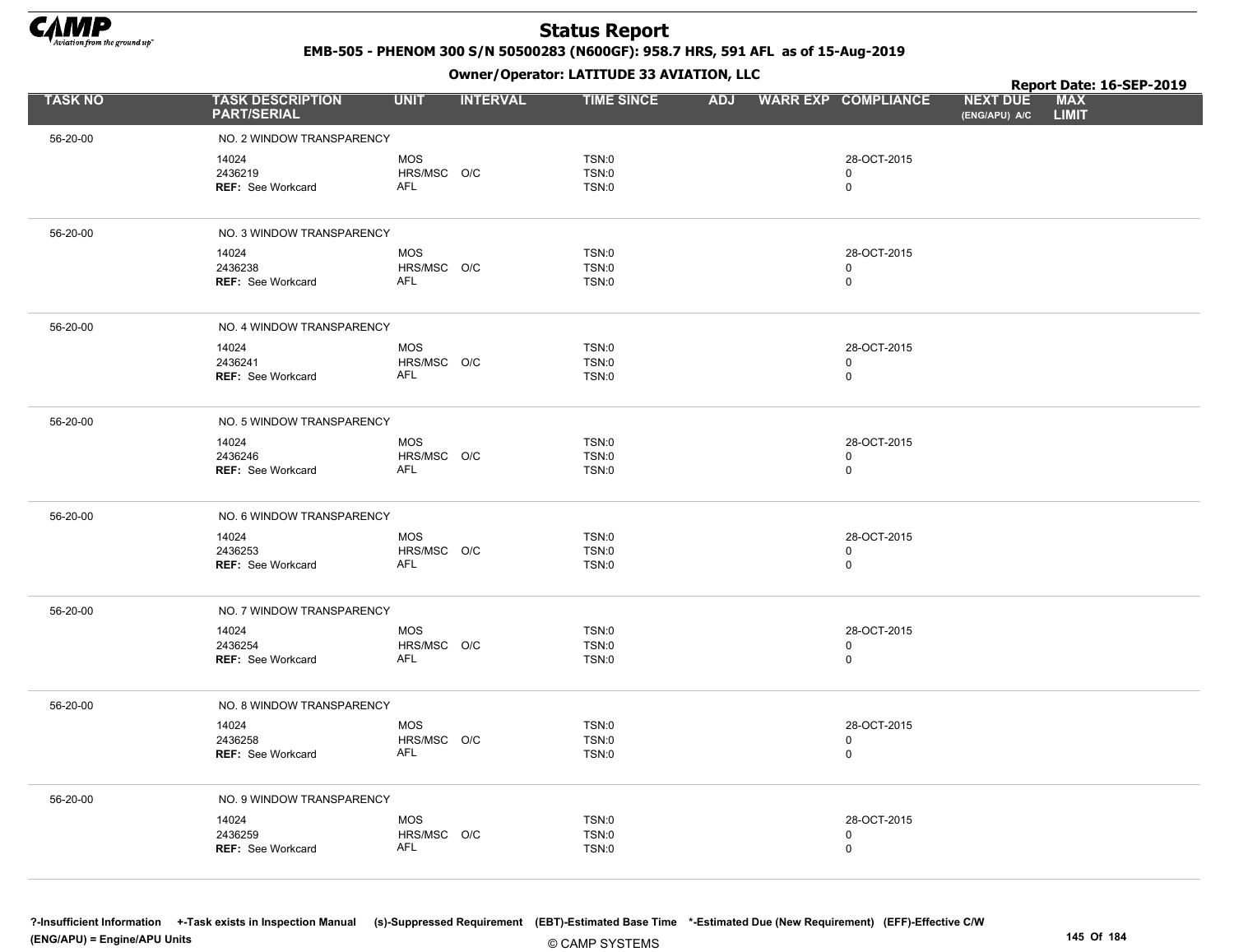

EMB-505 - PHENOM 300 S/N 50500283 (N600GF): 958.7 HRS, 591 AFL as of 15-Aug-2019

|                            |                                                                                                                                                                          |                              |                 |             |                   |            |                            |                                  | Report Date: 16-SEP-2019   |  |
|----------------------------|--------------------------------------------------------------------------------------------------------------------------------------------------------------------------|------------------------------|-----------------|-------------|-------------------|------------|----------------------------|----------------------------------|----------------------------|--|
| <b>TASK NO</b>             | <b>TASK DESCRIPTION</b><br><b>PART/SERIAL</b>                                                                                                                            | <b>UNIT</b>                  | <b>INTERVAL</b> |             | <b>TIME SINCE</b> | <b>ADJ</b> | <b>WARR EXP COMPLIANCE</b> | <b>NEXT DUE</b><br>(ENG/APU) A/C | <b>MAX</b><br><b>LIMIT</b> |  |
| $+ 56 - 20 - 01 - 001$ (s) | EXTERNAL GENERAL VISUAL INSPECTION OF OF THE PASSENGER WINDOW PANELS                                                                                                     |                              |                 |             |                   |            | <b>PKG</b>                 |                                  |                            |  |
|                            | <b>PKG 84</b>                                                                                                                                                            | MOS                          | 60              | +30d/-30d   |                   |            | 28-OCT-2015                |                                  |                            |  |
|                            |                                                                                                                                                                          | <b>HRS/MSC</b>               |                 |             |                   |            | 0                          |                                  |                            |  |
|                            | <b>REF: NDT PART 5 56-20-00</b>                                                                                                                                          | AFL                          |                 |             |                   |            | 0                          |                                  |                            |  |
| CHAPTER 57-                | <b>WINGS</b>                                                                                                                                                             |                              |                 |             |                   |            |                            |                                  |                            |  |
| $+ 57-00-00-001$ (s)       | GENERAL VISUAL INSPECTION OF OF WINGLET POLYURETHANE FILMS                                                                                                               |                              |                 |             |                   |            | <b>PKG</b>                 |                                  |                            |  |
|                            | PKG <sub>1</sub>                                                                                                                                                         | <b>MOS</b><br>HRS/MSC 600    |                 |             |                   |            | 06-NOV-2017<br>547.6       |                                  |                            |  |
|                            | <b>REF: AMM 57-35-21</b>                                                                                                                                                 | <b>AFL</b>                   |                 |             |                   |            | 370                        |                                  |                            |  |
| $+ 57-10-00-001$ (s)       | INTERNAL DETAILED VISUAL INSPECTION OF WING MAIN BOX                                                                                                                     |                              |                 |             |                   |            | <b>PKG</b>                 |                                  |                            |  |
|                            | <b>PKG 90</b>                                                                                                                                                            | MOS                          | 120             | +30d/-30d   |                   |            | 28-OCT-2015                |                                  |                            |  |
|                            | <b>REF: NDT PART 5 57-10-00</b>                                                                                                                                          | <b>HRS/MSC</b><br>AFL        |                 |             |                   |            | 0<br>$\mathbf 0$           |                                  |                            |  |
|                            |                                                                                                                                                                          |                              |                 |             |                   |            |                            |                                  |                            |  |
| $+ 57-10-00-002$ (s)       | SPECIAL DETAILED INSPECTION (BORESCOPE METHOD) OF WING CENTER UPPER SKIN                                                                                                 |                              |                 |             |                   |            | <b>PKG</b>                 |                                  |                            |  |
|                            | <b>PKG 87</b>                                                                                                                                                            | MOS                          | 120             | +30d/-30d   |                   |            | 28-OCT-2015                |                                  |                            |  |
|                            | <b>REF: NDT PART 5 57-10-00</b>                                                                                                                                          | HRS/MSC<br><b>AFL</b>        |                 |             |                   |            | 0<br>0                     |                                  |                            |  |
| $+ 57-10-01-001$ (s)       | EXTERNAL DETAILED VISUAL INSPECTION OF WING-TO-CENTER FUSELAGE CONNECTIONS                                                                                               |                              |                 |             |                   |            | <b>PKG</b>                 |                                  |                            |  |
|                            | <b>PKG 87</b>                                                                                                                                                            | <b>MOS</b><br>HRS/MSC        | 120             | +30d/-30d   |                   |            | 28-OCT-2015<br>0           |                                  |                            |  |
|                            | <b>REF: See Workcard</b>                                                                                                                                                 | AFL                          |                 |             |                   |            | 0                          |                                  |                            |  |
| + 57-10-01-01-901          | DETAILED INSPECTION OF WING-TO-FUSELAGE LINKS. WING TO CENTER FUSELAGE CONNECTIONS - EXTERNAL                                                                            |                              |                 |             |                   |            |                            |                                  |                            |  |
|                            |                                                                                                                                                                          | <b>MOS</b>                   |                 |             |                   |            | 28-OCT-2015                |                                  |                            |  |
| <b>AIRWORTHINESS</b>       | <b>REF: NDT PART 5 57-10-00</b>                                                                                                                                          | <b>HRS/MSC 17500</b><br>AFL  | 14000           |             |                   |            |                            | 17500 M<br>14000 M               |                            |  |
| $+ 57-10-02-002$ (s)       | EXTERNAL DETAILED VISUAL INSPECTION OF WING FRONT SPAR                                                                                                                   |                              |                 |             |                   |            | <b>PKG</b>                 |                                  |                            |  |
|                            | <b>PKG 90</b>                                                                                                                                                            | <b>MOS</b><br><b>HRS/MSC</b> | 120             | $+30d/-30d$ |                   |            | 28-OCT-2015<br>0           |                                  |                            |  |
|                            | <b>REF: NDT PART 5 57-10-00</b>                                                                                                                                          | AFL                          |                 |             |                   |            | $\mathbf 0$                |                                  |                            |  |
| + 57-10-02-01-901          | DETAILED INSPECTION OF WING FRONT SPAR LOWER CAP, SPLICES AND ATTACHMENTS. WING FRONT SPAR -<br><b>INTERNAL</b>                                                          |                              |                 |             |                   |            |                            |                                  |                            |  |
|                            |                                                                                                                                                                          | <b>MOS</b>                   |                 |             |                   |            | 28-OCT-2015                |                                  |                            |  |
| <b>AIRWORTHINESS</b>       | <b>REF: NDT PART 5 57-10-00</b>                                                                                                                                          | HRS/MSC 17500<br>AFL         | 14000           |             |                   |            |                            | 17500 M<br>14000 M               |                            |  |
|                            | ?-Insufficient Information +-Task exists in Inspection Manual (s)-Suppressed Requirement (EBT)-Estimated Base Time *-Estimated Due (New Requirement) (EFF)-Effective C/W |                              |                 |             |                   |            |                            |                                  |                            |  |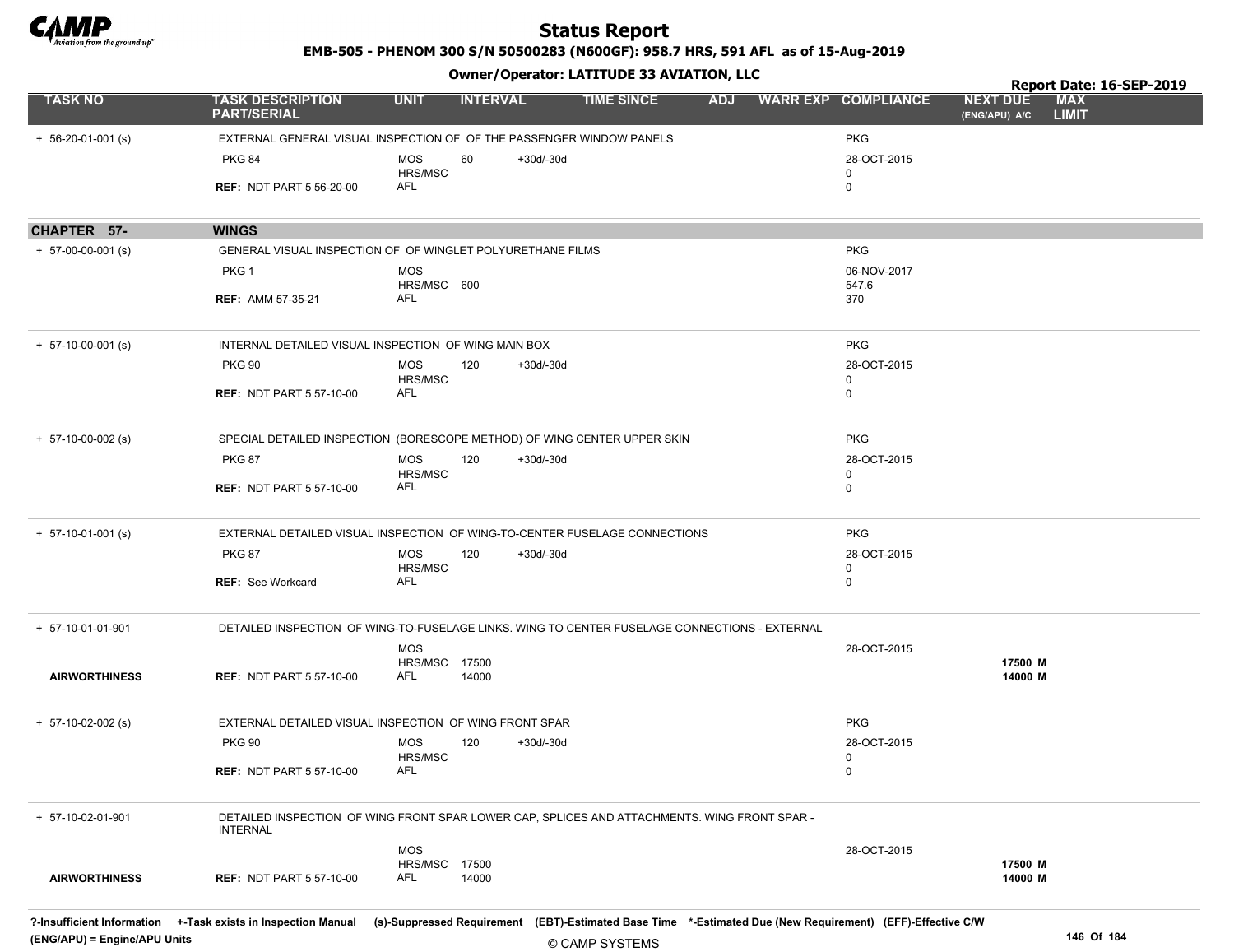

EMB-505 - PHENOM 300 S/N 50500283 (N600GF): 958.7 HRS, 591 AFL as of 15-Aug-2019

|                      |                                                                                                                   |                             | - - -           |           |                   |            |                            |                                  | Report Date: 16-SEP-2019   |
|----------------------|-------------------------------------------------------------------------------------------------------------------|-----------------------------|-----------------|-----------|-------------------|------------|----------------------------|----------------------------------|----------------------------|
| <b>TASK NO</b>       | <b>TASK DESCRIPTION</b><br><b>PART/SERIAL</b>                                                                     | <b>UNIT</b>                 | <b>INTERVAL</b> |           | <b>TIME SINCE</b> | <b>ADJ</b> | <b>WARR EXP COMPLIANCE</b> | <b>NEXT DUE</b><br>(ENG/APU) A/C | <b>MAX</b><br><b>LIMIT</b> |
| $+ 57-10-03-002$ (s) | EXTERNAL DETAILED VISUAL INSPECTION OF WING REAR SPAR                                                             |                             |                 |           |                   |            | <b>PKG</b>                 |                                  |                            |
|                      | <b>PKG 90</b>                                                                                                     | MOS                         | 120             | +30d/-30d |                   |            | 28-OCT-2015                |                                  |                            |
|                      |                                                                                                                   | HRS/MSC                     |                 |           |                   |            | 0                          |                                  |                            |
|                      | <b>REF: NDT PART 5 57-10-00</b>                                                                                   | AFL                         |                 |           |                   |            | 0                          |                                  |                            |
| + 57-10-03-01-901    | DETAILED INSPECTION OF WING REAR SPAR LOWER CAP, THIRD CAP, SPLICES AND ATTACHMENTS. WING REAR<br>SPAR - INTERNAL |                             |                 |           |                   |            |                            |                                  |                            |
|                      |                                                                                                                   | <b>MOS</b>                  |                 |           |                   |            | 28-OCT-2015                |                                  |                            |
|                      |                                                                                                                   | <b>HRS/MSC 17500</b><br>AFL |                 |           |                   |            |                            | 17500 M<br>14000 M               |                            |
| <b>AIRWORTHINESS</b> | <b>REF: NDT PART 5 57-10-00</b>                                                                                   |                             | 14000           |           |                   |            |                            |                                  |                            |
| $+ 57-10-04-002$ (s) | EXTERNAL DETAILED VISUAL INSPECTION OF WING ROOT SPAR                                                             |                             |                 |           |                   |            | <b>PKG</b>                 |                                  |                            |
|                      | <b>PKG 84</b>                                                                                                     | <b>MOS</b>                  | 60              | +30d/-30d |                   |            | 28-OCT-2015                |                                  |                            |
|                      | <b>REF: NDT PART 5 57-20-00</b>                                                                                   | HRS/MSC<br>AFL              |                 |           |                   |            | 0<br>0                     |                                  |                            |
|                      |                                                                                                                   |                             |                 |           |                   |            |                            |                                  |                            |
| + 57-10-04-01-901    | DETAILED INSPECTION OF WING ROOT SPAR. WING ROOT SPAR - INTERNAL                                                  |                             |                 |           |                   |            |                            |                                  |                            |
|                      |                                                                                                                   | <b>MOS</b>                  |                 |           |                   |            | 28-OCT-2015                |                                  |                            |
| <b>AIRWORTHINESS</b> | <b>REF: NDT PART 5 57-10-00</b>                                                                                   | <b>HRS/MSC 17500</b><br>AFL | 14000           |           |                   |            |                            | 17500 M<br>14000 M               |                            |
|                      |                                                                                                                   |                             |                 |           |                   |            |                            |                                  |                            |
| + 57-10-05-01-901    | GENERAL VISUAL INSPECTION OF MIDDLE SPAR, SPLICES AND ATTACHMENTS. WING MIDDLE SPAR - INTERNAL                    |                             |                 |           |                   |            |                            |                                  |                            |
|                      |                                                                                                                   | <b>MOS</b>                  |                 |           |                   |            | 28-OCT-2015                |                                  |                            |
| <b>AIRWORTHINESS</b> | <b>REF: NDT PART 5 57-10-00</b>                                                                                   | <b>HRS/MSC 17500</b><br>AFL | 14000           |           |                   |            |                            | 17500 M<br>14000 M               |                            |
|                      |                                                                                                                   |                             |                 |           |                   |            |                            |                                  |                            |
| $+ 57-10-06-001$ (s) | EXTERNAL DETAILED VISUAL INSPECTION OF WING UPPER PANEL                                                           |                             |                 |           |                   |            | <b>PKG</b>                 |                                  |                            |
|                      | <b>PKG 87</b>                                                                                                     | MOS                         | 120             | +30d/-30d |                   |            | 28-OCT-2015                |                                  |                            |
|                      | <b>REF: NDT PART 5 57-10-00</b>                                                                                   | HRS/MSC<br>AFL              |                 |           |                   |            | 0<br>0                     |                                  |                            |
|                      |                                                                                                                   |                             |                 |           |                   |            |                            |                                  |                            |
| $+ 57-10-07-001$ (s) | EXTERNAL DETAILED VISUAL INSPECTION OF WING LOWER PANEL                                                           |                             |                 |           |                   |            | <b>PKG</b>                 |                                  |                            |
|                      | <b>PKG 84</b>                                                                                                     | <b>MOS</b>                  | 60              | +30d/-30d |                   |            | 28-OCT-2015                |                                  |                            |
|                      | <b>REF: NDT PART 5 57-10-00</b>                                                                                   | HRS/MSC<br>AFL              |                 |           |                   |            | 0<br>0                     |                                  |                            |
|                      |                                                                                                                   |                             |                 |           |                   |            |                            |                                  |                            |
| + 57-10-07-01-901    | GENERAL VISUAL INSPECTION OF ACCESS WINDOWS FRAMES AND STRINGERS. WING LOWER SKIN PANEL -<br><b>INTERNAL</b>      |                             |                 |           |                   |            |                            |                                  |                            |
|                      |                                                                                                                   | <b>MOS</b>                  |                 |           |                   |            | 28-OCT-2015                |                                  |                            |
|                      |                                                                                                                   | <b>HRS/MSC 17500</b>        |                 |           |                   |            |                            | 17500 M                          |                            |
| <b>AIRWORTHINESS</b> | <b>REF: NDT PART 5 57-10-00</b>                                                                                   | AFL                         | 14000           |           |                   |            |                            | 14000 M                          |                            |
|                      |                                                                                                                   |                             |                 |           |                   |            |                            |                                  |                            |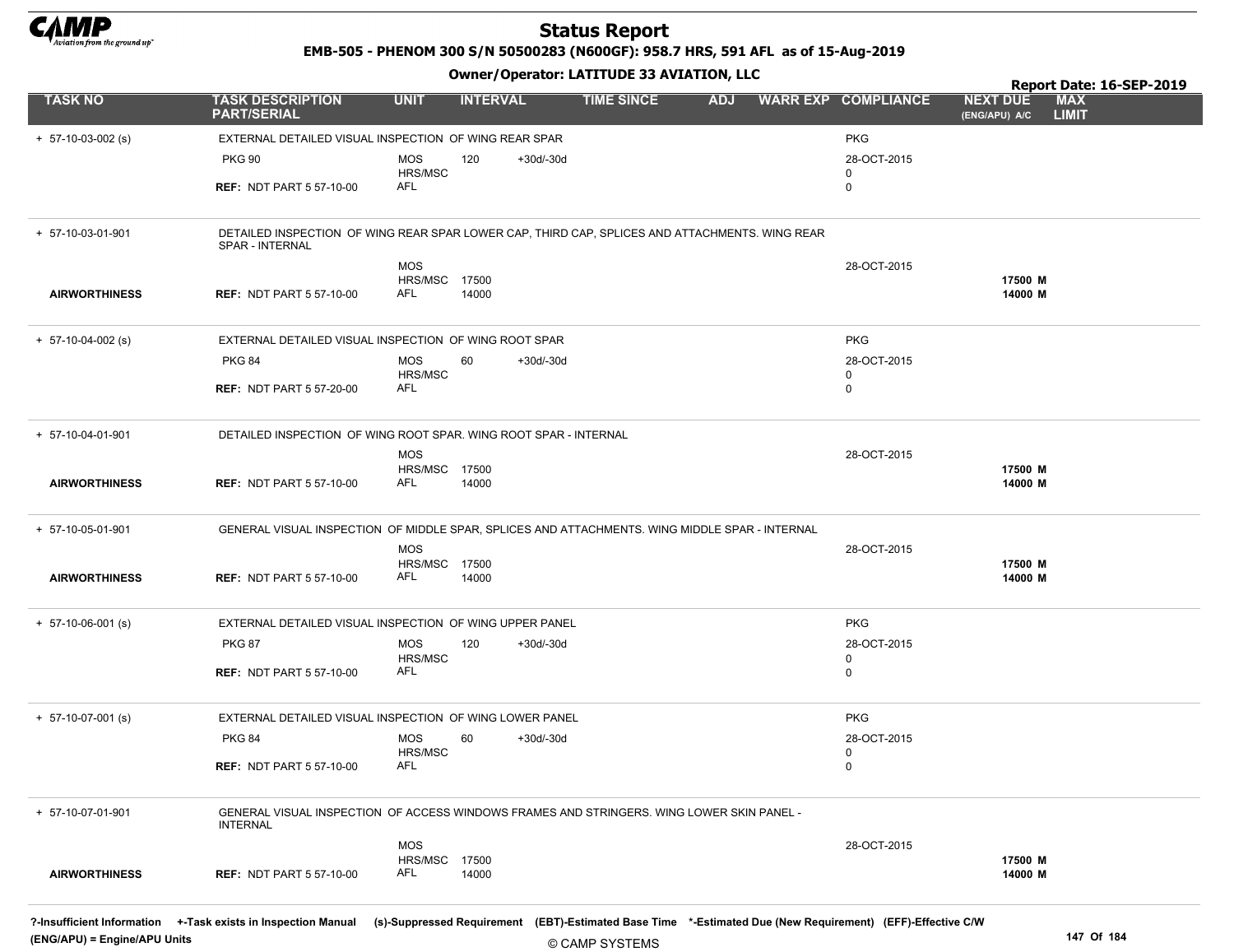

EMB-505 - PHENOM 300 S/N 50500283 (N600GF): 958.7 HRS, 591 AFL as of 15-Aug-2019

|                      |                                                                                                                        |                                                  |                 | Owner, Operator: LATITODE 33 AVIATION, LEC |            |                                 |                                  | Report Date: 16-SEP-2019   |
|----------------------|------------------------------------------------------------------------------------------------------------------------|--------------------------------------------------|-----------------|--------------------------------------------|------------|---------------------------------|----------------------------------|----------------------------|
| <b>TASK NO</b>       | <b>TASK DESCRIPTION</b><br><b>PART/SERIAL</b>                                                                          | <b>UNIT</b>                                      | <b>INTERVAL</b> | <b>TIME SINCE</b>                          | <b>ADJ</b> | <b>WARR EXP COMPLIANCE</b>      | <b>NEXT DUE</b><br>(ENG/APU) A/C | <b>MAX</b><br><b>LIMIT</b> |
| + 57-10-07-01-902    | DETAILED INSPECTION OF WING SKIN. WING LOWER SKIN PANEL - EXTERNAL                                                     |                                                  |                 |                                            |            |                                 |                                  |                            |
| <b>AIRWORTHINESS</b> | <b>REF: NDT PART 5 57-10-00</b>                                                                                        | <b>MOS</b><br>HRS/MSC 17500<br>AFL               | 14000           |                                            |            | 28-OCT-2015                     | 17500 M<br>14000 M               |                            |
| + 57-10-08-01-901    | DETAILED INSPECTION OF MACHINED RIBS. WING RIBS - INTERNAL                                                             |                                                  |                 |                                            |            |                                 |                                  |                            |
| <b>AIRWORTHINESS</b> | <b>REF: NDT PART 5 57-10-00</b>                                                                                        | <b>MOS</b><br><b>HRS/MSC 17500</b><br><b>AFL</b> | 14000           |                                            |            | 28-OCT-2015                     | 17500 M<br>14000 M               |                            |
| + 57-10-08-02-901    | DETAILED INSPECTION OF MAIN LANDING GEAR RIBS. WING RIBS - EXTERNAL                                                    |                                                  |                 |                                            |            |                                 |                                  |                            |
| <b>AIRWORTHINESS</b> | <b>REF: NDT PART 5 57-10-00</b>                                                                                        | <b>MOS</b><br>HRS/MSC 17500<br><b>AFL</b>        | 14000           |                                            |            | 28-OCT-2015                     | 17500 M<br>14000 M               |                            |
| $+ 57-10-11-001$ (s) | EXTERNAL DETAILED VISUAL INSPECTION OF WING CENTER SPLICE                                                              |                                                  |                 |                                            |            | <b>PKG</b>                      |                                  |                            |
|                      | <b>PKG 84</b><br><b>REF: NDT PART 5 57-10-00</b>                                                                       | <b>MOS</b><br>HRS/MSC<br>AFL                     | 60              | $+30d/-30d$                                |            | 28-OCT-2015<br>0<br>$\mathbf 0$ |                                  |                            |
| + 57-10-11-01-901    | DETAILED INSPECTION OF SPAR SPLICES, LOWER SKIN SPLICES, INCLUDING FASTENERS. WING CENTRAL<br>SPLICES - INTERNAL       |                                                  |                 |                                            |            |                                 |                                  |                            |
| <b>AIRWORTHINESS</b> | <b>REF: NDT PART 5 57-10-00</b>                                                                                        | <b>MOS</b><br>HRS/MSC 17500<br><b>AFL</b>        | 14000           |                                            |            | 28-OCT-2015                     | 17500 M<br>14000 M               |                            |
| + 57-10-11-01-902    | SPECIAL DETAILED INSPECTION (BORESCOPE) OF UPPER SKIN SPLICES, INCLUDING FASTENERS. WING CENTRAL<br>SPLICES - INTERNAL |                                                  |                 |                                            |            |                                 |                                  |                            |
| <b>AIRWORTHINESS</b> | <b>REF: NDT PART 5 57-10-00</b>                                                                                        | <b>MOS</b><br>HRS/MSC 17500<br>AFL               | 14000           |                                            |            | 28-OCT-2015                     | 17500 M<br>14000 M               |                            |
| + 57-10-12-01-901    | DETAILED INSPECTION OF SKIN SPLICES, INCLUDING FASTENERS. KINK LOWER SKIN SPLICE - INTERNAL                            |                                                  |                 |                                            |            |                                 |                                  |                            |
| <b>AIRWORTHINESS</b> | <b>REF: NDT PART 5 57-10-00</b>                                                                                        | <b>MOS</b><br><b>HRS/MSC 12500</b><br><b>AFL</b> | 10000           |                                            |            | 28-OCT-2015                     | 12500 M<br>10000 M               |                            |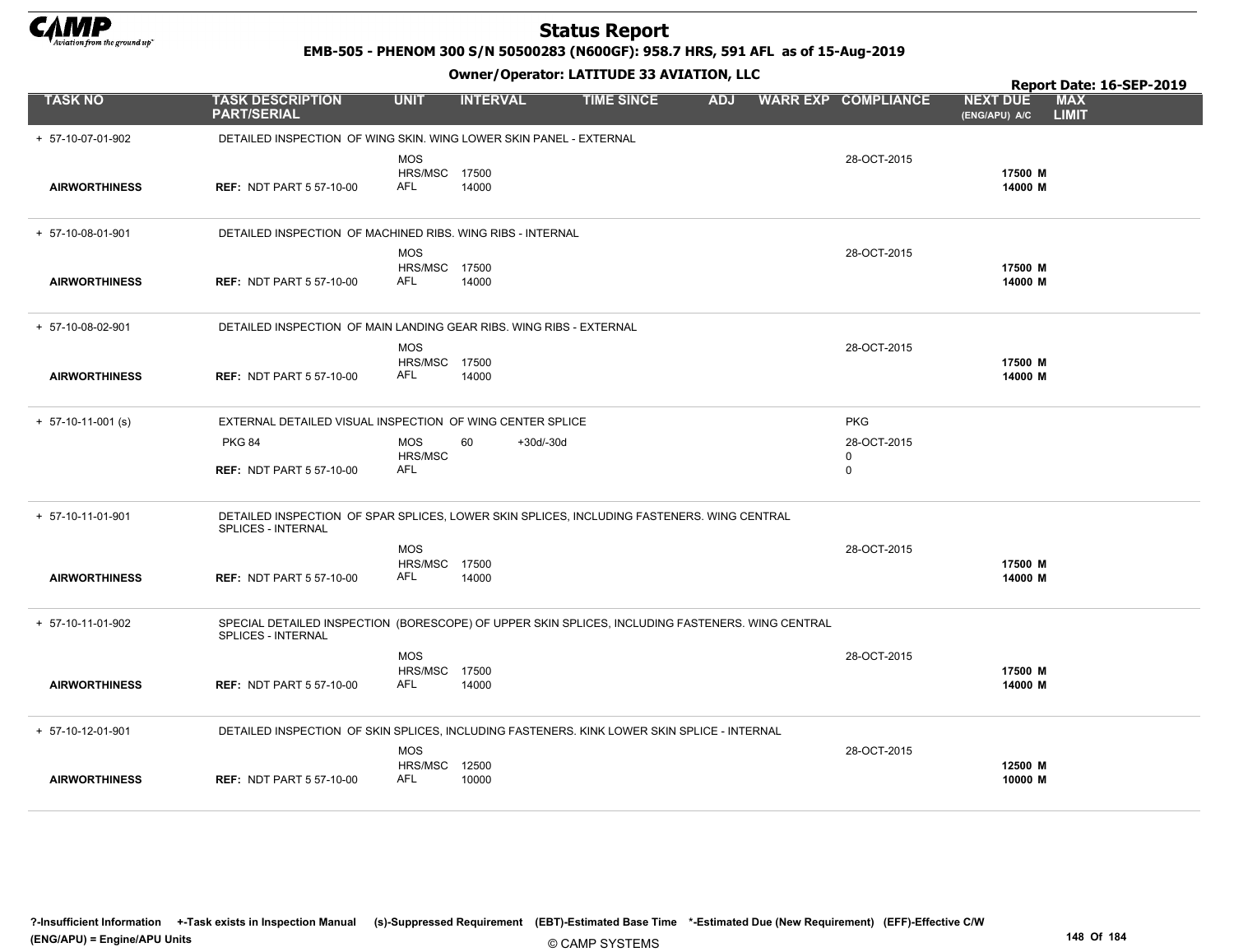

EMB-505 - PHENOM 300 S/N 50500283 (N600GF): 958.7 HRS, 591 AFL as of 15-Aug-2019

|                      |                                                                                                                                                               |                                    |                 |             |                   |            |                            |                                  | Report Date: 16-SEP-2019   |
|----------------------|---------------------------------------------------------------------------------------------------------------------------------------------------------------|------------------------------------|-----------------|-------------|-------------------|------------|----------------------------|----------------------------------|----------------------------|
| <b>TASK NO</b>       | <b>TASK DESCRIPTION</b><br><b>PART/SERIAL</b>                                                                                                                 | <b>UNIT</b>                        | <b>INTERVAL</b> |             | <b>TIME SINCE</b> | <b>ADJ</b> | <b>WARR EXP COMPLIANCE</b> | <b>NEXT DUE</b><br>(ENG/APU) A/C | <b>MAX</b><br><b>LIMIT</b> |
| $+ 57-50-01-001$ (s) | EXTERNAL DETAILED VISUAL INSPECTION OF WING TRAILING-EDGE TORQUE BOX AND CONTROL SURFACES<br><b>FITTINGS</b>                                                  |                                    |                 |             |                   |            | <b>PKG</b>                 |                                  |                            |
|                      | <b>PKG 84</b>                                                                                                                                                 | <b>MOS</b><br>HRS/MSC              | 60              | $+30d/-30d$ |                   |            | 28-OCT-2015<br>$\Omega$    |                                  |                            |
|                      | <b>REF: NDT PART 5 57-50-00</b>                                                                                                                               | AFL                                |                 |             |                   |            | 0                          |                                  |                            |
| + 57-50-01-01-901    | DETAILED INSPECTION OF TORSION BOXES RIBS AND ATTACHMENTS. WING TRAILING EDGE TORQUE BOX AND<br>CONTROL SURFACES SUPPORT FITTINGS - INTERNAL                  |                                    |                 |             |                   |            |                            |                                  |                            |
|                      |                                                                                                                                                               | <b>MOS</b>                         |                 |             |                   |            | 28-OCT-2015                |                                  |                            |
| <b>AIRWORTHINESS</b> | <b>REF: NDT PART 5 57-50-00</b>                                                                                                                               | <b>HRS/MSC 17500</b><br>AFL        | 14000           |             |                   |            |                            | 17500 M<br>14000 M               |                            |
| + 57-50-01-01-902    | SPECIAL DETAILED INSPECTION (EDDY CURRENT) OF RIBS ROLLERS. WING TRAILING EDGE TORQUE BOX AND<br>CONTROL SURFACES SUPPORT FITTINGS - INTERNAL                 |                                    |                 |             |                   |            |                            |                                  |                            |
|                      |                                                                                                                                                               | <b>MOS</b><br><b>HRS/MSC 11250</b> |                 |             |                   |            | 28-OCT-2015                | 11250 M                          |                            |
| <b>AIRWORTHINESS</b> | <b>REF: NDT PART 6 57-50-00</b>                                                                                                                               | <b>AFL</b>                         | 9000            |             |                   |            |                            | 9000 M                           |                            |
| + 57-50-01-02-901    | SPECIAL DETAILED INSPECTION (EDDY CURRENT) OF TORSION BOXES RIBS LUG RAILS. WING TRAILING EDGE<br>TORQUE BOX AND CONTROL SURFACES SUPPORT FITTINGS - EXTERNAL |                                    |                 |             |                   |            |                            |                                  |                            |
|                      |                                                                                                                                                               | <b>MOS</b><br><b>HRS/MSC 17500</b> |                 |             |                   |            | 28-OCT-2015                | 17500 M                          |                            |
| <b>AIRWORTHINESS</b> | <b>REF: NDT PART 6 57-50-00</b>                                                                                                                               | AFL                                | 14000           |             |                   |            |                            | 14000 M                          |                            |
| + 57-50-01-03-901    | DETAILED INSPECTION OF TORSION BOXES SKINS AND FASTENERS. WING TRAILING EDGE TORQUE BOX AND<br>CONTROL SURFACES SUPPORT FITTINGS - EXTERNAL                   |                                    |                 |             |                   |            |                            |                                  |                            |
|                      |                                                                                                                                                               | <b>MOS</b><br>HRS/MSC 17500        |                 |             |                   |            | 28-OCT-2015                | 17500 M                          |                            |
| <b>AIRWORTHINESS</b> | <b>REF: NDT PART 5 57-50-00</b>                                                                                                                               | AFL                                | 14000           |             |                   |            |                            | 14000 M                          |                            |
| + 57-50-01-04-901    | DETAILED INSPECTION OF AILERON AND FLAP HINGES FITTINGS. WING TRAILING EDGE TORQUE BOX AND<br>CONTROL SURFACES SUPPORT FITTINGS - EXTERNAL                    |                                    |                 |             |                   |            |                            |                                  |                            |
|                      |                                                                                                                                                               | <b>MOS</b>                         |                 |             |                   |            | 28-OCT-2015                |                                  |                            |
| <b>AIRWORTHINESS</b> | <b>REF: NDT PART 5 57-50-00</b>                                                                                                                               | <b>HRS/MSC 17500</b><br>AFL        | 14000           |             |                   |            |                            | 17500 M<br>14000 M               |                            |
| + 57-50-01-05-901    | SPECIAL DETAILED INSPECTION (EDDY CURRENT) OF BELL CRANK SUPPORT FITTING. WING TRAILING EDGE<br>TORQUE BOX AND CONTROL SURFACES SUPPORT FITTING - INTERNAL    |                                    |                 |             |                   |            |                            |                                  |                            |
|                      |                                                                                                                                                               | <b>MOS</b>                         |                 |             |                   |            | 28-OCT-2015                |                                  |                            |
| <b>AIRWORTHINESS</b> | <b>REF: NDT PART 6 57-50-00</b>                                                                                                                               | <b>HRS/MSC 17500</b><br>AFL        | 14000           |             |                   |            |                            | 17500 M<br>14000 M               |                            |
|                      |                                                                                                                                                               |                                    |                 |             |                   |            |                            |                                  |                            |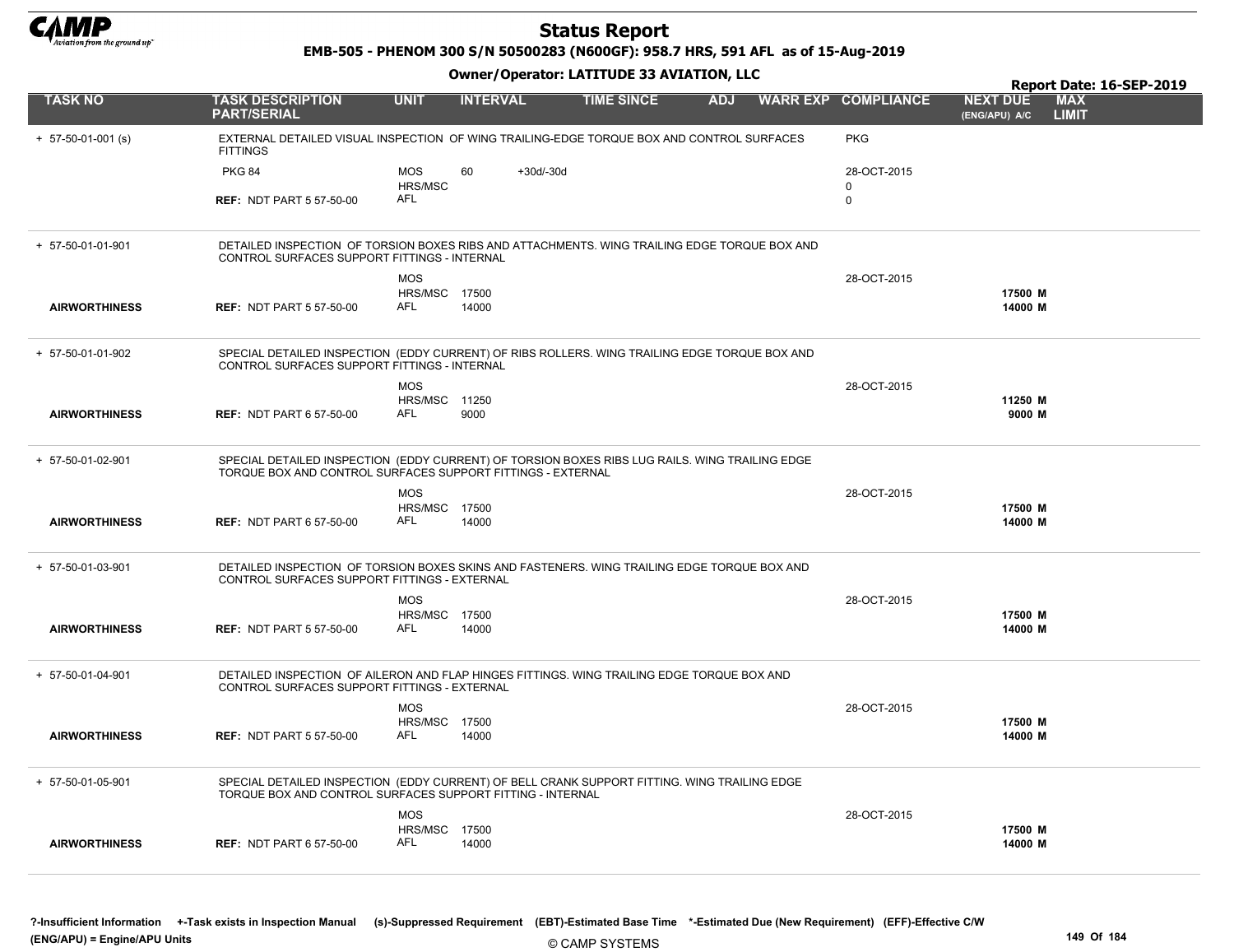

EMB-505 - PHENOM 300 S/N 50500283 (N600GF): 958.7 HRS, 591 AFL as of 15-Aug-2019

|                      |                                                                                                                                                                 |                                            |                 |             |                   |            |                                 | Report Date: 16-SEP-2019                                       |
|----------------------|-----------------------------------------------------------------------------------------------------------------------------------------------------------------|--------------------------------------------|-----------------|-------------|-------------------|------------|---------------------------------|----------------------------------------------------------------|
| <b>TASK NO</b>       | <b>TASK DESCRIPTION</b><br><b>PART/SERIAL</b>                                                                                                                   | <b>UNIT</b>                                | <b>INTERVAL</b> |             | <b>TIME SINCE</b> | <b>ADJ</b> | <b>WARR EXP COMPLIANCE</b>      | <b>MAX</b><br><b>NEXT DUE</b><br><b>LIMIT</b><br>(ENG/APU) A/C |
| + 57-50-01-05-902    | DETAILED INSPECTION OF BELL CRANK SUPPORT FITTING. WING TRAILING EDGE TORQUE BOX AND CONTROL<br>SURFACES SUPPORT FITTING - INTERNAL                             |                                            |                 |             |                   |            |                                 |                                                                |
| <b>AIRWORTHINESS</b> | <b>REF: NDT PART 5 57-50-00</b>                                                                                                                                 | <b>MOS</b><br>HRS/MSC 17500<br><b>AFL</b>  | 14000           |             |                   |            | 28-OCT-2015                     | 17500 M<br>14000 M                                             |
| $+ 57-50-02-001$ (s) | EXTERNAL DETAILED VISUAL INSPECTION OF WING TRAILING EDGE MLG TRUNNION, ACTUATOR FITTINGS AND<br><b>UPLOCK</b>                                                  |                                            |                 |             |                   |            | <b>PKG</b>                      |                                                                |
|                      | <b>PKG 84</b><br><b>REF: NDT PART 5 57-20-00</b>                                                                                                                | <b>MOS</b><br><b>HRS/MSC</b><br><b>AFL</b> | 60              | $+30d/-30d$ |                   |            | 28-OCT-2015<br>0<br>$\mathbf 0$ |                                                                |
| + 57-50-02-01-901    | SPECIAL DETAILED INSPECTION (EDDY CURRENT) OF MLG ACTUATOR SUPPORT FITTING. WING TRAILING EDGE<br>MLG TRUNNION, ACTUATOR SUPPORT FITTINGS AND UPLOCK - INTERNAL | <b>MOS</b>                                 |                 |             |                   |            | 28-OCT-2015                     |                                                                |
| <b>AIRWORTHINESS</b> | <b>REF: NDT PART 6 57-50-00</b>                                                                                                                                 | <b>HRS/MSC 17500</b><br>AFL                | 14000           |             |                   |            |                                 | 17500 M<br>14000 M                                             |
| + 57-50-02-01-902    | DETAILED INSPECTION OF MLG ACTUATOR SUPPORT FITTING. WING TRAILING EDGE MLG TRUNNION, ACTUATOR<br>SUPPORT FITTINGS AND UPLOCK - INTERNAL                        |                                            |                 |             |                   |            |                                 |                                                                |
| <b>AIRWORTHINESS</b> | <b>REF: NDT PART 5 57-50-00</b>                                                                                                                                 | <b>MOS</b><br><b>HRS/MSC 17500</b><br>AFL  | 14000           |             |                   |            | 28-OCT-2015                     | 17500 M<br>14000 M                                             |
| + 57-50-02-02-901    | SPECIAL DETAILED INSPECTION (EDDY CURRENT) OF MLG TRUNNIONS. WING TRAILING EDGE MLG TRUNNION,<br>ACTUATOR SUPPORT FITTINGS AND UPLOCK - INTERNAL                |                                            |                 |             |                   |            |                                 |                                                                |
| <b>AIRWORTHINESS</b> | <b>REF: NDT PART 6 57-50-00</b>                                                                                                                                 | <b>MOS</b><br><b>HRS/MSC 17500</b><br>AFL  | 14000           |             |                   |            | 28-OCT-2015                     | 17500 M<br>14000 M                                             |
| + 57-50-02-02-902    | DETAILED INSPECTION OF MLG TRUNNIONS. WING TRAILING EDGE MLG TRUNNION, ACTUATOR SUPPORT<br>FITTINGS AND UPLOCK - INTERNAL                                       |                                            |                 |             |                   |            |                                 |                                                                |
| <b>AIRWORTHINESS</b> | <b>REF: NDT PART 5 57-50-00</b>                                                                                                                                 | <b>MOS</b><br>HRS/MSC 17500<br><b>AFL</b>  | 14000           |             |                   |            | 28-OCT-2015                     | 17500 M<br>14000 M                                             |
| $+ 57-52-00-001$ (s) | SPECIAL DETAILED INSPECTION (BORESCOPE METHOD) OF THE INBOARD FLAP                                                                                              |                                            |                 |             |                   |            | <b>PKG</b>                      |                                                                |
|                      | <b>PKG 90</b>                                                                                                                                                   | <b>MOS</b><br>HRS/MSC                      | 120             | $+30d/-30d$ |                   |            | 28-OCT-2015<br>0                |                                                                |
|                      | <b>REF: NDT PART 5 57-52-00</b>                                                                                                                                 | AFL                                        |                 |             |                   |            | $\mathbf 0$                     |                                                                |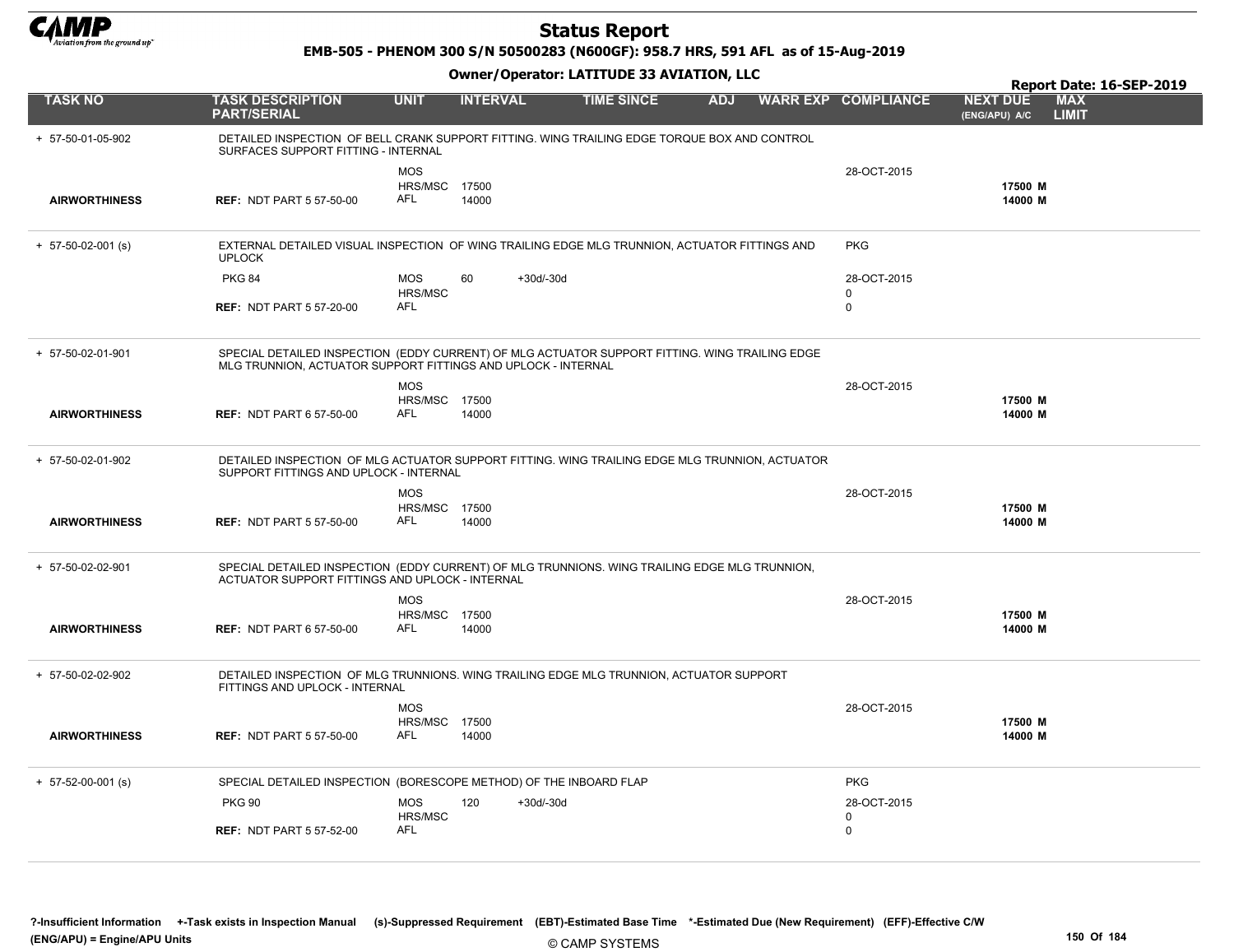

EMB-505 - PHENOM 300 S/N 50500283 (N600GF): 958.7 HRS, 591 AFL as of 15-Aug-2019

#### Owner/Operator: LATITUDE 33 AVIATION, LLC

|                      |                                                                                                                              |                              |                   |                   |            |                            |                                  | Report Date: 16-SEP-2019   |
|----------------------|------------------------------------------------------------------------------------------------------------------------------|------------------------------|-------------------|-------------------|------------|----------------------------|----------------------------------|----------------------------|
| <b>TASK NO</b>       | <b>TASK DESCRIPTION</b><br><b>PART/SERIAL</b>                                                                                | <b>UNIT</b>                  | <b>INTERVAL</b>   | <b>TIME SINCE</b> | <b>ADJ</b> | <b>WARR EXP COMPLIANCE</b> | <b>NEXT DUE</b><br>(ENG/APU) A/C | <b>MAX</b><br><b>LIMIT</b> |
| $+ 57-52-00-002$ (s) | EXTERNAL DETAILED VISUAL INSPECTION OF THE INBOARD FLAP                                                                      |                              |                   |                   |            | <b>PKG</b>                 |                                  |                            |
|                      | <b>PKG 84</b>                                                                                                                | <b>MOS</b>                   | 60<br>$+30d/-30d$ |                   |            | 28-OCT-2015                |                                  |                            |
|                      |                                                                                                                              | HRS/MSC<br>AFL               |                   |                   |            | 0                          |                                  |                            |
|                      | <b>REF: NDT PART 5 57-52-00</b>                                                                                              |                              |                   |                   |            | $\mathbf 0$                |                                  |                            |
| + 57-52-01-01-901    | SPECIAL DETAILED INSPECTION (BORESCOPE) OF MAIN BOX AND VANE. FLAP INBOARD COMPOSITE STRUCTURE<br>- INTERNAL                 |                              |                   |                   |            |                            |                                  |                            |
|                      |                                                                                                                              | <b>MOS</b>                   |                   |                   |            | 28-OCT-2015                |                                  |                            |
|                      |                                                                                                                              | <b>HRS/MSC 17500</b>         |                   |                   |            |                            | 17500 M                          |                            |
| <b>AIRWORTHINESS</b> | <b>REF: NDT PART 5 57-52-00</b>                                                                                              | AFL                          | 14000             |                   |            |                            | 14000 M                          |                            |
| + 57-52-01-01-902    | DETAILED INSPECTION OF MAIN BOX AND VANE. FLAP INBOARD COMPOSITE STRUCTURE - EXTERNAL                                        |                              |                   |                   |            |                            |                                  |                            |
|                      |                                                                                                                              | <b>MOS</b>                   |                   |                   |            | 28-OCT-2015                |                                  |                            |
| <b>AIRWORTHINESS</b> | <b>REF: NDT PART 5 57-52-00</b>                                                                                              | HRS/MSC 17500<br><b>AFL</b>  | 14000             |                   |            |                            | 17500 M<br>14000 M               |                            |
|                      |                                                                                                                              |                              |                   |                   |            |                            |                                  |                            |
| + 57-52-02-01-901    | SPECIAL DETAILED INSPECTION (BORESCOPE) OF FLAP RIBS. FLAP INBOARD RIBS - INTERNAL                                           |                              |                   |                   |            |                            |                                  |                            |
|                      |                                                                                                                              | <b>MOS</b>                   |                   |                   |            | 28-OCT-2015                |                                  |                            |
| <b>AIRWORTHINESS</b> | <b>REF: NDT PART 5 57-52-00</b>                                                                                              | <b>HRS/MSC 17500</b><br>AFL  | 14000             |                   |            |                            | 17500 M<br>14000 M               |                            |
|                      |                                                                                                                              |                              |                   |                   |            |                            |                                  |                            |
| + 57-52-03-01-901    | SPECIAL DETAILED INSPECTION (EDDY CURRENT) OF FLAP TRACKS. FLAP INBOARD TRACKS - EXTERNAL                                    |                              |                   |                   |            |                            |                                  |                            |
|                      |                                                                                                                              | <b>MOS</b>                   |                   |                   |            | 28-OCT-2015                |                                  |                            |
| <b>AIRWORTHINESS</b> | <b>REF: NDT PART 6 57-52-00</b>                                                                                              | <b>HRS/MSC 11250</b><br>AFL  | 9000              |                   |            |                            | 11250 M<br>9000 M                |                            |
|                      |                                                                                                                              |                              |                   |                   |            |                            |                                  |                            |
| + 57-52-04-01-901    | SPECIAL DETAILED INSPECTION (BORESCOPE) OF FLAP ACTUATOR FITTING. FLAP INBOARD ACTUATOR SUPPORT<br><b>FITTING - INTERNAL</b> |                              |                   |                   |            |                            |                                  |                            |
|                      |                                                                                                                              | <b>MOS</b>                   |                   |                   |            | 28-OCT-2015                |                                  |                            |
| <b>AIRWORTHINESS</b> | <b>REF: NDT PART 5 57-52-00</b>                                                                                              | <b>HRS/MSC 17500</b><br>AFL  | 14000             |                   |            |                            | 17500 M<br>14000 M               |                            |
|                      |                                                                                                                              |                              |                   |                   |            |                            |                                  |                            |
| + 57-52-04-02-901    | SPECIAL DETAILED INSPECTION (EDDY CURRENT) OF FLAP ACTUATOR FITTING. FLAP INBOARD ACTUATOR<br>SUPPORT FITTING - EXTERNAL     |                              |                   |                   |            |                            |                                  |                            |
|                      |                                                                                                                              | <b>MOS</b>                   |                   |                   |            | 28-OCT-2015                |                                  |                            |
|                      |                                                                                                                              | <b>HRS/MSC 17500</b><br>AFL. |                   |                   |            |                            | 17500 M                          |                            |
| <b>AIRWORTHINESS</b> | <b>REF: NDT PART 6 57-52-00</b>                                                                                              |                              | 14000             |                   |            |                            | 14000 M                          |                            |

?-Insufficient Information +-Task exists in Inspection Manual (s)-Suppressed Requirement (EBT)-Estimated Base Time \*-Estimated Due (New Requirement) (EFF)-Effective C/W (ENG/APU) = Engine/APU Units 151 Of 184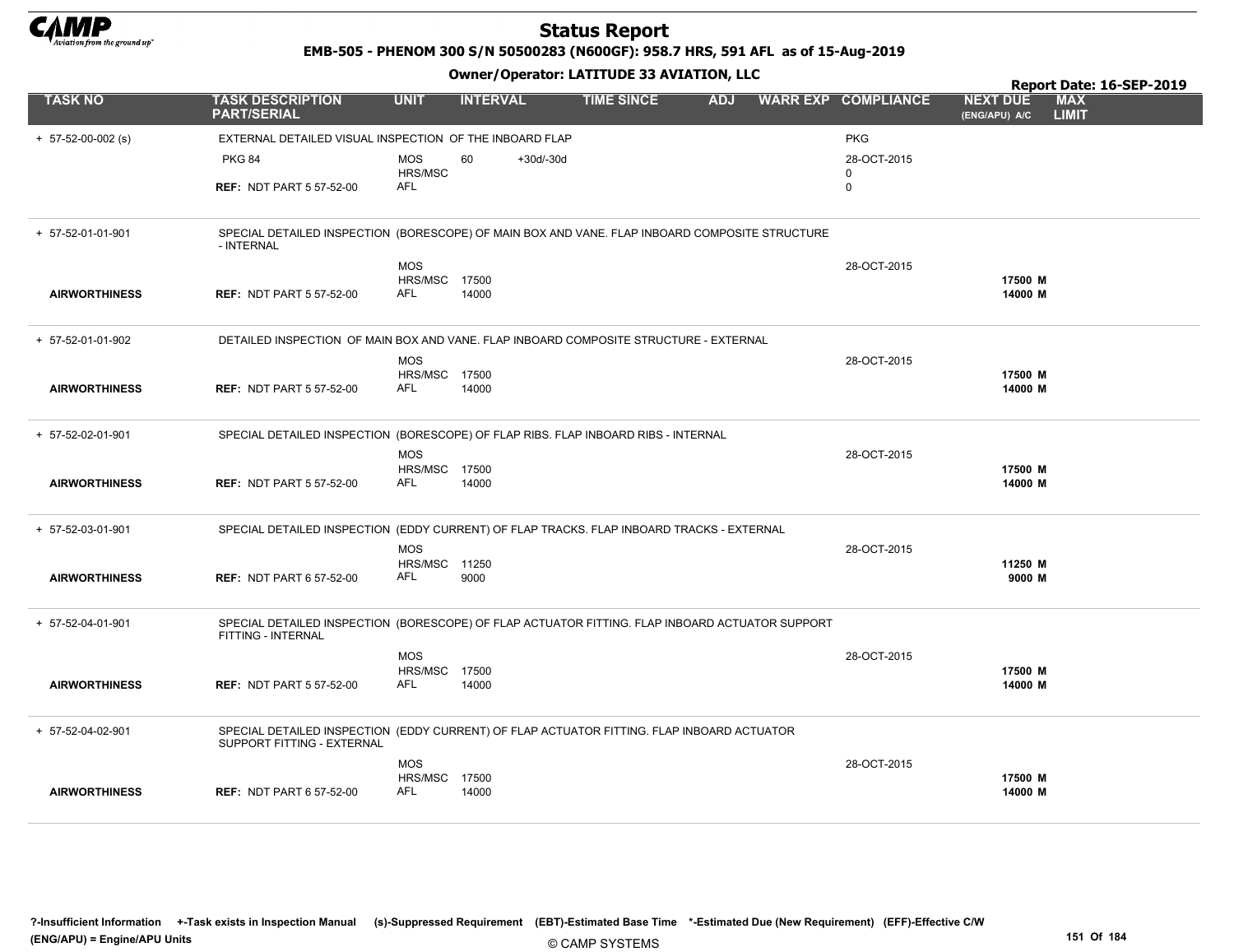

EMB-505 - PHENOM 300 S/N 50500283 (N600GF): 958.7 HRS, 591 AFL as of 15-Aug-2019

|                      |                                                                                                                                             | Owner / Operator. EATITODE 33 AVIATION, LLC |                 |             |                   |            |  |                            |                                  | Report Date: 16-SEP-2019   |  |  |
|----------------------|---------------------------------------------------------------------------------------------------------------------------------------------|---------------------------------------------|-----------------|-------------|-------------------|------------|--|----------------------------|----------------------------------|----------------------------|--|--|
| <b>TASK NO</b>       | <b>TASK DESCRIPTION</b><br><b>PART/SERIAL</b>                                                                                               | <b>UNIT</b>                                 | <b>INTERVAL</b> |             | <b>TIME SINCE</b> | <b>ADJ</b> |  | <b>WARR EXP COMPLIANCE</b> | <b>NEXT DUE</b><br>(ENG/APU) A/C | <b>MAX</b><br><b>LIMIT</b> |  |  |
| $+ 57-53-00-001$ (s) | SPECIAL DETAILED INSPECTION (BORESCOPE METHOD) OF THE OUTBOARD FLAP                                                                         |                                             |                 |             |                   |            |  | <b>PKG</b>                 |                                  |                            |  |  |
|                      | <b>PKG 90</b>                                                                                                                               | <b>MOS</b><br>HRS/MSC                       | 120             | $+30d/-30d$ |                   |            |  | 28-OCT-2015<br>$\mathbf 0$ |                                  |                            |  |  |
|                      | <b>REF: NDT PART 5 57-53-00</b>                                                                                                             | <b>AFL</b>                                  |                 |             |                   |            |  | 0                          |                                  |                            |  |  |
| $+ 57-53-00-002$ (s) | EXTERNAL DETAILED VISUAL INSPECTION OF THE OUTBOARD FLAP                                                                                    |                                             |                 |             |                   |            |  | <b>PKG</b>                 |                                  |                            |  |  |
|                      | <b>PKG 84</b>                                                                                                                               | <b>MOS</b><br>HRS/MSC                       | 60              | $+30d/-30d$ |                   |            |  | 28-OCT-2015<br>$\mathbf 0$ |                                  |                            |  |  |
|                      | <b>REF: NDT PART 5 57-53-00</b>                                                                                                             | <b>AFL</b>                                  |                 |             |                   |            |  | 0                          |                                  |                            |  |  |
| + 57-53-01-01-901    | SPECIAL DETAILED INSPECTION (BORESCOPE) OF MAIN BOX AND VANE. FLAP OUTBOARD COMPOSITE<br><b>STRUCTURE - INTERNAL</b>                        |                                             |                 |             |                   |            |  |                            |                                  |                            |  |  |
|                      |                                                                                                                                             | <b>MOS</b>                                  |                 |             |                   |            |  | 28-OCT-2015                |                                  |                            |  |  |
| <b>AIRWORTHINESS</b> | <b>REF: NDT PART 5 57-53-00</b>                                                                                                             | <b>HRS/MSC 17500</b><br>AFL                 | 14000           |             |                   |            |  |                            | 17500 M<br>14000 M               |                            |  |  |
| + 57-53-01-01-902    | DETAILED INSPECTION OF MAIN BOX AND VANE. FLAP OUTBOARD COMPOSITE STRUCTURE - EXTERNAL                                                      |                                             |                 |             |                   |            |  |                            |                                  |                            |  |  |
|                      |                                                                                                                                             | <b>MOS</b>                                  |                 |             |                   |            |  | 28-OCT-2015                |                                  |                            |  |  |
| <b>AIRWORTHINESS</b> | <b>REF: NDT PART 5 57-53-00</b>                                                                                                             | <b>HRS/MSC 17500</b><br>AFL                 | 14000           |             |                   |            |  |                            | 17500 M<br>14000 M               |                            |  |  |
| + 57-53-02-01-901    | SPECIAL DETAILED INSPECTION (BORESCOPE) OF FLAP RIBS. FLAP OUTBOARD RIBS - INTERNAL                                                         |                                             |                 |             |                   |            |  |                            |                                  |                            |  |  |
|                      |                                                                                                                                             | <b>MOS</b>                                  |                 |             |                   |            |  | 28-OCT-2015                |                                  |                            |  |  |
| <b>AIRWORTHINESS</b> | <b>REF: NDT PART 5 57-53-00</b>                                                                                                             | <b>HRS/MSC 17500</b><br><b>AFL</b>          | 14000           |             |                   |            |  |                            | 17500 M<br>14000 M               |                            |  |  |
| + 57-53-03-01-901    | SPECIAL DETAILED INSPECTION (EDDY CURRENT) OF FLAP TRACKS. FLAP OUTBOARD TRACKS - EXTERNAL                                                  |                                             |                 |             |                   |            |  |                            |                                  |                            |  |  |
|                      |                                                                                                                                             | <b>MOS</b><br>HRS/MSC 11250                 |                 |             |                   |            |  | 28-OCT-2015                | 11250 M                          |                            |  |  |
| <b>AIRWORTHINESS</b> | <b>REF: NDT PART 6 57-53-00</b>                                                                                                             | <b>AFL</b>                                  | 9000            |             |                   |            |  |                            | 9000 M                           |                            |  |  |
| + 57-53-04-01-901    | DETAILED INSPECTION OF PIN OF FLAP ACTUATOR SUPPORT FITTING. FLAP OUTBOARD ACTUATOR SUPPORT<br>FITTINGS AND VANE SUPPORT FITTING - EXTERNAL |                                             |                 |             |                   |            |  |                            |                                  |                            |  |  |
|                      |                                                                                                                                             | <b>MOS</b>                                  |                 |             |                   |            |  | 28-OCT-2015                |                                  |                            |  |  |
| <b>AIRWORTHINESS</b> | <b>REF: NDT PART 5 57-53-00</b>                                                                                                             | HRS/MSC 17500<br><b>AFL</b>                 | 14000           |             |                   |            |  |                            | 17500 M<br>14000 M               |                            |  |  |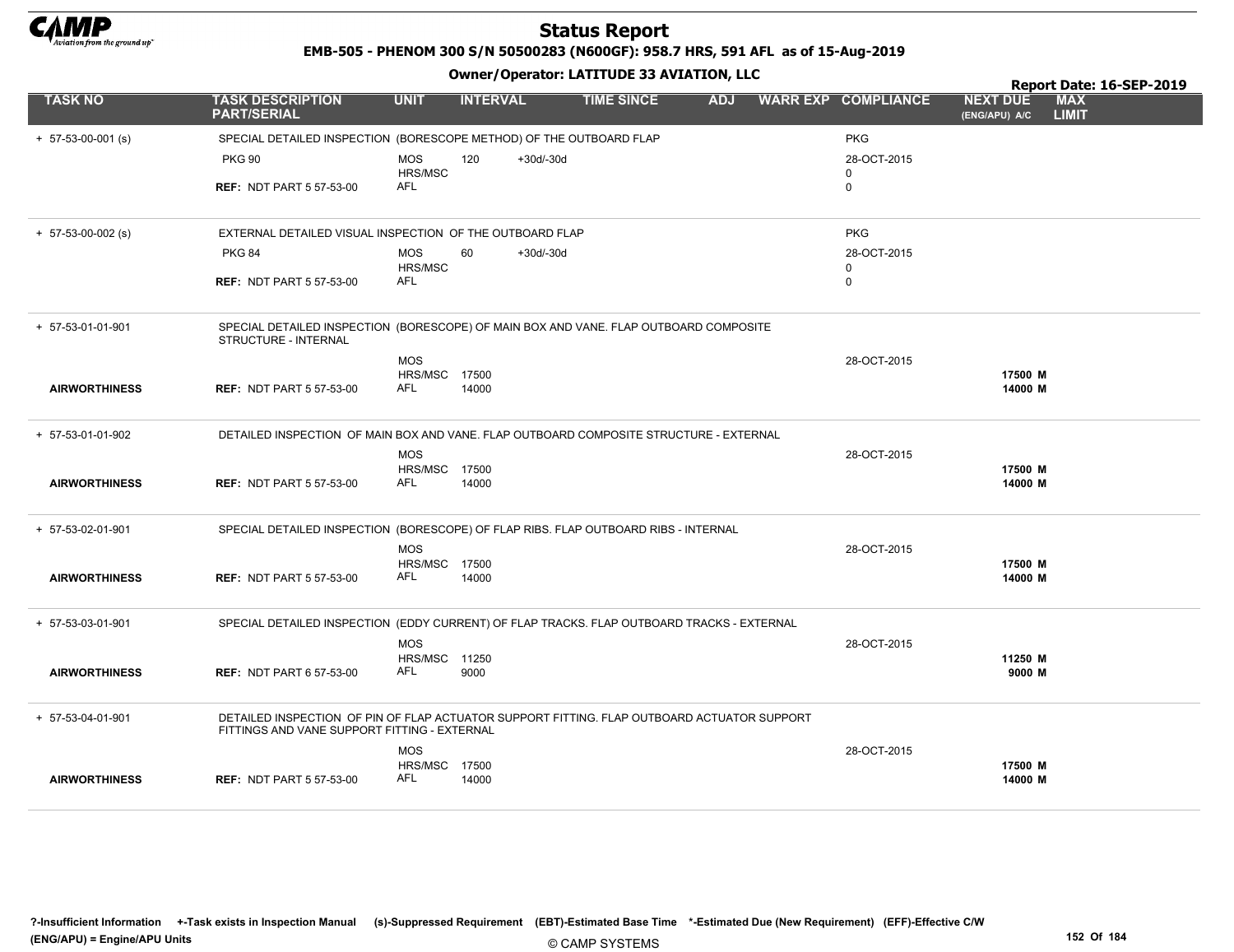

EMB-505 - PHENOM 300 S/N 50500283 (N600GF): 958.7 HRS, 591 AFL as of 15-Aug-2019

|                      |                                                                                                                                                                     |                                    |                 | Owner / Operator. EATITODE 33 AVIATION, LLC |            |                            |                                  | Report Date: 16-SEP-2019   |
|----------------------|---------------------------------------------------------------------------------------------------------------------------------------------------------------------|------------------------------------|-----------------|---------------------------------------------|------------|----------------------------|----------------------------------|----------------------------|
| <b>TASK NO</b>       | <b>TASK DESCRIPTION</b><br><b>PART/SERIAL</b>                                                                                                                       | <b>UNIT</b>                        | <b>INTERVAL</b> | <b>TIME SINCE</b>                           | <b>ADJ</b> | <b>WARR EXP COMPLIANCE</b> | <b>NEXT DUE</b><br>(ENG/APU) A/C | <b>MAX</b><br><b>LIMIT</b> |
| + 57-53-04-02-901    | DETAILED INSPECTION OF LUG OF FLAP ACTUATOR SUPPORT FITTING. FLAP OUTBOARD ACTUATOR SUPPORT<br>FITTINGS AND VANE SUPPORT FITTING - EXTERNAL                         |                                    |                 |                                             |            |                            |                                  |                            |
|                      |                                                                                                                                                                     | <b>MOS</b>                         |                 |                                             |            | 28-OCT-2015                |                                  |                            |
| <b>AIRWORTHINESS</b> | <b>REF: NDT PART 5 57-53-00</b>                                                                                                                                     | <b>HRS/MSC 17500</b><br><b>AFL</b> |                 |                                             |            |                            | 17500 M                          |                            |
|                      |                                                                                                                                                                     |                                    | 14000           |                                             |            |                            | 14000 M                          |                            |
| + 57-53-04-03-901    | SPECIAL DETAILED INSPECTION (BORESCOPE) OF FLANGES OF FLAP ACTUATOR SUPPORT FITTING. FLAP<br>OUTBOARD ACTUATOR SUPPORT FITTINGS AND VANE SUPPORT FITTING - INTERNAL |                                    |                 |                                             |            |                            |                                  |                            |
|                      |                                                                                                                                                                     | <b>MOS</b>                         |                 |                                             |            | 28-OCT-2015                |                                  |                            |
| <b>AIRWORTHINESS</b> | <b>REF: NDT PART 5 57-53-00</b>                                                                                                                                     | <b>HRS/MSC 17500</b><br>AFL        | 14000           |                                             |            |                            | 17500 M<br>14000 M               |                            |
| + 57-53-04-04-901    | SPECIAL DETAILED INSPECTION (EDDY CURRENT) OF NECK OF FLAP ACTUATOR SUPPORT FITTING. FLAP<br>OUTBOARD ACTUATOR SUPPORT FITTINGS AND VANE SUPPORT FITTING - EXTERNAL |                                    |                 |                                             |            |                            |                                  |                            |
|                      |                                                                                                                                                                     | <b>MOS</b>                         |                 |                                             |            | 28-OCT-2015                |                                  |                            |
| <b>AIRWORTHINESS</b> | <b>REF: NDT PART 6 57-53-00</b>                                                                                                                                     | <b>HRS/MSC 17500</b><br>AFL        | 14000           |                                             |            |                            | 17500 M<br>14000 M               |                            |
| $+ 57-60-00-001$ (s) | EXTERNAL DETAILED VISUAL INSPECTION OF THE AILERON                                                                                                                  |                                    |                 |                                             |            | <b>PKG</b>                 |                                  |                            |
|                      | <b>PKG 87</b>                                                                                                                                                       | <b>MOS</b>                         | 120             | $+30d/-30d$                                 |            | 28-OCT-2015                |                                  |                            |
|                      | <b>REF: NDT PART 5 57-60-00</b>                                                                                                                                     | HRS/MSC<br><b>AFL</b>              |                 |                                             |            | 0<br>$\mathbf 0$           |                                  |                            |
| $+ 57-60-00-002$ (s) | SPECIAL DETAILED INSPECTION (BORESCOPE METHOD) OF AILERON TAB                                                                                                       |                                    |                 |                                             |            | <b>PKG</b>                 |                                  |                            |
|                      | <b>PKG 84</b>                                                                                                                                                       | <b>MOS</b><br>HRS/MSC              | 60              | $+30d/-30d$                                 |            | 28-OCT-2015<br>0           |                                  |                            |
|                      | <b>REF: NDT PART 5 57-60-00</b>                                                                                                                                     | AFL                                |                 |                                             |            | $\Omega$                   |                                  |                            |
| + 57-60-01-01-901    | SPECIAL DETAILED INSPECTION (BORESCOPE) OF SKIN, SPARS, RIBS AND FASTENERS. AILERON MAIN BOX -<br><b>INTERNAL</b>                                                   |                                    |                 |                                             |            |                            |                                  |                            |
|                      |                                                                                                                                                                     | <b>MOS</b>                         |                 |                                             |            | 28-OCT-2015                |                                  |                            |
| <b>AIRWORTHINESS</b> | <b>REF: NDT PART 5 57-60-00</b>                                                                                                                                     | <b>HRS/MSC 17500</b><br>AFL        | 14000           |                                             |            |                            | 17500 M<br>14000 M               |                            |
| + 57-60-01-01-902    | DETAILED INSPECTION OF SKIN, SPARS, RIBS AND FASTENERS. AILERON MAIN BOX - EXTERNAL                                                                                 |                                    |                 |                                             |            |                            |                                  |                            |
|                      |                                                                                                                                                                     | <b>MOS</b>                         |                 |                                             |            | 28-OCT-2015                |                                  |                            |
| <b>AIRWORTHINESS</b> | <b>REF: NDT PART 5 57-60-00</b>                                                                                                                                     | <b>HRS/MSC 17500</b><br>AFL        | 14000           |                                             |            |                            | 17500 M<br>14000 M               |                            |
|                      |                                                                                                                                                                     |                                    |                 |                                             |            |                            |                                  |                            |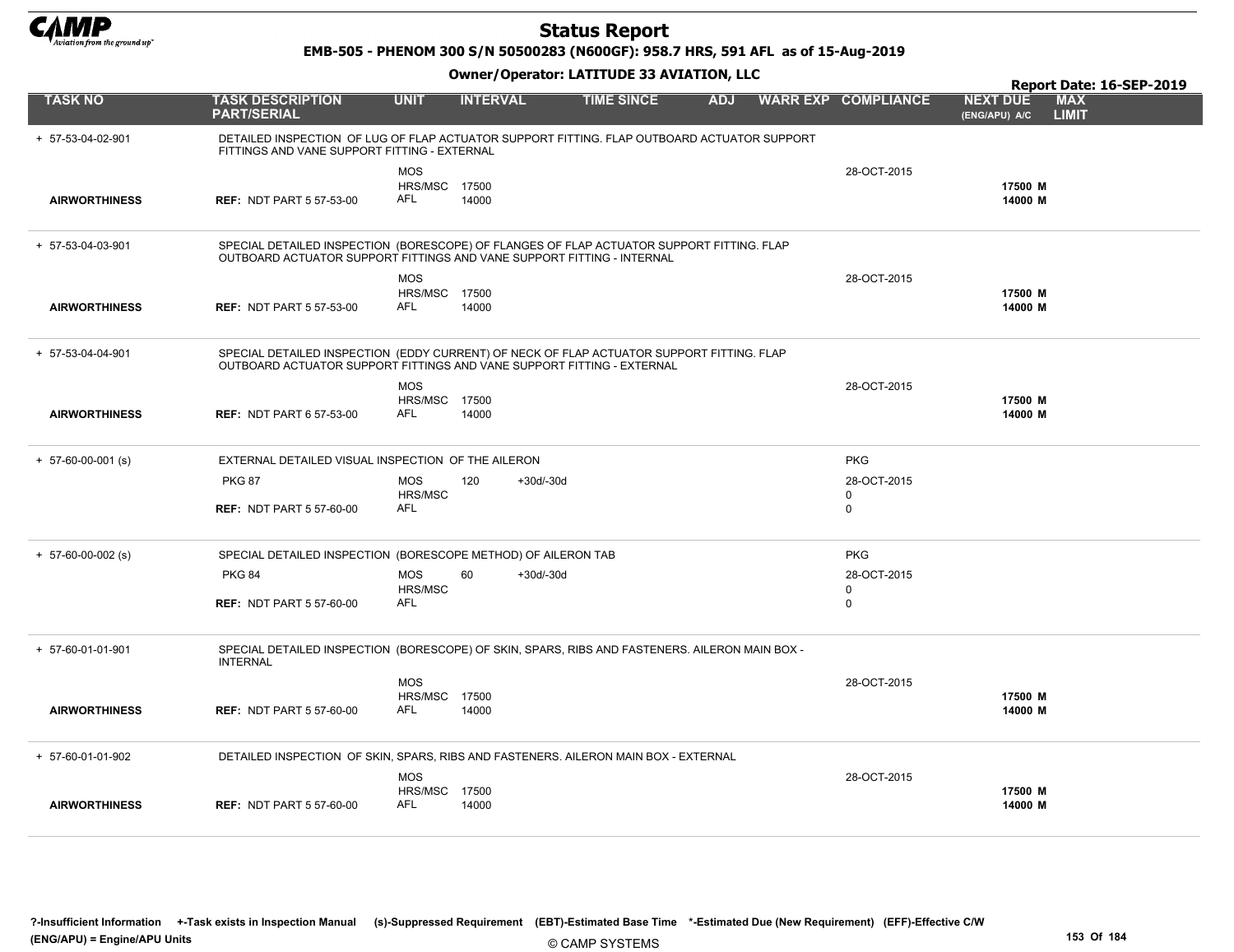

EMB-505 - PHENOM 300 S/N 50500283 (N600GF): 958.7 HRS, 591 AFL as of 15-Aug-2019

|                      |                                                                                   |                                           |                   | Owner / Operator. EATTTODE 33 AVIATION, LLC |            |                                           | Report Date: 16-SEP-2019                                       |
|----------------------|-----------------------------------------------------------------------------------|-------------------------------------------|-------------------|---------------------------------------------|------------|-------------------------------------------|----------------------------------------------------------------|
| <b>TASK NO</b>       | <b>TASK DESCRIPTION</b><br><b>PART/SERIAL</b>                                     | <b>UNIT</b>                               | <b>INTERVAL</b>   | <b>TIME SINCE</b>                           | <b>ADJ</b> | <b>WARR EXP COMPLIANCE</b>                | <b>NEXT DUE</b><br><b>MAX</b><br><b>LIMIT</b><br>(ENG/APU) A/C |
| + 57-60-01-02-901    | DETAILED INSPECTION OF AILERON ROOT RIBS. AILERON MAIN BOX - EXTERNAL             |                                           |                   |                                             |            |                                           |                                                                |
|                      |                                                                                   | <b>MOS</b>                                |                   |                                             |            | 28-OCT-2015                               |                                                                |
| <b>AIRWORTHINESS</b> | <b>REF: NDT PART 5 57-60-00</b>                                                   | <b>HRS/MSC 17500</b><br>AFL               | 14000             |                                             |            |                                           | 17500 M<br>14000 M                                             |
| + 57-60-02-01-901    | DETAILED INSPECTION OF AILERON HINGES PINS. AILERON HINGE FITTINGS - EXTERNAL     |                                           |                   |                                             |            |                                           |                                                                |
| <b>AIRWORTHINESS</b> | <b>REF: NDT PART 5 57-60-00</b>                                                   | <b>MOS</b><br>HRS/MSC 17500<br><b>AFL</b> | 14000             |                                             |            | 28-OCT-2015                               | 17500 M<br>14000 M                                             |
| + 57-60-02-02-901    | DETAILED INSPECTION OF AILERON HINGES FITTINGS. AILERON HINGE FITTINGS - EXTERNAL |                                           |                   |                                             |            |                                           |                                                                |
| <b>AIRWORTHINESS</b> | <b>REF: NDT PART 5 57-60-00</b>                                                   | <b>MOS</b><br>HRS/MSC 17500<br><b>AFL</b> | 14000             |                                             |            | 28-OCT-2015                               | 17500 M<br>14000 M                                             |
| $+ 57-70-02-001$ (s) | EXTERNAL DETAILED VISUAL INSPECTION OF SPOILER HINGE FITTINGS                     |                                           |                   |                                             |            | <b>PKG</b>                                |                                                                |
|                      | <b>PKG 84</b>                                                                     | <b>MOS</b><br>HRS/MSC                     | 60<br>$+30d/-30d$ |                                             |            | 28-OCT-2015<br>$\mathbf 0$                |                                                                |
|                      | <b>REF: NDT PART 5 57-70-00</b>                                                   | AFL                                       |                   |                                             |            | $\mathbf 0$                               |                                                                |
| CHAPTER 70-          | <b>STANDARD PRACTICES - ENGINES</b>                                               |                                           |                   |                                             |            |                                           |                                                                |
|                      | ENGINE NO. 1 Model: PW535E Serial # PCE-DG-0578                                   | Part # PW535E                             |                   |                                             |            |                                           |                                                                |
| 700010               | NO. 1 ENGINE - TREATMENT MAGNESIUM CORROSION                                      |                                           |                   |                                             |            |                                           |                                                                |
|                      |                                                                                   | <b>MOS</b><br>HRS/MSC A/R                 |                   | TSI:0<br>TSI:0                              |            | 28-OCT-2015<br>$\mathbf 0$                |                                                                |
|                      | <b>REF: MM 70-00-00</b>                                                           | <b>ENC</b>                                |                   | TSI:0                                       |            | $\mathbf 0$                               |                                                                |
|                      | ENGINE NO. 2 Model: PW535E Serial # PCE-DG-0581                                   | Part # PW535E                             |                   |                                             |            |                                           |                                                                |
| 700010               | NO. 2 ENGINE - TREATMENT MAGNESIUM CORROSION                                      |                                           |                   |                                             |            |                                           |                                                                |
|                      | <b>REF: MM 70-00-00</b>                                                           | <b>MOS</b><br>HRS/MSC A/R<br><b>ENC</b>   |                   | TSI:0<br><b>TSI:0</b><br><b>TSI:0</b>       |            | 28-OCT-2015<br>$\mathbf 0$<br>$\mathsf 0$ |                                                                |
| CHAPTER 71-          | <b>POWER PLANT</b>                                                                |                                           |                   |                                             |            |                                           |                                                                |
| 71-11-00-001 (s)     | GENERAL VISUAL INSPECTION OF UPPER MID COWL                                       |                                           |                   |                                             |            | <b>PKG</b>                                |                                                                |
|                      | <b>PKG 50</b>                                                                     | <b>MOS</b>                                |                   | TSI:0                                       |            | 28-OCT-2015                               |                                                                |
|                      | <b>REF: AMM 71-11-00</b>                                                          | HRS/MSC 6000<br><b>AFL</b>                | $+30/-30$         | <b>TSI:0</b><br>TSI:0                       |            | 0<br>$\mathbf 0$                          |                                                                |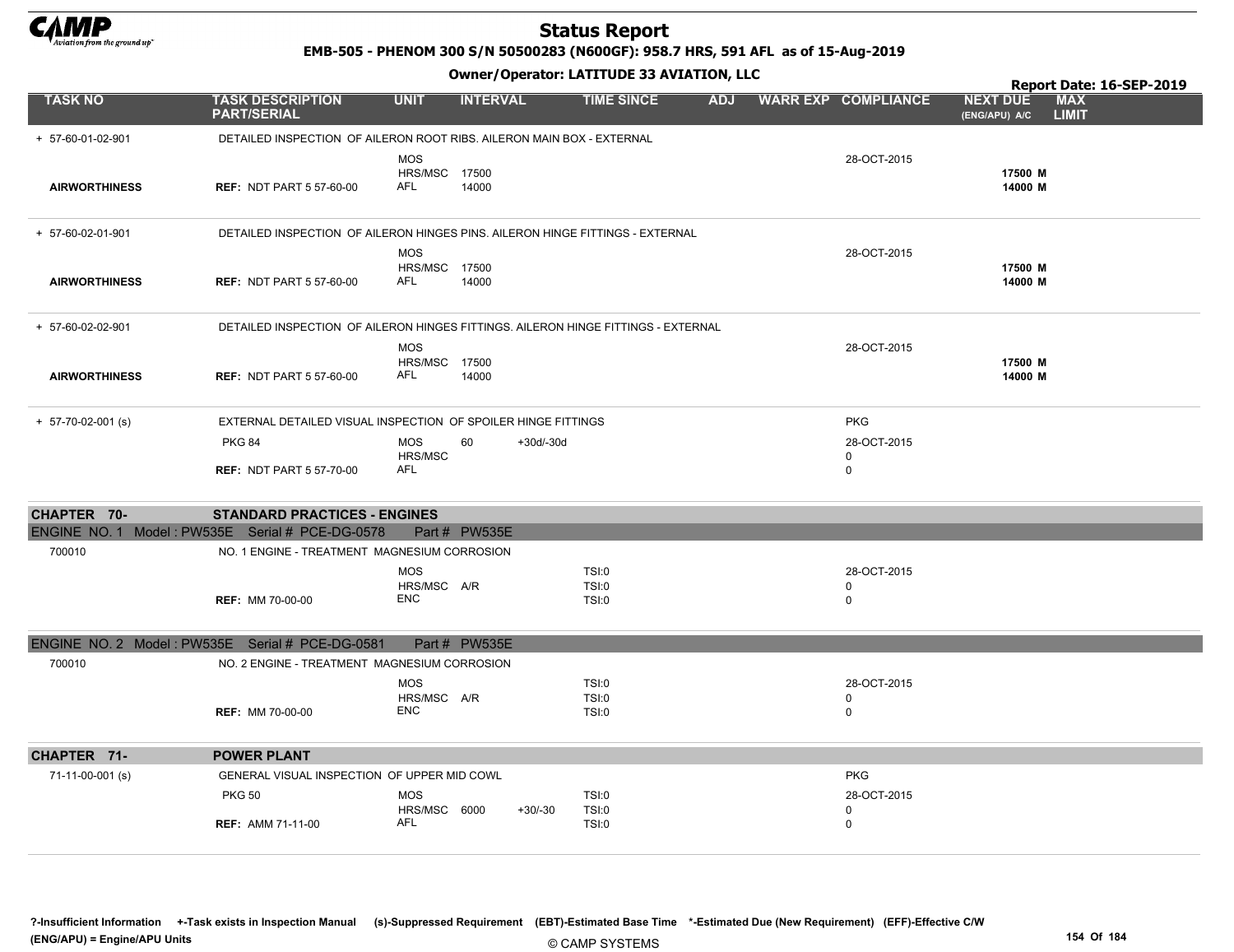

EMB-505 - PHENOM 300 S/N 50500283 (N600GF): 958.7 HRS, 591 AFL as of 15-Aug-2019

Owner/Operator: LATITUDE 33 AVIATION, LLC

|                      |                                                            |                                | Owner / Operator. EATITODE 33 AVIATION, LLC                                                                                                                                                    |            |                            | Report Date: 16-SEP-2019                                       |  |
|----------------------|------------------------------------------------------------|--------------------------------|------------------------------------------------------------------------------------------------------------------------------------------------------------------------------------------------|------------|----------------------------|----------------------------------------------------------------|--|
| <b>TASK NO</b>       | <b>TASK DESCRIPTION</b><br><b>PART/SERIAL</b>              | <b>UNIT</b><br><b>INTERVAL</b> | <b>TIME SINCE</b>                                                                                                                                                                              | <b>ADJ</b> | <b>WARR EXP COMPLIANCE</b> | <b>NEXT DUE</b><br><b>MAX</b><br><b>LIMIT</b><br>(ENG/APU) A/C |  |
| 71-20-00             | LEFT AFT ENGINE MOUNT ISOLATOR                             |                                |                                                                                                                                                                                                |            |                            |                                                                |  |
|                      | LM-475-SA4                                                 | <b>MOS</b>                     | TSN:0                                                                                                                                                                                          |            | 28-OCT-2015                |                                                                |  |
|                      | LK0922                                                     | HRS/MSC O/C                    | TSN:0                                                                                                                                                                                          |            | 0                          |                                                                |  |
|                      | <b>REF: See Workcard</b>                                   | AFL                            | TSN:0                                                                                                                                                                                          |            | 0                          |                                                                |  |
| 71-20-00             | LEFT INBOARD FORWARD ENGINE MOUNT ISOLATOR                 |                                |                                                                                                                                                                                                |            |                            |                                                                |  |
|                      | LM-475-SA3                                                 | <b>MOS</b>                     | TSN:0                                                                                                                                                                                          |            | 28-OCT-2015                |                                                                |  |
|                      | LK1855                                                     | HRS/MSC O/C                    | TSN:0                                                                                                                                                                                          |            | 0                          |                                                                |  |
|                      | <b>REF: See Workcard</b>                                   | AFL                            | TSN:0                                                                                                                                                                                          |            | 0                          |                                                                |  |
| 71-20-00             | LEFT OUTBOARD FORWARD ENGINE MOUNT ISOLATOR                |                                |                                                                                                                                                                                                |            |                            |                                                                |  |
|                      | LM-475-SA3                                                 | <b>MOS</b>                     | TSN:0                                                                                                                                                                                          |            | 28-OCT-2015                |                                                                |  |
|                      | <b>LK1797</b>                                              | HRS/MSC O/C                    | TSN:0                                                                                                                                                                                          |            | 0                          |                                                                |  |
|                      | <b>REF:</b> See Workcard                                   | <b>AFL</b>                     | TSN:0                                                                                                                                                                                          |            | 0                          |                                                                |  |
| 71-20-00             | RIGHT AFT ENGINE MOUNT ISOLATOR                            |                                |                                                                                                                                                                                                |            |                            |                                                                |  |
|                      | LM-475-SA4                                                 | <b>MOS</b>                     | TSN:0                                                                                                                                                                                          |            | 28-OCT-2015                |                                                                |  |
|                      | LK0926                                                     | HRS/MSC O/C                    | TSN:0                                                                                                                                                                                          |            | 0                          |                                                                |  |
|                      | <b>REF: See Workcard</b>                                   | AFL                            | TSN:0                                                                                                                                                                                          |            | 0                          |                                                                |  |
| 71-20-00             | RIGHT INBOARD FORWARD ENGINE MOUNT ISOLATOR                |                                |                                                                                                                                                                                                |            |                            |                                                                |  |
|                      | LM-475-SA3                                                 | <b>MOS</b>                     | TSN:0                                                                                                                                                                                          |            | 28-OCT-2015                |                                                                |  |
|                      | LK1800<br><b>REF:</b> See Workcard                         | HRS/MSC O/C<br><b>AFL</b>      | TSN:0<br>TSN:0                                                                                                                                                                                 |            | 0<br>0                     |                                                                |  |
|                      |                                                            |                                |                                                                                                                                                                                                |            |                            |                                                                |  |
| 71-20-00             | RIGHT OUTBOARD FORWARD ENGINE MOUNT ISOLATOR               |                                |                                                                                                                                                                                                |            |                            |                                                                |  |
|                      | LM-475-SA3                                                 | <b>MOS</b>                     | TSN:0                                                                                                                                                                                          |            | 28-OCT-2015                |                                                                |  |
|                      | LK1844<br><b>REF: See Workcard</b>                         | HRS/MSC O/C<br>AFL             | TSN:0<br>TSN:0                                                                                                                                                                                 |            | 0<br>$\mathbf 0$           |                                                                |  |
|                      |                                                            |                                |                                                                                                                                                                                                |            |                            |                                                                |  |
| + 71-21-01-01-901    | FORWARD MOUNTING ASSEMBLY                                  |                                | RESTORATION (OVERHAUL) OF ENGINE MOUNT ASSEMBLY AND ATTACHMENTS (INCLUDING BOLTS). NOTE: THE<br>FLIGHT CYCLES / FLIGHT HOURS ACCUMULATED SHALL BE BASED ON THE ENGINE MOUNT COMPONENTS. ENGINE |            |                            |                                                                |  |
|                      |                                                            | <b>MOS</b>                     |                                                                                                                                                                                                |            | 28-OCT-2015                |                                                                |  |
|                      |                                                            | HRS/MSC 6000                   |                                                                                                                                                                                                |            |                            | 6000 M                                                         |  |
| <b>AIRWORTHINESS</b> | <b>REF: AMM 71-20-00</b>                                   | AFL<br>6000                    |                                                                                                                                                                                                |            |                            | 6000 M                                                         |  |
| + 71-22-01-01-901    | DETAILED VISUAL INSPECTION OF AFT MOUNTS BOLTS TORQUE SEAL |                                |                                                                                                                                                                                                |            |                            |                                                                |  |
|                      |                                                            | <b>MOS</b>                     |                                                                                                                                                                                                |            | 28-OCT-2015                |                                                                |  |
|                      |                                                            | HRS/MSC                        |                                                                                                                                                                                                |            | 0                          |                                                                |  |
| <b>AIRWORTHINESS</b> | <b>REF: See Workcard</b>                                   | AFL<br>3600                    |                                                                                                                                                                                                |            |                            | 3600 M                                                         |  |
|                      |                                                            |                                |                                                                                                                                                                                                |            |                            |                                                                |  |

?-Insufficient Information +-Task exists in Inspection Manual (s)-Suppressed Requirement (EBT)-Estimated Base Time \*-Estimated Due (New Requirement) (EFF)-Effective C/W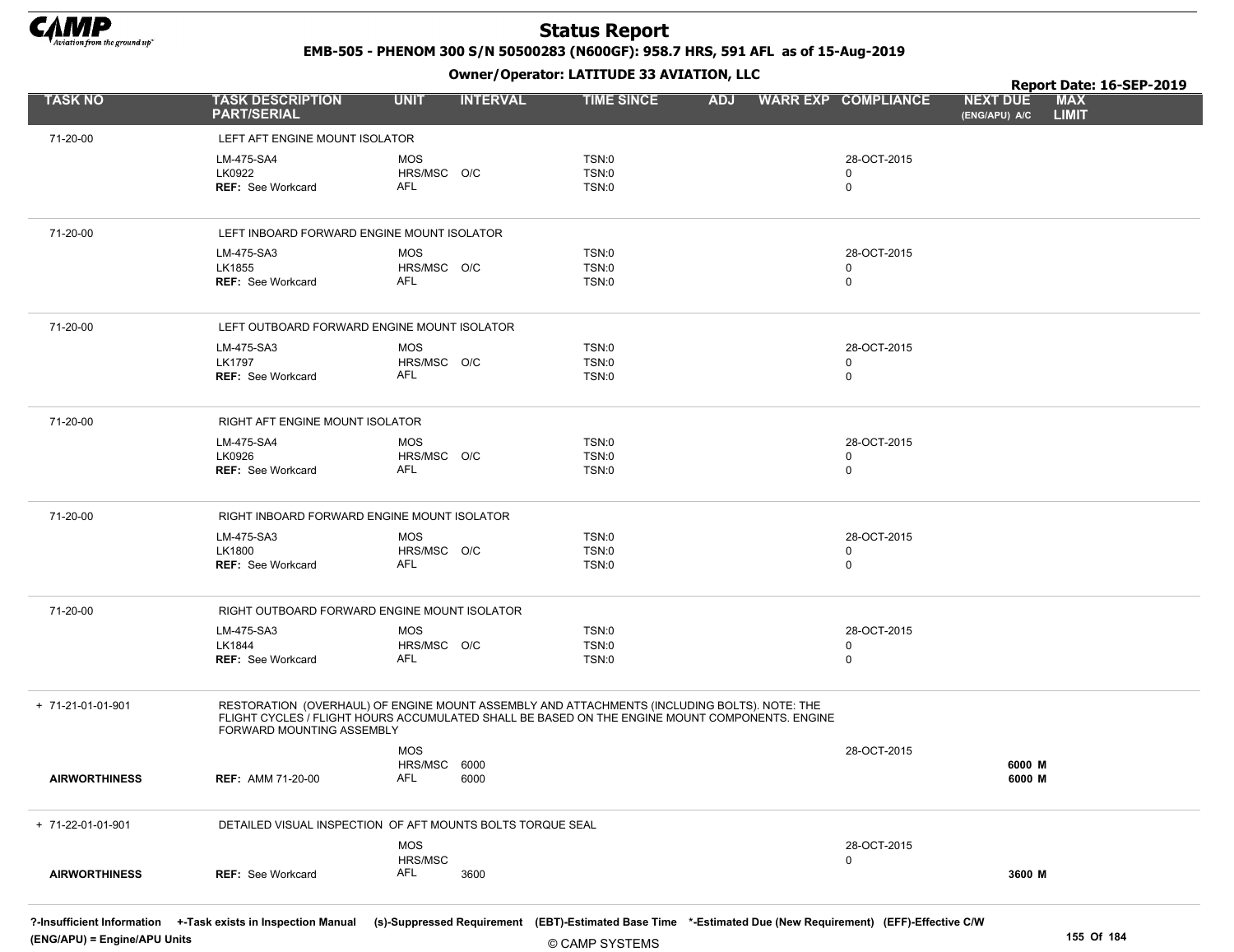

EMB-505 - PHENOM 300 S/N 50500283 (N600GF): 958.7 HRS, 591 AFL as of 15-Aug-2019

|                      |                                                                                                                                                                                      |                            | .               |                              |            |                            | Report Date: 16-SEP-2019                                       |
|----------------------|--------------------------------------------------------------------------------------------------------------------------------------------------------------------------------------|----------------------------|-----------------|------------------------------|------------|----------------------------|----------------------------------------------------------------|
| <b>TASK NO</b>       | <b>TASK DESCRIPTION</b><br><b>PART/SERIAL</b>                                                                                                                                        | <b>UNIT</b>                | <b>INTERVAL</b> | <b>TIME SINCE</b>            | <b>ADJ</b> | <b>WARR EXP COMPLIANCE</b> | <b>MAX</b><br><b>NEXT DUE</b><br><b>LIMIT</b><br>(ENG/APU) A/C |
| + 71-22-01-01-902    | RESTORATION (OVERHAUL) OF ENGINE MOUNT ASSEMBLY AND ATTACHMENTS (INCLUDING BOLTS). NOTE: THE<br>FLIGHT CYCLES / FLIGHT HOURS ACCUMULATED SHALL BE BASED ENGINE AFT MOUNTING ASSEMBLY |                            |                 |                              |            |                            |                                                                |
|                      |                                                                                                                                                                                      | <b>MOS</b>                 |                 |                              |            | 28-OCT-2015                |                                                                |
| <b>AIRWORTHINESS</b> | <b>REF: AMM 71-20-00</b>                                                                                                                                                             | HRS/MSC 6000<br>AFL        | 6000            |                              |            |                            | 6000 M<br>6000 M                                               |
| $+ 71-31-00-001$ (s) | DETAILED INSPECTION OF PYLON FIREWALL SEAL                                                                                                                                           |                            |                 |                              |            | <b>PKG</b>                 |                                                                |
|                      | <b>PKG 20</b>                                                                                                                                                                        | <b>MOS</b><br>HRS/MSC 1800 | $+30/30$        |                              |            | 28-OCT-2015<br>0           |                                                                |
|                      | <b>REF: AMM 71-31-00</b>                                                                                                                                                             | AFL                        |                 |                              |            | $\mathbf 0$                |                                                                |
| 71-60-01             | LEFT ENGINE AIR INLET                                                                                                                                                                |                            |                 |                              |            |                            |                                                                |
|                      | 505-36900-401                                                                                                                                                                        | <b>MOS</b>                 |                 | TSN:0                        |            | 28-OCT-2015                |                                                                |
|                      | SN-UNKNOWN                                                                                                                                                                           | HRS/MSC O/C<br>AFL         |                 | TSN:0                        |            | 0                          |                                                                |
|                      | <b>REF: See Workcard</b>                                                                                                                                                             |                            |                 | TSN:0                        |            | $\mathbf 0$                |                                                                |
| 71-60-01             | RIGHT ENGINE AIR INLET                                                                                                                                                               |                            |                 |                              |            |                            |                                                                |
|                      | 505-43430-405                                                                                                                                                                        | MOS                        |                 | <b>TSN:0</b>                 |            | 06-NOV-2017                |                                                                |
|                      | <b>CPI440</b><br>REF: See Workcard                                                                                                                                                   | HRS/MSC O/C<br>AFL         |                 | <b>TSN:0</b><br><b>TSN:0</b> |            | 547.6<br>370               |                                                                |
|                      |                                                                                                                                                                                      |                            |                 |                              |            |                            |                                                                |
| 71EN1                | NO. 1 ENGINE                                                                                                                                                                         |                            |                 |                              |            |                            |                                                                |
| 71.EN1               | PCE-DG-0578                                                                                                                                                                          | <b>MOS</b><br>HRS/MSC E/C  |                 | TSO:219.1                    |            | 28-OCT-2015<br>0           |                                                                |
|                      | <b>REF: See Workcard</b>                                                                                                                                                             | AFL                        |                 | TSO:157                      |            | $\mathbf 0$                |                                                                |
| 71EN2                | NO. 2 ENGINE                                                                                                                                                                         |                            |                 |                              |            |                            |                                                                |
|                      |                                                                                                                                                                                      | <b>MOS</b>                 |                 |                              |            | 28-OCT-2015                |                                                                |
| 71.EN2               | PCE-DG-0581                                                                                                                                                                          | HRS/MSC E/C                |                 | TSO:219.1                    |            | 0                          |                                                                |
|                      | <b>REF: See Workcard</b>                                                                                                                                                             | AFL                        |                 | TSO:157                      |            | 0                          |                                                                |
|                      | ENGINE NO. 1 Model: PW535E Serial # PCE-DG-0578                                                                                                                                      |                            | Part # PW535E   |                              |            |                            |                                                                |
| 70-00-00-200-801     | NO. 1 ENGINE - INSPECT FOR CORROSION ON STRUCTURAL CASES, DUCTS                                                                                                                      |                            |                 |                              |            |                            |                                                                |
|                      |                                                                                                                                                                                      | <b>MOS</b><br>HRS/MSC A/R  |                 | TSI:0<br>TSI:0               |            | 28-OCT-2015<br>0           |                                                                |
|                      | <b>REF: MM 70-00-00</b>                                                                                                                                                              | <b>ENC</b>                 |                 | TSI:0                        |            | $\mathbf 0$                |                                                                |
|                      |                                                                                                                                                                                      |                            |                 |                              |            |                            |                                                                |
| + 71-00-00-760-823   | NO. 1 ENGINE - CLEARING TLD (TIME LIMITED DISPATCH)                                                                                                                                  |                            |                 |                              |            |                            |                                                                |
|                      |                                                                                                                                                                                      | <b>MOS</b><br>HRS/MSC 630  | 12              |                              |            | 13-MAY-2019<br>892.4       | 13-MAY-2020<br>(1522.4) 1522.4                                 |
|                      | <b>REF: MM 71-00-00</b>                                                                                                                                                              | <b>ENC</b>                 |                 |                              |            | 554                        |                                                                |
|                      |                                                                                                                                                                                      |                            |                 |                              |            |                            |                                                                |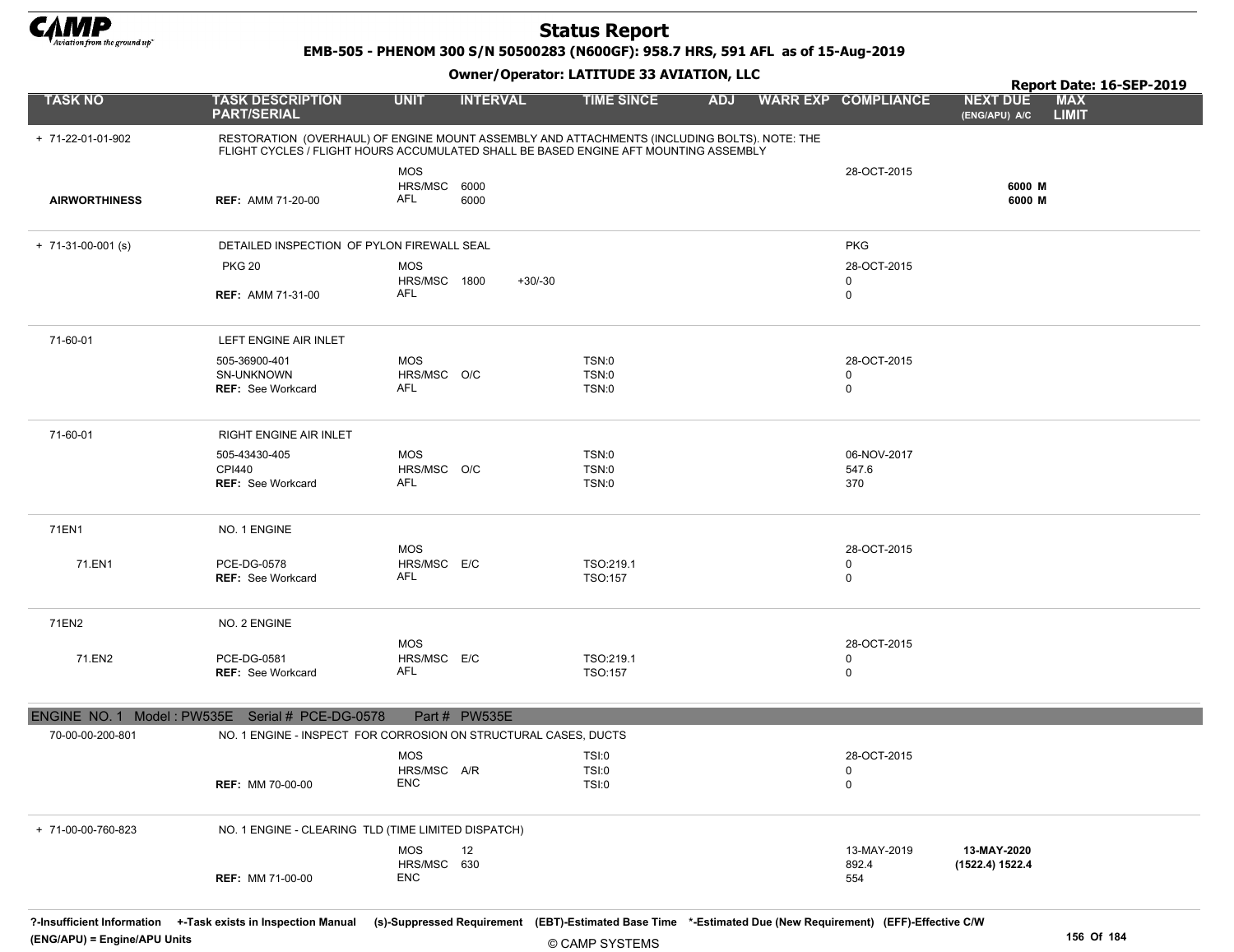

#### ENGINE#2: S/N PCE-DG-0581 958.7 HRS, 591 ENC

#### EMB-505 - PHENOM 300 S/N 50500283 (N600GF): 958.7 HRS, 591 AFL as of 15-Aug-2019

| <b>Owner/Operator: LATITUDE 33 AVIATION, LLC</b> |                                                                      |                                         |                        |                                |            |  |                                           |                                  | Report Date: 16-SEP-2019   |
|--------------------------------------------------|----------------------------------------------------------------------|-----------------------------------------|------------------------|--------------------------------|------------|--|-------------------------------------------|----------------------------------|----------------------------|
| <b>TASK NO</b>                                   | <b>TASK DESCRIPTION</b><br><b>PART/SERIAL</b>                        | <b>UNIT</b>                             | <b>INTERVAL</b>        | <b>TIME SINCE</b>              | <b>ADJ</b> |  | <b>WARR EXP COMPLIANCE</b>                | <b>NEXT DUE</b><br>(ENG/APU) A/C | <b>MAX</b><br><b>LIMIT</b> |
| + 72-00-02-810-801                               | NO. 1 ENGINE - CHECK ELECTRONIC ENGINE CONTROL (EEC) FAULT ISOLATION |                                         |                        |                                |            |  |                                           |                                  |                            |
|                                                  | <b>REF: MM 72-00-02</b>                                              | <b>MOS</b><br>HRS/MSC 630<br><b>ENC</b> | 12                     |                                |            |  | 15-NOV-2018<br>800.3<br>507               | 15-NOV-2019<br>(1430.3) 1430.3   |                            |
|                                                  | ENGINE NO. 2 Model: PW535E Serial # PCE-DG-0581                      |                                         | Part # PW535E          |                                |            |  |                                           |                                  |                            |
| 70-00-00-200-801                                 | NO. 2 ENGINE - INSPECT FOR CORROSION ON STRUCTURAL CASES, DUCTS      |                                         |                        |                                |            |  |                                           |                                  |                            |
|                                                  | <b>REF: MM 70-00-00</b>                                              | <b>MOS</b><br>HRS/MSC A/R<br><b>ENC</b> |                        | TSI:0<br>TSI:0<br>TSI:0        |            |  | 28-OCT-2015<br>0<br>$\mathbf 0$           |                                  |                            |
| + 71-00-00-760-823                               | NO. 2 ENGINE - CLEARING TLD (TIME LIMITED DISPATCH)                  |                                         |                        |                                |            |  |                                           |                                  |                            |
|                                                  | <b>REF: MM 71-00-00</b>                                              | <b>MOS</b><br>HRS/MSC 630<br><b>ENC</b> | 12                     |                                |            |  | 13-MAY-2019<br>892.4<br>554               | 13-MAY-2020<br>(1522.4) 1522.4   |                            |
| + 72-00-02-810-801                               | NO. 2 ENGINE - CHECK ELECTRONIC ENGINE CONTROL (EEC) FAULT ISOLATION |                                         |                        |                                |            |  |                                           |                                  |                            |
|                                                  | <b>REF: MM 72-00-02</b>                                              | <b>MOS</b><br>HRS/MSC 630<br><b>ENC</b> | 12                     |                                |            |  | 15-NOV-2018<br>800.3<br>507               | 15-NOV-2019<br>(1430.3) 1430.3   |                            |
| CHAPTER 72-                                      | <b>ENGINE</b>                                                        |                                         |                        |                                |            |  |                                           |                                  |                            |
| 720001                                           | ENGINE ASSEMBLY, TURBOFAN, PW535E, STAINLESS STEEL                   |                                         |                        |                                |            |  |                                           |                                  |                            |
|                                                  | 3072913-01<br>PCE-DG00578<br>REF:                                    | <b>MOS</b><br>HRS/MSC O/C<br>AFL        |                        | TSN:0<br>TSN:0<br>TSN:0        |            |  | 28-OCT-2015<br>$\mathbf 0$<br>$\mathsf 0$ |                                  |                            |
| 720002                                           | ENGINE ASSEMBLY, TURBOFAN, PW535E, STAINLESS STEEL                   |                                         |                        |                                |            |  |                                           |                                  |                            |
|                                                  | 3072913-01<br>PCE-DG00581<br>REF:                                    | <b>MOS</b><br>HRS/MSC O/C<br><b>AFL</b> |                        | TSN:0<br><b>TSN:0</b><br>TSN:0 |            |  | 28-OCT-2015<br>$\mathbf 0$<br>$\mathbf 0$ |                                  |                            |
|                                                  | ENGINE NO. 1 Model: PW535E Serial # PCE-DG-0578                      |                                         | Part # PW535E          |                                |            |  |                                           |                                  |                            |
| + 72-00-00-212-801                               | NO. 1 ENGINE - GENERAL VISUAL INSPECTION OF THE ENGINE INLET AREA    |                                         |                        |                                |            |  |                                           |                                  |                            |
|                                                  | PKG <sub>1</sub><br><b>REF: MM 72-00-00</b>                          | <b>MOS</b><br>HRS/MSC 600<br><b>ENC</b> | 12<br>$+30d$<br>$+10%$ |                                |            |  | 15-NOV-2018<br>800.3<br>507               | 15-NOV-2019<br>(1400.3) 1400.3   | 15-DEC-2019<br>1460.3      |

?-Insufficient Information +-Task exists in Inspection Manual (s)-Suppressed Requirement (EBT)-Estimated Base Time \*-Estimated Due (New Requirement) (EFF)-Effective C/W (ENG/APU) = Engine/APU Units 157 Of 184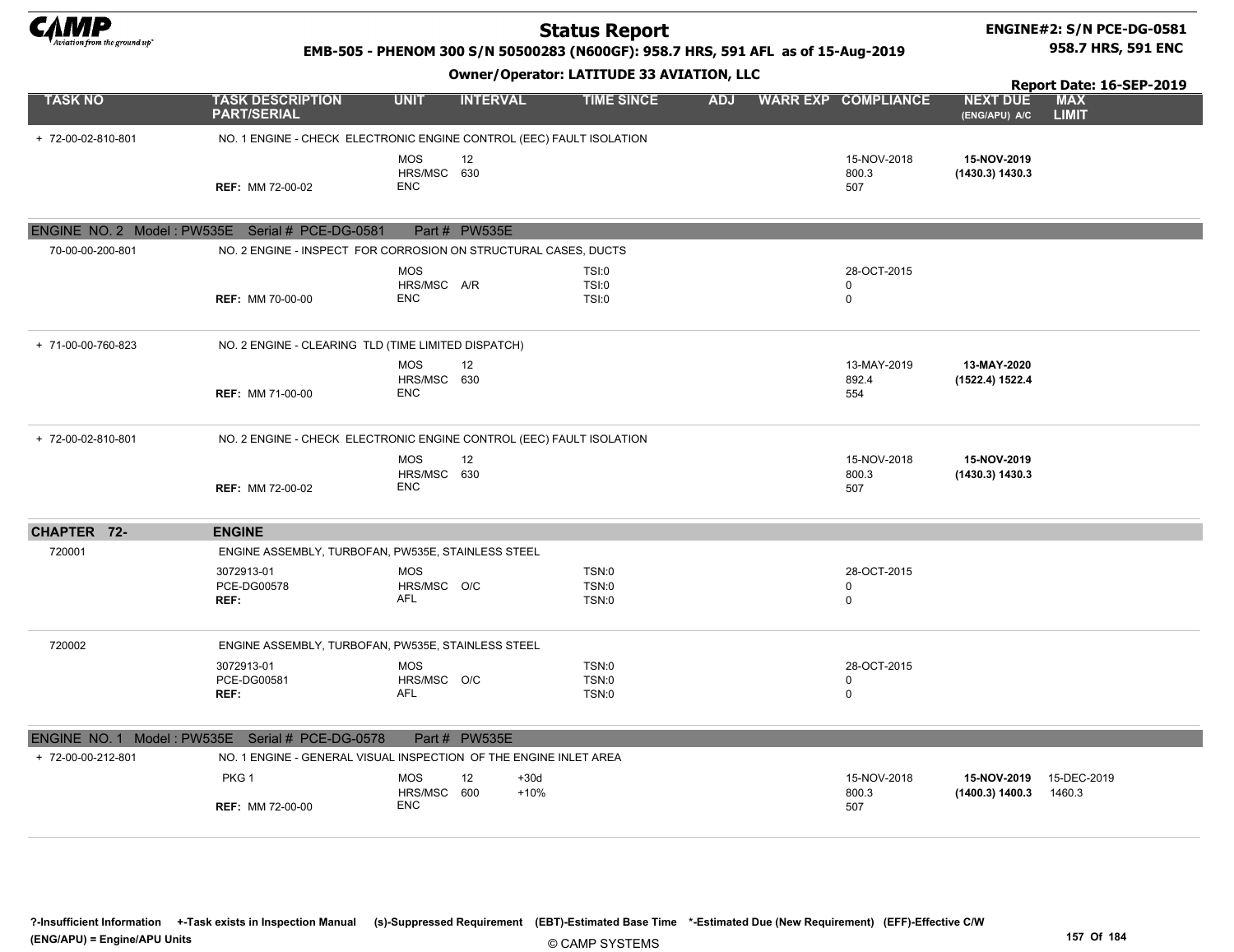

#### ENGINE#1: S/N PCE-DG-0578 958.7 HRS, 591 ENC

#### EMB-505 - PHENOM 300 S/N 50500283 (N600GF): 958.7 HRS, 591 AFL as of 15-Aug-2019

Owner/Operator: LATITUDE 33 AVIATION, LLC

Report Date: 16-SEP-2019

| <b>TASK NO</b>     | <b>TASK DESCRIPTION</b><br><b>PART/SERIAL</b>                                     | <b>UNIT</b>               | <b>INTERVAL</b> |                  | <b>TIME SINCE</b> | <b>ADJ</b> | <b>WARR EXP COMPLIANCE</b> | <b>NEXT DUE</b><br>(ENG/APU) A/C | <b>MAX</b><br><b>LIMIT</b> |
|--------------------|-----------------------------------------------------------------------------------|---------------------------|-----------------|------------------|-------------------|------------|----------------------------|----------------------------------|----------------------------|
| + 72-00-00-212-802 | NO. 1 ENGINE - GENERAL VISUAL INSPECTION OF THE INTERMEDIATE CASE AND AGB         |                           |                 |                  |                   |            |                            |                                  |                            |
|                    | PKG 1                                                                             | <b>MOS</b>                | 12              | $+30d$           |                   |            | 15-NOV-2018                | 15-NOV-2019                      | 15-DEC-2019                |
|                    | <b>REF: MM 72-00-00</b>                                                           | HRS/MSC 600<br><b>ENC</b> |                 | $+10%$           |                   |            | 800.3<br>507               | (1400.3) 1400.3                  | 1460.3                     |
| + 72-00-00-212-803 | NO. 1 ENGINE - GENERAL VISUAL INSPECTION OF THE BYPASS DUCT                       |                           |                 |                  |                   |            |                            |                                  |                            |
|                    | PKG <sub>1</sub>                                                                  | <b>MOS</b>                | 12              | $+30d$           |                   |            | 15-NOV-2018                | 15-NOV-2019                      | 15-DEC-2019                |
|                    | <b>REF: MM 72-00-00</b>                                                           | HRS/MSC 600<br><b>ENC</b> |                 | $+10%$           |                   |            | 800.3<br>507               | (1400.3) 1400.3                  | 1460.3                     |
| + 72-00-00-212-804 | NO. 1 ENGINE - GENERAL VISUAL INSPECTION OF THE TURBINE EXHAUST CASE              |                           |                 |                  |                   |            |                            |                                  |                            |
|                    | PKG 1                                                                             | <b>MOS</b><br>HRS/MSC 600 | 12              | $+30d$<br>$+10%$ |                   |            | 15-NOV-2018                | 15-NOV-2019                      | 15-DEC-2019                |
|                    | <b>REF: MM 72-00-00</b>                                                           | <b>ENC</b>                |                 |                  |                   |            | 800.3<br>507               | (1400.3) 1400.3                  | 1460.3                     |
| + 72-00-00-212-805 | NO. 1 ENGINE - GENERAL VISUAL INSPECTION OF THE FUEL DISTRIBUTION SYSTEM          |                           |                 |                  |                   |            |                            |                                  |                            |
|                    | PKG 1                                                                             | <b>MOS</b>                | 12              | $+30d$<br>$+10%$ |                   |            | 15-NOV-2018                | 15-NOV-2019                      | 15-DEC-2019                |
|                    | <b>REF: MM 72-00-00</b>                                                           | HRS/MSC 600<br><b>ENC</b> |                 |                  |                   |            | 800.3<br>507               | (1400.3) 1400.3                  | 1460.3                     |
| + 72-00-00-212-806 | NO. 1 ENGINE - GENERAL VISUAL INSPECTION OF THE OIL DISTRIBUTION SYSTEM           |                           |                 |                  |                   |            |                            |                                  |                            |
|                    | PKG 1                                                                             | <b>MOS</b>                | 12              | $+30d$           |                   |            | 15-NOV-2018                | 15-NOV-2019                      | 15-DEC-2019                |
|                    | <b>REF: MM 72-00-00</b>                                                           | HRS/MSC 600<br><b>ENC</b> |                 | $+10%$           |                   |            | 800.3<br>507               | (1400.3) 1400.3                  | 1460.3                     |
| + 72-00-00-212-807 | NO. 1 ENGINE - GENERAL VISUAL INSPECTION OF THE LP COMPRESSOR INLET COMPONENTS    |                           |                 |                  |                   |            |                            |                                  |                            |
|                    | PKG 1                                                                             | <b>MOS</b>                | 12              | $+30d$           |                   |            | 15-NOV-2018                | 15-NOV-2019                      | 15-DEC-2019                |
|                    | <b>REF: MM 72-00-00</b>                                                           | HRS/MSC 600<br><b>ENC</b> |                 | $+10%$           |                   |            | 800.3<br>507               | (1400.3) 1400.3                  | 1460.3                     |
| + 72-00-00-212-808 | NO. 1 ENGINE - GENERAL VISUAL INSPECTION OF THE T6 TEMPERATURE INDICATING SYSTEM  |                           |                 |                  |                   |            |                            |                                  |                            |
|                    | PKG 1                                                                             | <b>MOS</b>                | 12              | $+30d$           |                   |            | 15-NOV-2018                | 15-NOV-2019                      | 15-DEC-2019                |
|                    | <b>REF: MM 72-00-00</b>                                                           | HRS/MSC 600<br><b>ENC</b> |                 | $+10%$           |                   |            | 800.3<br>507               | (1400.3) 1400.3                  | 1460.3                     |
| + 72-00-00-212-809 | NO. 1 ENGINE - SPECIAL DETAILED INSPECTION OF THE FAN EXIT VANE (RETAINING) CLAMP |                           |                 |                  |                   |            |                            |                                  |                            |
|                    | PKG 1                                                                             | <b>MOS</b>                | 12              | $+30d$           |                   |            | 15-NOV-2018                | 15-NOV-2019                      | 15-DEC-2019                |
|                    | <b>REF: MM 72-00-00</b>                                                           | HRS/MSC 600<br><b>ENC</b> |                 | $+10%$           |                   |            | 800.3<br>507               | (1400.3) 1400.3                  | 1460.3                     |
|                    |                                                                                   |                           |                 |                  |                   |            |                            |                                  |                            |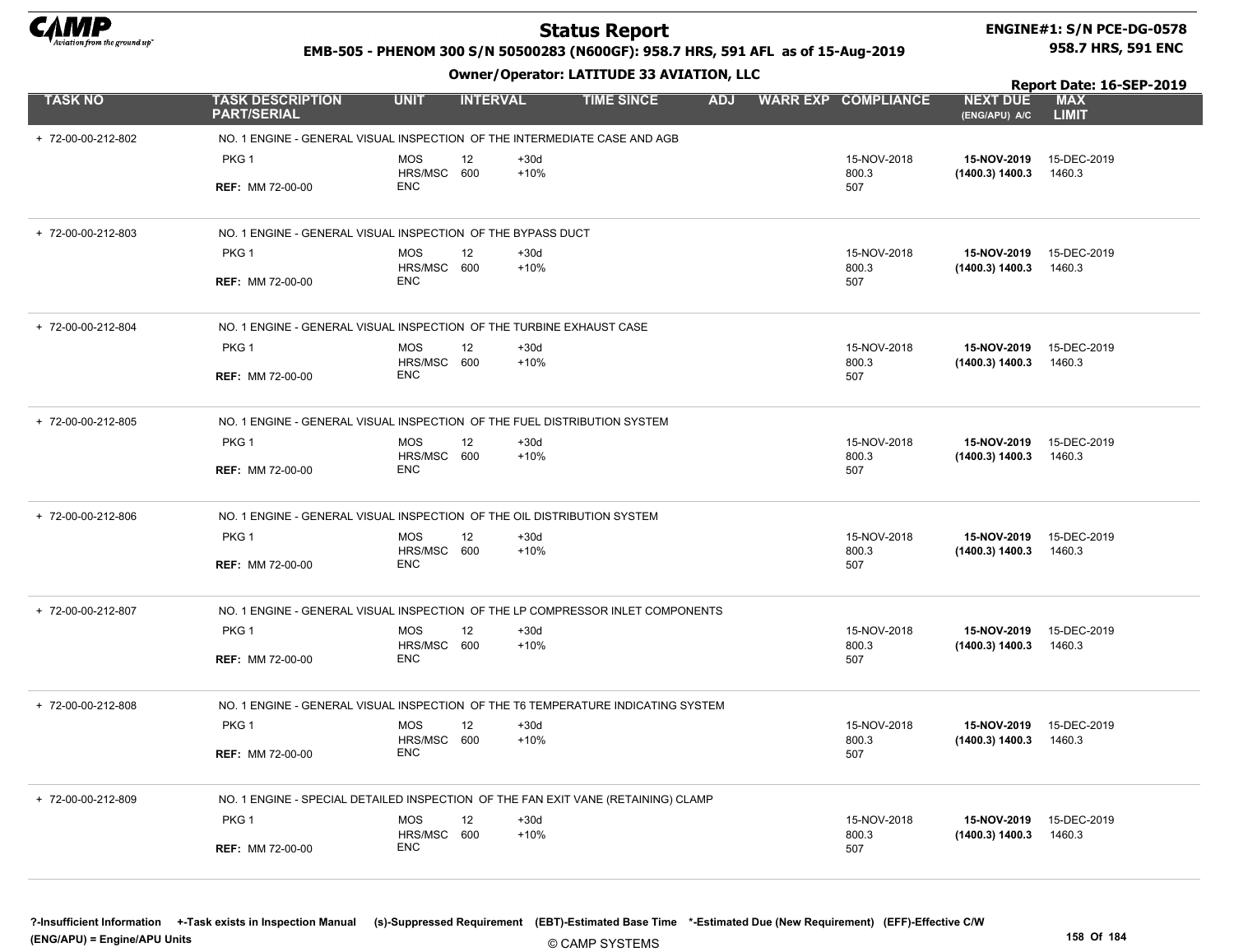

#### ENGINE#1: S/N PCE-DG-0578 958.7 HRS, 591 ENC

Report Date: 16-SEP-2019

#### EMB-505 - PHENOM 300 S/N 50500283 (N600GF): 958.7 HRS, 591 AFL as of 15-Aug-2019

#### Owner/Operator: LATITUDE 33 AVIATION, LLC

| <b>TASK NO</b>     | <b>TASK DESCRIPTION</b><br><b>PART/SERIAL</b>                             | <b>UNIT</b>                              | <b>INTERVAL</b>        | <b>TIME SINCE</b>              | <b>ADJ</b> | <b>WARR EXP COMPLIANCE</b>      | <b>NEXT DUE</b><br>(ENG/APU) A/C           | <b>MAX</b><br><b>LIMIT</b> |
|--------------------|---------------------------------------------------------------------------|------------------------------------------|------------------------|--------------------------------|------------|---------------------------------|--------------------------------------------|----------------------------|
| 72-00-00-280-802   | NO. 1 ENGINE - BORESCOPE INSPECTION HP COMPRESSOR, DIFFUSER AND COMBUSTOR |                                          |                        |                                |            |                                 |                                            |                            |
|                    | <b>REF: MM 72-00-00</b>                                                   | MOS<br>HRS/MSC A/R<br><b>ENC</b>         |                        |                                |            | 20-MAR-2015<br>0<br>0           |                                            |                            |
| + 72-00-00-280-818 | NO. 1 ENGINE - INSPECT LOW UTILIZATION PROGRAM (IF REQUIRED - SEE NOTES)  |                                          |                        |                                |            |                                 |                                            |                            |
|                    | <b>REF: MM 72-00-00</b>                                                   | <b>MOS</b><br>HRS/MSC<br><b>ENC</b>      | 120<br>$+1m$           |                                |            | 20-MAR-2015<br>0<br>0           | 20-MAR-2025 20-APR-2025                    |                            |
| +72-00-00-280-820  | NO. 1 ENGINE - SPECIAL DETAILED INSPECTION OF THE FAN EXIT VANES          |                                          |                        |                                |            |                                 |                                            |                            |
|                    | PKG 1                                                                     | MOS<br>HRS/MSC 600                       | 12<br>$+30d$<br>$+10%$ |                                |            | 15-NOV-2018<br>800.3            | 15-NOV-2019 15-DEC-2019<br>(1400.3) 1400.3 | 1460.3                     |
|                    | <b>REF: MM 72-00-00</b>                                                   | ENC                                      |                        |                                |            | 507                             |                                            |                            |
| + 72-00-00-640-802 | NO. 1 ENGINE - GENERAL VISUAL INSPECTION OF THE ENGINE OIL LEVEL          |                                          |                        |                                |            |                                 |                                            |                            |
|                    | <b>REF: MM 72-00-00</b>                                                   | <b>MOS</b><br>HRS/MSC BF/F<br><b>ENC</b> |                        |                                |            | 06-NOV-2017<br>547.6<br>370     |                                            |                            |
| + 72-00-00-640-806 | NO. 1 ENGINE - OIL ANALYSIS                                               |                                          |                        |                                |            |                                 |                                            |                            |
|                    | <b>REF: MM 72-00-00</b>                                                   | <b>MOS</b><br>HRS/MSC A/R<br>ENC         |                        | TSI:0<br>TSI:0<br>TSI:0        |            | 28-OCT-2015<br>0<br>0           |                                            |                            |
| + 720010           | NO. 1 ENGINE - OVERHAUL                                                   |                                          |                        |                                |            |                                 |                                            |                            |
|                    | <b>REF: GENERIC NO REF</b>                                                | <b>MOS</b><br>HRS/MSC 5000<br><b>ENC</b> | $+100$                 |                                |            | 20-MAR-2015<br>0<br>0           | (5000) 5000                                | 5100                       |
| + 720060           | NO. 1 ENGINE - HOT SECTION INSPECTION                                     |                                          |                        |                                |            |                                 |                                            |                            |
|                    | <b>REF: MM 72-00-00</b>                                                   | <b>MOS</b><br>HRS/MSC 2500<br><b>ENC</b> | $+50$                  |                                |            | 20-MAR-2015<br>0<br>$\mathbf 0$ | (2500) 2500                                | 2550                       |
| 722001             | NO. 1 ENGINE - OIL PUMP                                                   |                                          |                        |                                |            |                                 |                                            |                            |
|                    | 3073477-02<br>SN-UNKNOWN<br><b>REF: See Workcard</b>                      | <b>MOS</b><br>HRS/MSC O/C<br><b>ENC</b>  |                        | TSN:0<br><b>TSN:0</b><br>TSN:0 |            | 20-MAR-2015<br>0<br>0           |                                            |                            |

?-Insufficient Information +-Task exists in Inspection Manual (s)-Suppressed Requirement (EBT)-Estimated Base Time \*-Estimated Due (New Requirement) (EFF)-Effective C/W (ENG/APU) = Engine/APU Units 159 Of 184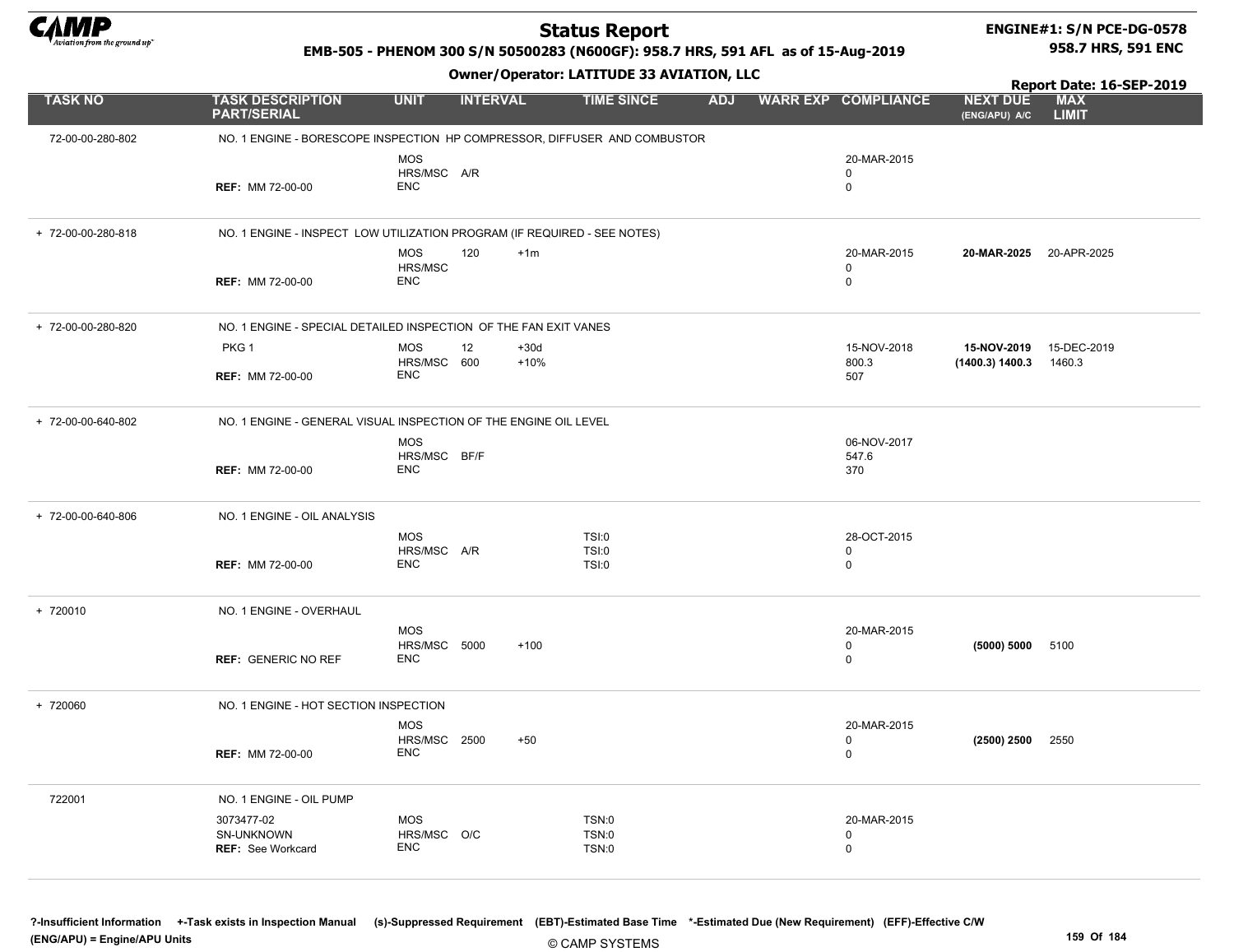

#### ENGINE#1: S/N PCE-DG-0578 958.7 HRS, 591 ENC

#### EMB-505 - PHENOM 300 S/N 50500283 (N600GF): 958.7 HRS, 591 AFL as of 15-Aug-2019

Owner/Operator: LATITUDE 33 AVIATION, LLC

LIMIT Report Date: 16-SEP-2019 (ENG/APU) A/C

| <b>TASK NO</b>    | <b>TASK DESCRIPTION</b><br><b>PART/SERIAL</b>      | <b>UNIT</b>           | <b>INTERVAL</b> | <b>TIME SINCE</b>     | <b>ADJ</b> | <b>WARR EXP COMPLIANCE</b> | <b>NEXT DUE</b><br>(ENG/APU) A/C | <b>MAX</b><br><b>LIMIT</b> |
|-------------------|----------------------------------------------------|-----------------------|-----------------|-----------------------|------------|----------------------------|----------------------------------|----------------------------|
| + 723004          | NO. 1 ENGINE - LP SHAFT ASSEMBLY                   |                       |                 |                       |            |                            |                                  |                            |
|                   | 3073356-01                                         | <b>MOS</b>            |                 | TSN:0                 |            | 20-MAR-2015                |                                  |                            |
| <b>LIFE LIMIT</b> | PKAAA597717<br><b>REF: GENERIC NO REF</b>          | HRS/MSC<br>ENC        | 30000           | TSN:0<br>TSN:0        |            | $\Omega$<br>$\pmb{0}$      | (30000) 30000                    |                            |
|                   |                                                    |                       |                 |                       |            |                            |                                  |                            |
| + 723010          | NO. 1 ENGINE - LP COMPRESSOR FAN ROTOR             |                       |                 |                       |            |                            |                                  |                            |
|                   | 3073311-01                                         | <b>MOS</b>            |                 | TSN:0                 |            | 20-MAR-2015                |                                  |                            |
| <b>LIFE LIMIT</b> | A003LOHC<br><b>REF: See Workcard</b>               | HRS/MSC<br>ENC        | 15000           | TSN:0<br>TSN:0        |            | 0<br>$\mathbf 0$           | (15000) 15000                    |                            |
|                   |                                                    |                       |                 |                       |            |                            |                                  |                            |
| + 723020          | NO. 1 ENGINE - LP COMPRESSOR INLET ROTOR           |                       |                 |                       |            |                            |                                  |                            |
|                   | 3073292-01                                         | <b>MOS</b>            |                 | TSN:0                 |            | 20-MAR-2015                |                                  |                            |
| <b>LIFE LIMIT</b> | <b>TXA1D4447</b><br><b>REF: GENERIC NO REF</b>     | HRS/MSC<br><b>ENC</b> | 15000           | TSN:0<br>TSN:0        |            | 0<br>$\pmb{0}$             | (15000) 15000                    |                            |
|                   |                                                    |                       |                 |                       |            |                            |                                  |                            |
| + 723030          | NO. 1 ENGINE - 1ST STAGE HP COMPRESSOR ROTOR       |                       |                 |                       |            |                            |                                  |                            |
|                   | 3072981-01                                         | <b>MOS</b>            |                 | TSN:0                 |            | 20-MAR-2015                |                                  |                            |
| <b>LIFE LIMIT</b> | ADO3KKY6<br><b>REF: GENERIC NO REF</b>             | HRS/MSC<br><b>ENC</b> | 13500           | TSN:0<br><b>TSN:0</b> |            | 0<br>$\pmb{0}$             | (13500) 13500                    |                            |
|                   |                                                    |                       |                 |                       |            |                            |                                  |                            |
| + 723040          | NO. 1 ENGINE - 2ND STAGE HP COMPRESSOR ROTOR       |                       |                 |                       |            |                            |                                  |                            |
|                   | 3056210-01                                         | <b>MOS</b>            |                 | TSN:0                 |            | 20-MAR-2015                |                                  |                            |
| LIFE LIMIT        | EAAD00P250<br><b>REF: GENERIC NO REF</b>           | HRS/MSC<br><b>ENC</b> | 13500           | TSN:0<br>TSN:0        |            | 0<br>$\mathbf 0$           | (13500) 13500                    |                            |
|                   |                                                    |                       |                 |                       |            |                            |                                  |                            |
| + 723705          | NO. 1 ENGINE - 1ST STAGE LOW PRESSURE TURBINE DISK |                       |                 |                       |            |                            |                                  |                            |
|                   | 3053812-01                                         | <b>MOS</b>            |                 | TSN:0                 |            | 20-MAR-2015                |                                  |                            |
| LIFE LIMIT        | A003LLDH<br><b>REF: GENERIC NO REF</b>             | HRS/MSC<br><b>ENC</b> | 13500           | TSN:0<br>TSN:0        |            | 0<br>0                     | (13500) 13500                    |                            |
|                   |                                                    |                       |                 |                       |            |                            |                                  |                            |
| + 723706          | NO. 1 ENGINE - 2ND STAGE LOW PRESSURE TURBINE DISK |                       |                 |                       |            |                            |                                  |                            |
|                   | 3053743-01                                         | <b>MOS</b>            |                 | TSN:0                 |            | 20-MAR-2015                |                                  |                            |
| <b>LIFE LIMIT</b> | A003LFBF<br><b>REF: GENERIC NO REF</b>             | HRS/MSC<br>ENC        | 13500           | TSN:0<br>TSN:0        |            | $\mathbf 0$<br>0           | (13500) 13500                    |                            |
|                   |                                                    |                       |                 |                       |            |                            |                                  |                            |
| + 724706          | NO. 1 ENGINE - HIGH PRESSURE TURBINE DISK          |                       |                 |                       |            |                            |                                  |                            |
|                   | 3053331-01                                         | <b>MOS</b>            |                 | TSN:0                 |            | 20-MAR-2015                |                                  |                            |
| LIFE LIMIT        | A003LAOF<br><b>REF: See Workcard</b>               | HRS/MSC<br><b>ENC</b> | 10000           | <b>TSN:0</b><br>TSN:0 |            | 0<br>0                     | (10000) 10000                    |                            |
|                   |                                                    |                       |                 |                       |            |                            |                                  |                            |

?-Insufficient Information +-Task exists in Inspection Manual (s)-Suppressed Requirement (EBT)-Estimated Base Time \*-Estimated Due (New Requirement) (EFF)-Effective C/W (ENG/APU) = Engine/APU Units 160 Of 184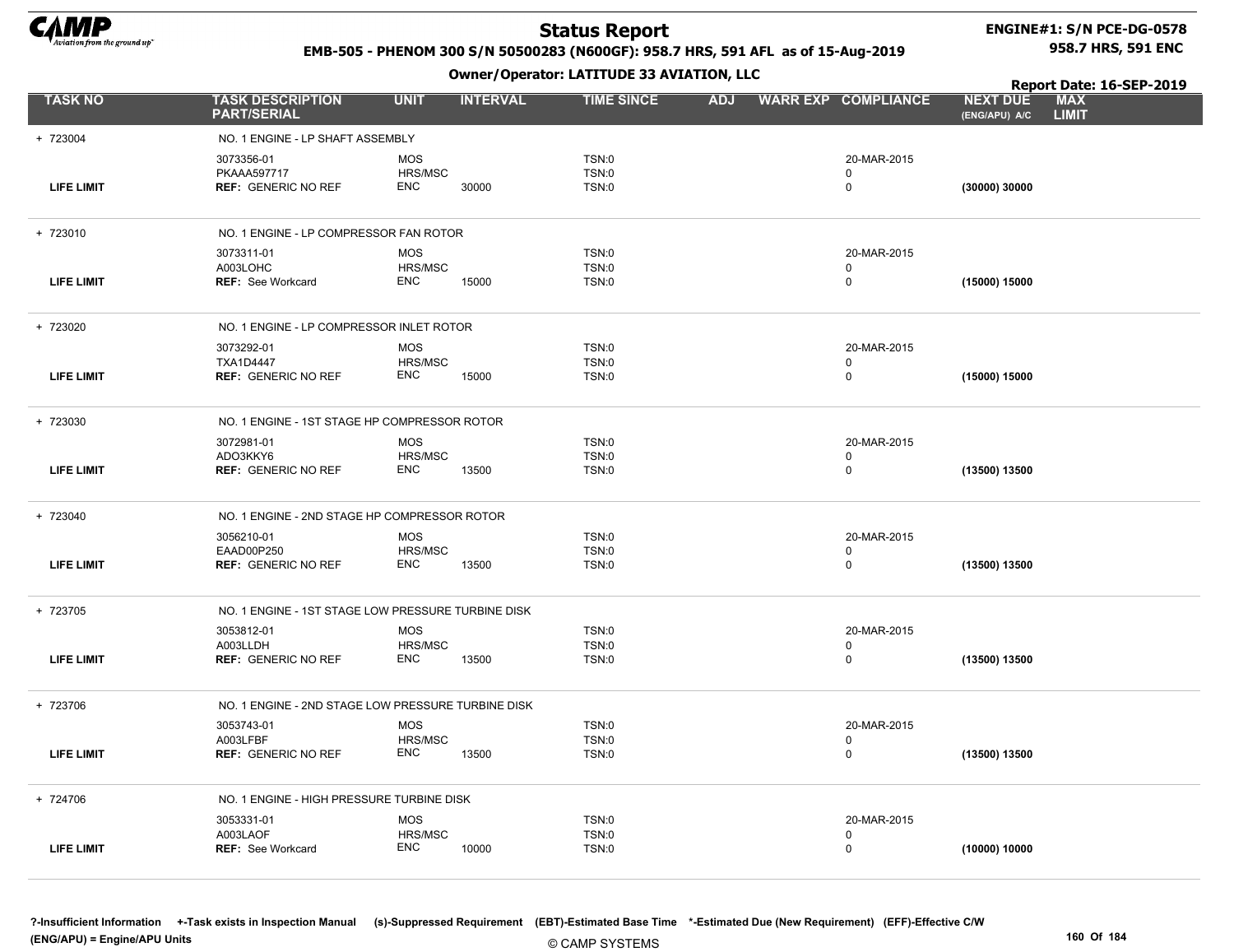

#### ENGINE#1: S/N PCE-DG-0578 958.7 HRS, 591 ENC

Report Date: 16-SEP-2019

#### EMB-505 - PHENOM 300 S/N 50500283 (N600GF): 958.7 HRS, 591 AFL as of 15-Aug-2019

Owner/Operator: LATITUDE 33 AVIATION, LLC

| <b>TASK NO</b>    | <b>TASK DESCRIPTION</b><br><b>PART/SERIAL</b>             | <b>UNIT</b>                    | <b>INTERVAL</b> | <b>TIME SINCE</b>       | <b>ADJ</b> | <b>WARR EXP COMPLIANCE</b>                | <b>NEXT DUE</b><br>(ENG/APU) A/C | <b>MAX</b><br><b>LIMIT</b> |
|-------------------|-----------------------------------------------------------|--------------------------------|-----------------|-------------------------|------------|-------------------------------------------|----------------------------------|----------------------------|
| + 724825          | NO. 1 ENGINE - CENTRIFUGAL IMPELLER                       |                                |                 |                         |            |                                           |                                  |                            |
| <b>LIFE LIMIT</b> | 3052661-01<br>A003FW75<br><b>REF: GENERIC NO REF</b>      | MOS<br>HRS/MSC<br><b>ENC</b>   | 13500           | TSN:0<br>TSN:0<br>TSN:0 |            | 20-MAR-2015<br>$\mathbf 0$<br>$\mathbf 0$ | (13500) 13500                    |                            |
| 727008            | NO. 1 ENGINE - HIGH POWER SHUTDOWN                        |                                |                 |                         |            |                                           |                                  |                            |
|                   | REF:                                                      | MOS<br>HRS/MSC -<br><b>ENC</b> |                 |                         |            | 20-MAR-2015<br>$\mathbf 0$<br>$\mathbf 0$ |                                  |                            |
| 727010            | NO. 1 ENGINE - SUSPECTED FOD INSPECTION                   |                                |                 |                         |            |                                           |                                  |                            |
|                   | REF:                                                      | MOS<br>HRS/MSC -<br><b>ENC</b> |                 |                         |            | 20-MAR-2015<br>$\mathbf 0$<br>$\mathbf 0$ |                                  |                            |
| 727011            | NO. 1 ENGINE - WINDMILLING IN FLIGHT                      |                                |                 |                         |            |                                           |                                  |                            |
|                   | REF:                                                      | MOS<br>HRS/MSC -<br><b>ENC</b> |                 |                         |            | 20-MAR-2015<br>$\mathbf 0$<br>$\mathbf 0$ |                                  |                            |
| 727012            | NO. 1 ENGINE - LIGHTNING STRIKE                           |                                |                 |                         |            |                                           |                                  |                            |
|                   | REF:                                                      | MOS<br>HRS/MSC -<br><b>ENC</b> |                 |                         |            | 20-MAR-2015<br>$\mathbf 0$<br>$\Omega$    |                                  |                            |
| 727013            | NO. 1 ENGINE - FUEL FILTER CONTAMINATION-INSPECTION       |                                |                 |                         |            |                                           |                                  |                            |
|                   | REF:                                                      | MOS<br>HRS/MSC -<br><b>ENC</b> |                 |                         |            | 20-MAR-2015<br>$\mathbf 0$<br>$\mathbf 0$ |                                  |                            |
| 727014            | NO. 1 ENGINE - EXPOSED TO FIRE EXTINGUISHING AGENT        |                                |                 |                         |            |                                           |                                  |                            |
|                   | REF:                                                      | MOS<br>HRS/MSC -<br><b>ENC</b> |                 |                         |            | 20-MAR-2015<br>$\mathbf 0$<br>$\mathbf 0$ |                                  |                            |
| 727015            | NO. 1 ENGINE - INCORRECT SHUTDOWN OF ENGINE ON THE GROUND |                                |                 |                         |            |                                           |                                  |                            |
|                   |                                                           | <b>MOS</b><br>HRS/MSC -        |                 |                         |            | 20-MAR-2015<br>$\mathbf{0}$               |                                  |                            |

?-Insufficient Information +-Task exists in Inspection Manual (s)-Suppressed Requirement (EBT)-Estimated Base Time \*-Estimated Due (New Requirement) (EFF)-Effective C/W (ENG/APU) = Engine/APU Units 161 Of 184

ENC

REF:

0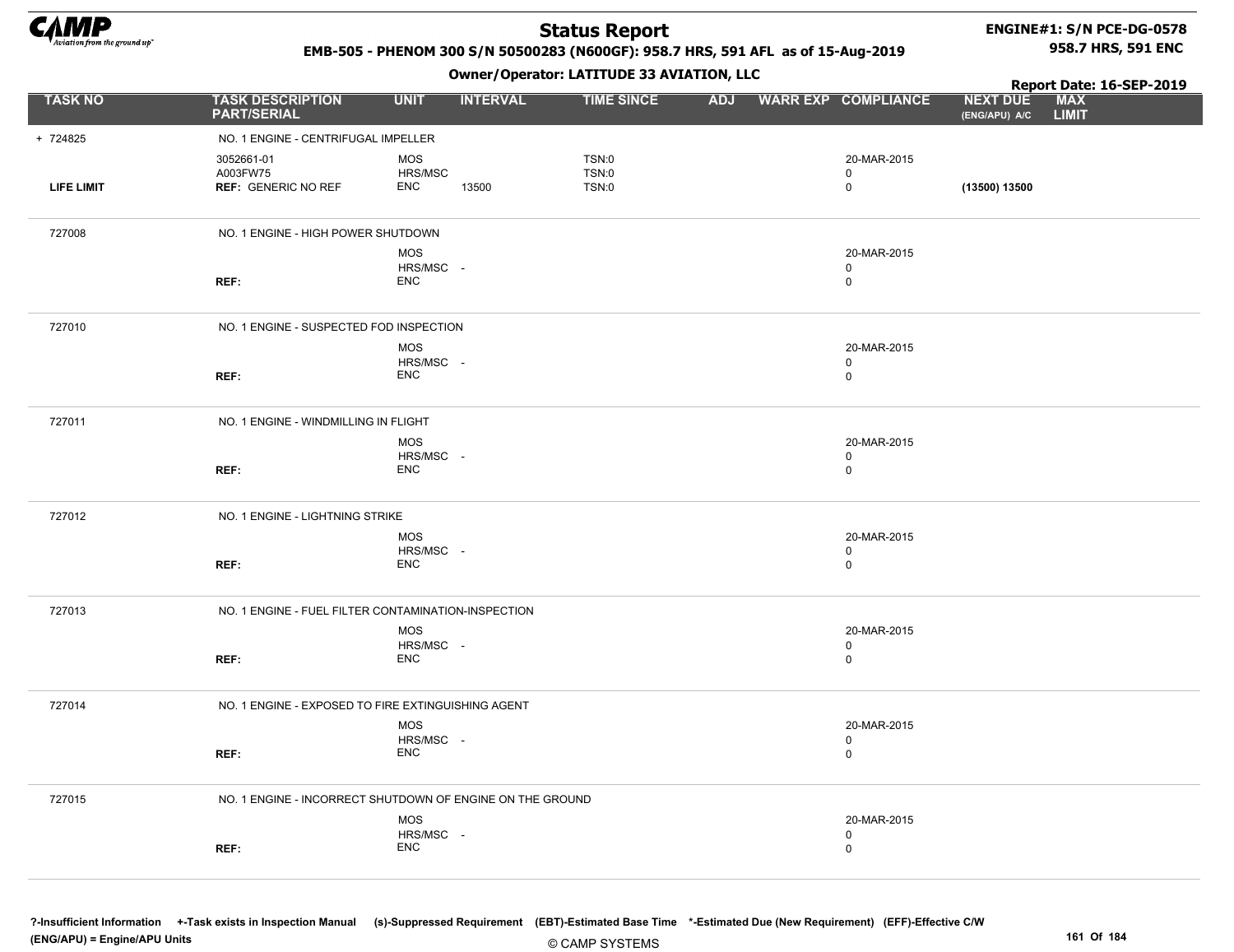

#### ENGINE#1: S/N PCE-DG-0578 958.7 HRS, 591 ENC

#### EMB-505 - PHENOM 300 S/N 50500283 (N600GF): 958.7 HRS, 591 AFL as of 15-Aug-2019

Owner/Operator: LATITUDE 33 AVIATION, LLC

|                    |                                                                           |                                         | <u>UMICI/Upciatuli EAIIIUDE 33 ATEAIIUIT, EEU</u> |                  | Report Date: 16-SEP-2019 |            |                            |                      |                                  |                            |
|--------------------|---------------------------------------------------------------------------|-----------------------------------------|---------------------------------------------------|------------------|--------------------------|------------|----------------------------|----------------------|----------------------------------|----------------------------|
| <b>TASK NO</b>     | <b>TASK DESCRIPTION</b><br><b>PART/SERIAL</b>                             | <b>UNIT</b>                             | <b>INTERVAL</b>                                   |                  | <b>TIME SINCE</b>        | <b>ADJ</b> | <b>WARR EXP COMPLIANCE</b> |                      | <b>NEXT DUE</b><br>(ENG/APU) A/C | <b>MAX</b><br><b>LIMIT</b> |
| 727016             | NO. 1 ENGINE - HEAVY LANDING                                              |                                         |                                                   |                  |                          |            |                            |                      |                                  |                            |
|                    | REF:                                                                      | <b>MOS</b><br>HRS/MSC -<br><b>ENC</b>   |                                                   |                  |                          |            | $\Omega$<br>0              | 20-MAR-2015          |                                  |                            |
| 727017             | NO. 1 ENGINE - SUSTAINED RUN AT OIL TEMPS OUTSIDE LIMITS                  |                                         |                                                   |                  |                          |            |                            |                      |                                  |                            |
|                    | REF:                                                                      | <b>MOS</b><br>HRS/MSC -<br><b>ENC</b>   |                                                   |                  |                          |            | $\mathbf 0$<br>0           | 20-MAR-2015          |                                  |                            |
|                    | ENGINE NO. 2 Model: PW535E Serial # PCE-DG-0581                           |                                         | Part # PW535E                                     |                  |                          |            |                            |                      |                                  |                            |
| + 72-00-00-212-801 | NO. 2 ENGINE - GENERAL VISUAL INSPECTION OF THE ENGINE INLET AREA         |                                         |                                                   |                  |                          |            |                            |                      |                                  |                            |
|                    | PKG <sub>1</sub><br><b>REF: MM 72-00-00</b>                               | MOS<br>HRS/MSC 600<br><b>ENC</b>        | 12                                                | $+30d$<br>$+10%$ |                          |            | 507                        | 15-NOV-2018<br>800.3 | 15-NOV-2019<br>(1400.3) 1400.3   | 15-DEC-2019<br>1460.3      |
| + 72-00-00-212-802 | NO. 2 ENGINE - GENERAL VISUAL INSPECTION OF THE INTERMEDIATE CASE AND AGB |                                         |                                                   |                  |                          |            |                            |                      |                                  |                            |
|                    | PKG 1<br><b>REF: MM 72-00-00</b>                                          | <b>MOS</b><br>HRS/MSC 600<br><b>ENC</b> | 12                                                | $+30d$<br>$+10%$ |                          |            | 507                        | 15-NOV-2018<br>800.3 | 15-NOV-2019<br>(1400.3) 1400.3   | 15-DEC-2019<br>1460.3      |
| + 72-00-00-212-803 | NO. 2 ENGINE - GENERAL VISUAL INSPECTION OF THE BYPASS DUCT               |                                         |                                                   |                  |                          |            |                            |                      |                                  |                            |
|                    | PKG 1<br><b>REF: MM 72-00-00</b>                                          | <b>MOS</b><br>HRS/MSC 600<br><b>ENC</b> | 12                                                | $+30d$<br>$+10%$ |                          |            | 507                        | 15-NOV-2018<br>800.3 | 15-NOV-2019<br>(1400.3) 1400.3   | 15-DEC-2019<br>1460.3      |
| + 72-00-00-212-804 | NO. 2 ENGINE - GENERAL VISUAL INSPECTION OF THE TURBINE EXHAUST CASE      |                                         |                                                   |                  |                          |            |                            |                      |                                  |                            |
|                    | PKG 1                                                                     | <b>MOS</b>                              | 12                                                | $+30d$           |                          |            |                            | 15-NOV-2018          | 15-NOV-2019                      | 15-DEC-2019                |
|                    | <b>REF: MM 72-00-00</b>                                                   | HRS/MSC 600<br><b>ENC</b>               |                                                   | $+10%$           |                          |            | 507                        | 800.3                | (1400.3) 1400.3                  | 1460.3                     |
| + 72-00-00-212-805 | NO. 2 ENGINE - GENERAL VISUAL INSPECTION OF THE FUEL DISTRIBUTION SYSTEM  |                                         |                                                   |                  |                          |            |                            |                      |                                  |                            |
|                    | PKG <sub>1</sub>                                                          | MOS<br>HRS/MSC 600                      | 12                                                | $+30d$<br>$+10%$ |                          |            |                            | 15-NOV-2018<br>800.3 | 15-NOV-2019<br>(1400.3) 1400.3   | 15-DEC-2019<br>1460.3      |
|                    | <b>REF: MM 72-00-00</b>                                                   | <b>ENC</b>                              |                                                   |                  |                          |            | 507                        |                      |                                  |                            |
| + 72-00-00-212-806 | NO. 2 ENGINE - GENERAL VISUAL INSPECTION OF THE OIL DISTRIBUTION SYSTEM   |                                         |                                                   |                  |                          |            |                            |                      |                                  |                            |
|                    | PKG 1                                                                     | MOS<br>HRS/MSC 600                      | 12                                                | $+30d$<br>$+10%$ |                          |            |                            | 15-NOV-2018<br>800.3 | 15-NOV-2019<br>(1400.3) 1400.3   | 15-DEC-2019<br>1460.3      |
|                    | <b>REF: MM 72-00-00</b>                                                   | <b>ENC</b>                              |                                                   |                  |                          |            | 507                        |                      |                                  |                            |
|                    |                                                                           |                                         |                                                   |                  |                          |            |                            |                      |                                  |                            |

© CAMP SYSTEMS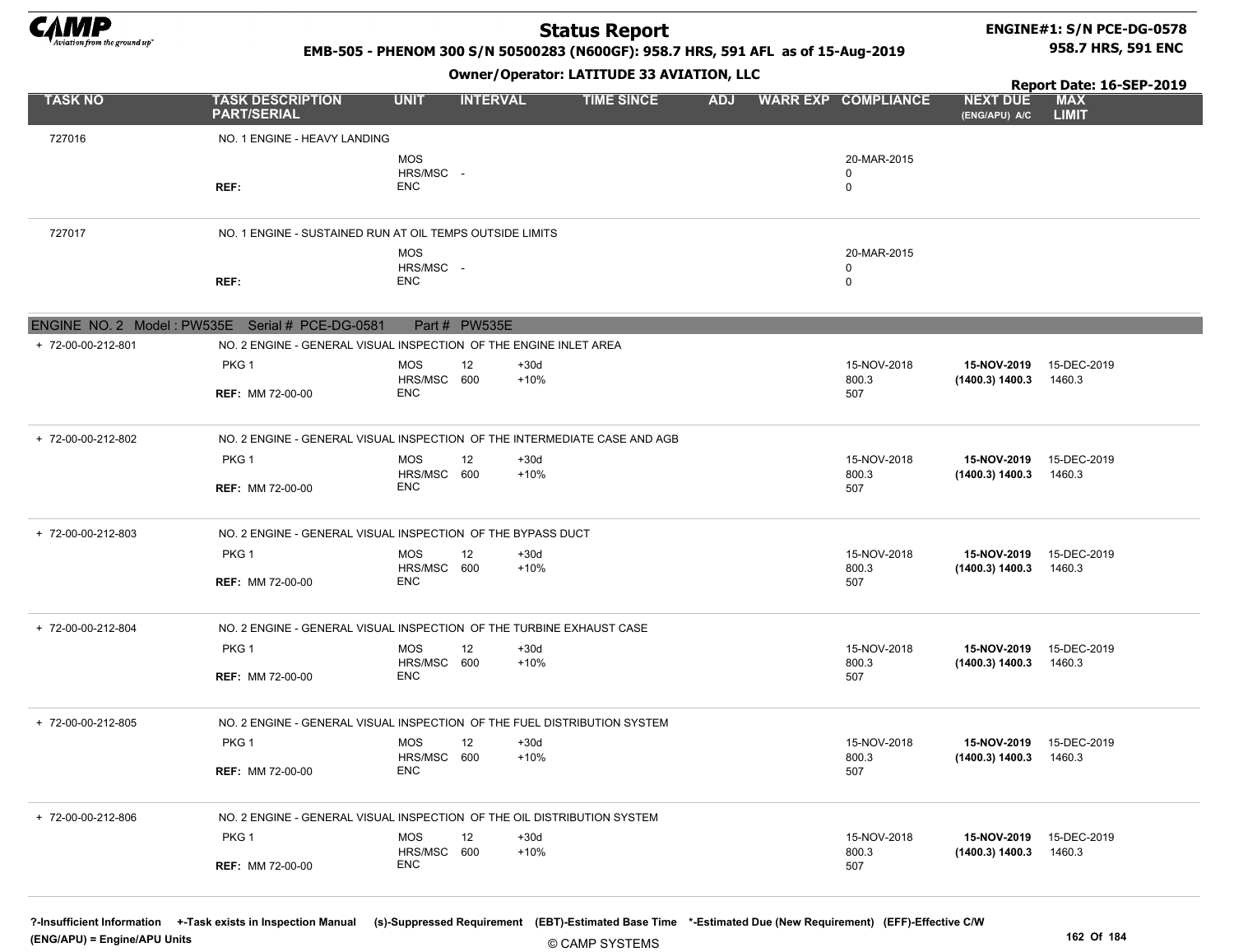

# ENGINE#2: S/N PCE-DG-0581

#### EMB-505 - PHENOM 300 S/N 50500283 (N600GF): 958.7 HRS, 591 AFL as of 15-Aug-2019

Owner/Operator: LATITUDE 33 AVIATION, LLC

958.7 HRS, 591 ENC

|                    |                                                                                   |                            |                 |                  | Owner / Operator. EXTITODE 33 AVIATION, LEC |            |                            |                                  | Report Date: 16-SEP-2019   |
|--------------------|-----------------------------------------------------------------------------------|----------------------------|-----------------|------------------|---------------------------------------------|------------|----------------------------|----------------------------------|----------------------------|
| <b>TASK NO</b>     | <b>TASK DESCRIPTION</b><br><b>PART/SERIAL</b>                                     | <b>UNIT</b>                | <b>INTERVAL</b> |                  | <b>TIME SINCE</b>                           | <b>ADJ</b> | <b>WARR EXP COMPLIANCE</b> | <b>NEXT DUE</b><br>(ENG/APU) A/C | <b>MAX</b><br><b>LIMIT</b> |
| + 72-00-00-212-807 | NO. 2 ENGINE - GENERAL VISUAL INSPECTION OF THE LP COMPRESSOR INLET COMPONENTS    |                            |                 |                  |                                             |            |                            |                                  |                            |
|                    | PKG <sub>1</sub>                                                                  | <b>MOS</b><br>HRS/MSC 600  | 12              | $+30d$<br>$+10%$ |                                             |            | 15-NOV-2018<br>800.3       | 15-NOV-2019<br>(1400.3) 1400.3   | 15-DEC-2019<br>1460.3      |
|                    | <b>REF: MM 72-00-00</b>                                                           | <b>ENC</b>                 |                 |                  |                                             |            | 507                        |                                  |                            |
| + 72-00-00-212-808 | NO. 2 ENGINE - GENERAL VISUAL INSPECTION OF THE T6 TEMPERATURE INDICATING SYSTEM  |                            |                 |                  |                                             |            |                            |                                  |                            |
|                    | PKG <sub>1</sub>                                                                  | <b>MOS</b><br>HRS/MSC 600  | 12              | $+30d$<br>$+10%$ |                                             |            | 15-NOV-2018<br>800.3       | 15-NOV-2019<br>(1400.3) 1400.3   | 15-DEC-2019<br>1460.3      |
|                    | <b>REF: MM 72-00-00</b>                                                           | <b>ENC</b>                 |                 |                  |                                             |            | 507                        |                                  |                            |
| + 72-00-00-212-809 | NO. 2 ENGINE - SPECIAL DETAILED INSPECTION OF THE FAN EXIT VANE (RETAINING) CLAMP |                            |                 |                  |                                             |            |                            |                                  |                            |
|                    | PKG <sub>1</sub>                                                                  | <b>MOS</b><br>HRS/MSC 600  | 12              | $+30d$<br>$+10%$ |                                             |            | 15-NOV-2018<br>800.3       | 15-NOV-2019<br>(1400.3) 1400.3   | 15-DEC-2019<br>1460.3      |
|                    | <b>REF: MM 72-00-00</b>                                                           | <b>ENC</b>                 |                 |                  |                                             |            | 507                        |                                  |                            |
| 72-00-00-280-802   | NO. 2 ENGINE - BORESCOPE INSPECTION HP COMPRESSOR, DIFFUSER AND COMBUSTOR         |                            |                 |                  |                                             |            |                            |                                  |                            |
|                    |                                                                                   | <b>MOS</b><br>HRS/MSC A/R  |                 |                  |                                             |            | 27-MAR-2015<br>$\mathbf 0$ |                                  |                            |
|                    | <b>REF: MM 72-00-00</b>                                                           | <b>ENC</b>                 |                 |                  |                                             |            | $\mathbf 0$                |                                  |                            |
| + 72-00-00-280-818 | NO. 2 ENGINE - INSPECT LOW UTILIZATION PROGRAM (IF REQUIRED - SEE NOTES)          |                            |                 |                  |                                             |            |                            |                                  |                            |
|                    |                                                                                   | <b>MOS</b><br>HRS/MSC      | 120             | $+1m$            |                                             |            | 27-MAR-2015<br>0           | 27-MAR-2025 27-APR-2025          |                            |
|                    | <b>REF: MM 72-00-00</b>                                                           | <b>ENC</b>                 |                 |                  |                                             |            | $\mathbf 0$                |                                  |                            |
| + 72-00-00-280-820 | NO. 2 ENGINE - SPECIAL DETAILED INSPECTION OF THE FAN EXIT VANES                  |                            |                 |                  |                                             |            |                            |                                  |                            |
|                    | PKG <sub>1</sub>                                                                  | <b>MOS</b><br>HRS/MSC 600  | 12              | $+30d$<br>$+10%$ |                                             |            | 15-NOV-2018<br>800.3       | 15-NOV-2019<br>(1400.3) 1400.3   | 15-DEC-2019<br>1460.3      |
|                    | <b>REF: MM 72-00-00</b>                                                           | <b>ENC</b>                 |                 |                  |                                             |            | 507                        |                                  |                            |
| + 72-00-00-640-802 | NO. 2 ENGINE - GENERAL VISUAL INSPECTION OF THE ENGINE OIL LEVEL                  |                            |                 |                  |                                             |            |                            |                                  |                            |
|                    |                                                                                   | <b>MOS</b><br>HRS/MSC BF/F |                 |                  |                                             |            | 06-NOV-2017<br>547.6       |                                  |                            |
|                    | <b>REF: MM 72-00-00</b>                                                           | <b>ENC</b>                 |                 |                  |                                             |            | 370                        |                                  |                            |
| + 72-00-00-640-806 | NO. 2 ENGINE - OIL ANALYSIS                                                       |                            |                 |                  |                                             |            |                            |                                  |                            |
|                    |                                                                                   | <b>MOS</b><br>HRS/MSC A/R  |                 |                  | TSI:0<br><b>TSI:0</b>                       |            | 28-OCT-2015<br>$\mathbf 0$ |                                  |                            |
|                    | <b>REF: MM 72-00-00</b>                                                           | <b>ENC</b>                 |                 |                  | TSI:0                                       |            | $\mathbf 0$                |                                  |                            |
|                    |                                                                                   |                            |                 |                  |                                             |            |                            |                                  |                            |

© CAMP SYSTEMS ?-Insufficient Information +-Task exists in Inspection Manual (s)-Suppressed Requirement (EBT)-Estimated Base Time \*-Estimated Due (New Requirement) (EFF)-Effective C/W (ENG/APU) = Engine/APU Units 163 Of 184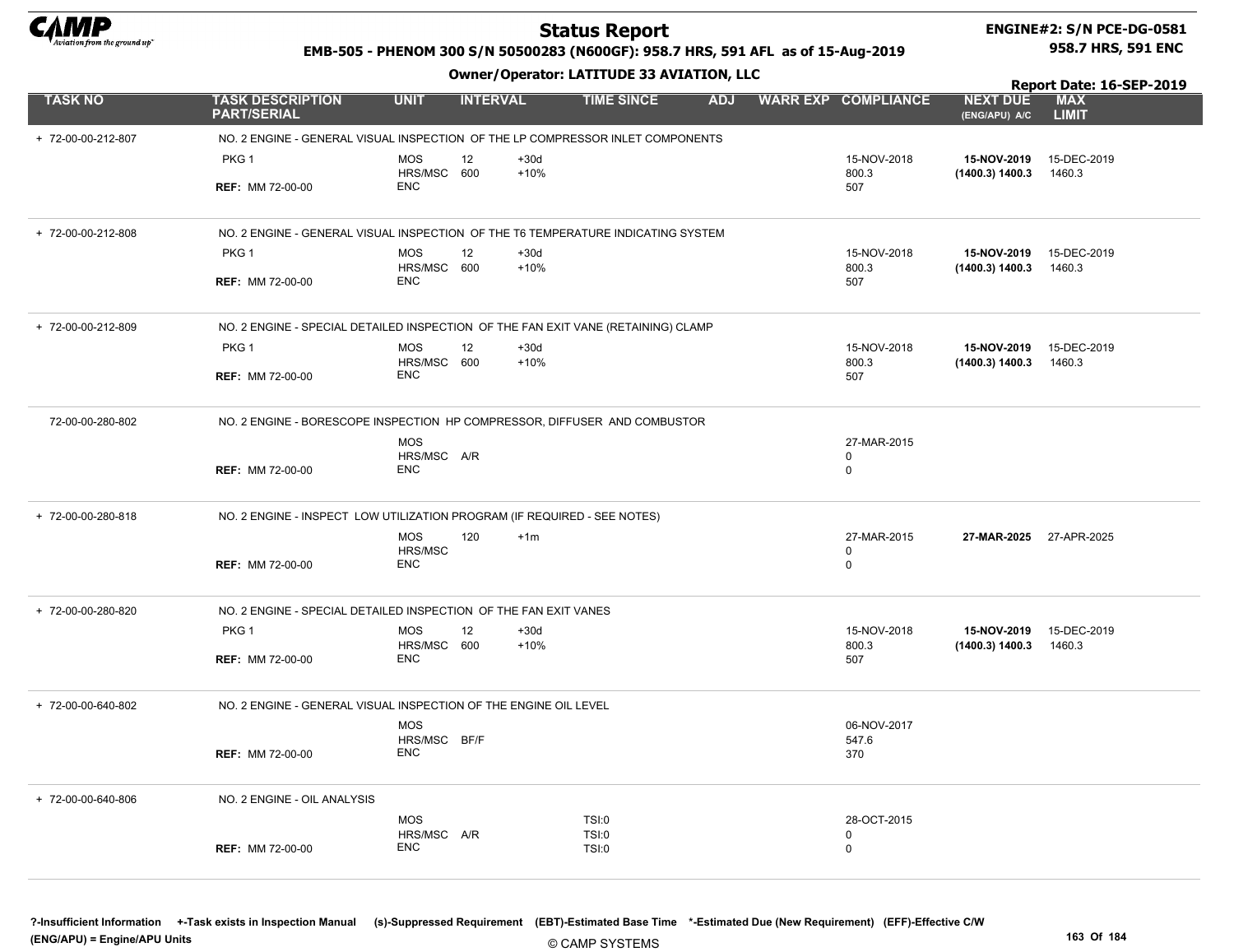

 $+ 720010$ 

+ 720060

+ 723004

+ 723010

+ 723020

+ 723030

+ 723040

LIFE LIMIT

EAAD000P522

### Status Report

#### ENGINE#2: S/N PCE-DG-0581 958.7 HRS, 591 ENC

Report Date: 16-SEP-2019

#### EMB-505 - PHENOM 300 S/N 50500283 (N600GF): 958.7 HRS, 591 AFL as of 15-Aug-2019

Owner/Operator: LATITUDE 33 AVIATION, LLC

| <b>TASK NO</b>    | <b>TASK DESCRIPTION</b><br><b>PART/SERIAL</b>        | <b>UNIT</b>                              | <b>INTERVAL</b> | <b>TIME SINCE</b>                            | <b>ADJ</b> | <b>WARR EXP COMPLIANCE</b>                | <b>NEXT DUE</b><br>(ENG/APU) A/C | <b>MAX</b><br><b>LIMIT</b> |
|-------------------|------------------------------------------------------|------------------------------------------|-----------------|----------------------------------------------|------------|-------------------------------------------|----------------------------------|----------------------------|
| 720010            | NO. 2 ENGINE - OVERHAUL                              |                                          |                 |                                              |            |                                           |                                  |                            |
|                   | <b>REF: GENERIC NO REF</b>                           | <b>MOS</b><br>HRS/MSC 5000<br><b>ENC</b> |                 | $+100$                                       |            | 27-MAR-2015<br>0<br>$\mathbf 0$           | (5000) 5000                      | 5100                       |
| 720060            | NO. 2 ENGINE - HOT SECTION INSPECTION                |                                          |                 |                                              |            |                                           |                                  |                            |
|                   |                                                      | <b>MOS</b>                               |                 |                                              |            | 27-MAR-2015                               |                                  |                            |
|                   | <b>REF: MM 72-00-00</b>                              | HRS/MSC 2500<br><b>ENC</b>               |                 | $+50$                                        |            | $\mathbf 0$<br>$\mathbf 0$                | (2500) 2500                      | 2550                       |
| 722001            | NO. 2 ENGINE - OIL PUMP                              |                                          |                 |                                              |            |                                           |                                  |                            |
|                   | 3073477-02<br>SN-UNKNOWN<br><b>REF: See Workcard</b> | <b>MOS</b><br>HRS/MSC O/C<br><b>ENC</b>  |                 | <b>TSN:0</b><br><b>TSN:0</b><br><b>TSN:0</b> |            | 27-MAR-2015<br>$\mathbf 0$<br>$\mathbf 0$ |                                  |                            |
| 723004            | NO. 2 ENGINE - LP SHAFT ASSEMBLY                     |                                          |                 |                                              |            |                                           |                                  |                            |
|                   | 3073356-01                                           | <b>MOS</b>                               |                 | TSN:0                                        |            | 27-MAR-2015                               |                                  |                            |
| <b>LIFE LIMIT</b> | PKAAA597714<br><b>REF: GENERIC NO REF</b>            | HRS/MSC<br><b>ENC</b>                    | 30000           | <b>TSN:0</b><br><b>TSN:0</b>                 |            | $\mathbf 0$<br>$\mathbf 0$                | (30000) 30000                    |                            |
| 723010            | NO. 2 ENGINE - LP COMPRESSOR FAN ROTOR               |                                          |                 |                                              |            |                                           |                                  |                            |
|                   | 3073311-01                                           | <b>MOS</b>                               |                 | <b>TSN:0</b>                                 |            | 27-MAR-2015                               |                                  |                            |
| <b>LIFE LIMIT</b> | A003L7M9<br><b>REF: See Workcard</b>                 | HRS/MSC<br><b>ENC</b>                    | 15000           | TSN:0<br>TSN:0                               |            | 0<br>$\mathbf 0$                          | (15000) 15000                    |                            |
| 723020            | NO. 2 ENGINE - LP COMPRESSOR INLET ROTOR             |                                          |                 |                                              |            |                                           |                                  |                            |
|                   | 3073292-01                                           | <b>MOS</b>                               |                 | TSN:0                                        |            | 27-MAR-2015                               |                                  |                            |
| <b>LIFE LIMIT</b> | TXA1D4533<br><b>REF: GENERIC NO REF</b>              | HRS/MSC<br>ENC                           | 15000           | TSN:0<br>TSN:0                               |            | $\Omega$<br>$^{\circ}$                    | (15000) 15000                    |                            |
| 723030            | NO. 2 ENGINE - 1ST STAGE HP COMPRESSOR ROTOR         |                                          |                 |                                              |            |                                           |                                  |                            |
|                   | 3072981-01                                           | <b>MOS</b>                               |                 | <b>TSN:0</b>                                 |            | 27-MAR-2015                               |                                  |                            |
| <b>LIFE LIMIT</b> | AOO3L350<br><b>REF: GENERIC NO REF</b>               | HRS/MSC<br>ENC                           | 13500           | <b>TSN:0</b><br>TSN:0                        |            | 0<br>0                                    | (13500) 13500                    |                            |
| 723040            | NO. 2 ENGINE - 2ND STAGE HP COMPRESSOR ROTOR         |                                          |                 |                                              |            |                                           |                                  |                            |
|                   | 3056210-01                                           | <b>MOS</b>                               |                 | TSN:0                                        |            | 27-MAR-2015                               |                                  |                            |

REF: GENERIC NO REF 0 (13500) 13500

0

TSN:0 TSN:0

HRS/MSC ENC 13500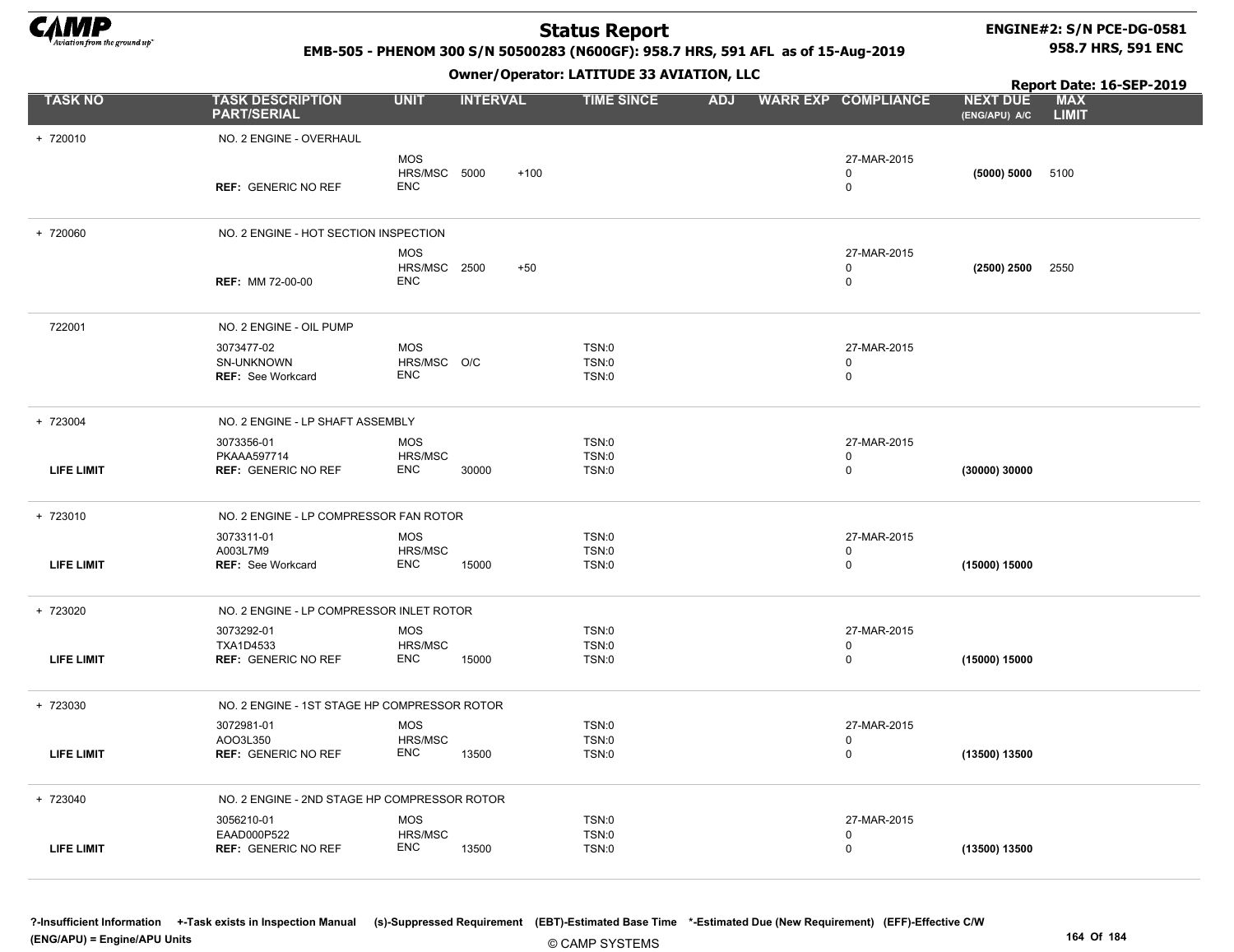

+ 723705

+ 723706

+ 724706

+ 724825

### Status Report

#### ENGINE#2: S/N PCE-DG-0581 958.7 HRS, 591 ENC

Report Date: 16-SEP-2019

#### EMB-505 - PHENOM 300 S/N 50500283 (N600GF): 958.7 HRS, 591 AFL as of 15-Aug-2019

Owner/Operator: LATITUDE 33 AVIATION, LLC

| <b>TASK NO</b>    | <b>TASK DESCRIPTION</b><br><b>PART/SERIAL</b>        | <b>UNIT</b>                           | <b>INTERVAL</b> | <b>TIME SINCE</b>       | <b>ADJ</b> | <b>WARR EXP COMPLIANCE</b>                | <b>NEXT DUE</b><br>(ENG/APU) A/C | <b>MAX</b><br><b>LIMIT</b> |
|-------------------|------------------------------------------------------|---------------------------------------|-----------------|-------------------------|------------|-------------------------------------------|----------------------------------|----------------------------|
| 723705            | NO. 2 ENGINE - 1ST STAGE LOW PRESSURE TURBINE DISK   |                                       |                 |                         |            |                                           |                                  |                            |
| LIFE LIMIT        | 3053812-01<br>A003LNX5<br><b>REF: GENERIC NO REF</b> | <b>MOS</b><br>HRS/MSC<br><b>ENC</b>   | 13500           | TSN:0<br>TSN:0<br>TSN:0 |            | 27-MAR-2015<br>0<br>$\mathbf 0$           | (13500) 13500                    |                            |
| 723706            | NO. 2 ENGINE - 2ND STAGE LOW PRESSURE TURBINE DISK   |                                       |                 |                         |            |                                           |                                  |                            |
| <b>LIFE LIMIT</b> | 3053743-01<br>A003LNNH<br><b>REF: GENERIC NO REF</b> | <b>MOS</b><br>HRS/MSC<br><b>ENC</b>   | 13500           | TSN:0<br>TSN:0<br>TSN:0 |            | 27-MAR-2015<br>$\mathbf 0$<br>$\mathbf 0$ | (13500) 13500                    |                            |
| 724706            | NO. 2 ENGINE - HIGH PRESSURE TURBINE DISK            |                                       |                 |                         |            |                                           |                                  |                            |
| <b>LIFE LIMIT</b> | 3053331-01<br>A003LHDL<br><b>REF:</b> See Workcard   | <b>MOS</b><br>HRS/MSC<br><b>ENC</b>   | 10000           | TSN:0<br>TSN:0<br>TSN:0 |            | 27-MAR-2015<br>$\mathbf 0$<br>$\mathbf 0$ | (10000) 10000                    |                            |
| 724825            | NO. 2 ENGINE - CENTRIFUGAL IMPELLER                  |                                       |                 |                         |            |                                           |                                  |                            |
| <b>LIFE LIMIT</b> | 3052661-01<br>A003L3LP<br><b>REF: GENERIC NO REF</b> | <b>MOS</b><br>HRS/MSC<br><b>ENC</b>   | 13500           | TSN:0<br>TSN:0<br>TSN:0 |            | 27-MAR-2015<br>$\mathbf 0$<br>$\mathbf 0$ | (13500) 13500                    |                            |
| 727008            | NO. 2 ENGINE - HIGH POWER SHUTDOWN                   |                                       |                 |                         |            |                                           |                                  |                            |
|                   | REF:                                                 | <b>MOS</b><br>HRS/MSC -<br><b>ENC</b> |                 |                         |            | 27-MAR-2015<br>$\mathbf 0$<br>$\mathbf 0$ |                                  |                            |
| 727010            | NO. 2 ENGINE - SUSPECTED FOD INSPECTION              |                                       |                 |                         |            |                                           |                                  |                            |
|                   | REF:                                                 | <b>MOS</b><br>HRS/MSC -<br><b>ENC</b> |                 |                         |            | 27-MAR-2015<br>$\mathbf 0$<br>$\mathbf 0$ |                                  |                            |
| 727011            | NO. 2 ENGINE - WINDMILLING IN FLIGHT                 |                                       |                 |                         |            |                                           |                                  |                            |
|                   | REF:                                                 | <b>MOS</b><br>HRS/MSC -<br><b>ENC</b> |                 |                         |            | 27-MAR-2015<br>0<br>$\mathbf 0$           |                                  |                            |
| -------           |                                                      |                                       |                 |                         |            |                                           |                                  |                            |

727012 NO. 2 ENGINE - LIGHTNING STRIKE REF: MOS HRS/MSC - ENC 27-MAR-2015 0 0

?-Insufficient Information +-Task exists in Inspection Manual (s)-Suppressed Requirement (EBT)-Estimated Base Time \*-Estimated Due (New Requirement) (EFF)-Effective C/W (ENG/APU) = Engine/APU Units 165 Of 184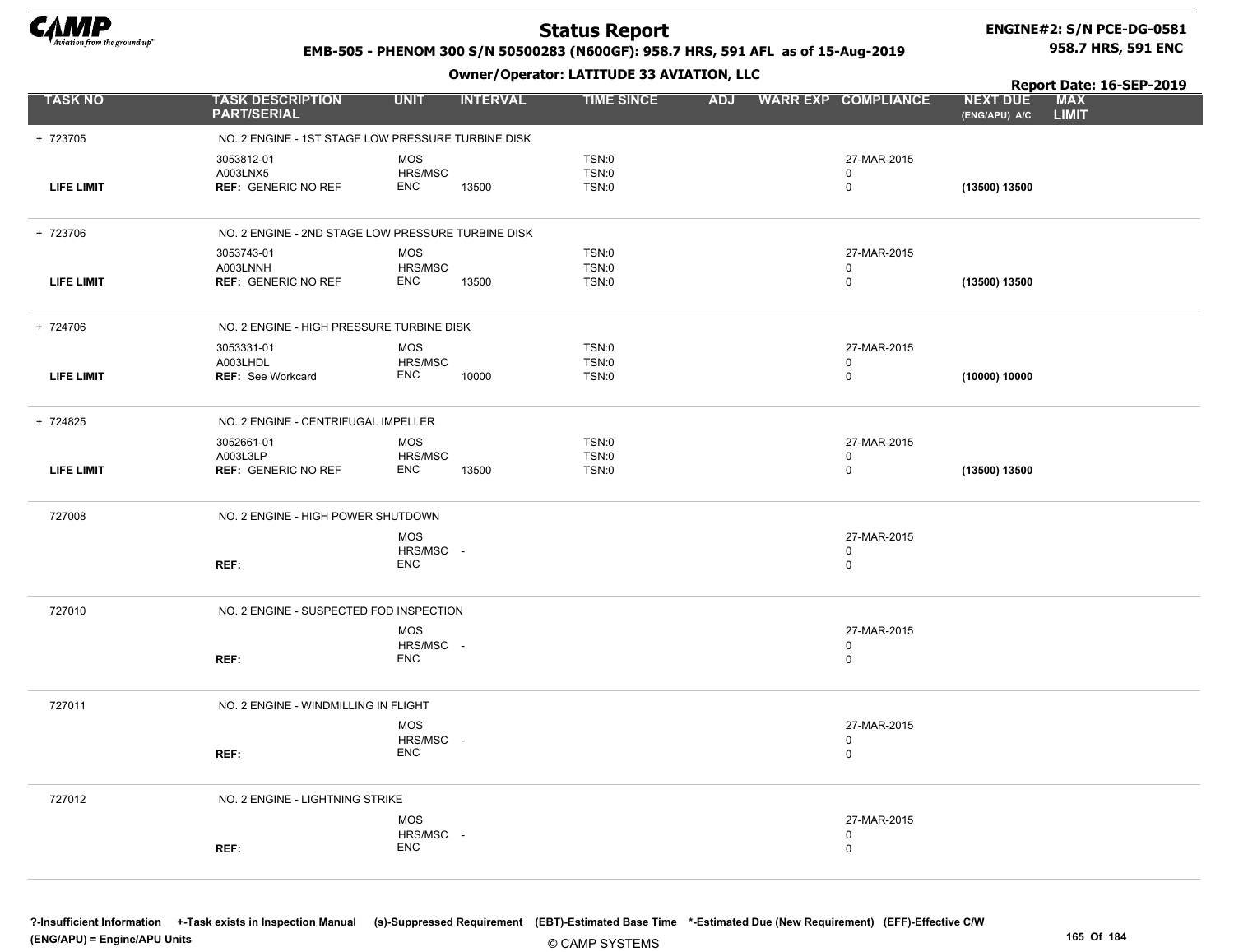

#### ENGINE#2: S/N PCE-DG-0581 958.7 HRS, 591 ENC

EMB-505 - PHENOM 300 S/N 50500283 (N600GF): 958.7 HRS, 591 AFL as of 15-Aug-2019

#### Owner/Operator: LATITUDE 33 AVIATION, LLC

|                |                                                      | - <i>-</i> - -                                            |                         |            |                                           | Report Date: 16-SEP-2019                                       |
|----------------|------------------------------------------------------|-----------------------------------------------------------|-------------------------|------------|-------------------------------------------|----------------------------------------------------------------|
| <b>TASK NO</b> | <b>TASK DESCRIPTION</b><br><b>PART/SERIAL</b>        | <b>UNIT</b><br><b>INTERVAL</b>                            | <b>TIME SINCE</b>       | <b>ADJ</b> | <b>WARR EXP COMPLIANCE</b>                | <b>MAX</b><br><b>NEXT DUE</b><br><b>LIMIT</b><br>(ENG/APU) A/C |
| 727013         | NO. 2 ENGINE - FUEL FILTER CONTAMINATION-INSPECTION  |                                                           |                         |            |                                           |                                                                |
|                | REF:                                                 | MOS<br>HRS/MSC -<br><b>ENC</b>                            |                         |            | 27-MAR-2015<br>0<br>$\mathbf 0$           |                                                                |
| 727014         | NO. 2 ENGINE - EXPOSED TO FIRE EXTINGUISHING AGENT   |                                                           |                         |            |                                           |                                                                |
|                | REF:                                                 | MOS<br>HRS/MSC -<br><b>ENC</b>                            |                         |            | 27-MAR-2015<br>$\mathbf 0$<br>$\mathbf 0$ |                                                                |
| 727015         |                                                      | NO. 2 ENGINE - INCORRECT SHUTDOWN OF ENGINE ON THE GROUND |                         |            |                                           |                                                                |
|                | REF:                                                 | MOS<br>HRS/MSC -<br><b>ENC</b>                            |                         |            | 27-MAR-2015<br>0<br>$\mathbf 0$           |                                                                |
| 727016         | NO. 2 ENGINE - HEAVY LANDING                         | <b>MOS</b>                                                |                         |            | 27-MAR-2015                               |                                                                |
|                | REF:                                                 | HRS/MSC -<br><b>ENC</b>                                   |                         |            | $\mathbf 0$<br>$\pmb{0}$                  |                                                                |
| 727017         |                                                      | NO. 2 ENGINE - SUSTAINED RUN AT OIL TEMPS OUTSIDE LIMITS  |                         |            |                                           |                                                                |
|                | REF:                                                 | MOS<br>HRS/MSC -<br><b>ENC</b>                            |                         |            | 27-MAR-2015<br>0<br>$\pmb{0}$             |                                                                |
| CHAPTER 73-    | <b>ENGINE FUEL AND CONTROL</b>                       |                                                           |                         |            |                                           |                                                                |
| 73-21-01       | <b>LEFT FADEC</b>                                    |                                                           |                         |            |                                           |                                                                |
|                | 3073593-08<br>2014100010<br><b>REF: See Workcard</b> | MOS<br>HRS/MSC O/C<br>AFL                                 | TSN:0<br>TSN:0<br>TSN:0 |            | 28-OCT-2015<br>0<br>$\mathsf 0$           |                                                                |
| 73-21-01       | <b>RIGHT FADEC</b>                                   |                                                           |                         |            |                                           |                                                                |
|                | 3073593-08<br>2015020012<br><b>REF: See Workcard</b> | <b>MOS</b><br>HRS/MSC O/C<br>AFL                          | TSN:0<br>TSN:0<br>TSN:0 |            | 28-OCT-2015<br>0<br>$\mathbf 0$           |                                                                |
| 73-33-01       |                                                      | LEFT ENGINE LOW ACCURACY ENGINE FUEL MASS FLOW FLOWMETER  |                         |            |                                           |                                                                |
|                | 8TJ300AAB2<br>DTW4969<br><b>REF: See Workcard</b>    | MOS<br>HRS/MSC O/C<br>AFL                                 | TSN:0<br>TSN:0<br>TSN:0 |            | 28-OCT-2015<br>0<br>$\mathbf 0$           |                                                                |

?-Insufficient Information +-Task exists in Inspection Manual (s)-Suppressed Requirement (EBT)-Estimated Base Time \*-Estimated Due (New Requirement) (EFF)-Effective C/W (ENG/APU) = Engine/APU Units 166 Of 184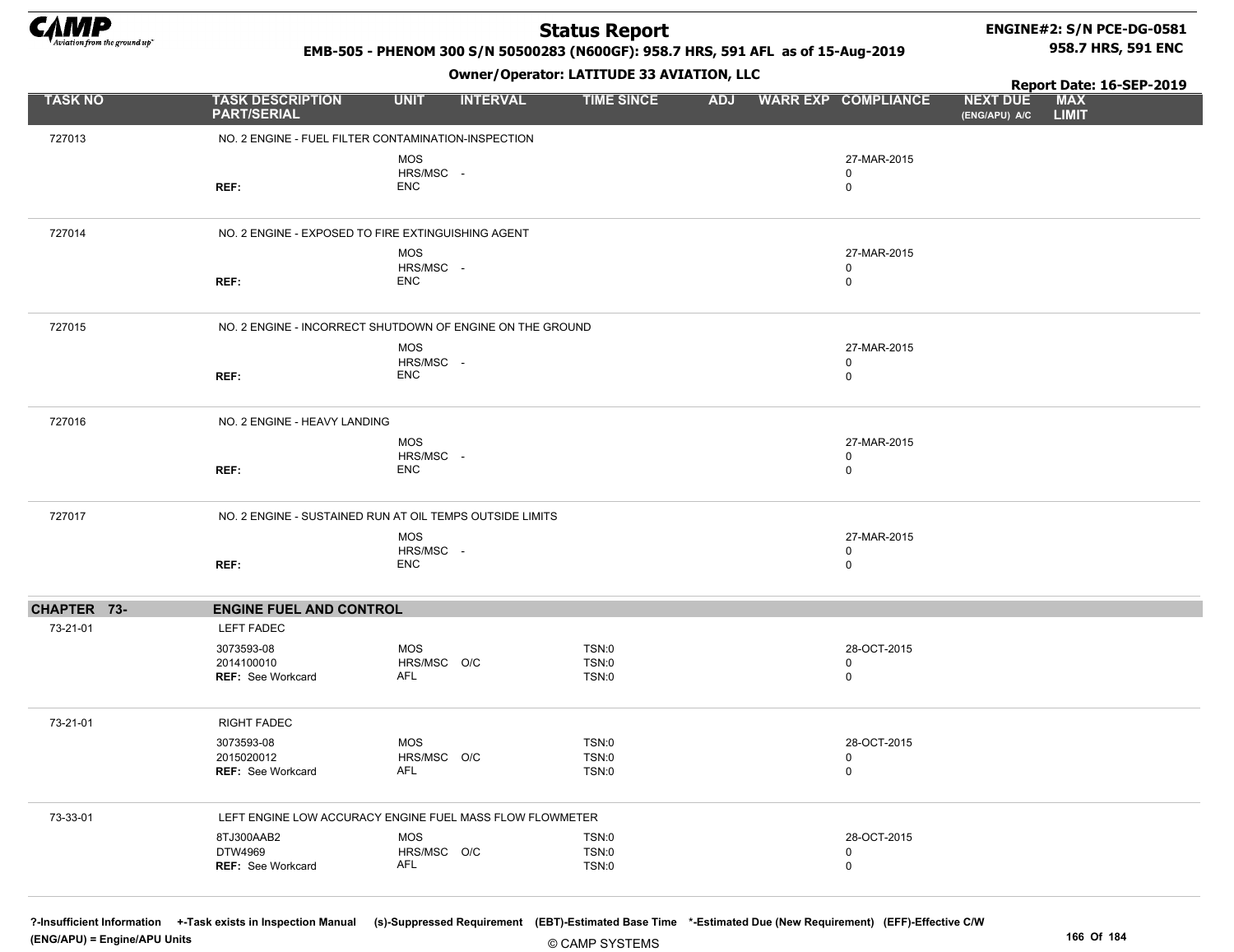

#### ENGINE#1: S/N PCE-DG-0578 958.7 HRS, 591 ENC

#### EMB-505 - PHENOM 300 S/N 50500283 (N600GF): 958.7 HRS, 591 AFL as of 15-Aug-2019

Owner/Operator: LATITUDE 33 AVIATION, LLC

|                    |                                                                                               |                                         |                  |                         |            |                             |                                  | Report Date: 16-SEP-2019   |
|--------------------|-----------------------------------------------------------------------------------------------|-----------------------------------------|------------------|-------------------------|------------|-----------------------------|----------------------------------|----------------------------|
| <b>TASK NO</b>     | <b>TASK DESCRIPTION</b><br><b>PART/SERIAL</b>                                                 | <b>UNIT</b>                             | <b>INTERVAL</b>  | <b>TIME SINCE</b>       | <b>ADJ</b> | <b>WARR EXP COMPLIANCE</b>  | <b>NEXT DUE</b><br>(ENG/APU) A/C | <b>MAX</b><br><b>LIMIT</b> |
| 73-33-01           | RIGHT ENGINE LOW ACCURACY ENGINE FUEL MASS FLOW FLOWMETER                                     |                                         |                  |                         |            |                             |                                  |                            |
|                    | 8TJ300AAB2<br>DTW6195<br>REF: See Workcard                                                    | <b>MOS</b><br>HRS/MSC O/C<br><b>AFL</b> |                  | TSN:0<br>TSN:0<br>TSN:0 |            | 28-OCT-2015<br>0<br>0       |                                  |                            |
|                    |                                                                                               |                                         |                  |                         |            |                             |                                  |                            |
|                    | ENGINE NO. 1 Model: PW535E Serial # PCE-DG-0578                                               | Part # PW535E                           |                  |                         |            |                             |                                  |                            |
| + 72-00-00-280-819 | NO. 1 ENGINE - SPECIAL DETAILED INSPECTION OF THE EMERGENCY FUEL SHUTOFF VALVE LEVER ASSEMBLY |                                         |                  |                         |            |                             |                                  |                            |
|                    | PKG <sub>1</sub>                                                                              | 12<br><b>MOS</b><br>HRS/MSC 600         | $+30d$<br>$+10%$ |                         |            | 15-NOV-2018<br>800.3        | 15-NOV-2019<br>(1400.3) 1400.3   | 15-DEC-2019<br>1460.3      |
|                    | <b>REF: MM 72-00-00</b>                                                                       | <b>ENC</b>                              |                  |                         |            | 507                         |                                  |                            |
| 73-10-01-212-801   | NO. 1 ENGINE - EXAMINE - FUEL MANIFOLD TRANSFER TUBES                                         |                                         |                  |                         |            |                             |                                  |                            |
|                    |                                                                                               | <b>MOS</b>                              |                  | TSI:0                   |            | (EBT)                       |                                  |                            |
|                    | <b>REF: GENERIC NO REF</b>                                                                    | HRS/MSC 5000<br><b>ENC</b>              | $+100$           | TSI:0<br>TSI:0          |            |                             | (5000) 5000 M 5100               |                            |
| + 73-10-04-000-801 | NO. 1 ENGINE - DISCARD OF FUEL MANIFOLD ADAPTER ASSEMBLIES                                    |                                         |                  |                         |            |                             |                                  |                            |
|                    |                                                                                               | <b>MOS</b><br>HRS/MSC                   |                  | TSI:0<br>TSI:0          |            | (EBT)                       |                                  |                            |
|                    | <b>REF: MM 73-10-04</b>                                                                       | ENC                                     | 9900             |                         |            |                             | (9900) 9900                      |                            |
| + 73-10-05-212-801 | NO. 1 ENGINE - GENERAL VISUAL INSPECTION (GVI) OF THE FUEL FILTER ELEMENT                     |                                         |                  |                         |            |                             |                                  |                            |
|                    |                                                                                               | <b>MOS</b><br>12<br>HRS/MSC             | $+30d$           |                         |            | 15-NOV-2018<br>800.3        | 15-NOV-2019                      | 15-DEC-2019                |
|                    | <b>REF: MM 73-10-05</b>                                                                       | ENC                                     |                  |                         |            | 507                         |                                  |                            |
| + 73-10-05-960-801 | NO. 1 ENGINE - DISCARD FUEL THE FUEL FILTER                                                   |                                         |                  |                         |            |                             |                                  |                            |
|                    | <b>PN</b><br>SN-UNKNOWN<br><b>REF: See Workcard</b>                                           | <b>MOS</b><br>HRS/MSC 600<br>ENC        | +10%             |                         |            | 06-NOV-2017<br>547.6<br>370 | (1147.6) 1147.6 1207.6           |                            |
| + 73-10-07-212-801 | NO. 1 ENGINE - GENERAL VISUAL INSPECTION OF THE FSOV CABLE                                    |                                         |                  |                         |            |                             |                                  |                            |
|                    | PKG <sub>1</sub>                                                                              | <b>MOS</b><br>12                        | $+30d$           |                         |            | 15-NOV-2018                 | 15-NOV-2019                      | 15-DEC-2019                |
|                    | <b>REF: MM 73-10-07</b>                                                                       | HRS/MSC 600<br><b>ENC</b>               | $+10%$           |                         |            | 800.3<br>507                | (1400.3) 1400.3                  | 1460.3                     |
| + 73-20-01-212-801 | NO. 1 ENGINE - GENERAL VISUAL INSPECTION, EXAMINE, AND TEST/ REPLACE - FUEL METERING UNIT     |                                         |                  |                         |            |                             |                                  |                            |
|                    | PN                                                                                            | MOS                                     |                  | TSI:0                   |            | (EBT)                       |                                  |                            |
|                    | SN-UNKNOWN<br><b>REF: MM 73-20-01</b>                                                         | HRS/MSC 5000<br><b>ENC</b>              | $+100$           | TSI:0<br>TSI:0          |            |                             | (5000) 5000 M 5100               |                            |
|                    |                                                                                               |                                         |                  |                         |            |                             |                                  |                            |

?-Insufficient Information +-Task exists in Inspection Manual (s)-Suppressed Requirement (EBT)-Estimated Base Time \*-Estimated Due (New Requirement) (EFF)-Effective C/W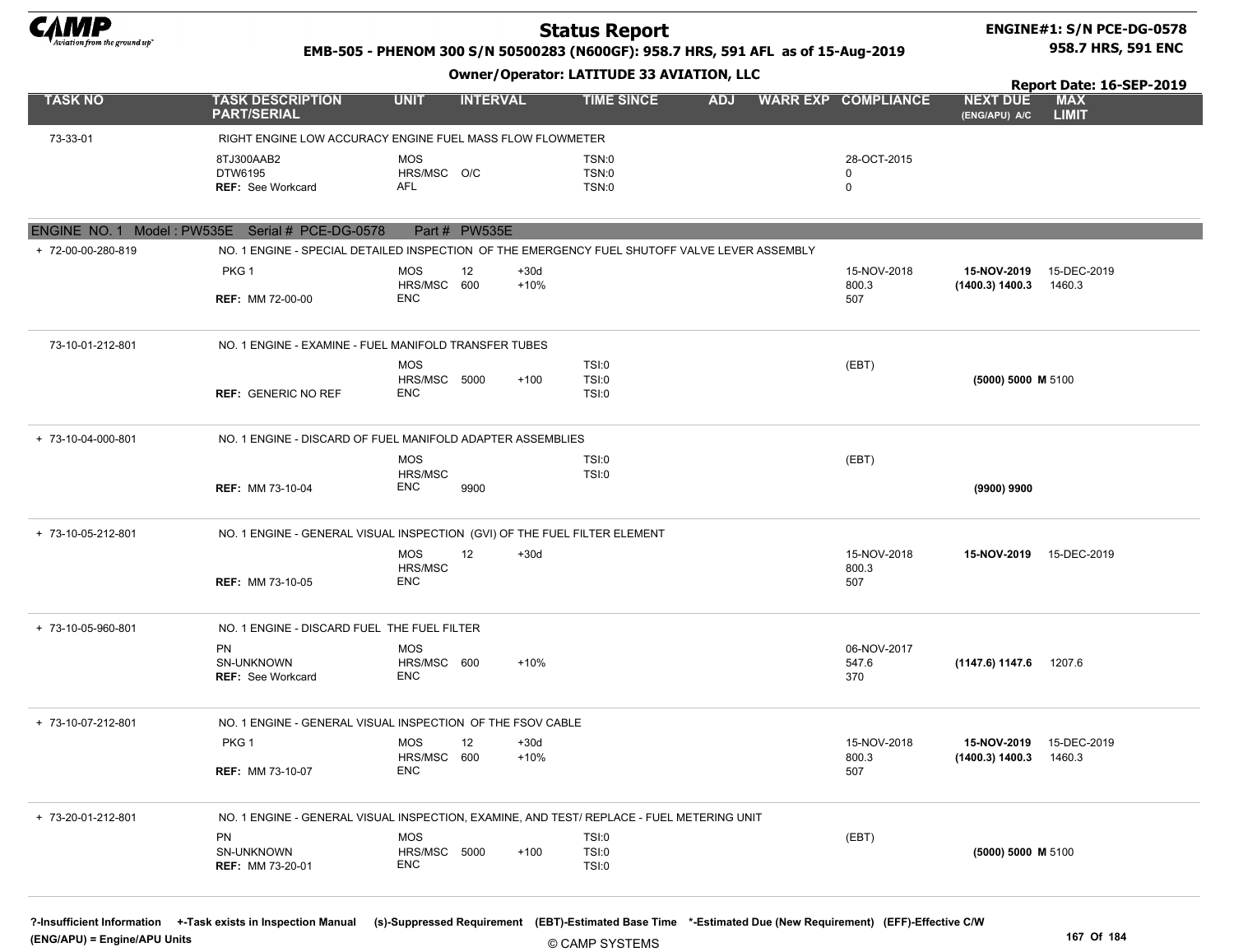

#### ENGINE#1: S/N PCE-DG-0578 958.7 HRS, 591 ENC

NEXT DUE

Report Date: 16-SEP-2019

#### EMB-505 - PHENOM 300 S/N 50500283 (N600GF): 958.7 HRS, 591 AFL as of 15-Aug-2019

Owner/Operator: LATITUDE 33 AVIATION, LLC

| <b>TASK NO</b>     | <b>TASK DESCRIPTION</b><br><b>PART/SERIAL</b>                                              | <b>UNIT</b>                                   | <b>INTERVAL</b>  | <b>TIME SINCE</b>              | <b>ADJ</b> |  | <b>WARR EXP COMPLIANCE</b>                | <b>NEXT DUE</b><br>(ENG/APU) A/C | <b>MAX</b><br><b>LIMIT</b> |  |  |  |  |
|--------------------|--------------------------------------------------------------------------------------------|-----------------------------------------------|------------------|--------------------------------|------------|--|-------------------------------------------|----------------------------------|----------------------------|--|--|--|--|
| + 73-20-02-212-801 | NO. 1 ENGINE - GENERAL VISUAL INSPECTION OF THE ENGINE WIRING HARNESS                      |                                               |                  |                                |            |  |                                           |                                  |                            |  |  |  |  |
|                    | PKG 1<br><b>REF: MM 73-20-02</b>                                                           | <b>MOS</b><br>12<br>HRS/MSC 600<br><b>ENC</b> | $+30d$<br>$+10%$ |                                |            |  | 15-NOV-2018<br>800.3<br>507               | 15-NOV-2019<br>(1400.3) 1400.3   | 15-DEC-2019<br>1460.3      |  |  |  |  |
| 73-20-10-212-801   | NO. 1 ENGINE - EXAMINE AND DO A FUNCTIONAL TEST - ENGINE WIRING HARNESS                    |                                               |                  |                                |            |  |                                           |                                  |                            |  |  |  |  |
|                    | <b>PN</b><br><b>SN-UNKNOWN</b><br><b>REF: GENERIC NO REF</b>                               | <b>MOS</b><br>HRS/MSC 5000<br><b>ENC</b>      | $+100$           | TSI:0<br><b>TSI:0</b><br>TSI:0 |            |  | (EBT)                                     | (5000) 5000 M 5100               |                            |  |  |  |  |
| 73-20-20-212-801   | NO. 1 ENGINE - OVERHAUL OR REFURBISH - FUEL NOZZLES                                        |                                               |                  |                                |            |  |                                           |                                  |                            |  |  |  |  |
|                    | <b>REF: GENERIC NO REF</b>                                                                 | <b>MOS</b><br>HRS/MSC 5000<br><b>ENC</b>      | $+100$           | TSI:0<br>TSI:0<br>TSI:0        |            |  | (EBT)                                     | (5000) 5000 M 5100               |                            |  |  |  |  |
| 73-20-30-212-801   | NO. 1 ENGINE - EXAMINE AND DO A FUNCTIONAL TEST - FUEL FILTER DIFFERENTIAL PRESSURE SWITCH |                                               |                  |                                |            |  |                                           |                                  |                            |  |  |  |  |
|                    | <b>PN</b><br>SN-UNKNOWN<br><b>REF: GENERIC NO REF</b>                                      | <b>MOS</b><br>HRS/MSC 5000<br><b>ENC</b>      | $+100$           | TSI:0<br>TSI:0<br><b>TSI:0</b> |            |  |                                           | (5000) 5000 M 5100               |                            |  |  |  |  |
| + 73-30-02-212-801 | NO. 1 ENGINE - SPECIAL DETAILED INSPECTION OF THE FUEL PRESSURE TRANSDUCER SENSOR          |                                               |                  |                                |            |  |                                           |                                  |                            |  |  |  |  |
|                    | PKG 1<br><b>REF: MM 73-30-02</b>                                                           | <b>MOS</b><br>12<br>HRS/MSC 600<br><b>ENC</b> | $+30d$<br>$+10%$ |                                |            |  | 15-NOV-2018<br>800.3<br>507               | 15-NOV-2019<br>(1400.3) 1400.3   | 15-DEC-2019<br>1460.3      |  |  |  |  |
| 730007             | NO. 1 ENGINE - EMERGENCY FUEL SHUT-OFF PIN DIMENSIONAL CHECK-ONE TIME                      |                                               |                  |                                |            |  |                                           |                                  |                            |  |  |  |  |
|                    | REF:                                                                                       | <b>MOS</b><br>HRS/MSC -<br><b>ENC</b>         |                  |                                |            |  | 20-MAR-2015<br>$\mathbf 0$<br>$\mathbf 0$ |                                  |                            |  |  |  |  |
| 730010             | NO. 1 ENGINE - FUEL METERING UNIT- INSPECTION                                              |                                               |                  |                                |            |  |                                           |                                  |                            |  |  |  |  |
|                    | REF:                                                                                       | <b>MOS</b><br>HRS/MSC -<br><b>ENC</b>         |                  |                                |            |  | 20-MAR-2015<br>0<br>$\mathbf 0$           |                                  |                            |  |  |  |  |
| 730011             | NO. 1 ENGINE - FUEL FLOW MANIFOLD AND FUEL NOZZLES                                         |                                               |                  |                                |            |  |                                           |                                  |                            |  |  |  |  |
|                    |                                                                                            | <b>MOS</b>                                    |                  |                                |            |  | 20-MAR-2015                               |                                  |                            |  |  |  |  |

HRS/MSC - ENC

REF:

0 0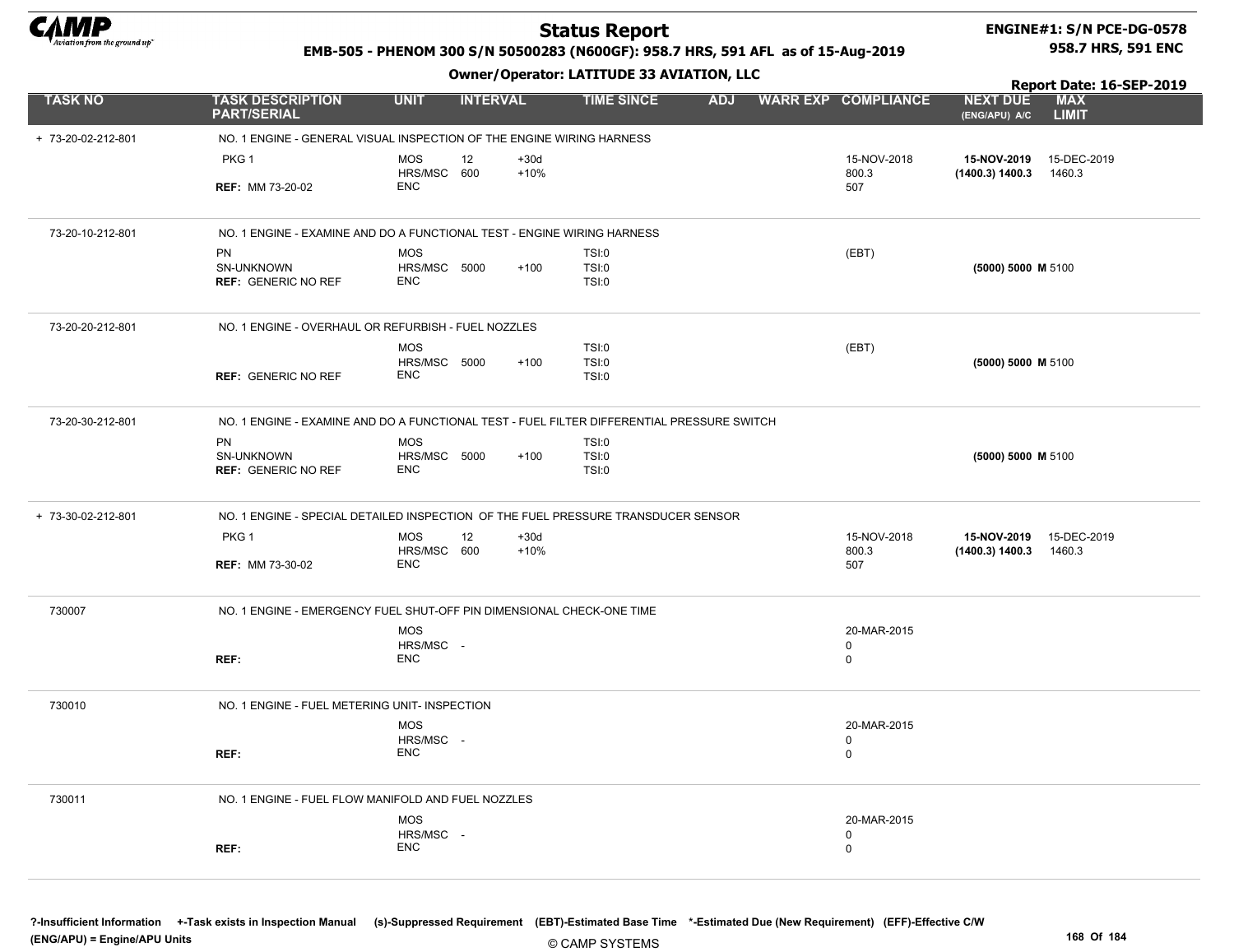

ENGINE N

### Status Report

#### ENGINE#1: S/N PCE-DG-0578 958.7 HRS, 591 ENC

Report Date: 16-SEP-2019

EMB-505 - PHENOM 300 S/N 50500283 (N600GF): 958.7 HRS, 591 AFL as of 15-Aug-2019

#### Owner/Operator: LATITUDE 33 AVIATION, LLC

| <b>TASK NO</b>     | <b>TASK DESCRIPTION</b><br><b>PART/SERIAL</b>              | <b>UNIT</b>                              | <b>INTERVAL</b> | <b>TIME SINCE</b>                                                                             | <b>ADJ</b> | <b>WARR EXP COMPLIANCE</b>       | <b>NEXT DUE</b><br>(ENG/APU) A/C                    | <b>MAX</b><br><b>LIMIT</b> |
|--------------------|------------------------------------------------------------|------------------------------------------|-----------------|-----------------------------------------------------------------------------------------------|------------|----------------------------------|-----------------------------------------------------|----------------------------|
| 730013             | NO. 1 ENGINE - FUEL/OIL HEAT EXCHANGER INSPECTION          |                                          |                 |                                                                                               |            |                                  |                                                     |                            |
|                    | REF:                                                       | <b>MOS</b><br>HRS/MSC -<br><b>ENC</b>    |                 |                                                                                               |            | 20-MAR-2015<br>0<br>$\Omega$     |                                                     |                            |
| 731005             | NO. 1 ENGINE - FUEL FILTER                                 |                                          |                 |                                                                                               |            |                                  |                                                     |                            |
|                    | <b>PN</b><br>SN-UNKNOWN<br><b>REF: GENERIC NO REF</b>      | <b>MOS</b><br>HRS/MSC O/C<br><b>ENC</b>  |                 | TSN:0<br>TSN:0<br>TSN:0                                                                       |            | 06-NOV-2017<br>547.6<br>370      |                                                     |                            |
| 731015             | NO. 1 ENGINE - ELECTRONIC ENGINE CONTROL                   |                                          |                 |                                                                                               |            |                                  |                                                     |                            |
|                    | REF:                                                       | <b>MOS</b><br>HRS/MSC -<br><b>ENC</b>    |                 |                                                                                               |            | 20-MAR-2015<br>0<br>$\mathbf 0$  |                                                     |                            |
| 732030             | NO. 1 ENGINE - FUEL FILTER DIFFERENTIAL PRESSURE SWITCH    |                                          |                 |                                                                                               |            |                                  |                                                     |                            |
|                    | <b>PN</b><br>SN-UNKNOWN<br><b>REF: GENERIC NO REF</b>      | <b>MOS</b><br>HRS/MSC O/C<br><b>ENC</b>  |                 | TSN:0<br>TSN:0<br>TSN:0                                                                       |            | 28-OCT-2015<br>0<br>$\mathbf 0$  |                                                     |                            |
| 732040             | NO. 1 ENGINE - FUEL SHUT-OFF CABLE                         |                                          |                 |                                                                                               |            |                                  |                                                     |                            |
|                    | <b>PN</b><br>SN-UNKNOWN<br><b>REF: See Workcard</b>        | <b>MOS</b><br>HRS/MSC O/C<br><b>ENC</b>  |                 | TSN:0<br>TSN:0<br>TSN:0                                                                       |            | 28-OCT-2015<br>0<br>$\mathbf{0}$ |                                                     |                            |
|                    | NGINE NO. 2 Model: PW535E Serial # PCE-DG-0581             |                                          | Part # PW535E   |                                                                                               |            |                                  |                                                     |                            |
| + 72-00-00-280-819 |                                                            |                                          |                 | NO. 2 ENGINE - SPECIAL DETAILED INSPECTION OF THE EMERGENCY FUEL SHUTOFF VALVE LEVER ASSEMBLY |            |                                  |                                                     |                            |
|                    | PKG <sub>1</sub><br><b>REF: MM 72-00-00</b>                | <b>MOS</b><br>HRS/MSC 600<br><b>ENC</b>  | 12              | $+30d$<br>$+10%$                                                                              |            | 15-NOV-2018<br>800.3<br>507      | 15-NOV-2019 15-DEC-2019<br>$(1400.3)$ 1400.3 1460.3 |                            |
| 73-10-01-212-801   | NO. 2 ENGINE - EXAMINE - FUEL MANIFOLD TRANSFER TUBES      |                                          |                 |                                                                                               |            |                                  |                                                     |                            |
|                    | <b>REF: GENERIC NO REF</b>                                 | <b>MOS</b><br>HRS/MSC 5000<br><b>ENC</b> |                 | TSI:0<br>$+100$<br>TSI:0<br>TSI:0                                                             |            | (EBT)                            | (5000) 5000 M 5100                                  |                            |
| + 73-10-04-000-801 | NO. 2 ENGINE - DISCARD OF FUEL MANIFOLD ADAPTER ASSEMBLIES |                                          |                 |                                                                                               |            |                                  |                                                     |                            |
|                    | <b>REF: MM 73-10-04</b>                                    | <b>MOS</b><br>HRS/MSC<br>ENC             | 9900            | TSI:0<br>TSI:0                                                                                |            | (EBT)                            | $(9900)$ 9900                                       |                            |

**REF: MM 73-10-04** MM 73-10-04 (9900) 9900

?-Insufficient Information +-Task exists in Inspection Manual (s)-Suppressed Requirement (EBT)-Estimated Base Time \*-Estimated Due (New Requirement) (EFF)-Effective C/W

ENC 9900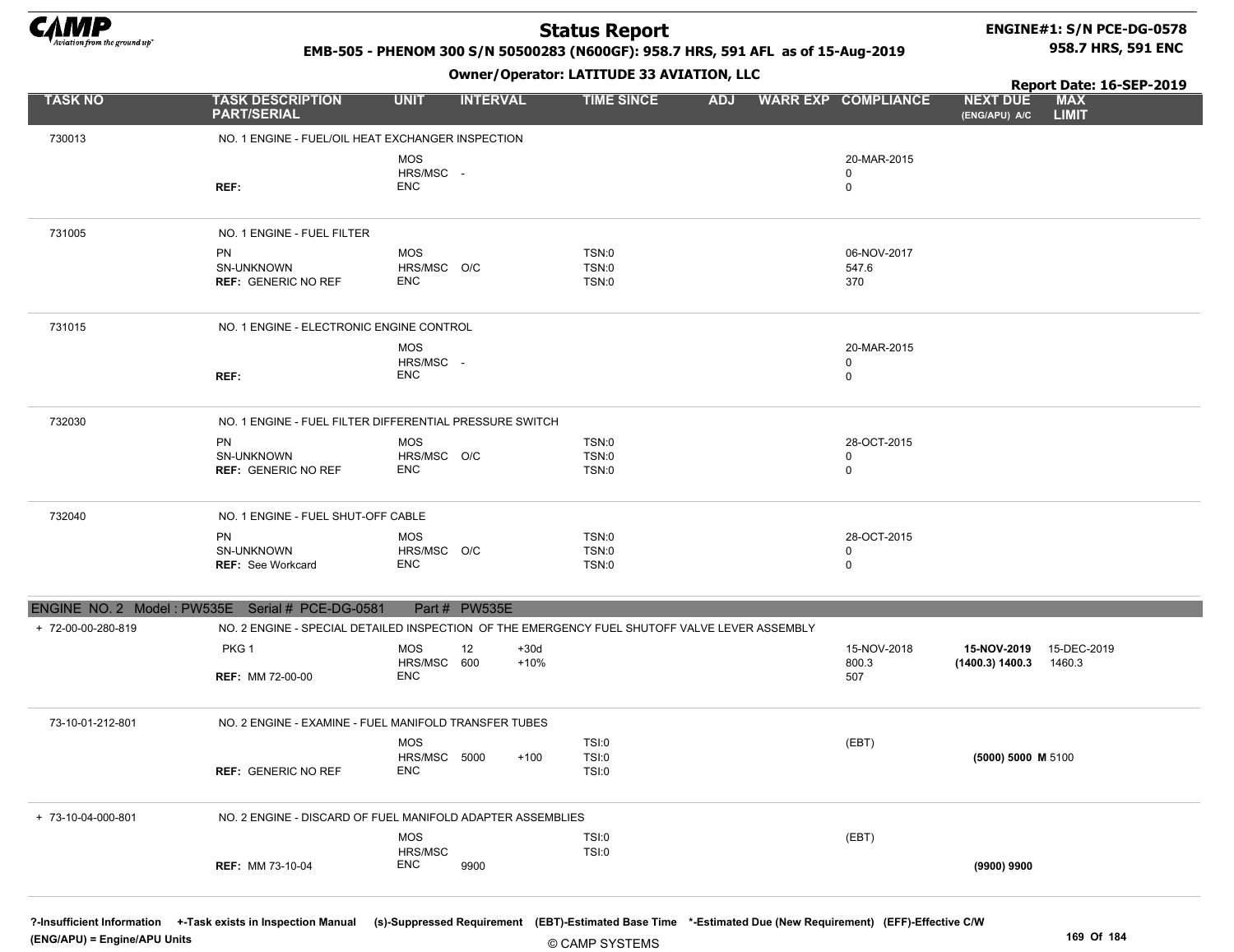

**REF: MM 73-10-05** 

PART/SERIAL

+ 73-10-05-960-801 NO. 2 ENGINE - DISCARD FUEL THE FUEL FILTER

SN-UNKNOWN REF: See Workcard

REF: MM 73-10-07

PKG<sub>1</sub>

PN

MOS HRS/MSC ENC

MOS

ENC

MOS

ENC

HRS/MSC 600

HRS/MSC 600

12

 +30d +10%

### Status Report

# ENGINE#2: S/N PCE-DG-0581

#### EMB-505 - PHENOM 300 S/N 50500283 (N600GF): 958.7 HRS, 591 AFL as of 15-Aug-2019

Owner/Operator: LATITUDE 33 AVIATION, LLC

15-NOV-2019 +30d 15-DEC-2019 + 73-10-05-212-801 NO. 2 ENGINE - GENERAL VISUAL INSPECTION (GVI) OF THE FUEL FILTER ELEMENT 12 15-NOV-2018 800.3  $M$ M 73-10-05  $SO7$ 06-NOV-2017 547.6 370 (1147.6) 1147.6 +10% 1207.6 15-NOV-2019 15-DEC-2019 + 73-10-07-212-801 NO. 2 ENGINE - GENERAL VISUAL INSPECTION OF THE FSOV CABLE 15-NOV-2018 800.3 507 (1400.3) 1400.3 1460.3 TASK NO TASK DESCRIPTION UNIT INTERVAL TIME SINCE ADJ WARR EXP COMPLIANCE MAX LIMIT Report Date: 16-SEP-2019 958.7 HRS, 591 ENC NEXT DUE (ENG/APU) A/C

| NO. 2 ENGINE - GENERAL VISUAL INSPECTION, EXAMINE, AND TEST/ REPLACE - FUEL METERING UNIT |                                          |                  |                         |                      |                                                         |                                                                        |  |  |  |  |
|-------------------------------------------------------------------------------------------|------------------------------------------|------------------|-------------------------|----------------------|---------------------------------------------------------|------------------------------------------------------------------------|--|--|--|--|
| <b>PN</b><br>SN-UNKNOWN<br><b>REF: MM 73-20-01</b>                                        | <b>MOS</b><br><b>HRS/MSC 5000</b><br>ENC | $+100$           | TSI:0<br>TSI:0<br>TSI:0 | (EBT)                | $(5000) 5000$ M 5100                                    |                                                                        |  |  |  |  |
| NO. 2 ENGINE - GENERAL VISUAL INSPECTION OF THE ENGINE WIRING HARNESS                     |                                          |                  |                         |                      |                                                         |                                                                        |  |  |  |  |
| PKG <sub>1</sub>                                                                          | <b>MOS</b><br>12<br>HRS/MSC 600          | $+30d$<br>$+10%$ |                         | 15-NOV-2018<br>800.3 | 15-DEC-2019<br>15-NOV-2019<br>(1400.3) 1400.3<br>1460.3 |                                                                        |  |  |  |  |
|                                                                                           |                                          |                  |                         |                      |                                                         |                                                                        |  |  |  |  |
|                                                                                           | <b>REF: MM 73-20-02</b>                  | ENC              |                         |                      | 507                                                     | NO 2 ENGINE - EXAMINE AND DO A FUNCTIONAL TEST - ENGINE WIRING HARNESS |  |  |  |  |

| 73-20-10-212-801 | NO. 2 ENGINE - EXAMINE AND DO A FUNCTIONAL TEST - ENGINE WIRING HARNESS |                                                       |                                                                                            |       |                      |  |  |  |  |  |  |
|------------------|-------------------------------------------------------------------------|-------------------------------------------------------|--------------------------------------------------------------------------------------------|-------|----------------------|--|--|--|--|--|--|
|                  | <b>PN</b><br><b>SN-UNKNOWN</b><br><b>REF: GENERIC NO REF</b>            | MOS<br>HRS/MSC<br>5000<br>$+100$<br><b>ENC</b>        | TSI:0<br>TSI:0<br>TSI:0                                                                    | (EBT) | (5000) 5000 M 5100   |  |  |  |  |  |  |
| 73-20-20-212-801 | NO. 2 ENGINE - OVERHAUL OR REFURBISH - FUEL NOZZLES                     |                                                       |                                                                                            |       |                      |  |  |  |  |  |  |
|                  | <b>REF: GENERIC NO REF</b>                                              | <b>MOS</b><br>HRS/MSC<br>5000<br>$+100$<br><b>ENC</b> | TSI:0<br><b>TSI:0</b><br>TSI:0                                                             | (EBT) | $(5000) 5000$ M 5100 |  |  |  |  |  |  |
| 73-20-30-212-801 |                                                                         |                                                       | NO. 2 ENGINE - EXAMINE AND DO A FUNCTIONAL TEST - FUEL FILTER DIFFERENTIAL PRESSURE SWITCH |       |                      |  |  |  |  |  |  |
|                  | <b>PN</b><br>SN-UNKNOWN<br><b>REF: GENERIC NO REF</b>                   | <b>MOS</b><br>HRS/MSC<br>5000<br>$+100$<br><b>ENC</b> | TSI:0<br><b>TSI:0</b><br>TSI:0                                                             |       | (5000) 5000 M 5100   |  |  |  |  |  |  |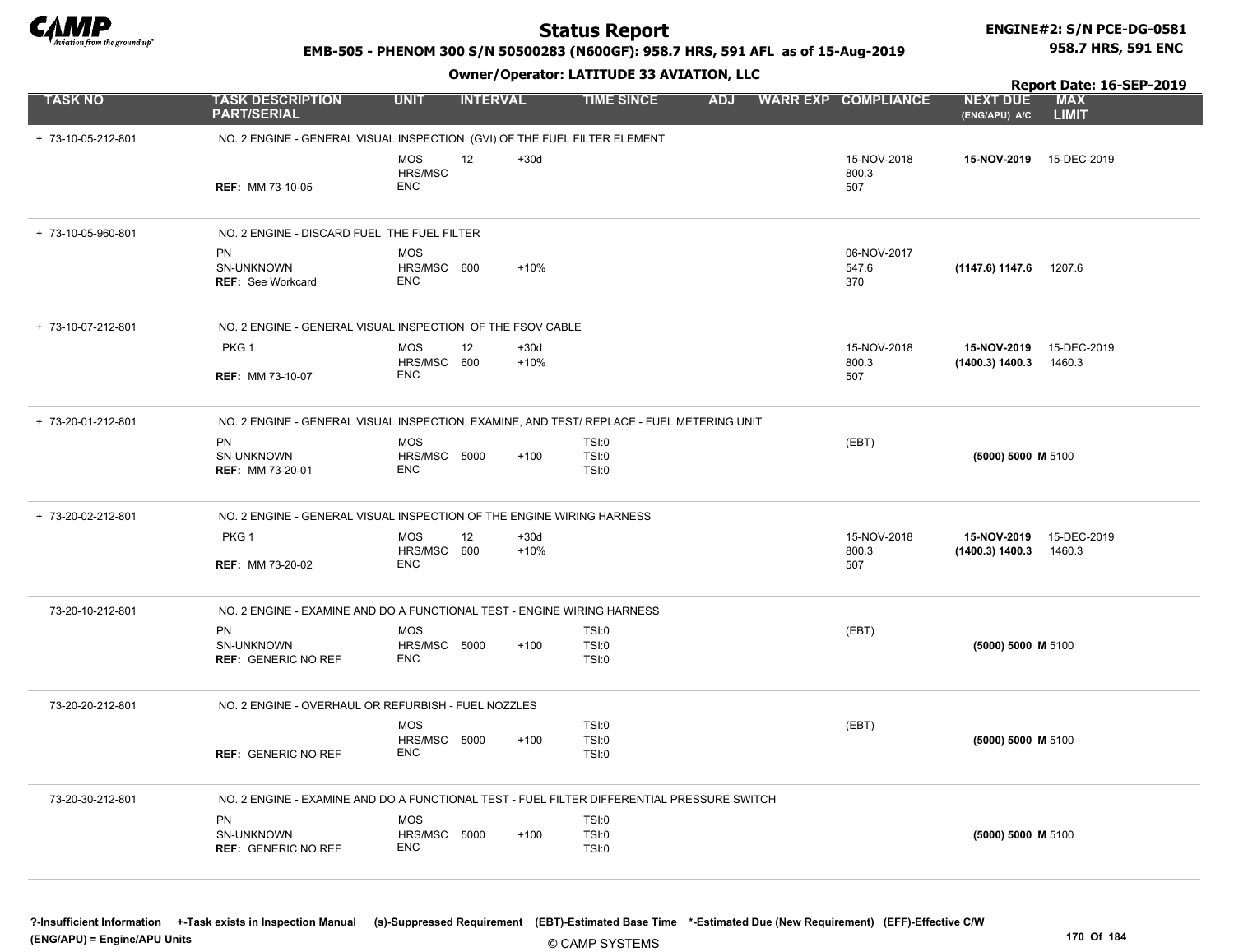

# ENGINE#2: S/N PCE-DG-0581

#### EMB-505 - PHENOM 300 S/N 50500283 (N600GF): 958.7 HRS, 591 AFL as of 15-Aug-2019

Owner/Operator: LATITUDE 33 AVIATION, LLC

Report Date: 16-SEP-2019 958.7 HRS, 591 ENC

| <b>TASK NO</b>     | <b>TASK DESCRIPTION</b><br><b>PART/SERIAL</b>                                     | <b>UNIT</b>               | <b>INTERVAL</b> | <b>TIME SINCE</b>            | <b>ADJ</b> | <b>WARR EXP COMPLIANCE</b> | <b>NEXT DUE</b><br>(ENG/APU) A/C | <b>MAX</b><br><b>LIMIT</b> |
|--------------------|-----------------------------------------------------------------------------------|---------------------------|-----------------|------------------------------|------------|----------------------------|----------------------------------|----------------------------|
| + 73-30-02-212-801 | NO. 2 ENGINE - SPECIAL DETAILED INSPECTION OF THE FUEL PRESSURE TRANSDUCER SENSOR |                           |                 |                              |            |                            |                                  |                            |
|                    | PKG <sub>1</sub>                                                                  | MOS                       | 12<br>$+30d$    |                              |            | 15-NOV-2018                | 15-NOV-2019                      | 15-DEC-2019                |
|                    | <b>REF: MM 73-30-02</b>                                                           | HRS/MSC 600<br><b>ENC</b> | $+10%$          |                              |            | 800.3<br>507               | (1400.3) 1400.3                  | 1460.3                     |
| 730007             | NO. 2 ENGINE - EMERGENCY FUEL SHUT-OFF PIN DIMENSIONAL CHECK-ONE TIME             |                           |                 |                              |            |                            |                                  |                            |
|                    |                                                                                   | <b>MOS</b><br>HRS/MSC -   |                 |                              |            | 27-MAR-2015<br>0           |                                  |                            |
|                    | REF:                                                                              | <b>ENC</b>                |                 |                              |            | $\mathbf 0$                |                                  |                            |
| 730010             | NO. 2 ENGINE - FUEL METERING UNIT- INSPECTION                                     |                           |                 |                              |            |                            |                                  |                            |
|                    |                                                                                   | MOS<br>HRS/MSC -          |                 |                              |            | 27-MAR-2015<br>0           |                                  |                            |
|                    | REF:                                                                              | <b>ENC</b>                |                 |                              |            | $\mathbf 0$                |                                  |                            |
| 730011             | NO. 2 ENGINE - FUEL FLOW MANIFOLD AND FUEL NOZZLES                                |                           |                 |                              |            |                            |                                  |                            |
|                    |                                                                                   | MOS<br>HRS/MSC -          |                 |                              |            | 27-MAR-2015<br>0           |                                  |                            |
|                    | REF:                                                                              | <b>ENC</b>                |                 |                              |            | 0                          |                                  |                            |
| 730013             | NO. 2 ENGINE - FUEL/OIL HEAT EXCHANGER INSPECTION                                 |                           |                 |                              |            |                            |                                  |                            |
|                    |                                                                                   | <b>MOS</b><br>HRS/MSC -   |                 |                              |            | 27-MAR-2015<br>0           |                                  |                            |
|                    | REF:                                                                              | <b>ENC</b>                |                 |                              |            | 0                          |                                  |                            |
| 731005             | NO. 2 ENGINE - FUEL FILTER                                                        |                           |                 |                              |            |                            |                                  |                            |
|                    | <b>PN</b><br><b>SN-UNKNOWN</b>                                                    | <b>MOS</b><br>HRS/MSC O/C |                 | <b>TSN:0</b><br><b>TSN:0</b> |            | 06-NOV-2017<br>547.6       |                                  |                            |
|                    | <b>REF: GENERIC NO REF</b>                                                        | <b>ENC</b>                |                 | TSN:0                        |            | 370                        |                                  |                            |
| 731015             | NO. 2 ENGINE - ELECTRONIC ENGINE CONTROL                                          |                           |                 |                              |            |                            |                                  |                            |
|                    |                                                                                   | MOS<br>HRS/MSC -          |                 |                              |            | 27-MAR-2015<br>0           |                                  |                            |
|                    | REF:                                                                              | <b>ENC</b>                |                 |                              |            | 0                          |                                  |                            |
| 732030             | NO. 2 ENGINE - FUEL FILTER DIFFERENTIAL PRESSURE SWITCH                           |                           |                 |                              |            |                            |                                  |                            |
|                    | PN<br>SN-UNKNOWN                                                                  | <b>MOS</b><br>HRS/MSC O/C |                 | TSN:0<br>TSN:0               |            | 28-OCT-2015<br>0           |                                  |                            |
|                    | <b>REF: GENERIC NO REF</b>                                                        | <b>ENC</b>                |                 | <b>TSN:0</b>                 |            | 0                          |                                  |                            |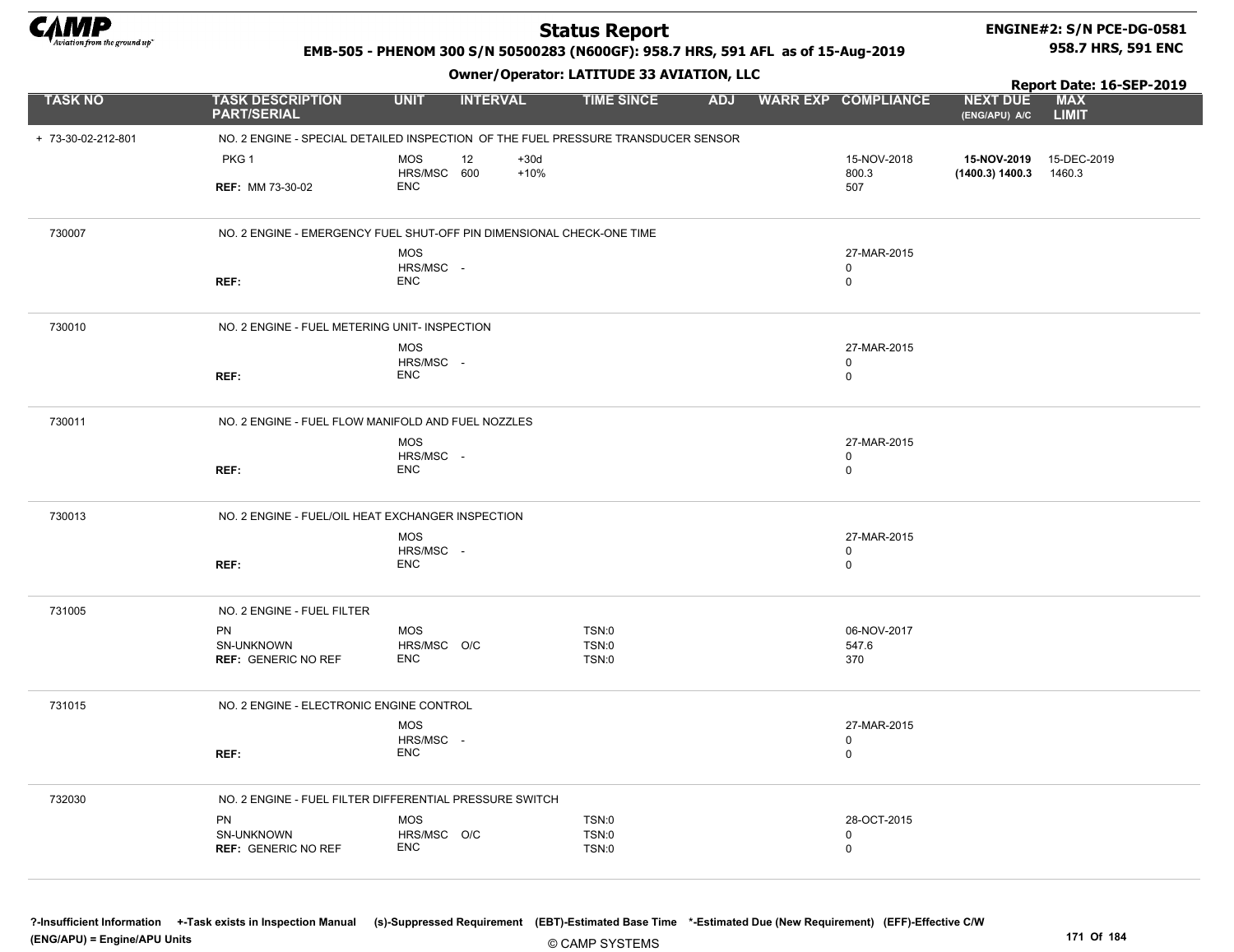

#### ENGINE#1: S/N PCE-DG-0578 958.7 HRS, 591 ENC

#### EMB-505 - PHENOM 300 S/N 50500283 (N600GF): 958.7 HRS, 591 AFL as of 15-Aug-2019

|                      |                                                                                   |                                         |                 | <u>omici / operatori EATITIODE OD ATIATITUM/</u> |            |                                           | Report Date: 16-SEP-2019         |                            |  |  |
|----------------------|-----------------------------------------------------------------------------------|-----------------------------------------|-----------------|--------------------------------------------------|------------|-------------------------------------------|----------------------------------|----------------------------|--|--|
| <b>TASK NO</b>       | <b>TASK DESCRIPTION</b><br><b>PART/SERIAL</b>                                     | <b>UNIT</b>                             | <b>INTERVAL</b> | <b>TIME SINCE</b>                                | <b>ADJ</b> | <b>WARR EXP COMPLIANCE</b>                | <b>NEXT DUE</b><br>(ENG/APU) A/C | <b>MAX</b><br><b>LIMIT</b> |  |  |
| 732040               | NO. 2 ENGINE - FUEL SHUT-OFF CABLE                                                |                                         |                 |                                                  |            |                                           |                                  |                            |  |  |
|                      | PN<br>SN-UNKNOWN<br><b>REF: See Workcard</b>                                      | <b>MOS</b><br>HRS/MSC O/C<br><b>ENC</b> |                 | <b>TSN:0</b><br><b>TSN:0</b><br>TSN:0            |            | 28-OCT-2015<br>$\mathbf 0$<br>$\mathbf 0$ |                                  |                            |  |  |
| CHAPTER 74-          | <b>IGNITION</b>                                                                   |                                         |                 |                                                  |            |                                           |                                  |                            |  |  |
|                      | ENGINE NO. 1 Model: PW535E Serial # PCE-DG-0578                                   |                                         | Part # PW535E   |                                                  |            |                                           |                                  |                            |  |  |
| 74-00-01-750-801 (s) | NO. 1 ENGINE - DO A FUNCTIONAL TEST OF IGNITION SYSTEM                            |                                         |                 |                                                  |            | <b>PKG</b>                                |                                  |                            |  |  |
|                      | PKG <sub>1</sub>                                                                  | <b>MOS</b><br>HRS/MSC 600               | 12              |                                                  |            | 15-NOV-2018<br>800.3                      |                                  |                            |  |  |
|                      | <b>REF: MM 74-00-01</b>                                                           | <b>ENC</b>                              |                 |                                                  |            | 507                                       |                                  |                            |  |  |
| + 74-10-01-212-801   | NO. 1 ENGINE - GENERAL VISUAL INSPECTION EXCITER IGNITION OF THE IGNITION EXCITER |                                         |                 |                                                  |            |                                           |                                  |                            |  |  |
|                      | PN PKG 1<br>SN-UNKNOWN<br><b>REF: MM 74-10-01</b>                                 | <b>MOS</b><br>HRS/MSC 600<br>ENC        | 12              | $+30d$<br>$+10%$                                 |            | 15-NOV-2018<br>800.3<br>507               | 15-NOV-2019<br>(1400.3) 1400.3   | 15-DEC-2019<br>1460.3      |  |  |
| + 74-20-01-212-801   | NO. 1 ENGINE - GENERAL VISUAL INSPECTION OF THE IGNITION CABLES                   |                                         |                 |                                                  |            |                                           |                                  |                            |  |  |
|                      | PKG <sub>1</sub><br><b>REF: MM 74-20-01</b>                                       | <b>MOS</b><br>HRS/MSC 600<br><b>ENC</b> | 12              | $+30d$<br>$+10%$                                 |            | 15-NOV-2018<br>800.3<br>507               | 15-NOV-2019<br>(1400.3) 1400.3   | 15-DEC-2019<br>1460.3      |  |  |
| 74-20-02-210-801 (s) | NO. 1 ENGINE - SPECIAL DETAILED INSPECTION OF THE 5 O'CLOCK IGNITION IGNITOR      |                                         |                 |                                                  |            | <b>PKG</b>                                |                                  |                            |  |  |
|                      | PN-UNKNOWN PKG 1<br>SN-UNKNOWN<br><b>REF: MM 74-20-02</b>                         | <b>MOS</b><br>HRS/MSC 600<br><b>ENC</b> | 12              |                                                  |            | 15-NOV-2018<br>800.3<br>507               |                                  |                            |  |  |
| 74-20-02-210-801 (s) | NO. 1 ENGINE - SPECIAL DETAILED INSPECTION OF THE 7 O'CLOCK IGNITION IGNITOR      |                                         |                 |                                                  |            | <b>PKG</b>                                |                                  |                            |  |  |
|                      | PN-UNKNOWN PKG 1<br><b>SN-UNKNOWN</b><br><b>REF: MM 74-20-02</b>                  | <b>MOS</b><br>HRS/MSC 600<br><b>ENC</b> | 12              |                                                  |            | 15-NOV-2018<br>800.3<br>507               |                                  |                            |  |  |
| + 74-20-02-960-801   | NO. 1 ENGINE - DISCARD 5 O'CLOCK IGNITER                                          |                                         |                 |                                                  |            |                                           |                                  |                            |  |  |
|                      | PN-UNKNOWN<br><b>SN-UNKNOWN</b><br><b>REF: See Workcard</b>                       | <b>MOS</b><br>HRS/MSC O/C<br><b>ENC</b> |                 |                                                  |            | 25-FEB-2018<br>599.7<br>396               |                                  |                            |  |  |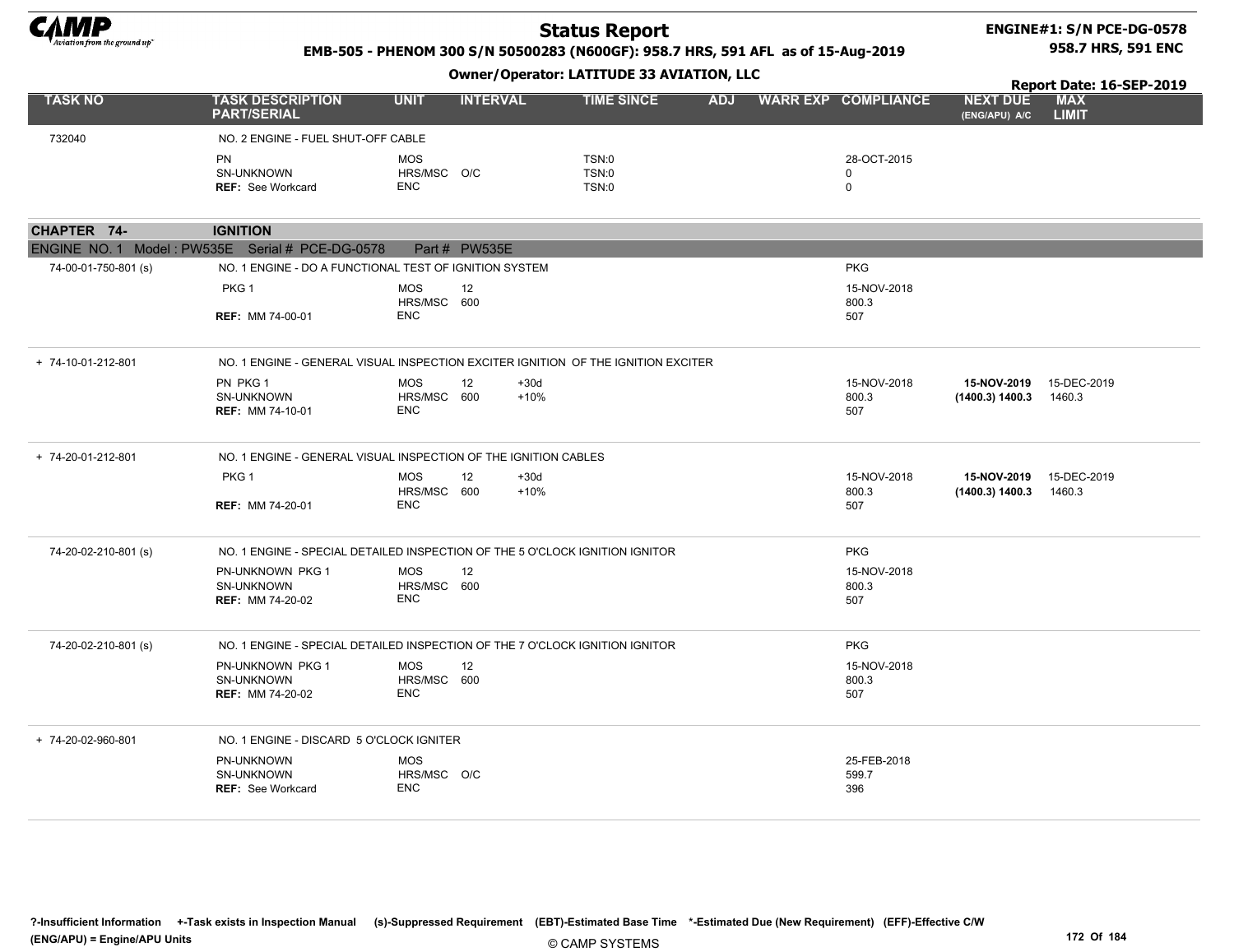

# ENGINE#1: S/N PCE-DG-0578

#### EMB-505 - PHENOM 300 S/N 50500283 (N600GF): 958.7 HRS, 591 AFL as of 15-Aug-2019

Owner/Operator: LATITUDE 33 AVIATION, LLC

958.7 HRS, 591 ENC

|                      |                                                                 |                                               | <b>OWNCI/Operator:</b> EATITODE 33 AVEATION/ ELD                                  |            | Report Date: 16-SEP-2019    |                                  |                            |
|----------------------|-----------------------------------------------------------------|-----------------------------------------------|-----------------------------------------------------------------------------------|------------|-----------------------------|----------------------------------|----------------------------|
| <b>TASK NO</b>       | <b>TASK DESCRIPTION</b><br><b>PART/SERIAL</b>                   | <b>UNIT</b><br><b>INTERVAL</b>                | <b>TIME SINCE</b>                                                                 | <b>ADJ</b> | <b>WARR EXP COMPLIANCE</b>  | <b>NEXT DUE</b><br>(ENG/APU) A/C | <b>MAX</b><br><b>LIMIT</b> |
| + 74-20-02-960-801   | NO. 1 ENGINE - DISCARD 7 OCLOCK IGNITER                         |                                               |                                                                                   |            |                             |                                  |                            |
|                      | PN-UNKNOWN<br>SN-UNKNOWN<br><b>REF: See Workcard</b>            | <b>MOS</b><br>HRS/MSC O/C<br>ENC              | TSI:0<br>TSI:0<br>TSI:0                                                           |            | 25-FEB-2018<br>599.7<br>396 |                                  |                            |
| + 742000             | NO. 1 ENGINE - 5 O'CLOCK IGNITER                                |                                               |                                                                                   |            |                             |                                  |                            |
|                      | PN-UNKNOWN<br>SN-UNKNOWN<br><b>REF: See Workcard</b>            | <b>MOS</b><br>HRS/MSC O/C<br>ENC              | TSN:0<br>TSN:0<br>TSN:0                                                           |            | 25-FEB-2018<br>599.7<br>396 |                                  |                            |
| + 742001             | NO. 1 ENGINE - 7 O'CLOCK IGNITER                                |                                               |                                                                                   |            |                             |                                  |                            |
|                      | PN-UNKNOWN<br>SN-UNKNOWN<br><b>REF: See Workcard</b>            | <b>MOS</b><br>HRS/MSC O/C<br>ENC              | TSN:0<br>TSN:0<br>TSN:0                                                           |            | 25-FEB-2018<br>599.7<br>396 |                                  |                            |
| 742002               | NO. 1 ENGINE - INBOARD SHORT IGNITOR LEAD                       |                                               |                                                                                   |            |                             |                                  |                            |
|                      | 3127408-02<br>NNA16440200<br><b>REF: See Workcard</b>           | <b>MOS</b><br>HRS/MSC O/C<br>ENC              | TSN:0<br>TSN:0<br>TSN:0                                                           |            | 13-MAY-2019<br>892.4<br>554 |                                  |                            |
| 742003               | NO. 1 ENGINE - OUTBOARD LONG IGNITOR LEAD                       |                                               |                                                                                   |            |                             |                                  |                            |
|                      | 3127408-01<br>NNA16370060<br><b>REF: See Workcard</b>           | <b>MOS</b><br>HRS/MSC O/C<br>ENC              | TSN:0<br>TSN:0<br>TSN:0                                                           |            | 13-MAY-2019<br>892.4<br>554 |                                  |                            |
|                      | ENGINE NO. 2 Model: PW535E Serial # PCE-DG-0581                 | Part # PW535E                                 |                                                                                   |            |                             |                                  |                            |
| 74-00-01-750-801 (s) | NO. 2 ENGINE - DO A FUNCTIONAL TEST OF IGNITION SYSTEM          |                                               |                                                                                   |            | <b>PKG</b>                  |                                  |                            |
|                      | PKG 1                                                           | <b>MOS</b><br>12<br>HRS/MSC 600               |                                                                                   |            | 15-NOV-2018<br>800.3        |                                  |                            |
|                      | <b>REF: MM 74-00-01</b>                                         | ENC                                           |                                                                                   |            | 507                         |                                  |                            |
| + 74-10-01-212-801   |                                                                 |                                               | NO. 2 ENGINE - GENERAL VISUAL INSPECTION EXCITER IGNITION OF THE IGNITION EXCITER |            |                             |                                  |                            |
|                      | PN PKG 1<br>SN-UNKNOWN<br><b>REF: MM 74-10-01</b>               | <b>MOS</b><br>12<br>HRS/MSC 600<br>ENC        | $+30d$<br>$+10%$                                                                  |            | 15-NOV-2018<br>800.3<br>507 | 15-NOV-2019<br>(1400.3) 1400.3   | 15-DEC-2019<br>1460.3      |
| + 74-20-01-212-801   | NO. 2 ENGINE - GENERAL VISUAL INSPECTION OF THE IGNITION CABLES |                                               |                                                                                   |            |                             |                                  |                            |
|                      | PKG 1<br><b>REF: MM 74-20-01</b>                                | <b>MOS</b><br>12<br>HRS/MSC 600<br><b>ENC</b> | $+30d$<br>$+10%$                                                                  |            | 15-NOV-2018<br>800.3<br>507 | 15-NOV-2019<br>(1400.3) 1400.3   | 15-DEC-2019<br>1460.3      |

?-Insufficient Information +-Task exists in Inspection Manual (s)-Suppressed Requirement (EBT)-Estimated Base Time \*-Estimated Due (New Requirement) (EFF)-Effective C/W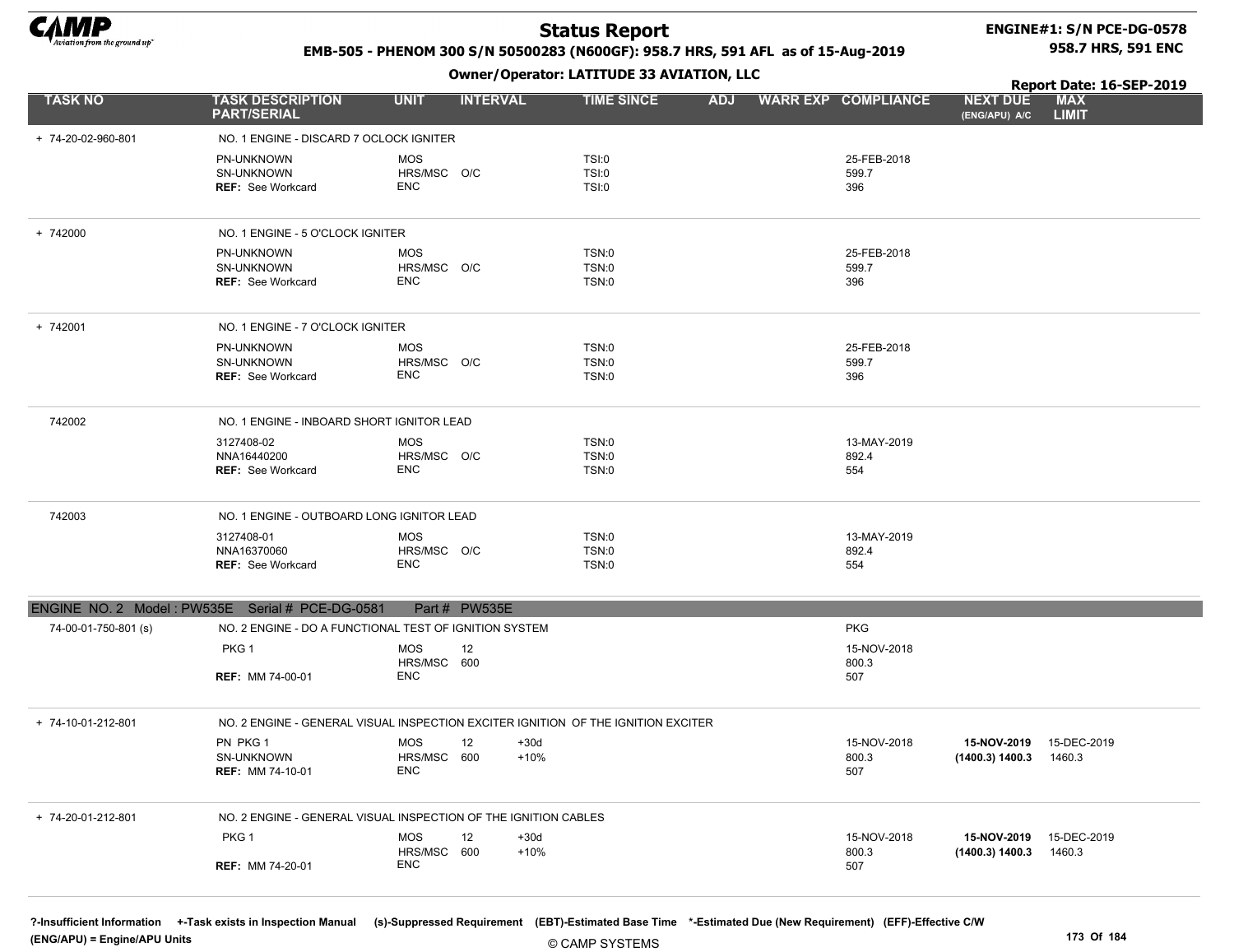

#### ENGINE#2: S/N PCE-DG-0581 958.7 HRS, 591 ENC

EMB-505 - PHENOM 300 S/N 50500283 (N600GF): 958.7 HRS, 591 AFL as of 15-Aug-2019

#### Owner/Operator: LATITUDE 33 AVIATION, LLC

Report Date: 16-SEP-2019

| <b>TASK NO</b>       | <b>TASK DESCRIPTION</b><br><b>PART/SERIAL</b>                    | <b>UNIT</b><br><b>INTERVAL</b>                | <b>TIME SINCE</b>                                                            | <b>ADJ</b> | <b>WARR EXP COMPLIANCE</b>  | <b>NEXT DUE</b><br>(ENG/APU) A/C | <b>MAX</b><br><b>LIMIT</b> |
|----------------------|------------------------------------------------------------------|-----------------------------------------------|------------------------------------------------------------------------------|------------|-----------------------------|----------------------------------|----------------------------|
| 74-20-02-210-801 (s) |                                                                  |                                               | NO. 2 ENGINE - SPECIAL DETAILED INSPECTION OF THE 5 O'CLOCK IGNITION IGNITOR |            | <b>PKG</b>                  |                                  |                            |
|                      | PN-UNKNOWN PKG 1<br><b>SN-UNKNOWN</b><br><b>REF: MM 74-20-02</b> | <b>MOS</b><br>12<br>HRS/MSC 600<br><b>ENC</b> |                                                                              |            | 15-NOV-2018<br>800.3<br>507 |                                  |                            |
| 74-20-02-210-801 (s) |                                                                  |                                               | NO. 2 ENGINE - SPECIAL DETAILED INSPECTION OF THE 7 O'CLOCK IGNITION IGNITOR |            | <b>PKG</b>                  |                                  |                            |
|                      | PN-UNKNOWN PKG 1<br>SN-UNKNOWN<br><b>REF: MM 74-20-02</b>        | <b>MOS</b><br>12<br>HRS/MSC 600<br><b>ENC</b> |                                                                              |            | 15-NOV-2018<br>800.3<br>507 |                                  |                            |
| + 74-20-02-960-801   | NO. 2 ENGINE - DISCARD 5 O'CLOCK IGNITER                         |                                               |                                                                              |            |                             |                                  |                            |
|                      | PN-UNKNOWN<br>SN-UNKNOWN<br><b>REF: See Workcard</b>             | <b>MOS</b><br>HRS/MSC O/C<br>ENC              |                                                                              |            | 25-FEB-2018<br>599.7<br>396 |                                  |                            |
| + 74-20-02-960-801   | NO. 2 ENGINE - DISCARD 7 OCLOCK IGNITER                          |                                               |                                                                              |            |                             |                                  |                            |
|                      | PN-UNKNOWN<br>SN-UNKNOWN<br><b>REF: See Workcard</b>             | <b>MOS</b><br>HRS/MSC O/C<br>ENC              | TSI:0<br>TSI:0<br>TSI:0                                                      |            | 25-FEB-2018<br>599.7<br>396 |                                  |                            |
| + 742000             | NO. 2 ENGINE - 5 O'CLOCK IGNITER                                 |                                               |                                                                              |            |                             |                                  |                            |
|                      | PN-UNKNOWN<br>SN-UNKNOWN<br><b>REF: See Workcard</b>             | <b>MOS</b><br>HRS/MSC O/C<br>ENC              | <b>TSN:0</b><br>TSN:0<br>TSN:0                                               |            | 25-FEB-2018<br>599.7<br>396 |                                  |                            |
| + 742001             | NO. 2 ENGINE - 7 O'CLOCK IGNITER                                 |                                               |                                                                              |            |                             |                                  |                            |
|                      | PN-UNKNOWN<br><b>SN-UNKNOWN</b><br><b>REF: See Workcard</b>      | <b>MOS</b><br>HRS/MSC O/C<br><b>ENC</b>       | TSN:0<br>TSN:0<br>TSN:0                                                      |            | 25-FEB-2018<br>599.7<br>396 |                                  |                            |
| 742002               | NO. 2 ENGINE - INBOARD SHORT IGNITOR LEAD                        |                                               |                                                                              |            |                             |                                  |                            |
|                      | 3127401-01<br>NNA1740057<br><b>REF: See Workcard</b>             | <b>MOS</b><br>HRS/MSC O/C<br><b>ENC</b>       | TSN:0<br>TSN:0<br>TSN:0                                                      |            | 13-MAY-2019<br>892.4<br>554 |                                  |                            |
| 742003               | NO. 2 ENGINE - OUTBOARD LONG IGNITOR LEAD                        |                                               |                                                                              |            |                             |                                  |                            |
|                      | 3127408-02<br>NNA16440215<br><b>REF: See Workcard</b>            | <b>MOS</b><br>HRS/MSC O/C<br><b>ENC</b>       | TSN:0<br><b>TSN:0</b><br>TSN:0                                               |            | 13-MAY-2019<br>892.4<br>554 |                                  |                            |
| <b>CHAPTER 75-</b>   | <b>AIR</b>                                                       |                                               |                                                                              |            |                             |                                  |                            |

?-Insufficient Information +-Task exists in Inspection Manual (s)-Suppressed Requirement (EBT)-Estimated Base Time \*-Estimated Due (New Requirement) (EFF)-Effective C/W (ENG/APU) = Engine/APU Units 174 Of 184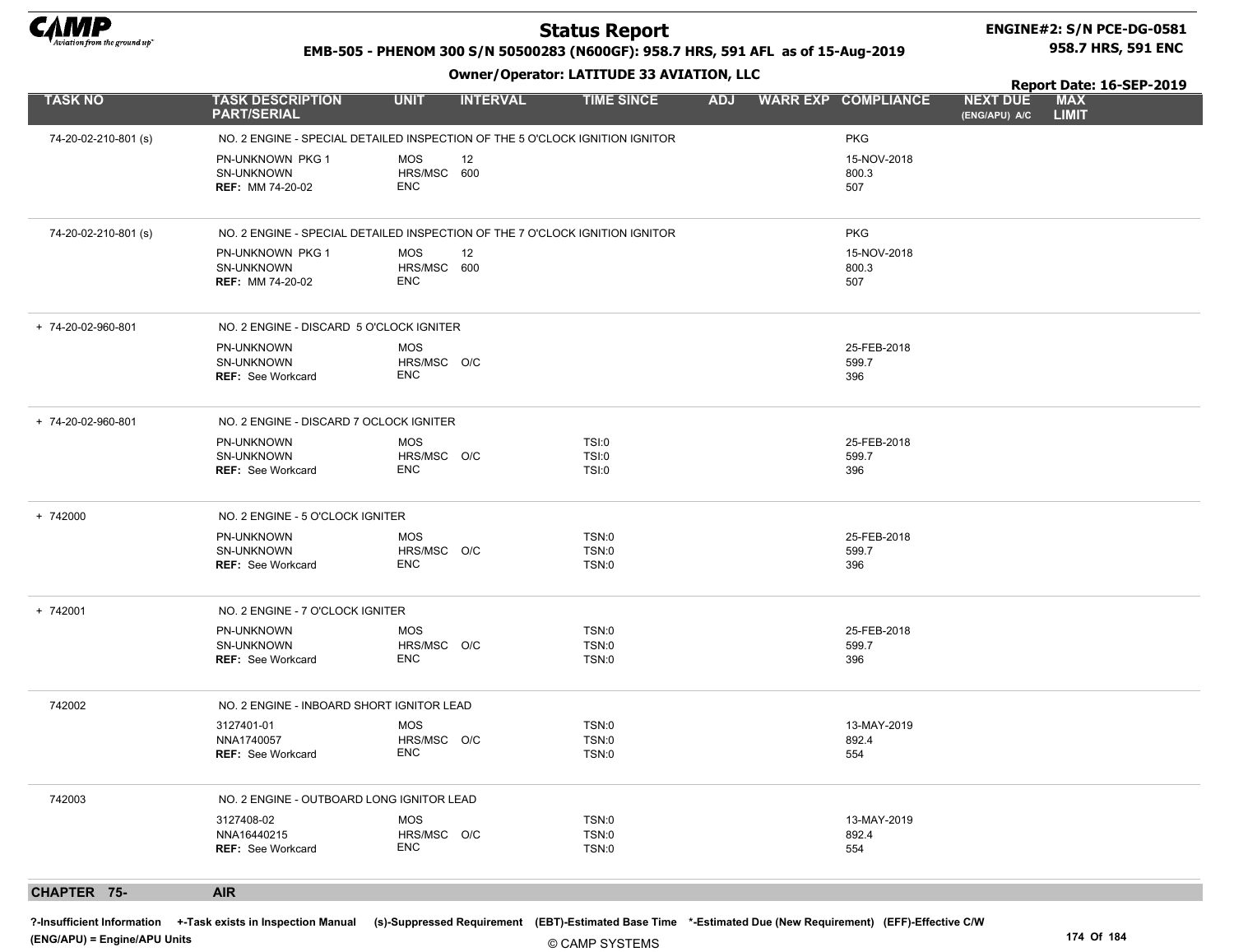

#### ENGINE#1: S/N PCE-DG-0578 958.7 HRS, 591 ENC

#### EMB-505 - PHENOM 300 S/N 50500283 (N600GF): 958.7 HRS, 591 AFL as of 15-Aug-2019

#### Owner/Operator: LATITUDE 33 AVIATION, LLC

Report Date: 16-SEP-2019 NEXT DUE

| <b>TASK NO</b>     | <b>TASK DESCRIPTION</b><br><b>PART/SERIAL</b>                                                                             | <b>UNIT</b>                | <b>INTERVAL</b> |                  | <b>TIME SINCE</b>     | <b>ADJ</b> | <b>WARR EXP COMPLIANCE</b> | <b>NEXT DUE</b><br>(ENG/APU) A/C | <b>MAX</b><br><b>LIMIT</b> |
|--------------------|---------------------------------------------------------------------------------------------------------------------------|----------------------------|-----------------|------------------|-----------------------|------------|----------------------------|----------------------------------|----------------------------|
|                    | ENGINE NO. 1 Model: PW535E Serial # PCE-DG-0578                                                                           |                            | Part # PW535E   |                  |                       |            |                            |                                  |                            |
| + 75-30-01-212-801 | NO. 1 ENGINE - GENERAL VISUAL INSPECTION OF THE BOV ASSY AND BOV SERVO VALVE                                              |                            |                 |                  |                       |            |                            |                                  |                            |
|                    | PKG 1                                                                                                                     | <b>MOS</b><br>HRS/MSC      | 12<br>600       | $+30d$<br>$+10%$ |                       |            | 15-NOV-2018<br>800.3       | 15-NOV-2019<br>(1400.3) 1400.3   | 15-DEC-2019<br>1460.3      |
|                    | <b>REF: MM 75-30-01</b>                                                                                                   | <b>ENC</b>                 |                 |                  |                       |            | 507                        |                                  |                            |
| + 75-30-01-212-802 | NO. 1 ENGINE - EXAMINE - P3 AIR INERTIAL SEPARATOR                                                                        |                            |                 |                  |                       |            |                            |                                  |                            |
|                    | <b>PN</b>                                                                                                                 | <b>MOS</b>                 |                 |                  | TSI:0                 |            | (EBT)                      |                                  |                            |
|                    | SN-UNKNOWN<br><b>REF: MM 75-30-01</b>                                                                                     | HRS/MSC 5000<br><b>ENC</b> |                 | $+100$           | TSI:0<br>TSI:0        |            |                            | (5000) 5000 M 5100               |                            |
| 75-30-01-212-803   | NO. 1 ENGINE - EXAMINE - COMPRESSOR AIR BLEED VALVE                                                                       |                            |                 |                  |                       |            |                            |                                  |                            |
|                    | <b>PN</b>                                                                                                                 | <b>MOS</b>                 |                 |                  | <b>TSI:0</b>          |            | (EBT)                      |                                  |                            |
|                    | SN-UNKNOWN<br>REF:                                                                                                        | HRS/MSC 5000<br><b>ENC</b> |                 | $+100$           | <b>TSI:0</b><br>TSI:0 |            |                            | (5000) 5000 M 5100               |                            |
| + 75-30-02-212-801 | NO. 1 ENGINE - GENERAL VISUAL INSPECTION, EXAMINE, AND TEST/ REPLACE - LINEAR VARIABLE DIFFERENTIAL<br><b>TRANSFORMER</b> |                            |                 |                  |                       |            |                            |                                  |                            |
|                    | PN                                                                                                                        | <b>MOS</b>                 |                 |                  | <b>TSI:0</b>          |            | (EBT)                      |                                  |                            |
|                    | SN-UNKNOWN<br><b>REF: GENERIC NO REF</b>                                                                                  | HRS/MSC 5000<br>ENC        |                 | $+100$           | <b>TSI:0</b><br>TSI:0 |            |                            | (5000) 5000 M 5100               |                            |
| + 75-30-20-212-801 | NO. 1 ENGINE - TEST, EXAMINE OR REPLACE - THE BOV TORQUE MOTOR                                                            |                            |                 |                  |                       |            |                            |                                  |                            |
|                    | <b>PN</b>                                                                                                                 | <b>MOS</b>                 |                 |                  | TSI:0                 |            | (EBT)                      |                                  |                            |
|                    | SN-UNKNOWN<br><b>REF: GENERIC NO REF</b>                                                                                  | HRS/MSC 5000<br><b>ENC</b> |                 | $+100$           | TSI:0<br>TSI:0        |            |                            | (5000) 5000 M 5100               |                            |
| 750010             | NO. 1 ENGINE - P3 AIR INERTIAL SEPARATOR                                                                                  |                            |                 |                  |                       |            |                            |                                  |                            |
|                    | <b>PN</b>                                                                                                                 | <b>MOS</b>                 |                 |                  | <b>TSN:0</b>          |            | 28-OCT-2015                |                                  |                            |
|                    | <b>SN-UNKNOWN</b><br><b>REF: GENERIC NO REF</b>                                                                           | HRS/MSC O/C<br><b>ENC</b>  |                 |                  | TSN:0<br><b>TSN:0</b> |            | $\mathbf 0$<br>0           |                                  |                            |
| 753020             | NO. 1 ENGINE - BOV TORQUE MOTOR                                                                                           |                            |                 |                  |                       |            |                            |                                  |                            |
|                    | <b>PN</b>                                                                                                                 | <b>MOS</b>                 |                 |                  | TSN:0<br><b>TSN:0</b> |            | 28-OCT-2015                |                                  |                            |
|                    | SN-UNKNOWN<br><b>REF: GENERIC NO REF</b>                                                                                  | HRS/MSC O/C<br><b>ENC</b>  |                 |                  | TSN:0                 |            | 0<br>0                     |                                  |                            |
|                    |                                                                                                                           |                            |                 |                  |                       |            |                            |                                  |                            |

ENGINE NO. 2 Model : PW535E Serial # PCE-DG-0581 Part # PW535E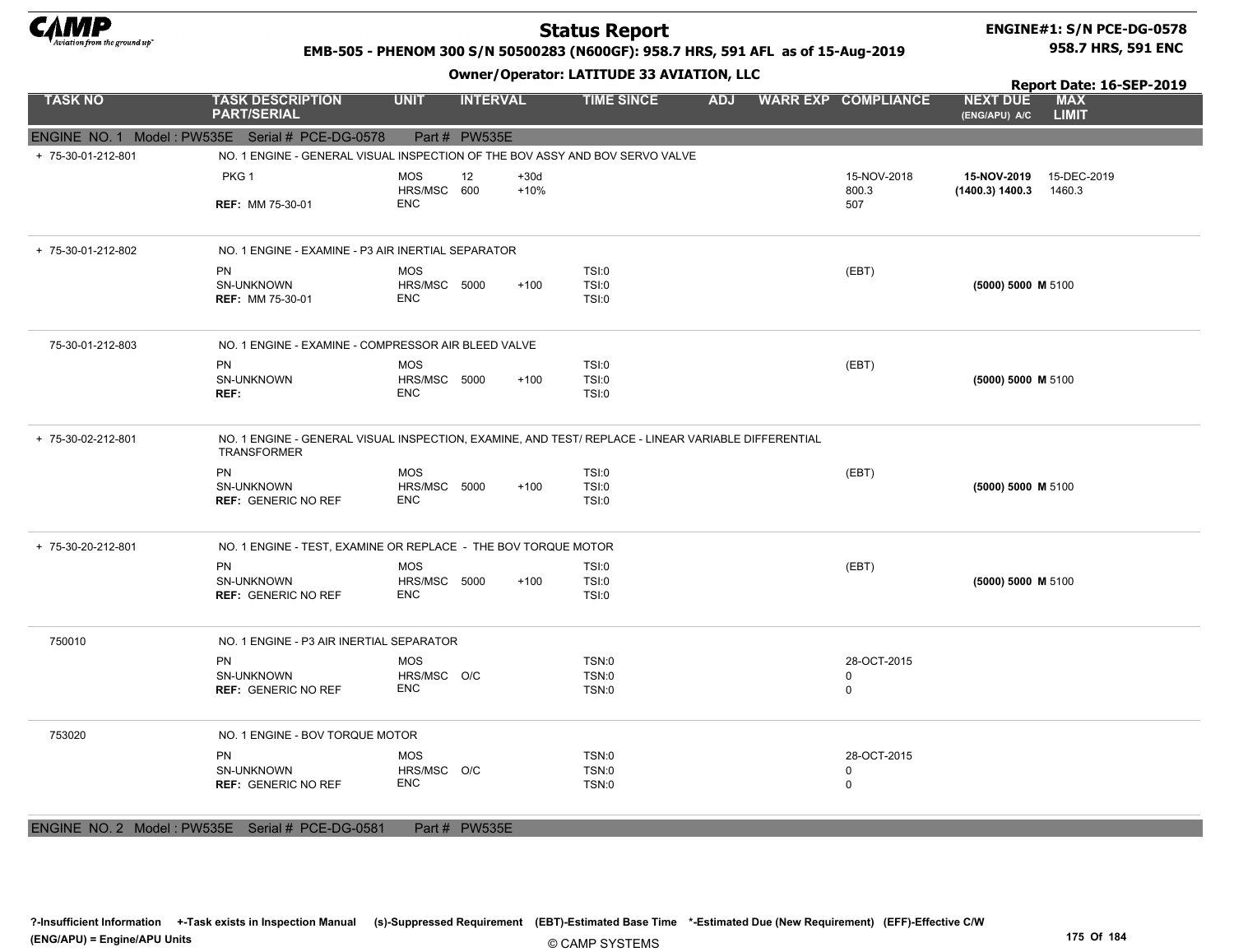

#### ENGINE#2: S/N PCE-DG-0581 958.7 HRS, 591 ENC

#### EMB-505 - PHENOM 300 S/N 50500283 (N600GF): 958.7 HRS, 591 AFL as of 15-Aug-2019

Owner/Operator: LATITUDE 33 AVIATION, LLC

|                    | <b>SWIICI/Sperator: EATITODE 33 AVIATION, LEC</b>                                                                         |                                          |                 |                  |                         |            |  |                            | Report Date: 16-SEP-2019         |                            |  |
|--------------------|---------------------------------------------------------------------------------------------------------------------------|------------------------------------------|-----------------|------------------|-------------------------|------------|--|----------------------------|----------------------------------|----------------------------|--|
| <b>TASK NO</b>     | <b>TASK DESCRIPTION</b><br><b>PART/SERIAL</b>                                                                             | <b>UNIT</b>                              | <b>INTERVAL</b> |                  | <b>TIME SINCE</b>       | <b>ADJ</b> |  | <b>WARR EXP COMPLIANCE</b> | <b>NEXT DUE</b><br>(ENG/APU) A/C | <b>MAX</b><br><b>LIMIT</b> |  |
| + 75-30-01-212-801 | NO. 2 ENGINE - GENERAL VISUAL INSPECTION OF THE BOV ASSY AND BOV SERVO VALVE                                              |                                          |                 |                  |                         |            |  |                            |                                  |                            |  |
|                    | PKG 1                                                                                                                     | <b>MOS</b><br>HRS/MSC 600                | 12              | $+30d$<br>$+10%$ |                         |            |  | 15-NOV-2018<br>800.3       | 15-NOV-2019<br>(1400.3) 1400.3   | 15-DEC-2019<br>1460.3      |  |
|                    | <b>REF: MM 75-30-01</b>                                                                                                   | <b>ENC</b>                               |                 |                  |                         |            |  | 507                        |                                  |                            |  |
| + 75-30-01-212-802 | NO. 2 ENGINE - EXAMINE - P3 AIR INERTIAL SEPARATOR                                                                        |                                          |                 |                  |                         |            |  |                            |                                  |                            |  |
|                    | PN<br>SN-UNKNOWN<br><b>REF: MM 75-30-01</b>                                                                               | <b>MOS</b><br>HRS/MSC 5000<br><b>ENC</b> |                 | $+100$           | TSI:0<br>TSI:0<br>TSI:0 |            |  | (EBT)                      | (5000) 5000 M 5100               |                            |  |
| 75-30-01-212-803   | NO. 2 ENGINE - EXAMINE - COMPRESSOR AIR BLEED VALVE                                                                       |                                          |                 |                  |                         |            |  |                            |                                  |                            |  |
|                    | PN                                                                                                                        | <b>MOS</b>                               |                 |                  | TSI:0                   |            |  | (EBT)                      |                                  |                            |  |
|                    | SN-UNKNOWN<br>REF:                                                                                                        | HRS/MSC 5000<br><b>ENC</b>               |                 | $+100$           | TSI:0<br>TSI:0          |            |  |                            | (5000) 5000 M 5100               |                            |  |
| + 75-30-02-212-801 | NO. 2 ENGINE - GENERAL VISUAL INSPECTION, EXAMINE, AND TEST/ REPLACE - LINEAR VARIABLE DIFFERENTIAL<br><b>TRANSFORMER</b> |                                          |                 |                  |                         |            |  |                            |                                  |                            |  |
|                    | PN                                                                                                                        | MOS                                      |                 |                  | TSI:0                   |            |  | (EBT)                      |                                  |                            |  |
|                    | SN-UNKNOWN<br><b>REF: GENERIC NO REF</b>                                                                                  | HRS/MSC 5000<br><b>ENC</b>               |                 | $+100$           | TSI:0<br>TSI:0          |            |  |                            | (5000) 5000 M 5100               |                            |  |
| + 75-30-20-212-801 | NO. 2 ENGINE - TEST, EXAMINE OR REPLACE - THE BOV TORQUE MOTOR                                                            |                                          |                 |                  |                         |            |  |                            |                                  |                            |  |
|                    | PN                                                                                                                        | <b>MOS</b>                               |                 |                  | TSI:0                   |            |  | (EBT)                      |                                  |                            |  |
|                    | SN-UNKNOWN<br><b>REF: GENERIC NO REF</b>                                                                                  | HRS/MSC 5000<br><b>ENC</b>               |                 | $+100$           | TSI:0<br>TSI:0          |            |  |                            | (5000) 5000 M 5100               |                            |  |
| 750010             | NO. 2 ENGINE - P3 AIR INERTIAL SEPARATOR                                                                                  |                                          |                 |                  |                         |            |  |                            |                                  |                            |  |
|                    | <b>PN</b>                                                                                                                 | <b>MOS</b>                               |                 |                  | TSN:0                   |            |  | 28-OCT-2015                |                                  |                            |  |
|                    | SN-UNKNOWN<br><b>REF: GENERIC NO REF</b>                                                                                  | HRS/MSC O/C<br><b>ENC</b>                |                 |                  | TSN:0<br>TSN:0          |            |  | $\mathbf 0$<br>0           |                                  |                            |  |
| 753020             | NO. 2 ENGINE - BOV TORQUE MOTOR                                                                                           |                                          |                 |                  |                         |            |  |                            |                                  |                            |  |
|                    | PN                                                                                                                        | <b>MOS</b>                               |                 |                  | TSN:0                   |            |  | 28-OCT-2015                |                                  |                            |  |
|                    | SN-UNKNOWN<br><b>REF: GENERIC NO REF</b>                                                                                  | HRS/MSC O/C<br><b>ENC</b>                |                 |                  | TSN:0<br>TSN:0          |            |  | 0<br>0                     |                                  |                            |  |
| CHAPTER 76-        | <b>ENGINE CONTROLS</b>                                                                                                    |                                          |                 |                  |                         |            |  |                            |                                  |                            |  |
| 76-11-03           | THROTTLE CONTROL QUADRANT ASSEMBLY                                                                                        |                                          |                 |                  |                         |            |  |                            |                                  |                            |  |
|                    | 6990010-11                                                                                                                | <b>MOS</b>                               |                 |                  | TSN:0                   |            |  | 28-OCT-2015                |                                  |                            |  |
|                    | 1689                                                                                                                      | HRS/MSC O/C                              |                 |                  | TSN:0                   |            |  | 0                          |                                  |                            |  |
|                    | REF: See Workcard                                                                                                         | AFL                                      |                 |                  | TSN:0                   |            |  | 0                          |                                  |                            |  |

?-Insufficient Information +-Task exists in Inspection Manual (s)-Suppressed Requirement (EBT)-Estimated Base Time \*-Estimated Due (New Requirement) (EFF)-Effective C/W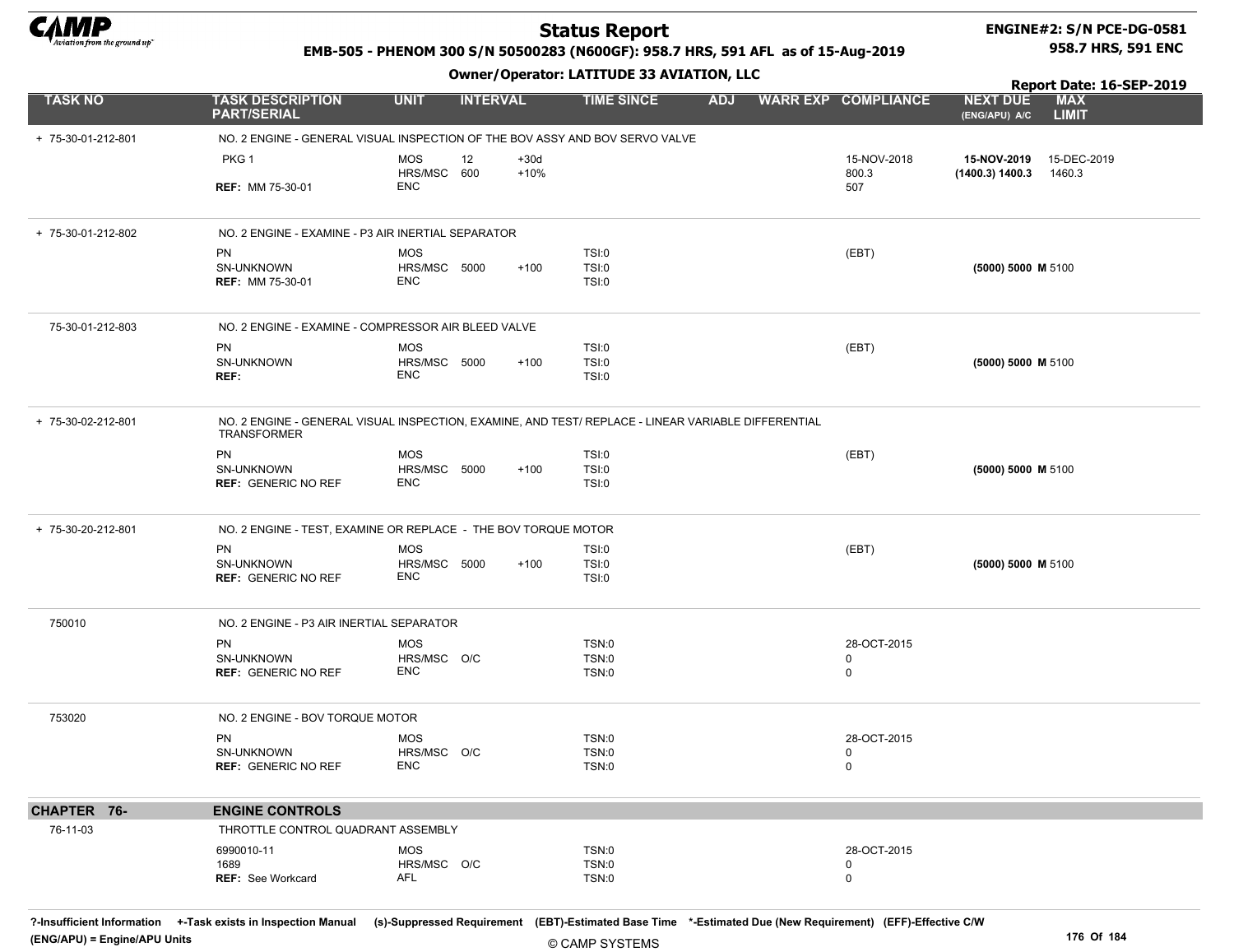

### Status Report

#### ENGINE#1: S/N PCE-DG-0578 958.7 HRS, 591 ENC

Report Date: 16-SEP-2019

#### EMB-505 - PHENOM 300 S/N 50500283 (N600GF): 958.7 HRS, 591 AFL as of 15-Aug-2019

| <b>TASK NO</b>     | <b>TASK DESCRIPTION</b><br><b>PART/SERIAL</b>                                               | <b>UNIT</b>                              | <b>INTERVAL</b> |                  | <b>TIME SINCE</b>              | <b>ADJ</b> |  | <b>WARR EXP COMPLIANCE</b>                | <b>NEXT DUE</b><br>(ENG/APU) A/C              | <b>MAX</b><br><b>LIMIT</b> |  |  |
|--------------------|---------------------------------------------------------------------------------------------|------------------------------------------|-----------------|------------------|--------------------------------|------------|--|-------------------------------------------|-----------------------------------------------|----------------------------|--|--|
| <b>CHAPTER 77-</b> | <b>ENGINE INDICATING</b>                                                                    |                                          |                 |                  |                                |            |  |                                           |                                               |                            |  |  |
|                    | ENGINE NO. 1 Model: PW535E Serial # PCE-DG-0578                                             |                                          | Part # PW535E   |                  |                                |            |  |                                           |                                               |                            |  |  |
| + 77-20-02-750-801 | NO. 1 ENGINE - OPERATIONAL CHECK T6 TEMPERATURE INDICATING SYSTEM                           |                                          |                 |                  |                                |            |  |                                           |                                               |                            |  |  |
|                    | <b>REF: MM 77-20-02</b>                                                                     | <b>MOS</b><br>HRS/MSC 1800<br><b>ENC</b> | 36              | $+30d$<br>$+100$ |                                | $-27$      |  | 16-APR-2018<br>636<br>412                 | 20-MAR-2021 19-APR-2021<br>$(2436)$ 2436 2536 |                            |  |  |
| + 77-40-01-212-801 | NO. 1 ENGINE - GENERAL VISUAL INSPECTION, EXAMINE, AND TEST/ REPLACE - DATA COLLECTION UNIT |                                          |                 |                  |                                |            |  |                                           |                                               |                            |  |  |
|                    | <b>PN</b><br>SN-UNKNOWN<br><b>REF: GENERIC NO REF</b>                                       | <b>MOS</b><br>HRS/MSC 5000<br><b>ENC</b> |                 | $+100$           | TSI:0<br>TSI:0<br><b>TSI:0</b> |            |  | (EBT)                                     | (5000) 5000 M 5100                            |                            |  |  |
| 774020             | NO. 1 ENGINE - DATA COLLECTION UNIT-INSPECTION                                              |                                          |                 |                  |                                |            |  |                                           |                                               |                            |  |  |
|                    | REF:                                                                                        | MOS<br>HRS/MSC -<br><b>ENC</b>           |                 |                  |                                |            |  | 20-MAR-2015<br>$\mathbf 0$<br>$\mathbf 0$ |                                               |                            |  |  |
|                    | ENGINE NO. 2 Model: PW535E Serial # PCE-DG-0581                                             |                                          | Part # PW535E   |                  |                                |            |  |                                           |                                               |                            |  |  |
| + 77-20-02-750-801 | NO. 2 ENGINE - OPERATIONAL CHECK T6 TEMPERATURE INDICATING SYSTEM                           |                                          |                 |                  |                                |            |  |                                           |                                               |                            |  |  |
|                    | <b>REF: MM 77-20-02</b>                                                                     | <b>MOS</b><br>HRS/MSC 1800<br><b>ENC</b> | 36              | $+30d$<br>$+100$ |                                | $-20$      |  | 16-APR-2018<br>636<br>412                 | 27-MAR-2021<br>$(2436)$ 2436 2536             | 26-APR-2021                |  |  |
| + 77-40-01-212-801 | NO. 2 ENGINE - GENERAL VISUAL INSPECTION, EXAMINE, AND TEST/ REPLACE - DATA COLLECTION UNIT |                                          |                 |                  |                                |            |  |                                           |                                               |                            |  |  |
|                    | <b>PN</b><br>SN-UNKNOWN<br><b>REF: GENERIC NO REF</b>                                       | <b>MOS</b><br>HRS/MSC 5000<br><b>ENC</b> |                 | $+100$           | TSI:0<br>TSI:0<br>TSI:0        |            |  | (EBT)                                     | (5000) 5000 M 5100                            |                            |  |  |
| 774020             | NO. 2 ENGINE - DATA COLLECTION UNIT-INSPECTION                                              |                                          |                 |                  |                                |            |  |                                           |                                               |                            |  |  |
|                    | REF:                                                                                        | <b>MOS</b><br>HRS/MSC -<br><b>ENC</b>    |                 |                  |                                |            |  | 27-MAR-2015<br>$\mathbf 0$<br>$\mathbf 0$ |                                               |                            |  |  |
| CHAPTER 79-        | <b>OIL</b>                                                                                  |                                          |                 |                  |                                |            |  |                                           |                                               |                            |  |  |
| 79-31-05           | LEFT ENGINE MAIN OIL PRESSURE SENSOR                                                        |                                          |                 |                  |                                |            |  |                                           |                                               |                            |  |  |
|                    | APTE-478A-1000-270D<br>00600<br><b>REF:</b> See Workcard                                    | MOS<br>HRS/MSC O/C<br>AFL                |                 |                  | TSN:0<br>TSN:0<br>TSN:0        |            |  | 28-OCT-2015<br>$\mathbf 0$<br>$\mathbf 0$ |                                               |                            |  |  |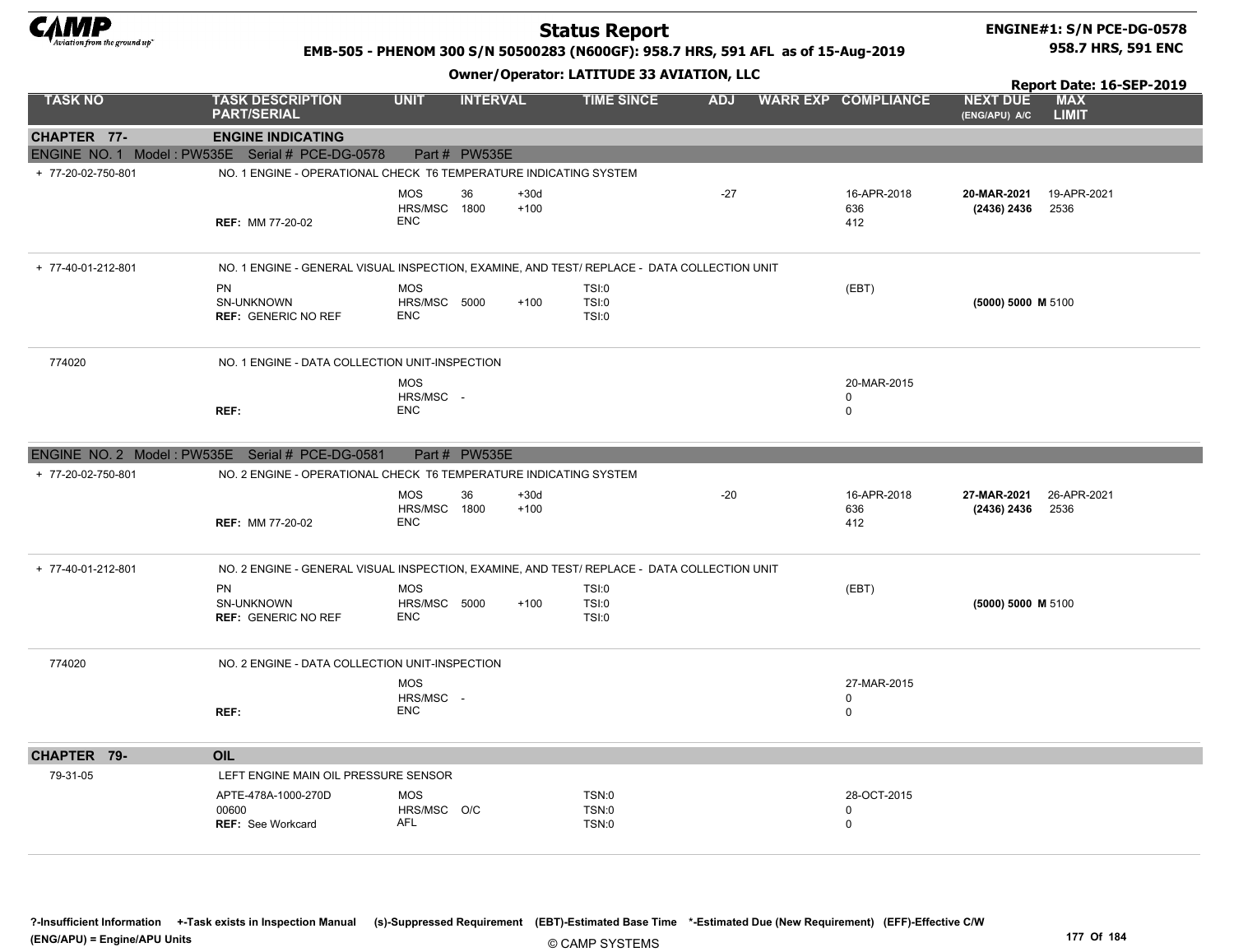

EMB-505 - PHENOM 300 S/N 50500283 (N600GF): 958.7 HRS, 591 AFL as of 15-Aug-2019

Owner/Operator: LATITUDE 33 AVIATION, LLC

|                    |                                                                                           |                            |                 |        |                       |            |                            | Report Date: 16-SEP-2019                                       |
|--------------------|-------------------------------------------------------------------------------------------|----------------------------|-----------------|--------|-----------------------|------------|----------------------------|----------------------------------------------------------------|
| <b>TASK NO</b>     | <b>TASK DESCRIPTION</b><br><b>PART/SERIAL</b>                                             | <b>UNIT</b>                | <b>INTERVAL</b> |        | <b>TIME SINCE</b>     | <b>ADJ</b> | <b>WARR EXP COMPLIANCE</b> | <b>MAX</b><br><b>NEXT DUE</b><br><b>LIMIT</b><br>(ENG/APU) A/C |
| 79-31-05           | RIGHT ENGINE MAIN OIL PRESSURE SENSOR                                                     |                            |                 |        |                       |            |                            |                                                                |
|                    | APTE-478A-1000-270D                                                                       | MOS                        |                 |        | TSN:0                 |            | 28-OCT-2015                |                                                                |
|                    | 00581                                                                                     | HRS/MSC O/C                |                 |        | TSN:0                 |            | 0                          |                                                                |
|                    | REF: See Workcard                                                                         | AFL                        |                 |        | TSN:0                 |            | 0                          |                                                                |
|                    |                                                                                           |                            |                 |        |                       |            |                            |                                                                |
| 791020             | MAIN OIL TEMPERATURE (MOT) SENSOR                                                         |                            |                 |        |                       |            |                            |                                                                |
|                    | ATS-9-800                                                                                 | <b>MOS</b>                 |                 |        | TSN:0                 |            | 28-OCT-2015                |                                                                |
|                    | 011315-1<br>REF:                                                                          | HRS/MSC O/C<br>AFL         |                 |        | TSN:0<br>TSN:0        |            | 0<br>$\mathbf 0$           |                                                                |
|                    |                                                                                           |                            |                 |        |                       |            |                            |                                                                |
| 791040             | MAIN OIL TEMPERATURE (MOT) SENSOR                                                         |                            |                 |        |                       |            |                            |                                                                |
|                    | ATS-9-800                                                                                 | <b>MOS</b>                 |                 |        | TSN:0                 |            | 28-OCT-2015                |                                                                |
|                    | 011315-5                                                                                  | HRS/MSC O/C                |                 |        | TSN:0                 |            | 0                          |                                                                |
|                    | REF:                                                                                      | AFL                        |                 |        | TSN:0                 |            | 0                          |                                                                |
|                    |                                                                                           |                            |                 |        |                       |            |                            |                                                                |
|                    | ENGINE NO. 1 Model: PW535E Serial # PCE-DG-0578                                           |                            | Part # PW535E   |        |                       |            |                            |                                                                |
| + 79-10-02-212-801 | NO. 1 ENGINE - OVERHAUL OR REFURBISH - FUEL-TO-OIL HEAT EXCHANGER (FOHE)                  |                            |                 |        |                       |            |                            |                                                                |
|                    | PN                                                                                        | <b>MOS</b>                 |                 |        | TSI:0                 |            | (EBT)                      |                                                                |
|                    | SN-UNKNOWN                                                                                | HRS/MSC 5000               |                 | $+100$ | TSI:0                 |            |                            | (5000) 5000 M 5100                                             |
|                    | <b>REF: GENERIC NO REF</b>                                                                | <b>ENC</b>                 |                 |        | TSI:0                 |            |                            |                                                                |
| + 79-20-00-212-801 | NO. 1 ENGINE - EXAMINE AND DO A FUNCTIONAL TEST - OIL FILTER DIFFERENTIAL PRESSURE SWITCH |                            |                 |        |                       |            |                            |                                                                |
|                    | <b>PN</b>                                                                                 | <b>MOS</b>                 |                 |        |                       |            |                            |                                                                |
|                    | SN-UNKNOWN                                                                                | HRS/MSC 5000               |                 | $+100$ | TSI:0<br>TSI:0        |            | (EBT)                      | (5000) 5000 M 5100                                             |
|                    | <b>REF: GENERIC NO REF</b>                                                                | <b>ENC</b>                 |                 |        | TSI:0                 |            |                            |                                                                |
|                    |                                                                                           |                            |                 |        |                       |            |                            |                                                                |
| 79-20-01-210-801   | NO. 1 ENGINE - EXAMINE AND REPLACE - OIL FILTER                                           |                            |                 |        |                       |            |                            |                                                                |
|                    |                                                                                           | <b>MOS</b>                 |                 |        | <b>TSI:0</b>          |            | (EBT)                      |                                                                |
|                    |                                                                                           | HRS/MSC 5000               |                 | $+100$ | TSI:0                 |            |                            | (5000) 5000 M 5100                                             |
|                    | <b>REF: MM 79-20-01</b>                                                                   | <b>ENC</b>                 |                 |        | TSI:0                 |            |                            |                                                                |
| + 79-20-01-960-801 | NO. 1 ENGINE - DISCARD OIL THE OIL FILTER                                                 |                            |                 |        |                       |            |                            |                                                                |
|                    | PN                                                                                        | <b>MOS</b>                 |                 |        |                       |            | 06-NOV-2017                |                                                                |
|                    | <b>SN-UNKNOWN</b>                                                                         | HRS/MSC 600                |                 | $+10%$ |                       |            | 547.6                      | 1207.6<br>(1147.6) 1147.6                                      |
|                    | <b>REF: See Workcard</b>                                                                  | ENC                        |                 |        |                       |            | 370                        |                                                                |
|                    |                                                                                           |                            |                 |        |                       |            |                            |                                                                |
| + 79-30-01-210-801 | NO. 1 ENGINE - EXAMINE - CHIP COLLECTOR                                                   |                            |                 |        |                       |            |                            |                                                                |
|                    | PN                                                                                        | MOS                        |                 |        | <b>TSI:0</b>          |            | (EBT)                      |                                                                |
|                    | SN-UNKNOWN<br><b>REF: MM 79-30-01</b>                                                     | HRS/MSC 5000<br><b>ENC</b> |                 | $+100$ | TSI:0<br><b>TSI:0</b> |            |                            | (5000) 5000 M 5100                                             |
|                    |                                                                                           |                            |                 |        |                       |            |                            |                                                                |
|                    |                                                                                           |                            |                 |        |                       |            |                            |                                                                |

?-Insufficient Information +-Task exists in Inspection Manual (s)-Suppressed Requirement (EBT)-Estimated Base Time \*-Estimated Due (New Requirement) (EFF)-Effective C/W (ENG/APU) = Engine/APU Units 178 Of 184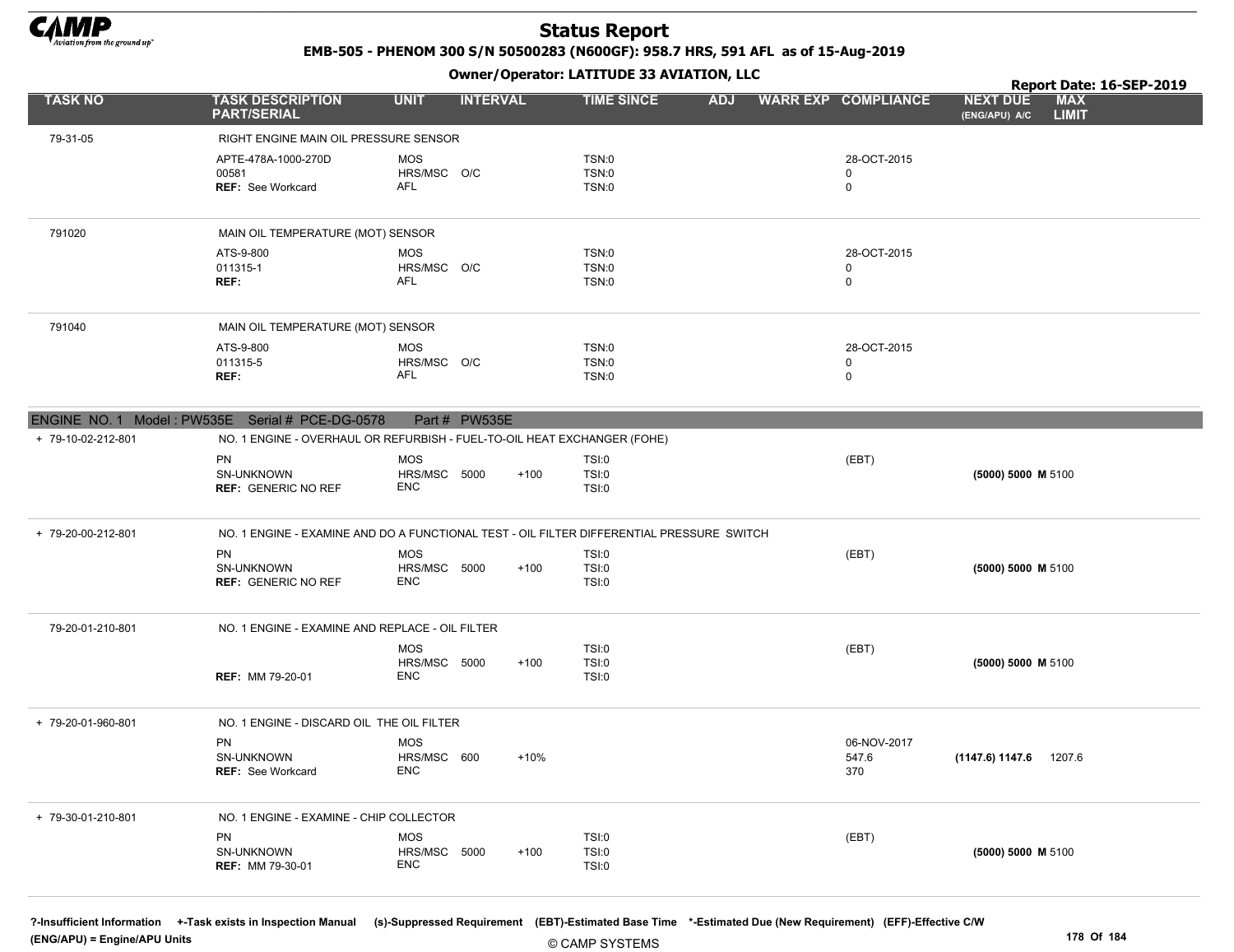

#### ENGINE#1: S/N PCE-DG-0578 958.7 HRS, 591 ENC

#### EMB-505 - PHENOM 300 S/N 50500283 (N600GF): 958.7 HRS, 591 AFL as of 15-Aug-2019

Owner/Operator: LATITUDE 33 AVIATION, LLC

|                    |                                                                                    |                                               |                  | Owner / Operator. EXTITODE 33 AVIATION, LEC |            |                                           | Report Date: 16-SEP-2019         |                            |  |  |
|--------------------|------------------------------------------------------------------------------------|-----------------------------------------------|------------------|---------------------------------------------|------------|-------------------------------------------|----------------------------------|----------------------------|--|--|
| <b>TASK NO</b>     | <b>TASK DESCRIPTION</b><br><b>PART/SERIAL</b>                                      | <b>UNIT</b>                                   | <b>INTERVAL</b>  | <b>TIME SINCE</b>                           | <b>ADJ</b> | <b>WARR EXP COMPLIANCE</b>                | <b>NEXT DUE</b><br>(ENG/APU) A/C | <b>MAX</b><br><b>LIMIT</b> |  |  |
| + 79-30-01-212-801 | NO. 1 ENGINE - EXAMINE THE CHIP DETECTOR                                           |                                               |                  |                                             |            |                                           |                                  |                            |  |  |
|                    | <b>PN</b><br>SN-UNKNOWN<br><b>REF: GENERIC NO REF</b>                              | <b>MOS</b><br>HRS/MSC 5000<br><b>ENC</b>      | $+100$           | TSI:0<br>TSI:0<br>TSI:0                     |            | (EBT)                                     | (5000) 5000 M 5100               |                            |  |  |
| + 79-30-01-770-801 | NO. 1 ENGINE - OPERATIONAL CHECK OF THE CHIP DETECTOR                              |                                               |                  |                                             |            |                                           |                                  |                            |  |  |
|                    | PKG <sub>1</sub><br><b>REF: MM 79-30-01</b>                                        | 12<br><b>MOS</b><br>HRS/MSC 600<br><b>ENC</b> | $+30d$<br>$+10%$ |                                             |            | 15-NOV-2018<br>800.3<br>507               | 15-NOV-2019<br>(1400.3) 1400.3   | 15-DEC-2019<br>1460.3      |  |  |
| + 79-30-02-210-801 | NO. 1 ENGINE - SPECIAL DETAIL INSPECTION OF THE OIL FILTER IMPENDING BYPASS SWITCH |                                               |                  |                                             |            |                                           |                                  |                            |  |  |
|                    | PKG <sub>1</sub><br><b>REF: MM 79-30-02</b>                                        | <b>MOS</b><br>12<br>HRS/MSC 600<br><b>ENC</b> | $+30d$<br>$+10%$ |                                             |            | 15-NOV-2018<br>800.3<br>507               | 15-NOV-2019<br>(1400.3) 1400.3   | 15-DEC-2019<br>1460.3      |  |  |
| 79-30-03-212-801   | NO. 1 ENGINE - DO A VISUAL INSPECTION - OIL TANK FILLER CAP                        |                                               |                  |                                             |            |                                           |                                  |                            |  |  |
|                    | <b>PN</b><br>SN-UNKNOWN<br><b>REF: GENERIC NO REF</b>                              | <b>MOS</b><br>HRS/MSC 5000<br><b>ENC</b>      | $+100$           | TSI:0<br>TSI:0<br>TSI:0                     |            | (EBT)                                     | (5000) 5000 M 5100               |                            |  |  |
| + 79-30-20-212-801 | NO. 1 ENGINE - DO A VISUAL INSPECTION - OIL LEVEL INDICATOR (SIGHT GLASS)          |                                               |                  |                                             |            |                                           |                                  |                            |  |  |
|                    | PN<br>SN-UNKNOWN<br><b>REF: GENERIC NO REF</b>                                     | <b>MOS</b><br>HRS/MSC 5000<br><b>ENC</b>      | $+100$           | TSI:0<br>TSI:0<br>TSI:0                     |            | (EBT)                                     | (5000) 5000 M 5100               |                            |  |  |
| 790000             | NO. 1 ENGINE - OIL FILTER                                                          |                                               |                  |                                             |            |                                           |                                  |                            |  |  |
|                    | PN<br>SN-UNKNOWN<br><b>REF: GENERIC NO REF</b>                                     | <b>MOS</b><br>HRS/MSC O/C<br>ENC              |                  | TSN:0<br>TSN:0<br>TSN:0                     |            | 28-OCT-2015<br>$\mathbf 0$<br>$\mathbf 0$ |                                  |                            |  |  |
| 793005             | NO. 1 ENGINE - OIL CHIP COLLECTOR                                                  |                                               |                  |                                             |            |                                           |                                  |                            |  |  |
|                    | <b>PN</b><br>SN-UNKNOWN<br><b>REF: GENERIC NO REF</b>                              | <b>MOS</b><br>HRS/MSC O/C<br><b>ENC</b>       |                  | TSN:0<br><b>TSN:0</b><br>TSN:0              |            | 28-OCT-2015<br>$\Omega$<br>$\mathbf 0$    |                                  |                            |  |  |
| 793020             | NO. 1 ENGINE - OIL TANK FILLER CAP                                                 |                                               |                  |                                             |            |                                           |                                  |                            |  |  |
|                    | <b>PN</b><br>SN-UNKNOWN<br><b>REF: GENERIC NO REF</b>                              | <b>MOS</b><br>HRS/MSC O/C<br><b>ENC</b>       |                  | TSN:0<br>TSN:0<br><b>TSN:0</b>              |            | 28-OCT-2015<br>$\mathbf 0$<br>$\mathbf 0$ |                                  |                            |  |  |

?-Insufficient Information +-Task exists in Inspection Manual (s)-Suppressed Requirement (EBT)-Estimated Base Time \*-Estimated Due (New Requirement) (EFF)-Effective C/W (ENG/APU) = Engine/APU Units 179 Of 184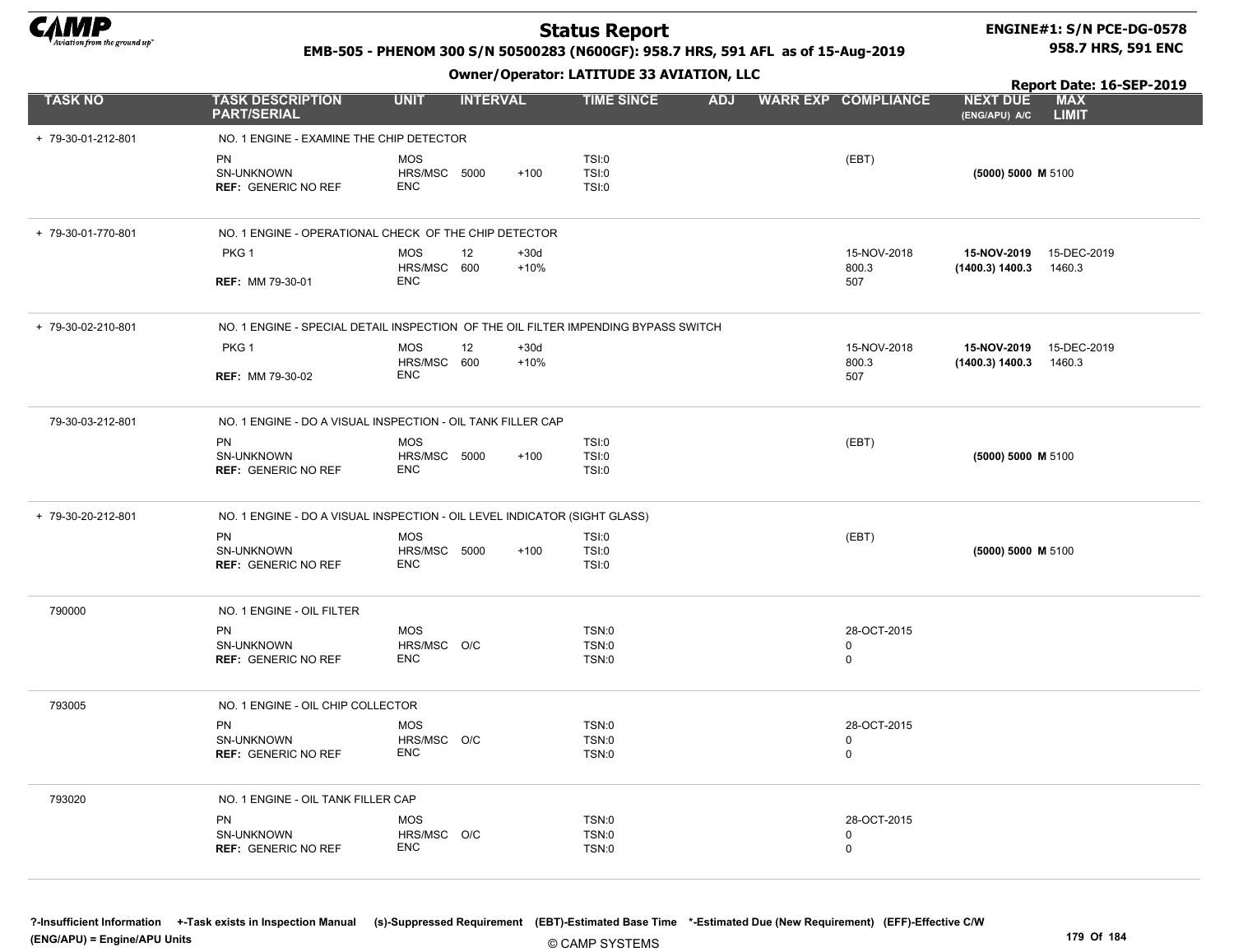

#### ENGINE#2: S/N PCE-DG-0581 958.7 HRS, 591 ENC

#### EMB-505 - PHENOM 300 S/N 50500283 (N600GF): 958.7 HRS, 591 AFL as of 15-Aug-2019

Owner/Operator: LATITUDE 33 AVIATION, LLC

|                                                                  |                                                                                           |                            |                 |        |                              |            |  |                            | Report Date: 16-SEP-2019                                       |
|------------------------------------------------------------------|-------------------------------------------------------------------------------------------|----------------------------|-----------------|--------|------------------------------|------------|--|----------------------------|----------------------------------------------------------------|
| <b>TASK NO</b>                                                   | <b>TASK DESCRIPTION</b><br><b>PART/SERIAL</b>                                             | <b>UNIT</b>                | <b>INTERVAL</b> |        | <b>TIME SINCE</b>            | <b>ADJ</b> |  | <b>WARR EXP COMPLIANCE</b> | <b>MAX</b><br><b>NEXT DUE</b><br><b>LIMIT</b><br>(ENG/APU) A/C |
| 793025                                                           | NO. 1 ENGINE - OIL LEVEL INDICATOR (SIGHT GLASS)                                          |                            |                 |        |                              |            |  |                            |                                                                |
|                                                                  | <b>PN</b>                                                                                 | <b>MOS</b>                 |                 |        | TSN:0                        |            |  | 28-OCT-2015                |                                                                |
|                                                                  | SN-UNKNOWN                                                                                | HRS/MSC O/C                |                 |        | <b>TSN:0</b>                 |            |  | 0                          |                                                                |
|                                                                  | <b>REF: GENERIC NO REF</b>                                                                | <b>ENC</b>                 |                 |        | TSN:0                        |            |  | $\mathbf 0$                |                                                                |
|                                                                  |                                                                                           |                            |                 |        |                              |            |  |                            |                                                                |
| ENGINE NO. 2 Model: PW535E Serial # PCE-DG-0581<br>Part # PW535E |                                                                                           |                            |                 |        |                              |            |  |                            |                                                                |
| + 79-10-02-212-801                                               | NO. 2 ENGINE - OVERHAUL OR REFURBISH - FUEL-TO-OIL HEAT EXCHANGER (FOHE)                  |                            |                 |        |                              |            |  |                            |                                                                |
|                                                                  | <b>PN</b>                                                                                 | <b>MOS</b>                 |                 |        | <b>TSI:0</b>                 |            |  | (EBT)                      |                                                                |
|                                                                  | SN-UNKNOWN                                                                                | HRS/MSC 5000<br><b>ENC</b> |                 | $+100$ | <b>TSI:0</b>                 |            |  |                            | (5000) 5000 M 5100                                             |
|                                                                  | <b>REF: GENERIC NO REF</b>                                                                |                            |                 |        | <b>TSI:0</b>                 |            |  |                            |                                                                |
| + 79-20-00-212-801                                               | NO. 2 ENGINE - EXAMINE AND DO A FUNCTIONAL TEST - OIL FILTER DIFFERENTIAL PRESSURE SWITCH |                            |                 |        |                              |            |  |                            |                                                                |
|                                                                  | PN                                                                                        | <b>MOS</b>                 |                 |        | <b>TSI:0</b>                 |            |  | (EBT)                      |                                                                |
|                                                                  | SN-UNKNOWN<br><b>REF: GENERIC NO REF</b>                                                  | HRS/MSC 5000<br><b>ENC</b> |                 | $+100$ | <b>TSI:0</b><br><b>TSI:0</b> |            |  |                            | (5000) 5000 M 5100                                             |
|                                                                  |                                                                                           |                            |                 |        |                              |            |  |                            |                                                                |
| 79-20-01-210-801                                                 | NO. 2 ENGINE - EXAMINE AND REPLACE - OIL FILTER                                           |                            |                 |        |                              |            |  |                            |                                                                |
|                                                                  |                                                                                           | <b>MOS</b>                 |                 |        | <b>TSI:0</b>                 |            |  | (EBT)                      |                                                                |
|                                                                  | <b>REF: MM 79-20-01</b>                                                                   | HRS/MSC 5000<br><b>ENC</b> |                 | $+100$ | <b>TSI:0</b><br><b>TSI:0</b> |            |  |                            | (5000) 5000 M 5100                                             |
| + 79-20-01-960-801                                               | NO. 2 ENGINE - DISCARD OIL THE OIL FILTER                                                 |                            |                 |        |                              |            |  |                            |                                                                |
|                                                                  | <b>PN</b>                                                                                 | <b>MOS</b>                 |                 |        |                              |            |  | 06-NOV-2017                |                                                                |
|                                                                  | SN-UNKNOWN<br><b>REF: See Workcard</b>                                                    | HRS/MSC 600<br><b>ENC</b>  |                 | $+10%$ |                              |            |  | 547.6<br>370               | (1147.6) 1147.6 1207.6                                         |
|                                                                  |                                                                                           |                            |                 |        |                              |            |  |                            |                                                                |
| + 79-30-01-210-801                                               | NO. 2 ENGINE - EXAMINE - CHIP COLLECTOR                                                   |                            |                 |        |                              |            |  |                            |                                                                |
|                                                                  | <b>PN</b>                                                                                 | <b>MOS</b>                 |                 |        | <b>TSI:0</b>                 |            |  | (EBT)                      |                                                                |
|                                                                  | SN-UNKNOWN                                                                                | HRS/MSC 5000<br><b>ENC</b> |                 | $+100$ | <b>TSI:0</b><br><b>TSI:0</b> |            |  |                            | (5000) 5000 M 5100                                             |
|                                                                  | <b>REF: MM 79-30-01</b>                                                                   |                            |                 |        |                              |            |  |                            |                                                                |
| + 79-30-01-212-801                                               | NO. 2 ENGINE - EXAMINE THE CHIP DETECTOR                                                  |                            |                 |        |                              |            |  |                            |                                                                |
|                                                                  | PN                                                                                        | <b>MOS</b>                 |                 |        | <b>TSI:0</b>                 |            |  | (EBT)                      |                                                                |
|                                                                  | SN-UNKNOWN<br><b>REF: GENERIC NO REF</b>                                                  | HRS/MSC 5000<br><b>ENC</b> |                 | $+100$ | <b>TSI:0</b><br>TSI:0        |            |  |                            | (5000) 5000 M 5100                                             |
|                                                                  |                                                                                           |                            |                 |        |                              |            |  |                            |                                                                |
| + 79-30-01-770-801                                               | NO. 2 ENGINE - OPERATIONAL CHECK OF THE CHIP DETECTOR                                     |                            |                 |        |                              |            |  |                            |                                                                |
|                                                                  | PKG 1                                                                                     | <b>MOS</b>                 | 12              | $+30d$ |                              |            |  | 15-NOV-2018                | 15-NOV-2019<br>15-DEC-2019                                     |
|                                                                  |                                                                                           | HRS/MSC 600<br><b>ENC</b>  |                 | $+10%$ |                              |            |  | 800.3                      | (1400.3) 1400.3<br>1460.3                                      |
|                                                                  | <b>REF: MM 79-30-01</b>                                                                   |                            |                 |        |                              |            |  | 507                        |                                                                |

?-Insufficient Information +-Task exists in Inspection Manual (s)-Suppressed Requirement (EBT)-Estimated Base Time \*-Estimated Due (New Requirement) (EFF)-Effective C/W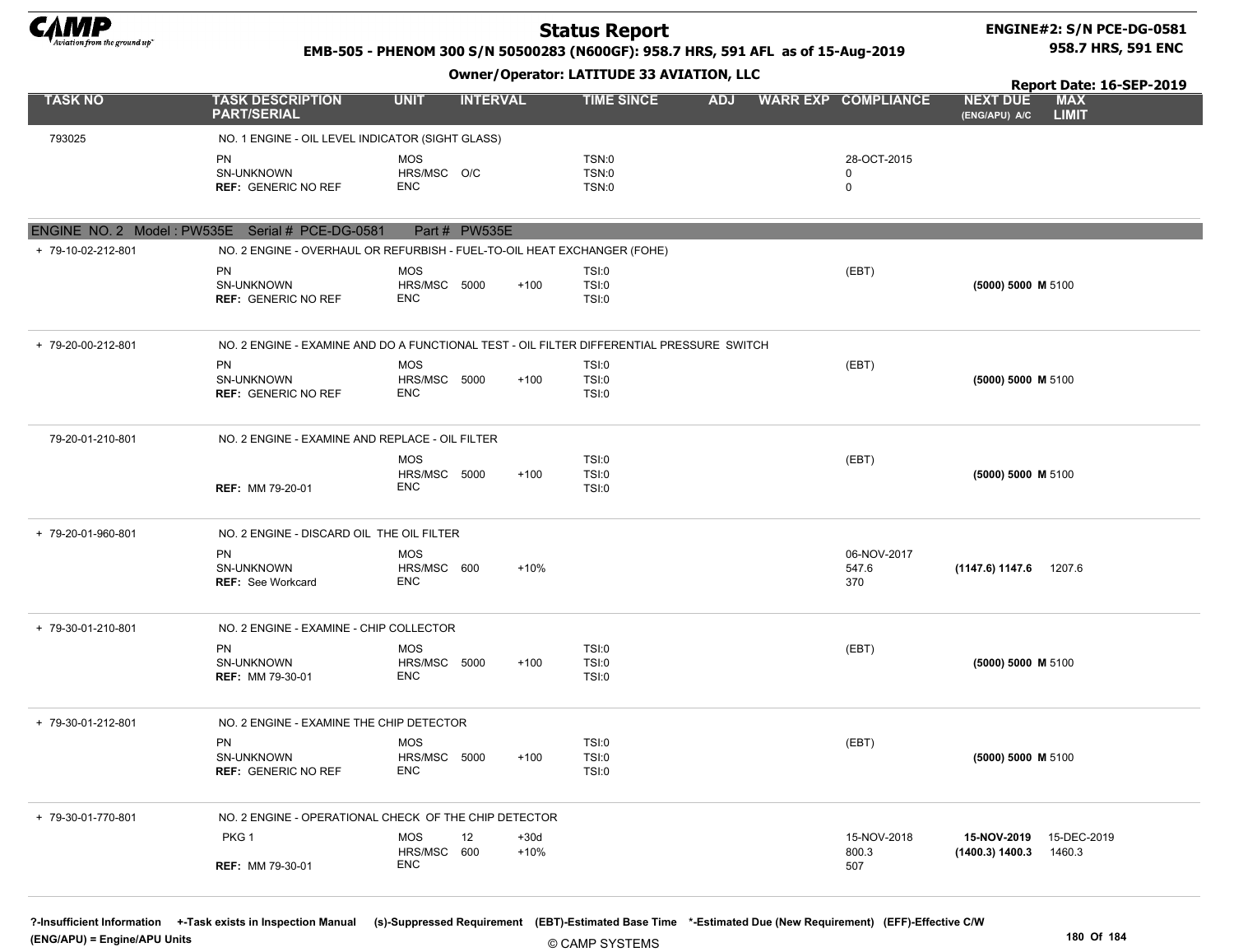

# ENGINE#2: S/N PCE-DG-0581

#### EMB-505 - PHENOM 300 S/N 50500283 (N600GF): 958.7 HRS, 591 AFL as of 15-Aug-2019

Owner/Operator: LATITUDE 33 AVIATION, LLC

958.7 HRS, 591 ENC

|                    |                                                                                    | <b>SWIICI/Sperator: EATITODE 33 AVIATION, LEC</b> |                 |                  |                         |            |  |                            |                                  |                                                        |  |
|--------------------|------------------------------------------------------------------------------------|---------------------------------------------------|-----------------|------------------|-------------------------|------------|--|----------------------------|----------------------------------|--------------------------------------------------------|--|
| <b>TASK NO</b>     | <b>TASK DESCRIPTION</b><br><b>PART/SERIAL</b>                                      | <b>UNIT</b>                                       | <b>INTERVAL</b> |                  | <b>TIME SINCE</b>       | <b>ADJ</b> |  | <b>WARR EXP COMPLIANCE</b> | <b>NEXT DUE</b><br>(ENG/APU) A/C | Report Date: 16-SEP-2019<br><b>MAX</b><br><b>LIMIT</b> |  |
| + 79-30-02-210-801 | NO. 2 ENGINE - SPECIAL DETAIL INSPECTION OF THE OIL FILTER IMPENDING BYPASS SWITCH |                                                   |                 |                  |                         |            |  |                            |                                  |                                                        |  |
|                    | PKG 1                                                                              | <b>MOS</b><br>HRS/MSC 600                         | 12              | $+30d$<br>$+10%$ |                         |            |  | 15-NOV-2018<br>800.3       | 15-NOV-2019<br>(1400.3) 1400.3   | 15-DEC-2019<br>1460.3                                  |  |
|                    | <b>REF: MM 79-30-02</b>                                                            | <b>ENC</b>                                        |                 |                  |                         |            |  | 507                        |                                  |                                                        |  |
| 79-30-03-212-801   | NO. 2 ENGINE - DO A VISUAL INSPECTION - OIL TANK FILLER CAP                        |                                                   |                 |                  |                         |            |  |                            |                                  |                                                        |  |
|                    | PN<br>SN-UNKNOWN<br><b>REF: GENERIC NO REF</b>                                     | MOS<br>HRS/MSC 5000<br><b>ENC</b>                 |                 | $+100$           | TSI:0<br>TSI:0<br>TSI:0 |            |  | (EBT)                      | (5000) 5000 M 5100               |                                                        |  |
| + 79-30-20-212-801 | NO. 2 ENGINE - DO A VISUAL INSPECTION - OIL LEVEL INDICATOR (SIGHT GLASS)          |                                                   |                 |                  |                         |            |  |                            |                                  |                                                        |  |
|                    | PN                                                                                 | <b>MOS</b>                                        |                 |                  | TSI:0                   |            |  | (EBT)                      |                                  |                                                        |  |
|                    | SN-UNKNOWN<br><b>REF: GENERIC NO REF</b>                                           | HRS/MSC 5000<br><b>ENC</b>                        |                 | $+100$           | TSI:0<br>TSI:0          |            |  |                            | (5000) 5000 M 5100               |                                                        |  |
| 790000             | NO. 2 ENGINE - OIL FILTER                                                          |                                                   |                 |                  |                         |            |  |                            |                                  |                                                        |  |
|                    | PN                                                                                 | <b>MOS</b>                                        |                 |                  | TSN:0                   |            |  | 28-OCT-2015                |                                  |                                                        |  |
|                    | SN-UNKNOWN<br><b>REF: GENERIC NO REF</b>                                           | HRS/MSC O/C<br><b>ENC</b>                         |                 |                  | TSN:0<br>TSN:0          |            |  | 0<br>$\mathbf 0$           |                                  |                                                        |  |
| 793005             | NO. 2 ENGINE - OIL CHIP COLLECTOR                                                  |                                                   |                 |                  |                         |            |  |                            |                                  |                                                        |  |
|                    | <b>PN</b>                                                                          | MOS                                               |                 |                  | TSN:0                   |            |  | 28-OCT-2015                |                                  |                                                        |  |
|                    | SN-UNKNOWN<br><b>REF: GENERIC NO REF</b>                                           | HRS/MSC O/C<br><b>ENC</b>                         |                 |                  | TSN:0<br>TSN:0          |            |  | 0<br>0                     |                                  |                                                        |  |
| 793020             | NO. 2 ENGINE - OIL TANK FILLER CAP                                                 |                                                   |                 |                  |                         |            |  |                            |                                  |                                                        |  |
|                    | <b>PN</b>                                                                          | MOS                                               |                 |                  | TSN:0                   |            |  | 28-OCT-2015                |                                  |                                                        |  |
|                    | SN-UNKNOWN<br><b>REF: GENERIC NO REF</b>                                           | HRS/MSC O/C<br><b>ENC</b>                         |                 |                  | TSN:0<br>TSN:0          |            |  | 0<br>0                     |                                  |                                                        |  |
| 793025             | NO. 2 ENGINE - OIL LEVEL INDICATOR (SIGHT GLASS)                                   |                                                   |                 |                  |                         |            |  |                            |                                  |                                                        |  |
|                    | <b>PN</b>                                                                          | <b>MOS</b>                                        |                 |                  | TSN:0                   |            |  | 28-OCT-2015                |                                  |                                                        |  |
|                    | SN-UNKNOWN<br><b>REF: GENERIC NO REF</b>                                           | HRS/MSC O/C<br><b>ENC</b>                         |                 |                  | TSN:0<br>TSN:0          |            |  | 0<br>0                     |                                  |                                                        |  |
| CHAPTER ---        | <b>GENERAL</b>                                                                     |                                                   |                 |                  |                         |            |  |                            |                                  |                                                        |  |
| $+$ Z210-001 (s)   | EXTERNAL GENERAL VISUAL INSPECTION OF OF THE FORWARD FUSELAGE NOSE SECTION         |                                                   |                 |                  |                         |            |  | <b>PKG</b>                 |                                  |                                                        |  |
|                    | <b>PKG 87</b>                                                                      | <b>MOS</b>                                        | 120             | +30d/-30d        |                         |            |  | 28-OCT-2015                |                                  |                                                        |  |
|                    | REF: See Workcard                                                                  | HRS/MSC<br>AFL                                    |                 |                  |                         |            |  | 0<br>0                     |                                  |                                                        |  |

?-Insufficient Information +-Task exists in Inspection Manual (s)-Suppressed Requirement (EBT)-Estimated Base Time \*-Estimated Due (New Requirement) (EFF)-Effective C/W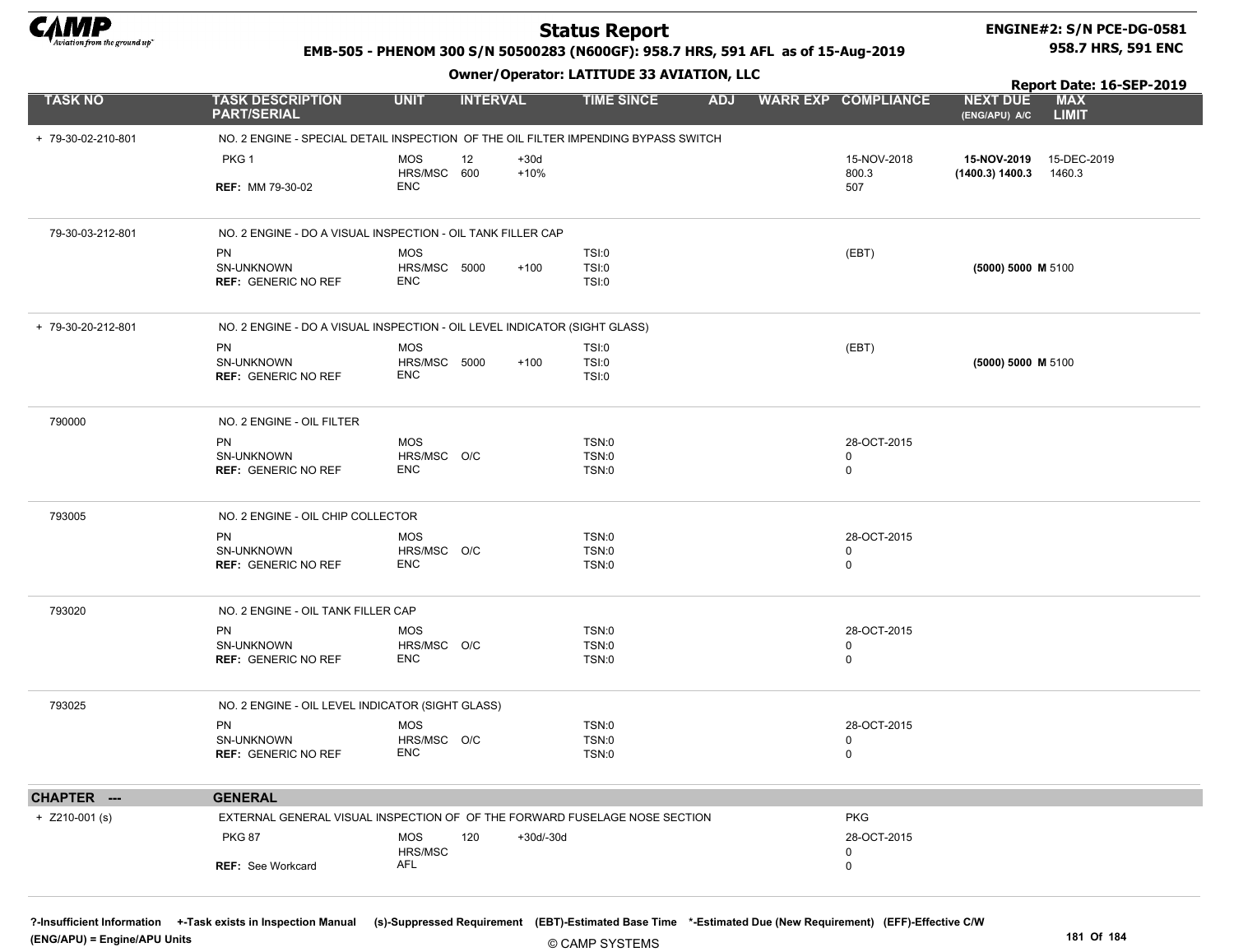

EMB-505 - PHENOM 300 S/N 50500283 (N600GF): 958.7 HRS, 591 AFL as of 15-Aug-2019

Owner/Operator: LATITUDE 33 AVIATION, LLC

|                  |                                                                               |                       |                 |             |                   |  |                            |                                  | Report Date: 16-SEP-2019   |  |
|------------------|-------------------------------------------------------------------------------|-----------------------|-----------------|-------------|-------------------|--|----------------------------|----------------------------------|----------------------------|--|
| <b>TASK NO</b>   | <b>TASK DESCRIPTION</b><br><b>PART/SERIAL</b>                                 | <b>UNIT</b>           | <b>INTERVAL</b> |             | <b>TIME SINCE</b> |  | ADJ WARR EXP COMPLIANCE    | <b>NEXT DUE</b><br>(ENG/APU) A/C | <b>MAX</b><br><b>LIMIT</b> |  |
| $+$ Z210-002 (s) | INTERNAL GENERAL VISUAL INSPECTION OF THE FORWARD FUSELAGE NOSE SECTION       |                       |                 |             | <b>PKG</b>        |  |                            |                                  |                            |  |
|                  | <b>PKG 84</b>                                                                 | <b>MOS</b>            | 60              | $+30d/-30d$ |                   |  | 28-OCT-2015                |                                  |                            |  |
|                  |                                                                               | HRS/MSC               |                 |             |                   |  | 0                          |                                  |                            |  |
|                  | <b>REF: See Workcard</b>                                                      | AFL                   |                 |             |                   |  | 0                          |                                  |                            |  |
| $+$ Z220-001 (s) | EXTERNAL GENERAL VISUAL INSPECTION OF OF THE FORWARD FUSELAGE COCKPIT SECTION |                       |                 |             |                   |  | <b>PKG</b>                 |                                  |                            |  |
|                  | <b>PKG 84</b>                                                                 | <b>MOS</b>            | 60              | +30d/-30d   |                   |  | 28-OCT-2015                |                                  |                            |  |
|                  | <b>REF: AMM 05-41-00</b>                                                      | HRS/MSC<br><b>AFL</b> |                 |             |                   |  | $\mathbf 0$<br>$\mathbf 0$ |                                  |                            |  |
|                  |                                                                               |                       |                 |             |                   |  |                            |                                  |                            |  |
| $+$ Z220-002 (s) | INTERNAL GENERAL VISUAL INSPECTION OF THE FORWARD FUSELAGE COCKPIT SECTION    |                       |                 |             |                   |  | <b>PKG</b>                 |                                  |                            |  |
|                  | <b>PKG 87</b>                                                                 | <b>MOS</b>            | 120             | $+30d/-30d$ |                   |  | 28-OCT-2015                |                                  |                            |  |
|                  | <b>REF: See Workcard</b>                                                      | HRS/MSC<br>AFL        |                 |             |                   |  | 0<br>$\mathbf 0$           |                                  |                            |  |
|                  |                                                                               |                       |                 |             |                   |  |                            |                                  |                            |  |
| $+$ Z230-001 (s) | EXTERNAL GENERAL VISUAL INSPECTION OF OF THE CENTER FUSELAGE FRONT SECTION    |                       |                 |             |                   |  | <b>PKG</b>                 |                                  |                            |  |
|                  | <b>PKG 84</b>                                                                 | <b>MOS</b>            | 60              | $+30d/-30d$ |                   |  | 28-OCT-2015                |                                  |                            |  |
|                  |                                                                               | HRS/MSC<br>AFL        |                 |             |                   |  | $\mathbf 0$                |                                  |                            |  |
|                  | <b>REF: AMM 05-42-00</b>                                                      |                       |                 |             |                   |  | $\mathbf 0$                |                                  |                            |  |
| $+$ Z230-002 (s) | INTERNAL GENERAL VISUAL INSPECTION OF THE CENTER FUSELAGE FRONT SECTION       |                       |                 |             |                   |  | <b>PKG</b>                 |                                  |                            |  |
|                  | <b>PKG 87</b>                                                                 | <b>MOS</b>            | 120             | $+30d/-30d$ |                   |  | 28-OCT-2015                |                                  |                            |  |
|                  | <b>REF: AMM 05-42-00</b>                                                      | HRS/MSC<br>AFL        |                 |             |                   |  | $\mathbf 0$<br>0           |                                  |                            |  |
|                  |                                                                               |                       |                 |             |                   |  |                            |                                  |                            |  |
| $+$ Z240-001 (s) | EXTERNAL GENERAL VISUAL INSPECTION OF OF THE CENTER FUSELAGE REAR SECTION     |                       |                 |             |                   |  | <b>PKG</b>                 |                                  |                            |  |
|                  | <b>PKG 87</b>                                                                 | <b>MOS</b>            | 120             | $+30d/-30d$ |                   |  | 28-OCT-2015                |                                  |                            |  |
|                  | <b>REF: AMM 05-42-00</b>                                                      | HRS/MSC<br><b>AFL</b> |                 |             |                   |  | $\mathbf 0$<br>$\mathbf 0$ |                                  |                            |  |
|                  |                                                                               |                       |                 |             |                   |  |                            |                                  |                            |  |
| $+$ Z240-002 (s) | INTERNAL GENERAL VISUAL INSPECTION OF THE CENTER FUSELAGE REAR SECTION        |                       |                 |             |                   |  | <b>PKG</b>                 |                                  |                            |  |
|                  | <b>PKG 84</b>                                                                 | <b>MOS</b>            | 60              | $+30d/-30d$ |                   |  | 28-OCT-2015                |                                  |                            |  |
|                  |                                                                               | HRS/MSC<br><b>AFL</b> |                 |             |                   |  | $\mathbf 0$<br>0           |                                  |                            |  |
|                  | <b>REF: AMM 05-42-00</b>                                                      |                       |                 |             |                   |  |                            |                                  |                            |  |
| $+$ Z310-001 (s) | EXTERNAL GENERAL VISUAL INSPECTION OF OF THE AFT FUSELAGE FRONT SECTION       |                       |                 |             |                   |  | <b>PKG</b>                 |                                  |                            |  |
|                  | <b>PKG 84</b>                                                                 | <b>MOS</b>            | 60              | $+30d/-30d$ |                   |  | 28-OCT-2015                |                                  |                            |  |
|                  |                                                                               | HRS/MSC<br><b>AFL</b> |                 |             |                   |  | 0                          |                                  |                            |  |
|                  | <b>REF: AMM 05-43-00</b>                                                      |                       |                 |             |                   |  | $\mathbf 0$                |                                  |                            |  |
|                  |                                                                               |                       |                 |             |                   |  |                            |                                  |                            |  |

?-Insufficient Information +-Task exists in Inspection Manual (s)-Suppressed Requirement (EBT)-Estimated Base Time \*-Estimated Due (New Requirement) (EFF)-Effective C/W (ENG/APU) = Engine/APU Units 182 Of 184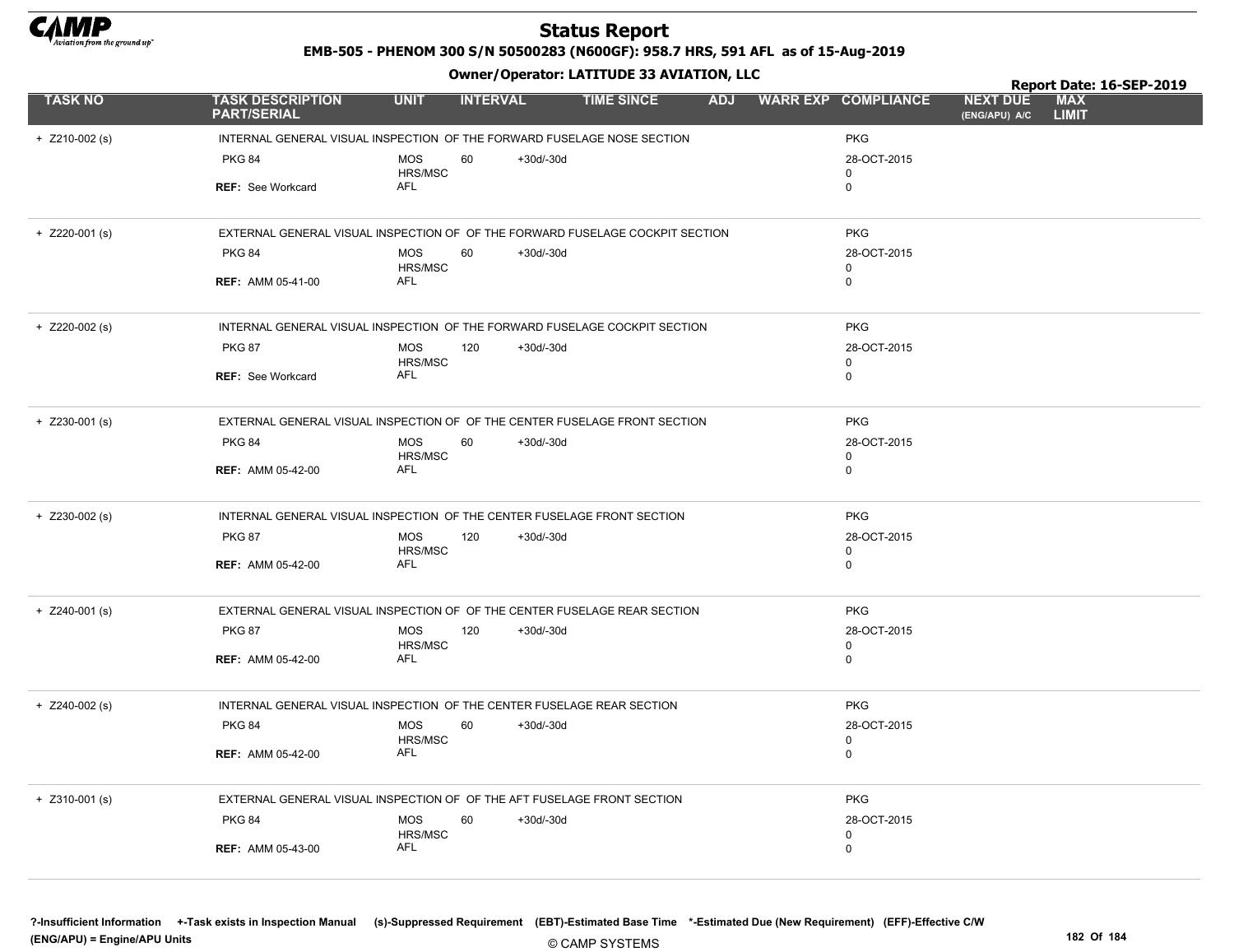

EMB-505 - PHENOM 300 S/N 50500283 (N600GF): 958.7 HRS, 591 AFL as of 15-Aug-2019

Owner/Operator: LATITUDE 33 AVIATION, LLC

|                  |                                                                        |                       |                 |             |                   |            |                            |                                  | Report Date: 16-SEP-2019   |  |
|------------------|------------------------------------------------------------------------|-----------------------|-----------------|-------------|-------------------|------------|----------------------------|----------------------------------|----------------------------|--|
| <b>TASK NO</b>   | <b>TASK DESCRIPTION</b><br><b>PART/SERIAL</b>                          | <b>UNIT</b>           | <b>INTERVAL</b> |             | <b>TIME SINCE</b> |            | ADJ WARR EXP COMPLIANCE    | <b>NEXT DUE</b><br>(ENG/APU) A/C | <b>MAX</b><br><b>LIMIT</b> |  |
| $+$ Z310-002 (s) | INTERNAL GENERAL VISUAL INSPECTION OF THE AFT FUSELAGE FRONT SECTION   |                       |                 |             |                   | <b>PKG</b> |                            |                                  |                            |  |
|                  | <b>PKG 87</b>                                                          | <b>MOS</b><br>HRS/MSC | 120             | $+30d/-30d$ |                   |            | 28-OCT-2015<br>0           |                                  |                            |  |
|                  | <b>REF: AMM 05-43-00</b>                                               | AFL                   |                 |             |                   |            | 0                          |                                  |                            |  |
| $+$ Z320-001 (s) | EXTERNAL GENERAL VISUAL INSPECTION OF OF THE AFT FUSELAGE REAR SECTION |                       |                 |             |                   |            | <b>PKG</b>                 |                                  |                            |  |
|                  | <b>PKG 87</b>                                                          | <b>MOS</b><br>HRS/MSC | 120             | $+30d/-30d$ |                   |            | 28-OCT-2015<br>0           |                                  |                            |  |
|                  | <b>REF: AMM 05-43-00</b>                                               | <b>AFL</b>            |                 |             |                   |            | 0                          |                                  |                            |  |
| $+$ Z320-002 (s) | INTERNAL GENERAL VISUAL INSPECTION OF THE AFT FUSELAGE REAR SECTION    |                       |                 |             |                   |            | <b>PKG</b>                 |                                  |                            |  |
|                  | <b>PKG 84</b>                                                          | <b>MOS</b><br>HRS/MSC | 60              | $+30d/-30d$ |                   |            | 28-OCT-2015<br>0           |                                  |                            |  |
|                  | <b>REF: AMM 05-43-00</b>                                               | AFL                   |                 |             |                   |            | $\mathbf 0$                |                                  |                            |  |
| $+$ Z330-001 (s) | EXTERNAL GENERAL VISUAL INSPECTION OF OF THE VERTICAL STABILIZER       |                       |                 |             |                   |            | <b>PKG</b>                 |                                  |                            |  |
|                  | <b>PKG 87</b>                                                          | <b>MOS</b><br>HRS/MSC | 120             | $+30d/-30d$ |                   |            | 28-OCT-2015<br>0           |                                  |                            |  |
|                  | <b>REF: AMM 05-44-00</b>                                               | AFL                   |                 |             |                   |            | 0                          |                                  |                            |  |
| $+$ Z330-002 (s) | INTERNAL GENERAL VISUAL INSPECTION OF THE VERTICAL STABILIZER          |                       |                 |             |                   |            | <b>PKG</b>                 |                                  |                            |  |
|                  | <b>PKG 87</b>                                                          | <b>MOS</b><br>HRS/MSC | 120             | $+30d/-30d$ |                   |            | 28-OCT-2015<br>$\mathbf 0$ |                                  |                            |  |
|                  | <b>REF: AMM 05-44-00</b>                                               | <b>AFL</b>            |                 |             |                   |            | $\mathbf 0$                |                                  |                            |  |
| $+$ Z340-001 (s) | EXTERNAL GENERAL VISUAL INSPECTION OF OF THE HORIZONTAL STABILIZER     |                       |                 |             |                   |            | <b>PKG</b>                 |                                  |                            |  |
|                  | <b>PKG 84</b>                                                          | <b>MOS</b><br>HRS/MSC | 60              | $+30d/-30d$ |                   |            | 28-OCT-2015<br>0           |                                  |                            |  |
|                  | <b>REF: AMM 05-44-00</b>                                               | AFL                   |                 |             |                   |            | 0                          |                                  |                            |  |
| $+$ Z340-002 (s) | INTERNAL GENERAL VISUAL INSPECTION OF THE HORIZONTAL STABILIZER        |                       |                 |             |                   |            | <b>PKG</b>                 |                                  |                            |  |
|                  | <b>PKG 87</b>                                                          | <b>MOS</b><br>HRS/MSC | 120             | $+30d/-30d$ |                   |            | 28-OCT-2015<br>0           |                                  |                            |  |
|                  | <b>REF: AMM 05-44-00</b>                                               | <b>AFL</b>            |                 |             |                   |            | $\mathbf 0$                |                                  |                            |  |
| $+$ Z410-001 (s) | EXTERNAL GENERAL VISUAL INSPECTION OF OF THE PYLON                     |                       |                 |             |                   |            | <b>PKG</b>                 |                                  |                            |  |
|                  | <b>PKG 87</b>                                                          | <b>MOS</b><br>HRS/MSC | 120             | $+30d/-30d$ |                   |            | 28-OCT-2015<br>0           |                                  |                            |  |
|                  | <b>REF: AMM 05-46-00</b>                                               | AFL                   |                 |             |                   |            | 0                          |                                  |                            |  |